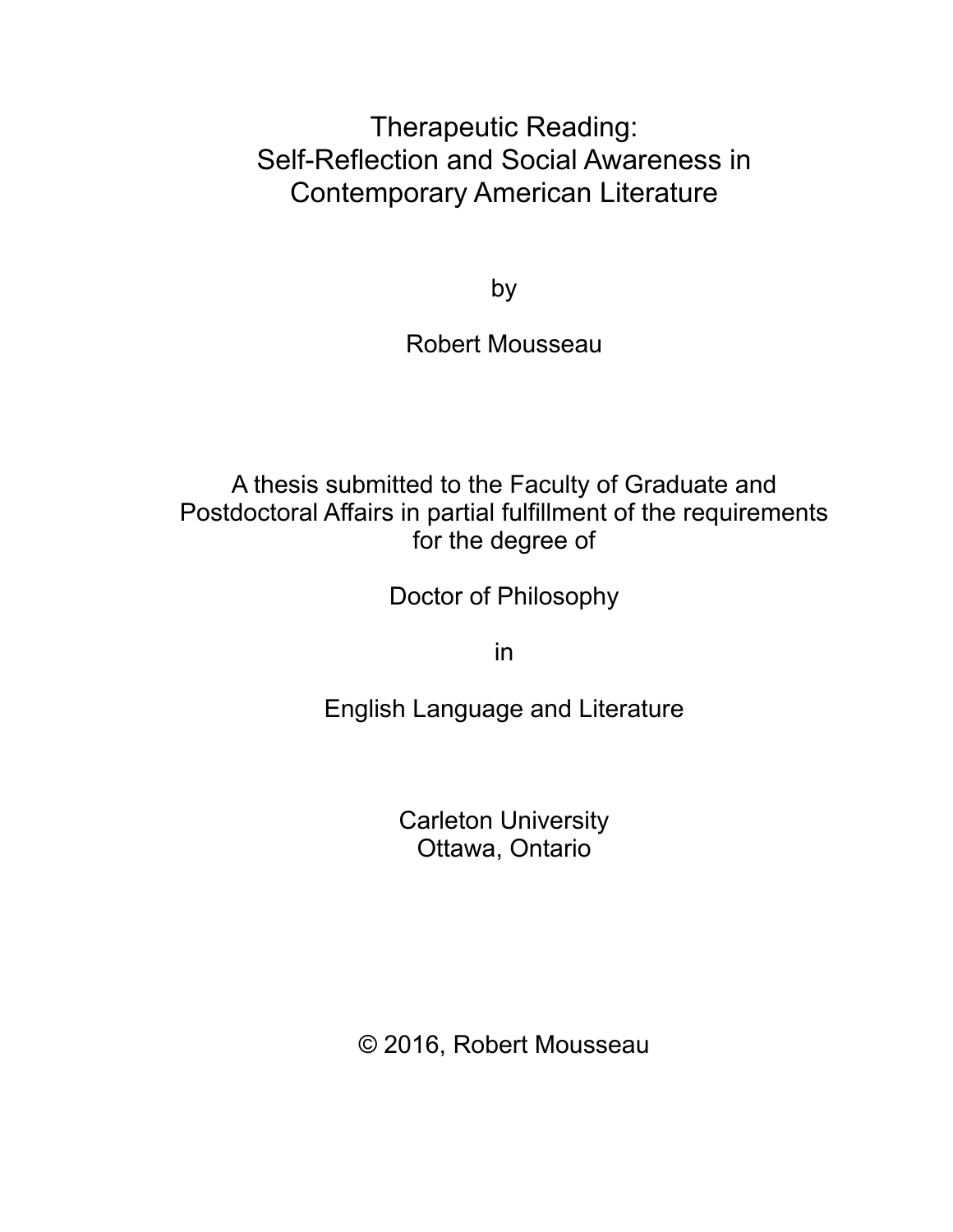#### **Abstract**

 This dissertation examines the social function of literature for *Oprah's Book Club* (*OBC*) in comparison to how Dave Eggers's imagined audience approaches his fiction and nonfiction. By comparing these two groups of ideal readers, this project explores how certain reading communities understand reading and authorship to relate to therapeutic culture, self-transformation, social awareness, and, in some cases, social engagement. Understanding "therapy" broadly to mean the effort to transform oneself in response to emotional or physical distress, this project builds on scholarship which argues therapy sits at the heart of many contemporary approaches to literature. When reading therapeutically, literature is a tool used to understand the self in relation to others and in response to current events. Reading selections of work by Jonathan Franzen and Dave Eggers as well as engaging with episodes of *The Oprah Winfrey Show* and *OBC* discussions, this project explores how *OBC* and Eggers encourage their ideal audiences to improve themselves therapeutically by reading in similar but distinct ways. *OBC* and Eggers similarly direct their ideal audiences to transform themselves while reading by identifying with a work's author or characters. Likewise, they similarly believe literature holds the potential to inspire social awareness and a sense of social responsibility for their respective literary communities. For *OBC*, however, readers benefit from books by connecting literary works to their authors's biographies to identify with however an author seems to improve him- or herself by writing. In contrast,

ii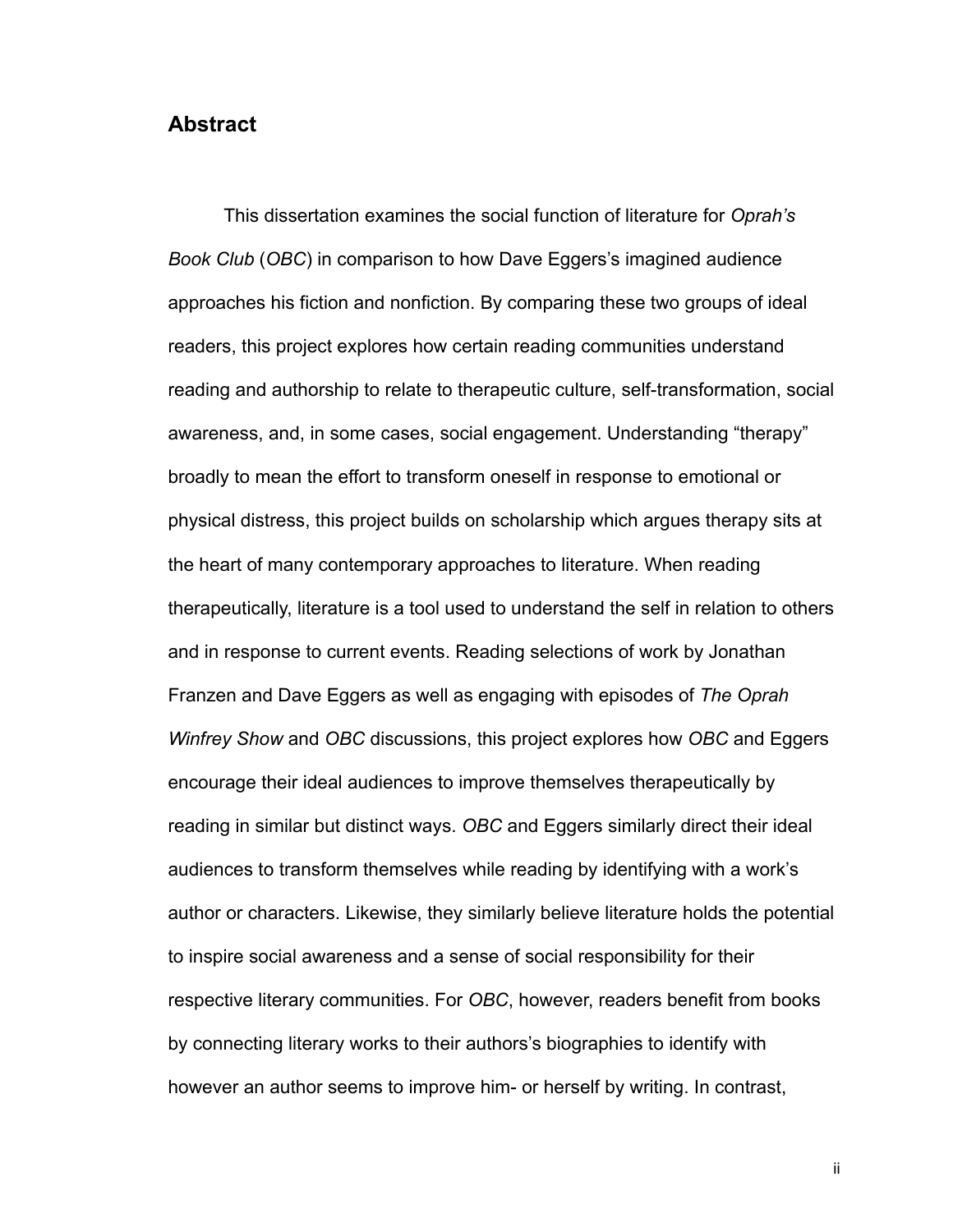Eggers's writing encourages its ideal readers to reject the importance of Eggers's biography to his work in favor of identifying with his narrators and protagonists as discrete people separate from Eggers. By identifying with Eggers's characters rather than with Eggers himself, Eggers's texts encourage his imagined audience to understand his characters' problems as their own, pushing his ideal readers to improve themselves by becoming more empathetic, socially aware people. In comparing these two literary communities, this project explains how *OBC*'s and Eggers's approaches to literature share a belief in literature's self- and socially transformative potentials despite encouraging readers to improve themselves while reading by identifying with different aspects of literary work.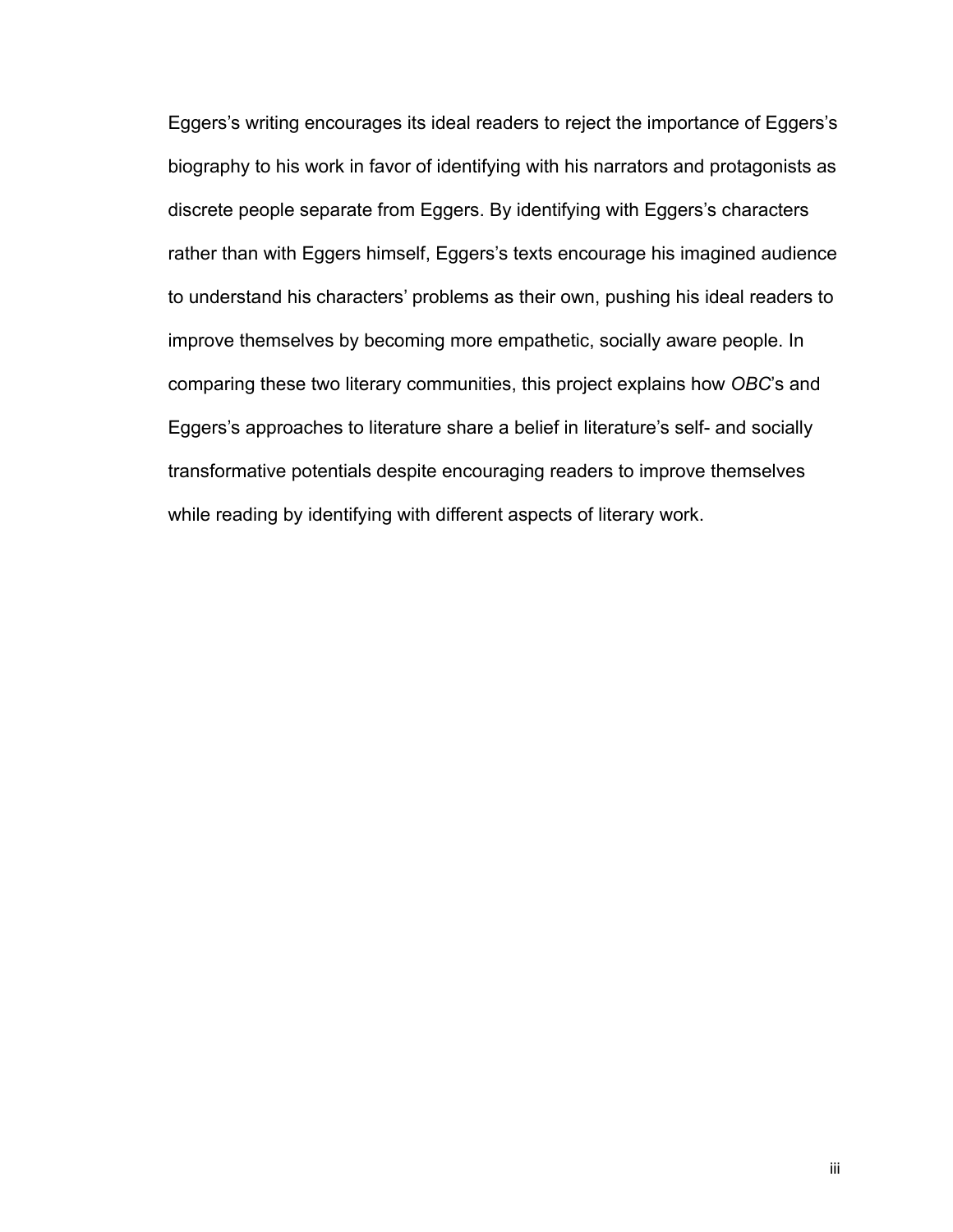#### **Acknowledgements**

 A small group of people were invaluable assets to me throughout this project. Most significantly, I would like to thank Dr. Franny Nudelman for her stalwart supervision. She remained enthusiastic and encouraging throughout my work's various shifts in direction and quality, and she constantly pushed me to improve my writing and to complicate my thinking to the benefit of my dissertation as well as to my scholarly abilities more broadly. Without her, this project would be vastly different, if it existed at all. I will greatly miss our discussions and debates.

 I am similarly grateful to Dr. Sarah Brouillette for our various small but insightful discussions as well as for her quick and detailed feedback during my revisions. Thanks are in order for Dr. Brian Johnson for his comments and feedback at various stages throughout my project and degree. I am appreciative to Dr. Robert Holton for his support in the earliest stages of my degree as well as for his enduring encouragement. I wish to thank Dr. Timothy Aubry and Dr. Debra Graham for agreeing to act as external examiners. I would like to express my gratitude to my entire dissertation committee for accommodating various schedule changes and delays to my submission and defense dates.

 I am further indebted to Dr. Franny Nudelman, Dr. Sarah Brouillette, and Dr. Percy Walton for entrusting me with various research assistantships throughout my degree, as well as to Dr. Grant Williams, Dr. Barbara Leckie, and Dr. Brian Johnson for their guidance and assistance in obtaining various

iv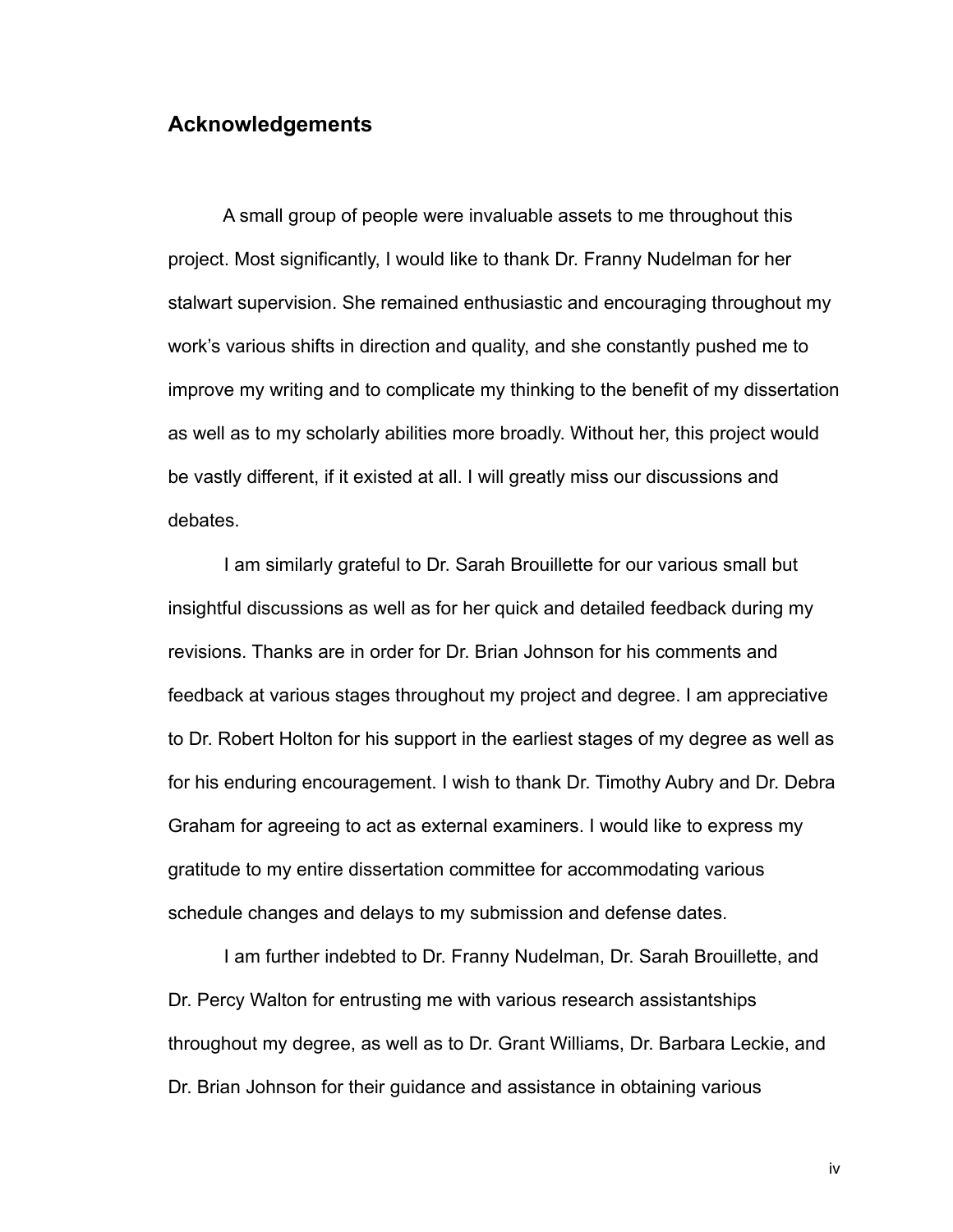bursaries and financial awards. Special thanks to Lana Keon for her reliably positive encouragement and for her help resolving any and all of my bureaucratic and/or administrative questions and requests over the past few years.

 This dissertation would not have been finished without the boundless support of my partner, Géraldine Dion St-Pierre. Far beyond the pieces of my work she read and offered feedback on, she has remained a constant pillar of encouragement throughout my dissertation despite facing the brunt of my anxiety and self-doubt. I hit some low lows throughout this process, but I know she always had/has my back.

 Finally, thank you to my parents, Peter and Patsy Mousseau. It is too easy to say I could not have achieved any of this without them, but there it is.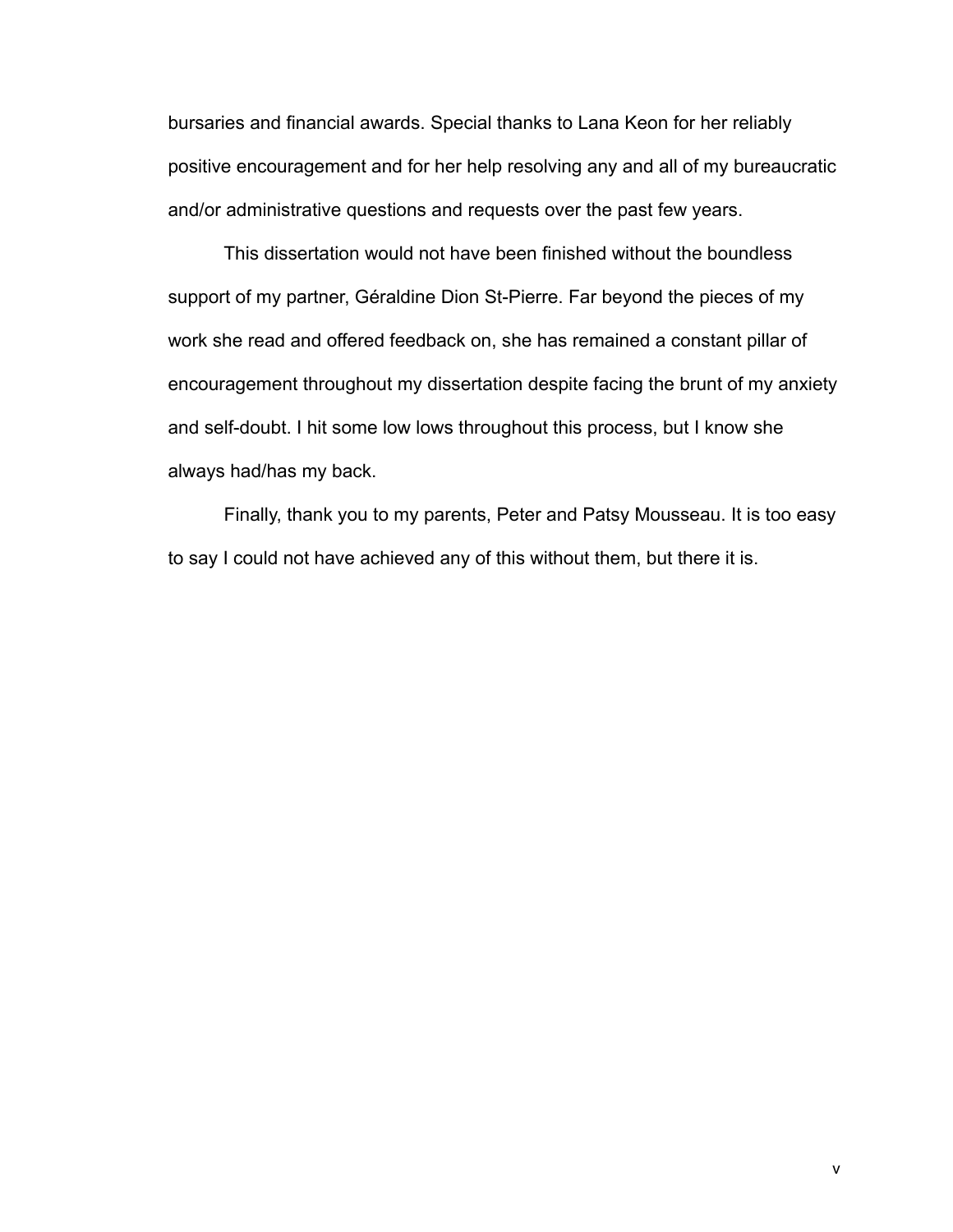# **Table of Contents**

| Chapter One: Popularizing Therapeutic Reading and Writing With Oprah's |
|------------------------------------------------------------------------|
|                                                                        |
|                                                                        |
|                                                                        |
| <b>Chapter Four: The Benefits and Limits of Reading Dave Eggers's</b>  |
|                                                                        |
|                                                                        |
|                                                                        |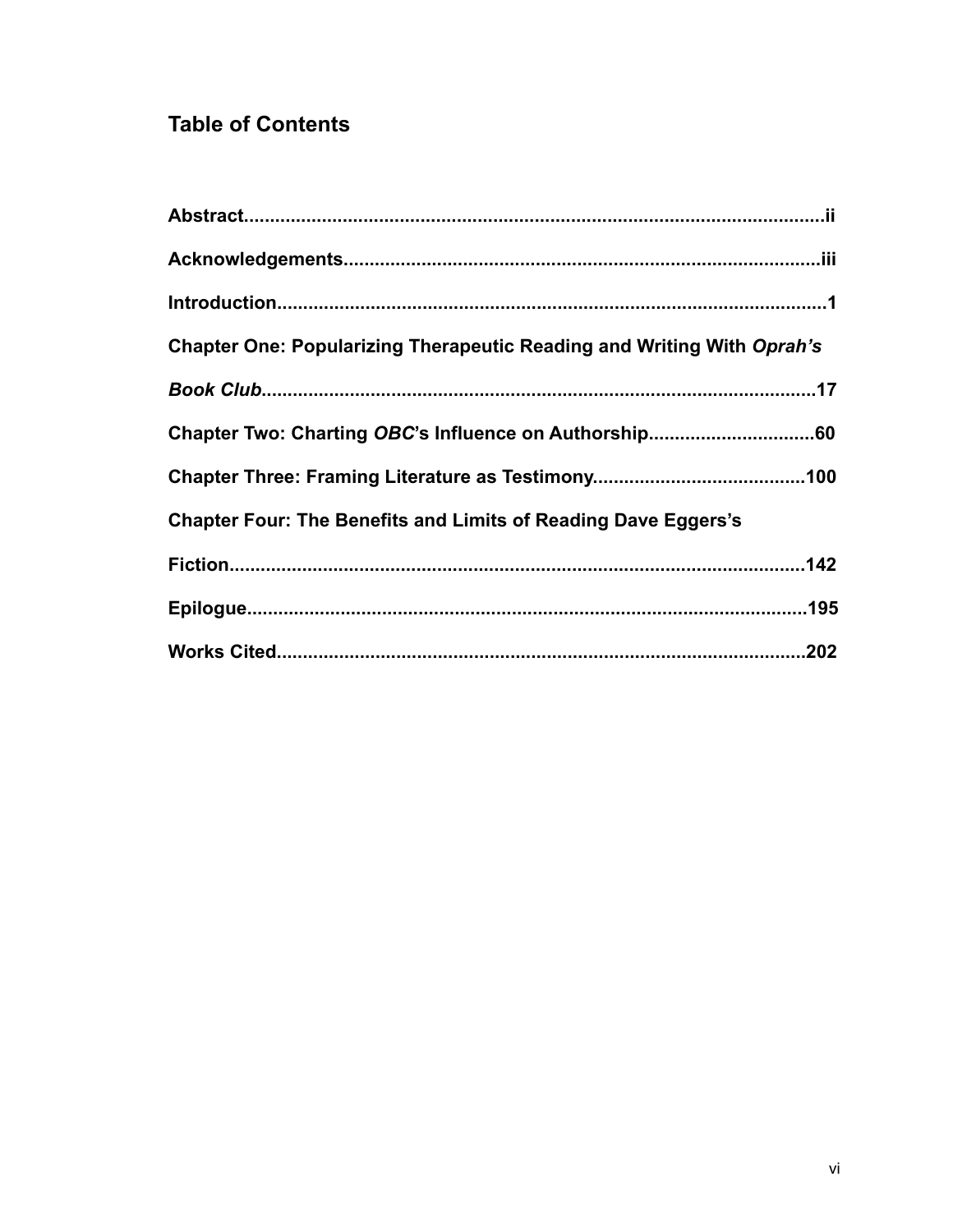## **Introduction**

 This dissertation examines the social function of literature for certain imagined groups of middle class readers, exploring how readers understand reading and authorship to relate to therapeutic culture, self-transformation, social awareness, and, in some cases, social engagement. How does literature perform a therapeutic function for readers? How do readers understand literature to function for authors? What role, if any, does narrative play in helping readers to digest their experiences, or to understand the experiences of others? Is literature a useful tool for responding to current events or social anxieties? The following project speaks to these questions, presenting two approaches to reading concerned with self-improving therapy which suggest what circumstances might enable literature to influence social awareness.

 Therapy sits at the heart of many contemporary approaches to literature. "Contemporary fiction offers emotional gratifications by dramatizing desires, anxieties, losses, and hopes, which readers experience as intensely personal," Timothy Aubry writes (2). Literature designed to speak to "the personal and the psychological" asserts what Aubry calls a "common therapeutic vocabulary" for many readers which informs how they interpret narratives in relation to themselves as well as in relation to society at large (2). When reading therapeutically, literature is a tool used to understand the self in relation to others and in response to current events. As anthropologists Didier Fassin and Richard Rechtman write, "trauma has become a major signifier of our age" (xi). As a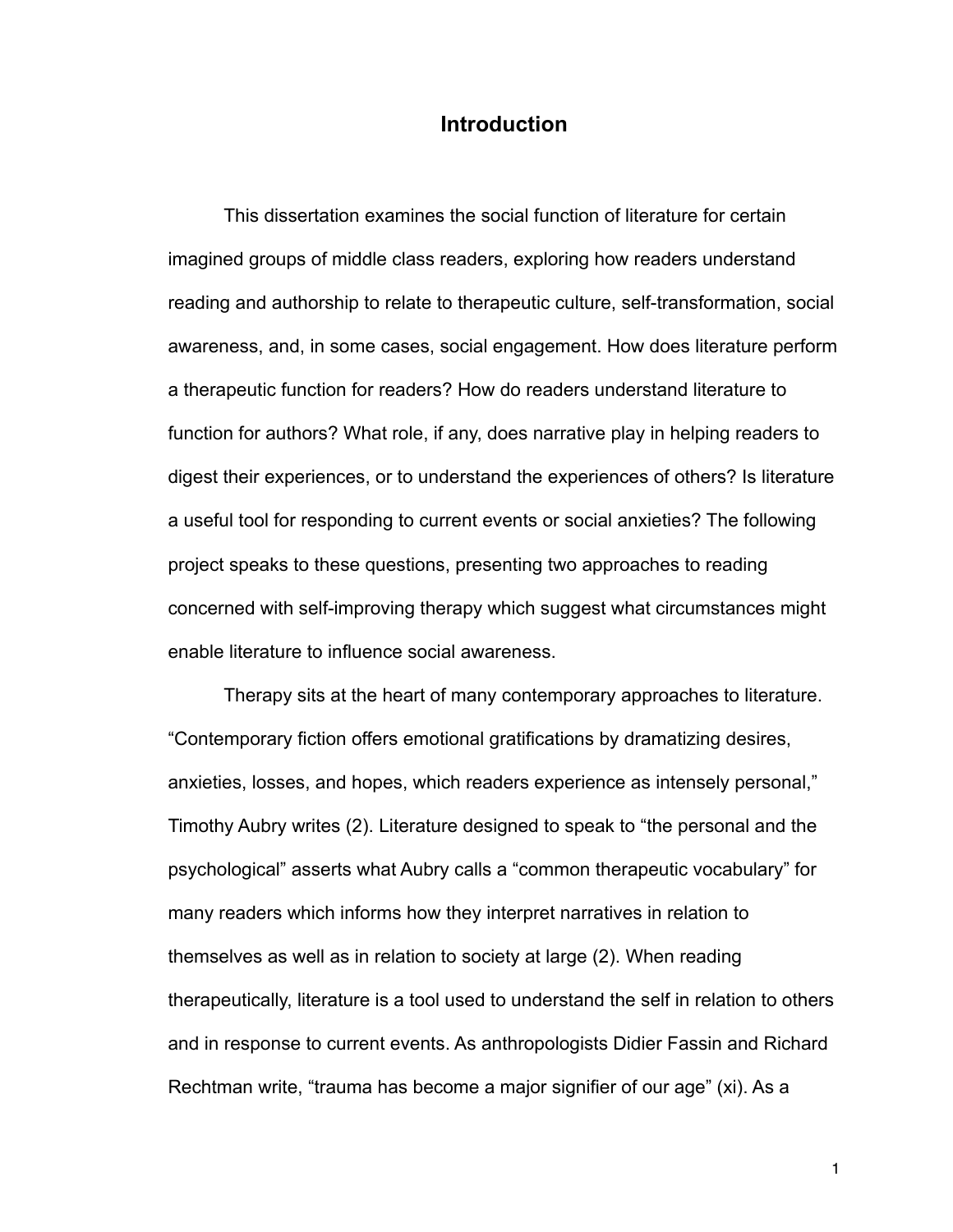result, therapy has emerged as a dominant social interest. Bearing in mind therapy's cultural prevalence, this project seeks to define what therapeutic reading looks like for particular reading audiences, and what therapeutic reading's different personal and social effects might be depending on how readers identify with a literary work. In addition, I intend to explore if and how therapeutic interests influence recent acts of authorship.

 For the purposes of this study, I understand therapy broadly to mean the effort to transform oneself in response to emotional or physical distress. This transformation typically occurs by reflecting on the self in discussion with or in relation to another person or group of people. I historicize therapy in the context of postwar era efforts to respond to soldiers' trauma: as historian Ellen Herman explains, modern understandings of therapy extend from institutional efforts in the postwar period to respond to the needs of traumatized soldiers returning from service. To meet the needs of traumatized soldiers, institutional structures were established to help depressed or distressed individuals by placing them in dialogue with therapeutic experts. As institutional therapy was normalized, therapeutic methods emphasized by psychological study, for example introspection and self-improvement, were positioned as popular practices employed by the American public, coloring how many people perceived the world. It "no longer suffices to think of psychology as merely one category of expertise among others," Herman writes. "Psychology in our time is a veritable worldview" (4). As psychology developed into a "worldview" applied outside of institutional therapy, psychology and its interests in therapeutic methods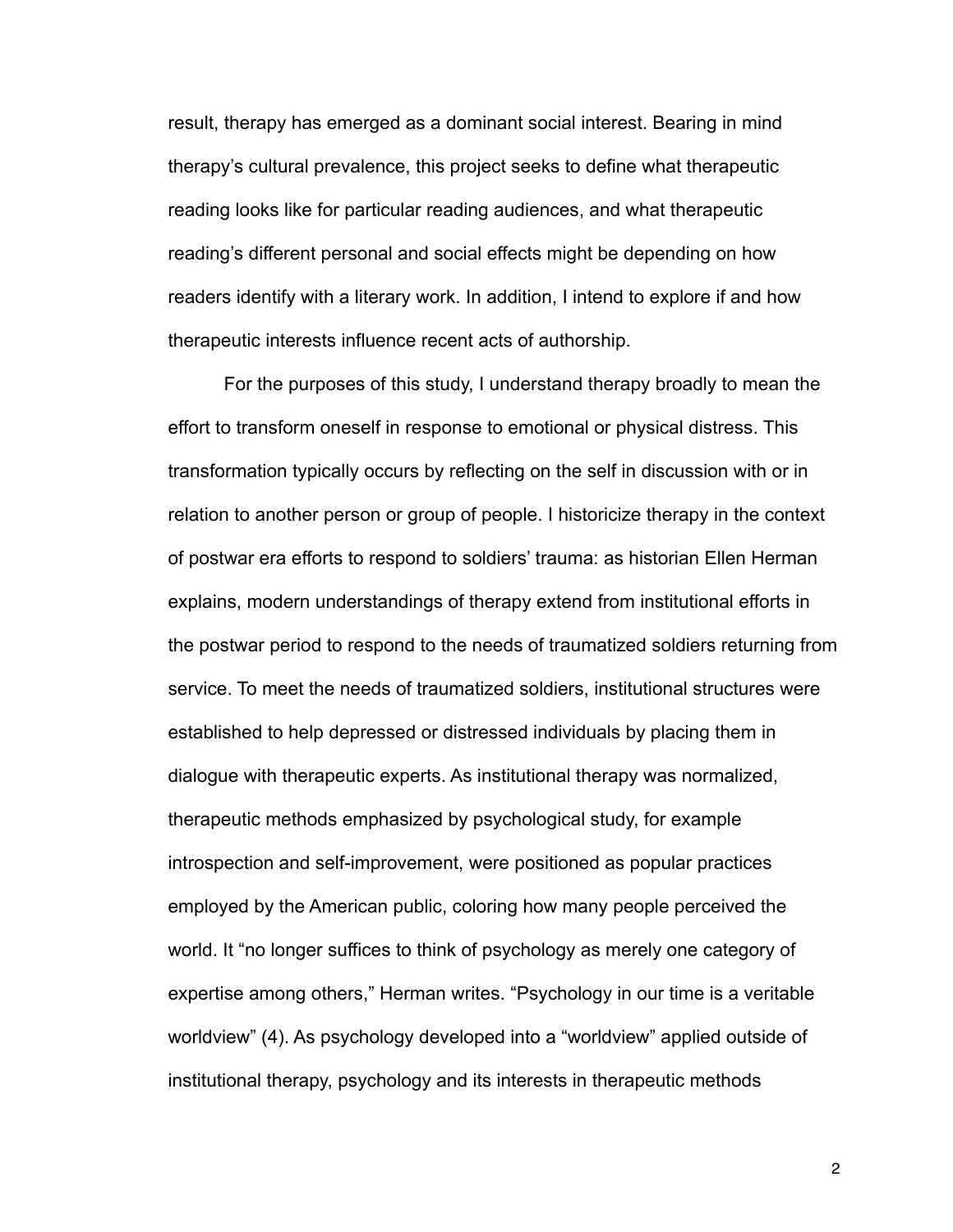manifested increasingly in popular culture, especially on talk television and in self-help literature.

 Although I recognize that many different reading communities exist which encourage their members to achieve particular therapeutic goals by reading, for the sake of focus I base my argument on what I view as two overlapping groups: *Oprah's Book Club* (*OBC*), inaugurated in 1996 by Oprah Winfrey, and Dave Eggers's imagined readership, an ideal audience I argue Eggers has increasingly tailored his writing for throughout his career since 2000. I believe *OBC* and Eggers similarly direct their ideal audiences to transform themselves while reading by identifying with a work's author or characters. To varying degrees, I also believe *OBC*'s book selections and Eggers's writing similarly hold the potential to inspire social awareness and a sense of social responsibility for their respective literary communities. For *OBC*, readers benefit from books by connecting literary works to their authors's biographies to identify with however an author seems to improve him- or herself by writing; in contrast, Eggers's writing encourages its ideal readers to reject the importance of Eggers's biography to his work in favor of identifying with his narrators and protagonists as discrete people separate from Eggers. By identifying with Eggers's characters rather than with Eggers himself, Eggers's texts encourage his imagined audience to understand his characters' problems as their own, pushing his ideal readers to improve themselves by becoming more empathetic, socially aware people. In comparing these two literary communities, I aim to show how *OBC*'s and Eggers's approaches to literature share a belief in literature's self- and socially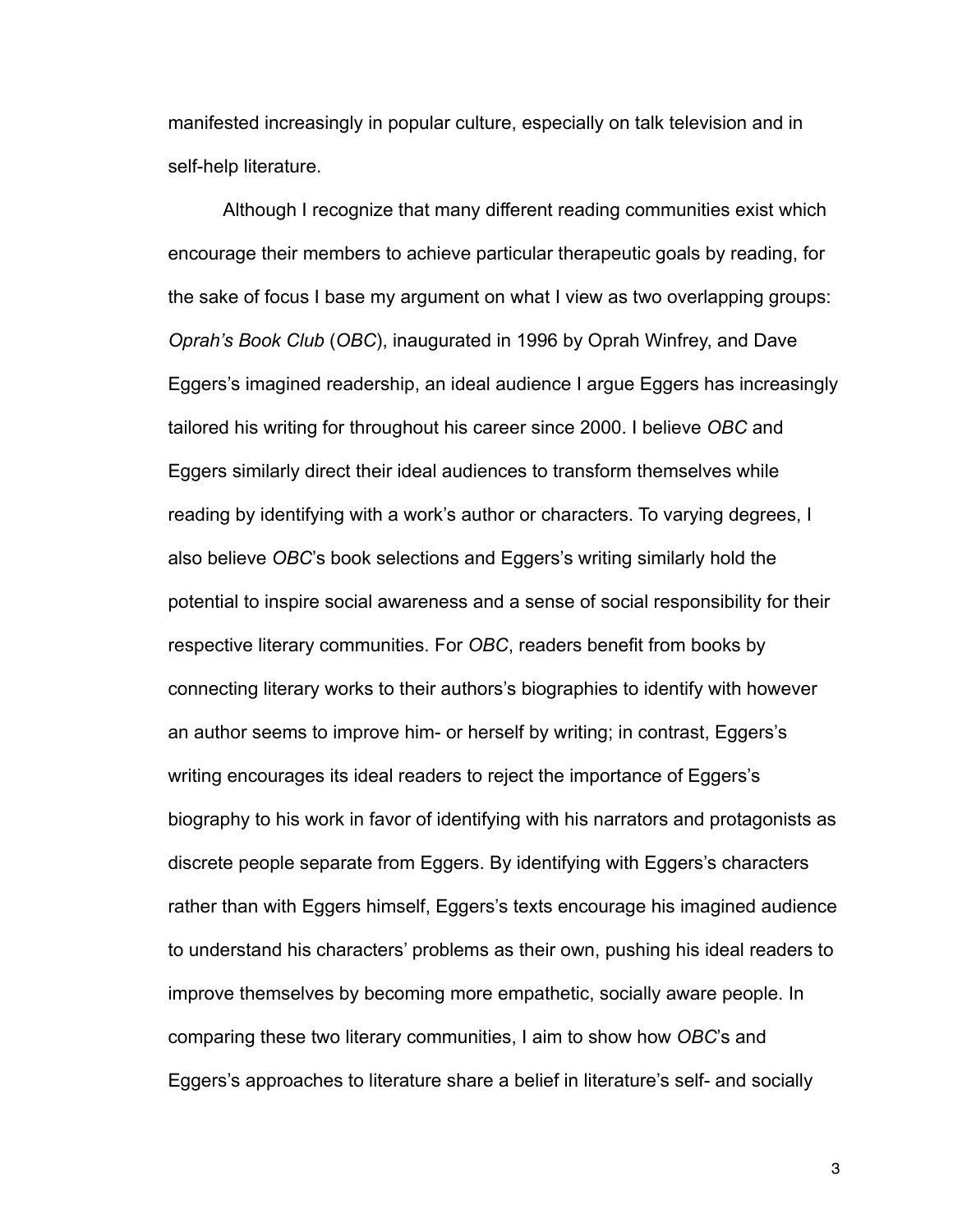transformative potentials despite encouraging readers to improve themselves while reading by identifying with different aspects of literary work.

 Inaugurated in 1996 as a subprogram featured during regularly broadcast episodes of *The Oprah Winfrey Show*, *OBC* finds Winfrey and her audience reading literature to improve themselves. As Kathleen Rooney writes in *Reading With Oprah*, Winfrey encourages her audience to focus "on how their own lives could be understood and improved in the process" of reading books, just as they can be improved by considering the experiences of Winfrey's non-literary guests on *The Oprah Winfrey Show* (24). From 1996 to its cancellation in 2010, *OBC*  passed through four distinct periods, each concerned with different combinations of genres[.1](#page-9-0) Especially during its first and final periods, *OBC* episodes regularly featured the authors of its selected works. During *OBC* discussions, Winfrey and her audience address authors both as authorities on their work and as therapeutic subjects whose writing accounts for their personal experiences. To encourage its audience to view *OBC* texts as therapeutic, I argue *OBC* discussions tend to link the narratives of its selections to the lives of their authors, emphasizing an author's life in relation to his or her book to humanize literature, making it more relatable for readers. In doing so, I believe *OBC* asserts a pedagogy of reading based upon drawing connections between the details of a text and the details of its author's life. I argue *OBC*'s approach to literature is both

<span id="page-9-0"></span><sup>1</sup> Although *OBC*'s final season as part of *The Oprah Winfrey Show* aired in 2010, following Winfrey's departure from *CBS* she founded *Oprah*'*s Book Club 2.0* in 2012 as a joint project led by *OWN: The Oprah Winfrey Network* and *O: The Oprah Magazine*. While *OBC 2.0* continues much of the work initiated by *OBC*, its embrace of digital media like e-books and social media platforms and its different accessibility compared to *OBC*'s syndication on broadcast TV exceed the focus of this study.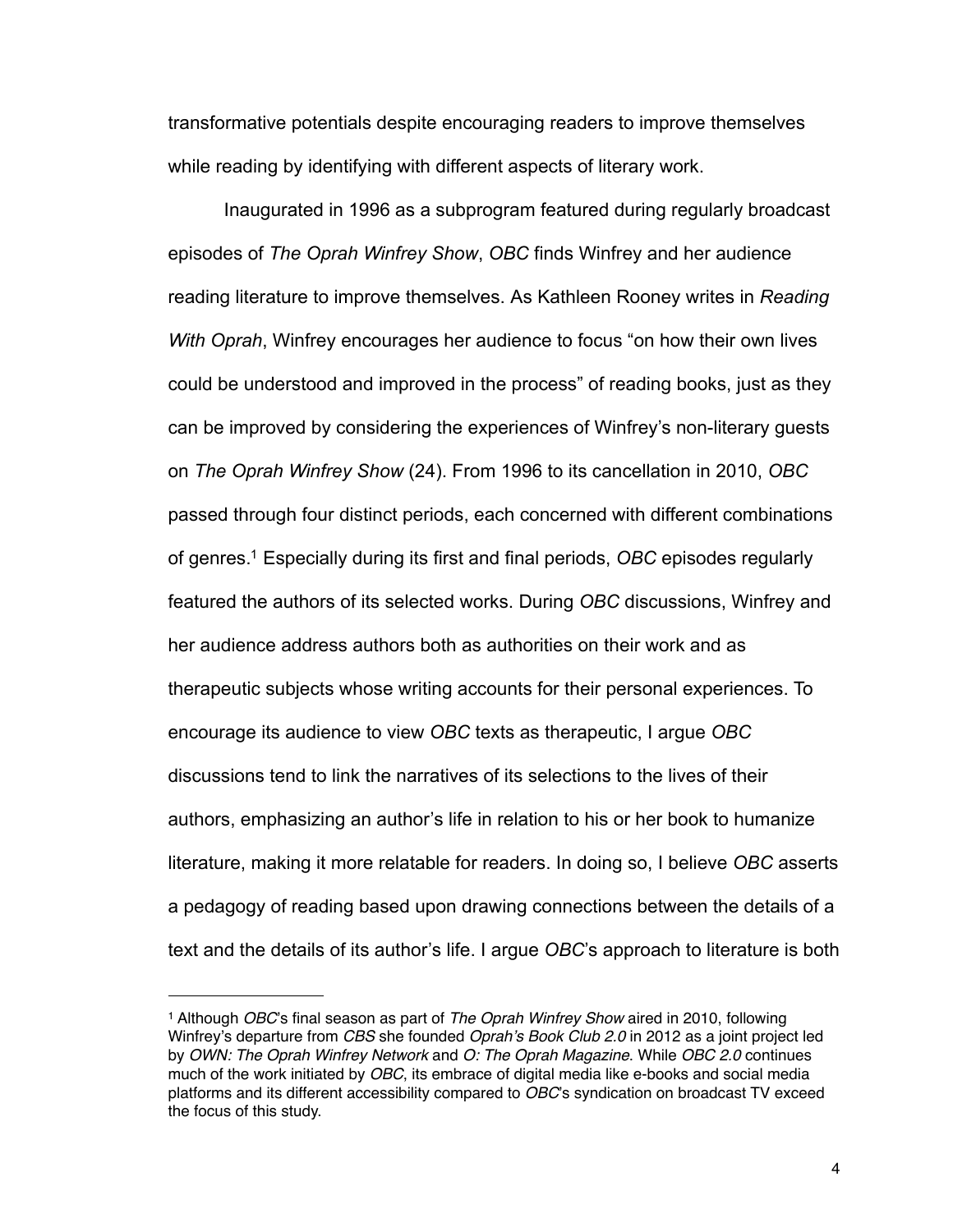controversial and influential. In my view, Jonathan Franzen's extended relationship with *OBC* reflects both the controversy and influence of *OBC*'s approach: stretching from *OBC*'s cancelled reading of Franzen's 2001 novel, *The Corrections*, to Franzen's discussion with *OBC* about his 2010 novel, *Freedom*, I present Franzen's distaste for how and what *OBC* reads as evidence of the literary establishment's resistance to *OBC*'s methods, and I view *Freedom*'s apparent appeals to *OBC*'s interests as proof of Winfrey's power of influence not only on readers, but also on authorship.

 In my mind, *OBC*'s approach to reading is important given its cultural ubiquity: perhaps the largest popular reading community in recent history, *OBC*'s influence and reach remains unprecedented in many ways. "*Oprah's Book Club* was an instant success," Janet Harris and Elwood Watson write of *OBC*'s launch in 1996. It transformed "a bevy of writers -- ranging from well-established authors such as Toni Morrison to previously obscure ones such as Janet Fitch -- into cultural and financial success stories" (23). With "46 million U.S. viewers a week and airing in 134 countries, *The Oprah Winfrey Show* [commanded] the top-rated talk show spot for each of its twenty-one seasons" (Peck 3); writing in 2008, Janice Peck asserts that *OBC* "made every selection a bestseller" and that "Winfrey has been credited with resuscitating the publishing industry, remaking the landscape of American fiction, and even saving the written word" (3). If Winfrey and *OBC* are responsible for "remaking" American fiction, as Peck suggests, what does literature look like during and after *OBC*? How did *OBC* reshape readers' expectations for literature?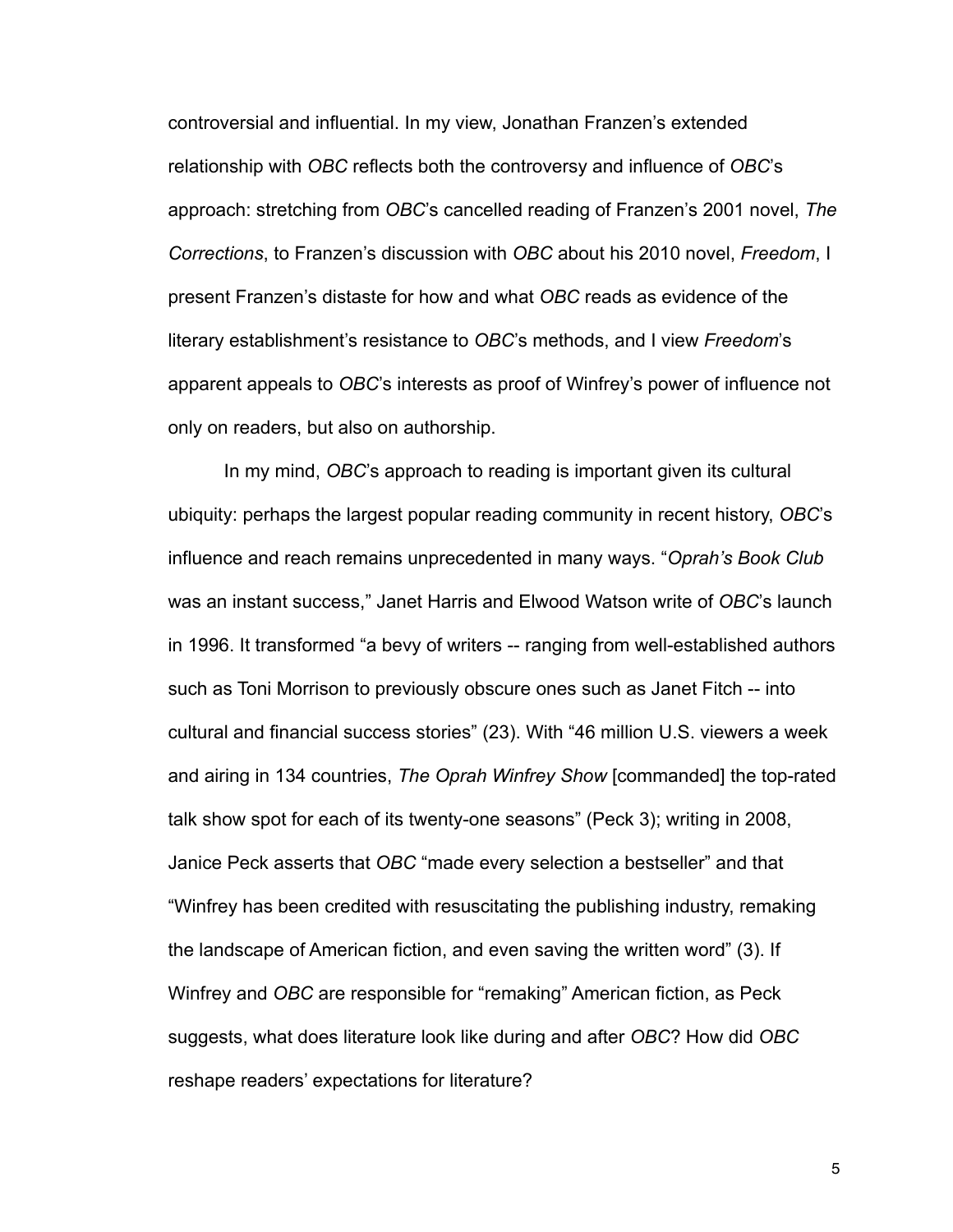I focus on *OBC* because I feel that Winfrey's approach to books is key to understanding how literature functions for many contemporary middle class readers. The first half of my project investigates *OBC* to see how it frames its book selections for its ideal audience, placing an emphasis on the biography of a work's author to encourage readers to understand literature, especially fiction, as autobiographical. In doing so, I argue, *OBC* urges readers to see authorship as a form of self-therapy. By pushing its members to view authorship as therapeutic for writers, I suggest *OBC* encourages its ideal audience members to see literature as therapeutic for themselves, directing readers to identify with how an author transforms him- or herself by writing. The therapeutic lessons an author learns about him- or herself by writing are available to readers, *OBC* suggests. Believing in the author's wisdom given his or her ability to use literature to document his or her self-transformation, Winfrey "repeatedly urges readers to 'stay with' the author and trust her" (qtd. in Farr 12-13). *OBC* understands authors to transform themselves by confronting personal or social problems with their writing, and as such Winfrey and her ideal audience see literary texts as sites of wisdom capable of teaching readers how to transform themselves by reading.

 Although *OBC* encourages its ideal members to focus predominantly on themselves in relation to authors, I believe its selections frequently hold the potential to inspire some amount of awareness about social issues. Malin Pereira writes that *OBC* selections regularly "expose the difficulties that many Americans have accessing the middle-class security that constitutes the realization of the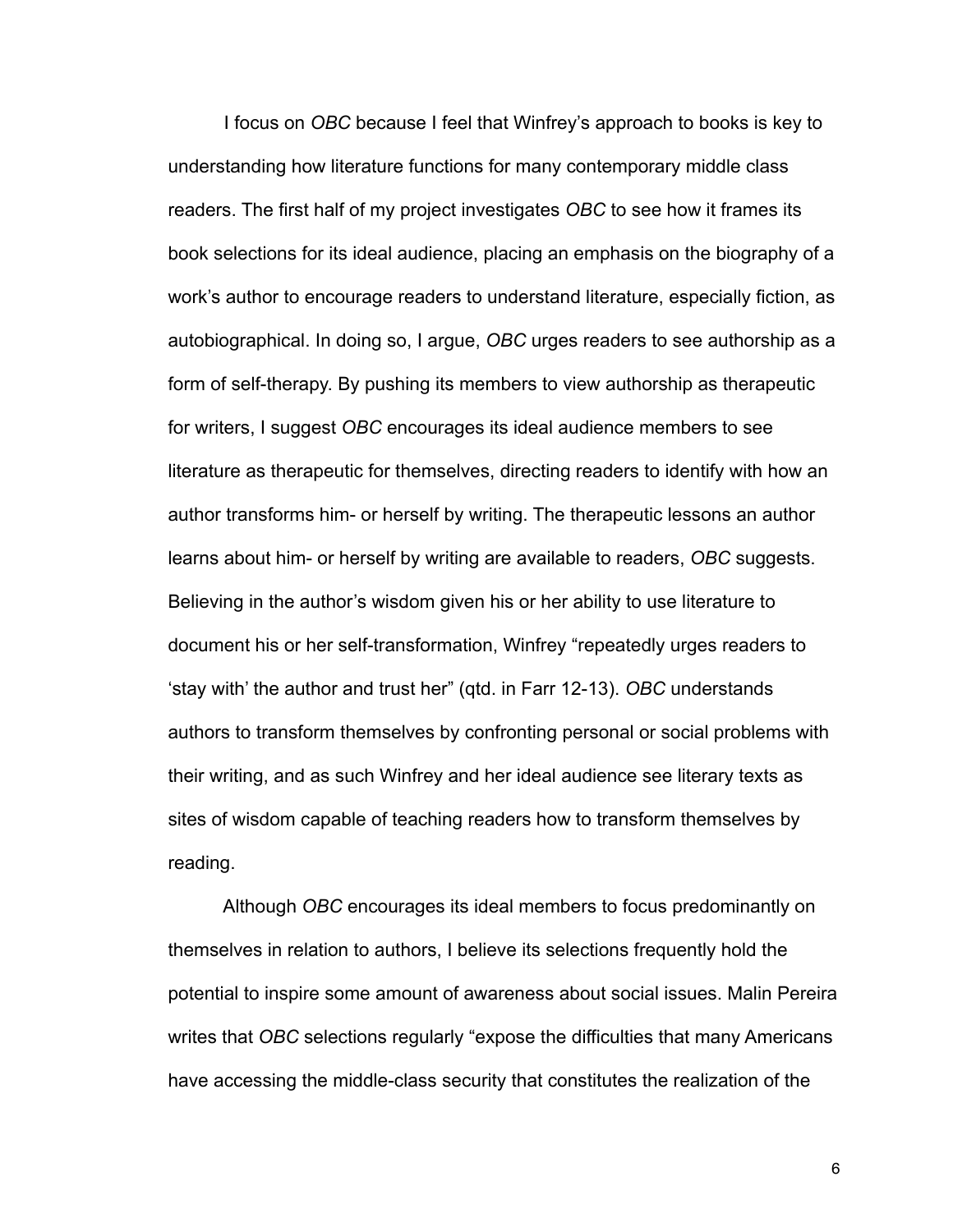American Dream" of social equality, personal prosperity, and security (191). *OBC* discussions betray a "nascent awareness" of social issues impeding personal success and social equality, Pereira claims, an awareness "exemplified by eruptions of audience members, book club participants, and the authors themselves" during book club discussions (192). While much scholarship on *OBC* is critical of how Winfrey and her audience work to "individualize what should be understood as social issues" (Shattuc 11), encouraging *OBC* members to improve themselves in relation to authors rather than in relation to society at large, nonetheless I believe *OBC* holds the potential to push its audience to acknowledge social issues which challenge their worldview. Scholars are correct to note the limitations of *OBC*'s approach to reading, and they are right to identify the narrow focus of much therapeutic thinking. The emphasis therapeutic groups like *OBC* place on themselves risks undermining the potential for literature to raise readers' awareness of social issues. As Eva Illouz writes, "Oprah Winfrey has a predilection for documenting the pain that derives from the difficulty of being a self and of entertaining a relation with others" rather than "for documenting the pain that derives from the relation between institutions and individuals" (102).<sup>2</sup> Still, as Pereira claims, I assert that *OBC* selections regularly confront *OBC* members with the fact that certain people are unable to improve themselves, or that certain events have tragic wide reaching effects, and that

<span id="page-12-0"></span><sup>2</sup> For further critiques of therapeutic culture, *The Oprah Winfrey Show*, and *OBC*, see: Tim Aubry, *Reading as Therapy* (Iowa City: University of Iowa Press, 2011); Eva Illouz, *Oprah Winfrey and the Glamour of Misery* (New York: Columbia UP, 2003); Wendy Kaminer, *I*'*m Dysfunctional, You*'*re Dysfunctional* (New York: Vintage, 1993); Philip Rieff, *The Triumph of the Therapeutic*  (New York: Harper, 1966); Elayne Rapping, *The Culture of Recovery* (Boston: Beacon, 1996); and Dana Cloud, *Control and Consolation in American Culture and Politics* (Thousand Oaks, CA: Sage, 1998).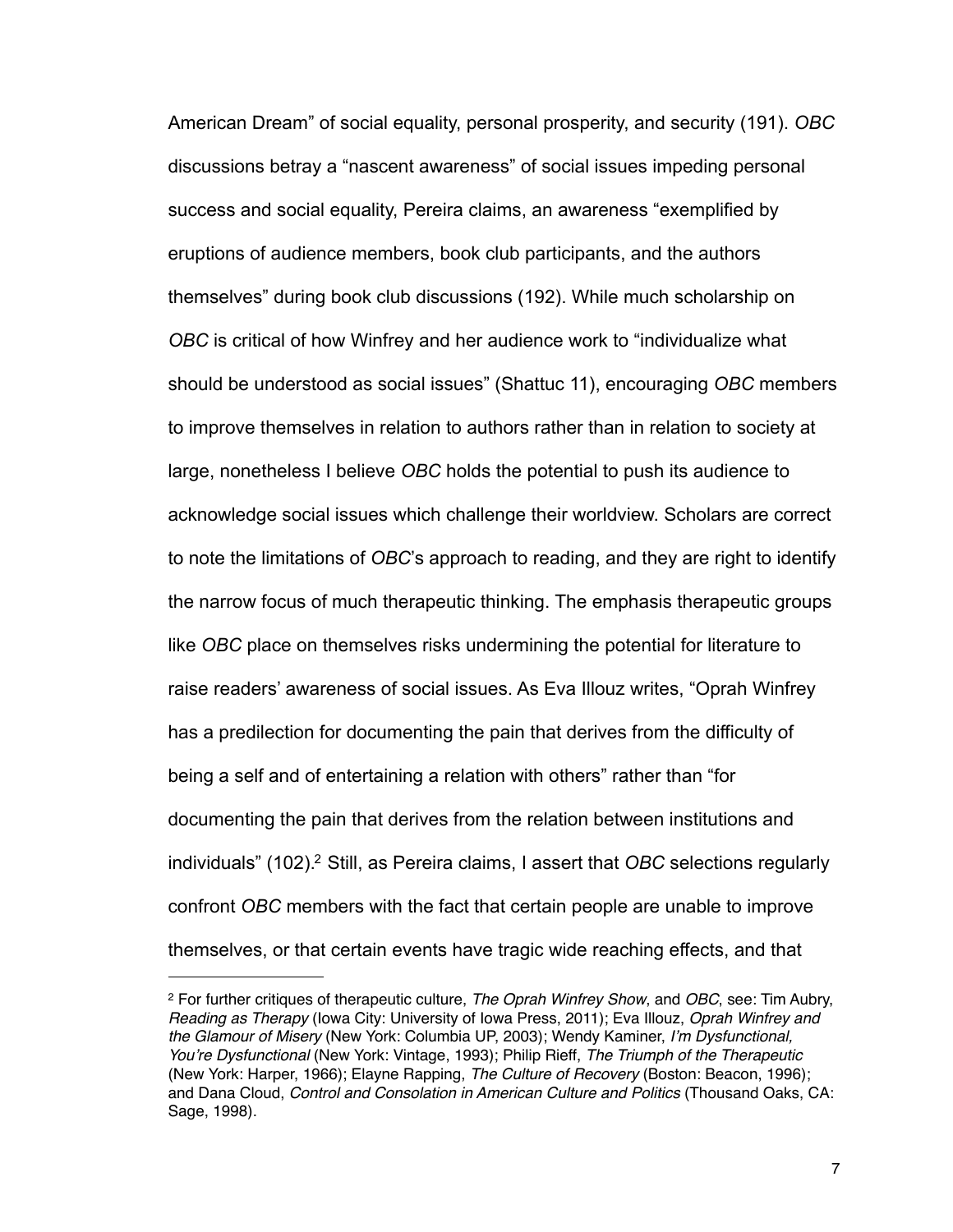equality, success, and security are unachievable aspirations for many segments of society. Even if its members do not often internalize lessons about social issues, the proximity of social issues to *OBC*'s interests indicates that therapeutic self-improvement and social awareness raising need not necessarily be mutually exclusive functions of reading.

 The second half of my project presents Eggers's fiction and nonfiction as critically and commercially successful examples of writing seemingly inspired by *OBC*'s interests. I argue Eggers's writing builds on *OBC*'s approach to literature by placing an emphasis on social awareness to encourage Eggers's ideal audience to transform themselves while reading by becoming conscious of the effects of current events and social issues. Like *OBC*, I believe Eggers accepts that reading books can be a transformative act. However, while *OBC* views reading largely as a means to self-improvement in relation only to a text's author rather than as an awareness raising tool to address social concerns broadly, I believe Eggers urges his ideal readers to develop an increased awareness of others and a desire to respond to specific social issues by learning about themselves in relation to his work's protagonists, who are typically affected in some way by specific social events. Eggers pushes his ideal readers variously to relate with narrators based on real people who are affected by real world social issues or to see themselves in fictional protagonists affected by actual current events. In doing so, he aims to implicate his ideal readers in the experience of social issues. Where *OBC*'s approach to literature works to transform a reader in relation to an author for the reader's individual benefit, and as such any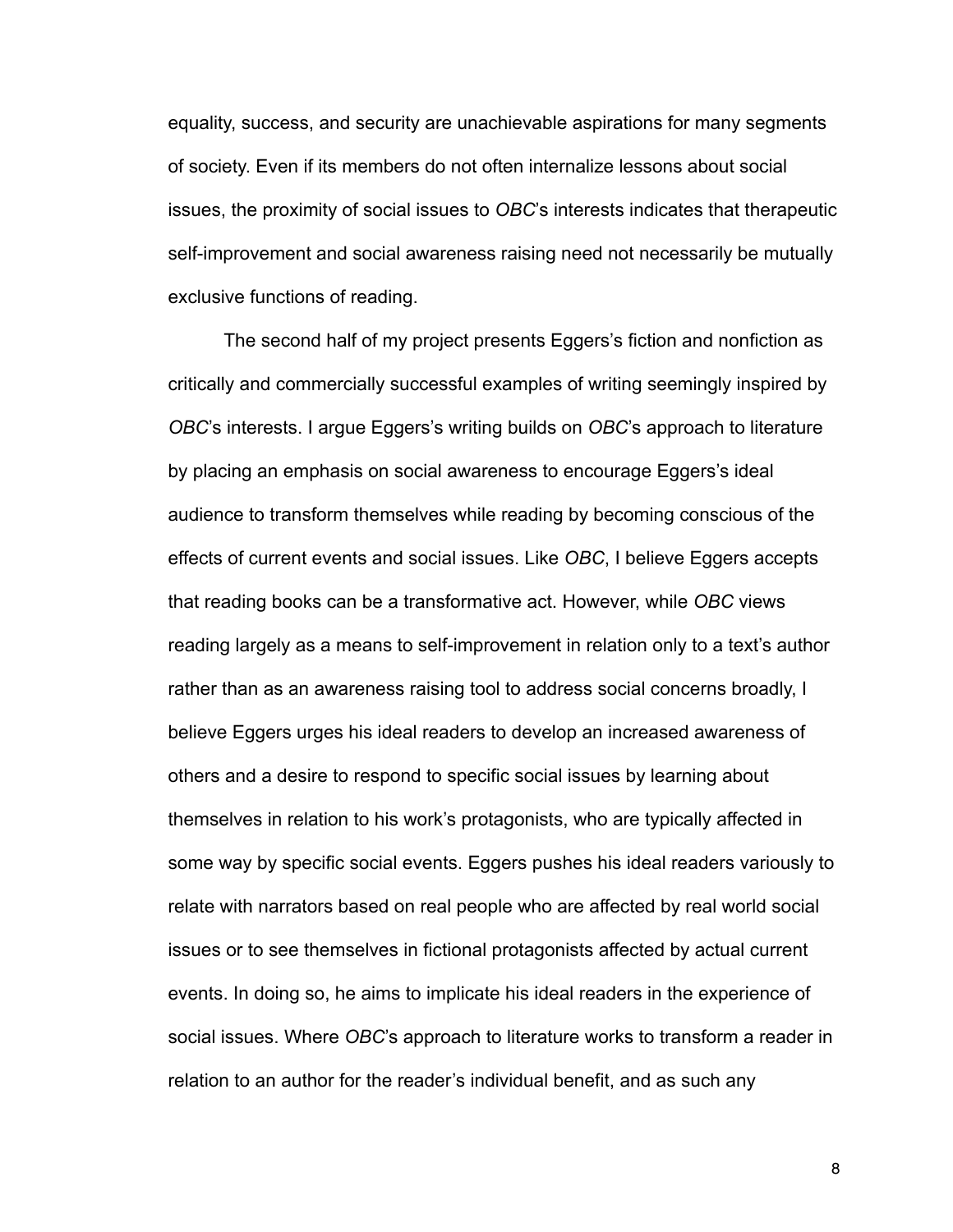knowledge a reader gains about the world while reading is relevant only to their individual improvement, Eggers connects self-transformation to awareness about and engagement with widespread social issues. For Eggers, awareness of and engagement with social problems is therapeutic. His texts extend *OBC*'s belief that reading is a means to transform the self to include the idea that therapy is a social act which succeeds through intimate identification with and understanding of others, especially in relation to specific social issues.

 Throughout his career to date, Eggers has authored a range of nonfiction and fiction books. Published in 2000, his first book, the memoir *A Heartbreaking Work of Staggering Genius*, describes Eggers's effort to confront his emotions about his parents' deaths from cancer when he was a young man. After tiring of autobiography, his work consistently addresses global and domestic social issues. For example, published in 2006, Eggers's novel *What is the What* is the fictionalized "autobiography" of a Sudanese man, Valentino Achak Deng, written by Eggers after years of close collaboration with Deng. Likewise, published in 2009, Eggers's nonfiction book *Zeitoun* describes a Syrian-American man's experience of Hurricane Katrina in New Orleans, documenting Abdulrahman Zeitoun's time during the storm and his illegal incarceration in the weeks after its passing. Much of Eggers's fiction similarly responds to current events and social anxieties: the 2004 short story "Another" speaks to anxieties about terrorism and racial bias in the media, for instance, while the 2012 novel *A Hologram for the King* describes the psychological effects of the 2008 global economic recession. Each of Eggers's texts encourages his ideal readers to relate intimately with his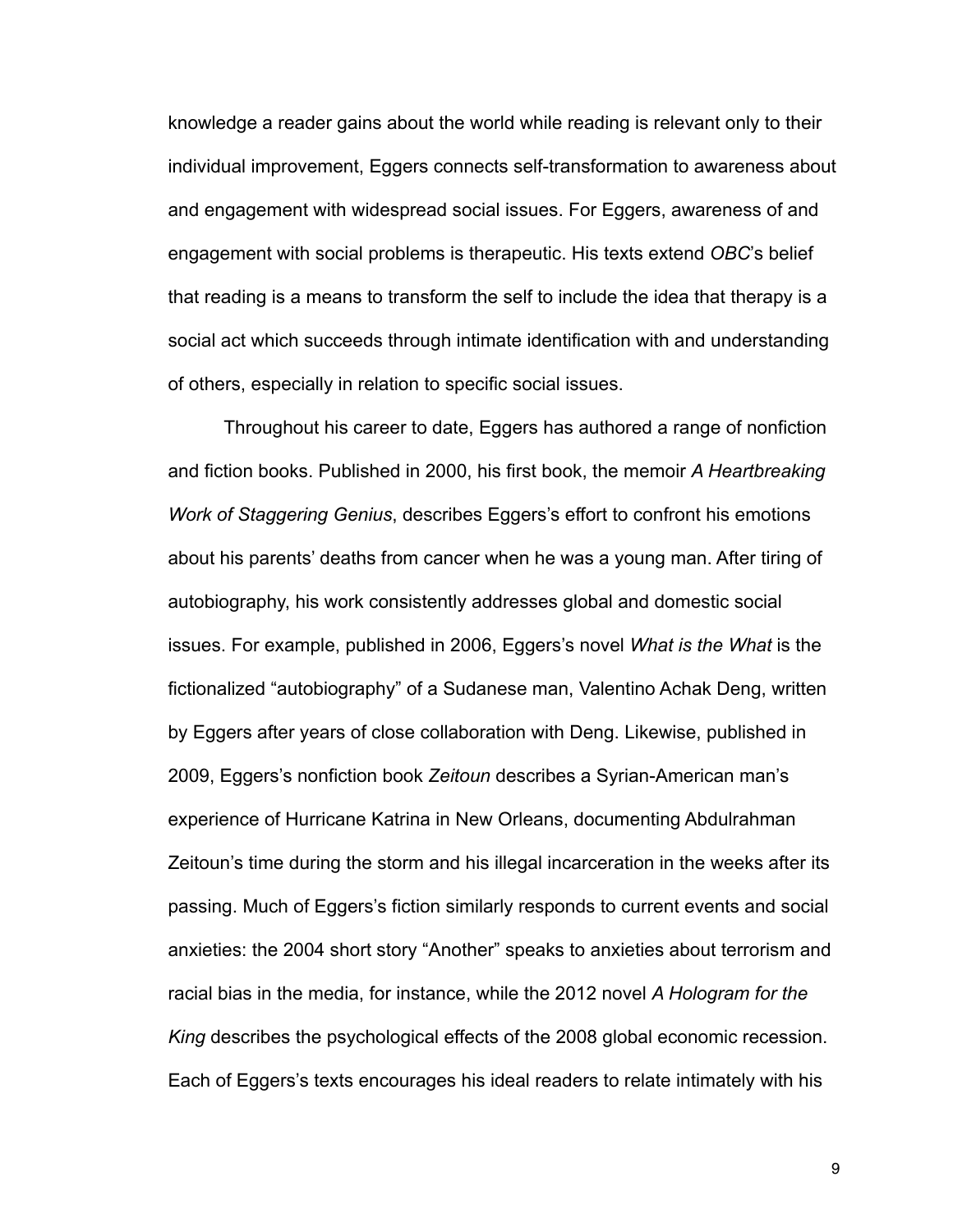characters to learn about the social issues affecting them. By learning about these social issues, Eggers suggests, his readers can transform themselves into better, more socially aware people, making them happier and healthier as a result.

 Therapeutic improvement occurs for Eggers's ideal readers when his audience understands themselves in relation to how social issues affect Eggers's narrators and protagonists. Importantly, Eggers obscures his own voice and biographical influence on his texts when presenting his characters to his audience. Rather than viewing the author as a person with total authority over his or her work, as *OBC* does, Eggers sees authorship more as an editorial act which emphasizes other people's experiences in place of the author's own to establish a link based on empathy and understanding between a text's characters and its readers. His work's transformative function for readers relies on his ideal audience's willingness to increase their social awareness of other people and of current events by accepting the experiences of Eggers's narrators and protagonists as their own. By emphasizing this intimate bond between Eggers's characters and his imagined audience, I offer Eggers's writing and his readership as evidence of an emerging literary community engaged with reading as self-improving therapy which also views literature as a viable platform for encouraging awareness about and, ideally, response to specific social issues.

 As I have suggested, key to Eggers's successful emphasis on a variety of contemporary global and domestic concerns is his effort to obscure biographical connections between his life and his writing. Speaking in 2004 with *The A.V.*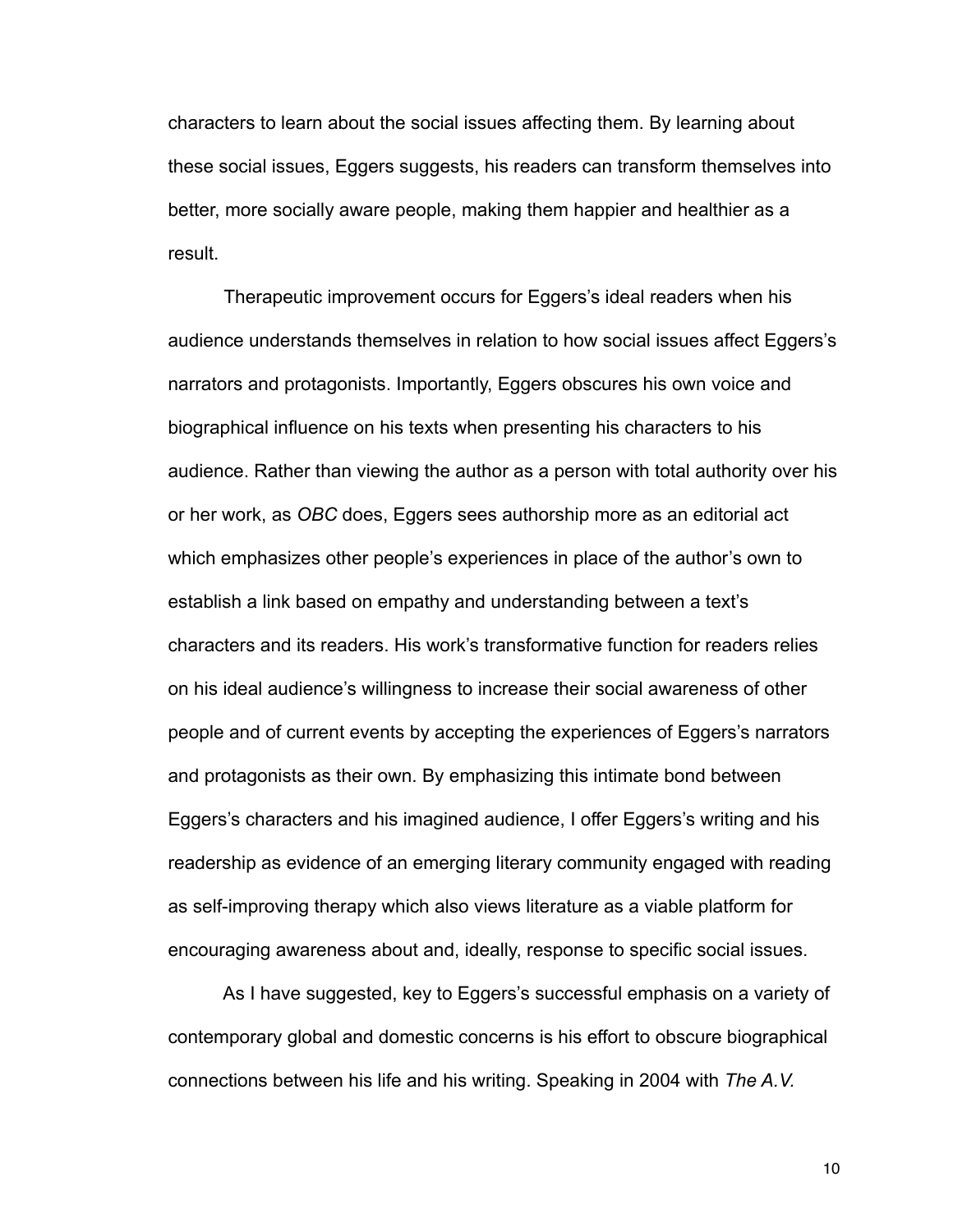*Club*, an online arts and culture magazine, Eggers states he is finished with autobiography: "I'll never write any more on that," he says. "There are short stories, maybe a novel, in my head that go back to the idea of the family in a way, but writing autobiographically, I can't get around the fact that it brings out a different kind of writer, a different kind of passion." When asked specifically if his fiction is autobiographical, designed in some way to respond to his personal issues, Eggers is blunt: "No," he says. Aside from *Heartbreaking Work*, Eggers claims the emotions and worldview of his characters "are foreign to me." Years later, speaking with *The Guardian* in 2013, Eggers states that "writing fiction is far more liberating" for him than writing nonfiction. "Research," he says, "and trying to tell a story that might have an impact" are what he values most. Using research to speak to issues he is himself only peripherally aware of, Eggers's narratives obscure his personal biography to encourage his ideal readers to see themselves in his characters. He urges his imagined audience members to understand his characters' experiences of contemporary social issues as their own to improve themselves by becoming more aware of and engaged with current events.

 My study develops in the following way: after offering a brief history of therapeutic culture, tracing its rise in the postwar era to its adoption by mainstream media and talk television, Chapter One details how *OBC*'s approach to literature is rooted in readers' reflection on and identification with authors. I argue that *OBC* positions authors as therapeutic subjects themselves. I explain how literary texts are reframed by *OBC* readers as autobiographical statements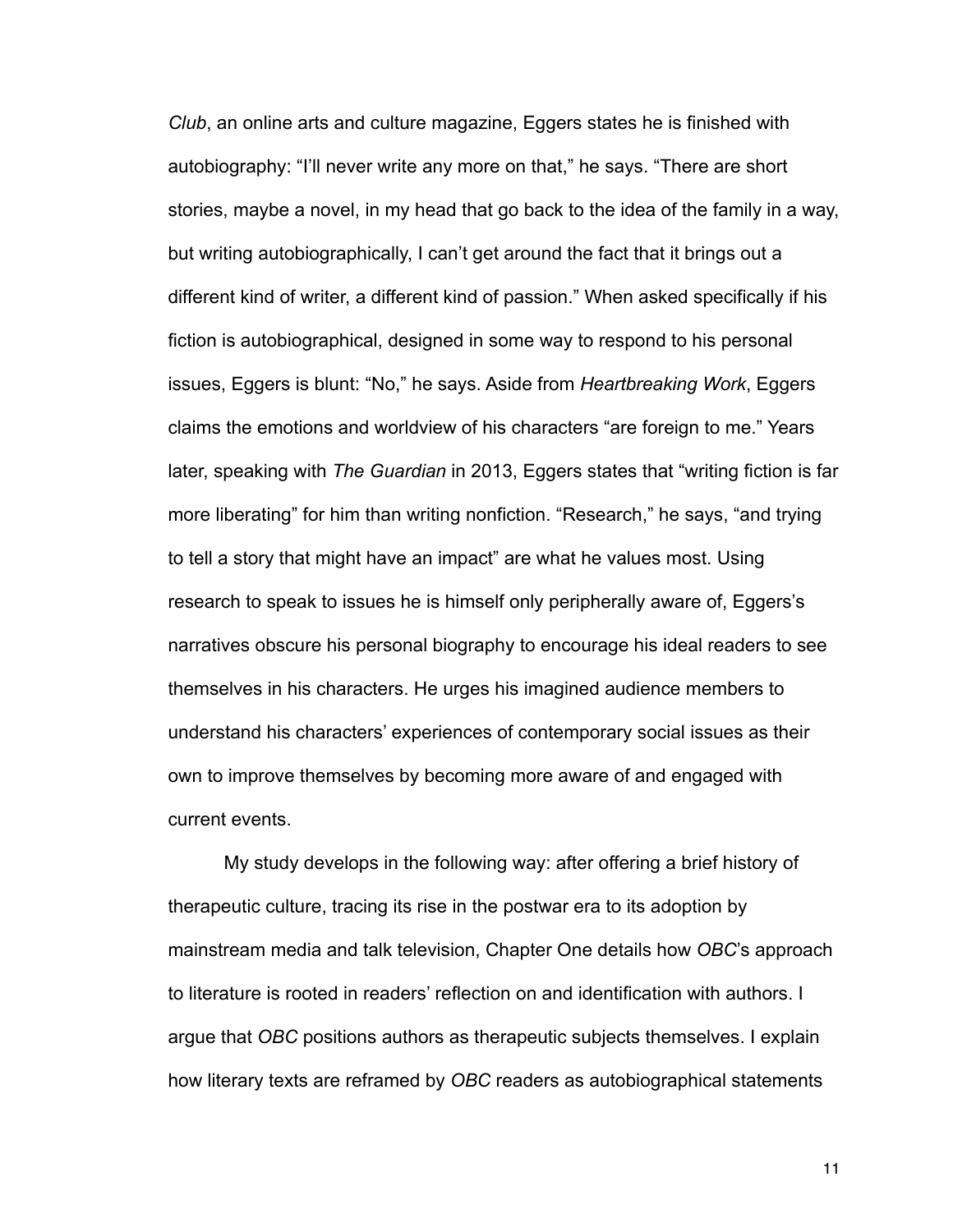made by authors which can be used to explain how authors respond to traumatizing or emotionally distressing events. By reflecting on connections between the content of literary texts and the lives of their authors, *OBC* encourages its ideal members to draw positive, self-improving conclusions from books. Throughout the chapter, I detail what sorts of books are chosen for *OBC*, and how Winfrey and her audience discuss *OBC* texts, tracing *OBC*'s selections across what I see as four loosely defined periods, each showing an interest in different genres. Ultimately, I outline *OBC*'s role in popularizing a specific approach to literature for modern readers focused on connecting authors biographically to their work, presenting authors' relationships with their writing as therapeutic models for readers to consider when reflecting on themselves. If literature has a therapeutic impact on authors, *OBC*'s reading method suggests, ideally it can have a similar therapeutic impact on readers. By explaining how *OBC* encourages readers to connect authors biographically to their work, I link *OBC* and many of its selections to a growing cultural desire for literature to offer readers some degree of psychological transformation or therapeutic improvement.

 Following Jonathan Franzen's extended relationship with Oprah Winfrey from his cancelled 2001 appearance on *OBC* discussing his novel, *The Corrections*, to his successful *OBC* discussion of his 2010 novel, *Freedom*, Chapter Two outlines Franzen's gradual embrace of *OBC*'s approach to literature. Explaining how Franzen initially rejected *OBC* out of anxiety over its tendency to connect authors biographically to their work while disregarding the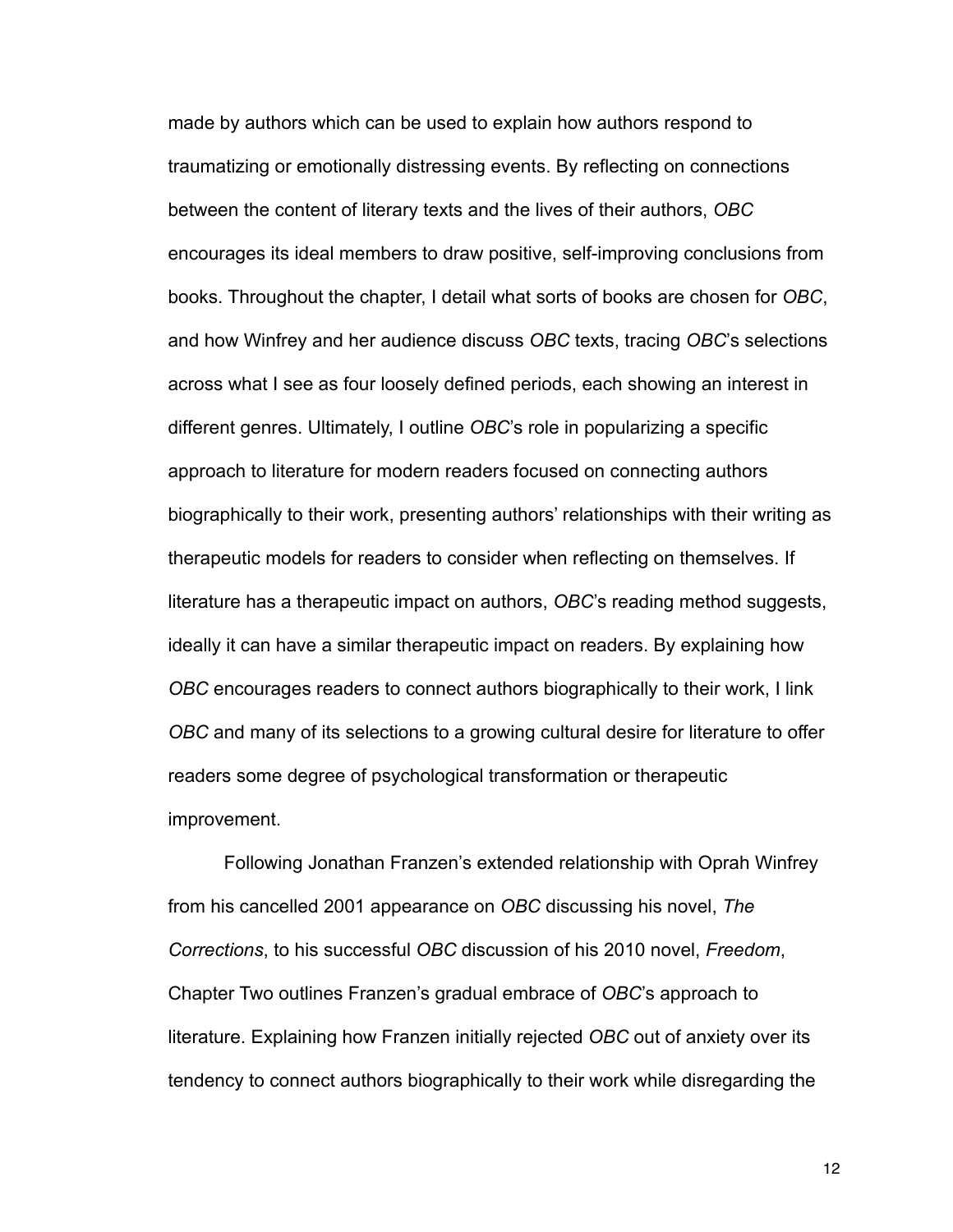potential for texts to communicate for themselves separate from their authors' experiences, I detail differences between *The Corrections* and *Freedom* to suggest *OBC*'s influence on authorship, showing how Franzen and his text actively encourage reader efforts to link *Freedom*'s content to Franzen's life. With *Freedom*, I indicate how *OBC*'s approach to literature comes to define Franzen's work, suggesting that *OBC*'s interests have infiltrated not only contemporary reading habits, but approaches to authorship as well.

 Chapter Three examines examples of Eggers's writing which is best described as nonfiction, contrasting Eggers's memoir, *A Heartbreaking Work of Staggering Genius*, with his novel *What is the What* and his work as an editor on the oral history series *Voice of Witness*. Much like my explication of *OBC*'s approach to reading in Chapter One, my purpose with Chapter Three is to define how Eggers hopes his ideal readers engage with his writing. As his career has progressed, I argue, Eggers increasingly divorces his narratives from his personal biography to emphasize the testimonial stories of others, understanding testimony to be any effort to describe and account for first-hand experience, especially in relation to experiences of trauma or mental distress. When he uses his literature to document the testimonies of others, Eggers pushes his imagined audience to improve themselves by relating with and confronting social issues affecting other people. In doing so, I argue, Eggers's nonfiction rejects the interpretive model developed by *OBC* while nonetheless asserting an interest in his imagined audience's transformation and improvement, an interest which recalls *OBC*'s belief in the therapeutic function of literature.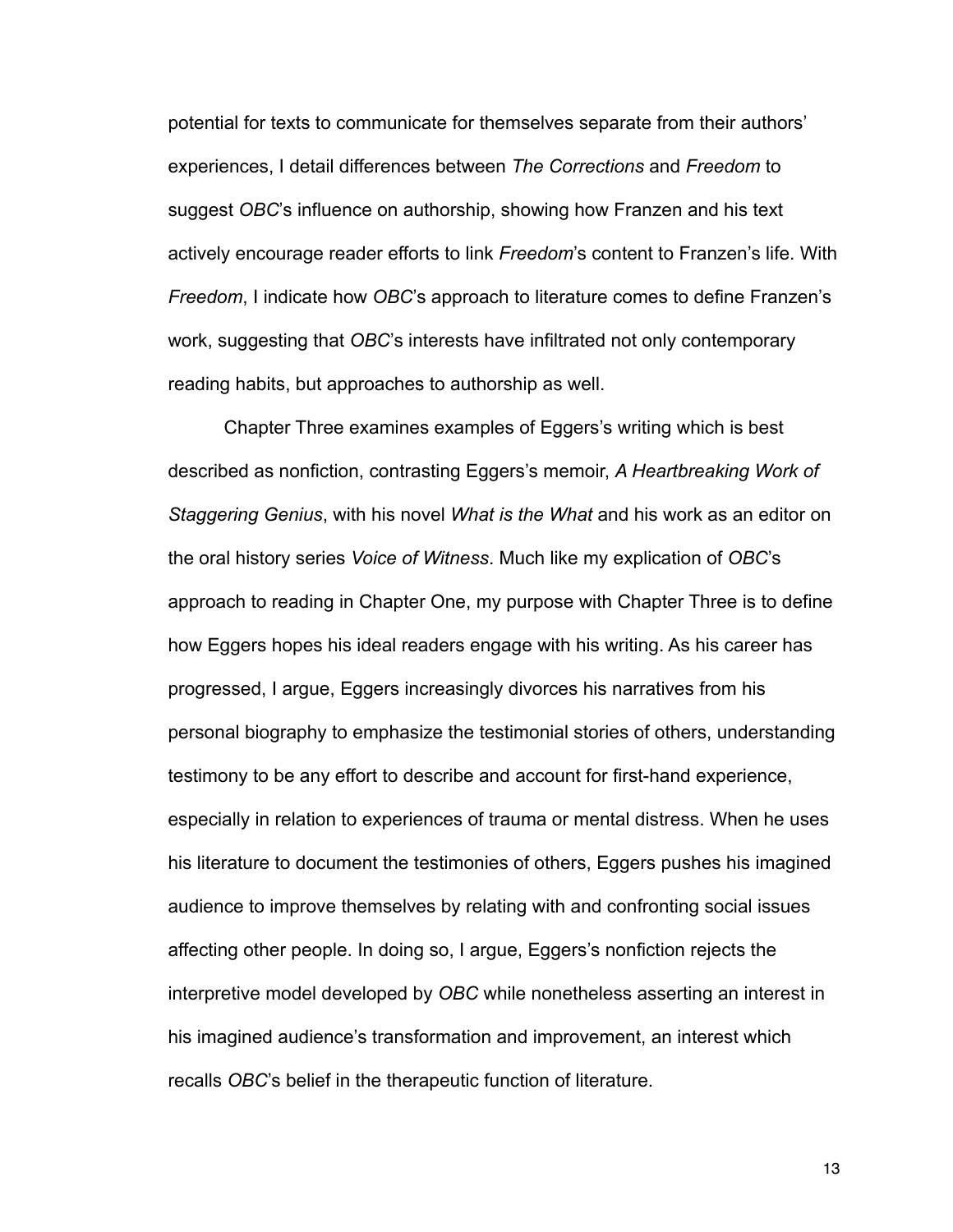Finally, Chapter Four explores Eggers's fiction, explaining how he models his protagonists off of his imagined audience to push his ideal readers to improve themselves by confronting social issues affecting their lives. Reading Eggers's novel *You Shall Know Our Velocity!*, his short story "Another," his novel *A Hologram for the King*, and his novel *Your Fathers, Where Are They? And The Prophets, Do They Live Forever?*, I explain how the protagonists of Eggers's fiction reflect his imagined audience, who he sees as "well-meaning" but socially uninformed middle class Americans (Eggers and Doran 24). By modeling his protagonists off of his imagined audience and by explaining how his protagonists are affected by a range of social problems, I argue Eggers encourages his ideal readers to confront how social issues like terrorism, poverty, unemployment, and police brutality affect their own lives, urging them to transform themselves into healthier, empathetic, more socially aware people. By encouraging his readers to see themselves in his protagonists, Eggers suggests his ideal audience might benefit from shaping their own responses to social issues off of his protagonists' actions.

For *OBC*, reading, like writing, is first and foremost a means to selfimprovement. Literature can raise one's awareness about and empathy for others, but its primary function is to improve its author and, by extension, its reader. A text's capacity to instruct its readers is limited by its author's experiences. In contrast, for all intents and purposes, Eggers sees his fictional protagonists as the same as his imagined audience. His readers and his characters share the same worldview and they come from similar backgrounds.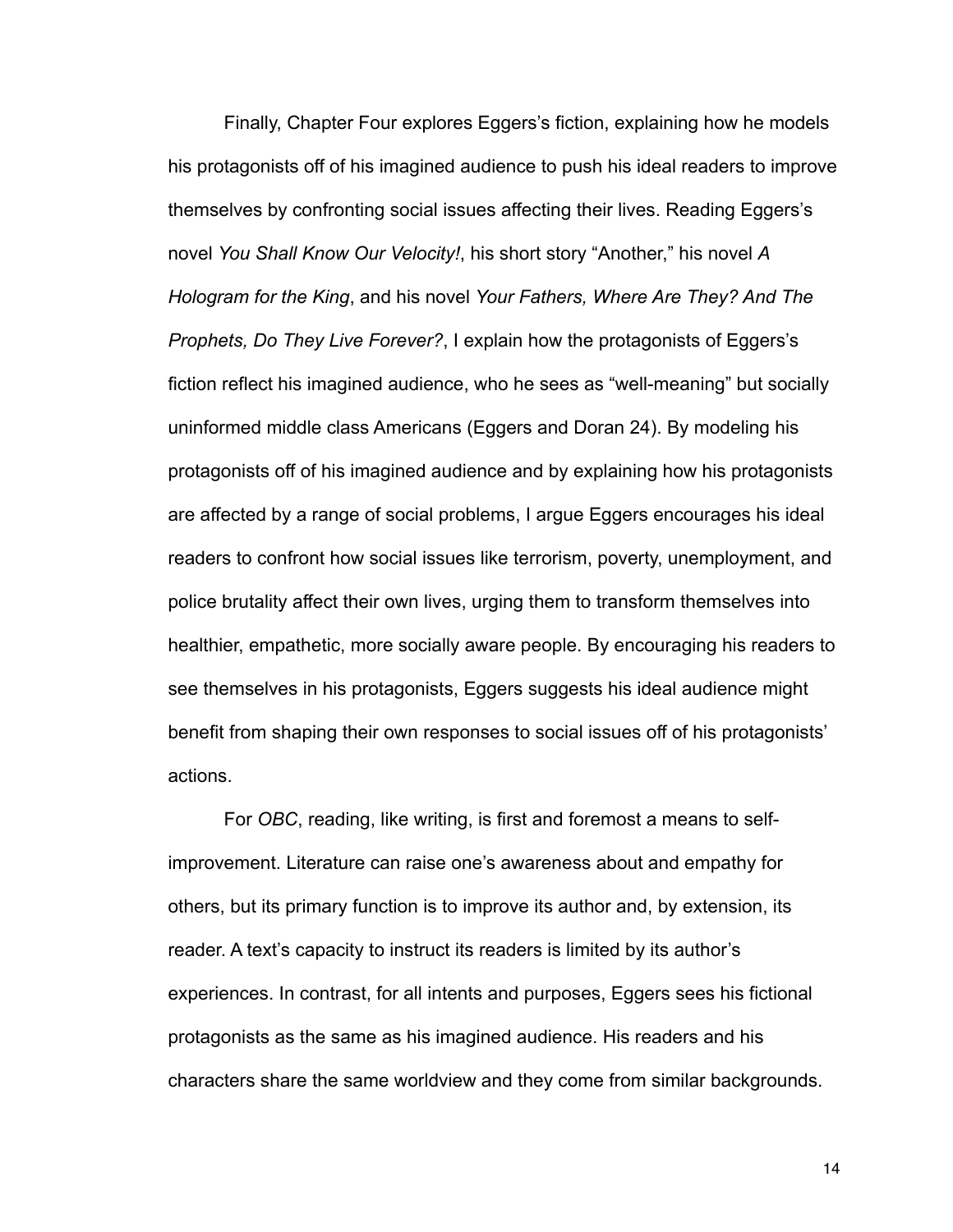Like *OBC*'s approach to books, Eggers's writing means to benefit his ideal readers. It means to transform his audience into better, healthier, more engaged people. Unlike *OBC*, it does so by actively encouraging his audience to improve themselves by learning about and even responding to specific social issues.

 "The quintessential therapeutic gesture," Timothy Aubry writes, "offered by novels and self-help books alike, to insist that you are not alone in your hidden pain, equates the cathartic recognition of shared suffering with its triumphant cure. Such a tantalizing utopian formula will inevitably produce not only solace and hope but also disappointment" (207). The therapy offered by therapeutic narratives is always insufficient for readers, Aubry suggests, because the catharsis of recognizing one's own problems in the problems of others does not qualify as responding to or dismantling one's issues. Identification with others does not constitute healing. The failure to look beyond recognizing the self in others is what limits the therapeutic potential of *OBC*'s interpretive approach to books. For *OBC*, readers see themselves in authors, who transform themselves by writing. As such, readers believe they can transform themselves by reading. *OBC* does not push its ideal audience members to confront the social issues which necessitate their therapeutic improvement. Importantly, however, many *OBC* texts hold the potential to encourage such confrontation. Seizing on this aspect of *OBC*'s selections, I believe Eggers's nonfiction and fiction constitutes a popular author writing for a specific imagined readership whose texts encourage his audience's self-improvement while explicitly addressing contemporary social concerns.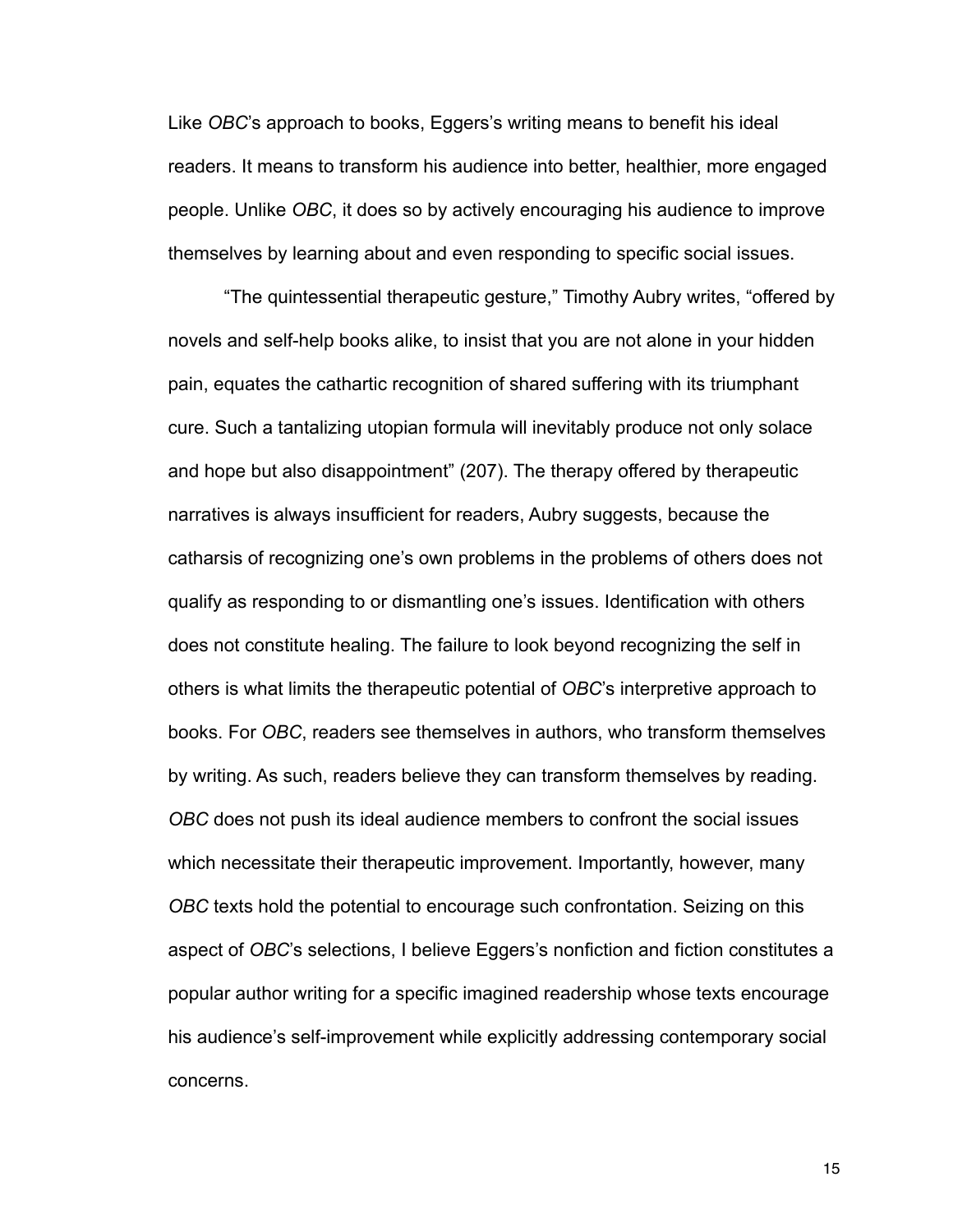I see Eggers's writing as evidence of literature invested in the therapeutic potential of reading which looks to address the "disappointment" produced by popular therapeutic reading practices by basing its readers' transformation on their awareness of specific social issues. In the end, I offer a range of authors who, like Eggers, seem to engage with therapeutic reading while encouraging understanding of and solidarity with pressing social concerns. Although I can not claim Eggers is responsible for inspiring a model for socially conscious therapeutic literature, nonetheless I see his ongoing success as evidence that authors are exploring the possibility that such writing can exist. As such, I conclude by cataloguing authors whose work resembles Eggers's in various ways, suggesting a growing body of socially conscious literature which encourages and benefits from therapeutic reading tactics.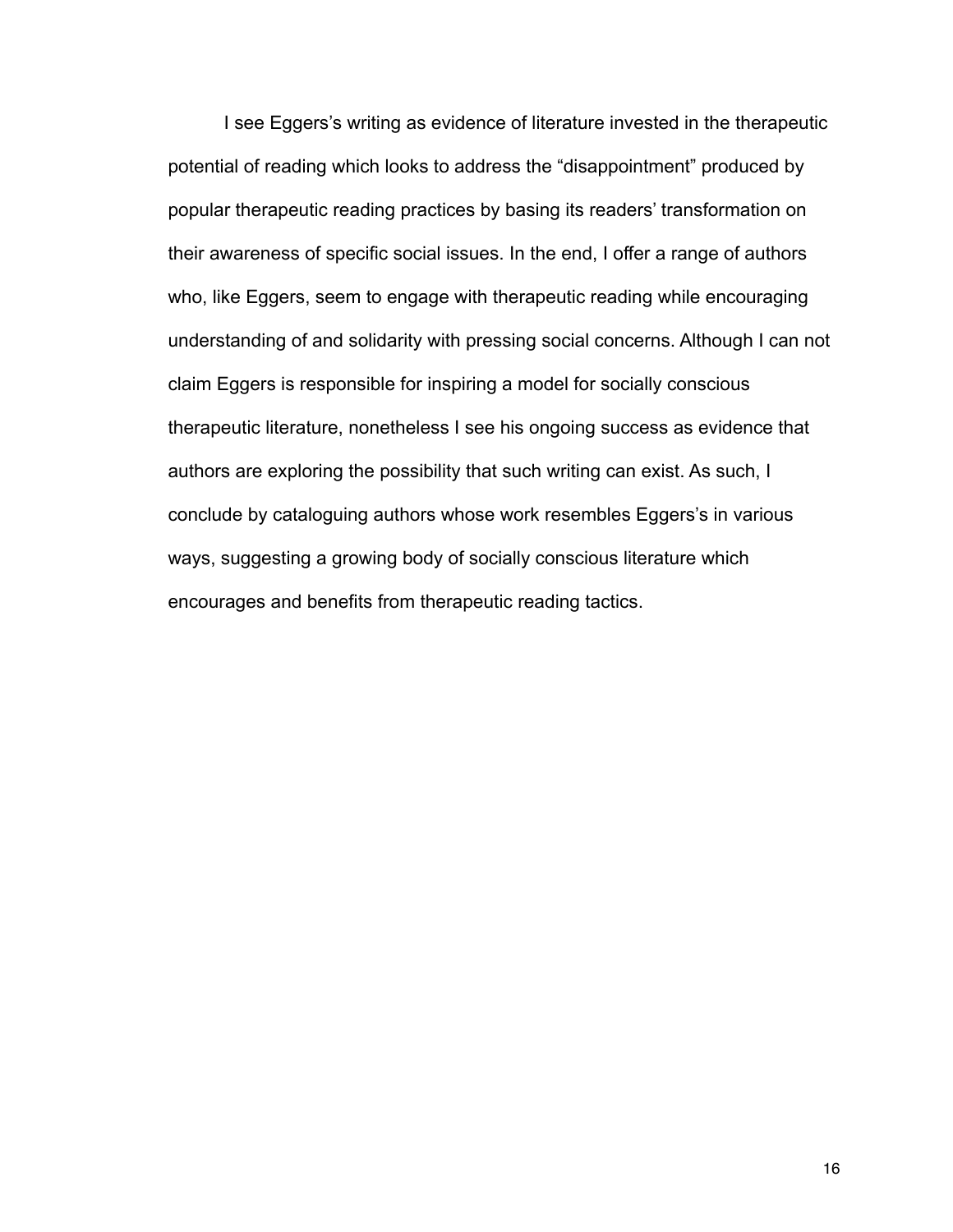### **Chapter One:**

# **Popularizing Therapeutic Reading and Writing With** *Oprah's Book Club*

 Speaking in 2007 with Oprah Winfrey during the first televised interview of his career, Cormac McCarthy asserts that as an author, "you spend a lot of time thinking about a book. You probably shouldn't be talking about it, you should be feeling it." Winfrey is shocked by McCarthy's words: "Oh, really?!" she exclaims. Her response is unsurprising: books, for Winfrey, are social objects. Throughout *Oprah's Book Club* (*OBC*), Winfrey and her audience view stories ideally as lessons shared between authors and readers, tools for readers to improve themselves with by learning from the self-reflection they believe authors perform when writing. For *OBC*, talking about books is central to establishing such a relationship between authors and readers.

 Despite Winfrey's surprise at his comment, McCarthy's understanding of literature recalls Winfrey's in some important ways: as an author, McCarthy says, "usually you don't know where a book comes from, it's just there, some kind of an itch that you can't quite scratch [until the text is finished]." Writing, for McCarthy, allows him to challenge his own feelings; it grants him a unique feeling of satisfaction. For Winfrey, as for McCarthy, literature is a means for authors to address their personal feelings through writing, especially feelings the author might not be consciously aware of. Discussing McCarthy's post-apocalyptic novel, *The Road*, Winfrey asks McCarthy: "Is this a love story to your son?"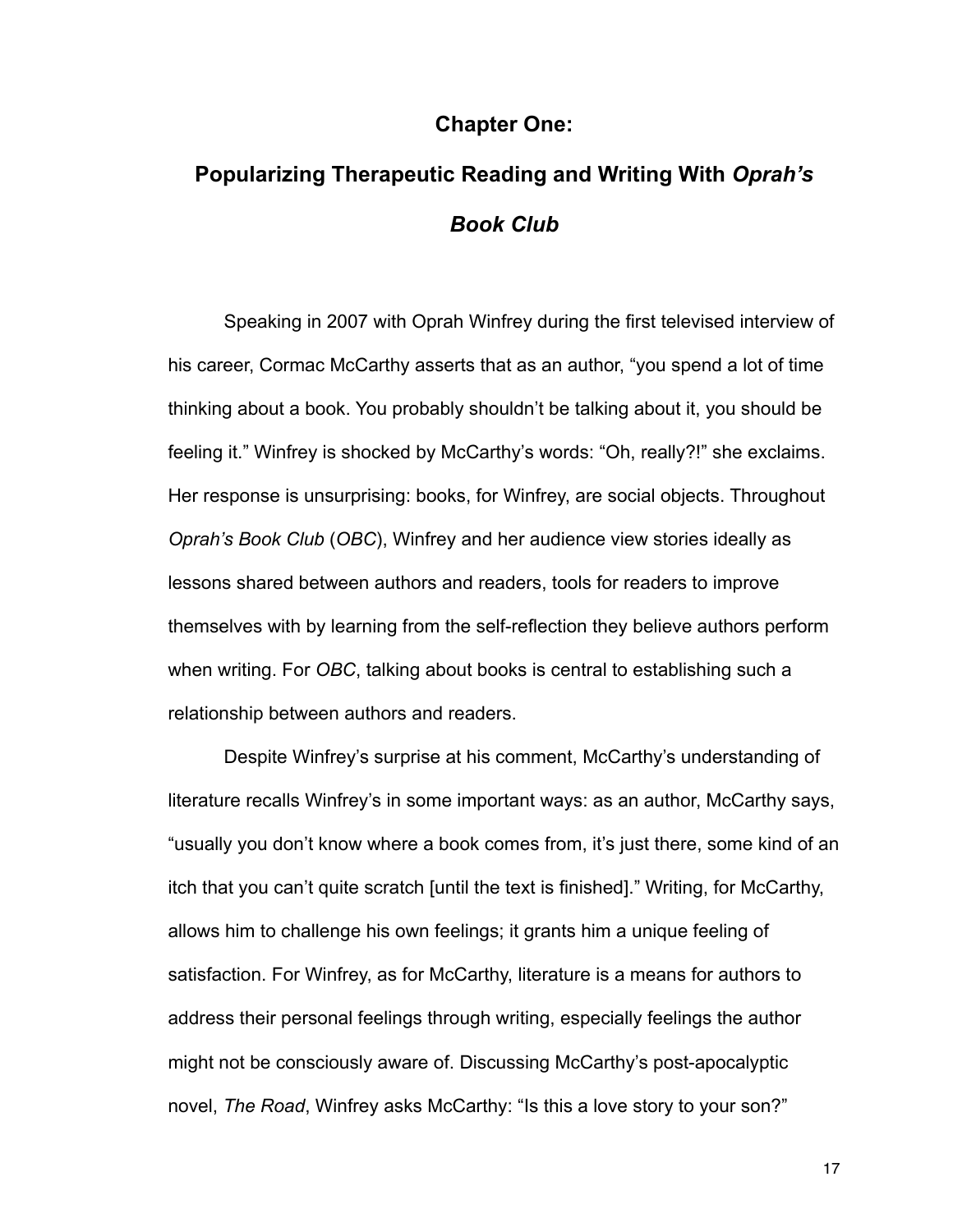McCarthy reflects for a moment, seemingly uncertain and embarrassed. "I suppose it is," he concedes, blushing earnestly, as if he is unclear exactly what *The Road*'s relationship is to his own feelings about his personal life. Viewing literature as an author's effort to address his or her (frequently subconscious) feelings through narrative, Winfrey sees an author's relationship with his or her writing as a guide offered by authors to readers for readers to use to enlighten themselves by developing an intimate understanding of an author's psychology as it pertains to his or her work. In other words, Winfrey believes literature is therapeutic for authors, and as such she understands reading ideally to be therapeutic for readers. Just as literature pushes authors to reflect upon themselves therapeutically to dissect subconscious feelings, Winfrey believes literature ideally helps readers to improve themselves by encouraging them to emulate the therapeutic introspection they understand authors to perform with their work.

 As it does for Winfrey and *OBC*, popular interest in therapy and selfimprovement significantly drives how contemporary authors and readers approach literature. Depending on a combination of "sensibilities and expectations" readers and authors bring to texts as much as on any intrinsic qualities of a work (Aubry 10), therapeutic logic has emerged increasingly as a dominant interpretive model for literature, prizing the "subjective interior" as "the site of greatest importance, interest, complexity, depth, and fulfillment in the world" (Aubry 17). According to Timothy Aubry, therapeutic culture presents "individual happiness as the fundamental goal of life;" it prioritizes "the private or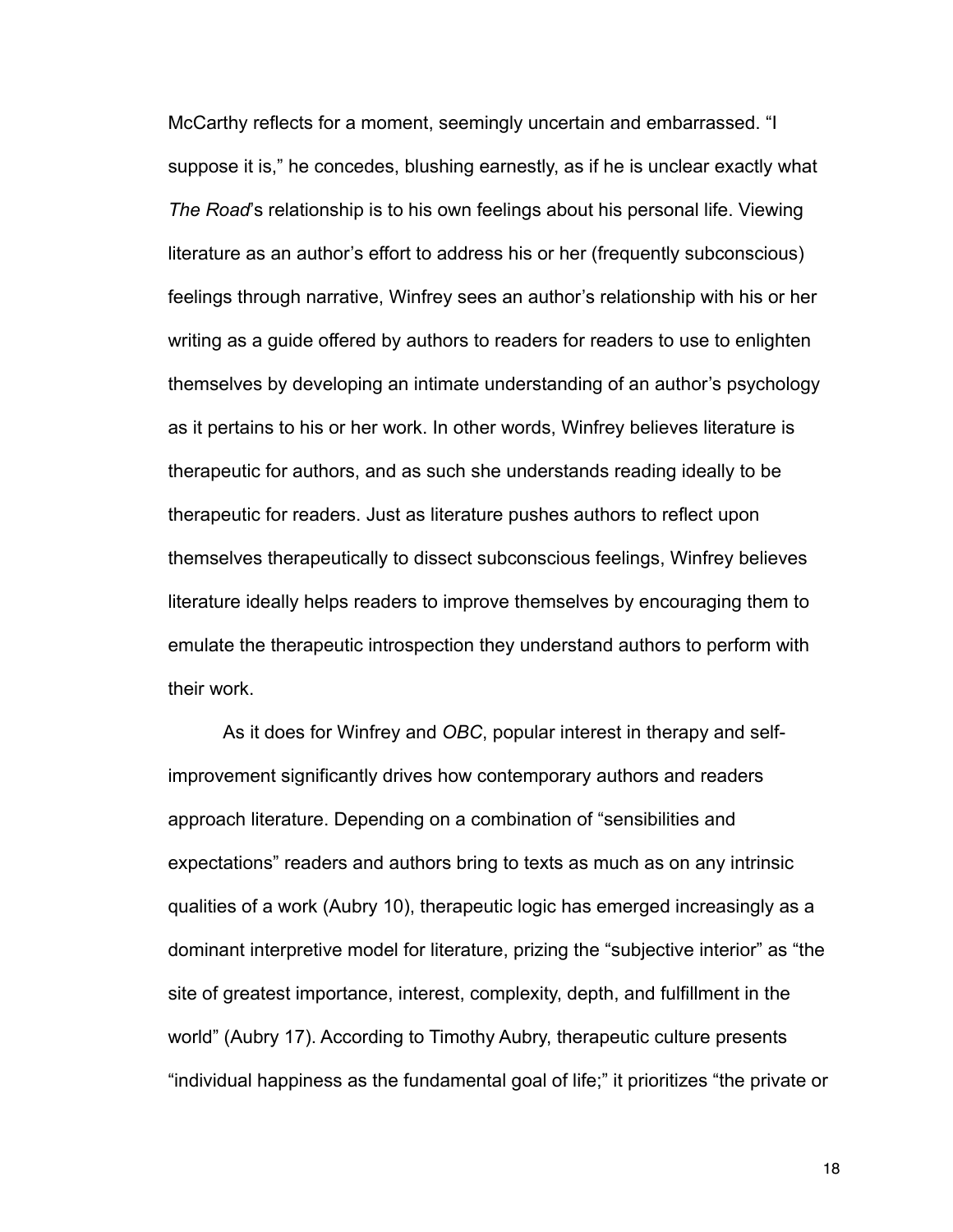the personal over the public or the social" (17). The self is central to therapeutic culture, fundamental to its advocates' worldview and at the core of their responses to social events, determining how and what a person identifies with.

 This chapter suggests how a focus on "the personal over the public or the social" colors literary culture, where narratives hold the potential to offer readers perspective on the interior lives of authors and their characters in addition to perspective on the self. While traditionally therapeutic culture's fixation on the self encourages introspection either in isolation from others or in dialogue with a trained expert, literature holds the potential to encourage readers to identify with other people's subject positions before reflecting on themselves. As such, I wonder what ramifications therapeutic interests have for different approaches to literature, especially for readers who use narratives to observe another person's self-reflection and therapy, as *OBC* readers do when they connect authors biographically to their work. Focusing on *OBC*, the most popular recent therapeutic reading group, I question how identifying with the experiences of authors holds the potential to inspire self-improvement and social awareness for readers attuned to therapeutic logic.

 I aim to show how Oprah Winfrey, perhaps the loudest advocate for selftherapy in contemporary American popular culture, uses *OBC* to develop an approach to literature rooted in readers' reflection on and identification with authors. I argue that *OBC* positions authors as therapeutic subjects themselves. As such, literary texts are reframed by *OBC* readers as autobiographical statements made by authors which can be used to explain how authors respond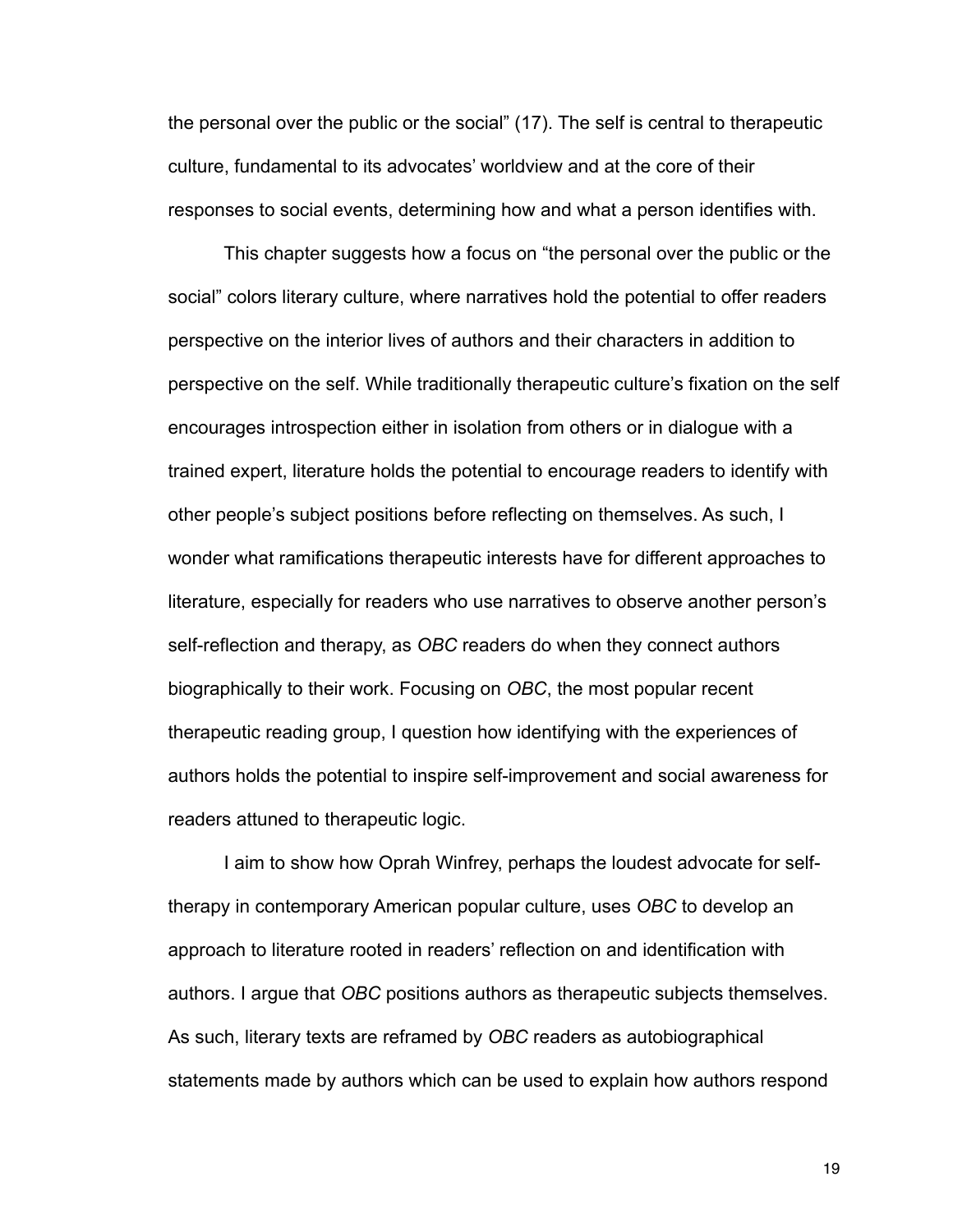to traumatizing or emotionally distressing events in their lives. By reflecting on connections between the content of literary texts and the lives of their authors, *OBC* encourages its ideal members to draw positive, self-improving conclusions from books. Books, for *OBC*, suggest how a person might improve him- or herself by variously emulating or avoiding the attitudes and actions an author describes in his or her work.

 For Winfrey and her audience, therapy constitutes the drive to improve one's self through self-reflection, typically following exposure to or dialogue with with a traumatized or emotionally distressed person or group of people. In many respects, Winfrey and her audience accept the *American Psychological Association*'s (*APA*) definition for therapy, which sees therapy as a process which helps "people of all ages live happier, healthier, and more productive lives" using a variety of therapeutic approaches, including "cognitive-behavioral, interpersonal and psychodynamic, among others, that help people work through their problems" (www.apa.org). Specifically, Winfrey's approach to therapy lines up closely with cognitive behavioral therapy (CBT), which the *APA* defines as a "treatment that attempts to change feelings and behaviors by changing the way a client thinks about or perceives significant life experiences" [\(www.apa.org/](http://www.apa.org/research/action/glossary.aspx?tab=3) [research/action/glossary.aspx?tab=3\)](http://www.apa.org/research/action/glossary.aspx?tab=3). CBT directs its practitioners to practice mindfulness to identify themselves in relation to an experience or problem, helping them to respond to distressing events in whatever way serves them and their lives best. Developed initially as a treatment for depression, CBT is commonly used to address a variety of mental disorders, including mood, anxiety,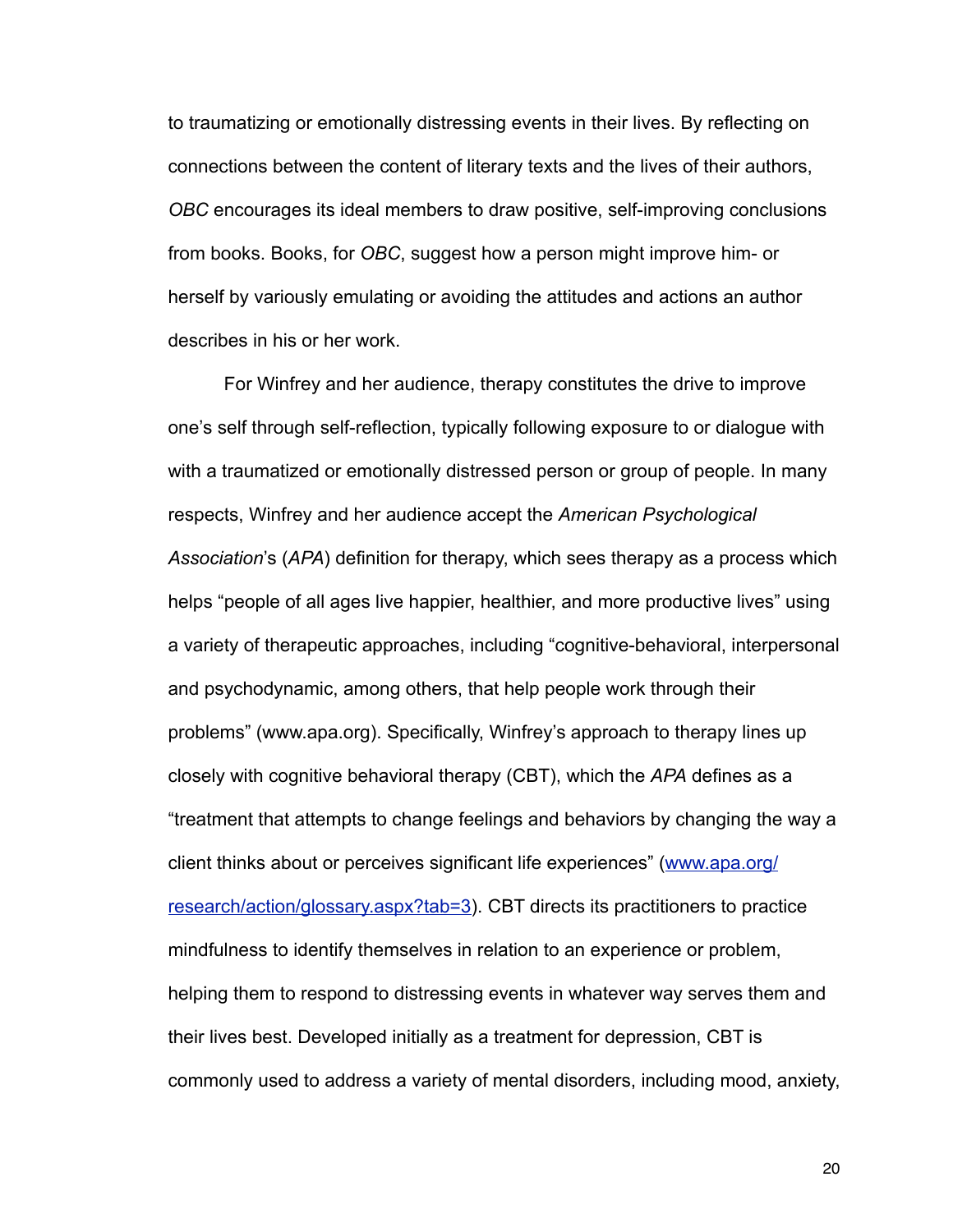personality, addiction, dependence, and psychosis. Significantly, CBT can be practiced successfully in private as well as within the framework of a larger community, much like the reflection and therapeutic improvement I understand Winfrey to foster amongst her audience.

 Winfrey and her audience understand self-improvement to be a process of psychological or physical transformation through which a person confronts and ideally resolves an emotional or physical deficiency using therapy. They accept identification to be the process by which a person recognizes parallels between their own experiences and the experiences of another person or group of people. For *The Oprah Winfrey Show*'s audience, and by extension for *OBC*, therapeutic self-improvement and enlightenment are achieved by reflecting on the lives of Winfrey's guests to identify with their resolve to heal themselves in the wake of emotional or physical distress. *OBC*'s emphasis on authors, I argue, extends to literature *The Oprah Winfrey Show*'s approach to therapy, encouraging readers to relate with authors to improve themselves by identifying with however an author "responds" to his or her problems by writing.

 Since *OBC*'s success is inarguable and Winfrey's dominance of daytime mass media was unparalleled at the peak of her popularity, it is important to grapple with Winfrey's reign over popular and literary culture to understand the influence of how her audience reflects on the lives of authors to learn about themselves. Throughout this chapter, I strive to explore key questions about *OBC*'s cultural influence, such as: How does *The Oprah Winfrey Show* fit within the history of therapy in popular culture? How do *OBC* readings resemble *The*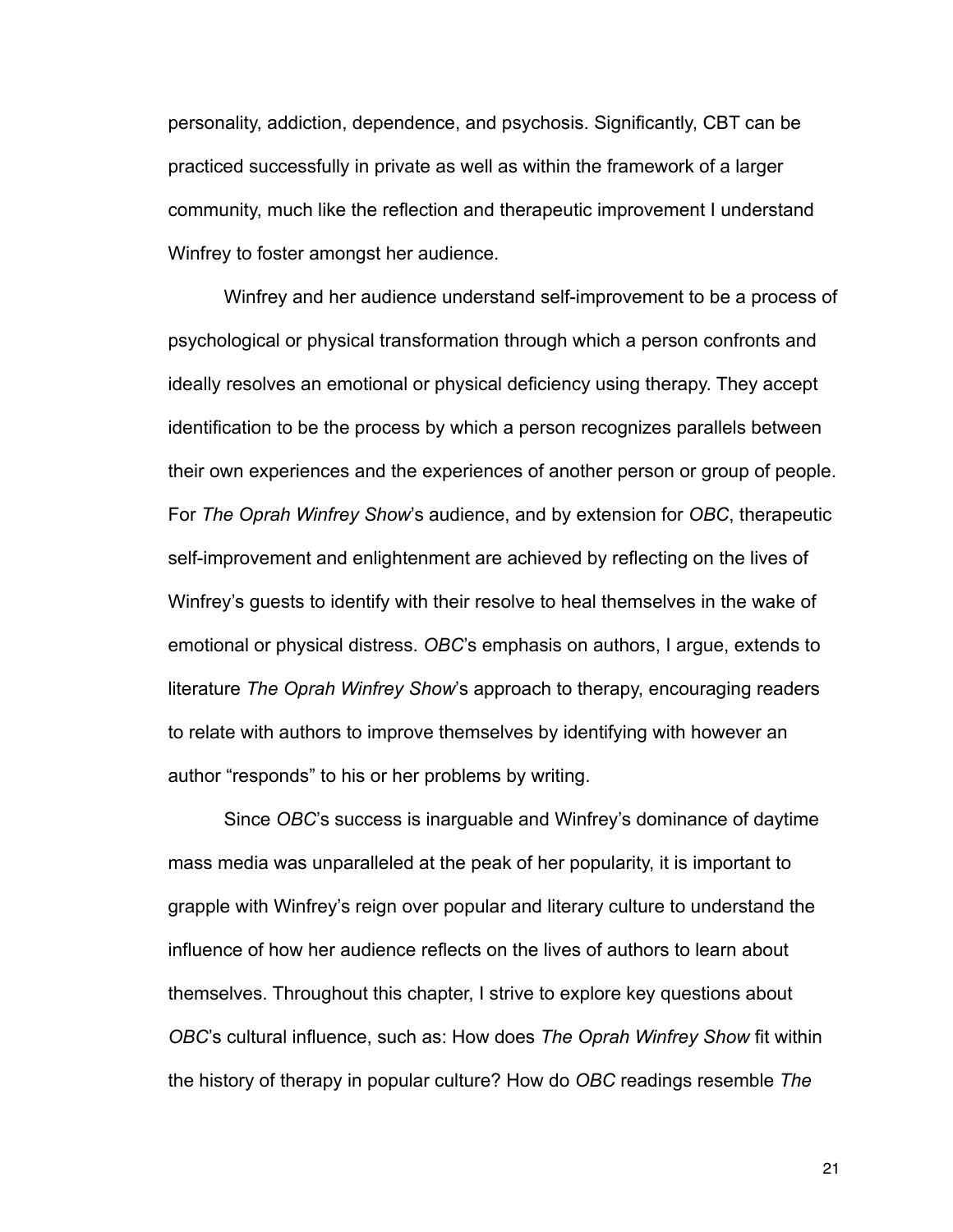*Oprah Winfrey Show* interviews, extending Winfrey's interpretive logic to the realm of literary analysis? If self-improvement for Winfrey and her audience constitutes reflecting on the experiences and self-therapy of another person, what does a typical *OBC* reading look like?

 Chapter One documents and defines *OBC*'s interpretive approach to literature to demonstrate how its members connect authors biographically to their work to assert the therapeutic benefits of literature. I suggest how *OBC*'s ideal members extract some amount of therapeutic benefit from reading by identifying with authors, especially with how authors seem to improve themselves by writing. Before exploring *OBC*'s fixation on authors' biographical connections to their work, however, I offer context for therapy's rise to ubiquity in popular culture, especially following its adoption by mainstream television figures like Winfrey and her interlocutors. Linking modern understandings of therapy and psychology to the postwar period, I track their rise in popular culture through television talk shows, leading to the syndication of *The Oprah Winfrey Show* in 1986 and later to the inauguration of *OBC* in 1996.

 This accomplished, I outline *OBC*'s interpretive approach to literature in relation to how *The Oprah Winfrey Show* engages with and learns from the biographical details of its non-literary guests. Offering a significant example of Winfrey framing her guests' experiences to render them relatable and therapeutically beneficial for her audience, I suggest Winfrey's interview model works to implicate herself and her audience in her guests' experiences. In doing so, she asks her audience to consider how they might feel if they were to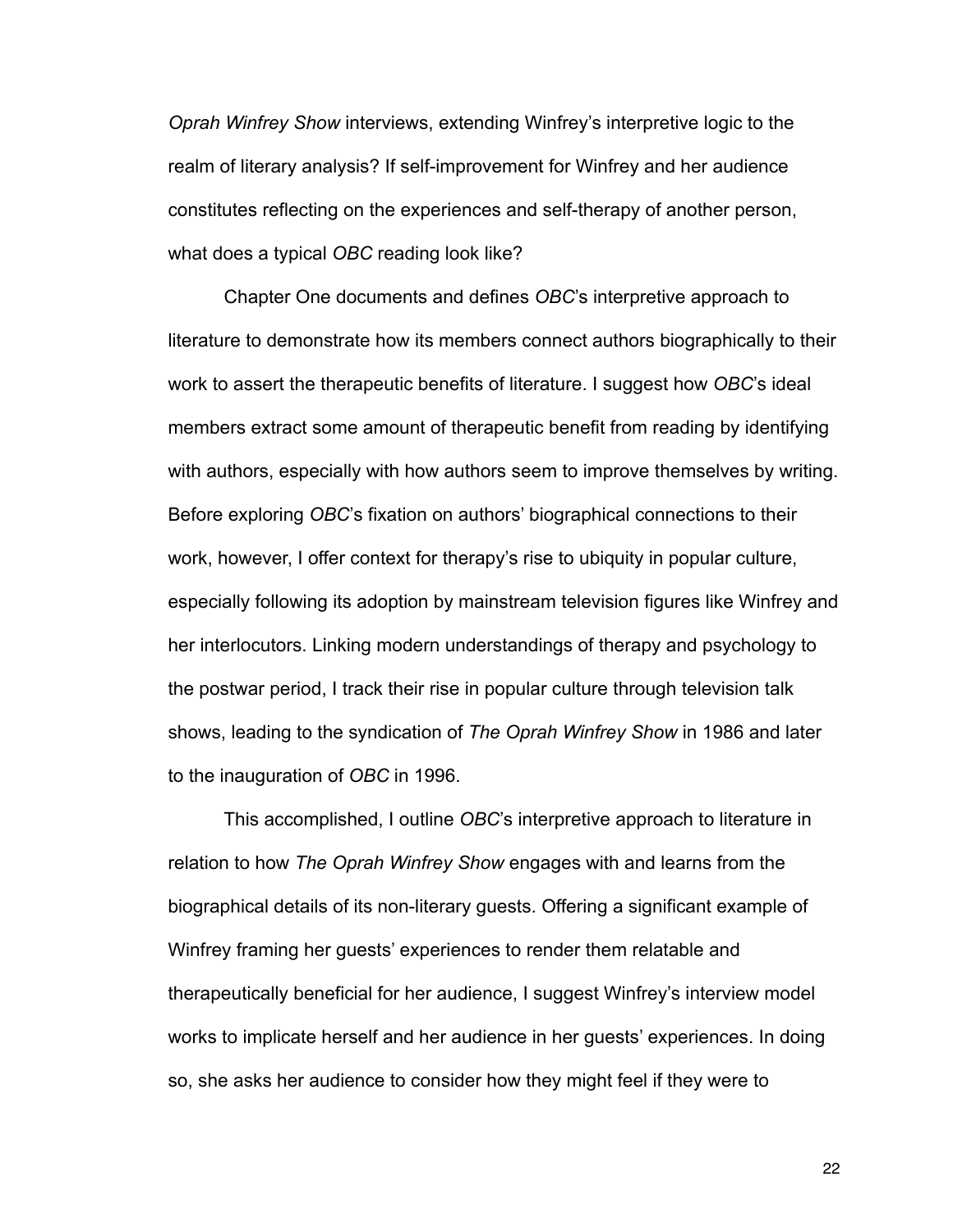experience what her guests do. By encouraging her guests to reflect on another person's experiences, she positions her audience to improve themselves as more socially aware people, situating her interview model in the realm of feminist consciousness-raising.

 Next, I detail how *OBC*'s efforts to link authors biographically to their work renders literature relatable and therapeutically beneficial for *OBC* readers. Offering a range of examples of *OBC* responses to its selections, including James Frey's *A Million Little Pieces*, Toni Morrison's *Sula* and *Paradise*, and Ann-Marie MacDonald's *Fall On Your Knees*, among others, I observe how *OBC* impels its members to draw connections between the biographical details of a text's author and the content of his or her narrative. In doing so, I suggest, *OBC* reframes literature as an approximation of an author's experiences or feelings. Narratives qualify as therapeutic introspection performed by authors for *OBC* readers rather than as creative work meaningfully divorced from authors' lives.

 Bearing this in mind, I detail what sorts of books are chosen for *OBC*, and how Winfrey and her audience discuss *OBC* texts, tracing *OBC*'s selections across what I see as four loosely defined periods, each showing an interest in different genres. Running from 1996 to 2002, the first period finds *OBC* reading mainly contemporary fiction; from 2002 to 2005, the second period focuses mainly on canonical 19th and 20th century fiction; from 2006 to 2007, *OBC*'s third period turns to memoir and nonfiction; finally, from 2007 to 2010, the fourth period features a mixture of recently published social realist novels, traditional self-help nonfiction, and more canonical works by Gabriel García Márquez and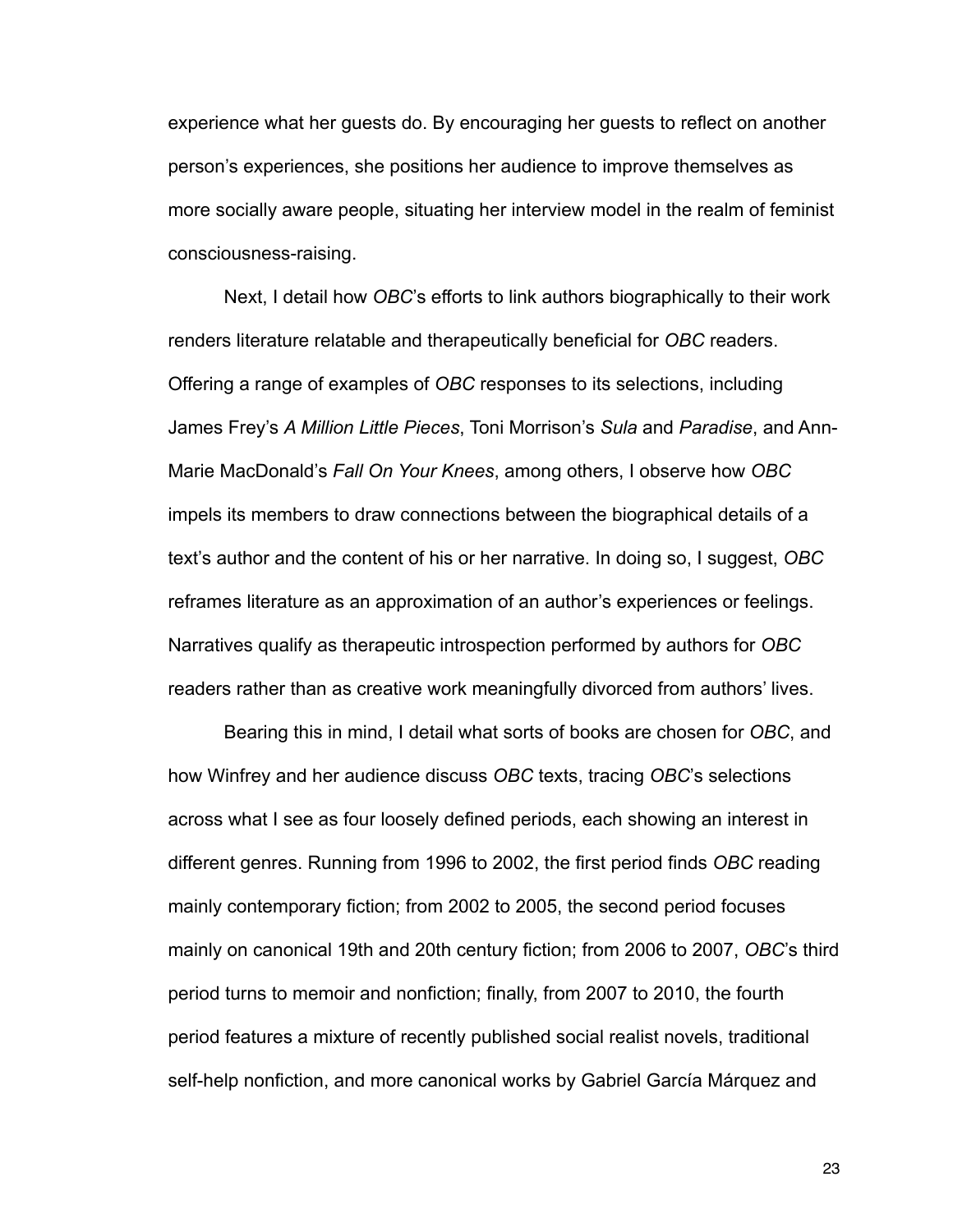Charles Dickens. For the purposes of brevity, Chapter One focuses principally on *OBC*'s first and third periods, examining reader responses to a variety of books read during *OBC*'s first period and detailing *OBC*'s vexed embrace of nonfiction in its third period; I explore *OBC*'s fourth period in more detail in Chapter Two.

 Ultimately, I outline *OBC*'s role in popularizing an approach to literature for modern readers and writers which focuses on connecting authors biographically to their texts to present authors' relationships with their work as therapeutic models for readers to consider when reflecting on themselves. If writing has a therapeutic impact on authors, *OBC*'s reading method suggests, ideally literature can have a similarly therapeutic impact on readers. By explaining how *OBC* encourages readers to connect authors biographically to their work, I link *OBC* and many of its selections with a growing cultural desire for literature to offer readers some degree of psychological transformation or therapeutic improvement.

#### **Contextualizing Therapy**

 To understand why certain readers and writers view literature as therapy, it is necessary first to establish some context for therapeutic media culture. Key to the development of contemporary self-help and therapeutic logic in American culture was the popular embrace of psychology in the postwar years. As thousands of traumatized soldiers repatriated to the United States in the 1940s, sometimes after years battling abroad, the specter of the second World War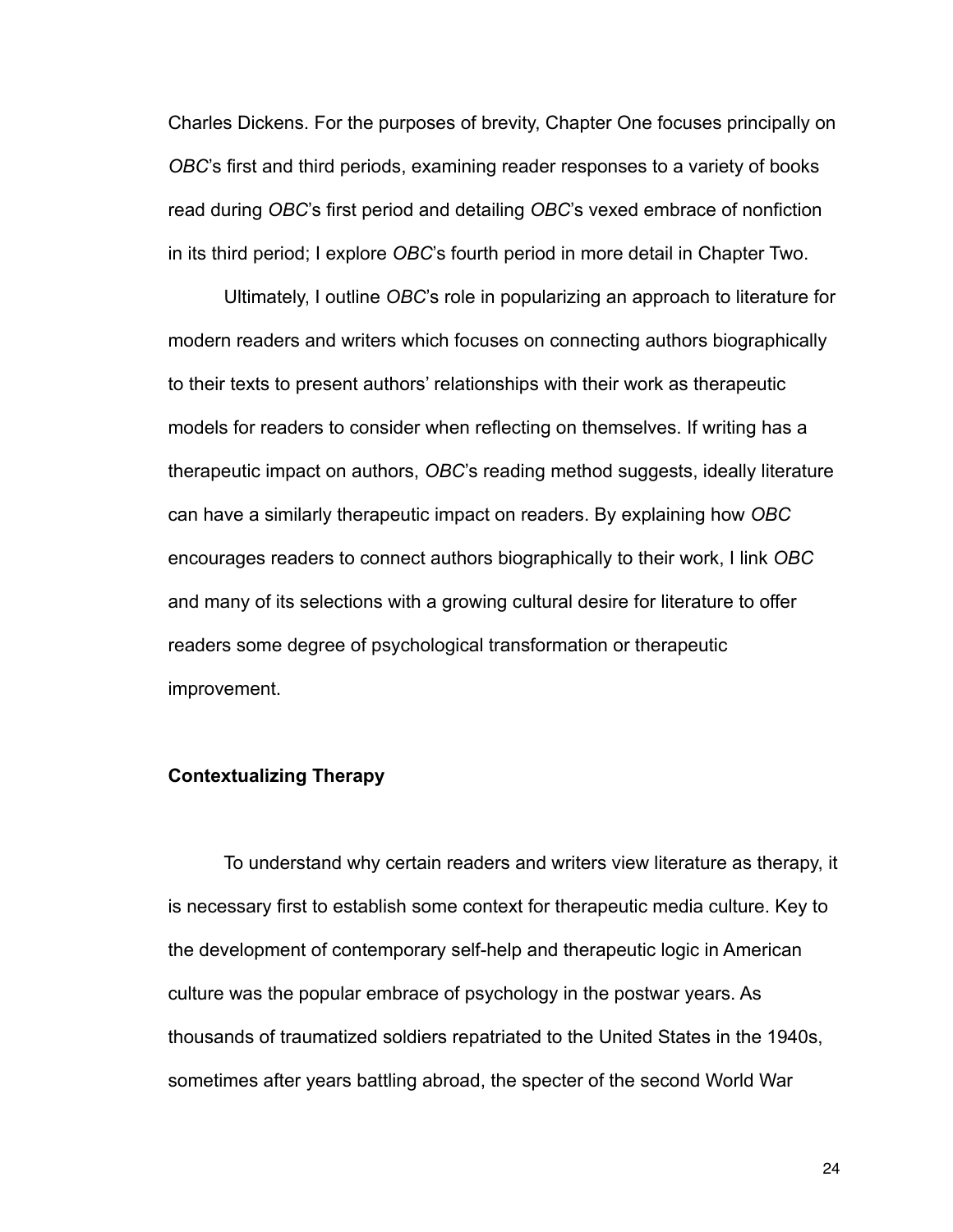colored all aspects of society. In an effort to develop treatments for a war shocked culture, psychological and therapeutic logic, the terms of which were tailored in the late 19th and early 20th centuries by Sigmund Freud and his interlocutors, manifested in a variety of cultural and infrastructural capacities.

 Spread in no small part by an accelerating media culture, psychological terms came to define the ways individuals in the postwar era conceived of themselves in relation both to traumatizing memories of war as well as to each other. Writing in *The Romance of American Psychology*, Ellen Herman explains how this turn to psychology occurred, a history which I will outline briefly here to demonstrate the degree to which psychology was established as a primary perspective on the contemporary world for a mass public. As Herman explains:

> In the late nineteenth and early twentieth centuries, psychology's development as an academic discipline had been circumscribed for important historical reasons and experts continued to follow the upward trajectory of professionalization throughout the postwar era. After 1945, however, they clearly outgrew these bounds. What is most intriguing about psychology in recent decades -- and what demands a fresh perspective on its historical evolution and social importance -- is that it has flowed freely beyond customary professional domains. (4)

Although, as Herman says, psychology predates the postwar as an academic discipline, its modern formulation as a generalized means to understand the world only came to be following World War II. The reason for psychology's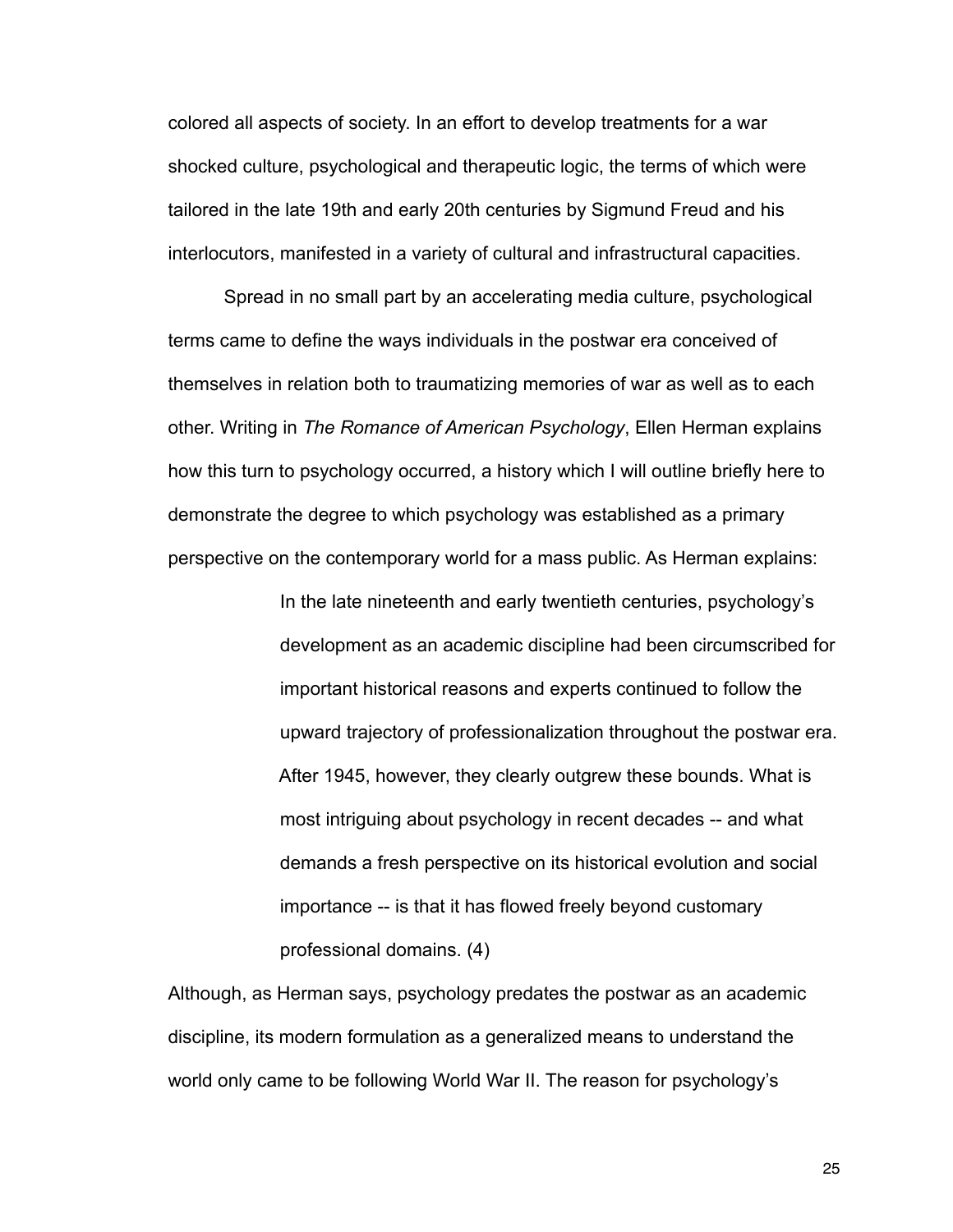popular dissemination in the postwar years is its spread beyond the confines of the academy: a direct correlation exists between the spread of psychology and the rise of trades focused on therapy and self-help, for example psychiatry, clinical psychology, and social work, trades which placed psychological experts in a variety of public-facing positions, enabling the practice of psychological and therapeutic methods by a large, non-academic population (Herman 5). Interest in psychology embedded therapeutic logic in large segments of the public, to the point that "psychology sometimes appeared as a social or natural science, sometimes as a source of moral, cultural, and political values that could address the meaning of human identity and existence, matters that were traditionally the exclusive province of religion or philosophy" (Herman 5). The result of psychology's popular embrace by the mainstream, according to Herman, is that "psychological experts have been a critical force in the recent convergence between private and public domains, cultural and political concerns. Joining the comprehension and change of self to the comprehension and change of society was their most enduring legacy" (12).

 Therapeutic logic draws a connection between self-help and social concerns: as Herman says, it encourages a "convergence between private and public domains." The self-reflection practiced by therapeutic subjects ideally shows people how social concerns affect them both personally and as members of wider communities. In this sense, psychology and therapy are means to understand how different aspects of society influence mental health, and vice versa. As Herman writes, the rise of psychology during World War II saw large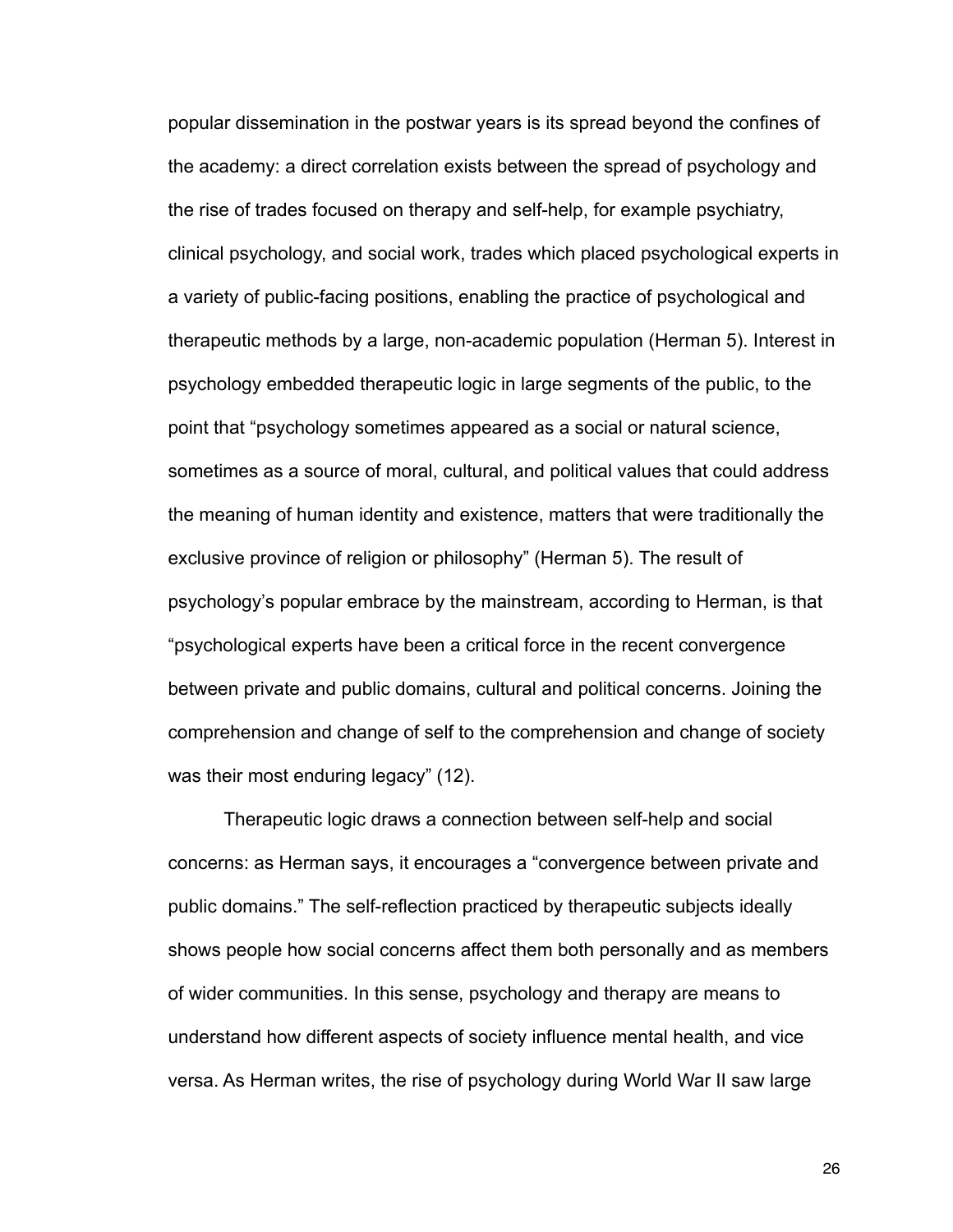groups of social engineers and behavioral scientists working to shape "model" citizens free from negative habits and biases. In the postwar years, "social engineering was not a slur but a mission proudly embraced by experts active in the civil rights movement as well as by those involved in the Cold War military" (12); efforts to understand and model behavior through therapy extended from views that mental health is "the basis for democracy" (12). By this logic, to pursue a healthy psychology is to be a model citizen.

 In many respects, the public was uniquely prepared in the postwar period to embrace the introspective therapy at the core of psychology: World War II and its resultant traumas -- battle; the Holocaust; ongoing rivalries between global superpowers -- were the source of extreme anxiety not only for soldiers returning from war, but also for society at large. As Herman says, "the events of midcentury drew urgent attention to a shadowy psychological underside, difficult to fathom and teeming with raw and unpredictable passions, as the likely controlling factor in human behavior" (7). During the postwar years, memories of the trauma of war influenced day-to-day behavior; likewise, as the explicit violence of the Second World War became an implicit threat during the Cold War, anxieties of Cold War culture and identity politics asserted their influence on social activity. Psychology and associated therapeutic practices like self-reflection and self-improvement offered the public a means to confront distress about the postwar and Cold War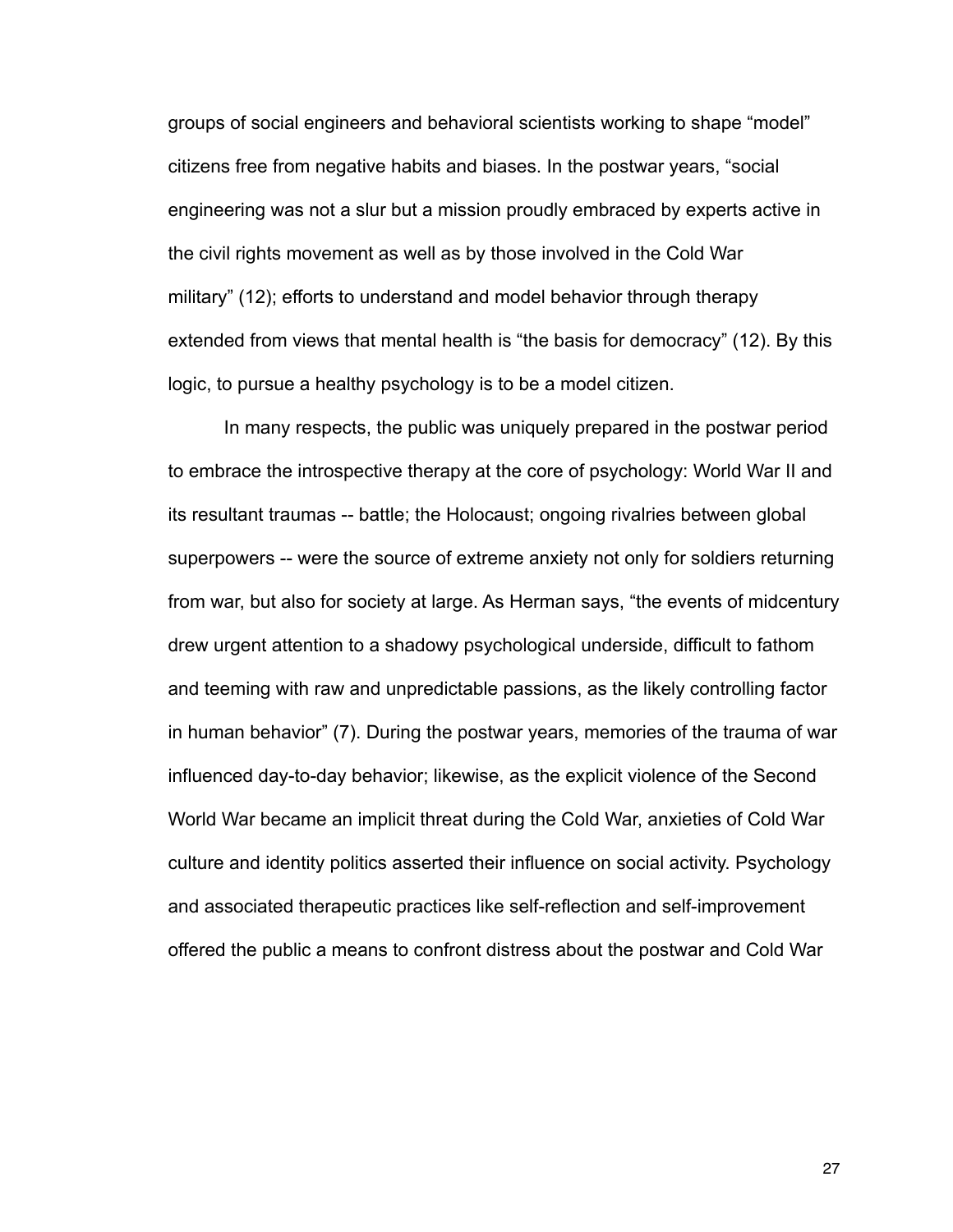eras; by suggesting the ways personal experience is colored by environmental factors like war, popular psychology normalized widespread social distress[.1](#page-33-0)

 Speeding therapy's ascent as a popular ideology was its acceptance by popular culture, an embrace that occurred across multiple media formats, especially print, radio, and television, which is perpetuated to this day by figures like Oprah Winfrey. Following its role in "normalizing" the mental troubles of soldiers returning from World War II as well as the social anxieties of the general public during the postwar era (Dollard and Miller 5), psychology served as one of the primary drives for policy making in the Cold War: beginning with the National Mental Health Act, passed in 1946, a clear correlation developed between psychology and public policy. Psychology and therapy emerged as dominant interests for the government and for the mass public alike. As Herman writes, the "psychological work initiated during World War II thrived under the auspices of Cold War in the 1950s and flowed easily into domestic policy areas, such as the War on Poverty in the 1960s" (Herman 13). Just as psychology and the underlying logic of self-help came to inform public policy, so too did they inform social dissent. Psychology's influence is traceable in discourses surrounding sexual and racial civil rights work: Martin Luther King's assertion of blacks' selfaffirmation,<sup>2</sup> and feminists' famous declaration that "the personal is political" echo

<span id="page-33-0"></span><sup>1 &</sup>quot;Psychotherapy," John Dollard and Neal E. Miller write in *Personality and Psychotherapy: An Analysis in Terms of Learning, Thinking, and Culture* (New York: McGraw-Hill Book Company, 1950), "is the process by which *normality* is created" (5). In this sense, the widespread adoption of psychology and therapy determine what is "normal," including anxiety and distress about global issues.

<span id="page-33-1"></span><sup>2</sup> King, Martin Luther. "Where Do We Go From Here?" 11th Annual SCLC Convention. Atlanta, GA. 16 August 1967.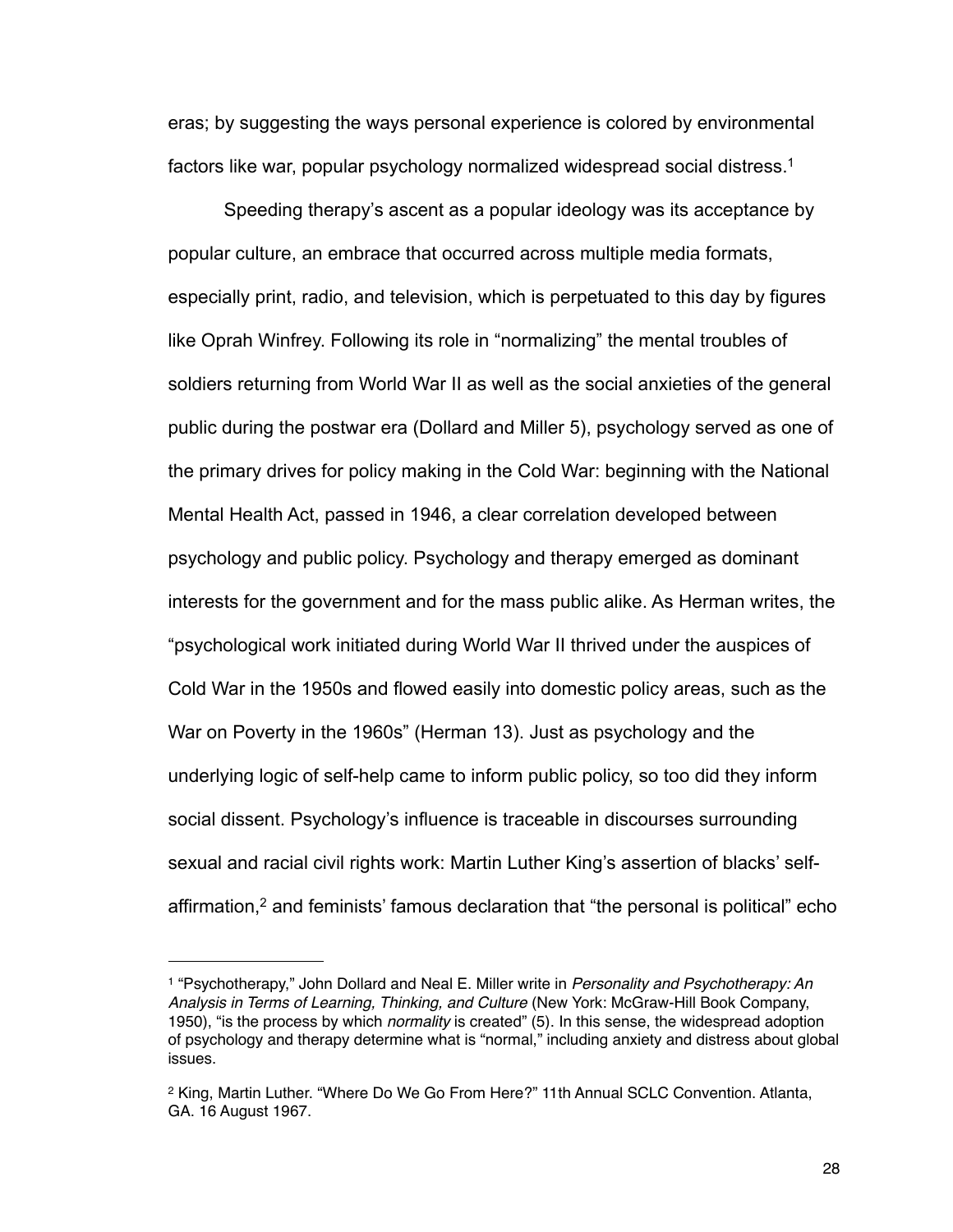the emphases on subjectivity and personal experience central to psychological and therapeutic logic.<sup>3</sup> As the logic of psychology was increasingly entrenched in the thinking driving public policy and social activism, its influence (and its implicit emphasis on therapy) naturally manifested in the discourses of popular culture.

#### **Mass Media Therapy**

 Discourse about psychology in postwar and Cold War era popular culture circulated primarily within self-help literature and media, accelerating with the rise of television and so with the arrival of Oprah Winfrey's show in 1986. Talk television served as one of the primary forums for therapeutic discussion in popular culture, though this is not to say all talk shows rely on psychology or on Winfrey's format for their popularity. On the contrary, early talk shows largely placed emphasis on broad discussions of politics and culture. It was not until the emergence of afternoon talk shows that the turn to personal psychology and therapy occurred, and therapy only emerged as a common focus for afternoon talk television following years of more general pop culture and celebrity commentary[.4](#page-34-1)

<span id="page-34-0"></span><sup>3</sup> Jill Morawski's "Toward the Unimagined: Feminism and Epistemology in Psychology" details the overlap between psychology and feminist activism further, as does Ellen Herman's "Being and Doing: Humanistic Psychology and the Spirit of the 1960s."

<span id="page-34-1"></span><sup>4</sup> The afternoon talk show came into its own as a forum for tabloid-style discussion of celebrities and "low-brow" subjects. Practitioners of this style of talk TV include Winfrey's influential predecessor Phil Donahue and his interlocutors Joe Pyne and Les Crane, as well as her more sensationalist contemporaries in the 1980s and early 1990s, especially "trash" copycats of Winfrey's style like Jerry Springer, Morton Downey Jr., Jenny Jones, Ricki Lake, among others.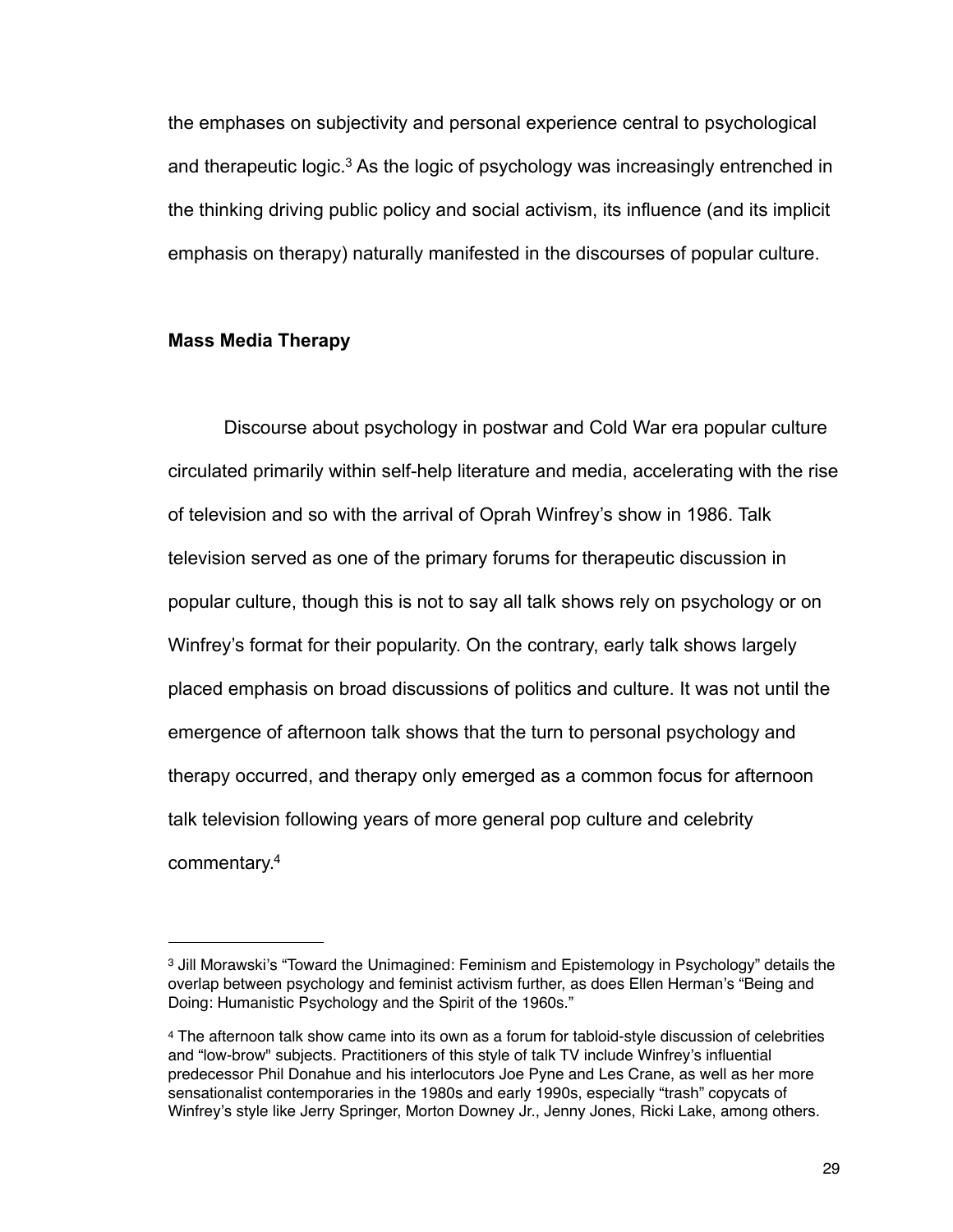In its early examples, controversy sat at the core of afternoon talk shows, even for Winfrey. Talk show hosts embraced controversial domestic issues in addition to celebrity life in an effort to drive ratings. As Horace Newcomb says in his introduction to*Television Talk,* an account of talk television's development:

> The topics and issues that began to appear on programs hosted by Geraldo Rivera, and later Oprah Winfrey, and even the more cautious and polite Phil Donahue, were somehow 'inappropriate' for 'public' exposure. And when 'things went too far,' on some shows, these prominent personalities themselves, these familiar and successful guides to visible conversation, agreed to adjust their tone and approach. They would become, once again, 'more serious,' more engaged in 'education' and in the 'informative' aspects of television talk. Or they would quit the business altogether. (x)

Lower-income family disputes featuring displays of verbal and physical violence were not uncommon on afternoon television throughout the 1980s, especially on programs like *The Jerry Springer Show*. After detouring through an emphasis on controversy, Winfrey and some of her peers agreed to return to the "informative" approach to talk TV pioneered in the 1950s by figures like Edward Murrow. In assuming an informative format, education and more serious psychological analysis became the focus of afternoon talk shows, setting the stage for talk TV's imagined audience of middle class housewives to learn about and to improve themselves by identifying with the experiences of others.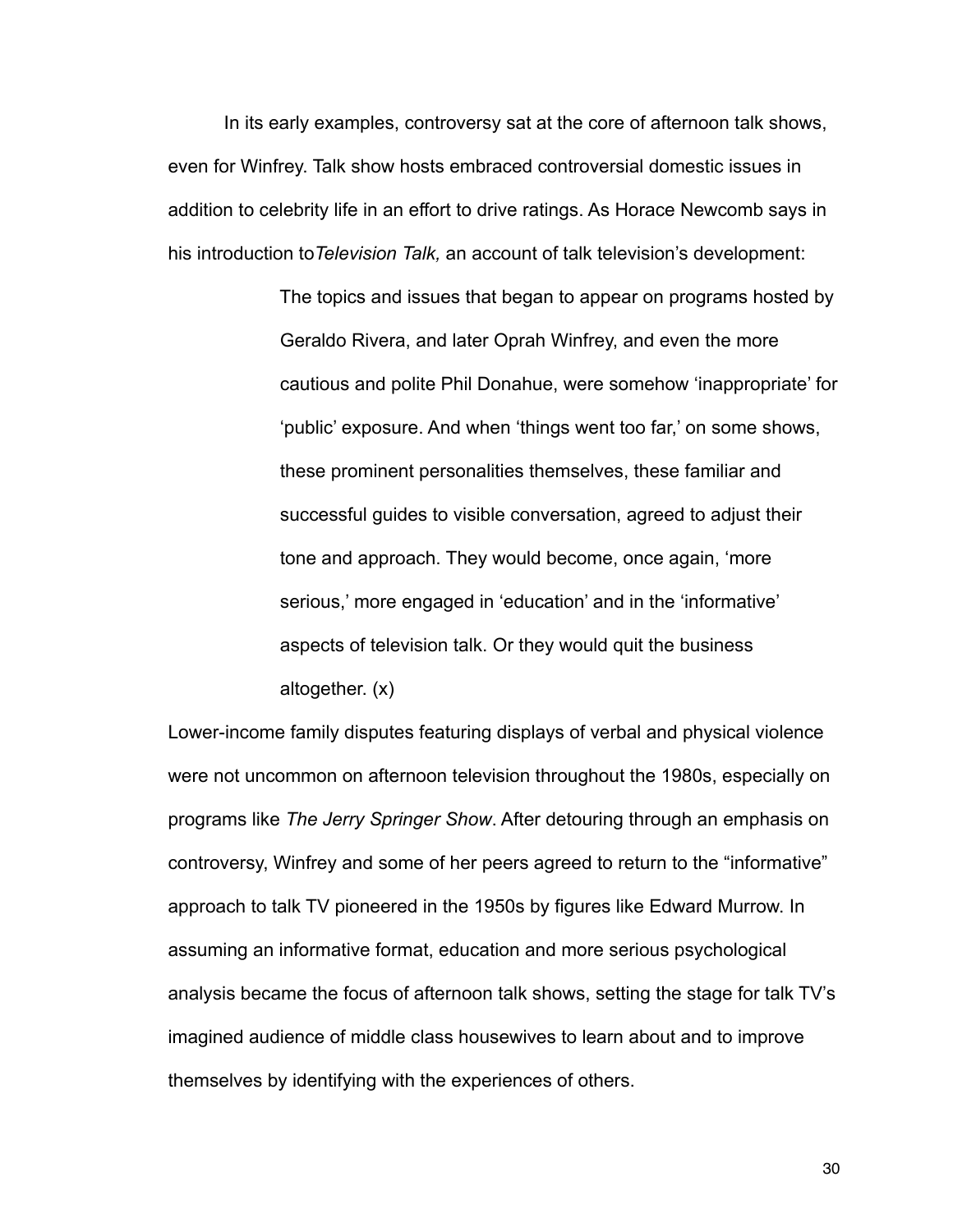Winfrey was at the vanguard of talk TV's reformation, her popularity driven in no small part by her therapy-minded approach to interviews. Winfrey's interview method differs from that of her contemporaries insofar as her interviews actively undo any perceived distance between Winfrey, her guests, and her audience.<sup>5</sup> She employs a self-referential approach to discussing her subjects' experiences, working to articulate overlap between her interviewee's experiences and her own. All the while, she encourages her audience to practice the same self-reflective process of identification with her guest that she performs.

 For example, during a 2004 episode of *The Oprah Winfrey Show*  documenting the experiences of abused women, Winfrey interviewed Pam, Cathy, and Amy Hendrix, sisters alleging they were molested nearly daily by their father, Ted Hendrix. Throughout the interview, Winfrey listens attentively to the sisters' accounts of their trauma before projecting herself and her audience onto their experiences. Encouraging the sisters to forgive their father for his actions, Winfrey asserts that "the best definition of forgiveness I ever heard is giving up the hope that the past could be any different. I love that definition," she says, "because it doesn't mean that you then have to accept the person back into your

<span id="page-36-0"></span><sup>5</sup> Jane M. Shattuc writes that following the turn to therapy, "the usual daytime talk show is structured in this fashion: its first quarter identifies the problem; in the second quarter the audience begins to confront guests' inconsistencies as the host plays moderator; in the third and fourth quarters the therapist becomes engaged, but often audience members point out the lack of logic in or the irrationality of a belief system and begin to offer their solutions even before the therapist (if present) enters the talk arena" (Shattuc 117). Daytime talk shows turn the audience into the therapist, providing a forum for the public to consider the experience of a subject and to prescribe a solution regardless of expertise. Winfrey is by no means alone in adopting this format: in particular, Phil Donahue practiced a popular version of this show structure. Winfrey differentiates herself from her peers, however, by enabling her audience not only to analyze a subject's trauma, but also to empathize with the subject and ideally to understand the underlying social forces causing the trauma; her show constitutes a "venue where women of different races and classes attempt to claim power" (Shattuc 122).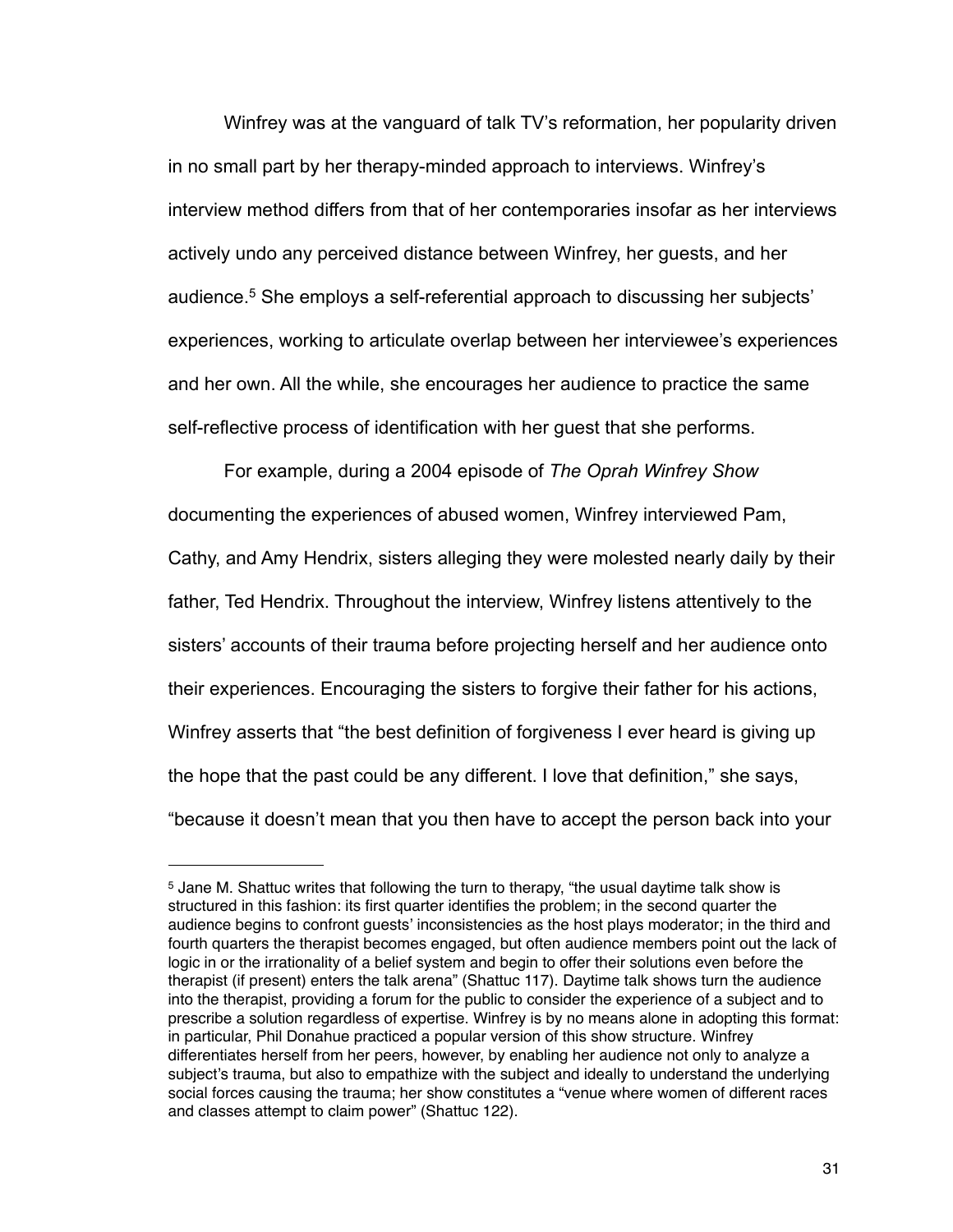life. Forgiveness does not mean I now want to have you over for dinner. It doesn't mean I want to associate with you. It just means I will no longer be tied to the past" (*The Oprah Winfrey Show* October 21, 2004). While Winfrey accepts the Hendrix sisters' particular experience of trauma as uniquely theirs, she responds to their descriptions of suffering by presenting their trauma to her audience as a universal lesson in forgiveness which the Hendrix sisters, Winfrey, and her audience can all relate to and engage with according to the circumstances of their own lives. Winfrey's comments are generalized, divorced from the specifics of the Hendrix sisters' trauma. In rendering particular experiences of trauma relatable in general ways, Winfrey impels herself and her audience to consider how they might respond to similar trauma themselves. In the case of the Hendrix sisters' abuse, she presents forgiveness as a challenge for her guests, herself, and her audience to consider: in suggesting the Hendrix sisters should forgive their father, Winfrey urges her audience to question what they might do if they found themselves in the Hendrix sisters' place.

 In posing this challenge to her audience, Winfrey's interview rhetoric serves an implicit awareness-raising function for her audience. By exploring another person's trauma, she encourages her audience to learn about the world and their place within it. $6$  By identifying personally with her subjects and their experiences, and by encouraging her audience to do the same, Winfrey works

<span id="page-37-0"></span><sup>6</sup> Countless examples exist of Winfrey seizing upon her guests' traumatized experience to enable her audience to learn about themselves in relation to various social injustices. Two celebrated examples include: Winfrey's 2010 interviews with child abuse victims Gregg Milligan ("Raped By His Mother." *The Oprah Winfrey Show.* Chicago: Harpo Productions, 2010) and celebrity Tyler Perry ("Interview With Tyler Perry." *The Oprah Winfrey Show*. Chicago: Harpo Productions, 2010).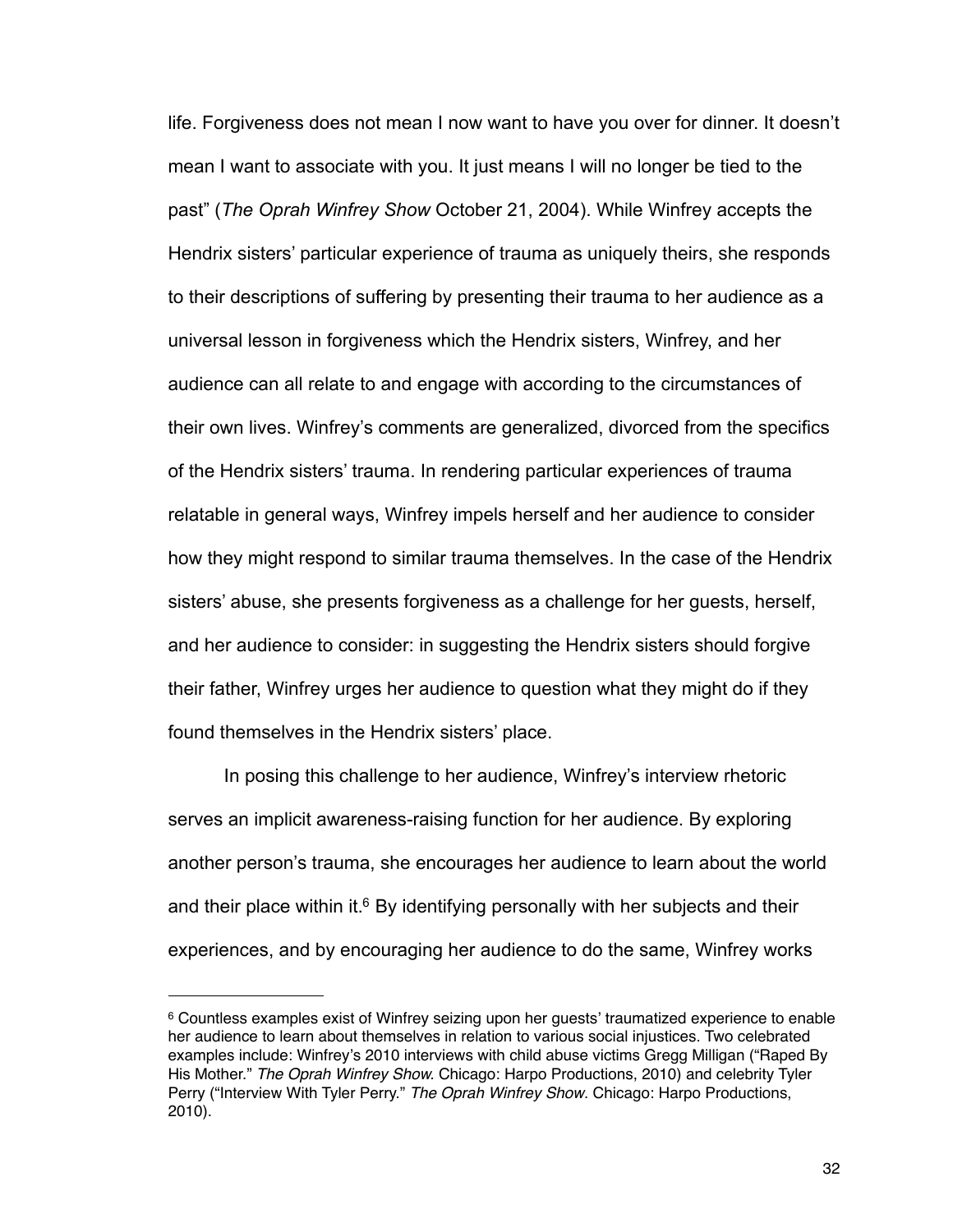against the standard of tabloid style of talk television, which tends to sensationalize a single person or group of people. She instead establishes solidarity between herself, her guests, and her audience. Rather than exploiting the experiences of her guests strictly for entertainment, Winfrey's reflective interview style works to construct a sense of community rooted in shared experience. Emphasizing shared experience through reflection on and identification with a person or event, Winfrey establishes the basis for her show's therapeutic method, with her interviews offering herself, her guests, and her ideal audience a means to gain a greater sense of social understanding by identifying vicariously with another person's experiences.

 In the context of therapeutic culture, *The Oprah Winfrey Show* strips the need for experts from the therapeutic process, and in doing so it proliferates a reflective ideology based on identification with others which encourages Winfrey's audience to question how an event or relationship affects them personally, ideally aiding them in their efforts to improve themselves in myriad ways. The introspective turn at the heart of Winfrey's therapeutic process directs her audience to consider all events in relation to themselves. As such, discussions of social phenomena like racism and inequality, topics of frequent focus for Winfrey and her audience, impel Winfrey's audience to consider their own lives in comparison to subjective experiences which are alien to them, effectively encouraging their understanding of and empathy for for the lives of others.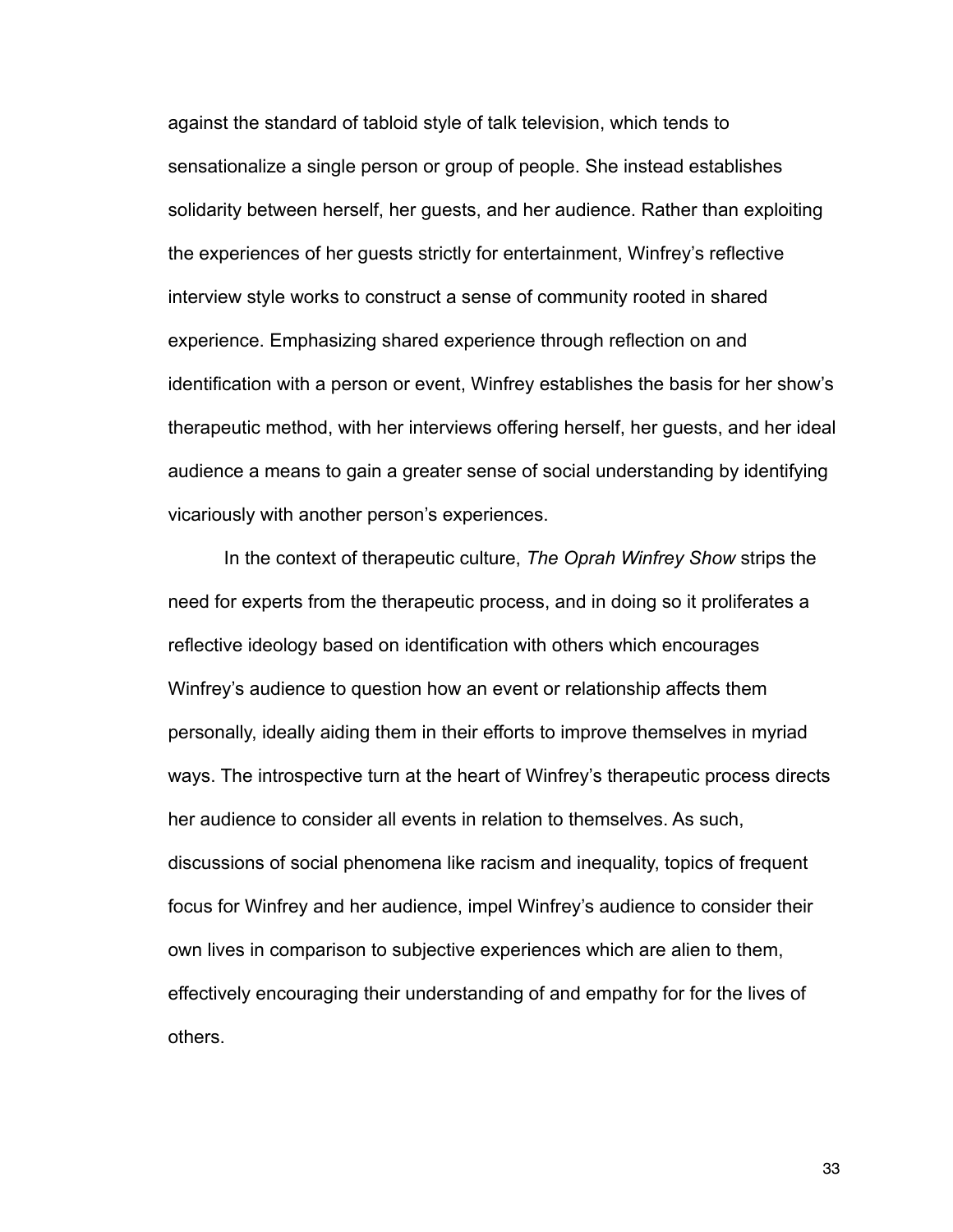On a base level, *The Oprah Winfrey Show*'s emphasis on community reflection on and identification with the experiences of others draws clear inspiration from feminist consciousness-raising[.7](#page-39-0) Outlined in Kathie Sarachild's contribution to the program for "Radical Feminist Consciousness-Raising" presented at the First National Women's Liberation Conference in Chicago, 1968, then expanded and later published in the 1975 anthology *Feminist Revolution* as "Consciousness-Raising: A Radical Weapon," consciousness-raising has a long heritage in late 20th century feminism. Consciousness-raising, according to Sarachild's initial formation of it, constitutes reflecting through study on "the whole gamut of women's lives, starting with the full reality of one's own" (145). It embraces introspection in relation to any and all experience to develop greater understanding of one's place in the world and of social relations (and injustices) in general. In this sense, Winfrey's worldview encourages a sort of consciousness-raising function for its practitioners: a person's reflection on and identification with another's experience encourages increased understanding of and, ideally, active response to the events of that person's life. Unlike consciousness-raising, however, Winfrey does not see the political in all aspects of the self; rather, she sees the self and the political as distinct but mutually influential entities. Reflection on and identification with the experiences of others encourages Winfrey and her audience ideally to gain a raised awareness of the politics surrounding an experience, but contrary to second wave feminists like

<span id="page-39-0"></span><sup>7</sup> Franny Nudelman explores the connection between feminist consciousness-raising and *The Oprah Winfrey Show* in some detail in her essay, "Beyond the Talking Cure: Listening to Female Testimony on *The Oprah Winfrey Show*."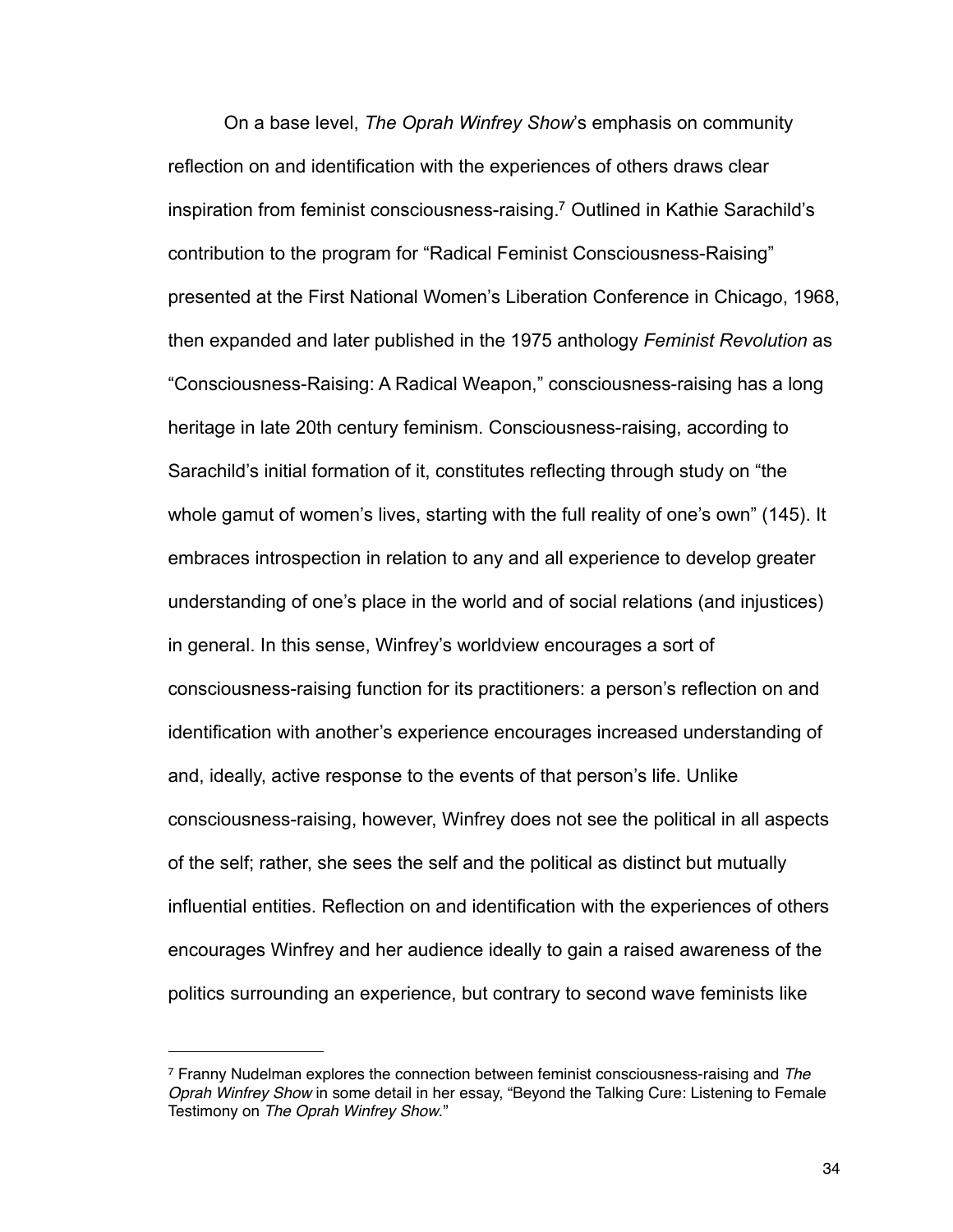Sarachild, Winfrey and her audience do not always extend their raised social awareness to any sort of political application, even if such an application is often available to them should they choose to pursue it.

 Winfrey and her audience practice awareness raising more than they do consciousness-raising: they are concerned with the personal and they are often conscious of the political, but their worldview does not implicitly connect the two. Winfrey's response to the Hendrix sisters' abuse reflects this, indicating an increased awareness of the experience of domestic abuse while deflating a politicized response to abusive behavior to perform instead a generalized examination of forgiveness. In this sense, the Hendrix sisters' appearance on *OBC* serves as an ideal example of both the strengths and weaknesses of Winfrey's approach to therapeutic identification, demonstrating how *The Oprah Winfrey Show* simultaneously raises its audience's awareness of diverse, difficult experiences while threatening to undermine the specificity -- and thus the political capital -- of a person's individual response to that experience by universalizing the event to apply equally to all.

#### **Supplementing People with Books**

 Considering Winfrey's effort to frame her non-literary guests in ways which make their lives relatable to her audience, as she does with the Hendrix sisters, it is unsurprising that Winfrey and her producers are interested in using literature as a subject for analysis: literature can be interpreted and extrapolated upon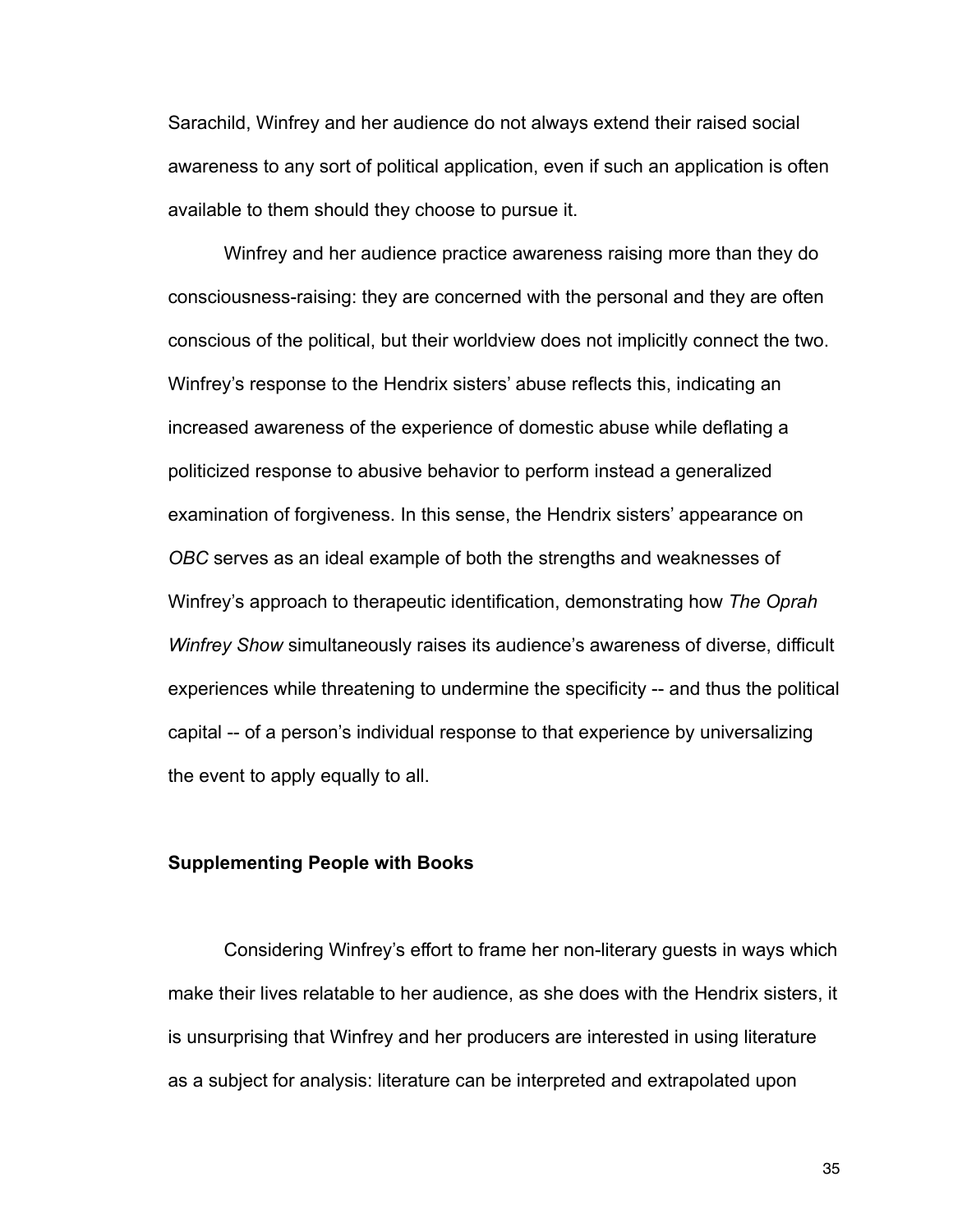however a reader sees fit. Events described in books can be manipulated to suit Winfrey's audience's interests without worrying about trivializing the lives of actual victims, something Winfrey risks when she generalizes the experiences of people like the Hendrix sisters by framing them and their trauma as pedagogical tools for her audience to learn from to improve themselves with. With this in mind, beginning in 1996, Winfrey extended her focus beyond *The Oprah Winfrey Show*'s guests to include various media forms. Manifesting as *OBC*, literature was the first significant product of Winfrey's expansion.<sup>8</sup>

Encouraging the same introspection and effort to identify with the experiences of others that sits at the core of *The Oprah Winfrey Show*'s engagement with its guests, the gradual evolution of *OBC*'s literary interests throughout its existence indicates to me that the book club's directors -- be they Winfrey, her producers, consultants, or some combination of the three -- design the book club to encourage its members to improve themselves therapeutically by identifying with and learning from an eclectic mix of writing. Throughout its initial fourteen year run, I see *OBC* as featuring four distinct periods: from 1996 to 2002, *OBC*'s first period features a mix of mostly contemporary fiction fitting broadly within the sentimental tradition. The book club's first period lays the groundwork for its general approach to reading, the logic of which largely carries across its existence. From April 2002 to June 2003 the book club went on a thirteen-month hiatus, which I see as a clear response to critiques about the book

<span id="page-41-0"></span><sup>8</sup> Winfrey's other significant brand expansions include *O: The Oprah Magazine*, published first in 2000, and *The Oprah Winfrey Network* (*OWN*), a Canadian television channel focusing on women's lifestyle content launched in September, 1999.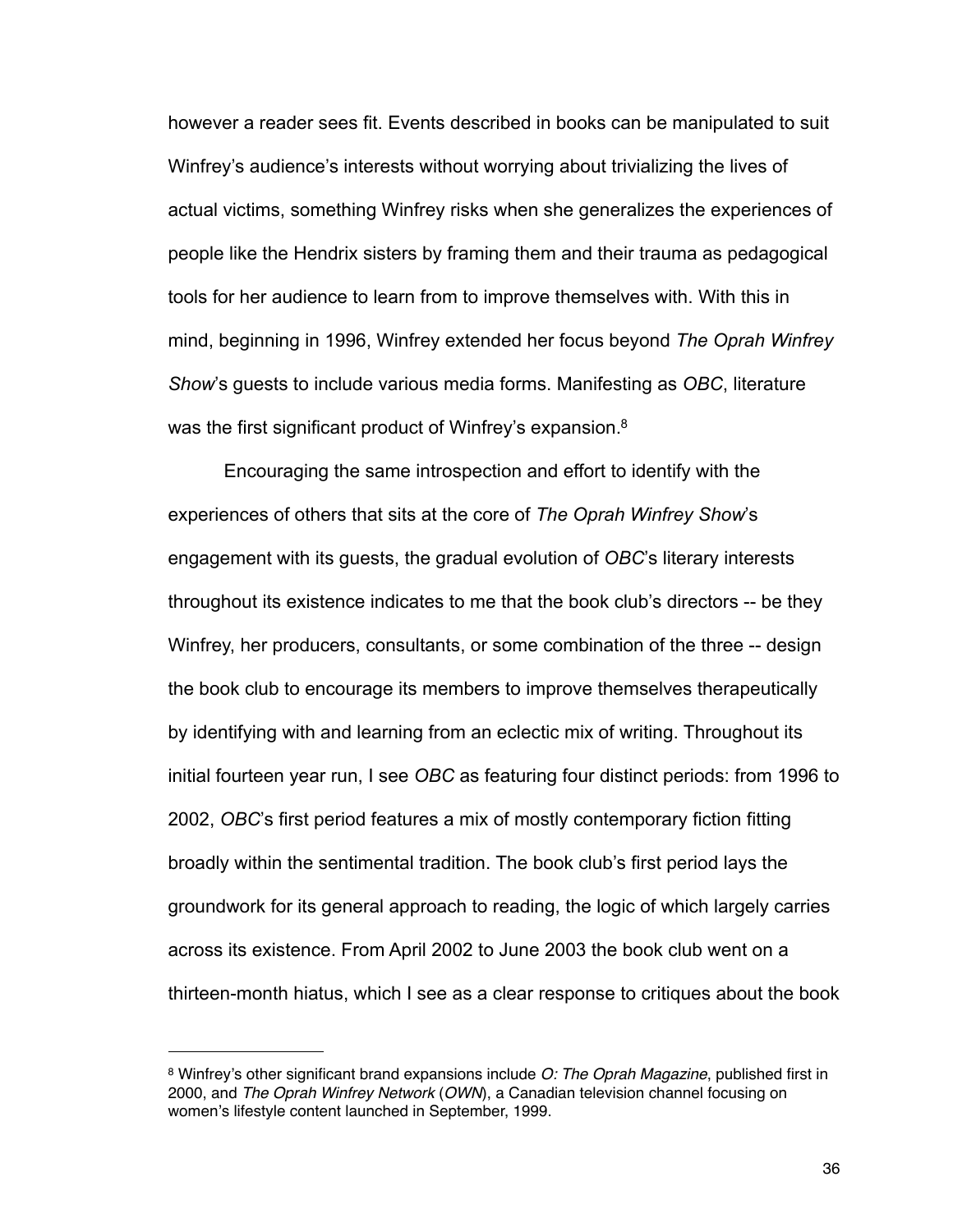club's standards for literature, the specifics of which I outline in Chapter Two's account of Winfrey's relationship with Jonathan Franzen. Returning from its hiatus in June 2003, *OBC*'s second period features commonly canonized fiction like work by John Steinbeck, Leo Tolstoy, and William Faulkner. Beginning in September 2005 with James Frey's *A Million Little Pieces* and carrying through its reading of Elie Wiesel's *Night* in January 2006 and Sidney Poitier's *The Measure of a Man*: *A Spiritual Autobiography* in January 2007, *OBC*'s third period explores nonfiction memoir. My reading of Winfrey's heated dispute with James Frey concludes this chapter, suggesting why fiction serves *OBC*'s efforts to reflect on and relate with the experiences of others better than nonfiction does. Finally, stretching from March 2007 to its finish in December 2010, *OBC*'s fourth period concludes the book club's syndicated run on broadcast television with a mix of canonized and contemporary fiction; examples of work read during the book club's final period include Jonathan Franzen's *Freedom* and Charles Dickens's *Great Expectations*.

 Across each of its periods, *OBC* asserts an awareness raising potential for literature by placing books and their authors at the center of Winfrey's dialogue with her audience. *OBC* embraces literature as something to be discussed, something to learn from as a group. It recognizes and embraces literature's social nature and its general importance to community education. As Cecilia Konchar Farr writes in her book length study of *OBC*, *Reading Oprah: How Oprah's Book Club Changed the Way America Reads,* "Oprah gave the novel back its talking life" (2). *OBC* returned literature to the center of community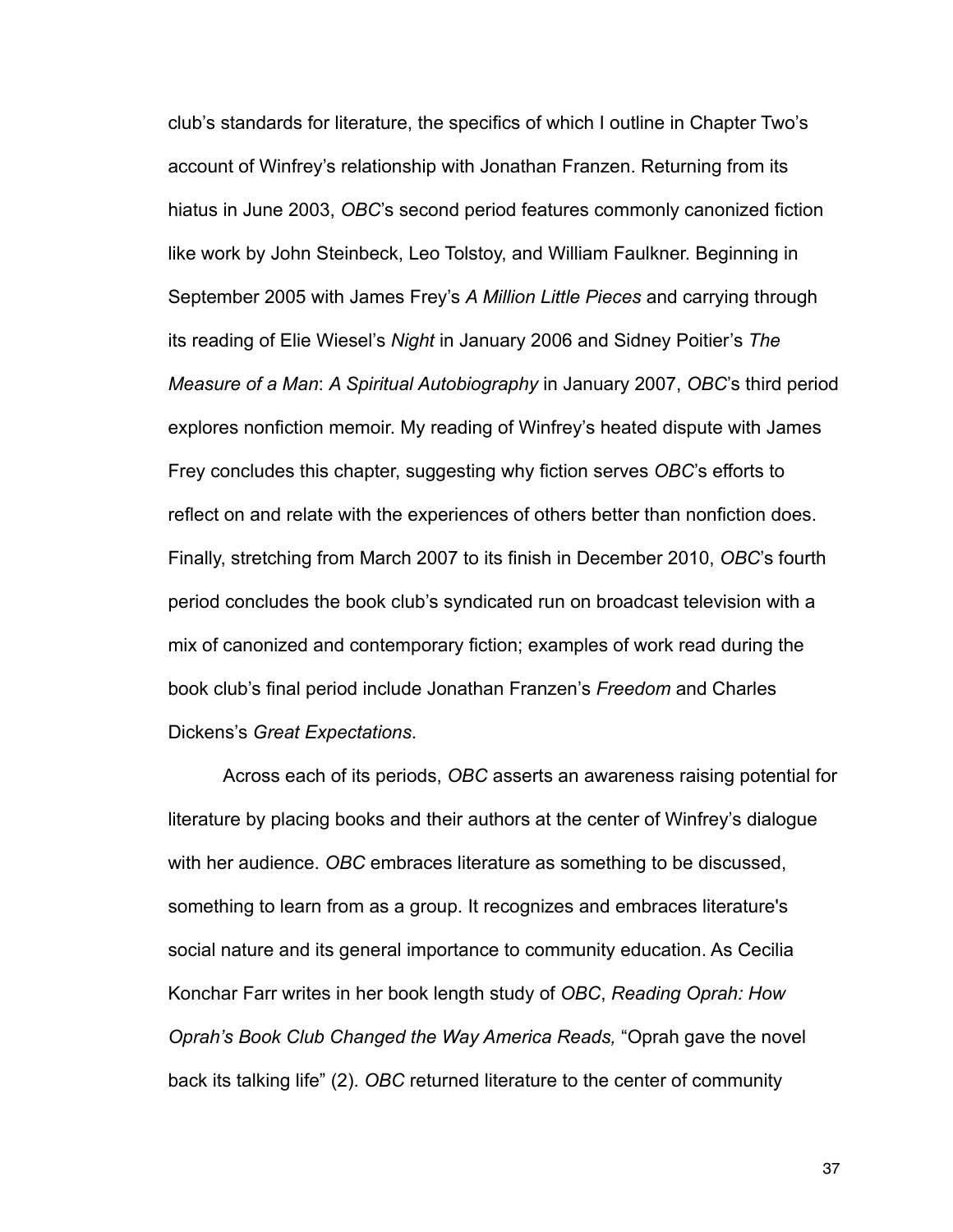discussion, at least in the context of *The Oprah Winfrey Show'*s millions-strong audience.<sup>9</sup>

 Granting Winfrey and her audience clear views of characters' experiences and filtering those experiences through the context of authors' lives, literature encourages *OBC*'s ideal members to reflect on themselves in relation to books' authors and their characters to discover how social concerns effect people both individually and as members of wider communities. As literary critic Sarah Robbins explains, with *OBC*, Winfrey's "management of nationwide reading patterns expanded from a focus on sharing sympathetic personal responses to the teaching of culturally significant lessons" (228). *OBC* affirms literature's role as an awareness-raising tool, using creative work as the starting point to reflect on a variety of social issues.<sup>10</sup>

 To offer more detail on *OBC*'s evolution: beginning with Jacquelyn Mitchard's *The Deep End of the Ocean* on September 16, 1996, the first run of Winfrey's book club stretched until April 2002; the final novel read before Winfrey placed the club on hiatus was Toni Morrison's *Sula*. After a thirteen-month break, Winfrey announced the book club would return with John Steinbeck's *East of Eden*. Excluding four Toni Morrison novels -- *Song of Solomon* (*OBC*'s second selection, in October 1996)*, Paradise* (January 1998), *The Bluest Eye* (April

<span id="page-43-0"></span><sup>9</sup> Describing Winfrey's media empire for *Fortune* magazine, Patricia Sellers writes in "The Business of Being Oprah" that Winfrey's daily audience in 2002 -- the "peak of her power" - averaged 22 million viewers in the US alone.

<span id="page-43-1"></span><sup>10</sup> Social issues of great interest to *OBC* include, but are not limited to: blackness, women's rights, equality, addiction, faith, and family. Each *OBC* book examines some variety of these themes, typically by relating the experiences of the work's characters in some way to biographical details of its author.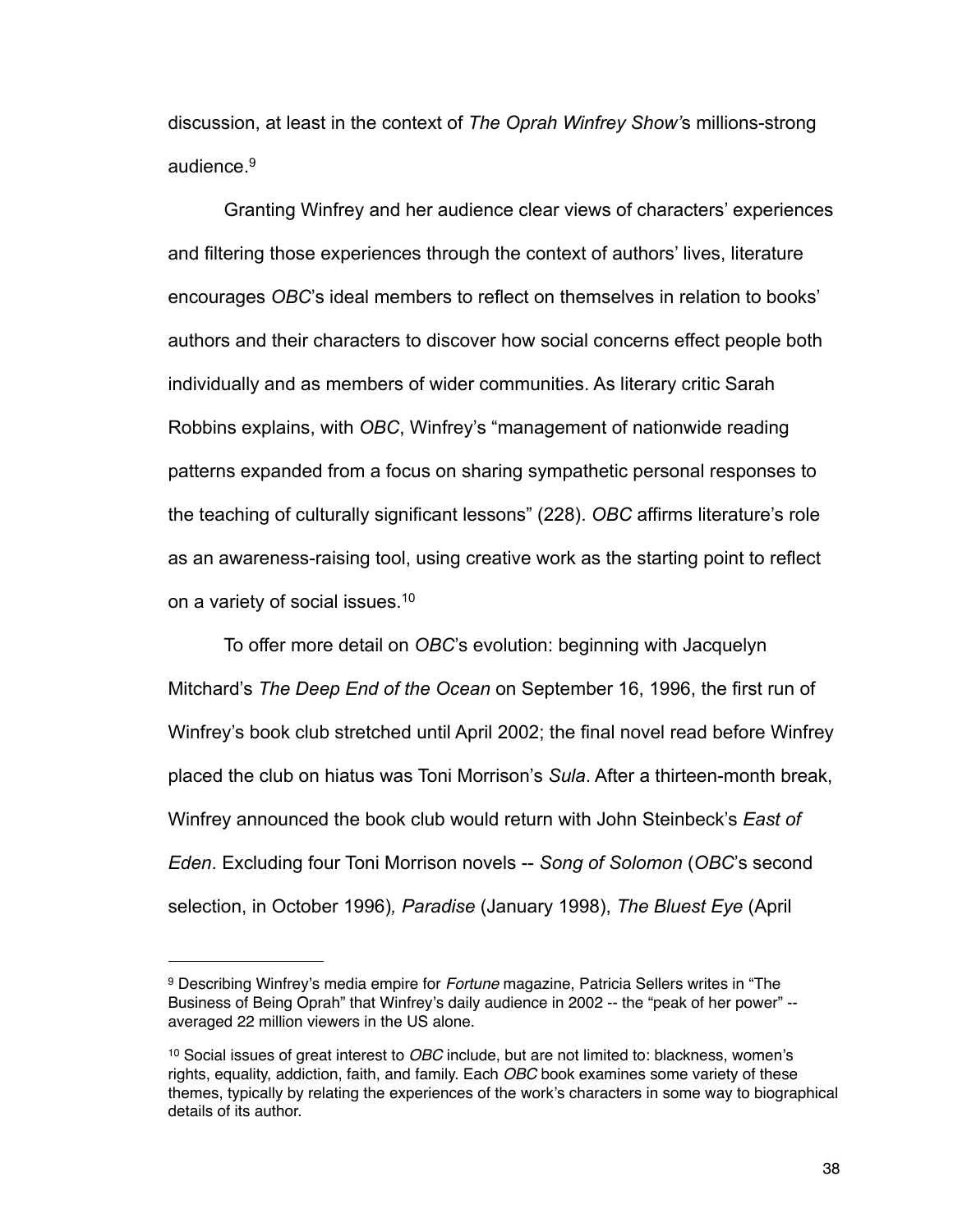2000), and *Sula* (April 2002) -- *OBC*'s selections featured narratives fitting broadly within the sentimental tradition, literature whose chief characteristic Jane Tompkins argues "is that it is written by, for, and about women" (123); more, *OBC*'s early years were dominated by "decisively sentimentalized, feminized approaches" (Robbins 228) to reading recalling *The Oprah Winfrey Show*'s concern with reflecting on and identifying with the experiences of others to improve oneself. In this sense, *OBC* is, as I have suggested, an obvious extension of *The Oprah Winfrey Show'*s format, projecting Winfrey's interests onto creative work in clear, straightforward ways by substituting non-literary human guests with authors and their writing. *OBC* discussions during its first period were largely unconcerned with close textual analysis or other traditionally "academic" reading tactics; for *OBC*, literary value differs from academic standards, privileging a book's emotional affect, capacity to entertain, and ability to enlighten more that a work's aesthetic or historical importance.

 After a brief hiatus from April 2002 to June 2003, *OBC* returned featuring a more eclectic selection of both fiction and nonfiction texts from a variety of genres and eras. Many selections during this period draw from existing canons of "great" and/or "serious" literature widely discussed and/or celebrated by academics: prominent selections include John Steinbeck's *East of Eden* (June 2003), Gabriel García Márquez's *One Hundred Years of Solitude* (January 2004), Leo Tolstoy's *Anna Karenina* (May 2004), William Faulkner's *The Sound and the Fury, As I Lay Dying*, and *Light in August* (June 2005). Despite reading culturally significant texts embraced by the academy, whether positively or negatively,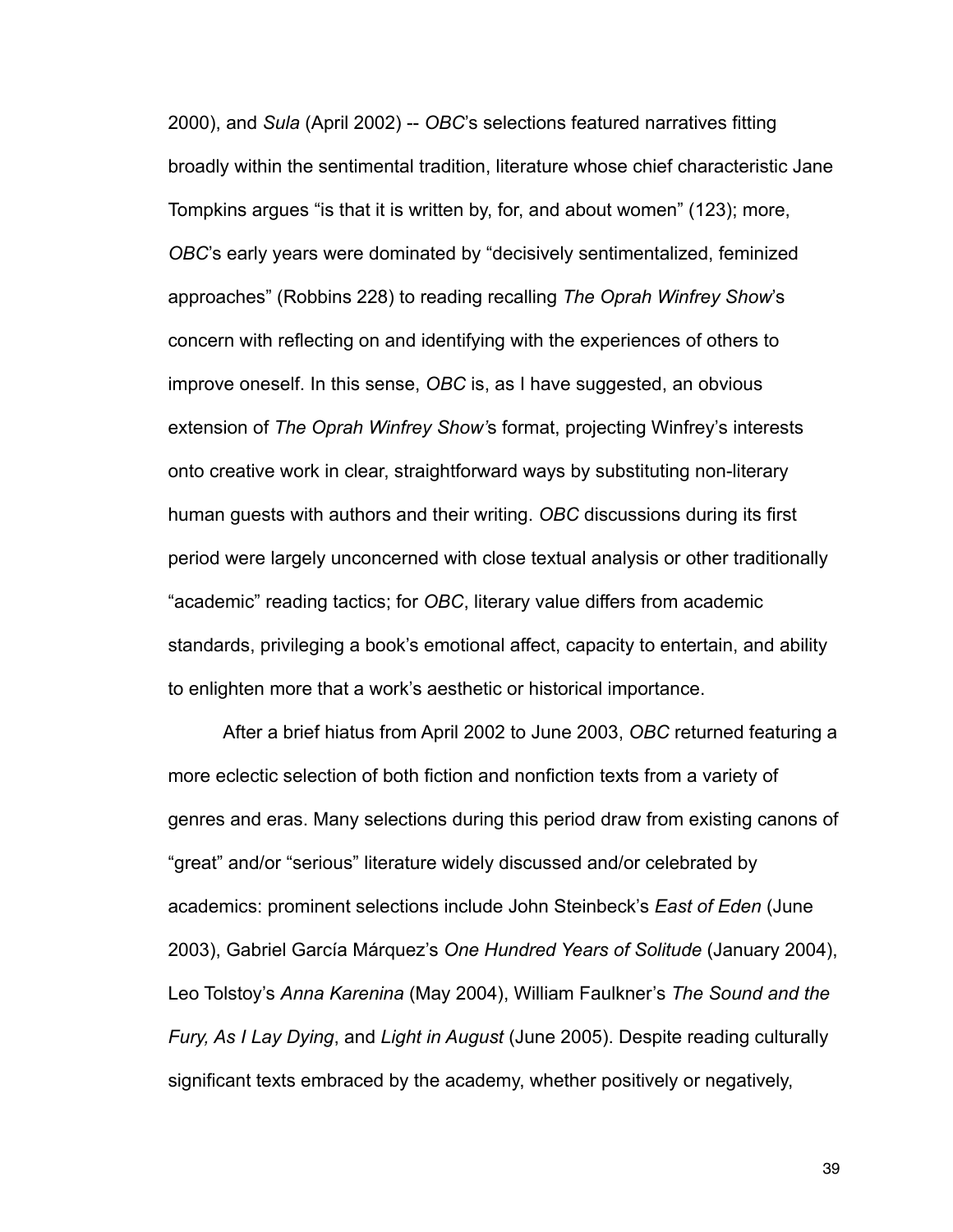*OBC*'s approach to these books remained consistently on contextualizing the texts in relation to their authors' biographies and historical social or cultural details which may have influenced each work's authorship. For example, *OBC*'s online paratext for *Anna Karenina* carefully links the novel to broadly relatable events in Tolstoy's life, reflecting the general tenor of *OBC*'s approach to literary "classics" by working constantly to humanize Tolstoy and to situate his biography at the heart of *OBC*'s understanding of his work: Oprah.com claims that *Anna Karenina* was "penned while Tolstoy was wrestling with a religious crisis that nearly destroyed him;" it states that "on nearly every one of its more than 800 pages is a sliver of Tolstoy's philosophy of life;" the novel's descriptions of romance are connected to "the author's relationship with his wife Sofia Behrs." The website explains:

> Tolstoy had seen young people passionately in love, as he and his wife once were, whose marriages, like his own, ended in disaster; he had seen his own sister's life ruined by her husband's many affairs. These family tragedies challenged young Tolstoy's dreams of family happiness so much that when he began writing *Anna Karenina*, as he later explained, he was absorbed in trying to understand the idea of the family. (*Oprah.com*)

Although Tolstoy was (obviously) unavailable to speak directly to *OBC*'s audience like more contemporary authors do when *OBC* features their work, nonetheless *OBC* conflates Tolstoy's fiction with his biography to render him and his literary work more relatable for *OBC* readers, helping Winfrey's audience to reflect upon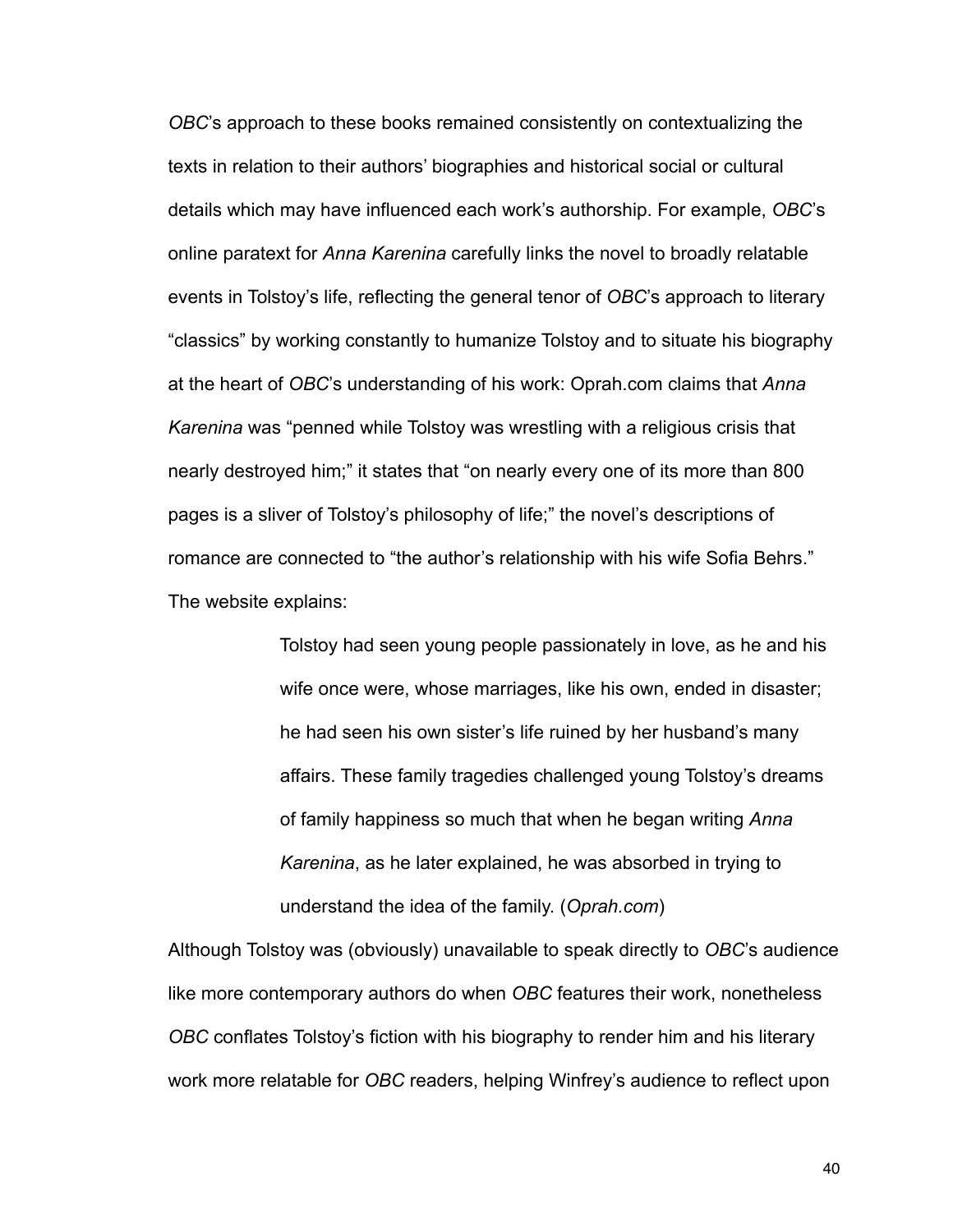and to identify personally with the novel's descriptions of family life. As such, reflection on and identification with the experiences of authors remains at the heart of *OBC*'s approach even to classic literature.

 Following *OBC*'s focus on commonly canonized authors, the book club's interests shifted briefly to autobiography and memoir in 2005. This phase of the book club found Winfrey endorsing, among others, Sidney Poitier's autobiography *The Measure of a Man: A Spiritual Autobiography* and, most prominently, James Frey's controversial *A Million Little Pieces*. Ironically, unlike its engagement with fiction, *OBC*'s forays into nonfiction fail to inspire positive identification between *OBC*'s audience and authors of nonfiction work. Much of this failing stems from *OBC*'s vexed engagement with Frey's addiction memoir, *A Million Little* Pieces*,* a book featured on *OBC* and supported by Winfrey before the veracity of its narrative was publicly undermined, effectively disgracing Frey and embarrassing Winfrey for defending him.

 For context: in September 2005, Winfrey announced *A Million Little Pieces* as *OBC*'s next selection for discussion. The book was received rapturously by Winfrey and her audience. During *OBC*'s televised discussion of the text, Winfrey and her audience talk about the details of Frey's book in terms of their factuality, marveling at Frey's strength throughout the narrative. Winfrey and her audience are shocked by Frey's description of undergoing various surgeries without painkillers because he suggests they are banned by drug treatment centers. They are mesmerized by his clear, impulsive language: "Can't stop. Have to stop. Can't stop. Pain. Gutter. Priest. Fuck God. Her. Fuck her. Pipe. Torch. Bottle.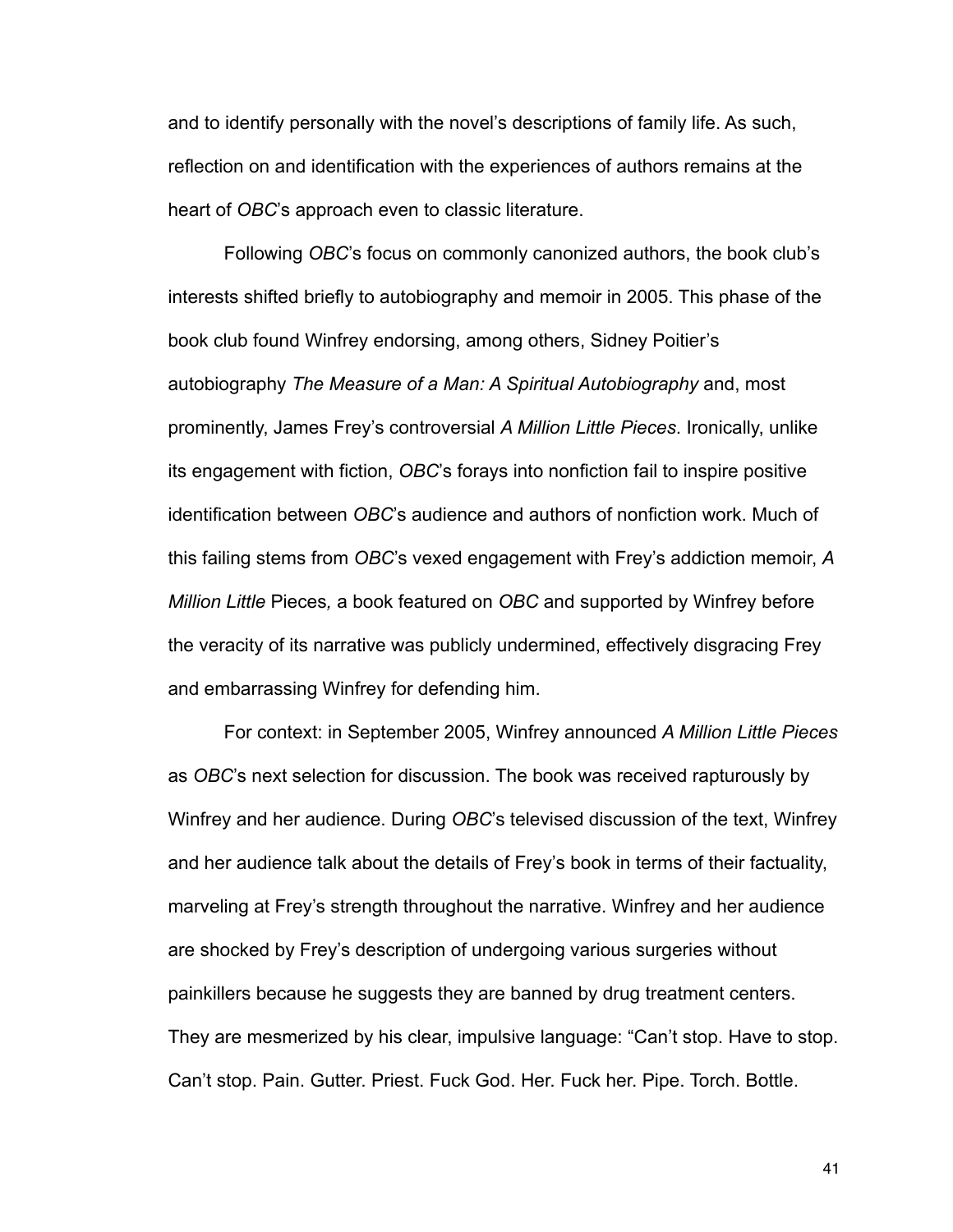Can't stop" (158). For Winfrey and her audience, Frey's unadorned style reads like a brutally honest reflection of the experience of addiction, and their effort to identify with the text thrives as a result. As Winfrey announces in an interview with Nan Talese, senior vice president of Doubleday Books, publisher of *A Million Little Pieces*: "I read the manuscript as memoir" (*The Oprah Winfrey Show* 26 Jan. 2006). Winfrey accepts Frey's narrative as fact, and experiences it affectively as such. The nonfiction status of Frey's text is key to Winfrey's interpretation of it. As she says to Frey and Talese during the January 26, 2006 episode of *The Oprah Winfrey Show*, "one of the reasons why we're all so taken with the book is because it feels and reads so sensationally that you can't believe that all of this happened to one person." *A Million Little Pieces* inspires selfreflection for Winfrey and her audience because it is so unbelievable, and it is so unbelievable to them because they understand its claims to be true. When the text's truthfulness is undermined, *A Million Little Pieces* is rendered didactically useless for *OBC*.

 Shortly after Winfrey's embrace of *A Million Little Pieces*, the details of Frey's supposedly "true" story were brought under scrutiny and found to be inaccurately portrayed. For example: the publishers earnestly categorize the text as "memoir/literature" and a pull-quote from the San Francisco Chronicle on back cover declares it "could well be seen as the final word on the topic" of addiction. Although Frey's novel is presented as nonfiction, certain events he describes were revealed to be entirely fabricated in an article published in January 2006 by *The Smoking Gun*. Upon discovering this, Winfrey took unique offense with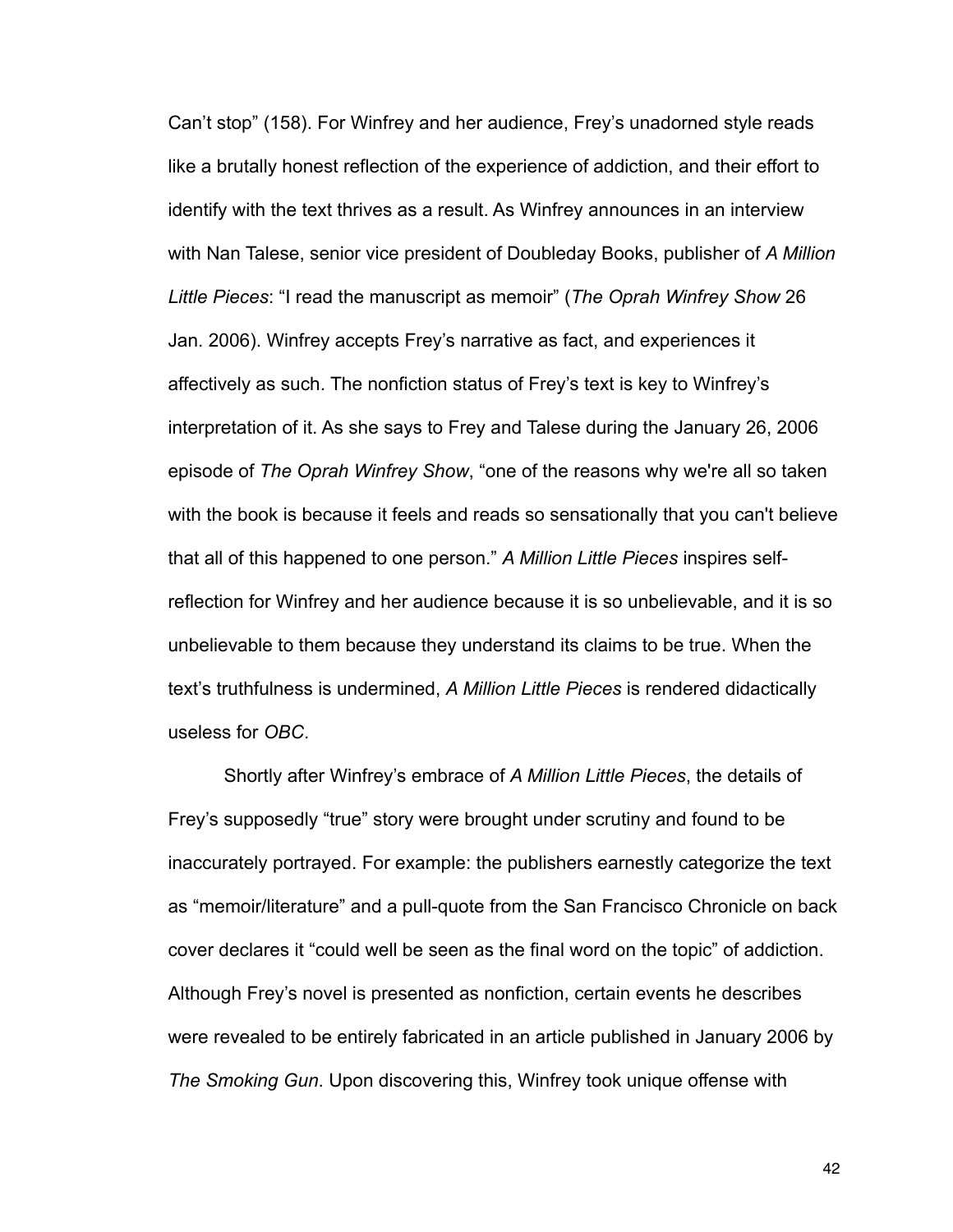Frey's book, publicly naming Frey's book "dishonest" and Frey himself a "liar." The revelation that Frey's book is not entirely honest shakes Winfrey's faith in literature, undermining her and her audience's efforts to improve themselves by identifying with books and their authors. In the months and years following Frey's exposure as a fraud, Frey makes three appearances on *The Oprah Winfrey Show* as Winfrey works through her understanding of the event, but after January 2006, the month that Frey's dishonesty was exposed, *OBC* did not read another book for a full year.

 Nonfiction struggles both to benefit *OBC* readers therapeutically and to serve an awareness raising function for Winfrey and her audience due to *OBC* members' tendency to blur fact and fiction when reading: *OBC*'s ideal readers strive to see themselves in the authors and characters of the narratives they read, casting fiction affectively as "real" by linking fictional events to the lives of their authors. Superficially, nonfiction ought to benefit from such an approach to reading: readers do need not to make interpretive leaps to see a nonfiction narrative's events as "true" since the underlying logic of nonfiction suggests some version of a text's events actually happened. When a nonfiction work's claim to truth is undermined, however, *OBC*'s effort to relate affectively with the text is compromised. *OBC*'s readers can not see themselves in a lie; they must understand a "true" connection to exist between authors and their texts to improve themselves by relating with an author's struggles. When the events of *A Million Little Pieces* are proven to be exaggerated, any lessons about addiction Winfrey and her audience might have learned from Frey's narrative are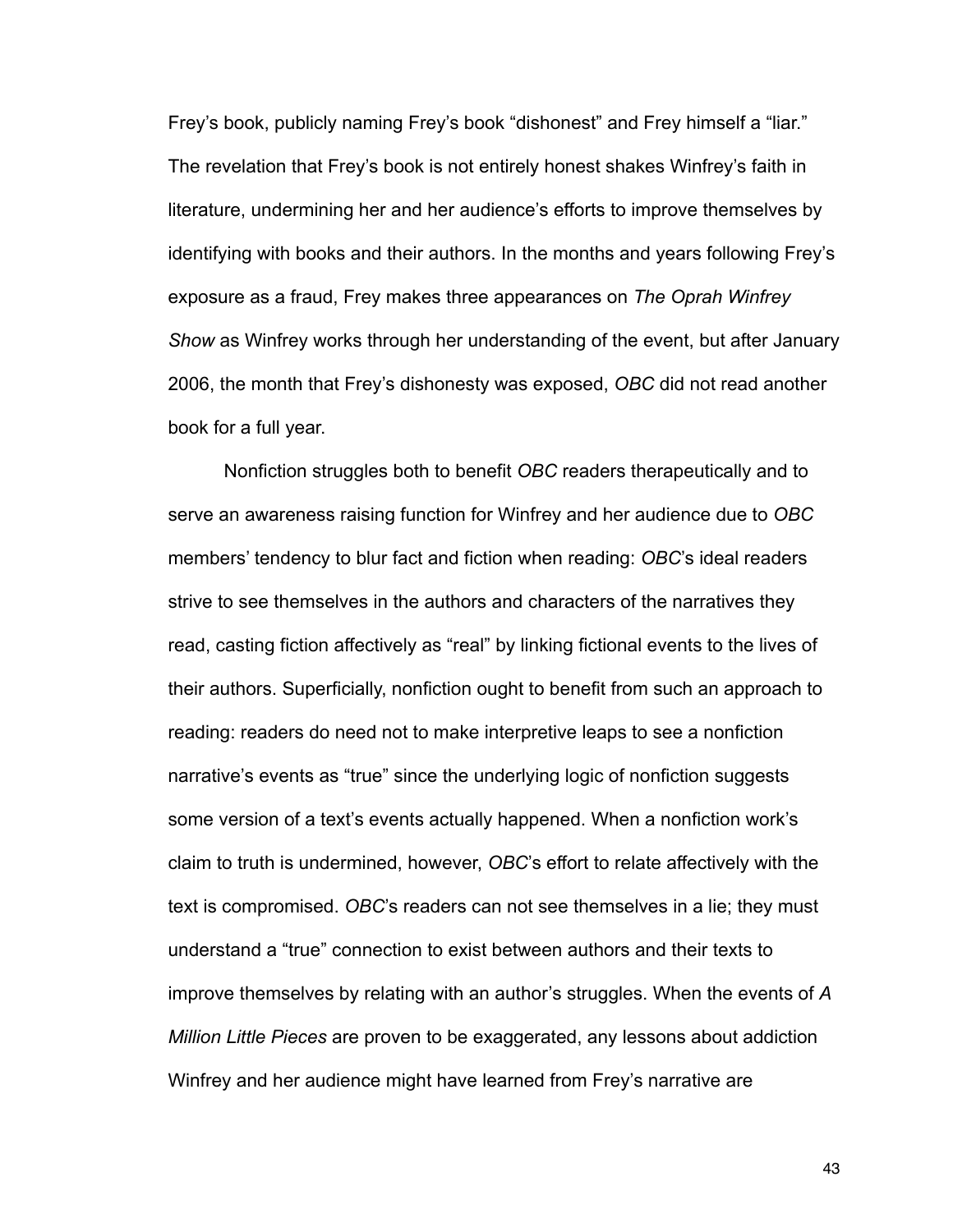compromised, byproducts of Frey's dishonesty and opportunism rather than insights to an addict's experience.

 Winfrey and her audience are drawn to authors' biographies when *OBC* engages with fiction, but, since they accept that fiction is always on some level imaginary, they accept that every detail of a work of fiction might not match perfectly with the details of its author's life. Since *A Million Little Pieces* presents itself as nonfiction, Winfrey and her audience are incapable of distancing the specifics of Frey's text from the specifics of his life because Frey claims to have lived the experiences his book describes. As nonfiction, *OBC* accepts the details of Frey's text as true without considering the inherently constructed nature of autobiographical storytelling. The disconnect which eventually emerges between the "truth" of Frey's life and the content of his book overwhelms Winfrey's and her audience's efforts to glean meaningful knowledge about addiction and depression from Frey's text.

 Narratologist Lars-Christer Hydén writes that "one of the most salient ways to construct or create autobiographical memories is through storytelling," and when the "facts" of a memory are unavailable to the author, he or she draws from "past experiences of certain events and of previous tellings of a story" (238). By nature a creative effort rooted in imagination, storytelling sits at the core of autobiography. When "truth" is unavailable to authors writing autobiographically, they embellish upon their memories to suit their narrative's purposes. Accordingly, autobiography is less an historically accurate recounting of an author's experiences and more a constellation of an author's memories mixed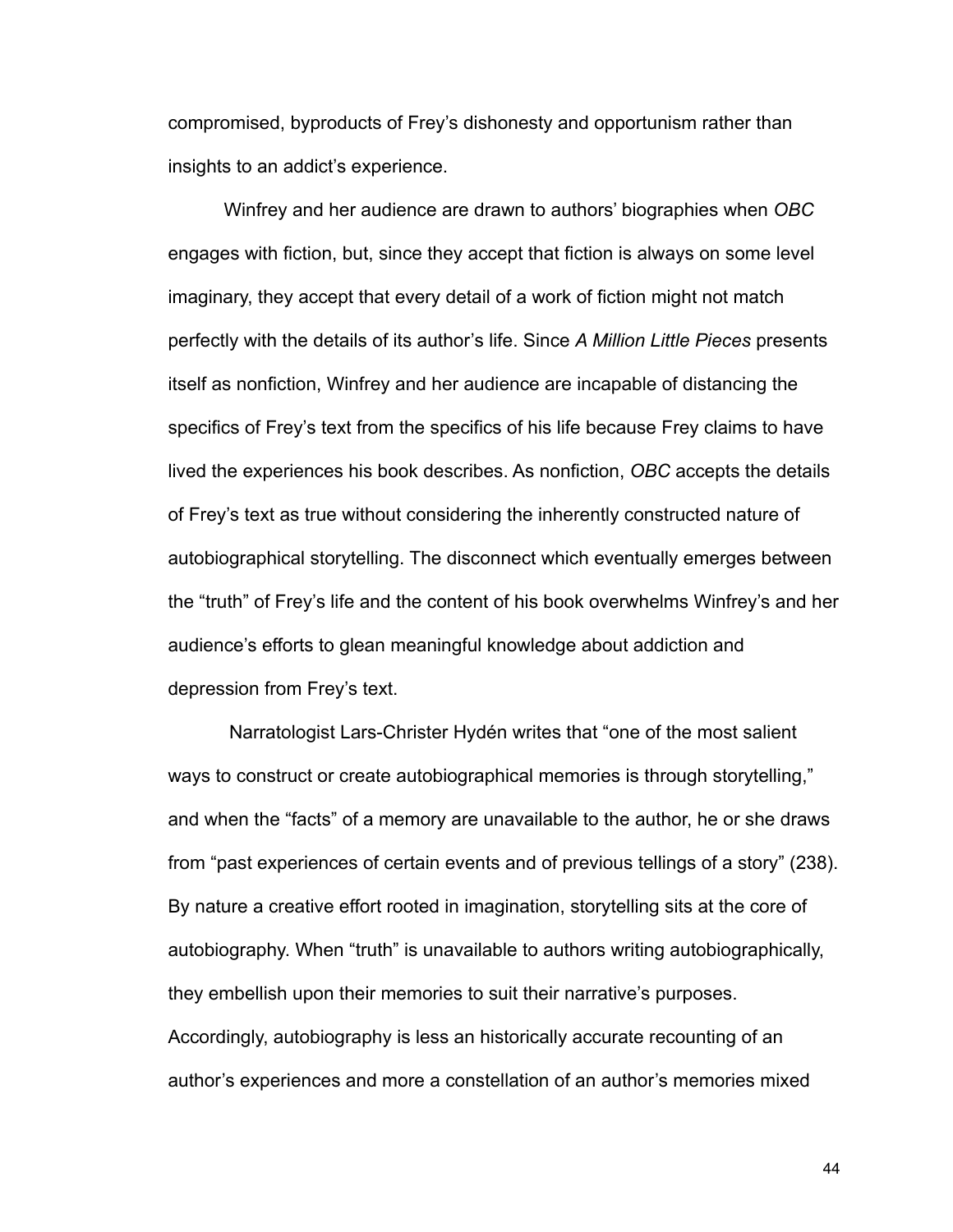with fictionalized descriptions of events leading to the act of authorship. By the time an author organizes his or her memories into a coherent narrative, the details of their text inevitably differ from the "facts" of their experience. *OBC*'s response to Frey's "dishonest" narrative indicates Winfrey's and her audience's failure to recognize the fallibility of autobiographical narrative. Considering this failing, nonfiction risks undermining *OBC*'s capacity to identify meaningfully with a text, potentially compromising literature's awareness-raising function for Winfrey and her audience by rendering a text's events unbelievable and thus impossible to extract self-improving lessons from.

 Given *OBC*'s unwillingness to consider the fallibility of autobiographical storytelling, *A Million Little Pieces*'s narrative inconsistencies undermine Winfrey's and her audience's efforts to use the text to reflect upon themselves in relation to Frey's experience of addiction. *OBC* can not relate with Frey in good faith, and as such any insights his text provides to the experience addiction are inaccessible to Winfrey and her audience. Since some of the details of Frey's life are false, all details of his text are potentially compromised for *OBC*'s awareness raising purposes. Winfrey and her audience can not identify themselves with Frey or with any part of his text since any part of his text could potentially be what they see as a lie.

 Although *OBC* can and frequently does view fictional characters as real, with readers responding affectively to descriptions of fictional experiences, a narrative once considered true then exposed as false does not complement reading practices aiming to improve or transform readers by educating them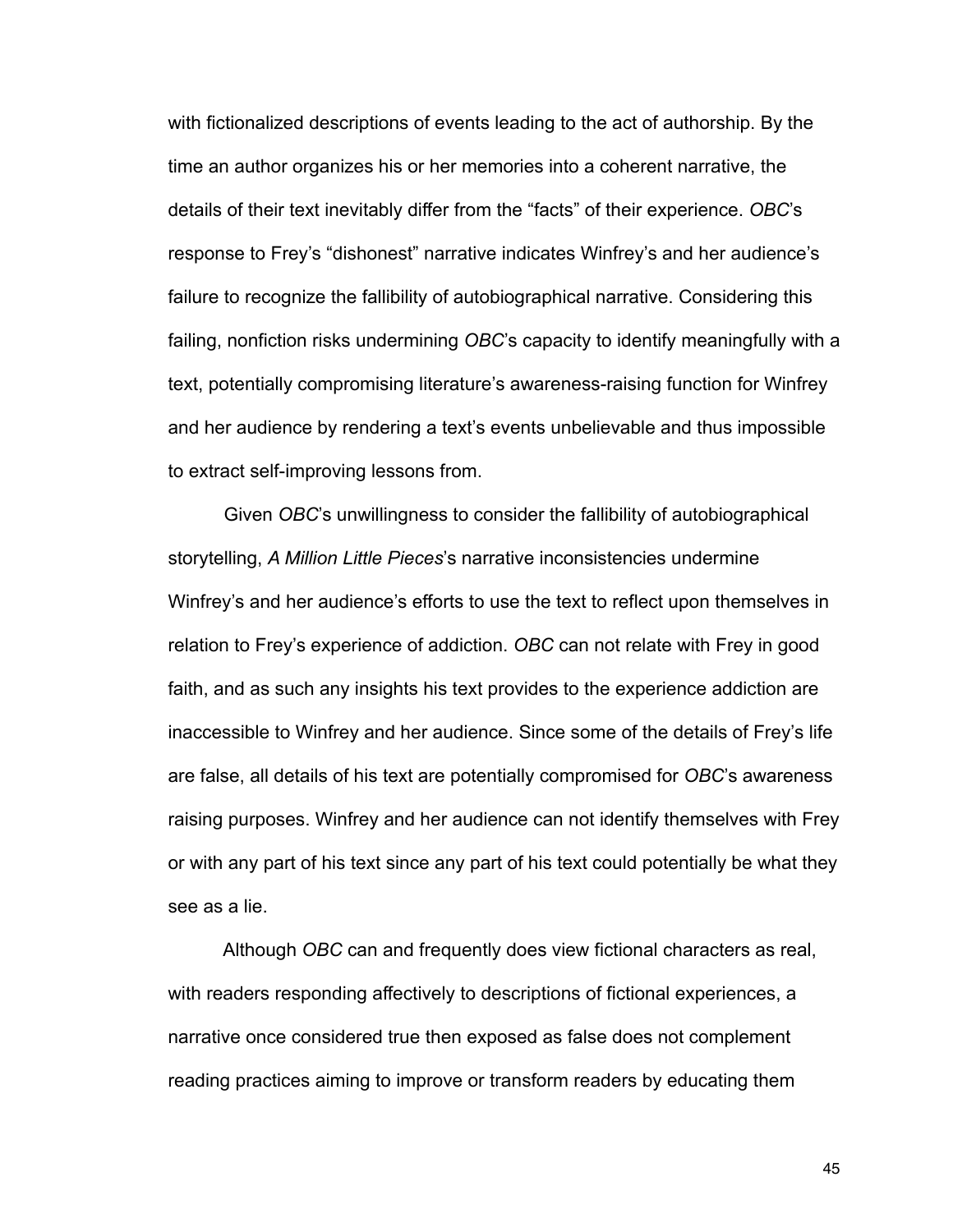about unfamiliar experiences. Winfrey and her audience focus on specific details in Frey's text in their efforts to identify with his experience: they marvel at his ability to undergo dental surgery without novocain, for instance, and they mourn his girlfriend Lilly's death from drugs. It is irrelevant to the addict's experience whether or not Frey received painkillers during a root canal, yet such detail is exactly what dominates *OBC*'s focus on Frey's narrative, especially once his "dishonesty" is exposed. *OBC*'s concern with the "facts" of Frey's narrative overwhelms his text's capacity to raise awareness about social concerns which exceed the specifics of his singular experience.

 After the "truth" about Frey's narrative comes to light, *OBC*'s engagement with *A Million Little Pieces* diverges from its typical approach to its selections, with Winfrey and her audience focusing on Frey's authorial ethics as opposed to trying to identify him meaningfully with the experiences his book describes. Instead of using Frey's text and its "dishonest" portrayal of certain events as an opportunity to learn about the psychological effects of addiction and mental illness, Winfrey and her audience gloss over the social issues raised by *A Million Little Pieces* in favor of lampooning Frey, the "dishonest" author, as a selfconsumed villain. *OBC* fails to read memoirs as anything other than absolute truth, and in doing so it undermines its ability to identify meaningfully with narrative nonfiction.

 Following its troubled attempt to read nonfiction, *OBC* returned to fiction in 2007, reading contemporary authors like Cormac McCarthy and Ken Follett, among others. Much like during its first period, Winfrey and her audience discuss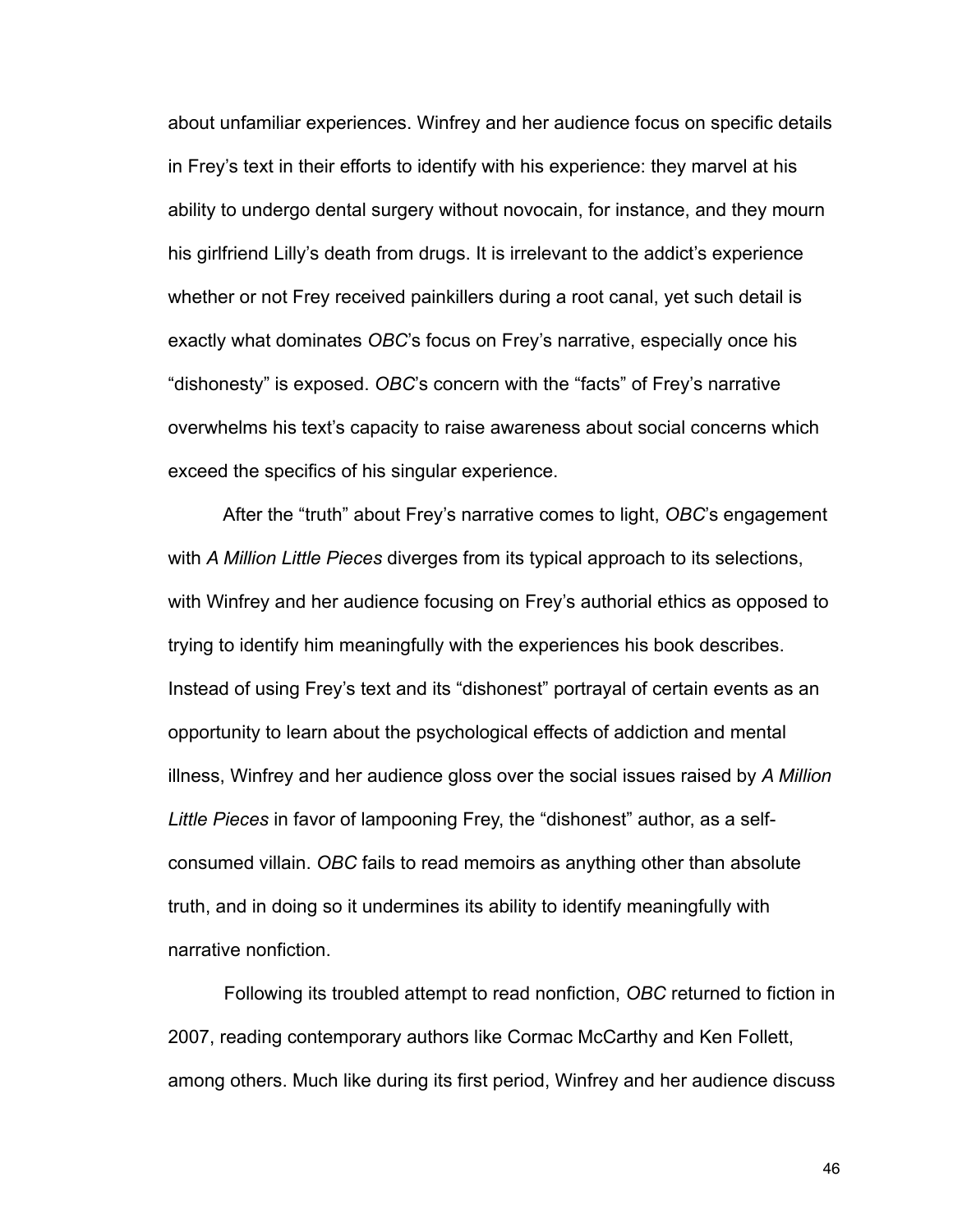McCarthy's *The Road* and Follett's *The Pillars of the Earth* with the authors in onair interviews structurally similar to those featured in the book club's first six years; McCarthy's comments at the opening of this chapter are drawn from his 2007 *OBC* appearance. *OBC* maintained this model for the remainder of its run on *The Oprah Winfrey Show*. In 2010, *OBC* ran its last season on a nonsubscription cable television channel (*CBS*), granting equal focus to the contemporary work of Jonathan Franzen (*Freedom*) and the more canonical writing of Charles Dickens (*Great Expectations; A Tale of Two Cities*).

## **Directing OBC**

 While many of *OBC*'s early selections qualify as "pleasure reading," a designation Cecilia Konchar Farr uses to describe work by authors whose "prose is clear, its plot a forward-moving chronology, its characters mainly recognizable and fairly likeable, though delightfully complex" (11), *OBC*'s emphasis on enlightenment indicates the book club's ambitions exceed its members' enjoyment. Although it is on some level interested in its members' pleasure, *OBC* is also concerned with challenging readers. Winfrey's repeated emphasis on Toni Morrison's work is perhaps the clearest evidence of her desire to push her audience towards complex writing[.11](#page-52-0)

*OBC*'s grappling with Morrison's complex examinations of racial and sexual politics suggests the club's fascination with issues which exceed its

<span id="page-52-0"></span><sup>11</sup> *OBC* read Morrison's *Song of Solomon* in 1996; *Paradise* in 1998; *The Bluest Eye* in 2002; and *Sula* in 2002.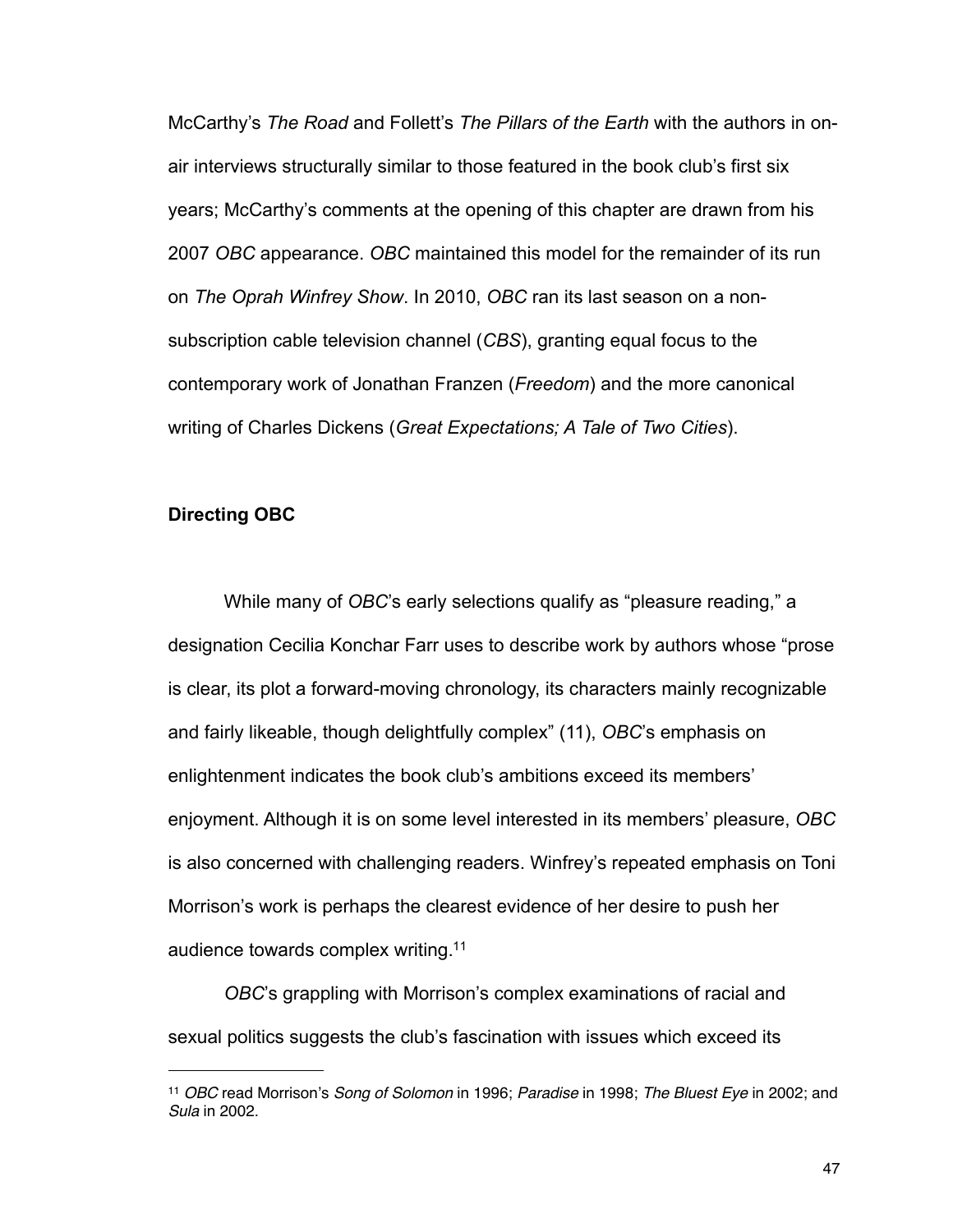members' personal experiences. Indeed, introducing *Song of Solomon* during the October 18, 1996 episode of *The Oprah Winfrey Show*, Winfrey asserts Morrison and her work "will make you feel and think," two of *OBC*'s central tenets for literary value. Later, on a 2002 *OBC* episode discussing *Sula*, Morrison declares her work outlines for readers "how you negotiate your life with other people." These ambitions for literature -- to make readers feel, to make them think, to make them reconsider their social behavior -- sit at the heart of *OBC*'s interpretive efforts, even if the club's discussions frequently fail to explore these concepts in meaningful ways. Beyond their engagement with Morrison's work, these ideas inform how Winfrey and her audience approach each of *OBC*'s various selections: for example, discussing *Anna Karenina,* celebrity guest Megan Mullally echoes Morrison's understanding of how literature should function for readers, stating the book is "a little intimidating, but it's worth it, and because of that it's rich and it really does give you a full sense of human nature that's universal." Just as *Sula* means to push readers to reconsider their social relations, *Anna Karenina* is "worth it" because it teaches the reader about herself and about the world. Given its prominence in the book club, Morrison's work and philosophy determine how literature functions for Winfrey and her audience, offering a guide which remains applicable throughout the book club's various evolutions.

 Despite Winfrey repeatedly insisting that she reads principally for enjoyment and thus that her book club has no cultural agenda aside from encouraging her audience to find a joy in books similar to her own, the paratext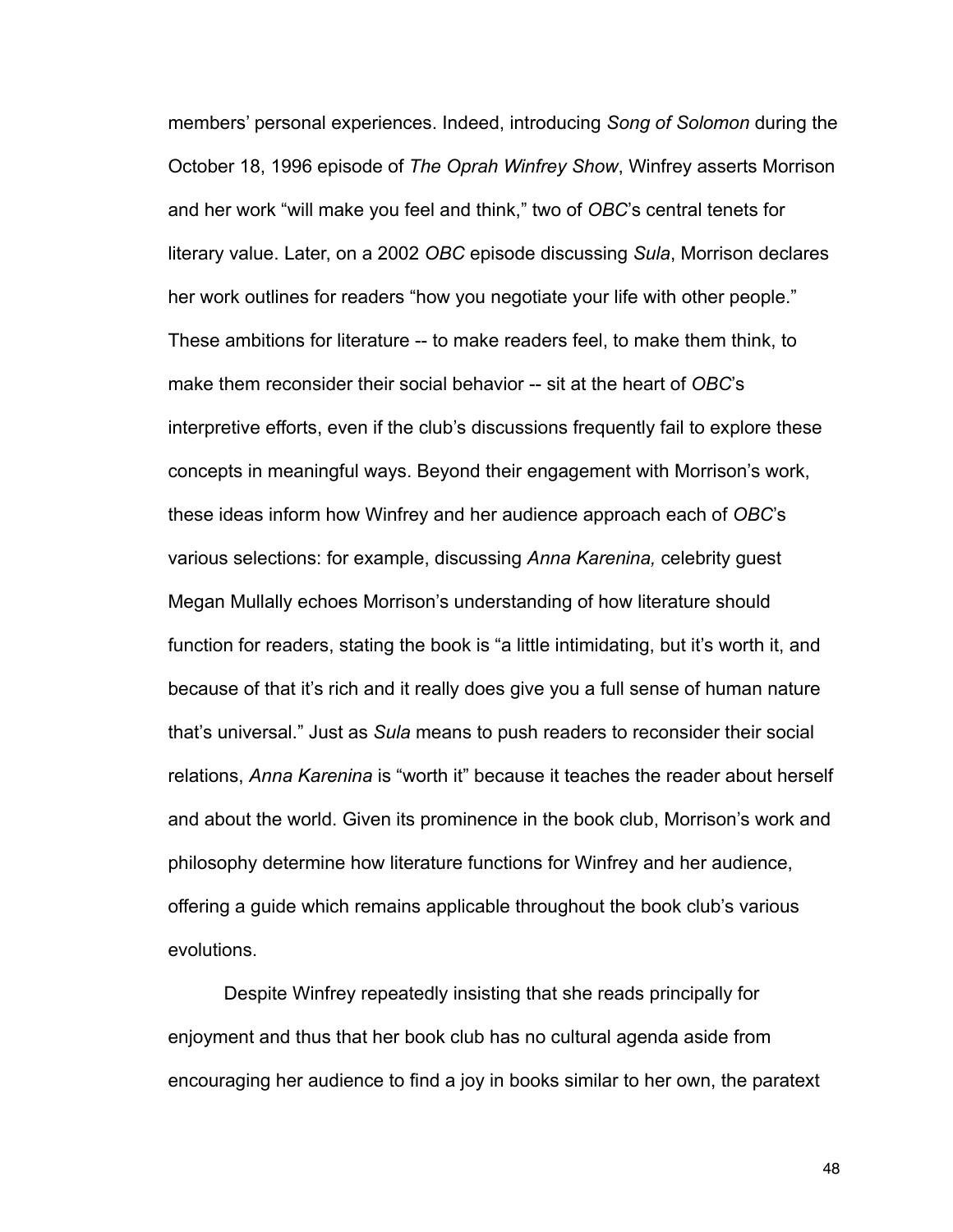that the book club constructs around each of its chosen titles encourages Winfrey's followers to interpret book club selections according to the information she presents on-air and through the book club's extensive online community. As I suggest with my discussion of how *Oprah.com* frames Tolstoy in relation to *Anna Karenina*, Winfrey and her staff curate information about the book club's selections and their authors, offering audiences detailed context and reading questions to direct their engagement with *OBC* texts. Frequently, this paratext is assembled to suit the introspective therapeutic logic fostered by Winfrey and her producers, encouraging readers to seize on links between texts and their authors. Although Winfrey recommends a wide variety of literature across a number of genres, a unifying pedagogy emerges across her selections as a result of the paratexts she and her producers assemble for each book club text. Rooted principally in therapeutic reflection on and identification with a text's author and the events his or her narrative describe, this pedagogy underlies the approach Winfrey and her audience employ when reading book club titles.

 To observe the textual traits Winfrey emphasizes across book club selections, I surveyed a variety of *OBC* episodes discussing texts from each of its periods. Doing so revealed various recurring questions that Winfrey asks of each book she suggests to her audience. Winfrey's analytic method is driven by four major concerns: historical context and how the narrative events of novels reflect biographical details of authors' lives; literary genre; character development, especially in regards to how a text's characters reflect the work's author; and finally, how the creative genius of the author presupposes the reader's questions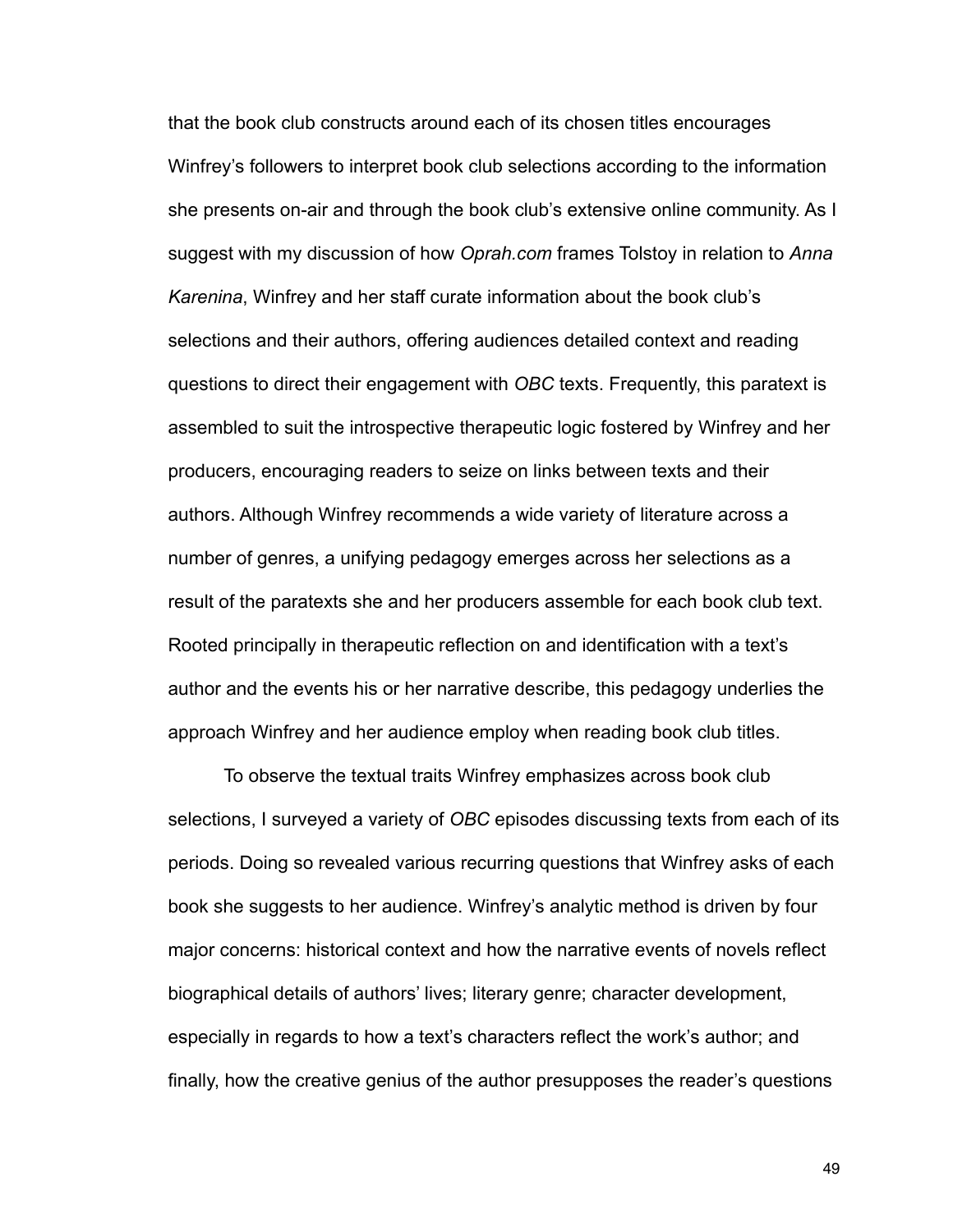about a text, solidifying the author's relationship with his or her work as one of total intellectual control. All the while, Winfrey spins each of these concerns to serve a self-improving, transformative purpose for her target audience by raising its awareness of and empathy for a range of social issues. As Kathleen Rooney writes in *Reading with Oprah: The Book Club that Changed America*, *OBC* selections grapple consistently with "such hard hitting, real-life issues as slavery, childbirth, abuse, death, disease, and divorce" (91).

 Instances of these concerns abound in *OBC* selections. For example, Toni Morrison's *Paradise* challenges *OBC* readers to consider racial and sexual inequality using obtuse, complex narrative tactics recalling work by William Faulkner. When introducing *Paradise* as the next *OBC* selection on January 16, 1998, Winfrey emphasized the weight of the book's style and the significance of the issues it raises, declaring "this is not like a fast-food read. It's not like a takeout read. When you finish this book, you will know that have really accomplished something because it is a great journey." *Paradise* teaches its readers by challenging their understanding of the world. It obfuscates meaning through complex narrative strategies, relying on shifting, unreliable narrators as well as frequent jumps in time and setting to comment on race and sexuality. *OBC* pushes its members to understand the social issues *Paradise* explores by encouraging them to reflect on Morrison's self-stated intentions as they work to decipher her text's meaning. Winfrey and Morrison present Morrison "the author" as an intellectual ideal for *OBC* readers; Morrison's position relative to her work is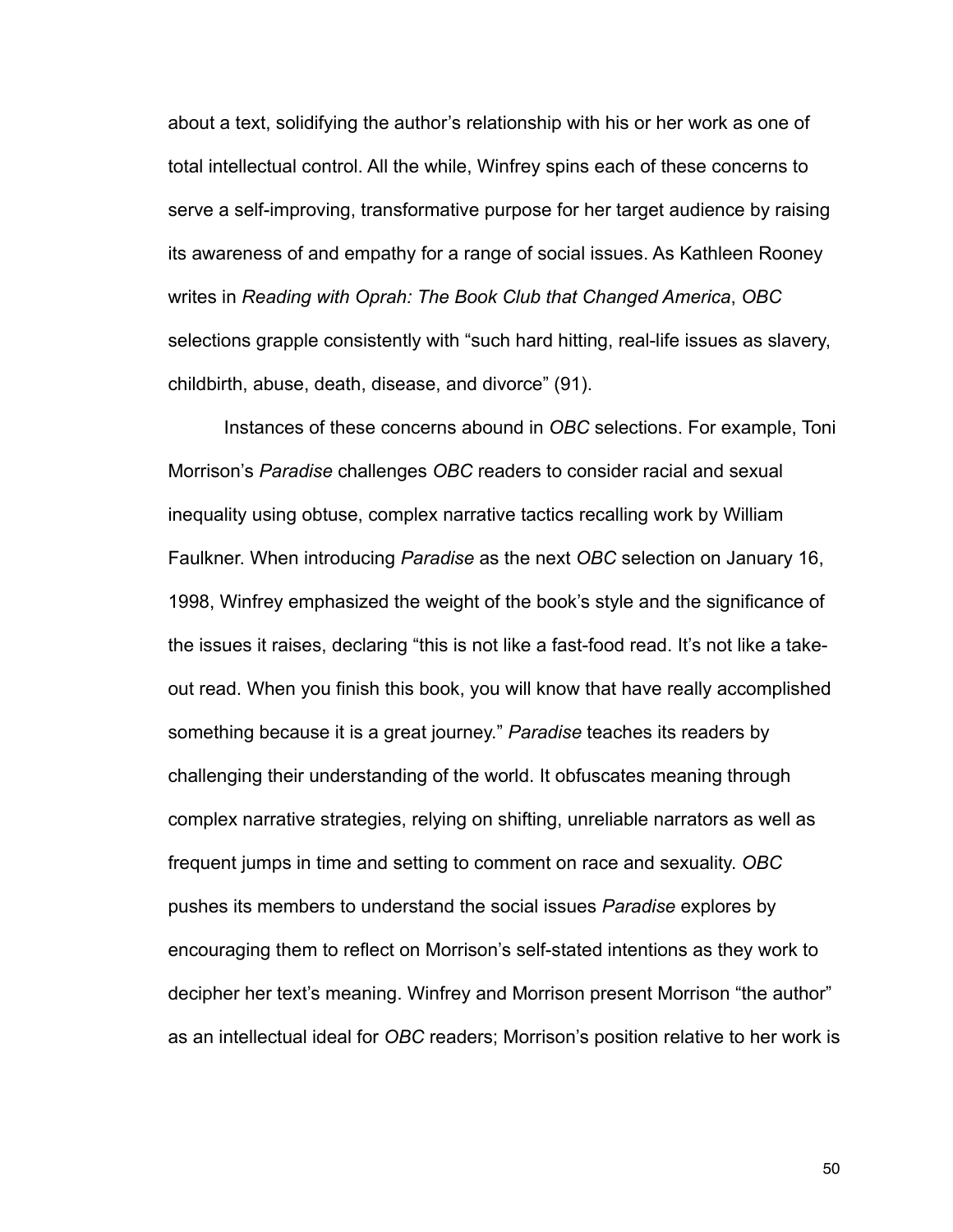the ideal position for *OBC* readers to occupy themselves to learn best from her writing.

*Paradise* notwithstanding, narrative complexity is not a prerequisite for *OBC* selections to engage with topical social concerns. Aside from Morrison's work, most *OBC* selections feature more straightforward narratives which fit broadly within the sentimental and bildungsroman traditions. Still, like Morrison's books, each of its selections emphasize social issues relevant in some way to Winfrey and her audience, encouraging them to consider narrative events always in relation to a work's author before relating the narrative to themselves. For example: drawing from her own experiences as a child in Germany during World War II, in addition to its discussion of disability, mental illness, and abuse, Ursula Hegi's *Stones from the River* grapples with the effects of war on personal and national identity, reflecting Hegi's effort to reconcile the Holocaust with her own German heritage. Tellingly, discussion questions meant to direct *OBC* readers' engagement with Hegi's text ask prominently: "why did Hegi choose a dwarf as her protagonist? How do the other characters respond to Trudy's 'otherness?' How do you?" Central to *OBC*'s engagement with the text is an effort to understand otherness and to dissect one's response to it, all in relation to Hegi's motivations for writing the book as she did. Meanwhile, Ann-Marie MacDonald's *Fall on Your Knees* engages with domestic abuse and queerness, both of which MacDonald has personal experience with. When Winfrey asks MacDonald during their on-air discussion of *Fall on Your Knees* what, "as the author of it, what was [her] idea for us as the reader," MacDonald replies: "to feel like it was your own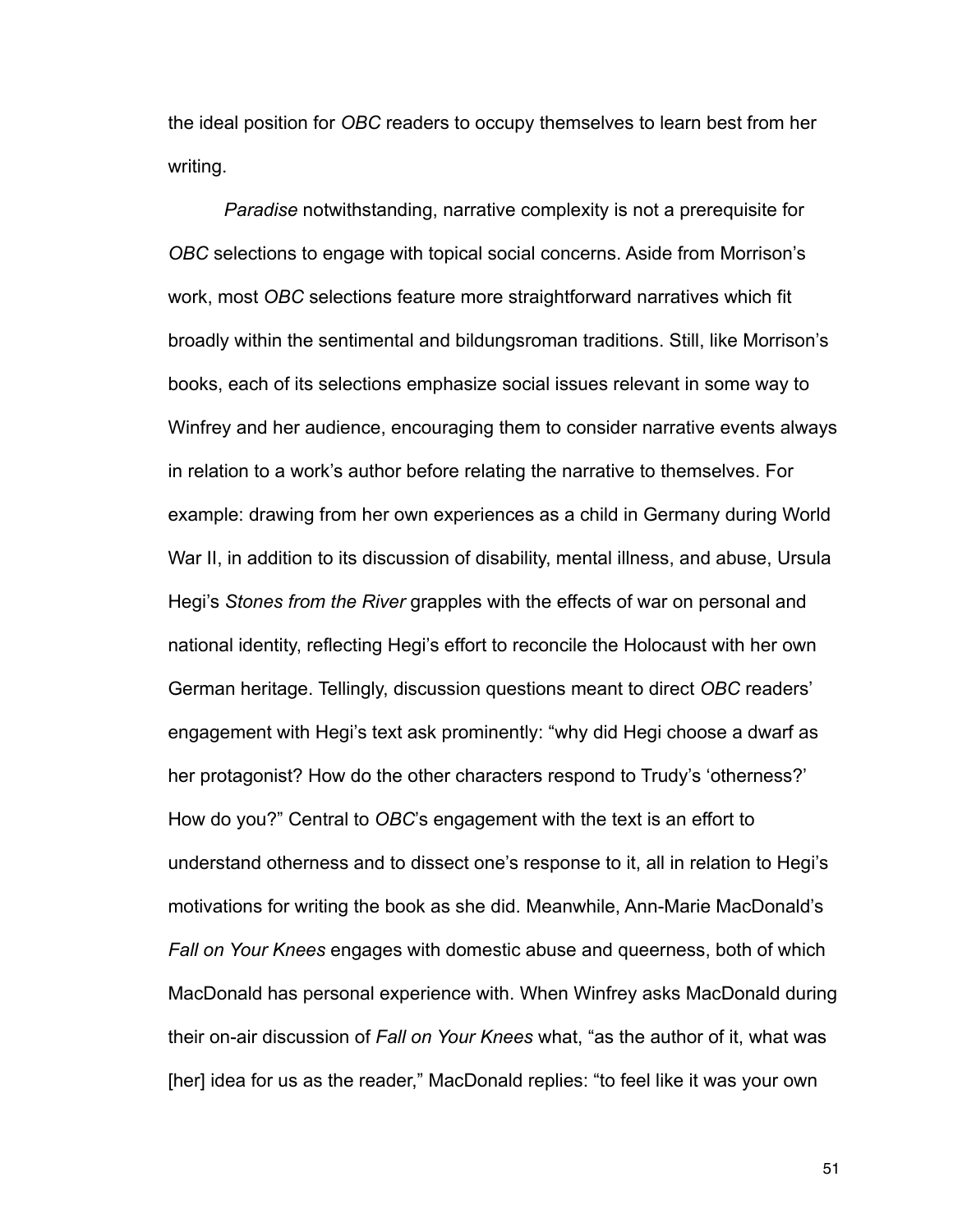story." *Fall on Your Knees* means to make the reader *feel* the experiences it describes, to make them truly understand the social issues driving its narrative. Likewise, Janet Fitch's *White Oleander* documents child abuse, poverty, and addiction; when Winfrey interviewed Fitch, Fitch asserted "the existence of a collective unconscious" made accessible through literature. "We're all connected," she says, and literature is the vehicle for understanding that connection.

 As these examples suggest, each of *OBC*'s selections examine some variation of domestic, racial, and sexual conflict or abuse, encouraging readers to learn about how such conflicts are experienced by asking why an author chose to describe a particular experience and how that description impacts the reader's understanding of their personal relationship with the issues a narrative describes. Drawing attention to a range of social concerns through *OBC* selections and their discussion, Winfrey calls for her audience to use literature to improve themselves by developing an understanding of and empathy for the experiences described by authors in books, ideally raising her audience's identification with those who live such experiences daily. All this to say: Winfrey frames literature as an awareness-raising tool for *OBC* members, with each *OBC* selection serving as a potential vehicle for her audience's education about a range of social concerns.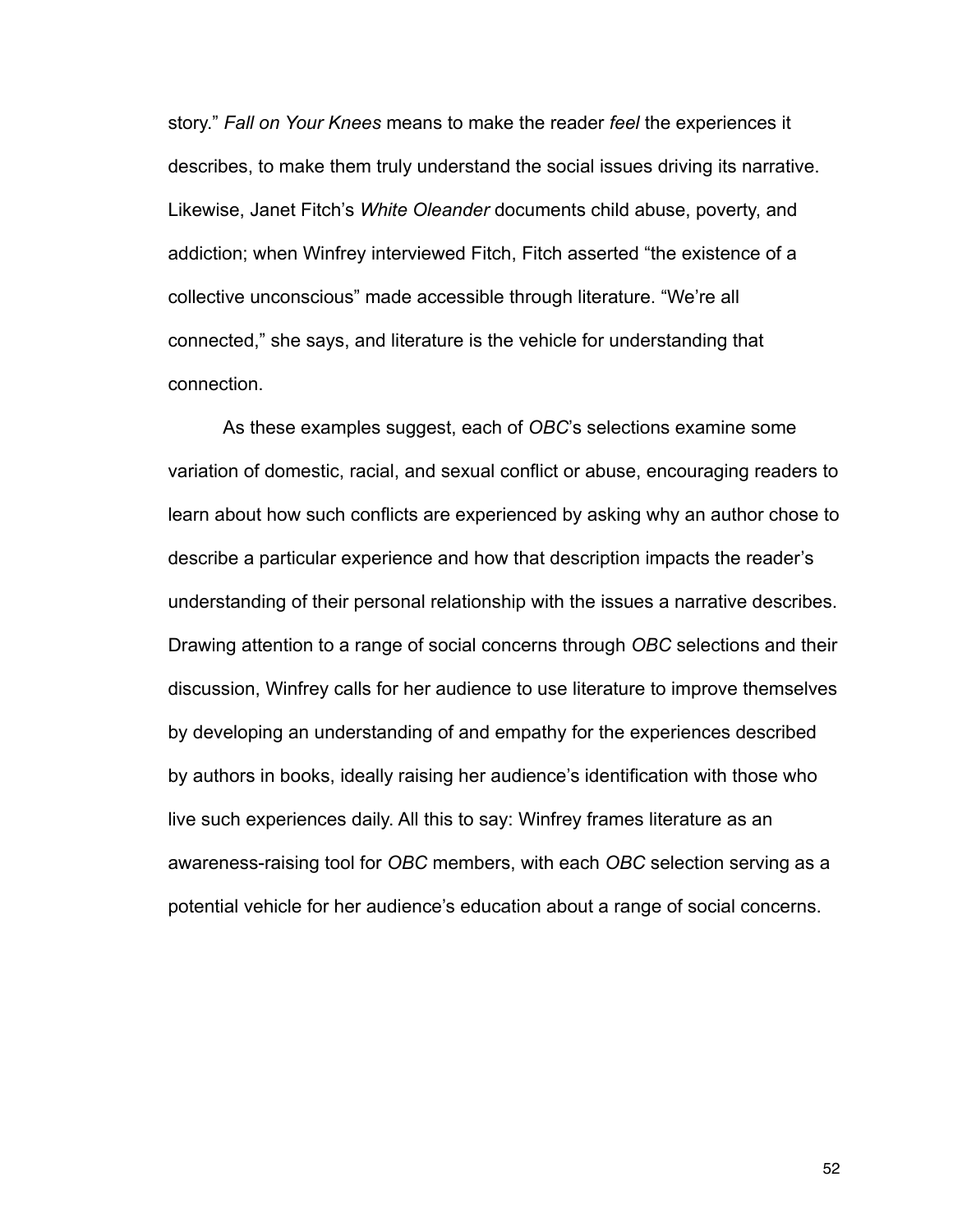#### **Charting** *OBC***'s Influence**

 In *Reading Oprah*, Cecilia Konchar Farr outlines the influence *OBC* has had on how its participants interpret literature. Unlike many scholars of Winfrey's work uncomfortable with Winfrey's cultural influence, especially critics employing more sociological methodology like Janice Peck and Jim Collins, Farr views Winfrey's project sympathetically. Instead of emphasizing the academic and cultural shortcomings scholars often identify in *OBC*'s approach to books, including an overemphasis on the author as central to a literary work's meaning, Farr celebrates *OBC* for on the ways it brings literature to a wide audience. She explores how readers deploy Winfrey's therapeutic worldview to develop a valuable interpretive approach to literature rooted distinctly in therapeutic logic, ideally helping *OBC* members to position themselves better in the world.

 In my mind, aside from generally encouraging literacy, *OBC*'s effort to push its ideal members to gain a deeper understanding of themselves in relation to the world by reading sits among the book club's greatest aspirations. While *OBC* failed to capitalize on this potential throughout much of its lifespan, nonetheless its book choices and discussions gesture towards its interest in education and social awareness, undeniably admirable aspirations for any reading group. Reflecting what I argue to be *OBC*'s most significant cultural influence, Farr accepts "Oprah's role as a teacher" (x), using literature to inform her audience about myriad social issues. Farr's work is valuable in that it considers Winfrey seriously as an educator, training readers to read for "*more*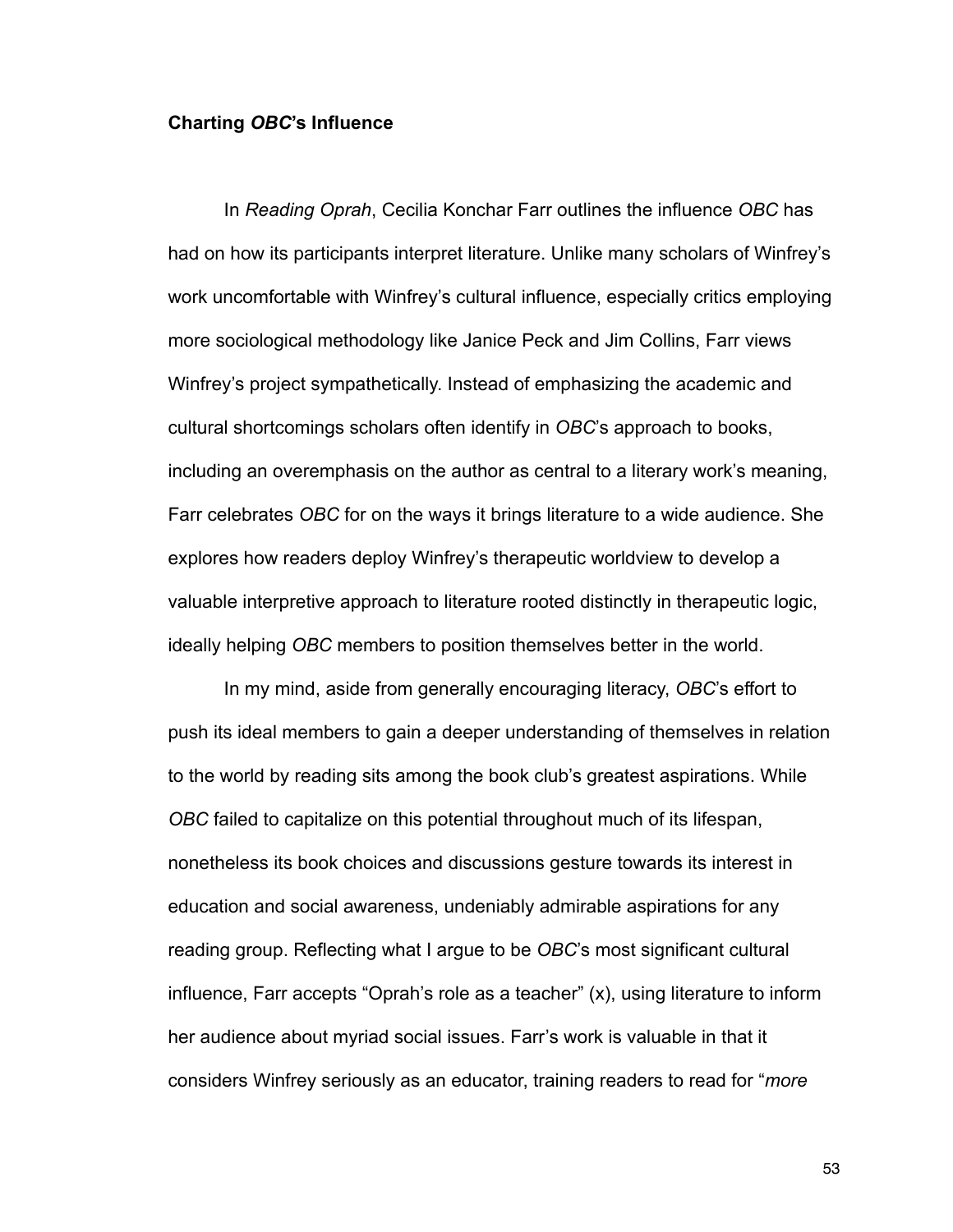*than* emotional-laden identification" and also for "*more than* intellection" (x). *OBC* teaches its ideal readers to use books to identify themselves in the experiences of others, and at the same time it encourages readers to reflect upon their emotions to understand their feelings more broadly in literary and cultural contexts.

*OBC* encourages reflective reading, directing its participants to consider descriptions of the (frequently traumatized) experiences of literary characters as reflections of their authors who readers understand in relation to themselves. In doing so, *OBC* aims for literature to serve an awareness-raising function for readers, making them more conscious of social issues affecting people they may otherwise ignore or are unaware of. This approach to literature extends directly from *The Oprah Winfrey Show*'s approach to its guests*:* as Franny Nudelman argues in "Beyond the Talking Cure: Listening to Female Testimony on The Oprah Winfrey Show," "the problems aired on *The Oprah Winfrey Show* are hardly insignificant" (302); Winfrey's show gives voice to victims of various stripes, addressing "sexual harassment in the workplace, domestic violence, judicial bias against single mothers" (302), and other racial and gender issues.

The practice of reflecting on the experiences of others to improve oneself as an empathetic person manifests equally on *The Oprah Winfrey Show* and on *OBC*. Think, for instance, of the Hendrix sisters' account of their abuse in relation to Winfrey's effort to expand their experience beyond its specific details to make their abuse relevant not only to the Hendrix family but also to herself and her viewers. Where *The Oprah Winfrey Show* sees Winfrey shape her guests'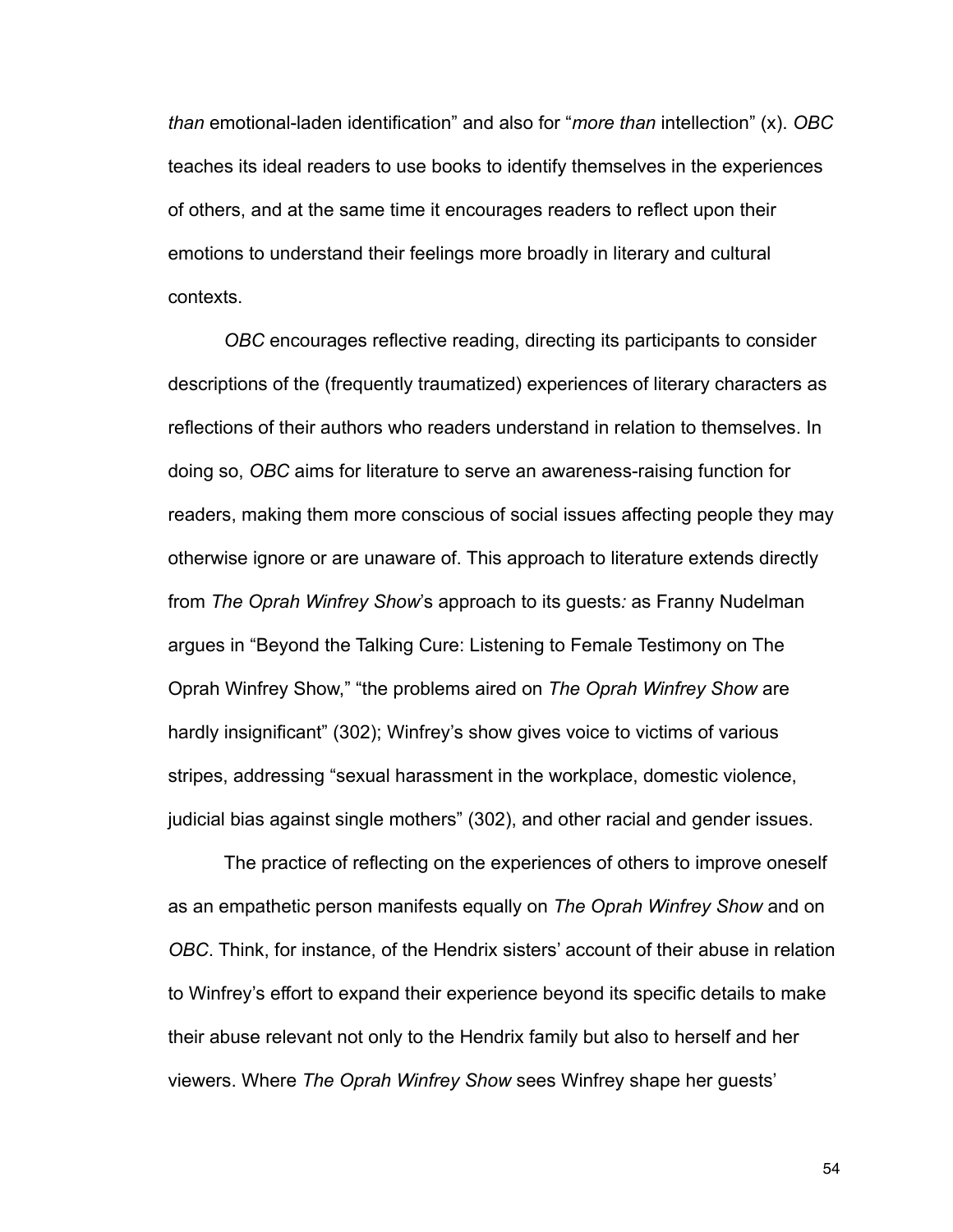experiences to make them universally applicable to herself and her audience, encouraging her viewers to consider how they might behave if they were in a particular situation, *OBC* encourages a similar amount of freedom of interpretation amongst its members. Describing *OBC* book discussions, Farr writes that Winfrey "doesn't direct [her audience] how to read, she puts them on stage and lets them model diverse, idiosyncratic reading practices themselves" (105). Although *OBC*'s interest in author biography, character experience and development, and genre establish the general interpretive approach *OBC* readers take when reading, Winfrey does not overtly direct her audience's interpretations of *OBC* selections during formal book discussions held during broadcast episodes of *The Oprah Winfrey Show*. Rather, after suggesting reading questions to inform how her audience might approach *OBC* selections, Winfrey embeds a sense of agency in her audience by ceding much of the progression of *OBC* discussions to her audience members, allowing them to explore each text's relationship to themselves in dialogue with Winfrey, the book's author, and other book club members.

 Winfrey does not overtly impose therapeutic logic on her audience's engagement with *OBC* selections. On the contrary, she encourages readers to consider authors and their texts in relation to themselves, and in doing so she positions literature as a means for her audience to gain understanding about themselves in relation to the world. Consider selections from the reading questions "assigned" to direct *OBC* readings of Toni Morrison's *Sula*: *OBC* asks readers, "How did this book touch your life?" and "Can you relate to it on any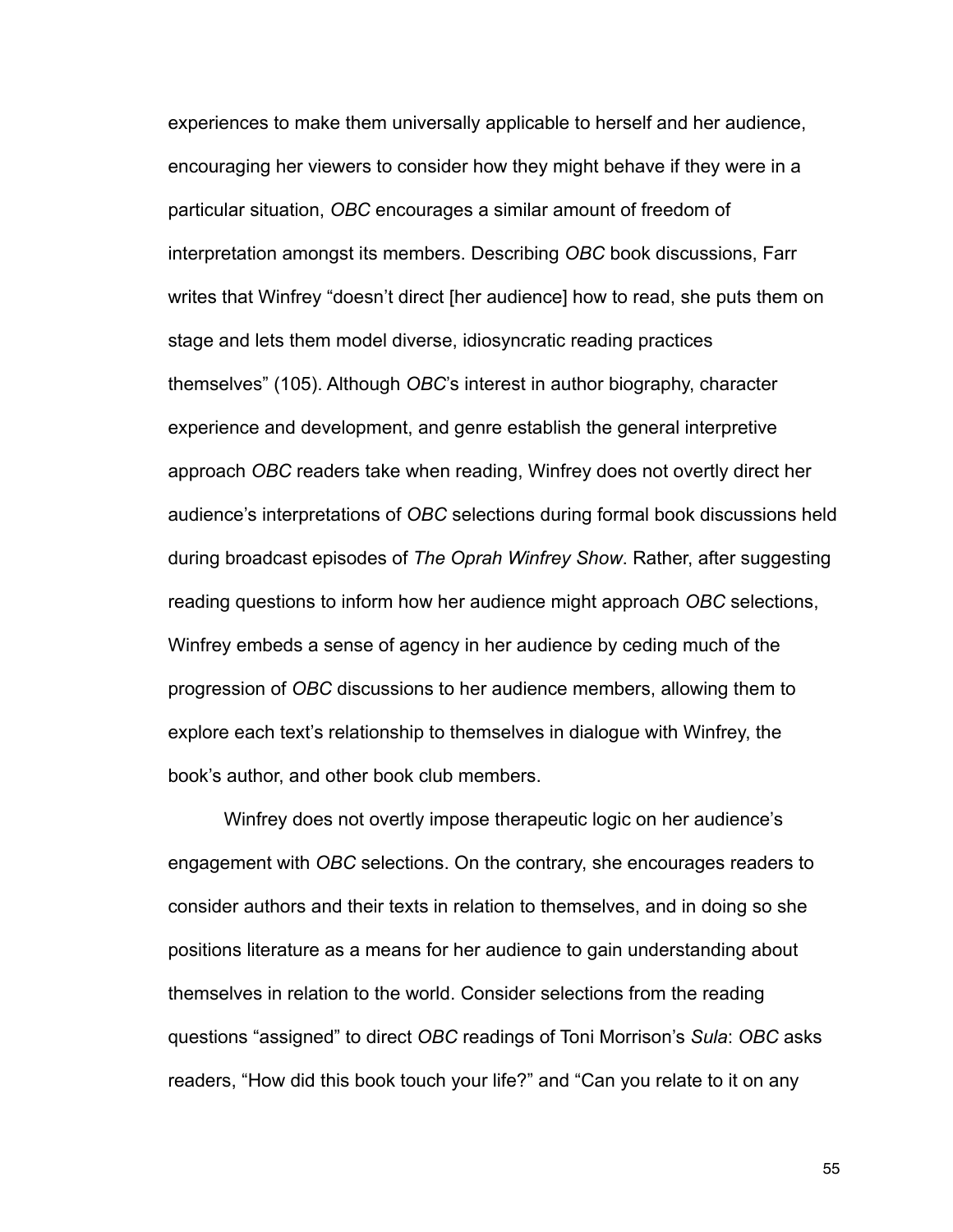level?" and "What did you learn from this book?" At all times *OBC* encourages readers to reflect on themselves in relation to a book's narrative and/or author, and in doing so it prompts self-awareness and (ideally) self-improvement amongst its members.

*OBC*'s effort to prompt reader reflection manifests clearly in audience responses to *Sula.* For example, consider audience member L'Tanya's response to the novel: "The Peace women," L'Tanya says, "Eva, Hannah and Sula, demonstrate what freedom means. In ways that seem unconventional, evil and downright primal, these characters define, structure, and create a sense of selfidentity and community on their own terms." L'Tanya identifies no clear therapeutic application for Morrison's novel in relation to herself; she does not suggest the novel leads her to address any specific traumatic event in her own past. Still, L'Tanya asserts the ways *Sula* helps her to understand concepts of freedom, self-identity, and community. For L'Tanya, *Sula* indicates how social relations influence a person's sense of self as well as their position in their community. By encouraging these realizations, *Sula* positions L'Tanya to live more constructively within her community, helping her to reflect on herself in relation to others to see how her behavior impacts her self and her community at large. Later in the same episode, *OBC* member Evelyn echoes L'Tanya's revelations about social relations when she addresses Morrison, telling her: "I love you for allowing me to be able to read something that helps me identify who I am. And identify relationships." As it does for L'Tanya, *Sula* makes clear to Evelyn a sense of self and an understanding of her community previously hidden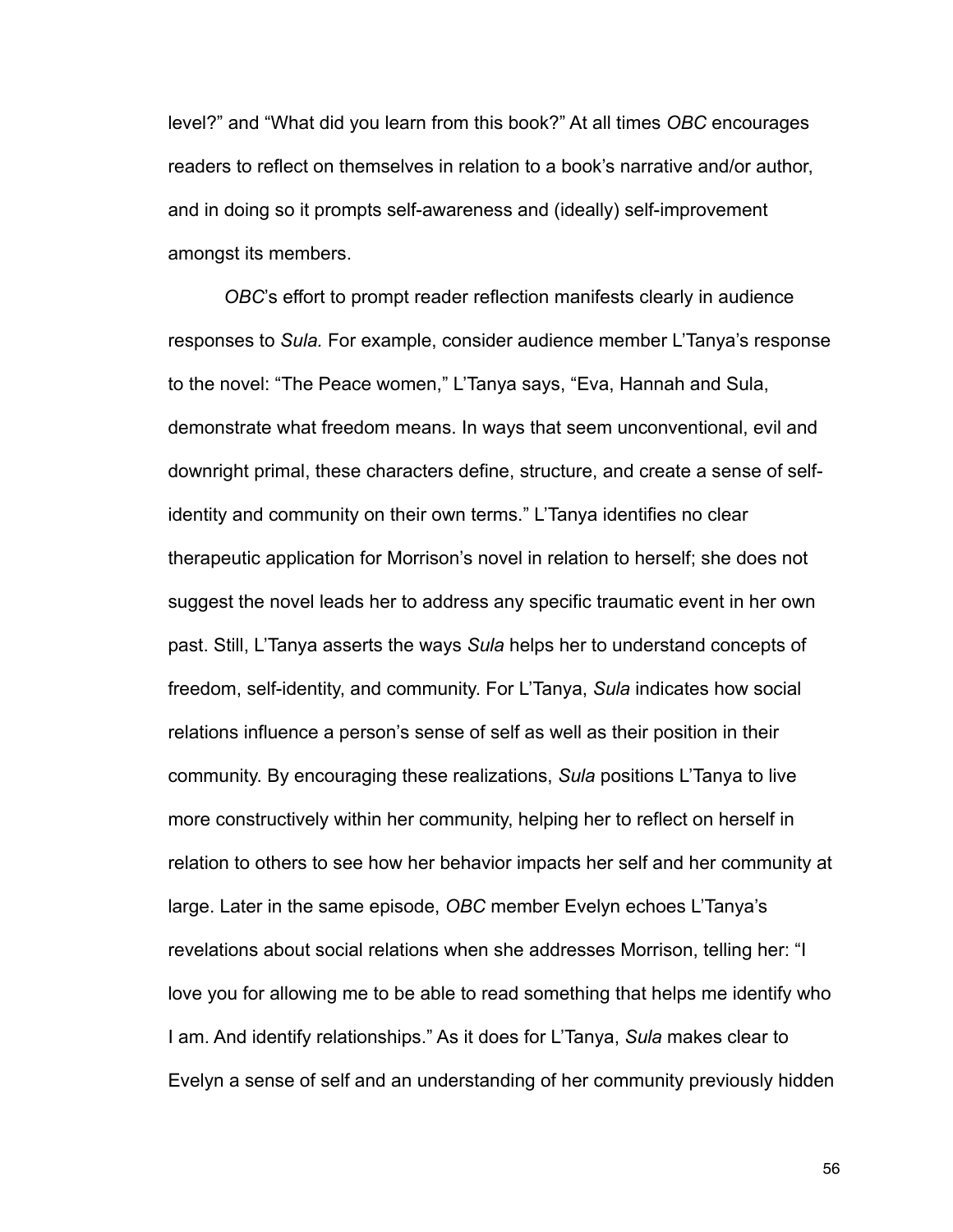to her. By virtue of *OBC*'s emphasis on self-reflection in relation to a work and its author, *Sula* teaches both L'Tanya and Evelyn about themselves and how they fit in relation to the people around them. Importantly, both women see Morrison as personally responsible for their enlightenment.

 As L'Tanya's and Evelyn's responses to *Sula* suggest, *OBC* readers are free to interpret texts however they please, but the principle focus of *OBC* discussions remains rooted in the realm of self- and community improvement through awareness-raising about social issues. According to Winfrey's therapeutic worldview, reading functions first and foremost as a means to serve the self. By leaving her audience open to read according to their own knowledge and interests, Winfrey encourages her audience to consider popular literature in relation to themselves, allowing them to feel like they reach their own conclusions about a text rather than having a conclusion drawn for them didactically by Winfrey or her guests.<sup>12</sup> Winfrey's therapeutic focus on the self helps her ideal audience to read with an eye for how narratives reflect themselves regardless of their actual lived experience. *OBC*'s focus on the self encourages introspection performed in relation to another person's (or character's) experience, and it is this dialectical approach to narrative which enables reading to serve a socially conscious, awareness raising function for Winfrey and her audience: *OBC*'s ideal readers reflect upon and learn about the experiences of others to reflect upon

<span id="page-62-0"></span><sup>12</sup> Despite the agency apparent in reader responses to *OBC* texts, a large body of criticism exists arguing the shortcomings of Winfrey and her audience's therapeutic logic and self-reflective thinking. Examples of scholars and journalists critical of Winfrey's book club and its approach to reading include, but is not limited to: Jim Collins; Eva Illouz; Daniel Mendelsohn; Wendy Kaminer; and Eva Moskowitz.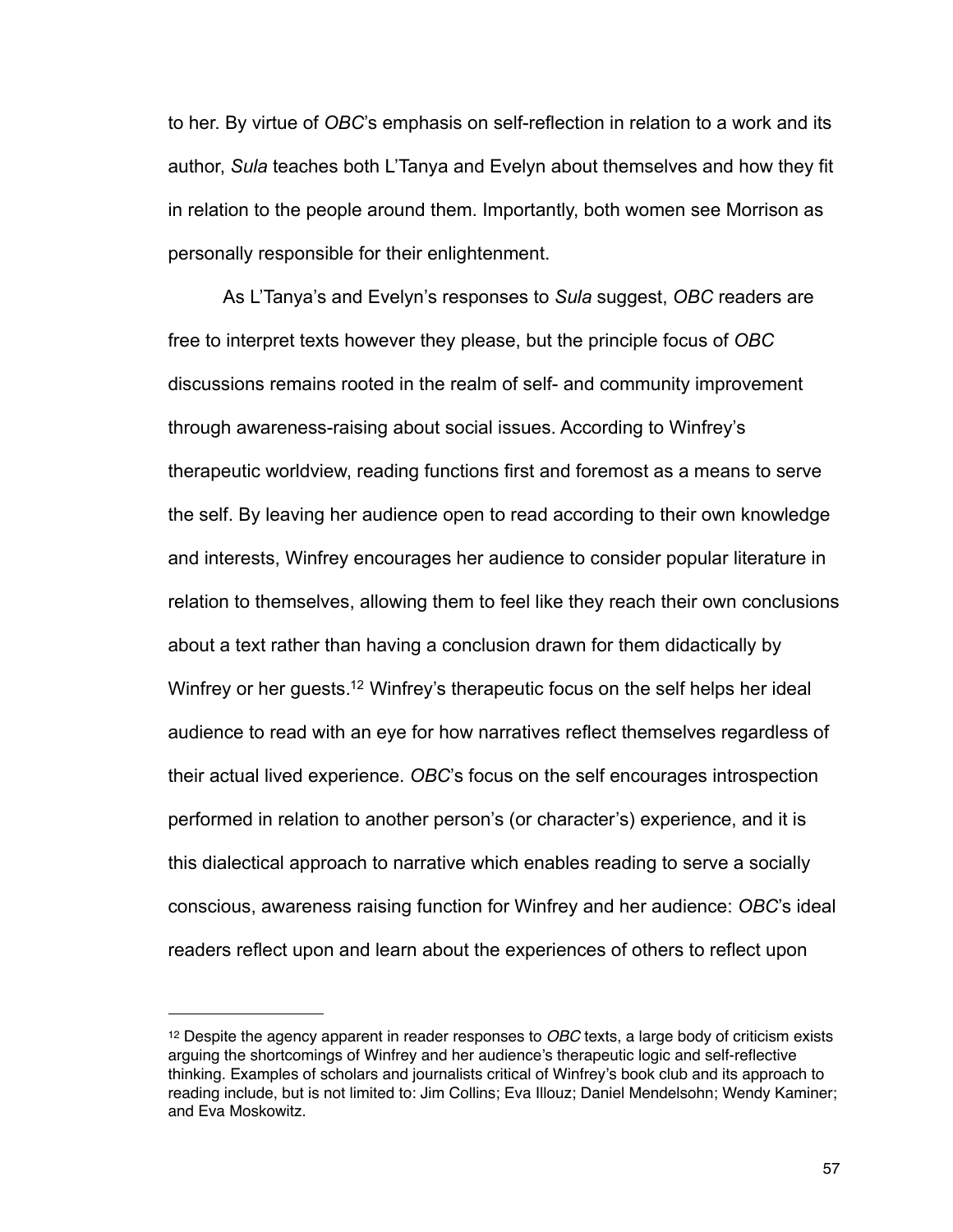and learn about themselves, and in doing so they ideally understand others and respond to their needs more empathetically.

 Literature, for *OBC*, documents experience, and in doing so it offers readers a means to learn about about themselves in relation to others. Often *OBC* asks its members directly to reflect on this relationships: consider, for example, when *OBC* reads Morrison's *The Bluest Eye. OBC* asks its members directly "how does racial self-loathing corrode the lives of Pecola and her parents, Cholly and Pauline Breedlove? How does racial self-hatred manifest itself in characters like Maureen Peal, Geraldine, and Soaphead Church?" It pushes readers to question "what role does social class play in the novel?" It challenges its members to ponder the idea that "while advances in civil rights and racial attitudes have been made in the intervening years [since the novel's publication in 1970], it is arguable that many of the core issues so vividly evoked in the novel remain. What evidence is there that racial self-hatred continues to ruin lives? What present-day cultural factors could contribute to tragedies like Pecola's?" *OBC* encourages its members to address subject positions and experiences which are inaccessible to themselves or which they are disinclined to inhabit. In doing so, it leads its ideal members to learn not only about themselves, but also to gain a deeper appreciation for how they exist in relation to others. As Winfrey says following *OBC* reader responses to Christina Schwartz's *Drowning Ruth,* the book club's November 2000 selection, "it is remarkable . . . how a work of fiction can touch and, really, begin to help to heal the lives of readers in ways that a lot of self-help books and therapy and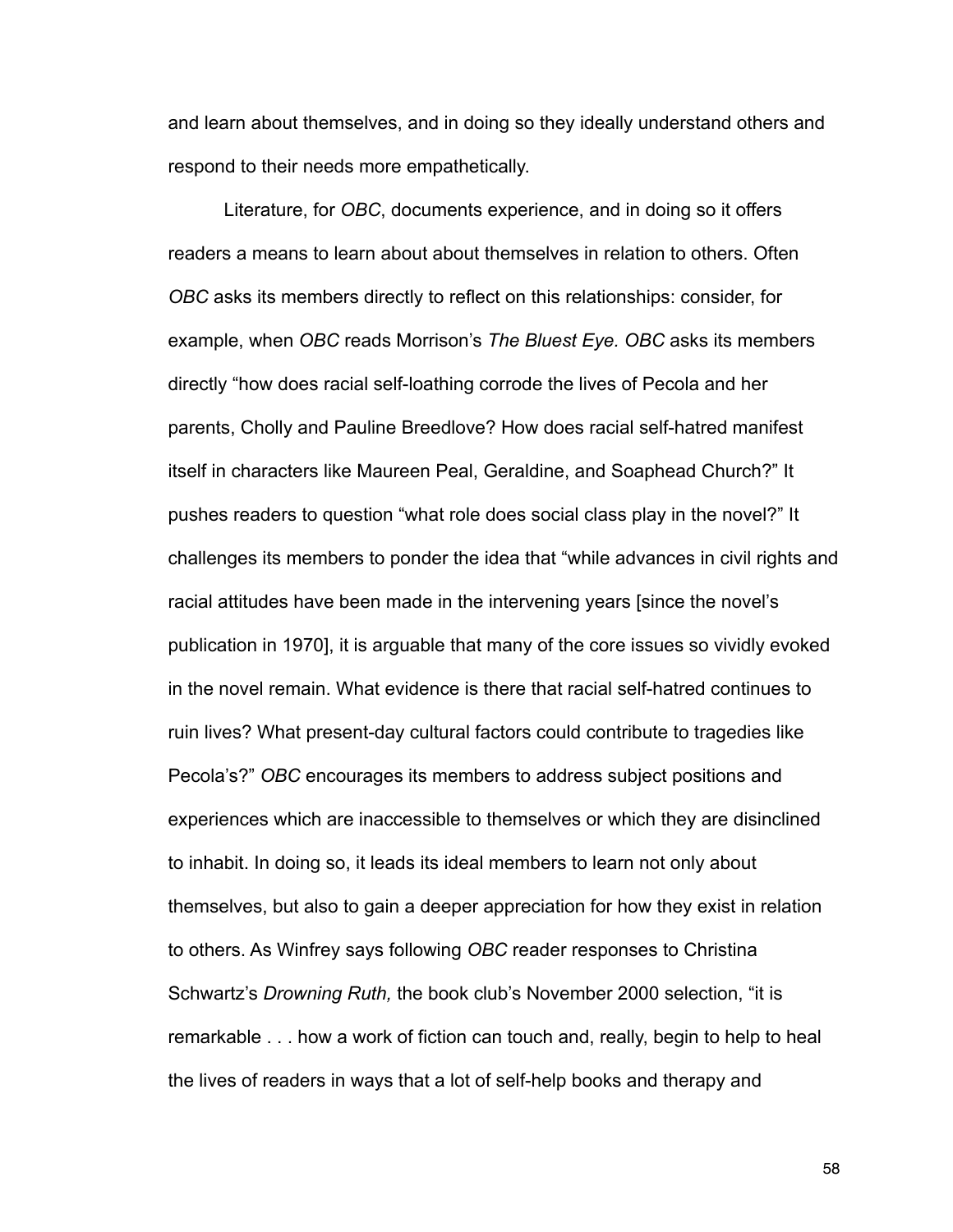conversations cannot." For *OBC*, fiction can "heal" readers. It can help readers to improve themselves in a way they deem measurable by offering perspective on readers' own lives in relation to the experiences of others.

Responding to *OBC* readers discussing *Paradise*, Toni Morrison says her novel exists to make "things that you cannot sort of fathom become instantly recognizable and knowable" (qtd. in Farr 48). Reading Morrison's novels, and reading fiction in general, ideally leads *OBC* members to an understanding of the previously unknown. More than anything, this search for understanding sits at the heart of *OBC*'s approach to books. Writing about *The Oprah Winfrey Show*, sociologist Eva Illouz argues that Winfrey's show functions as "a performance of values, symbols, ideas, fantasies, and fears central to American culture" (79); Winfrey's and her audience's analyses of trauma deploys American ideals -- its values, its symbols, its fears -- as means to identify with and to internalize the experiences of others. *OBC* extends this effort to the realm of literature, and especially fiction, encouraging its members to reflect upon the experiences of others to learn about the social issues which surround them. In this sense, *OBC* serves an awareness raising function for its ideal members, teaching them about social realities they are otherwise not positioned or disposed to experience.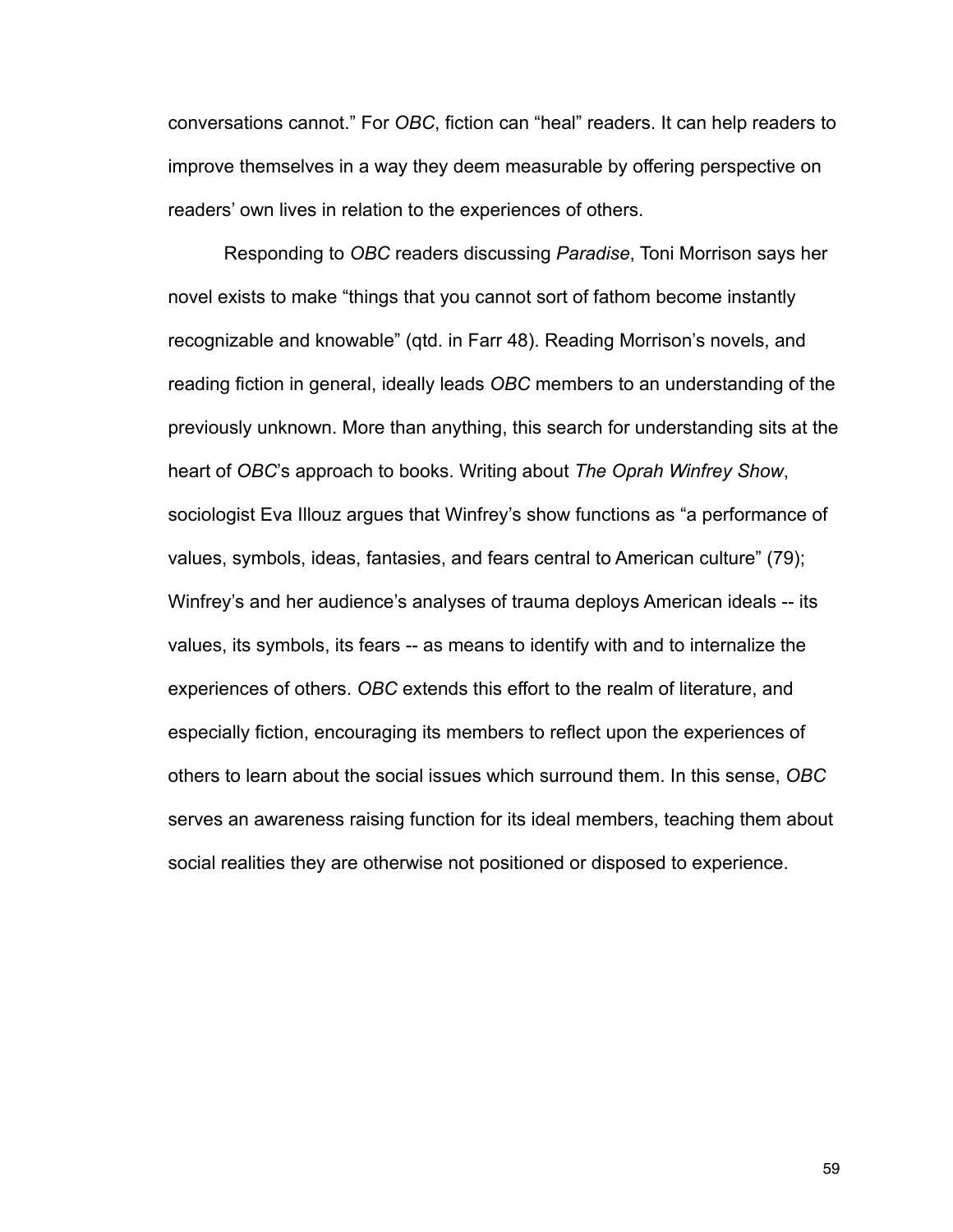# **Chapter Two:**

# **Charting** *OBC***'s Influence on Authorship**

 When, on September 17, 1996, Oprah Winfrey inaugurated her soon-tobe-famous book club, she declared "this is one of my all time favorite moments I'm having on television." Reading, for Winfrey, is important, and she is thrilled to lead her audience to books. "When I was growing up, books were my friend," Winfrey says. "When I didn't have friends, I had books." Books are a means to educate oneself, Winfrey believes. "Books open windows to the world for all of us," she asserts. "I want to get the whole country reading again! Those of you who haven't been reading: I think that books are important!" Winfrey sees reading as a path to personal improvement; it is a tool to facilitate the therapeutic process. Her guideline for therapeutic reading? Relate with books intimately. Consider books' characters, their content, and their authors in relation to one's own life. Doing so, Winfrey suggests, allows literature to open "the world" to readers, granting readers a deeper understanding of themselves in relation to others.

 At its core, Winfrey's interest in identifying with literature and its creators extends clearly from the therapeutic narratives explored on *The Oprah Winfrey Show*. *The Oprah Winfrey Show* works to bring subjects in need of private counsel to the public forum of television where they share their narratives with Winfrey and her audience. As Eva Illouz writes, "the litany of problems that normally fills the professionals' private offices and is confined to their technical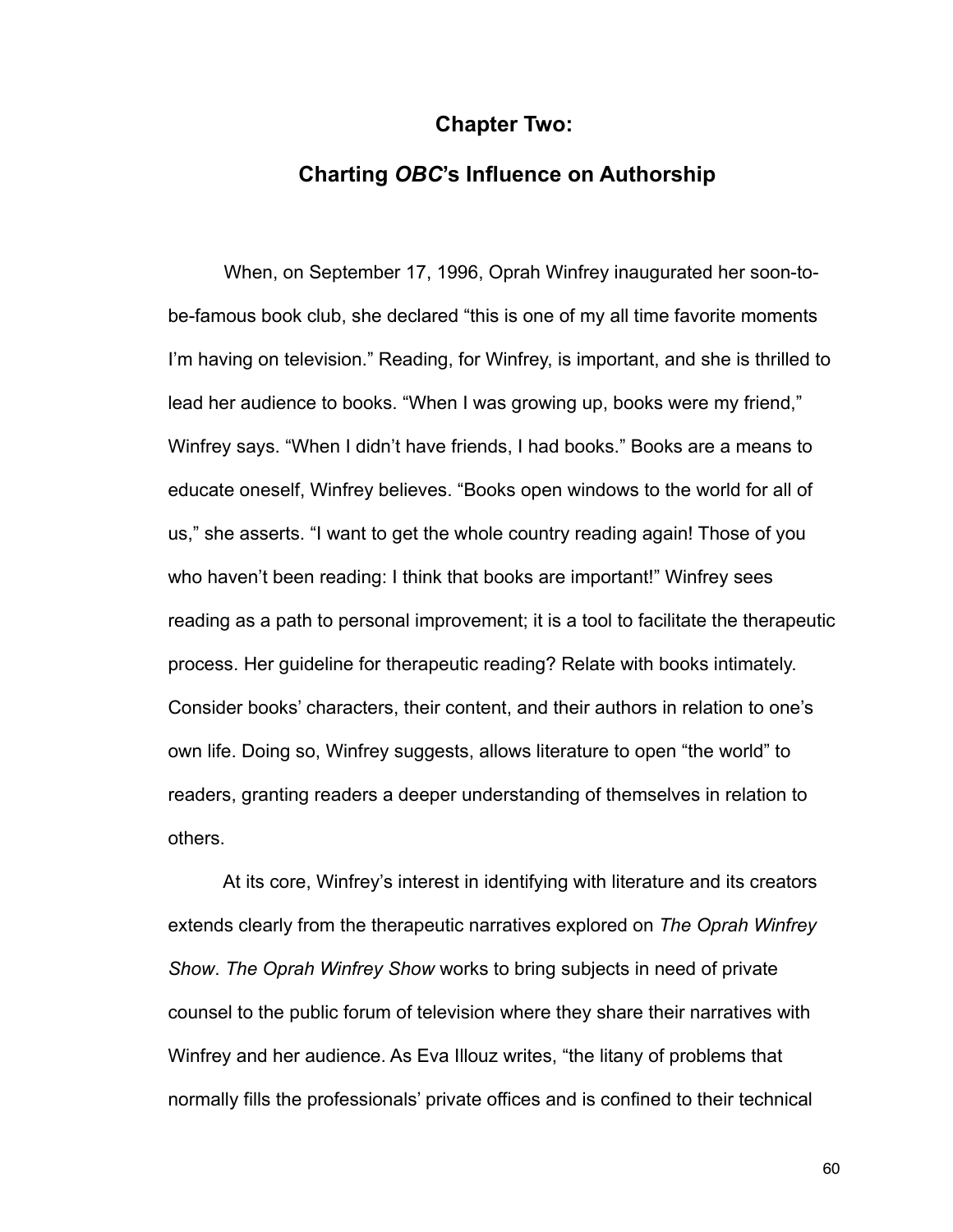expertise now invades our screens" (82). In appearing on *The Oprah Winfrey Show*, Winfrey's guests use her show and its resources as a place to share and to resolve personal problems typically rooted in some form of trauma. In doing so, Winfrey's ideal audience both in the studio and at home find themselves responding to Winfrey's subjects as a professional therapist would: they observe and participate in the therapeutic analysis of Winfrey's guests. At the same time, Winfrey generalizes her guests' trauma, enabling herself and her ideal audience to reflect on how they might behave if they were to find themselves in a similar situation. Recall, for example, Winfrey's discussion of forgiveness in response to the Hendrix sisters' sexual abuse detailed in Chapter One. When this same logic applies to books, Winfrey's call for her audience to identify with a work's content in relation to its author enables literature, specifically fiction, to encourage her and her ideal audience to practice the same processes of identification and introspection that they use when considering *The Oprah Winfrey Show*'s nonliterary guests.

 Winfrey uses her guests' experiences to construct a conflict/resolution dialectic around which she shapes the narrative arcs of her episodes. Illouz notes that such narratives include, among many others: "the failed self"; "the assaulted self"; "broken relationships"; "misfortunes caused by blind fate"; and "social problems" (83). With her book club, Winfrey extends her show's focus on the resolution of these sorts of narratives to include works of literature, finding literary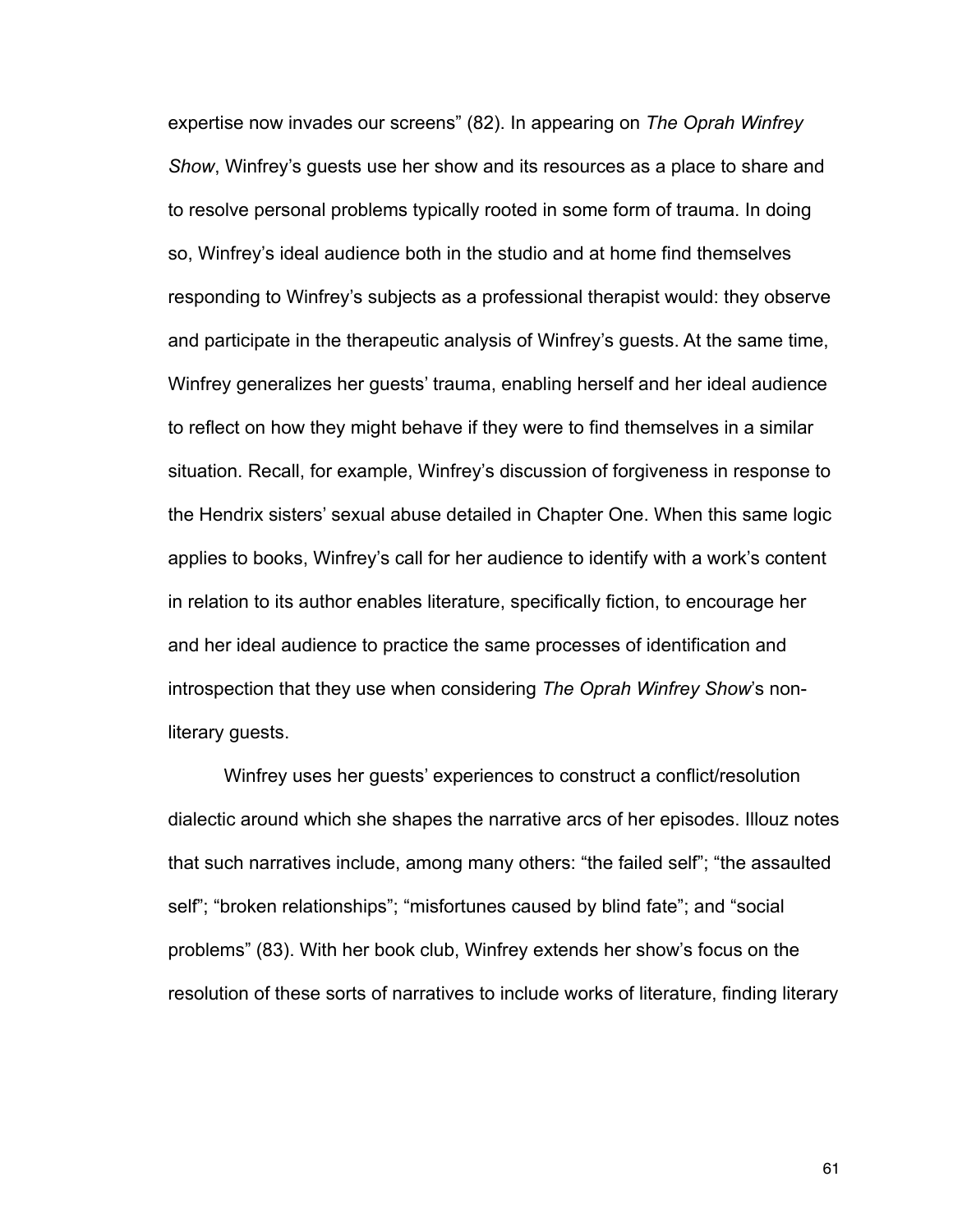examples of the familiar narratives she and her audience typically encounter through her guests to analyze as *OBC* subjects[.1](#page-67-0)

 As Kathleen Rooney writes in *Reading With Oprah*, Winfrey encourages her ideal audience to focus "on how their own lives could be understood and improved in the process" of reading these books, just as they can be improved by considering the experiences of Winfrey's guests (24). To enable its ideal audience's ability to identify with *OBC* texts, *OBC* discussions tend to link the narratives of its selections to the lives of each text's author, emphasizing the author's life in relation to his or her book to humanize literature, making it more relatable for readers. In doing so, *OBC* asserts a pedagogy of reading based upon drawing connections between the details of a text and the details of its author's life. For example, *OBC*'s analysis of Cormac McCarthy's *The Road* finds Winfrey and her ideal audience working to read McCarthy's novel in the context of his private relationship with his son; similarly, *OBC*'s cancelled reading of Jonathan Franzen's *The Corrections* and later its successful analysis of *Freedom*  find Winfrey and her audience attempting to link Franzen's midwestern heritage and celebrity status to the actions of his novels' characters.<sup>2</sup> In connecting fictional events to authors' actual lives, *OBC* strives to bridge literary texts with

<span id="page-67-0"></span><sup>1</sup> Examples of *OBC* selections with narratives similar to those of guests traditionally featured on *The Oprah Winfrey Show* include: Ann-Marie MacDonald's *Fall On Your Knees*; James Frey's *A Million Little Pieces*; Cormac McCarthy's *The Road*; William Faulkner's *The Sound and The Fury, As I Lay Dying*, and *Light in August*; and Jonathan Franzen's *The Corrections* and *Freedom*.

<span id="page-67-1"></span><sup>2</sup> See: "Oprah's Exclusive Interview with Cormac McCarthy." *The Oprah Winfrey Show*. Chicago: Harpo Productions, 2005; Franzen, Jonathan. "Meet Me in St. Louis." *How to be Alone*. Toronto: HarperCollins, 2002. 258-274; Winfrey, Oprah. "Interview with Jonathan Franzen." *The Oprah Winfrey Show*. Chicago: Harpo Productions, 2010.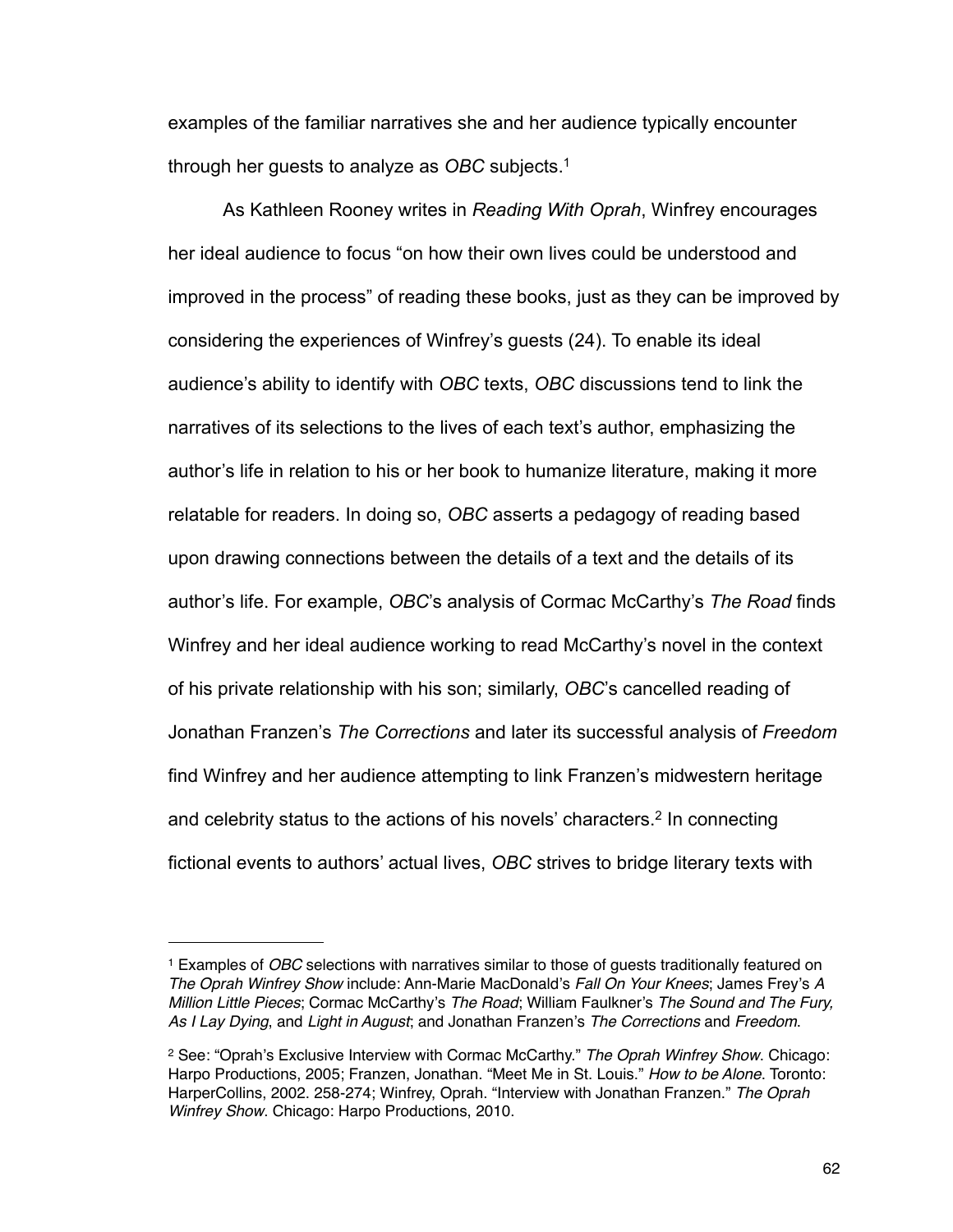real people, its analysis of literature accepting fictional narrative as an autobiographical account of an author's experiences, however metaphorical.

 Given its popularity, especially at its peak in the early 2000s, I argue *OBC*'s assumption that fiction is always on some level autobiographical holds the potential to color literature's production and reception for many contemporary authors and readers, consciously and unconsciously influencing how readers and writers approach literary work. To explain the ways *OBC* projects its assumptions onto the literature it reads as well as how its assumptions can color the act of authorship, much of this chapter focuses on Winfrey's and *OBC*'s extended engagement with Jonathan Franzen. Franzen's experience with *OBC* is more protracted than that of any author aside from Toni Morrison, and his is inarguably among the most openly vexed, second only to that of James Frey.

 Franzen's engagement with Winfrey began with Winfrey's announcement of *The Corrections* as *OBC*'s September 2001 selection, an announcement he followed quickly with derisive comments about *OBC*'s book choices. After Franzen's comments, Winfrey declared Franzen would not participate in *Oprah's Book Club*, and that *OBC* would not read his work. In the months and years to follow, Franzen reflected on his experience with Winfrey in a series of nonfiction essays detailing his anxiety that Winfrey and *OBC* would draw biographical connections between *The Corrections* and his life. In September 2010, Franzen returned to Winfrey and *OBC* upon the publication of his next novel, *Freedom*, a work which I believe reflects Franzen's embrace of *OBC*'s biography-based approach to literature. I suggest that Franzen's stylistic shift from the narrative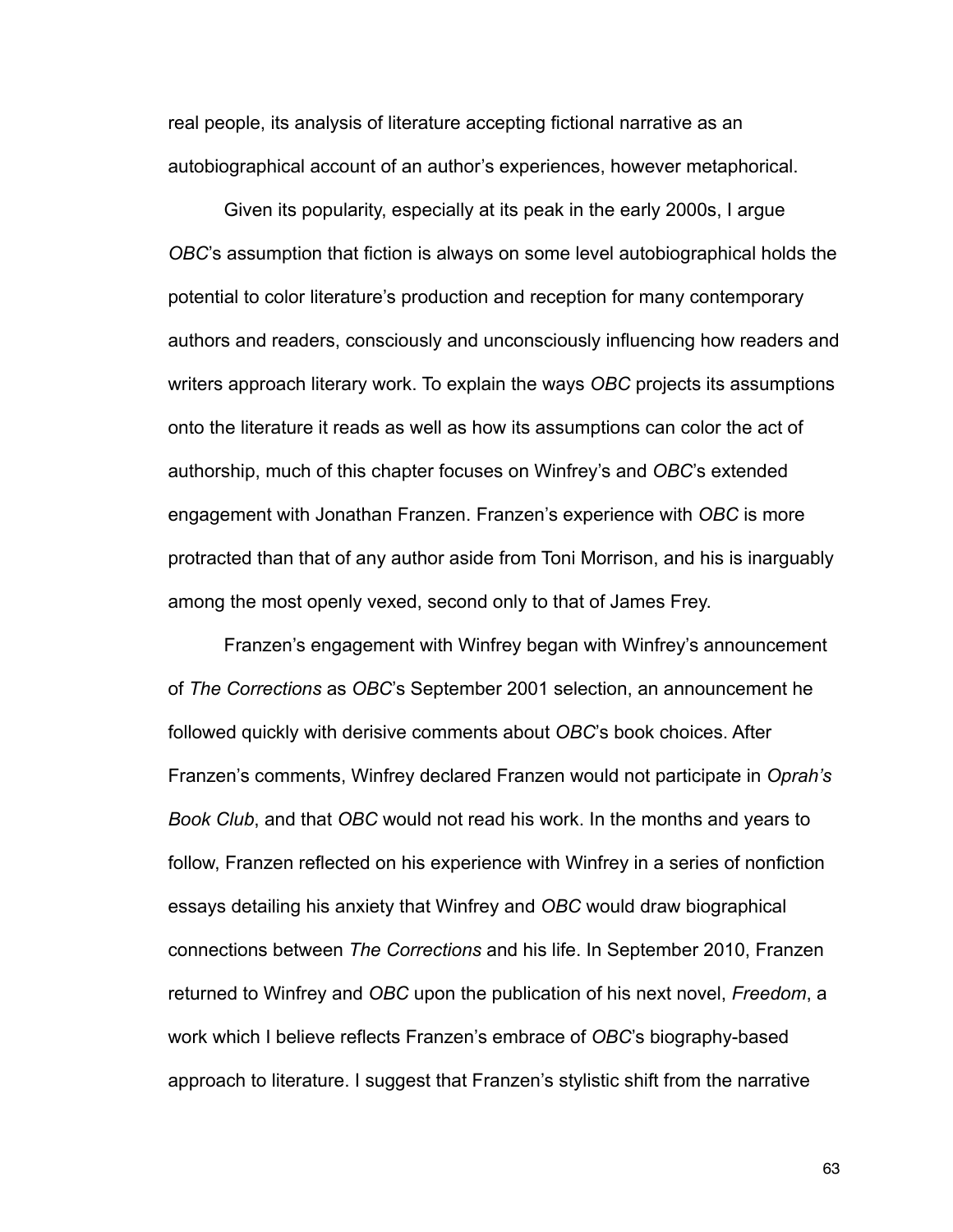experimentation of his first novels to a concern with readability and social realism in his later works constitutes a self-reflexive nuancing of his understanding of how literature operates for mainstream readers like Winfrey's ideal audience, especially given the ways he embraces links between *Freedom* and his own biography during discussions of the novel. In doing so, this chapter traces Franzen's rejection, reconsideration, and eventual embrace of Winfrey's and *OBC*'s approach to books.

 Beginning with Winfrey's declaration in 2001 that *The Corrections* would feature as the next *OBC* selection, I read *The Corrections* to detail its appeal for *OBC* readers, outlining the ways its themes and content benefit *OBC*'s interest in author biography as well as its ideal members' desire to improve themselves and their understanding of others by identifying with a text's author in relation to the experiences of his or her characters. This accomplished, I examine Franzen's refusal to submit to *OBC*'s interpretation of *The Corrections* as an autobiographical statement. Detailed at length in his nonfiction essays exploring his relationship with Winfrey, his relationship with his own writing, and his conception of literary value in general, I view Franzen's anxiety towards *OBC* as a product of his self-image as a "serious" author whose work stands apart from "lowbrow" approaches to literature like *OBC*'s, whose approach he sees as overly concerned with the cult of the author and not concerned enough with literature for literature's sake.

 Tracing Franzen's shift in appreciation for readers like *OBC*'s members across the essays he published in the aftermath of his disagreement with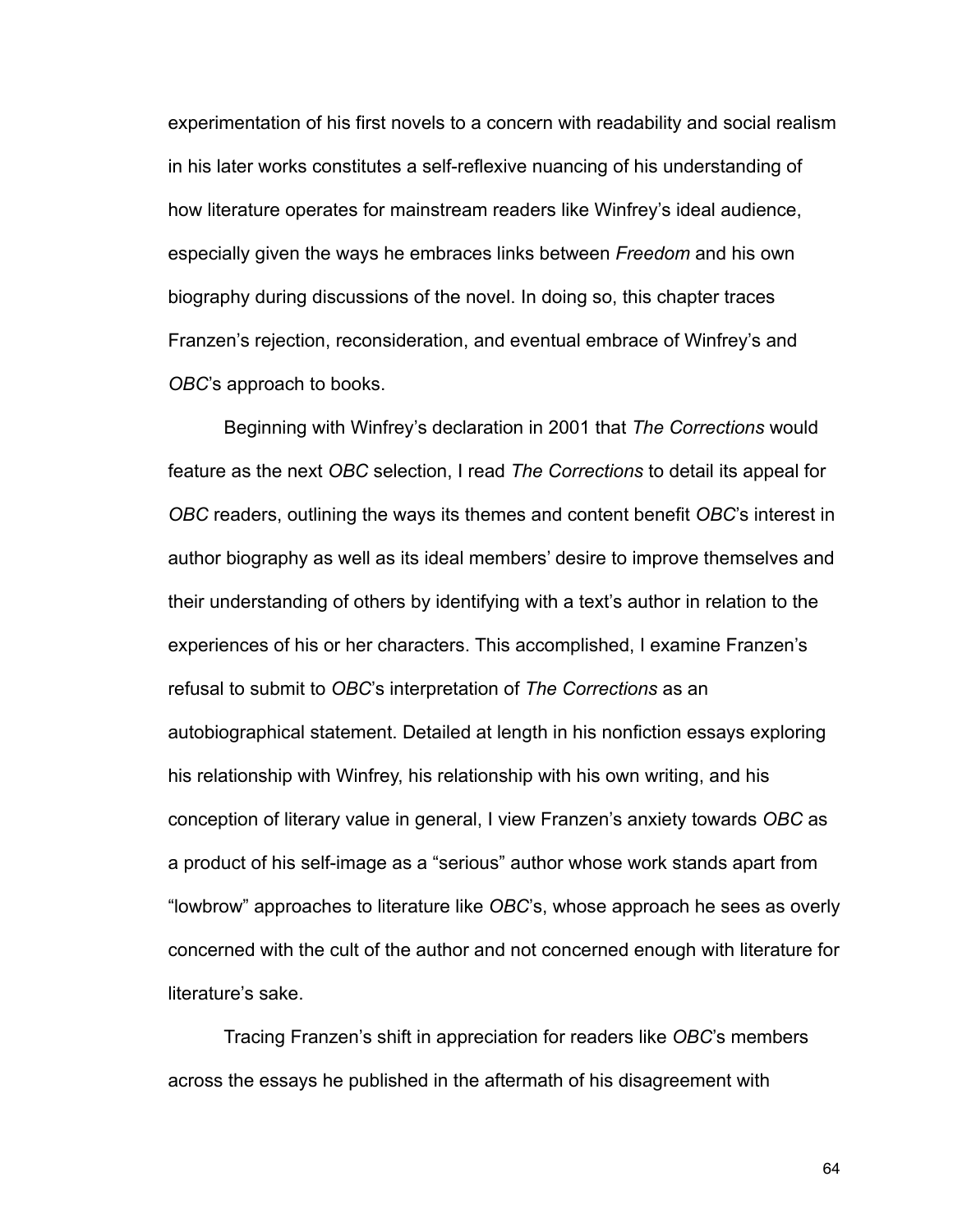Winfrey, I establish Franzen's anxiety about literature's relationship with its author versus a text's respect for its readers as a problem which he solves for himself by engaging with Winfrey and *OBC*. Specifically, I present Franzen's authorship of *Freedom* as the process which resolves his anxiety about *The Corrections*' embrace by a popular readership like *OBC*. *Freedom*'s characters and structure make obvious appeals to *OBC*'s concern with connecting a text to the biographical details of its author; as such, its content benefits *OBC* members' interest in identifying a work's author with the events and characters described in his or her narrative.

 The product of extensive introspection following Franzen's anxiety about Winfrey and *OBC* embracing him and his work, I believe *Freedom* stands as the ideal example of *OBC*'s influence on literary production, an influence I explore more broadly in Chapters Three and Four. As Franzen says in a 2010 interview with Dave Haslam, he wrote *Freedom* because he "wanted to write a book that would free [him] in some way," reflecting *OBC*'s emphasis on transformation and self-improvement through literature. *Freedom* helps Franzen to liberate himself from his past; the novel abstractly frees him "in some way" from the person he was before authoring it. To this end, I indicate the ways *OBC*'s approach to literature seems to influence Franzen's authorship of *Freedom*, and in the process I show how the values which define Franzen's text come to mirror those of Winfrey's book club, all despite Franzen's initial protestations that *OBC* members read too narrowly according to an author's biography without thinking critically about whether or not the details of an author's life are "relevant" to the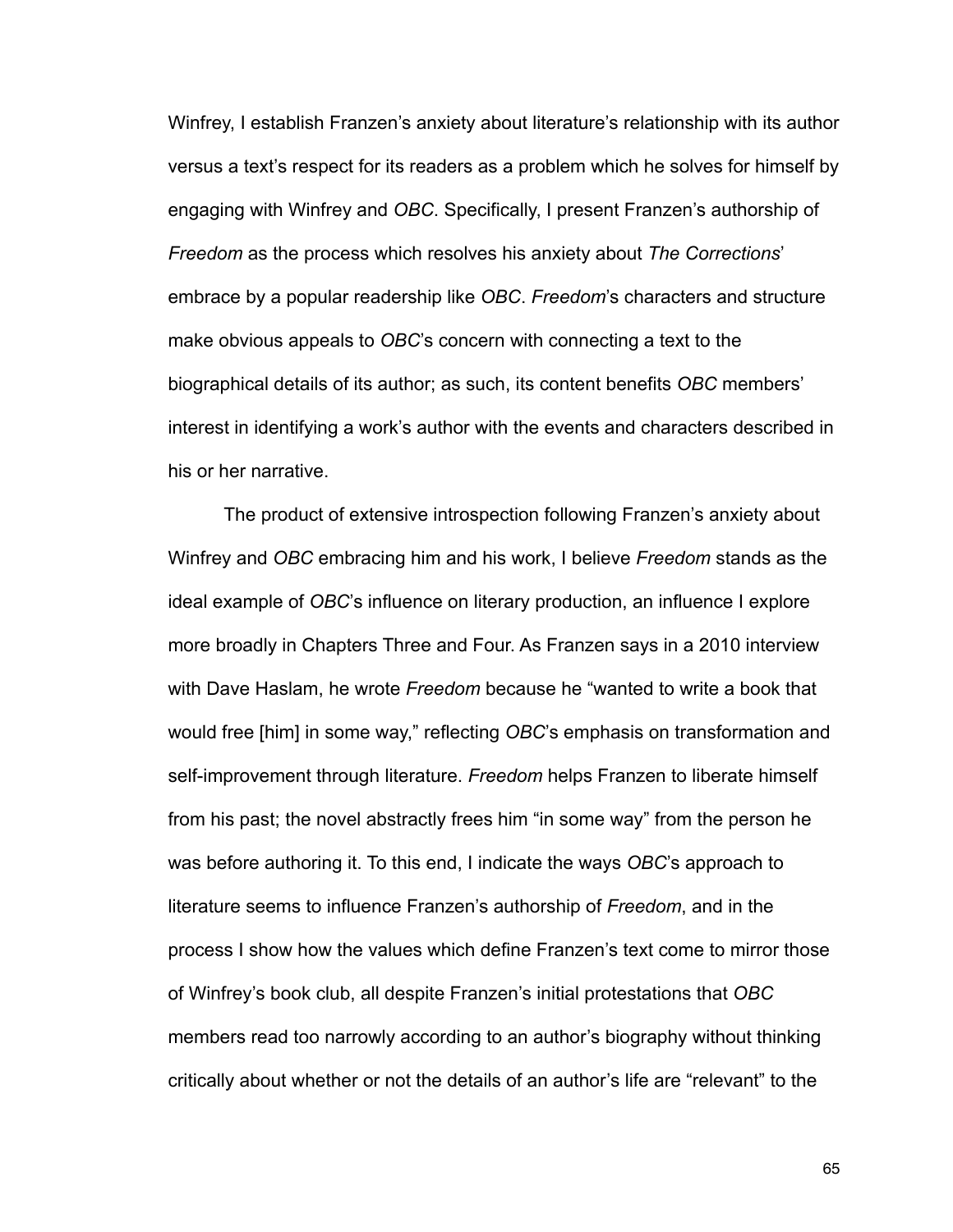narrative under analysis. I claim that *Freedom* extends the turn towards mainstream readers Franzen begins with *The Corrections* by embracing *OBC*'s interests with its marketing and narrative content. With *Freedom*, I indicate how *OBC*'s belief that books offer readers a means to improve themselves by identifying with authors comes to define Franzen's work, suggesting how *OBC*'s interests have infiltrated not only contemporary reading habits, but approaches to authorship as well.

### *OBC* **and Its Detractors**

 Faulting *OBC* as much for its ubiquity as for its introspective logic, critiques of Winfrey's book club serve as an interesting point of entry to discuss the popular influence of *OBC*'s approach to literature. Winfrey's detractors are regularly critical of the book club due more to its popularity than for flaws in its pedagogy. Examples of the language commonly used to criticize *The Oprah Winfrey Show* and *OBC* include riffs on descriptors like "trite," "maudlin," and, overwhelmingly, "middlebrow," all of which appear frequently in scholarly and popular criticism of Winfrey's show, of *OBC* selections, and of the literary analysis performed by Winfrey and her ideal audience during *The Oprah Winfrey Show*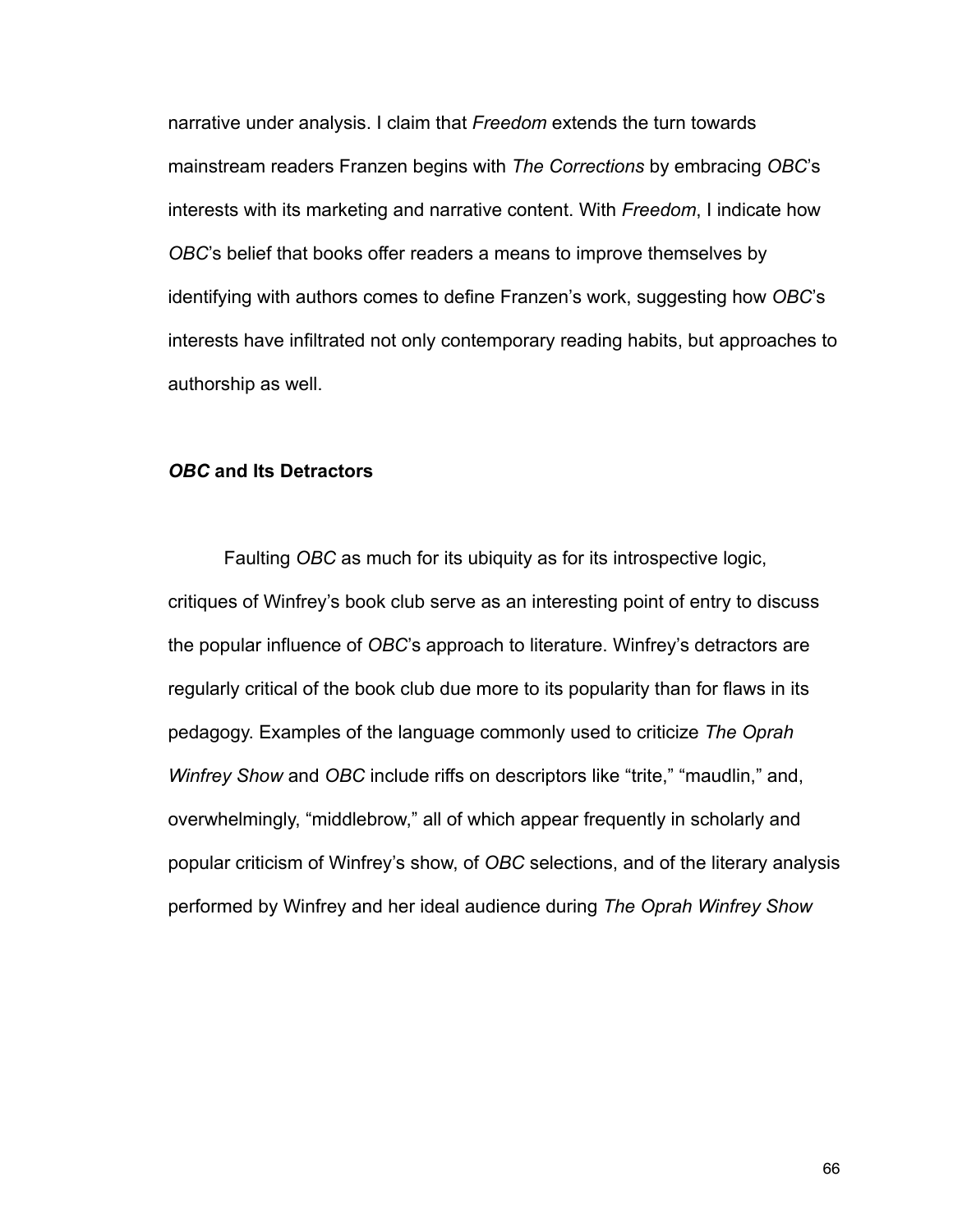episodes devoted to the book club.<sup>3</sup> It is significant that each descriptor gestures to the ubiquity of the book club's conclusions: in particular, descriptors amounting to "trite" suggest a redundancy to the book club's literary interests and interpretations; "middlebrow," meanwhile, characterizes the book club's approach to reading as un-ambitiously middle-class and mainstream, somewhere above the "lowbrow" fascinations of pulp and genre work but not near the high cultural halls of the canon or of the academy. Although this language often means to degrade the book club, it inadvertently points to the mainstream adoption of Winfrey's therapeutic perspective by highlighting the universality of its conclusions while enumerating the breadth of the book club's appeal by identifying its distinctly populist logic.

 Beginning in 2001, Jonathan Franzen's extended dispute with Winfrey serves as perhaps the loudest example of non-academic criticism of Winfrey and her therapeutic project. Following Winfrey's statement that *OBC* would read Franzen's novel *The Corrections* for its next discussion, Franzen spoke critically of Winfrey's literary project using many of her skeptics' principle attacks. While Franzen's critique of Winfrey is directed at *OBC* and his participation in how it assesses literature, his comments nonetheless reflect a deep seated skepticism towards Winfrey's cultural work in general. Unsurprisingly, Franzen's criticism of

<span id="page-72-0"></span><sup>3</sup> For instance: Jonathan Yardley writes for *The Washington Post* that his one time watching *The Oprah Winfery Show* he nearly gagged on all the treacle and psychobabble" (*"*The Story of O." *The Washington Post.* 5 November 2001); in an essay titled "Twenty-five Reasons Why It's All Over" (*The End of Cinema As We Know It*. Ed. Jon Lewis. New York: NYU Press, 2001) Wheeler Winston Dixon writes that "Oprah Winfrey's ʻBook Club' deals solely in the most maudlin, simplistic narratives in which loss and adversity are inevitably countered by triumph and hope" (361); meanwhile, even if it is not often used with negative connotation and including my own work, "middlebrow" abounds in academic scholarship discussing Winfrey, her audience, and even OBC authors (among other examples, see: Aubry, Illouz, Collins, Farr, Radway).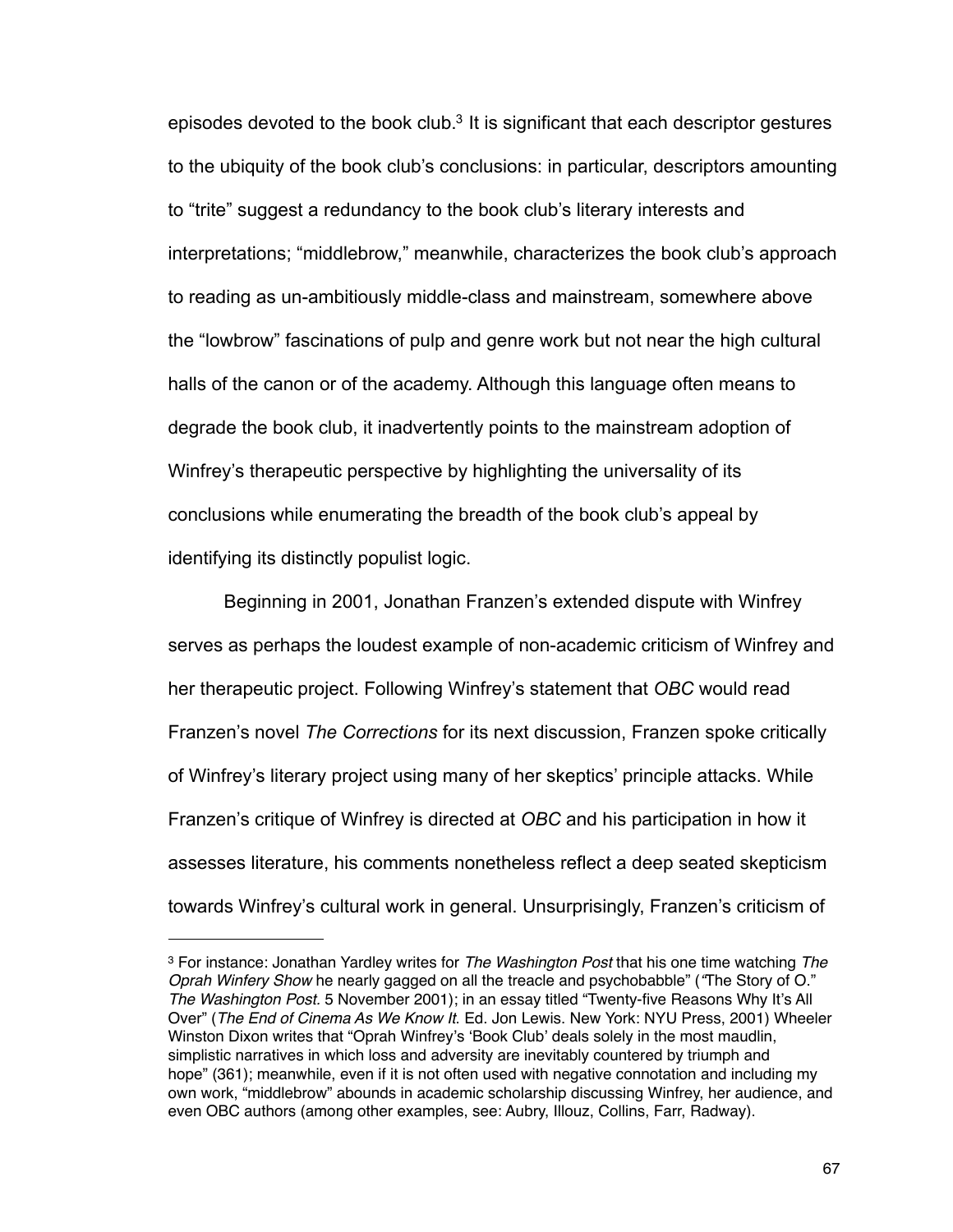Winfrey deploys much of the derisive language commonly used to diminish the book club: according to Franzen, Winfrey's book picks are "one dimensional;" her selections are so "schmaltzy" he "cringes" at them. Beyond reflecting popular critical opinion of Winfrey's therapeutic logic and of the book club, Franzen's critique of *OBC* is especially fruitful for scholarly analysis given his ultimate reconciliation with Winfrey, a settlement which sees Winfrey's therapeutic logic manifest in Franzen's literary interests despite his previous rejection of her and her imagined audience's worldview.

 To offer further detail, in September, 2001, Winfrey named Franzen's *The Corrections* the newest selection for her massively influential book club, an unsurprising choice for *OBC* considering the novel's focus on domestic struggles and redemption. Upon *The Corrections*' announced inclusion in the book club, Franzen responded critically to Winfrey in an interview with Powell's Books. When reacting to his interviewer's proclamation that "thousands of people won't read [*The Corrections*] for no other reason than the fact that Oprah recommended it," Franzen said: "the problem in this case is some of Oprah's picks. She's picked some good books, but she's picked enough schmaltzy, one dimensional ones that *I* cringe, myself." As one of the most prominent public figures in modern American literature, Franzen's words caused controversy with Winfrey despite his assertion that he finds her "really smart and she's really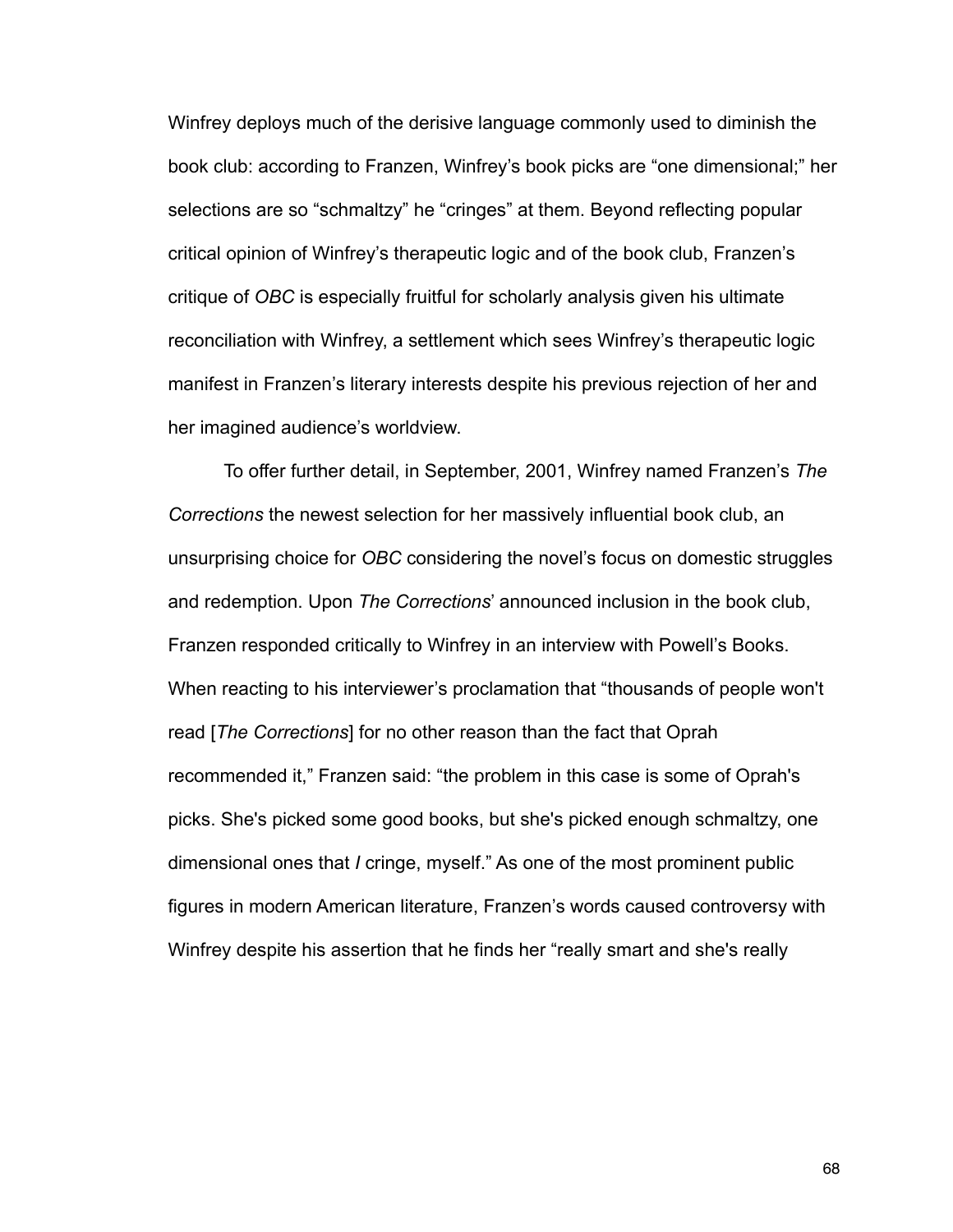fighting the good fight. And she's an easy target."[4](#page-74-0) Voicing nothing new about Winfrey or *OBC*, Franzen's comments reinforce existing opinions of the book club, viewing it through a binary evaluative lens obsessed with high and low cultural divisions.

 Franzen's comments about *OBC* picks are not without precedent: as Kathleen Rooney writes in *Reading with Oprah,* mainstream critics have worked to paint *OBC* selections as "little more than sentimental, sensitive, smarmy, schmaltzy, and just about any other similarly derogatory s-adjectives you can think of" (72). Prominent among such critics is Susan Wise Bauer, whose article "Oprah's Misery Index" negatively characterizes the sentimental nature of *OBC* endorsed books. *OBC* books are, Bauer argues, efforts "to find meaning in suffering" (qtd. in Rooney 72), but they fail to explore big ideas in meaningful ways. As Rooney says, Bauer's criticism of *OBC* is that "*OBC* picks in particular and 'women's lit' in general tend to function without logic or reason, hearkening back to disquietingly archaic notions of women as emotional creatures upon whom appeals to ideas are lost" (72). Writing specifically of Bauer's assessment of *OBC* titles, Rooney argues that "by pigeonholing the works as just for women, [Bauer] attendantly classifies them as being second-rate, and certainly not serious" (72). Regardless of Franzen's efforts to soften his criticism of *OBC* by praising Winfrey and her intentions, the language of his remarks echoes Bauer's

<span id="page-74-0"></span><sup>4</sup> Although OBC certainly expanded its popular reach -- in an October 29, 2001 article documenting Franzen's disagreement with Winfrey, *The New York Times* reported that Franzen's publisher, Farrar, Straus & Giroux, moved "to print an additional 500,000 copies" of *The Corrections* following OBC's endorsement of the book -- the novel was already critically acclaimed and a sales success prior to OBC's embrace of it, recipient the 2001 National Book Award and a bestseller.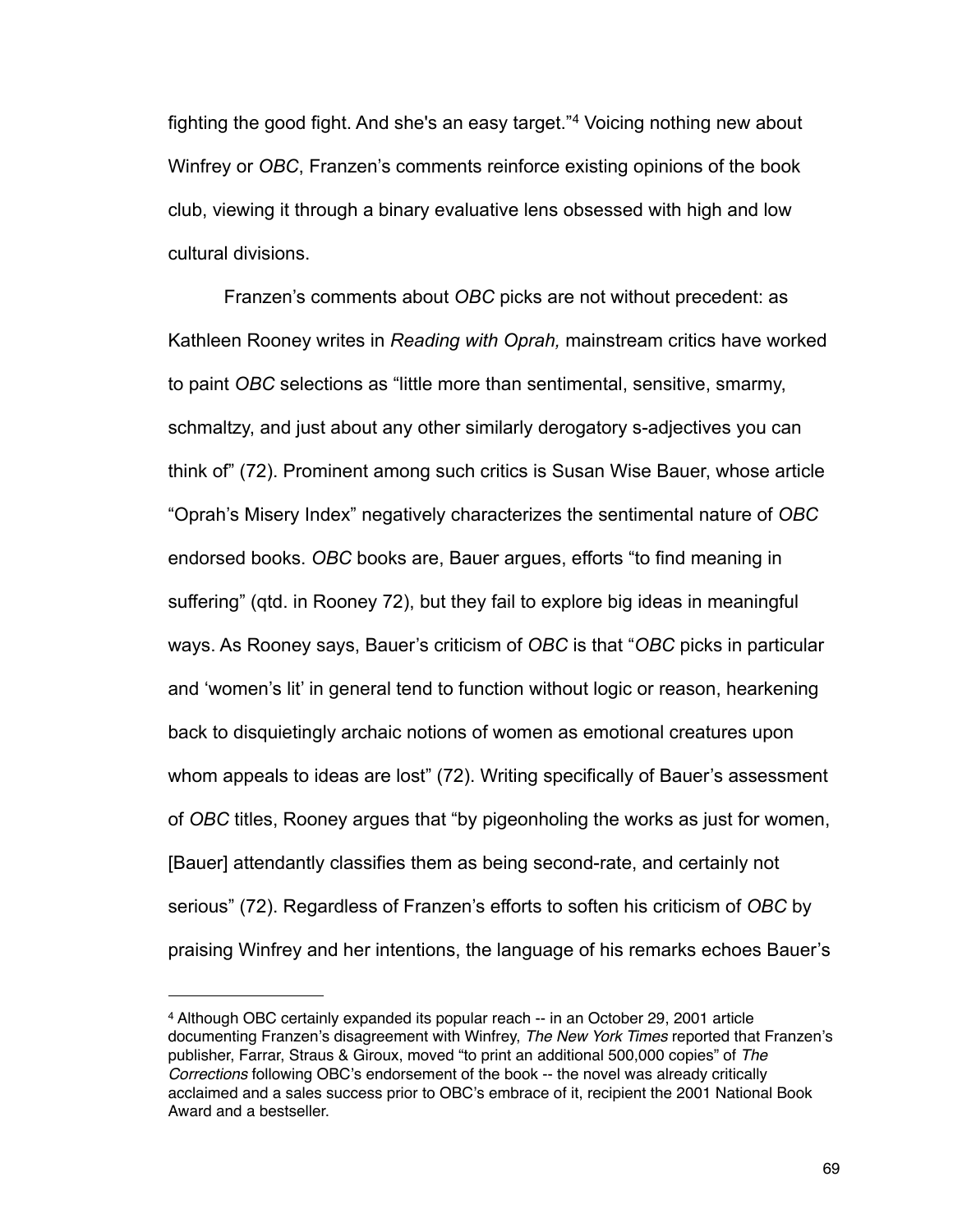sexist assessment of *OBC* selections and of women's literature more generally, indicating his adherence to gendered cultural divisions between "highbrow" masculine art and women's "lowbrow" domestic interests.

 Although Franzen's criticism of Winfrey's book club is brief, his interview with Powell's Books reflects his anxiety about compromising what he understands to be his artistic integrity: Franzen labels himself a "sell-out" who has been "co-opted" by institutions like *OBC*, even if he feels his concern about involving himself with popular tastemakers like Winfrey "makes for a pathetic spectacle" ("Interview with *Powells.com*"). Readers and journalists (correctly) interpreted Franzen's words as suggesting he draws distinction between readers of literary fiction and readers of popular fiction and that "literary" readers are the only audience he deems worthy of his novels. The idea that Winfrey's populism compromises an artist's integrity, perhaps due to her "one-dimensional" focus on the self, sits at the heart of popular skepticism towards Winfrey and her imagined audience, as well as towards *OBC* more generally.

 Unsurprisingly, many readers of Franzen's interview with Powell's found his words offensive, leading to what Lev Grossman, *TIME* magazine's literary editor, named "allegations of elitism" from a number of media outlets in his 2010 profile of Franzen. Shortly after Franzen's interview with Powell's went public, Winfrey famously rescinded his invitation to appear on *The Oprah Winfrey Show*. Although Franzen's nonfiction writing has focused much attention on examining his cancelled 2001 meeting with Winfrey and her audience, Winfrey made little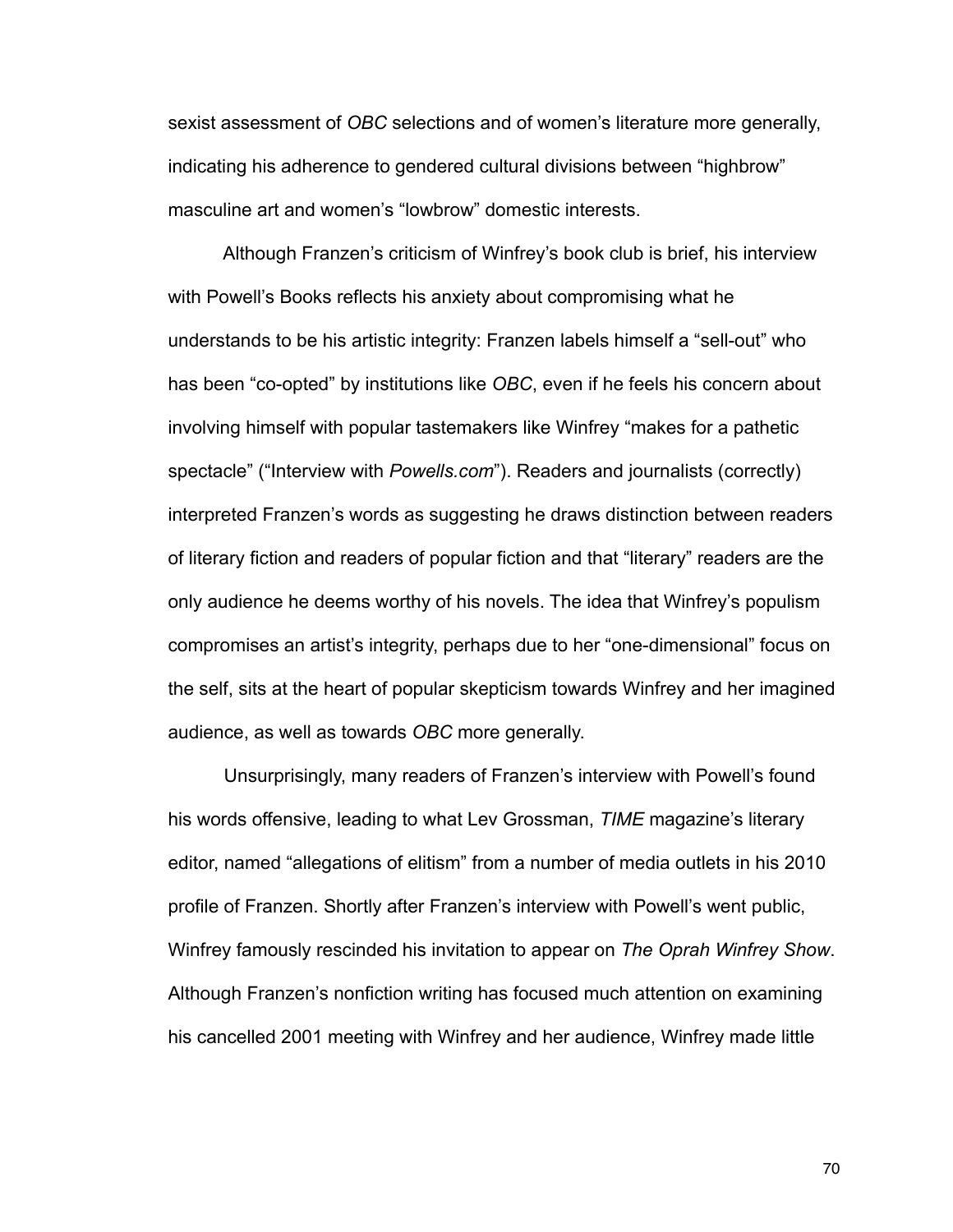effort to address her disagreement with Franzen publicly until she invited him back to the book club in 2010 to discuss *Freedom*. [5](#page-76-0)

 More than echoing existing common criticisms of Winfrey and *OBC*, Franzen's relationship with Winfrey is interesting because of its extended nature: their involvement with one another did not cease after Franzen's initial critique of the book club. Rather, as I will show in the coming discussion, Franzen's nonfiction and fiction in the years following his 2001 comments about *OBC* indicates the extent to which he was affected by and drawn towards Winfrey's book club and its emphasis on identifying with books by connecting authors biographically to their work. Franzen's involvement with and critique of Winfrey and *OBC* is fascinating when considered in relation to work accomplished by scholars like Ted Striphas, Mark McGurl, Jim Collins, and James English, critics examining how cultural institutions and cultural producers mutually influence one another. Placed in the context of these sociological studies of literature, it

<span id="page-76-0"></span><sup>5</sup> Despite Winfrey's extended silence regarding Franzen in the years following their disagreement over *The Corrections*, just as *OBC* pushed Franzen to reassess how he evaluates literary value, starting in 2002 Winfrey's actions regarding the book club indicate that, in addition the wider cultural reflection performed after 9/11, Franzen's comments about her reading selections similarly exerted some amount of influence over her and the *OBC* project: not long after *The Corrections*'s aborted book club discussion in the fall of 2001, *OBC* read three books in seven months (Rohinton Mistry's *A Fine Balance*; Ann-Marie MacDonald's *Fall On Your Knees*; and Toni Morrison's *Sula*) before entering a 14 month hiatus. That the book club's first incarnation ends with *Sula* is unsurprising: as I detail in Chapter One, Morrison's approach to literature is central to Winfrey's and *OBC*'s own. More, Morrison's work is widely celebrated by the academy, gesturing towards *OBC*'s emphasis on older, more canonical 19th and 20th century literature upon its return in 2003, work which largely exceeds critiques of the sort Winfrey and *OBC* faced from Franzen and other similarly minded critics. To this end, between *OBC*'s return in June 2003 until its brief embrace of memoir and nonfiction starting in September 2005, a period I understand loosely as *OBC*'s second period, the book club read: John Steinbeck's *East of Eden*; Alan Paton's *Cry, The Beloved Country*; Gabriel García Márquez's *One Hundred Years of Solitude*; Carson McCullers's *The Heart Is a Lonely Hunter*; Leo Tolstoy's *Anna Karenina*; Pearl S. Buck's *The Good Earth*; and William Faulkner's *The Sound and the Fury*, *As I Lay Dying*, and *Light in August*. Bearing in mind Winfrey's critics' comments about her taste in books, it is difficult to view this turn to "classics" as anything but a direct response to their critiques.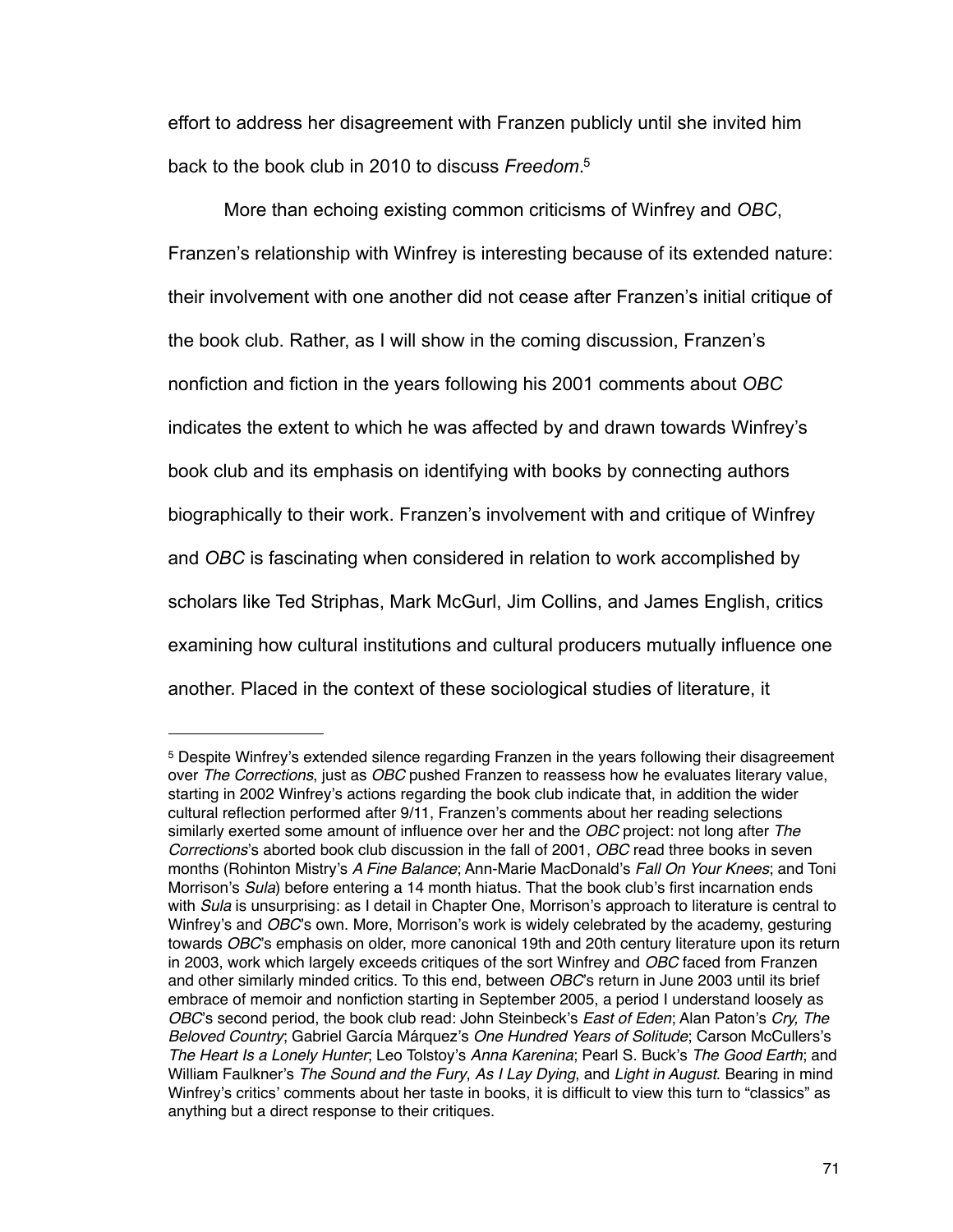becomes clear that Franzen's extended controversy with *OBC* frames the development of his writing from his first novels' experiments in postmodernity to his more recent attempts at contemporary social realism. Put differently, *OBC* appears to influence Franzen's approach to authorship given the ways its interests increasingly seem to direct the style and content of his work.

### **Shifting Opinions, Shifting Style**

 Although *The Corrections* was authored prior to Franzen's relationship with Winfrey, it exposes his growing interest in domestic issues and redemption, concepts central to many *OBC* selections. In some respects, *The Corrections*  continues to refine many of the experimental stylistic practices Franzen explores in his first two novels, *Strong Motion* and *The Twenty-Seventh City*. In other ways, the novel's emphasis on the domestic sphere marks Franzen's movement away from the postmodern style of his early work, hinting at his growing interest in fiction designed to appeal to readers with relatable narratives and characters, touchstones of many of the texts *OBC* uses to facilitate introspection on and identification with the experiences of authors.

 Structurally, *The Corrections* performs Franzen's oscillation between experimentalism and affective, accessible writing: split into seven sections and presented in a non-linear sequence, the intersecting plot lines of *The Corrections'*s principal characters gesture to Franzen's past aspiration to write postmodern systems novels in the vein of Don DeLillo's or Thomas Pynchon's,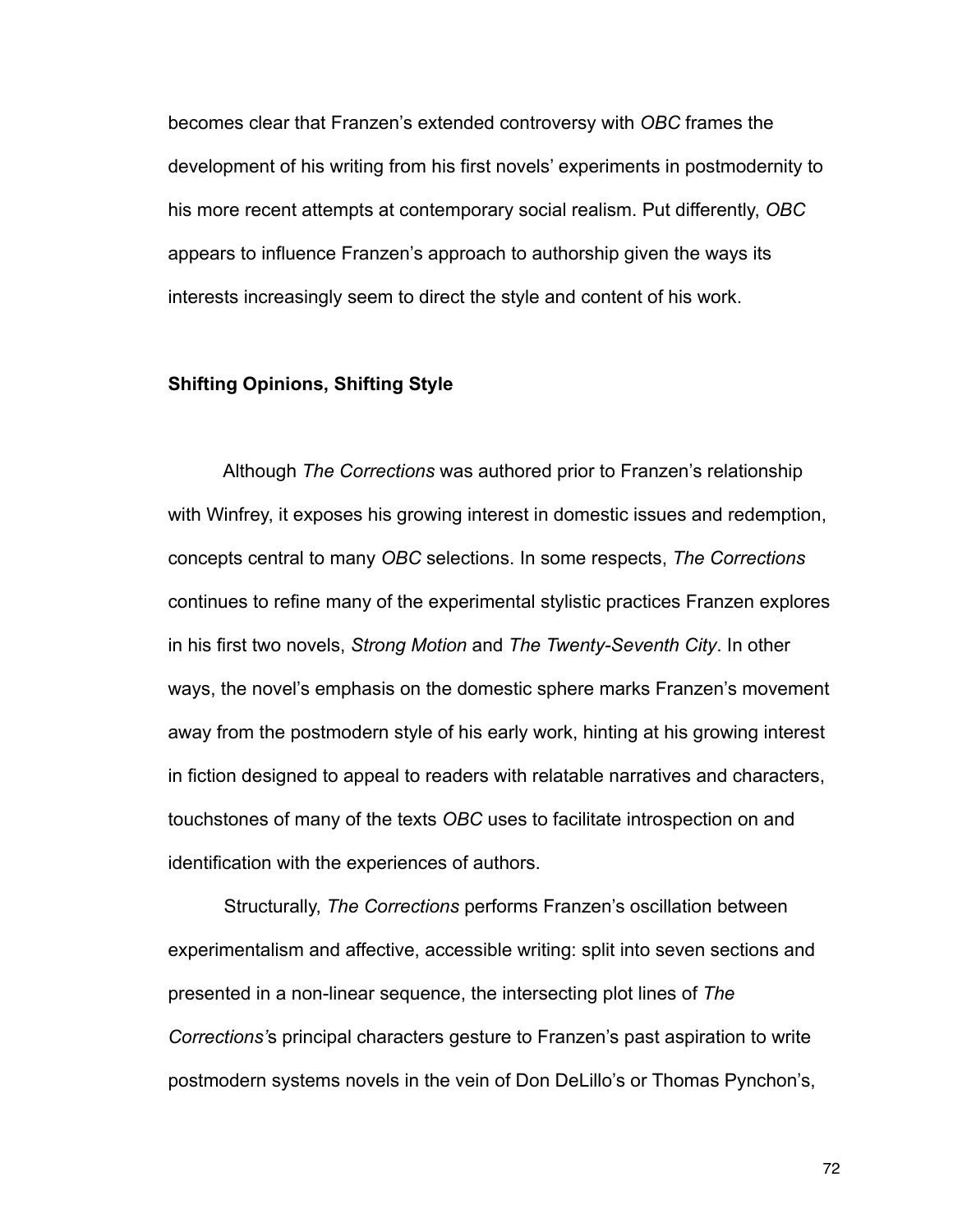"writers who attempted to replicate the systems understanding of the world rather than the crude mechanistic model of cause and effect that we find in a traditional novel" (Burn 75). At the same time, Franzen's focus on relatable characters and the domestic sphere indicates his attempt to build a narrative sympathetic to his readers' (therapeutic, introspective) interests. Unlike work by DeLillo or Pynchon and different from Franzen's own early novels, *The Corrections* focuses less on the escalating absurdity of its characters' lives as they are affected by macrosocial systems, as is common in encyclopedic, experimental postmodern fiction, to focus more on pedestrian scenarios detailing personal and domestic tension, a key tenet of many *OBC* selections.

 In a telling scene occurring early in *The Corrections*, Franzen appears to include his creative shift away from experimentalism in the novel's narrative when, in a desperate bid to prolong his tryst with his socialite girlfriend, Julia Vrais, Chip Lambert, one of the novel's protagonists, plunders his book collection to sell his library for spending money:

> He purged the Marxists from his bookshelves . . . Jürgen Habermas's *Reason and the Rationalization of Society*, which he'd found too difficult to read, let alone annotate, was in mint condition . . . But Jürgen Habermas didn't have Julia's long, cool, pear-tree limbs, Theodor Adorno didn't have Julia's grapy smell of lecherous pliability, Fred Jameson didn't have Julia's artful tongue . . . [he] sold his feminists, his formalists, his structuralist, his poststructuralists, his Freudians, and his queers . . . he plied his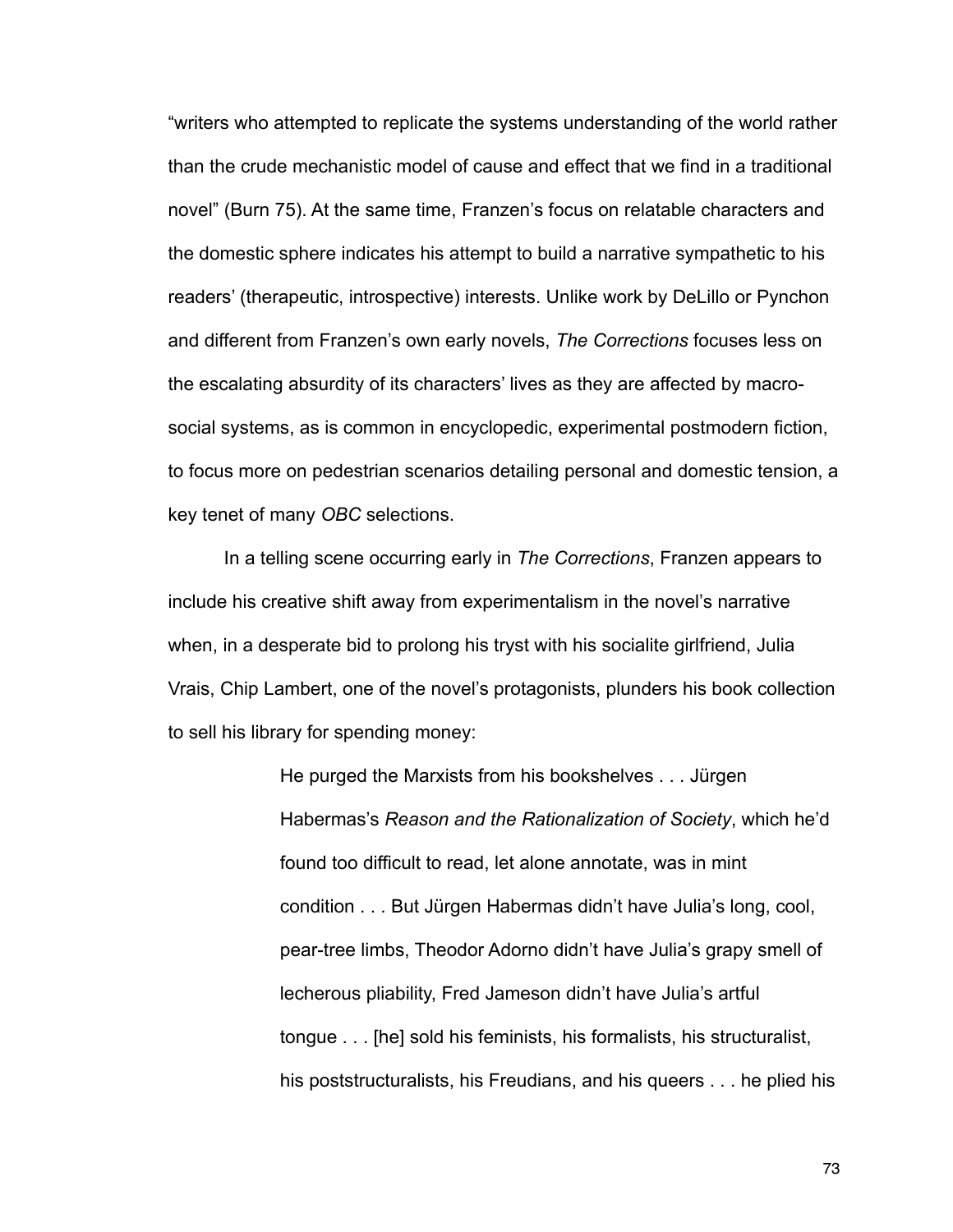Foucault and Greenblatt and hooks and Poovey into shopping bags and sold them all. (*The Corrections* 92)

Writing in his 2008 book-length study on Franzen, *Jonathan Franzen at the End of Postmodernism*, Stephen J. Burn claims that "instead of providing an index of the hidden depths and the surprisingly various passions of a character, Chip's books make it easy to see one type of writing Franzen thinks should be rejected" (92). Burn correctly links Chip's list to the type of writing Franzen "thinks should be rejected," marking Franzen's turn to a more relatable narrative aesthetic. By razing a wide survey of literary and cultural theory from his library, Chip's actions reflect Franzen's desire to write pleasurable, consumable literature. By stripping his style of explicit theoretical pretensions, Franzen opens *The Corrections* to affect non-academic readers, allowing its narrative to encourage the introspective, identification-based reading practiced by mainstream audiences like *OBC*. [6](#page-79-0)

 Throughout the novel, Alfred and Enid Lambert live in St. Jude, a fictional midwestern town. The bulk of the narrative's drama revolves loosely around the mental decline of Alfred as his dementia worsens while each of his children --

<span id="page-79-0"></span><sup>6</sup> In an essay titled "On Autobiographical Fiction," Franzen seems to encourage Burn's argument that Chip's book sale constitutes an autobiographical purging of Franzen's aspirations as a "status" author writing for cultural capital rather than to entertain readers (see: "Mr. Difficult"). In the essay, Franzen explains that his autobiography exists in Chip Lambert's shame: parts of Chip's narrative function as a means for Franzen to grapple with his own shame, to work through his shame without letting it overwhelm him or his intentions as an author. If Franzen views pieces of Chip's narrative as deliberately autobiographical, is it unreasonable to assume other parts of Chip's story are similarly reflective of Franzen, whether by design or consequence? Franzen writes: "In the last days of my marriage, I'd had a brief relationship with a young woman I'd met when I was teaching. She wasn't a student and had never been my student, and she was much sweeter and more patient than the girl Chip Lambert gets involved with. But it was a very awkward and unsatisfactory relationship, a relationship that I now literally *writhed with shame* to think about, and for some reason it seemed necessary to incorporate it into Chip's story" (136).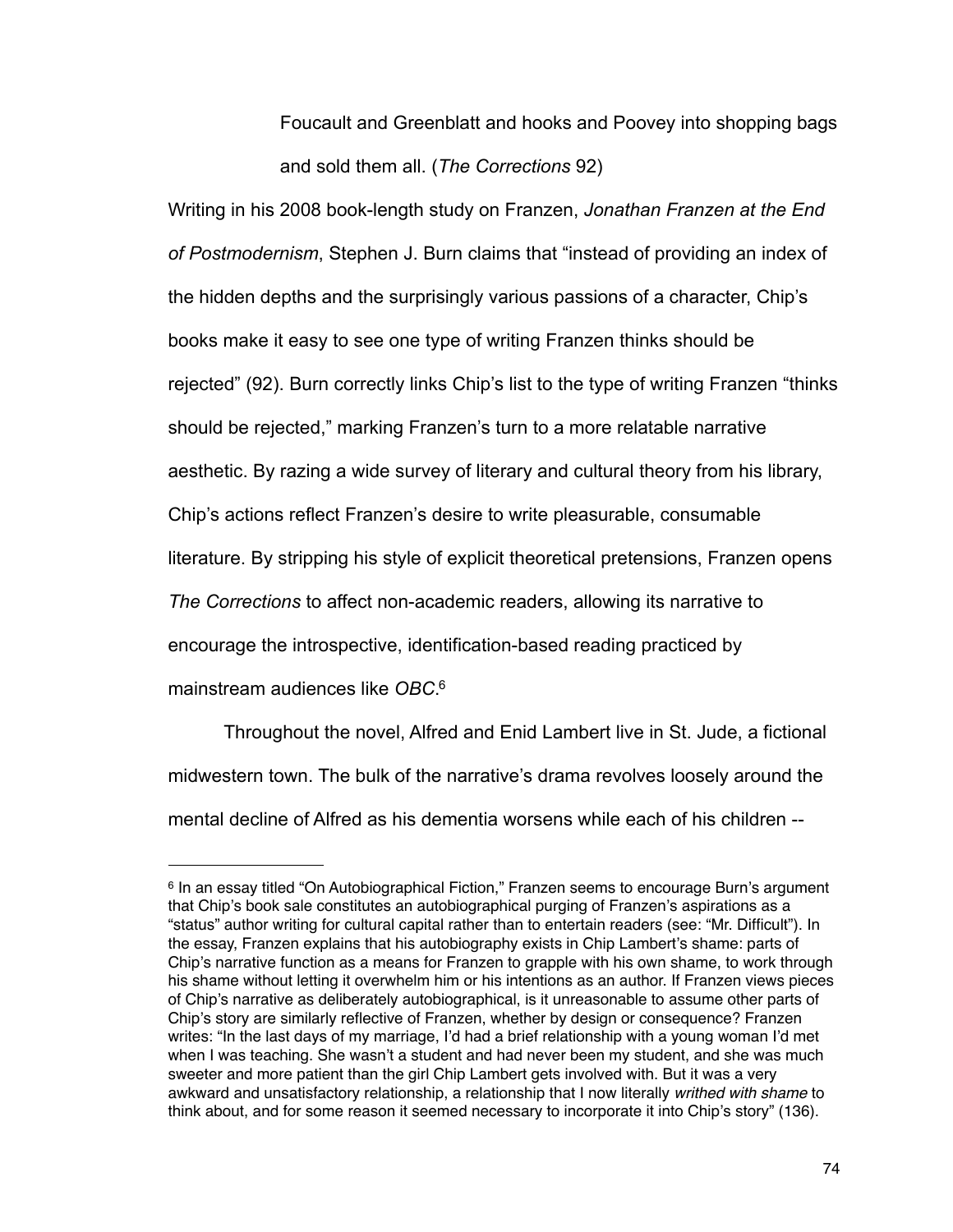Gary, Chip, and Denise -- pursue different careers on the east coast to varyingly disastrous results, their eventual failures bringing each child home to St. Jude for Christmas. Chip and Denise both lose their jobs due to sexual indiscretions: Chip, a former professor, has an affair with one of his students; Denise, a talented chef, has an affair with both her boss and his wife. Meanwhile, Gary, for all outward appearances a successful banker, suffers from depression and alcoholism. Each of the Lambert's problems are domestic enough: adultery, depression, addiction, and dementia are all reasonably common issues faced by modern American families. Furthermore, each Lambert child feels strongly disaffected from their hometown of St. Jude as a result of Alfred's and Enid's life choices, a common, almost cliché narrative. Gary's biggest worry and a primary cause of his depression is his fear of living life exactly like his parents; at the same time, Chip and Denise offer stories about how recognizing resemblances between themselves and Alfred and Enid motivates their drive to "escape" from the midwest. *The Corrections* is riddled with common feelings like alienation from family. Bearing all of this in mind, it is clear that *The Corrections* aspires to focus on average American affairs as opposed to the more conspiratorial, ironic, and willfully postmodern content of Franzen's early fiction, making the text more readily relatable for many readers and reflecting the general interests of middlebrow reading audiences like *OBC*.

 Still, despite its apparent efforts to appeal to readers by describing common domestic problems, each of *The Corrections*'s overlapping sections reveals narrative traces of the systems novelists Franzen admires and emulates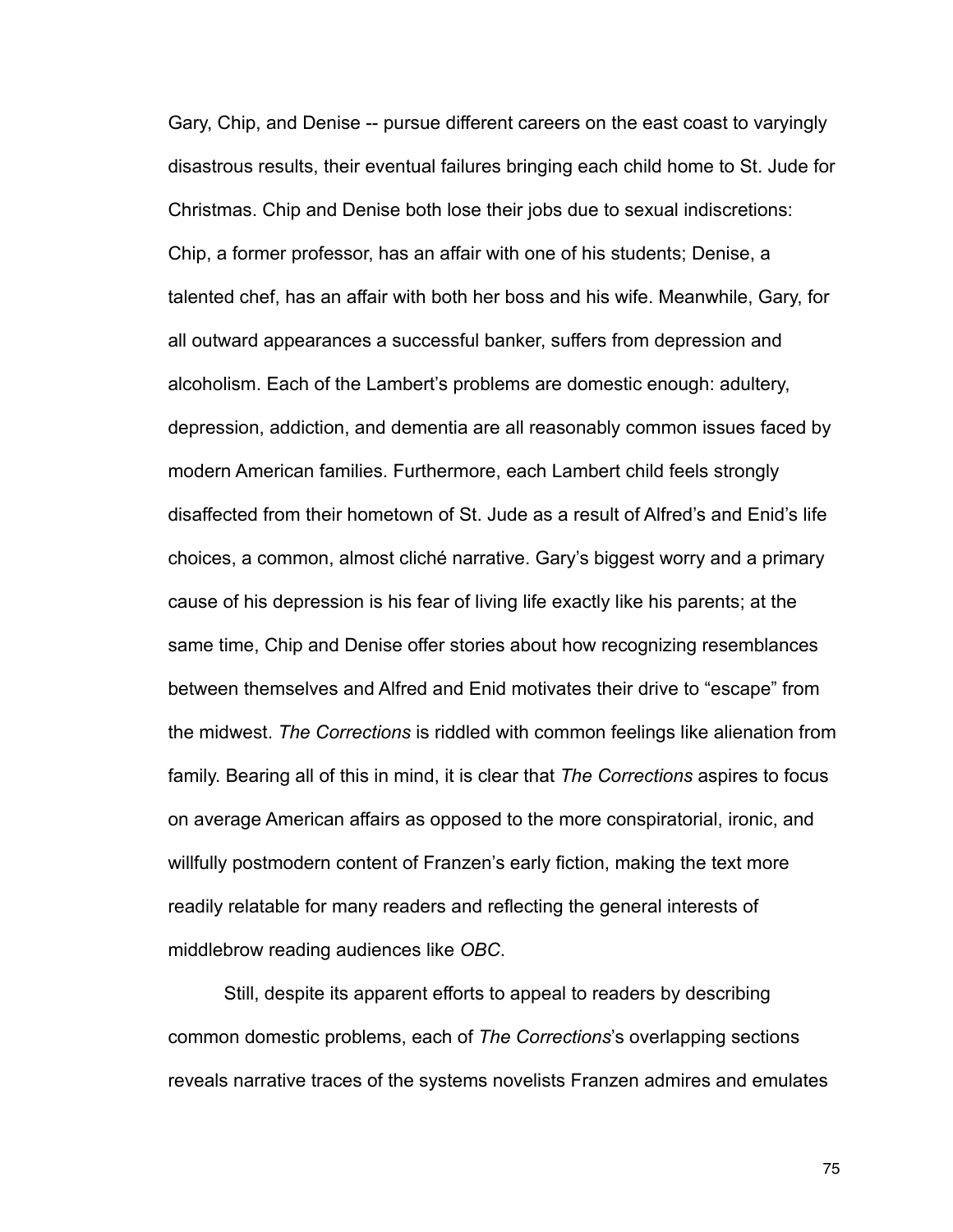in his early work, commenting on macro-social issues like capitalist corruption, aging, and the health care industry. That *The Corrections* reflects the ambition of postmodern systems novels while focusing on the individual experiences of its characters is not irreconcilable, however. After all, the systems novel and the social realist novel are, by definition, quite similar: where the systems novel uses narrative to critique society from a macro-perspective, the *OED* explains that social realism uses "the realistic depiction of contemporary (esp. working-class) life as a means of social or political comment" (*OED*). Like systems novels, social realism paints a broad portrait of contemporary society as a means to facilitate socio-cultural commentary. It is unsurprising when a number of elaborate private and public conspiracies appear in *The Corrections* since such conspiracies are at home in both experimental fiction and in social realism. The difference between the two genres manifests in the ways a text explores the social issues it engages with, whether in an abstracted, ironic way or with a character driven psychological study. Since *The Corrections* focuses on its characters' individual experiences of large scale social concerns, tracing their emotional responses and personal development in relation to macro-issues, the novel identifies itself within the social realist and sentimental traditions, opening its narrative to affect its ideal audience emotionally, a response crucial to its appeal to largely sentimental readers like Winfrey and her audience.

 To offer an example of how *The Corrections* examines the effects of a macro-social issue on a single character, Chip spends much of the novel participating in an investment fraud scheme with Gitanas Misevičius, the corrupt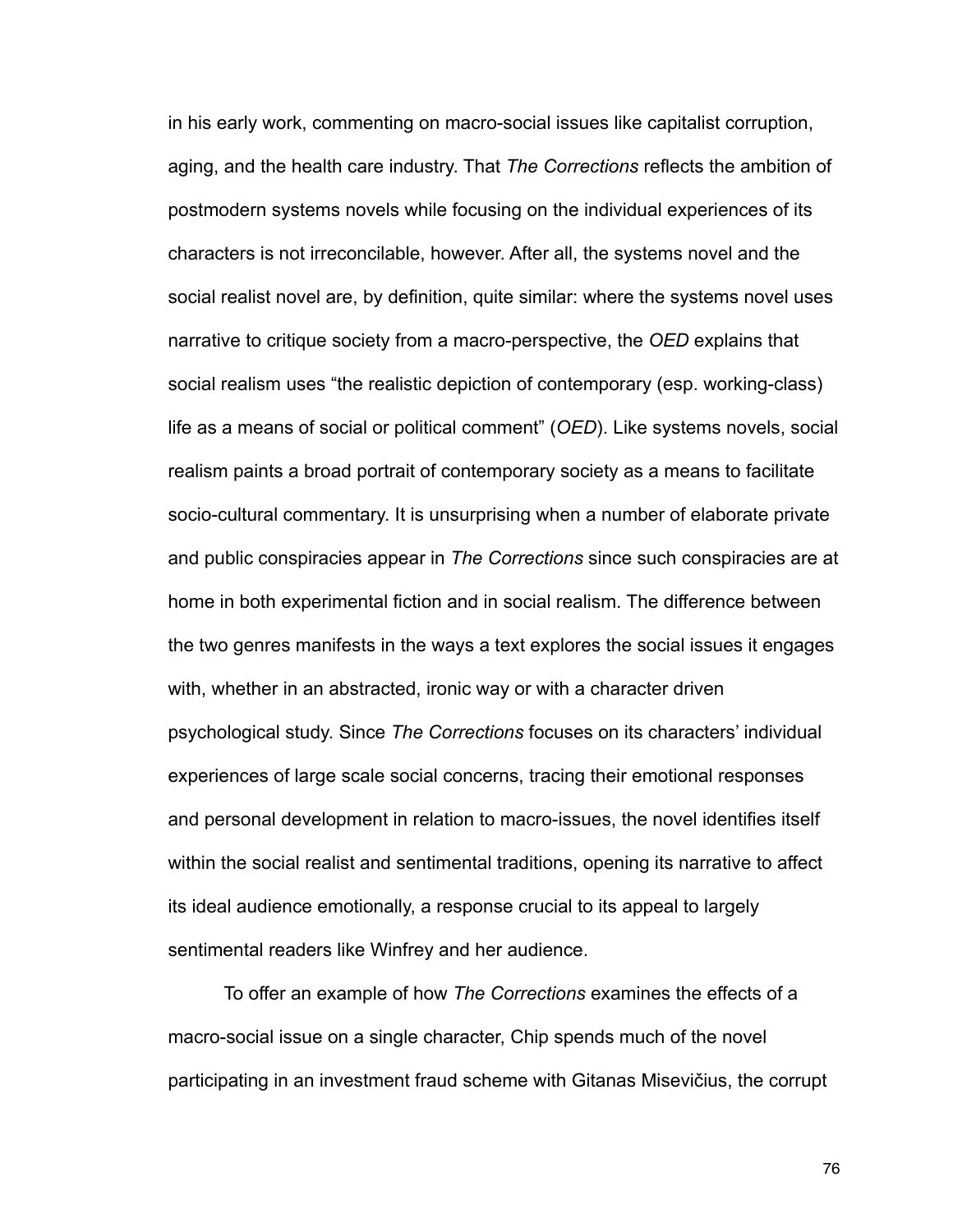deputy prime minister of Lithuania and husband of Chip's ex-girlfriend, Julia Vrais. Describing how the investment scheme works, Gitanas explains he created a satiric Web page "to publicize the plight of small debtor nations." The page offers:

## DEMOCRACY FOR PROFIT: BUY A PIECE OF EUROPEAN

 HISTORY and had seeded links and references in American news groups and chat rooms for investors . . . Gitanas's Web site promised that, as soon as the Free Market Party Company had bought enough votes to win a national election, its foreign investors would not only become "equity shareholders" in Lithuania Incorporated (a "for-profit nation state") but would also be rewarded, in proportion to the size of their investment, with personalized memorials to their "heroic contribution" to the "market liberation" of the country. (128)

Recalling that systems novels work to observe ideology in an attempt to comment sarcastically on the structures of marco-systems like Western capitalism, Chip's involvement in investment fraud sits comfortably with the sort of plot elements commonly found in experimental, postmodern fiction like Pynchon's and DeLillo's. Progressing with an increasing tone of irony, Chip's narrative escalates until he finds himself literally running from a Lithuanian military coup, trapped at the Vilnius airport with a "*tank* in the middle of the runway" (458), a scenario that would not feel out of place in the sarcastic, absurdist worlds of *Gravity's Rainbow* or *White Noise*. Interestingly, unlike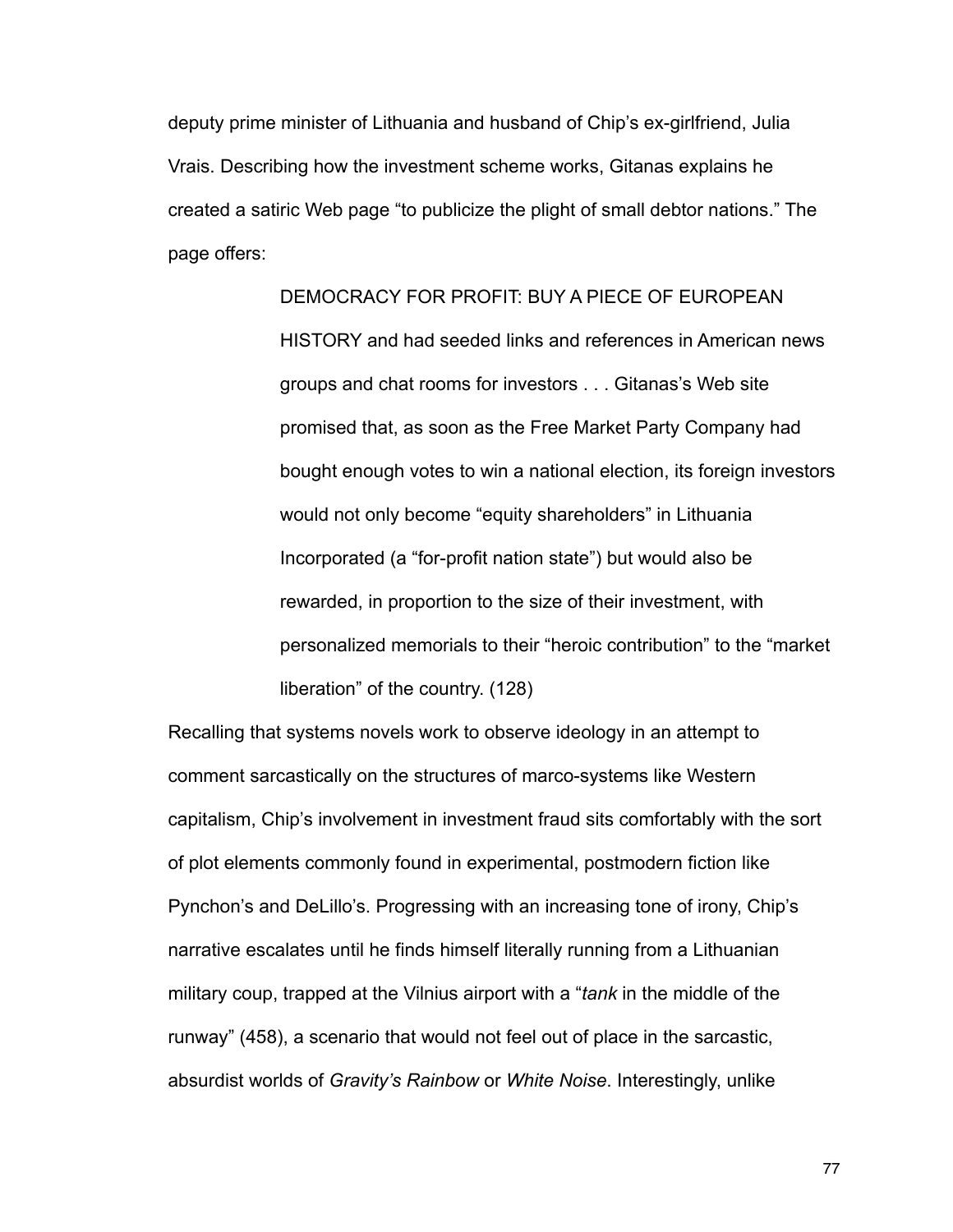Pynchon or DeLillo, rather than pushing its narrative to further degrees of absurdity using increasingly surreal plot devices meant to escalate the novel's commentary on capitalist exchange economics, *The Corrections*'s broad focus quickly shrinks from its macro-perspective to the more intimate scale of the Lambert family reuniting in St. Jude once Chip returns from Lithuania. In downscaling its scope to a single family's experience, the novel's commentary on global culture and exchange economics refocuses from the large scale of Chip's experience in Lithuania to the realistic ways Chip's capitalist ambitions impact his life and his family on a domestic level: Chip owes money to Denise, damaging his relationship with her; Chip lies to his parents about his various career developments, glossing over his numerous failures; Denise accuses Chip of failing to "take responsibility" for his parents in the way she and Gary do (502); Gary and Denise have no faith in Chip, always doubting whether or not he will hold to his word by arriving in St. Jude on time for Christmas (540). By focusing on the Lamberts' interpersonal relationships, Franzen uses Chip to examine how Chip's involvement in global capitalist culture impacts his life in a localized, domestic way, exploring themes typical to the systems novel in the context of private family drama. In returning the novel's examination of broad social functions like capitalism to the context of a single family, Franzen's depiction of contemporary society becomes utterly relatable to his readers rather than potentially alienating, rendering his study of macro-social systems appealing to introspective middlebrow readers like *OBC*'s members.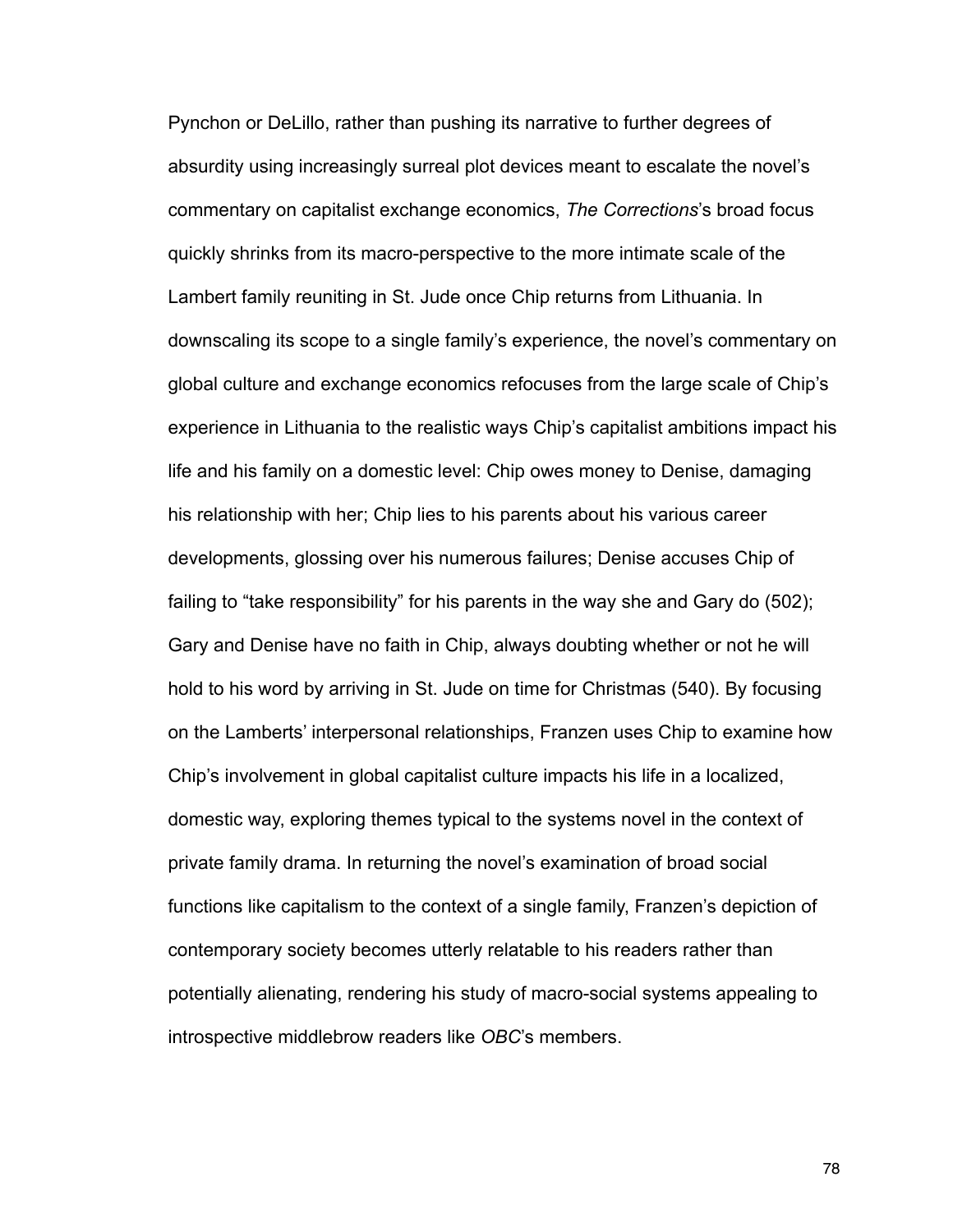#### **Franzen's Oprah Anxiety**

 Considering *The Corrections'*s thematic and aesthetic appeals to *OBC*'s interests, it is unsurprising that Winfrey gravitated towards Franzen and his work. Franzen details his concern with *OBC*'s interest in him and his work in his essay "Meet Me in St. Louis." In the essay, Franzen elaborates on the anxieties he felt about guesting on Winfrey's show, driving him to speak against Winfrey and *OBC* in ways which led Winfrey to cancel the book club's discussion of *The Corrections*. Published first in the December 24, 2001 issue of *The New Yorker*  then included later in his 2002 essay collection, *How to Be Alone,* "Meet Me in St. Louis" details Franzen's experience with Winfrey's producers, outlining the trip Franzen made to St. Louis to shoot "B-roll filler footage to intercut with A-roll footage" of him speaking during the planned interview segment of his *Oprah Winfrey Show* appearance. The essay describes how Winfrey's film crew placed Franzen in various semi-scripted scenarios in what Franzen interprets as an attempt to associate him with the environments of his childhood regardless of his current interests or opinion, offering the most candid comment Franzen has made to date on what he perceives to be Winfrey's literary project in comparison to his own. Understanding this contrast on Franzen's terms emphasizes how Franzen sees himself and his work as distinct entities, explaining why he views himself as a poor fit for *OBC*'s efforts to draw links between his biography and his literary work.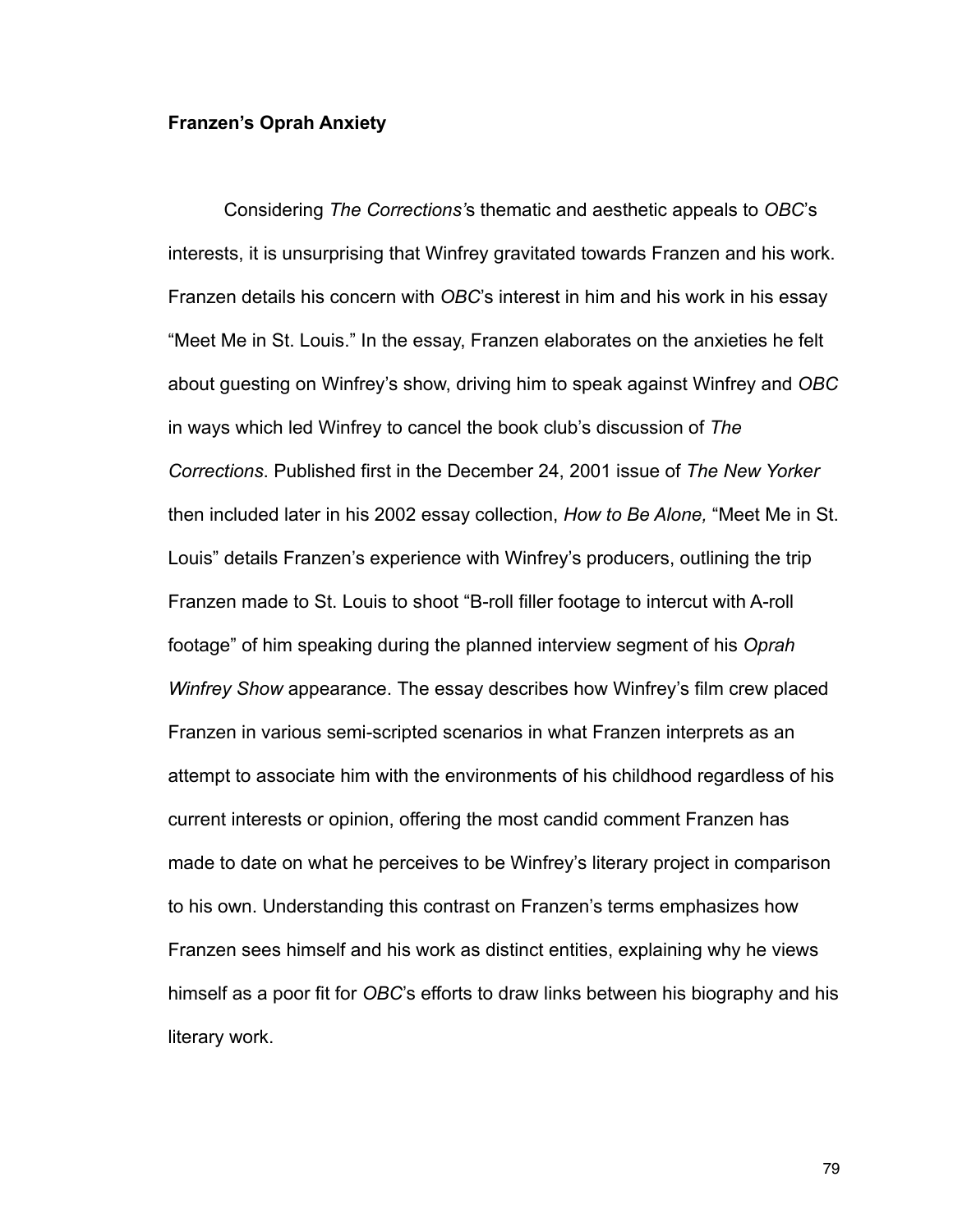"Meet Me in St. Louis" begins with Franzen describing his staged return to St. Louis for *The Oprah Winfrey Show*, explaining how even his drive on the highway heading towards the city was intricately directed by Winfrey's producers. Franzen writes that Winfrey's television producer and his cameraman instructed Franzen to move "across the Mississippi River toward St. Louis and what, approximately, [he] should be feeling" as he did so (*HTBA* 258). Every aspect of how Franzen would appear on *The Oprah Winfrey Show* was determined by Winfrey's producers. As such, he believes his identity on the show would have been false, an inauthentic representation of who he is. Franzen emphasizes his discomfort by explaining that he has felt disconnected from St. Louis for years, his childhood memories of his parents' home failing to align with the reality of the space since before his mother's death. Commenting on the "truthfulness" of memory, Franzen elaborates on his former neighbor Glenn Patton's observation that "the reality I had known no longer existed." He writes:

> This was a lesson I'd absorbed long before my mother died. Visiting her home, I'd been disappointed again and again by the thinness, the unvividness, of rooms that in my memory were steeped in almost magical significance. And now, I thought, I had even less cause to go seeking the past in that house. If my mother wasn't going to come walking up the driveway . . . then the scene in the Pattons' windows didn't interest me. (*HTBA* 266)

Franzen makes clear to the reader that his feelings of distance from St. Louis existed prior to his parents' deaths. Even when Franzen still had family ties to the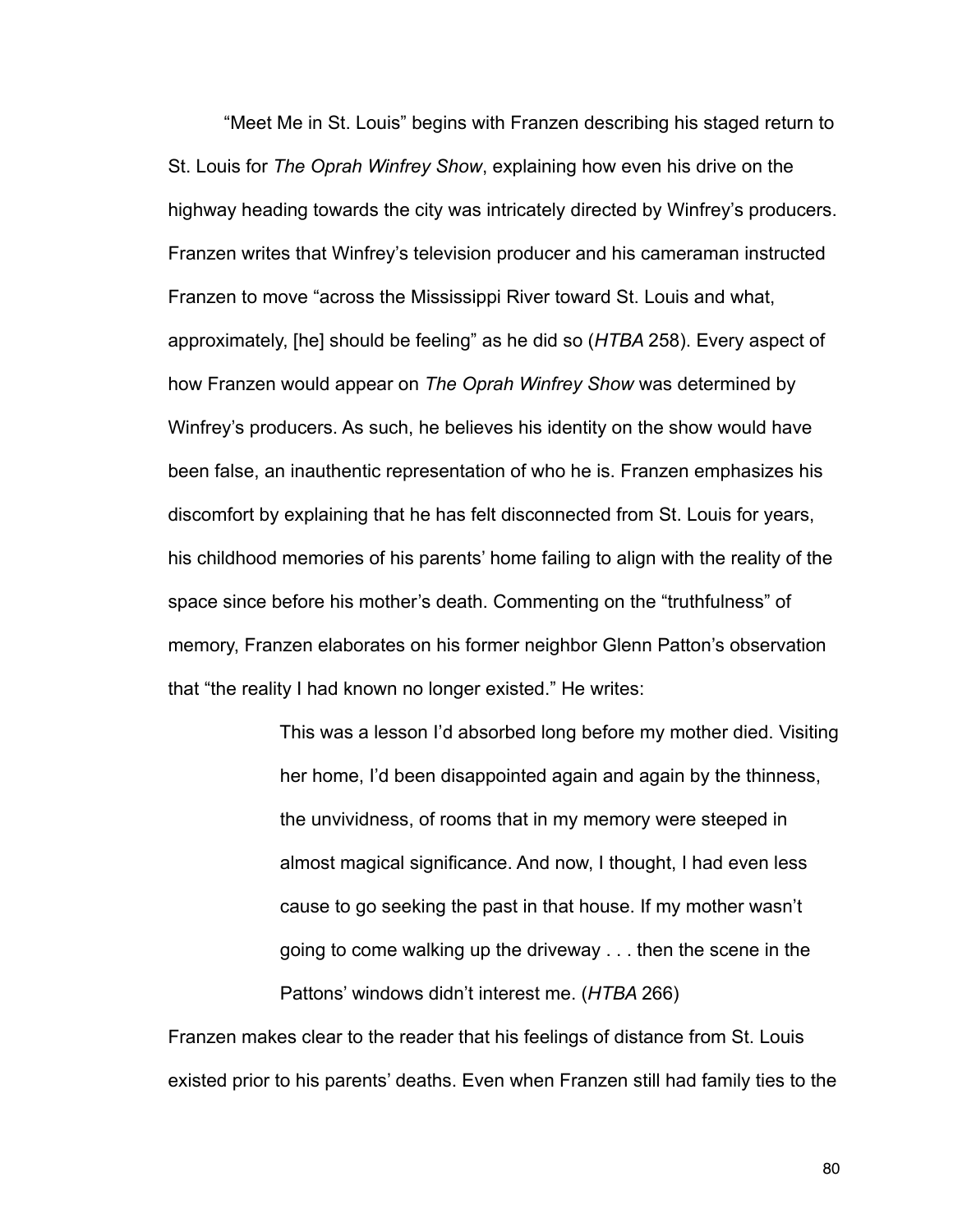region he was conscious of the fact that his memories of the space did not reflect its contemporary "reality" for him. Franzen's purpose with "Meet Me in St. Louis" is not to criticize the methods which Winfrey's producers use to link him to the place of his youth so much as it is to highlight the fact that there is no "real" connection between Franzen's midwestern roots and his published work. Franzen's midwestern past exists in his memory, but it is not reflective of his then-current approach to authorship. Since he claims his memory of St. Louis and the reality of his ties to the city have not intersected for many years, he feels that the connections Winfrey's producers attempted draw between him, his recent literary work, and his past would mislead Winfrey's audience and, by extension, his readership.

 Based on these sentiments and like Winfrey and her audience, Franzen seems to place great importance on truth. His problem with Winfrey's producers appears to be that he feels the image they wish to project of him is dishonest. Franzen recognizes the distance between his memories and the reality of the present. His guarded interaction with Winfrey's producers suggests he desires to keep his memories for himself while preserving the narrative of *The Corrections*  for what it is: a fiction. Of course, Franzen is happy to present his past on his own terms. Since his conflict with Winfrey, Franzen has published three collections of essays and memoirs detailing his life: *How to Be Alone* (2002); *The Discomfort Zone* (2006); and *Farther Away* (2012). When he flirts with granting control of his public image to others, however, as he does with Winfrey's producers, Franzen refuses to concede the "reality" of his memories to the narrative of Winfrey's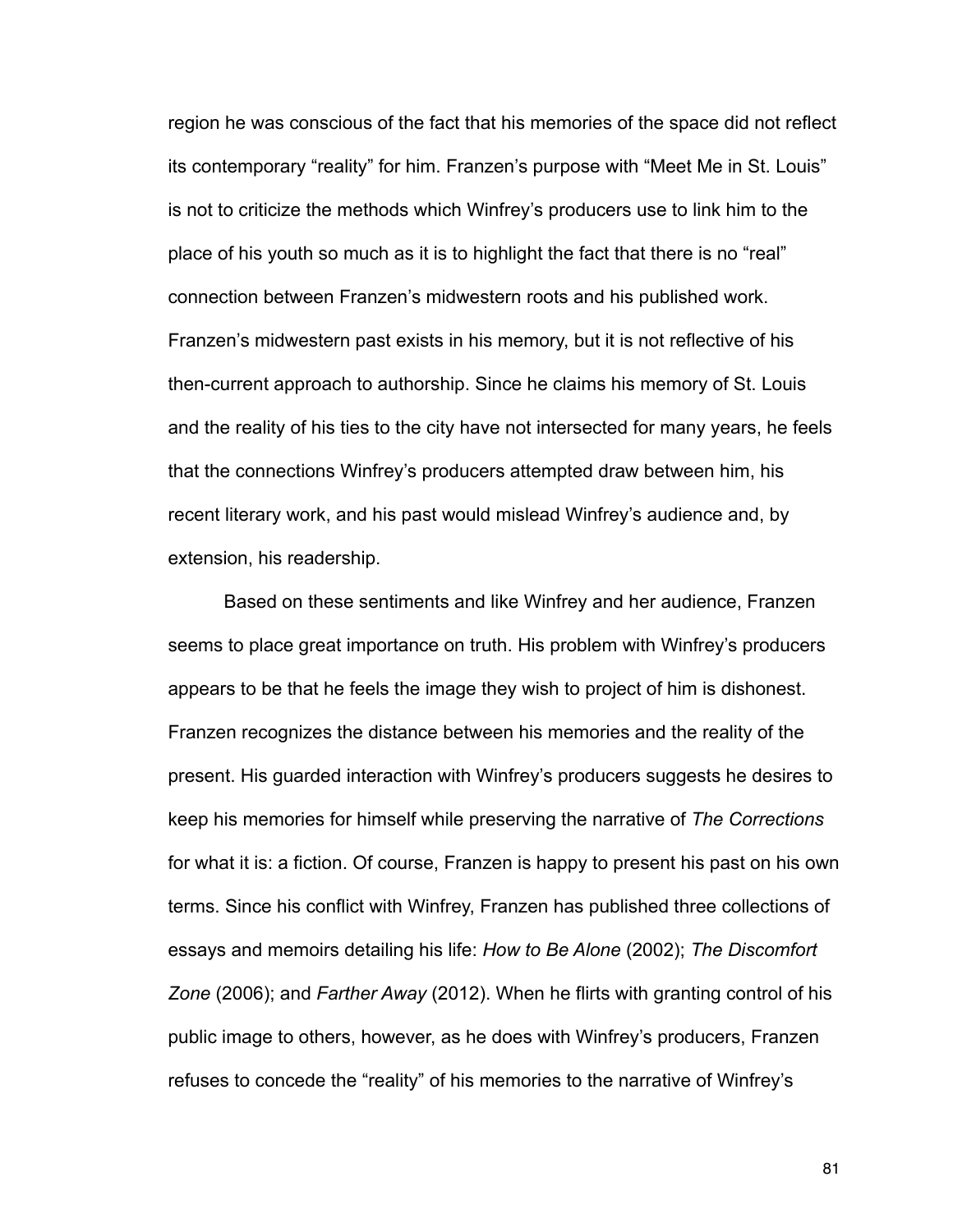show by allowing her producers to draw superficial connection between his biography and his fiction.

 As I will show in my discussion of *Freedom,* Franzen's growing willingness to cede control of his biography is in part what indicates his embrace of *OBC*'s logic. In 2001, however, he remained a proponent of the idea that good literature is capable of speaking for itself in isolation from the facts of its author's life. Since *OBC* encourages its audience members to improve themselves by relating authors biographically to their work, Franzen's discomfort with *OBC* is unsurprising. Winfrey encourages her audience to engage with texts according to their authors' biographies, and as such her reading pedagogy is fundamentally at odds with Franzen's. As he outlines in his 1996 essay "Perchance to Dream," Franzen is fascinated with how and why readers engage with literature. He believes good fiction is intrinsically capable of clear "communication and selfexpression" (50). Proclaiming that "to speak extranovelistically in an age of personalities" (50) does literature a disservice, it is evident that Franzen believes, at least in "Perchance to Dream", that "extranovelistic" paratext like authorial biography "betrays" fiction's capacity to define itself according to its content and style. Franzen's comments indicate he believes reading according to information external from a work of fiction implies "a lack of faith" in a text's inherent ability to communicate for itself.

 Considering Franzen's faith in fiction's capacity to communicate for itself, it is important to note the irony of Franzen launching a more extensive book tour for *The Corrections* than he did for either of his previous works, culminating in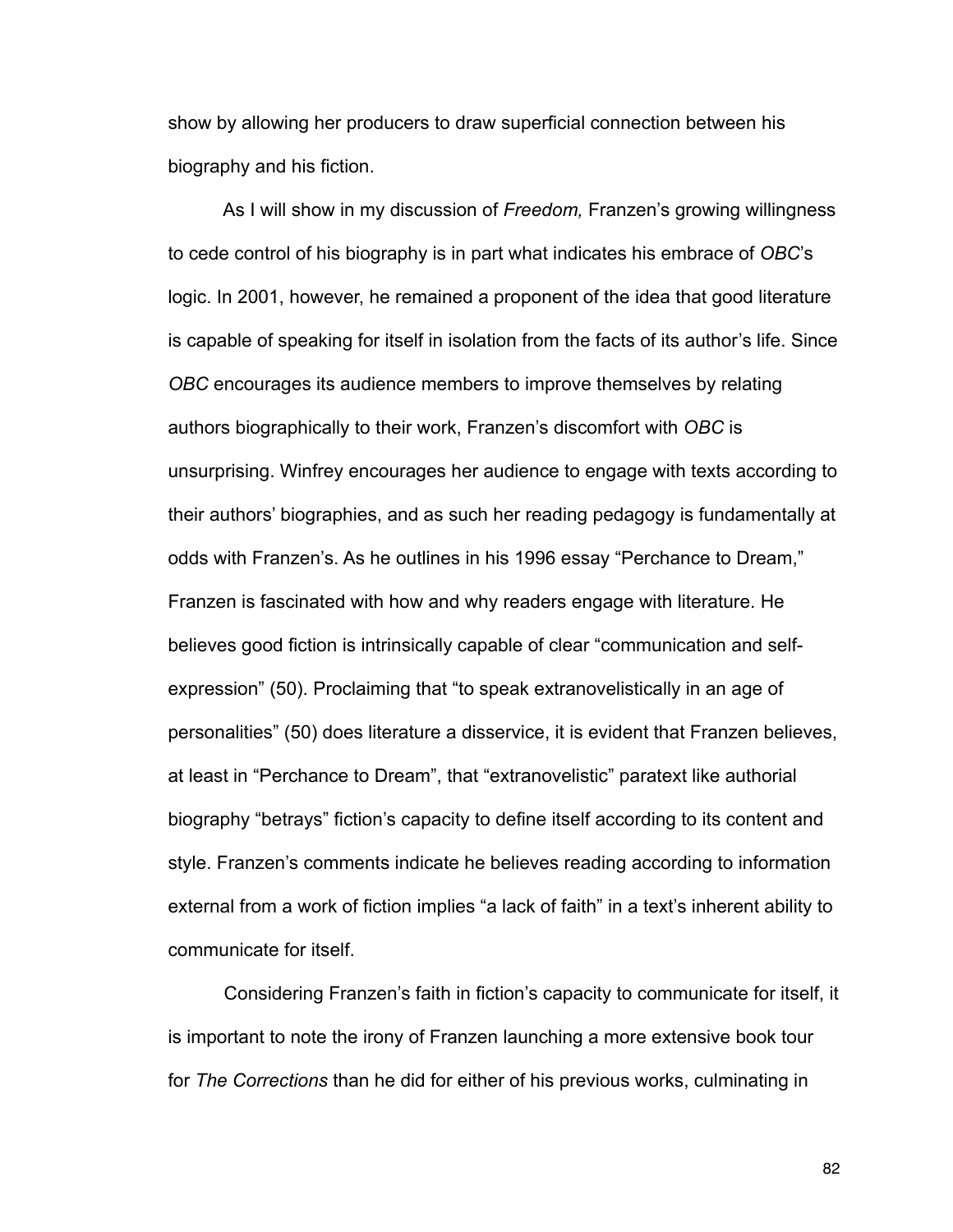Winfrey's book club invitation and the 2002 National Book Award. When Franzen's extended media endorsement of *The Corrections* is coupled with Winfrey's attempts to read his work according to his biography, the marketing of *The Corrections* threatens to contradict Franzen's stated understanding of how authors ought to exist in relation to their texts, foreshadowing his drift towards embracing the biographical interests of Winfrey and her audience as well as his inclusion of clear therapeutic logic in *Freedom*'s narrative resolution, both of which I detail in the coming pages.

### **Franzen vs. Winfrey: The Aftermath**

 After a period of reflection following his cancelled appearance on *OBC*, Franzen's nonfiction essays trace his reconsideration of literary quality, suggesting a coming to terms with popular approaches to reading like Winfrey's and her ideal audience's. Specifically, Franzen's 2002 essay "Mr. Difficult: William Gaddis and the Problem of Hard-to-Read Books" finds him self-reflexively exploring his creative development from an author of postmodern literature influenced heavily by writers like Thomas Pynchon, William Gaddis, and Don DeLillo to an author concerned more with readability and his readers' capacity to engage personally with his texts, tenets central to *OBC*'s interests.

 "Mr. Difficult" helps to explain why Franzen did not care to be known as an "Oprah author:" the essay's discussion of the social status of writers in America highlights how preoccupied Franzen is with longstanding debates of "high"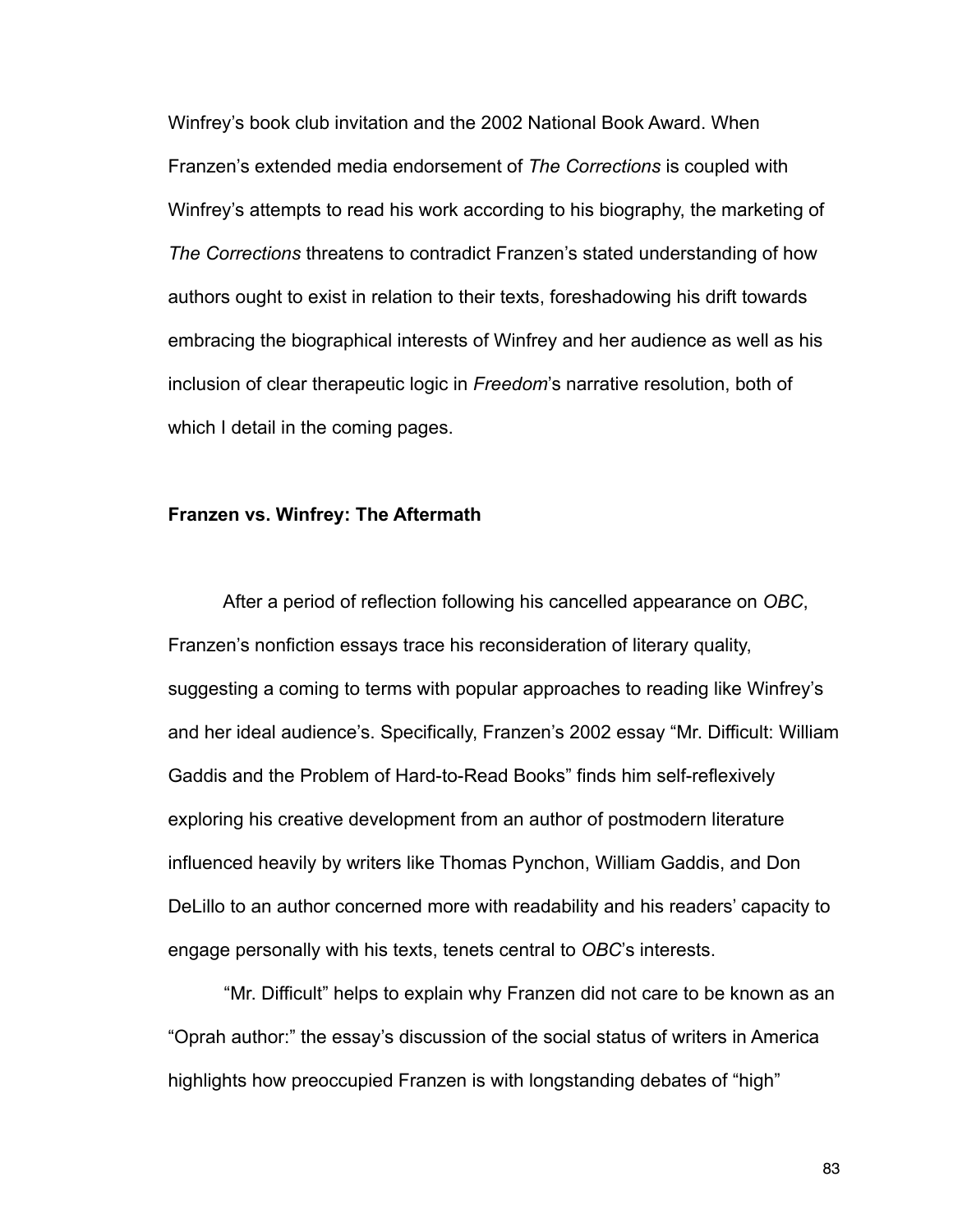culture versus "low" culture. In the essay, he claims contemporary writers fall into one of two camps: "status" writers and "contract" writers, each analogous to "high" and "low" culture. According to Franzen, "status" writers write for the sake of the artistry of the form; readers read such writers for the cultural capital which comes from association with their work. Stephen J. Burn summarizes the distinction Franzen draws between "status" and "contract" authors, explaining that a "writer who subscribes to the status model creates his novels with indifference for the reader's pleasure, striving instead to fashion a work of historically important art. A writer following the contract model, by contrast, considers a novel to represent 'a compact between the writer and the reader' where the writer primarily strives to create 'a pleasurable experience' for his reader" (48). As Franzen's argument unfolds in "Mr. Difficult," it becomes clear that he views himself as having once aspired to fit within the "status" camp but that he feels now literature does itself a disservice if it fails to connect with readers as only texts dedicated to the "contract" model can. In edging towards the readability and "pleasurable" nature of "contract" writing, Franzen's style appeals to *OBC*'s attraction to strong characters, affective plotting, and a text's general "enjoyability."

 The opening of "Mr. Difficult" is noteworthy for three significant reasons: first, it implies that Franzen's shift from a "status" author to a "contract" author hinges on "a comedy about a family crisis," *The Corrections*. Like "Meet Me in St. Louis," "Mr. Difficult" finds Franzen dwelling on his encounter with Winfrey, suggesting his extensive reassessment of how he qualifies literature extends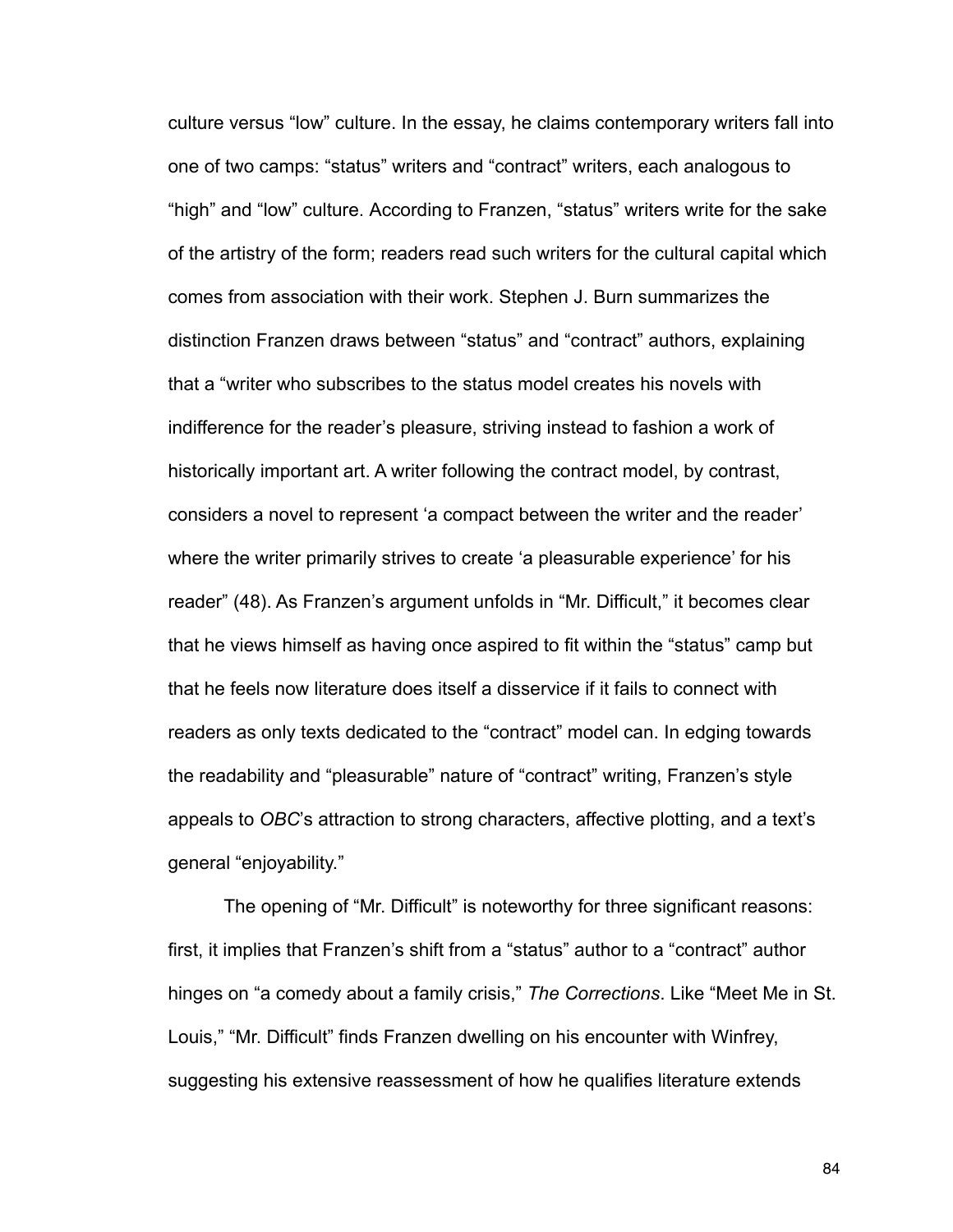from his vexed interaction with Winfrey and her imagined audience. Second, Franzen situates "Mr. Difficult" within the dialogue surrounding the "impolitic remarks" he made in his interview with Powell's Books about the "schmaltz" Winfrey selects for inclusion in her book club. "Mr. Difficult" sees Franzen reconsidering the language used to describe literature by reassessing how literature functions for readers first and foremost. In doing so, the essay finds him inadvertently reconsidering the value of *OBC* and its general approach to literature. Third, Franzen echoes comments made in "Perchance to Dream" by connecting his previously stated faith in fiction's capacity to communicate for itself with the negative attitude he directed towards Winfrey's book club. The essay reworks his position on how author biography functions in relation to a text's content. In this sense, "Mr. Difficult" importantly documents Franzen's selfreflexive reassessment of literary value, marking a major step towards his embrace of *OBC*'s literary interests with *Freedom*.

 After working through an extended description of his struggle to read "serious" postmodern authors like William Gaddis, Thomas Pynchon, and Don Delillo, Franzen uses "Mr. Difficult" to confess he prefers writers he finds more traditionally "readable" like Dickens, Conrad, and Brontë. Franzen acknowledges that the latter writers are considered no less "serious" by readers than the mentioned postmodernists who define their seriousness through stylistic complexity. He explains that his writerly aspirations shifted upon this realization, refocusing his style to reflect the writers he derives enjoyment from reading as opposed to a sense of increased cultural capital. As Franzen puts it, "to serve the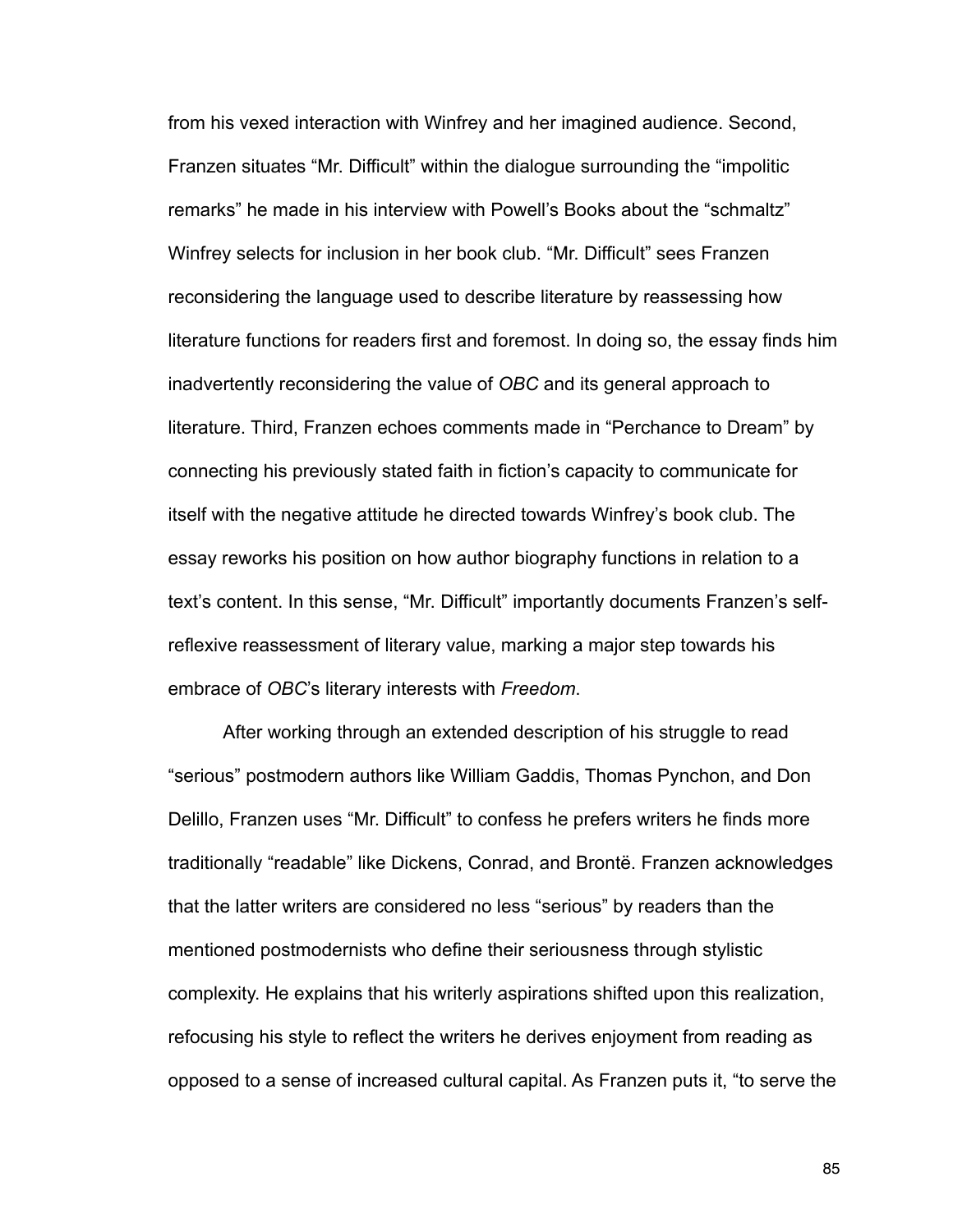reader a fruitcake that you wouldn't eat yourself, to build the reader an uncomfortable house you wouldn't want to live in: this violates what seems to me the categorical imperative for any fiction writer. This is the ultimate breach of the Contract" ("Mr. Difficult").

 Throughout "Mr. Difficult," Franzen outlines his realization that serious fiction does not always need to be *difficult* fiction. As such, he uses the essay to explain that he feels he owes it to his readers to write something he himself finds appealing to consume. Ironically, by appealing to his literary and social interests Franzen links his text with his biography, the same connection Winfrey's reading of *The Corrections* attempts to draw. In crafting his novels to resemble the sort of writing he finds appealing, Franzen's work assumes a decidedly self-reflective function for him. "Contract" writing helps Franzen to understand himself better in relation to his imagined audience. Authorship becomes less a slavish process through which he aspires towards "importance" and more a means for him to create a link between himself and his audience which benefits both parties equally, offering Franzen a sense of creative satisfaction while granting his readers a deeper understanding of themselves in relation both to Franzen and to the various scenarios his narratives describe.

#### **Embracing** *OBC*

 Considering how preoccupied with *OBC* Franzen seems in "Meet Me in St. Louis" and "Mr. Difficult," it is unsurprising that in 2010 he accepted a second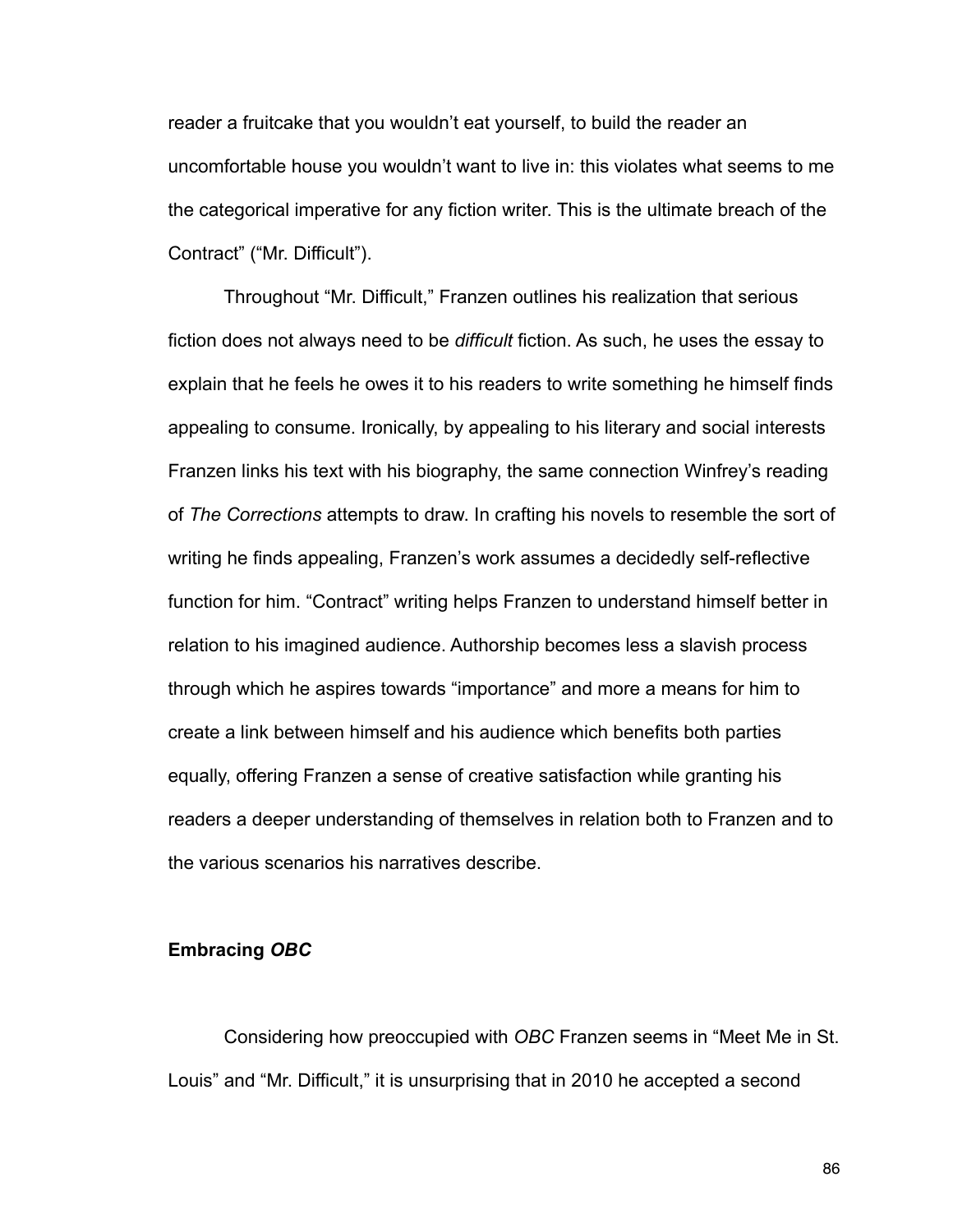invitation from Winfrey to appear on *OBC* to discuss *Freedom*. Reflecting the introspection detailed in his nonfiction writing and as Kathleen Rooney observes*,*  Franzen's decision to return to Winfrey with *Freedom* indicates his "fear of being misjudged" for having "seemed to misjudge Winfrey and her club" (66). Eager to share his reassessed qualifications for literature and how readers engage with it, Franzen accepts Winfrey's and her ideal audience's biographical reading tactics by engaging directly with them and their questions to discuss his then-new novel. Unsurprisingly, the bulk of Winfrey's interview with Franzen finds Winfrey and her audience asking him about how his personal experiences manifest in his narrative. Paired with the subtle narrative differences between *Freedom* and *The Corrections,* I believe Franzen's appeals to his biography when addressing questions about *Freedom*'s characters indicate the extent to which he embraces *OBC*'s logic both in *Freedom*'s narrative and in its paratext, illustrating the ways Franzen's work seems increasingly tailored since his troubled 2001 encounter with Winfrey to appeal to approaches to reading like *OBC*'s.

 In many ways, *Freedom* is structured similarly to *The Corrections*: it explores macro-social issues through the lens of a single family. Shifting its perspective between the members of the Berglund family, *Freedom* addresses, among other things: liberalism and neoliberalism in the post-9/11 years; environmentalism; the Iraq War; and celebrity culture. Just as the Lamberts splinter away from their midwestern roots to reunite at *The Corrections*'s conclusion, so too do the Berglunds splinter from their midwestern heritage in St. Paul, Minnesota in pursuit of East Coast political and economic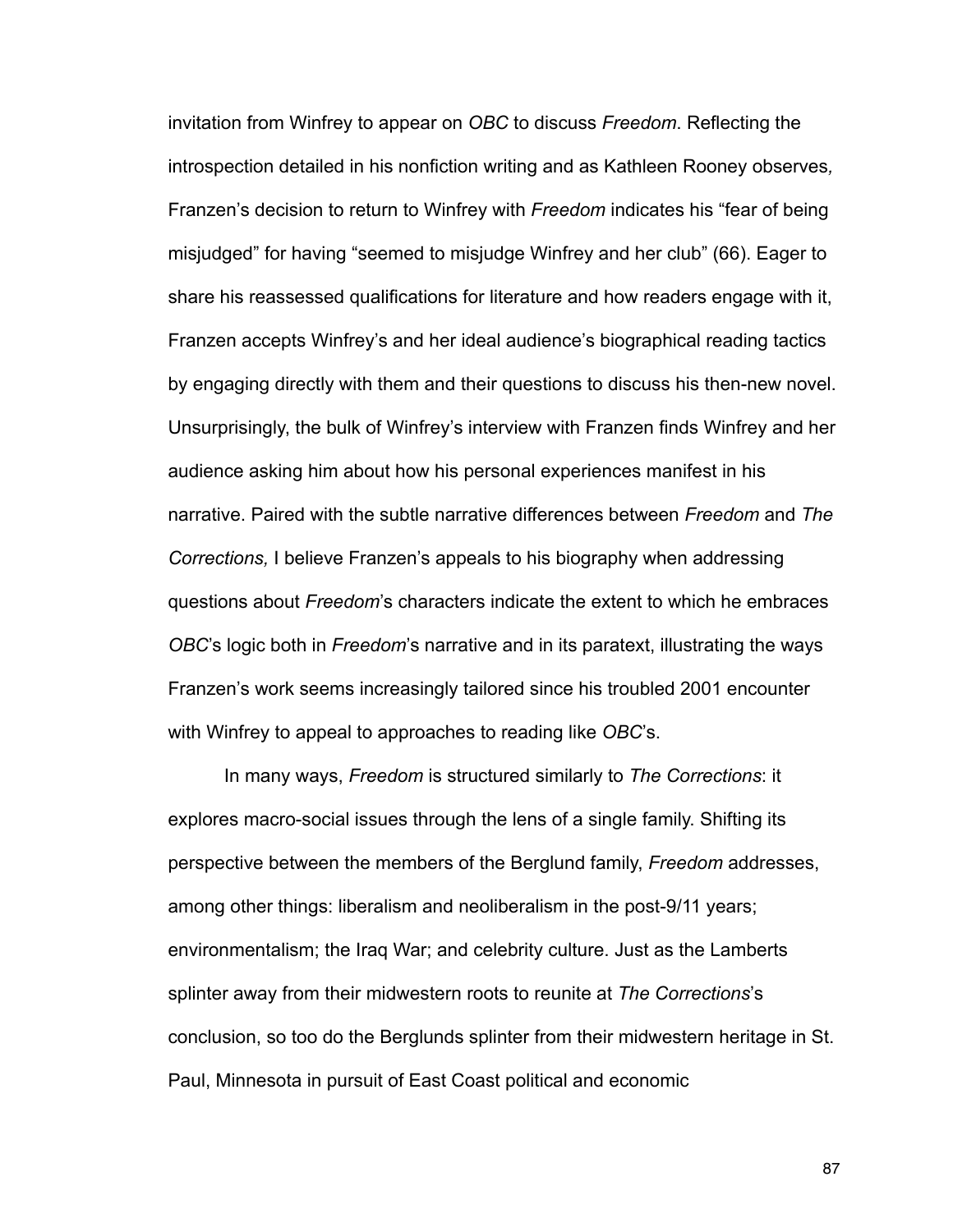accomplishments. Structurally, the novel resembles *The Corrections* with a narrative jumping between the members of the Berglund family as they pursue their various projects, be it Walter's environmentalist politics in Washington D.C., his wife Patty's affair with his rockstar friend, Richard, or the neoliberal corporate exploits of Walter's and Patty's son, Joey. Each of the characters' pursuits tear the family apart: Walter obsesses over his environmental preservation project and falls in love with Lalitha, his young assistant, to the detriment of his failing marriage with Patty; Patty pursues a destructive affair with Richard, Walter's celebrity friend, culminating in Walter banishing Patty from the Berglund family home; Joey is estranged from both his parents and his midwestern values by his neoliberal politics and his relationship with Jenna, the daughter of the president of "a think tank devoted to advocating the unilateral exercise of American military supremacy" (260-261). However, like *The Corrections*, the characters' involvement in "big" issues -- environmentalism; celebrity; neoliberalism; the military industrial complex -- falls by the wayside as coincidence conspires to bring the Berglunds together: Lalitha dies in a car accident; Patty leaves Richard; Joey abandons his wealth after getting rich through war profiteering. The only drastic structural difference between *Freedom* and *The Corrections* is that *The Corrections* finds resolution in the collapse of the family patriarch while *Freedom*  concludes with the reunification of the Berglund family unit after each family member recognizes the fault of his or her ways. In *The Corrections*, the Lambert family patriarch, Alfred, dies so that his family can heal itself; in *Freedom*, figures of temptation -- whether Lalitha, Richard, or Jenna -- are rendered unappealing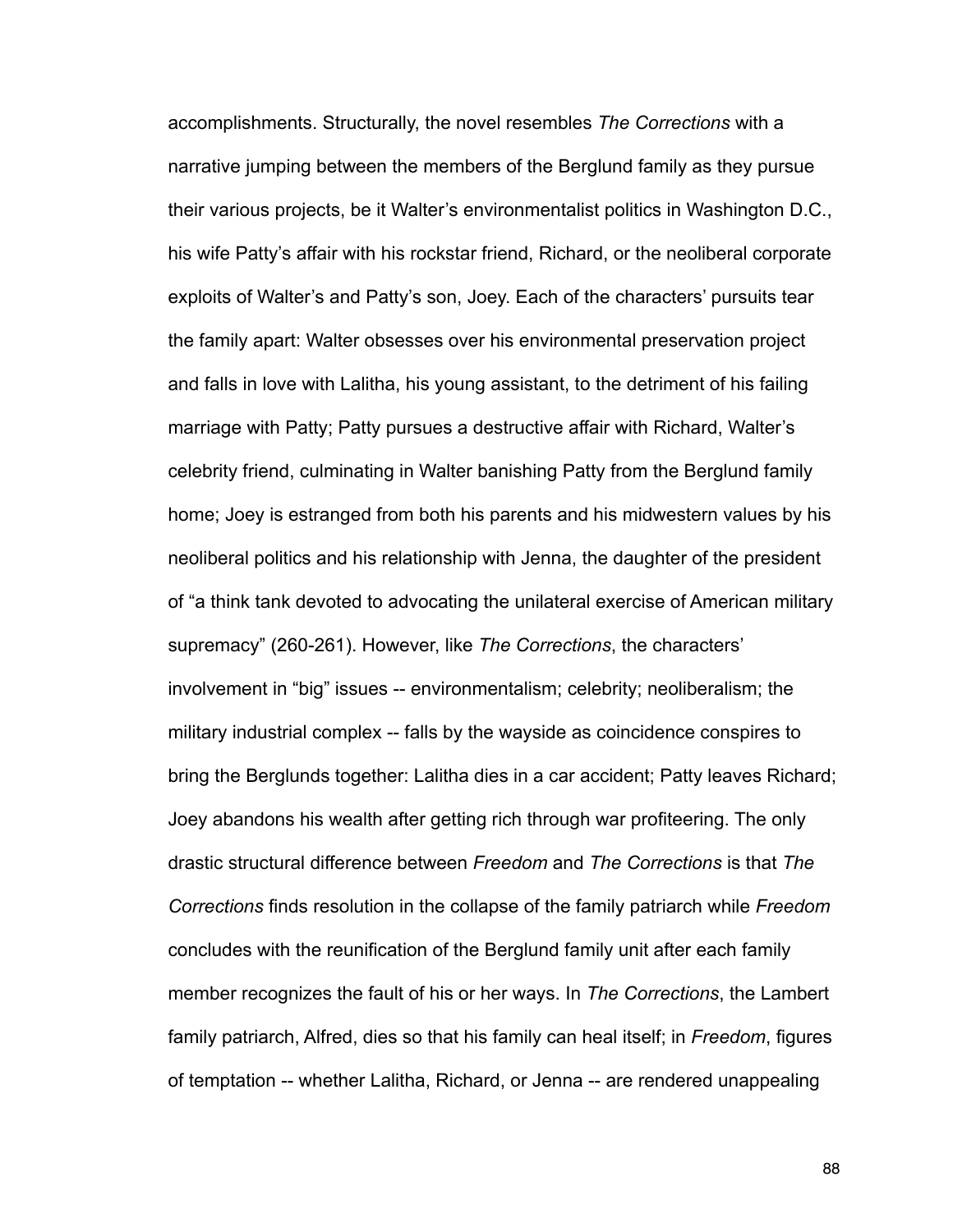or unattainable in ways that make each Berglund confront his or her mistakes, concluding with the creation of a stronger family unit of man, woman, and child than exists at the narrative's start. Where *The Corrections* dismantles the nuclear American family, *Freedom* resurrects it.

 During their analysis of *Freedom*, Winfrey and her audience seem especially interested in Franzen's understanding of his celebrity and how his feelings about fame emerge in the novel's "celebrity" character, Richard Katz. For instance, a reader from the all male "Gower Street Book Club" in Tacoma, Washington, asks: "on page 200 you have [Richard], who is comparing his celebrity rock stardom in the music industry to creating "chiclets" as kind of a statement on artistic integrity. And you're sitting here as a celebrity author on a show like Oprah; I'm just wondering how you balance your own artistic integrity." Trained to interpret literature according to the biographical experiences of its author before considering a text in relation to themselves, *OBC* readers consider *Freedom* first and foremost as an autobiographical statement authored by Franzen. As such, the questions *OBC* readers pose to Franzen about *Freedom*  are largely based on the exact conflations he worried Winfrey and her audience would make between his life and *The Corrections*. Still, remembering his mistakes when discussing *The Corrections* in relation to *OBC* and reflecting his embrace of *OBC*'s approach to books, Franzen is careful when answering questions from Winfrey's audience so as to avoid further controversy or accusations of elitism. In this case, Franzen positions Richard's feelings on his celebrity status in relation to his own, explaining: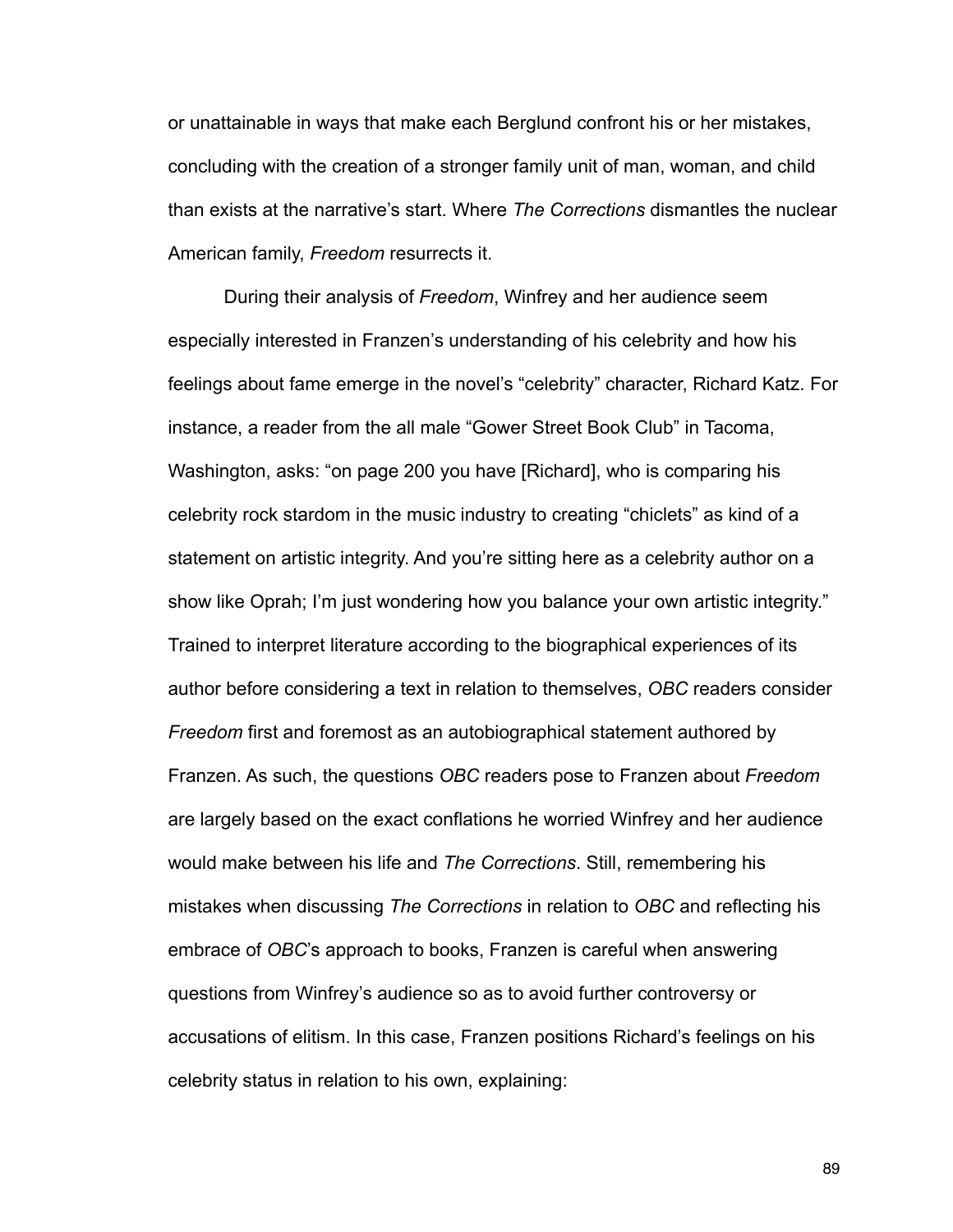Richard is profoundly uncomfortable because he is a serious guy in some way, and he is a cool guy, yet particularly after the iPod revolution, the mp3 revolution, you stopped sitting to listen to a record *as* a record. It became these little bite size songs which you'd download just the way you'd buy a pack of gum and you'd chew it for a week or two weeks or three weeks then you'd get sick of it and you'd throw it out. So he's reacting partly to the technological change and partly to feeling implicated in that micro-commodification of the song -- to use big words.

("Oprah's Book Club: *Freedom*")

Ignoring Franzen's pedantic response -- he seems to relish his apology for using "big words" when addressing Winfrey's audience -- he speaks of Richard's celebrity alienation, a commonly acknowledged symptom of popularity. He explains Richard's experience of fame in affective, relatable terms. At the same time, he makes clear the ways Richard's role in the music industry causes him to worry about the authenticity of his art as something more than a consumable product of pop culture, echoing Franzen's own concerns about *OBC*'s embrace of his work. Although Franzen isolates Richard's celebrity alienation from his own developing celebrity identity, he still identifies parallels between Richard and himself. He continues:

> I don't actually feel that way so much about [the] books I do . . . I'm still trying to put full meals out there. I'm not making chewing gum. Sometimes, though, when I'm doing interviews it feels like, yeah,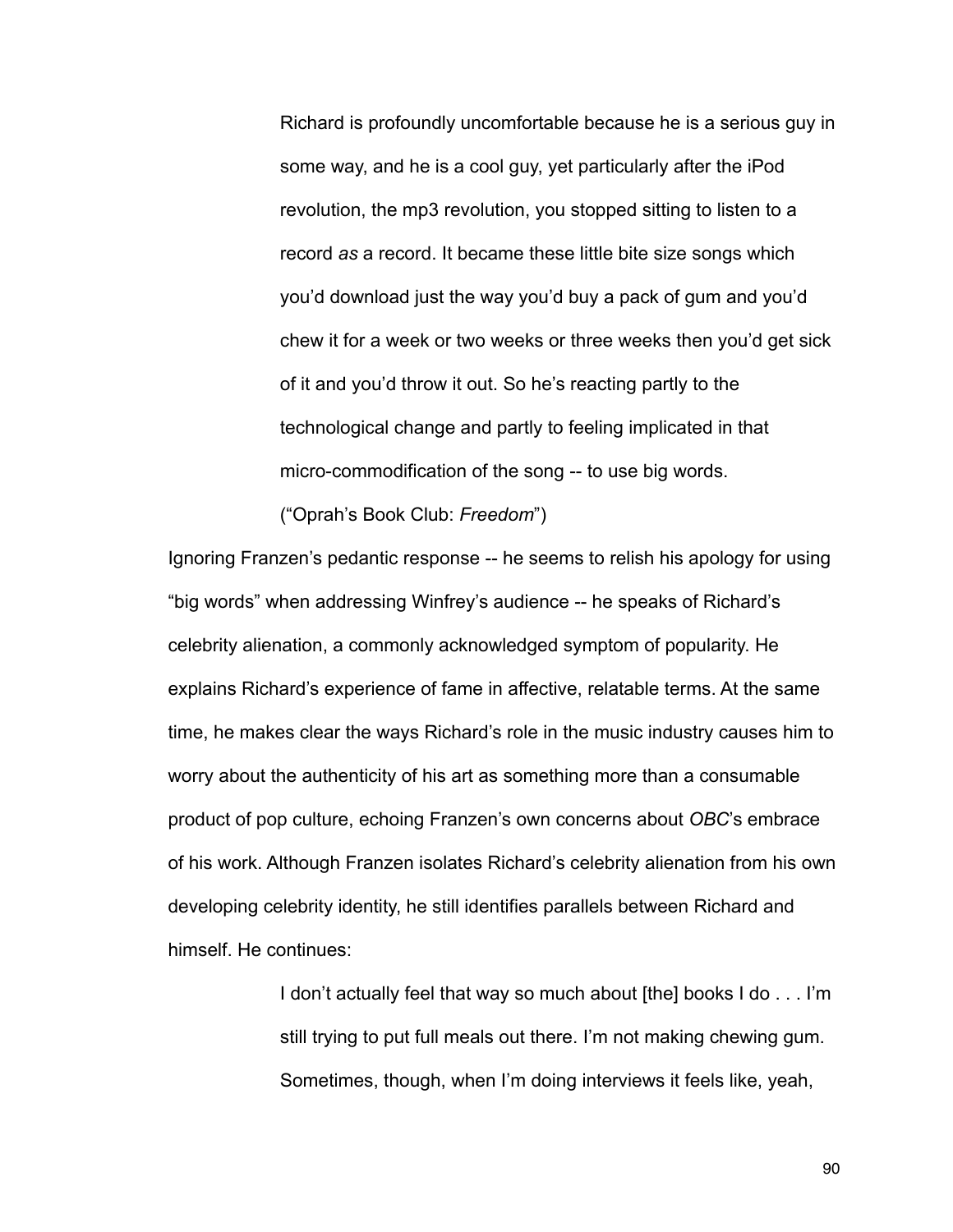I'm just putting out the little sweet soundbite. . . It doesn't always feel good. Going back to what I was saying about learning something nine years ago; sometimes you need to do that. ("Interview with Oprah Winfery")

Making reference to his past troubles with Winfrey, Franzen explains how the lessons he learned about celebrity interactions with the media since *The Corrections* inform Richard's character. At the same time, Franzen emphasizes his position as a creator of serious art: "I'm still trying to put full meals out there," he says. "I'm not making chewing gum." By gratifying reader attempts to link his biography with his fiction while asserting the cultural importance of literature and accepting his role in establishing its seriousness, Franzen locates himself firmly within the logic of Winfrey's book club while maintaining his personal sense of cultural credibility. Franzen both gratifies and challenges *OBC*'s tendency to read according to biography by locating himself within Richard while distinguishing himself from the character. Franzen is not "making chewing gum," but like Richard he fears sometimes he is "just putting out the little sweet soundbite." While Richard is not Franzen's alter ego in *Freedom*, Franzen willingly acknowledges himself in Richard's character, effectively condoning biographical interpretation of his novel and, by extension, conceding the novel's therapeutic potential both for Franzen and his audience. After all, if Franzen identifies himself in Richard's struggles, then Richard's struggles hold the potential to enable introspection and transformation for Franzen. As such, according to the logic of Winfrey's show, since Franzen addresses his own problems by authoring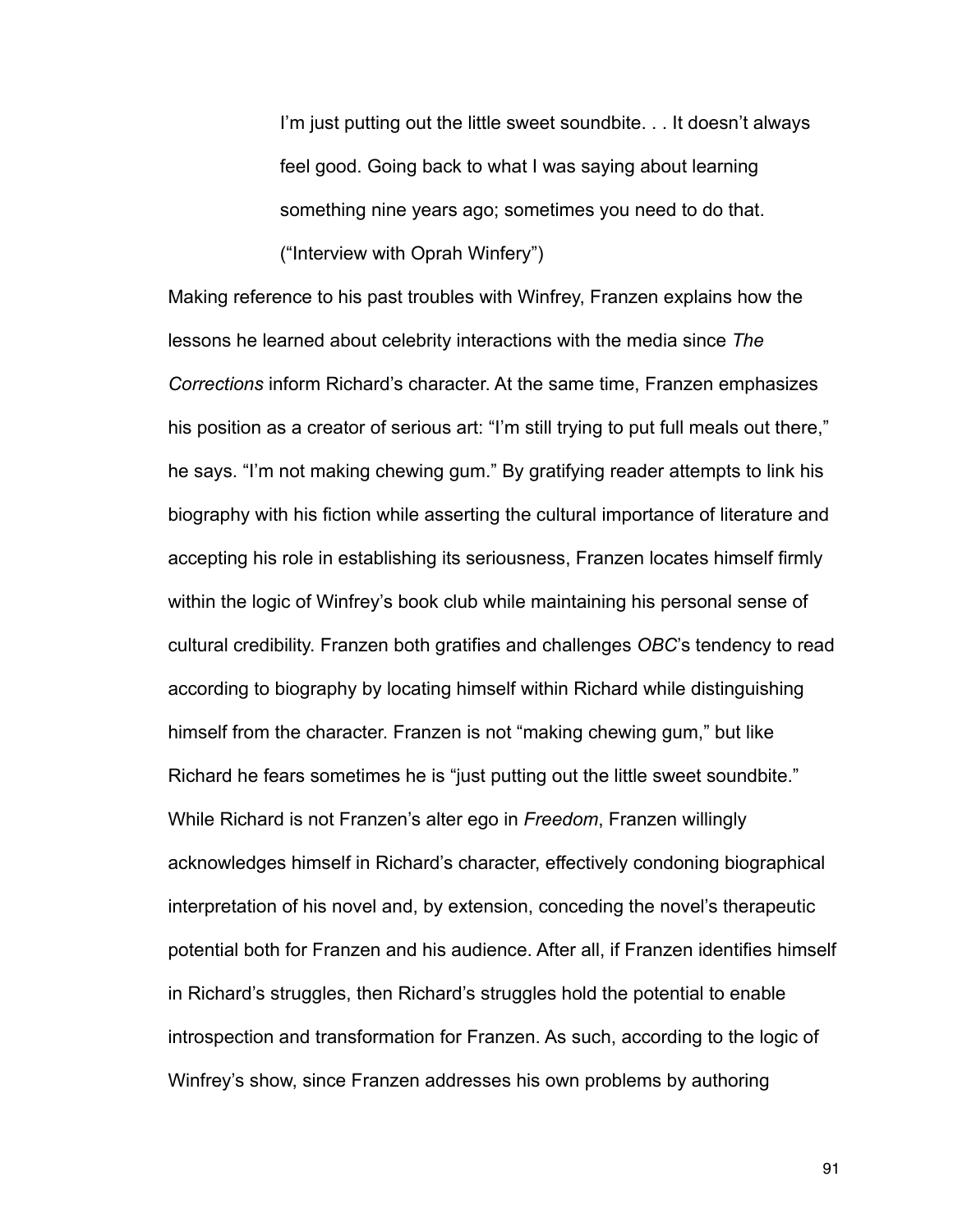Richard's character, he positions *Freedom* to improve *OBC* readers by developing their understandings of themselves in relation to him and his reflections on celebrity culture.

 Given his willingness to discuss *Freedom* in terms of his own biography and considering his past anxieties about doing so with *The Corrections*, it is unsurprising to see Franzen identify one of the top questions he faces from readers as "*Is your fiction autobiographical?"* (*Farther Away* 127). Writing in a 2009 essay titled "On Autobiographical Fiction," Franzen asserts that he is "suspicious of any novelist who would honestly answer no to this question, and yet my strong temptation, when I'm asked it myself, is to answer no" (127). Recalling his position prior to and during his promotion of *The Corrections*, Franzen is quick to insulate himself from the idea that his fiction is autobiographical. He views the idea as somehow "hostile," writing that he may be "projecting that hostility" but that he feels "as if [his] powers of imagination are being challenged" by the concept of autobiographical "fact" finding its way into his creative work (127). Franzen's anxiety about *The Corrections*'s association with *OBC*'s pedagogy reveals itself here as deep seated: he sees interpretation according to biography as a slight against his creative capabilities. He seems almost to suggest an evaluative judgement between high authors of purely creative fiction and more lowly authors working with the crude facts of autobiography. The echoes between this evaluation and the split Franzen draws in "Mr. Difficult" between "status" authors and "contract" authors are obvious: "status" authors are authors of truly creative work, work which stands easily on its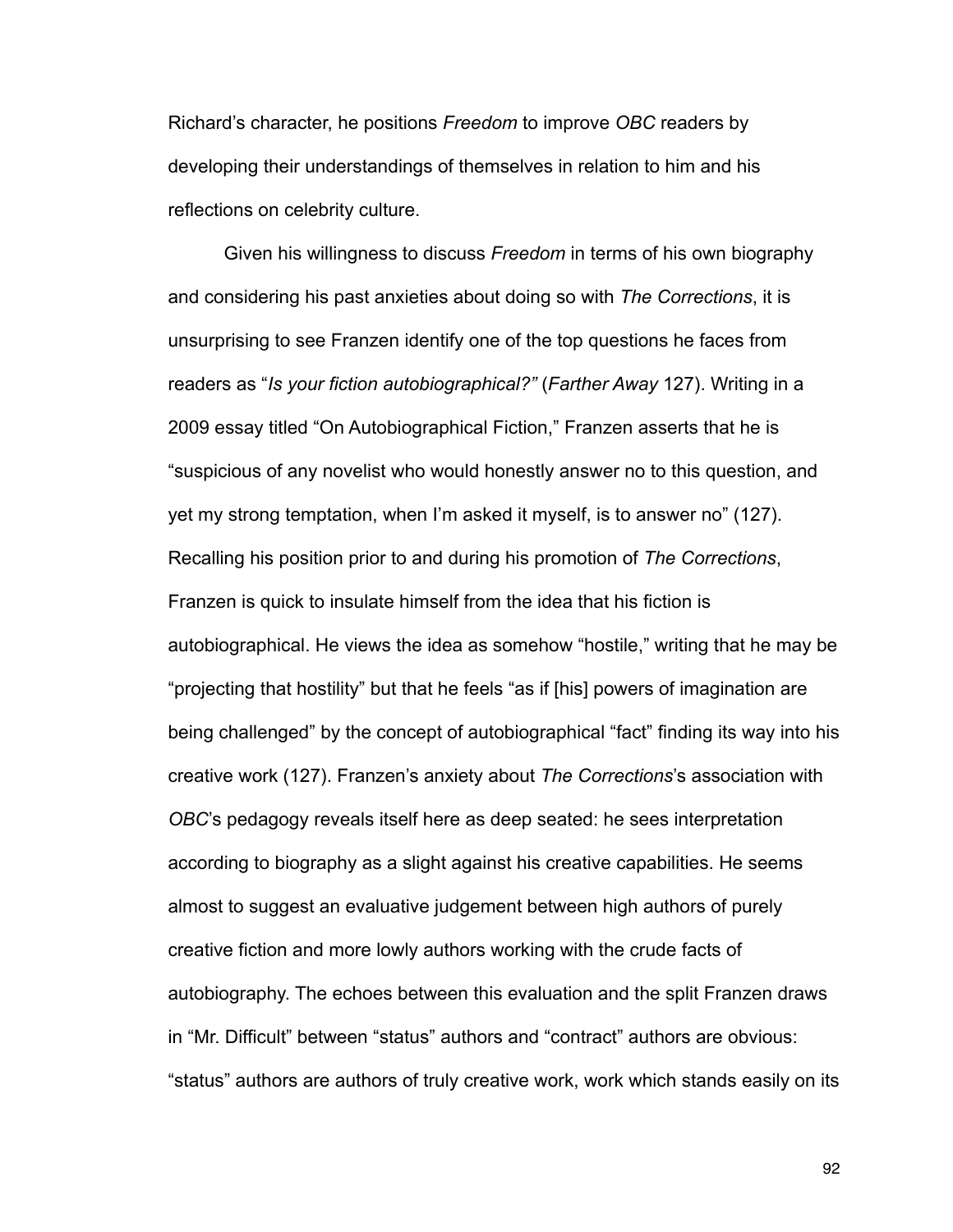artistic merits; in contrast, "contract" authors appeal to their audience by offering their autobiography as an easy point of interpretive reference for readers. In "Mr. Difficult" as well as in his critical comments about Winfrey, Franzen seems uncomfortable with aspects of his writing which undermine his cultural capital as a creator of "important" literature.

 At the same time, in "On Autobiographical Fiction" Franzen recognizes that his fiction is "extremely autobiographical," claiming that it is his "job as a writer to make it even more so" (128). Franzen argues that a novel is nothing if not "a personal struggle, a direct and total engagement with the author's story of his or her own life" (129). The alignment of Franzen's view of literature with *OBC*'s is inescapable here: for both, literature is a means to confront a problem of some sort. Franzen characterizes this problem as a "personal struggle," be it the act of authorship or a coming to terms with one's biases, as he does by reflecting on and resolving his disagreement with Winfrey and *OBC*. Meanwhile, as I detail in Chapter One, Winfrey and *OBC* characterize this problem as the reader's effort to learn about the world and to transform themselves by relating with authors while reading. According to both Franzen's and Winfrey's standards, novels are therapeutic in function, agents of transformation for authors and readers alike. If, as Franzen believes, the novel constitutes "a personal struggle" for the author which enables his or her better understanding of themselves, then his and Winfrey's conceptions of literature overlap in obvious and significant ways. This is made abundantly clear by the evolution of Franzen's approach to authorship from *The Corrections* to *Freedom*.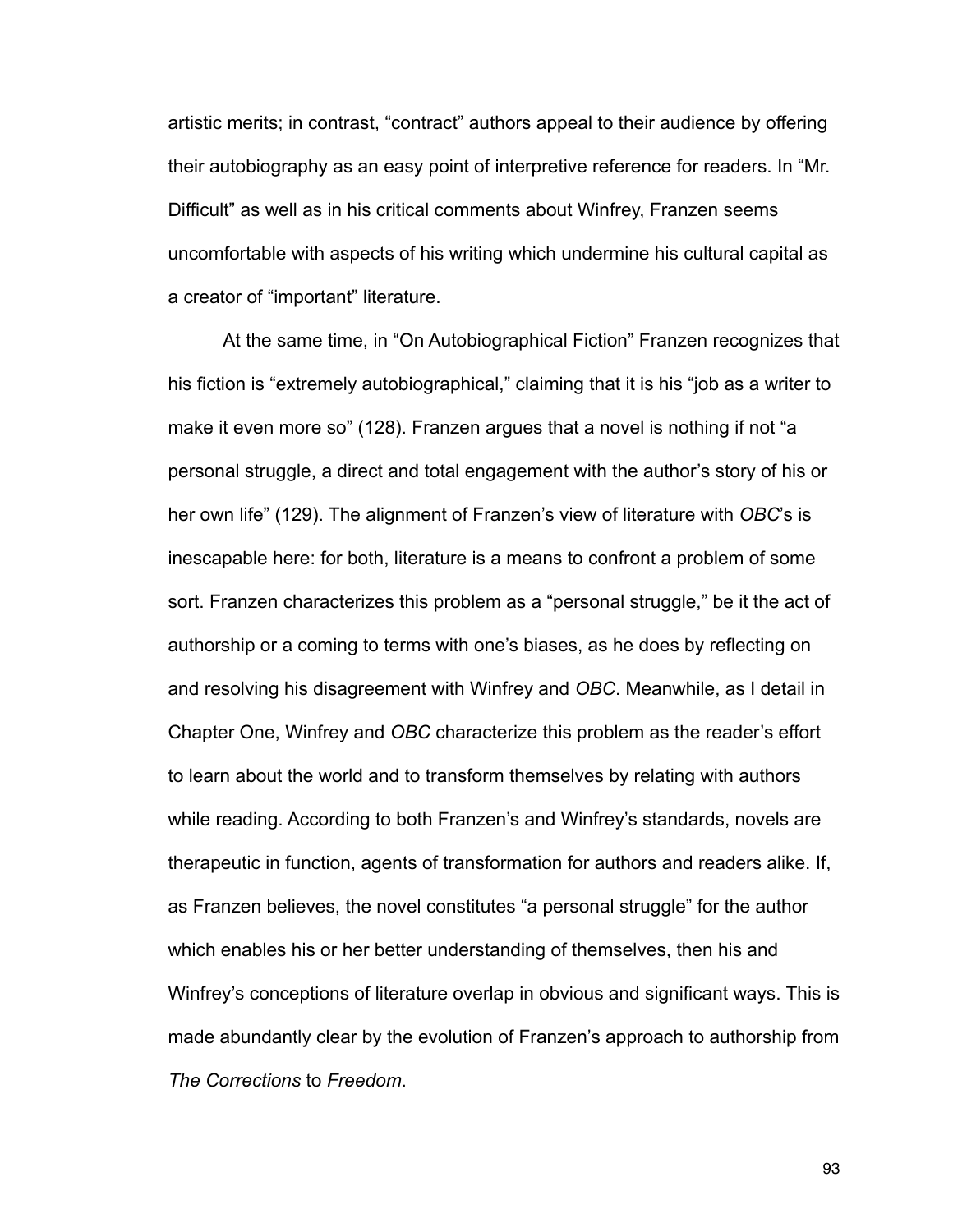As Franzen says in an interview with *New Statesman* during *Freedom*'s press tour: it is "hard not to imagine that a character akin to myself, living at the same time, would not also be affected by these things; So what was happening politically, socially, technologically, culturally, did lend itself to the construction of interesting characters" (49). Franzen's understanding of the contemporary world colors his narratives. He states that when writing *Freedom* he viewed "the world in personal terms and [he aimed] for a kind of intimate relationship with the reader. That way, you don't get caught up in the impossible task of trying to wrap your mind around everything--you wrap your mind around what the mind is capable of being wrapped around, and hope everything else fits into that." With *Freedom*, Franzen consciously presents the world and its issues on an understandable scale. He constructs the novel's narrative to be relatable both to himself and to his imagined audience. It is important that his readers sense an "intimate relationship" between him and his characters. He wants the book to affect his readers personally. Reflecting his shift from "status" author to "contract," Franzen's language indicates he made a conscious effort during the writing of *Freedom* to present the novel as approachable, to do more with things "the mind is capable of being wrapped around" as opposed to complexities beyond the reader's -- or, more pointedly, the author's -- capacity.

 Given its appeals to approachability and Franzen's open engagement with *OBC*, it is striking that *Freedom*'s conclusion sees Walter and Patty -- the novel's principle characters -- perform the exact sort of self-therapy that Winfrey encourages her ideal audience to pursue: Walter lets Patty "see all the vileness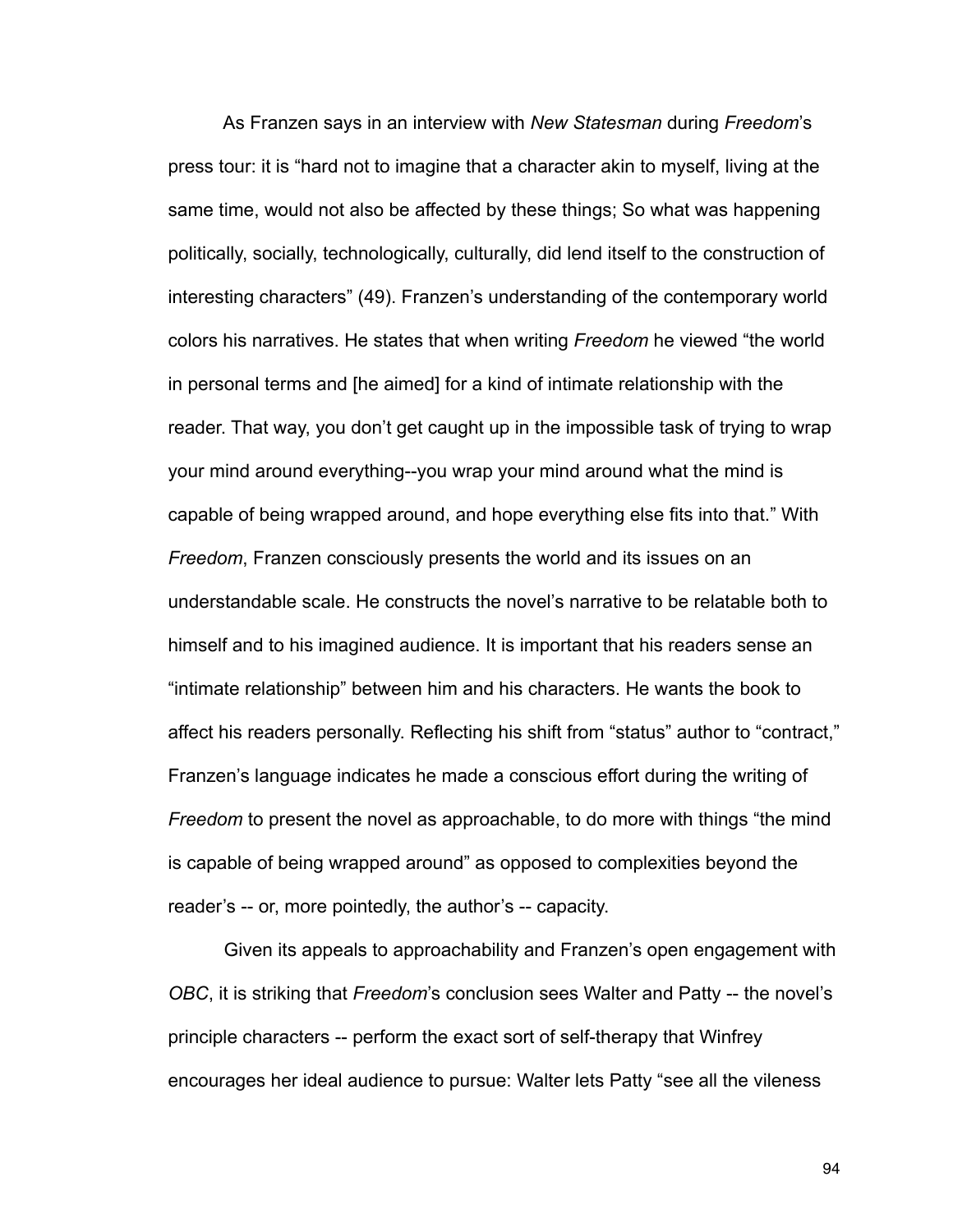inside him, all the hatreds of two thousand solitary nights, while the two of them were still in touch with the void in which the sum of everything they'd ever said or done, every pain they'd inflicted, every joy they'd shared" (558); after decades of hiding himself from the people around him and suffering mental anguish as a result, Walter exposes himself to the person he loves. Similarly, in seeing Walter for who he truly is, Patty relaxes and thrives. She becomes "as warm a person as her husband was a cold one" during the depths of his depression (559). By addressing their personal problems, the Berglunds recognize their individual shortcomings, overcome their interpersonal conflicts, and end up stronger, more loving individuals.

 For *The Oprah Winfrey Show*, suffering unites the audience (Illouz 80). In creating a social group united by the sharing of traumatized experience, Winfrey enables her ideal audience to use one another's stories to "heal" themselves. This drive to "heal" is what makes *Freedom* in particular a fascinating reflection of Winfrey's therapeutic logic: after suffering various poisonous relationships, each of the Berglunds overcome their differences to reunite as a nuclear family. Walter and Patty return to one another after years of separation while Walter and Joey overcome their political and personal differences to start a sustainable coffee business which makes use of their respective entrepreneurial and ideological strengths. Compared to *The Corrections*, in which the death of Alfred and the consequent dissolution of the nuclear family is the only way the Lamberts can "heal" and move forward, *Freedom* carries the positive, if idealistic and fantastical, message that tradition and perseverance are among the most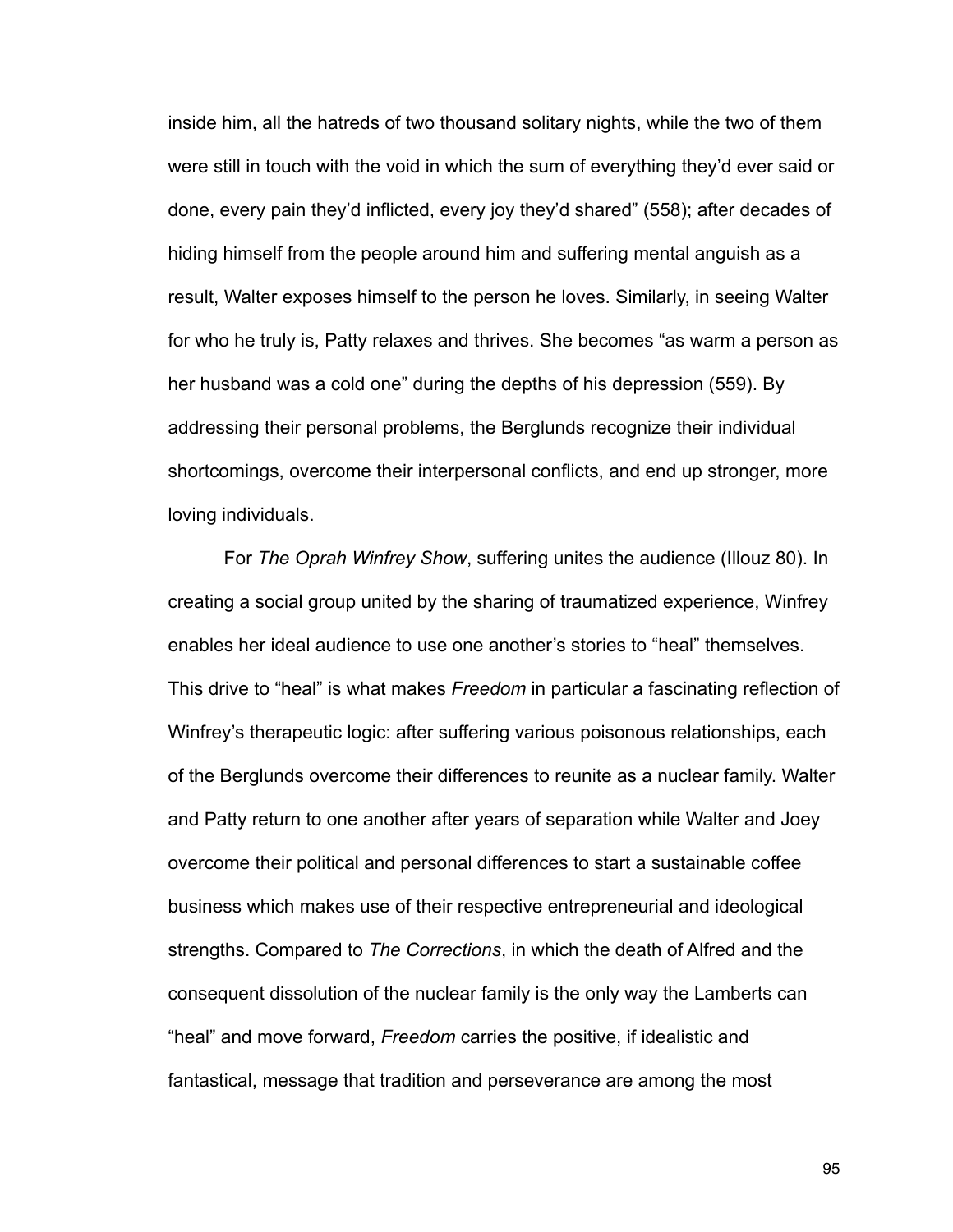redemptive qualities of American life. Such a message resonates well with many of the narratives Winfrey and her ideal audience find enduring, including her own biography: a victim of sexual abuse as a child, Winfrey "became famous not *in spite of* having been abused but *because* she was abused and, furthermore, because she publicized that abuse" (Illouz and John 92). For her ideal audience, Winfrey is a source of inspiration because of her own narrative of perseverance in the face of struggle. She transcends the specificity of her sexuality and race by making use of her biography to suit her carefully crafted message of self-help and healing. Acknowledging this, considering how closely *Freedom* fits Winfrey's model of success through failure, it is unsurprising that Winfrey chooses to return to Franzen despite their past differences. *Freedom* is the ideal example of the underlying messages of *OBC* and of *The Oprah Winfrey Show*: regardless of what Franzen says about his novel, *Freedom*'s narrative embodies Winfrey's belief that literature offers a therapeutic model to authors and readers in the same way that her non-literary guests offer her ideal audience examples of success and perseverance in the face of struggle.

#### **Growing Together with Books**

 Franzen's appearance on *The Oprah Winfrey Show* supporting *Freedom*  suggests *Freedom* unites Franzen and Winfrey around a shared interest in literature's therapeutic potential: after years of reflecting on the ways readers engage with literature, *Freedom* offers a highly readable narrative with an interest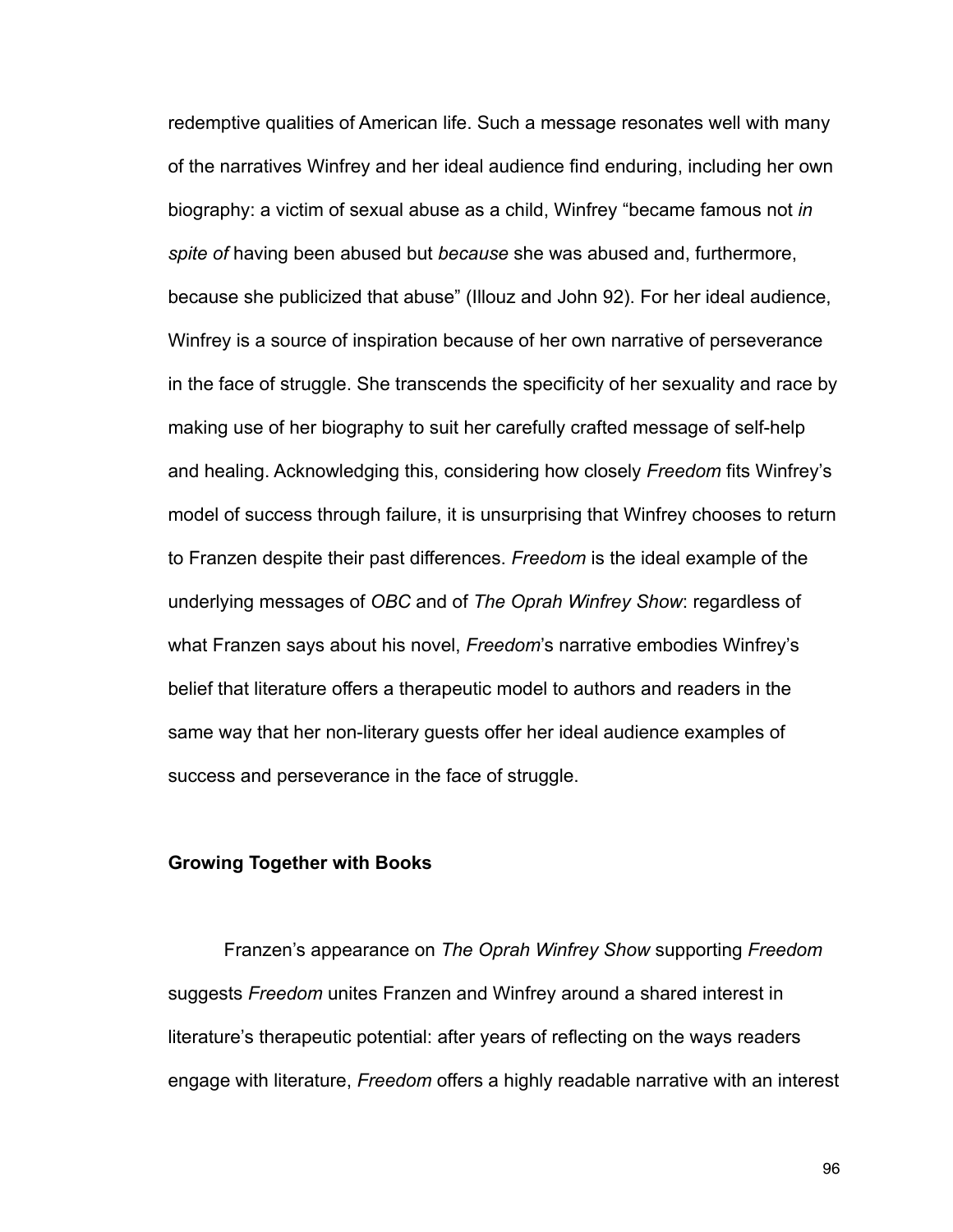in how individuals heal themselves. *OBC* has worked consistently to construct a pedagogy of reading based on the idea that books are transformative, that reading makes people more aware of themselves while raising their awareness of others; as such, viewing *Freedom*'s description of a troubled family's path to healing as unrelated to, to say nothing of uninfluenced by, Winfrey's project is difficult. For Winfrey, books have long been a path to personal salvation: as Kathleen Rooney notes, "whenever the topic of [*OBC*] arose in an interview, Winfrey had an anecdote about reading's profound and poignant impact on her troubled formative years at ready" (28). Reading for Winfrey is synonymous with escape and emancipation from trauma. While *Freedom*'s characters are not healed through narrative in the way Winfrey's reading model proposes -- they do not heal themselves through the act of introspective reading -- their realistic portrayal and successful self-therapy *in* narrative suggests *Freedom* holds the potential to guide readers to reconciliation in exactly the way Winfrey and *OBC* members hope narrative can. The successful therapy practiced by *Freedom*'s characters might help to heal the novel's readers by proxy. Recalling the therapeutic logic driving *OBC*, *Freedom* offers evidence of a "serious" contemporary author writing "serious" fiction according to the therapeutic model popularized in contemporary literary culture in no small way by Winfrey and her ideal audience.

 When Franzen talks publicly of *Freedom*, it is impossible to miss the degree to which he has internalized Winfrey's process of biographical reading and writing as a means to self-improvement. While touring in support of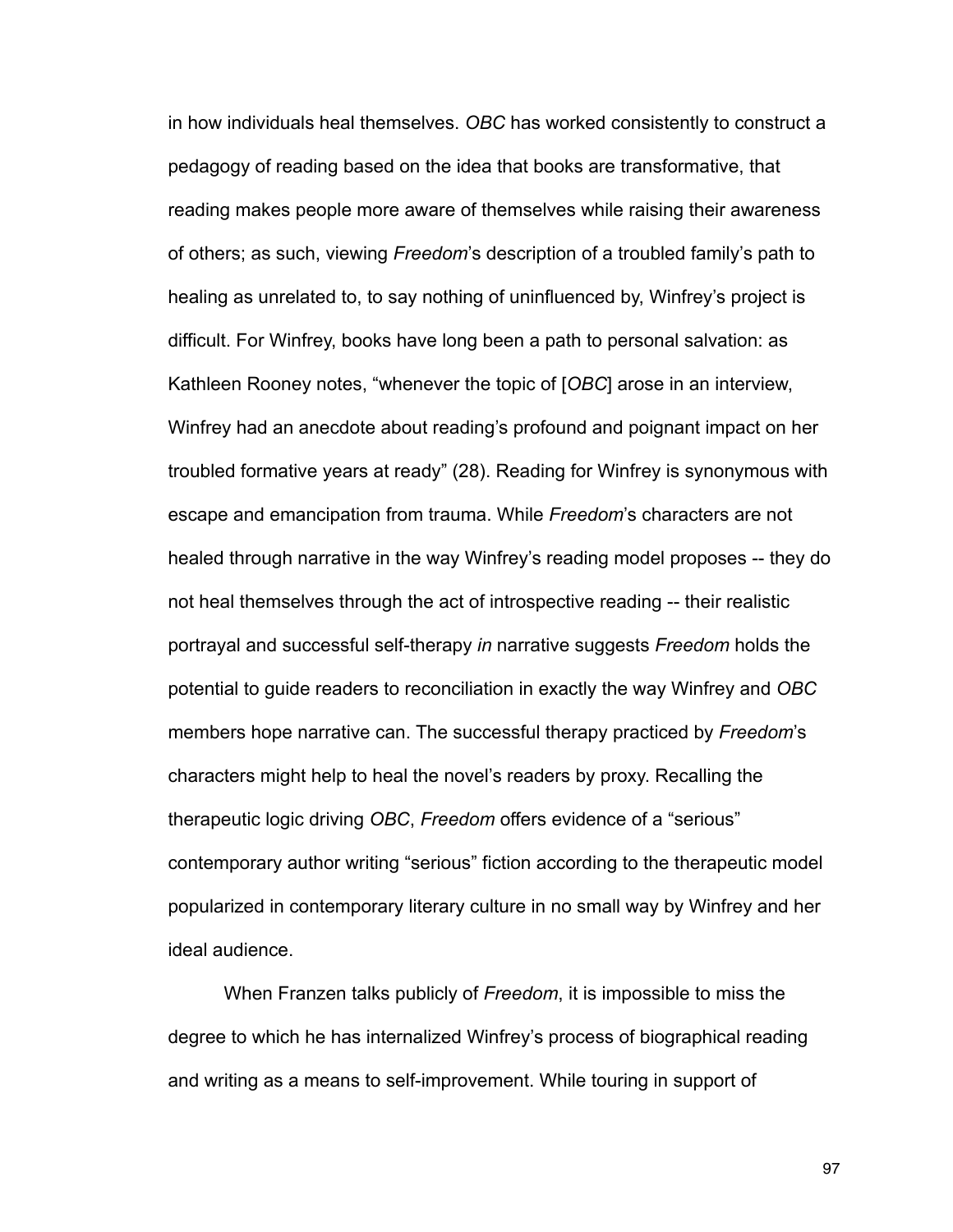*Freedom*, he speaks at length about the various "contradictions" he senses in both himself and his writing: "I myself have multiple views of almost any issue and write because of those contradictions in myself and those conflicts in myself and those ambivalences. To me that's one of the great opportunities that the novel affords; to give full life to irreconcilable contraries and yoke them together as they are yoked together in this unitary body of mine" [\(www.davehaslam.com\)](http://www.davehaslam.com). Literature allows Franzen to confront his contradictions self-reflexively to redefine himself as a "unitary body," as a singular whole. Later in the same interview, Franzen explains *Freedom*'s title: "I think the reason I slapped the word on the book proposal I sold three years ago without any clear idea of what kind of book it was going to be is that I wanted to write a book that would free me in some way. And I will say this about the abstract concept of 'freedom': it's possible you are freer if you accept what you are and just get on with being the person you are, rather than if you maintain this kind of uncommitted I'm free-to-be-this, freeto-be-that, faux freedom" [\(www.davehaslam.com\)](http://www.davehaslam.com). As I say in the introduction to this chapter, *Freedom* helps Franzen to liberate himself from his past. The novel abstractly frees him "in some way" from the person he was before authoring it. Given the degree to which *The Corrections* shaped Franzen's public identity following its publication and cancelled inclusion on *OBC*, it is reasonable to view *Freedom* as "freeing" Franzen from the ghost of *The Corrections'*s reputation. In effect, *Freedom*'s authorship offers evidence of Franzen working through his "demons" in exactly the way Winfrey encourages her ideal audience to on *The Oprah Winfrey Show*. The novel's authorship is Franzen's means to self-help.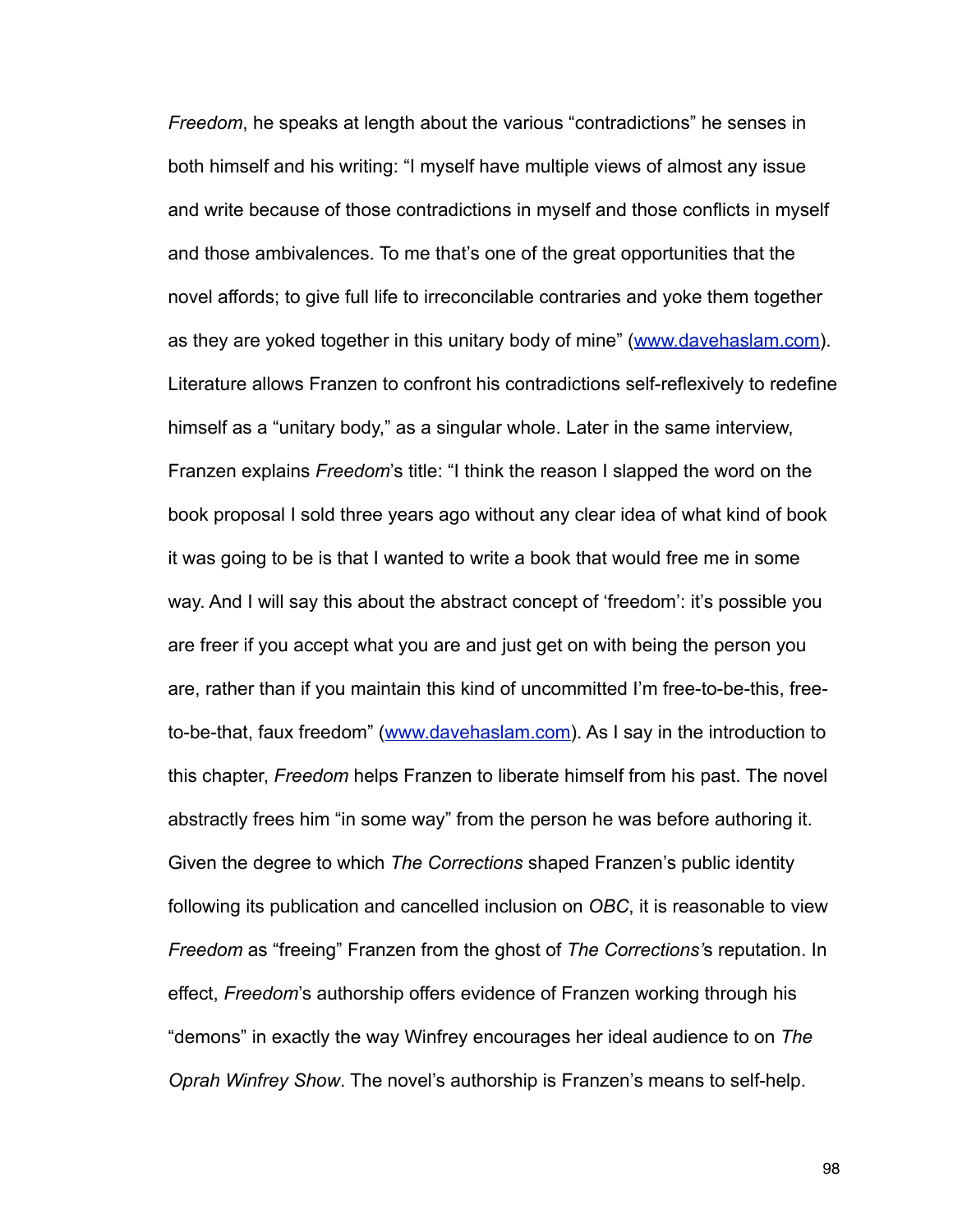*Freedom* sits well with the narrative of Franzen's and Winfrey's interactions with one another: by successfully meeting to discuss *Freedom* in the context of *OBC*, Franzen and Winfrey "get on" with being the people they are, moving beyond their disagreement over *The Corrections* by allowing their social and literary projects to overlap. Through *OBC*, Franzen and Winfrey present *Freedom* collectively as a "serious" literary document which exists in some capacity because of their past conflict with one another. Its authorship puts the therapeutic process into action, and its narrative is organized to benefit *OBC*'s interest in self-help. For Franzen, *Freedom* is a social satire of the 21st-century American middle-class carrying the decidedly American message of hope and redemption, the authorship of which helped him to resolve his conflict with Winfrey; for Winfrey, the novel offers a guide for *OBC*'s ideal readers to recognize their own shortcomings in the pursuit of happiness, modeling their own self-reflexivity off of the novel's characters'. The novel's characters and Franzen himself each provide readers with examples of successful self-help, transformation, and healing, the pillars of *OBC*'s literary interests. Remembering Franzen's evolution from a writer of systems novels to one of social realism and read in the context of his relationship with Winfrey's book club, *Freedom* is evidence of Franzen and Winfrey recognizing the merits of each other's visions for the novel. Consequently, *Freedom* unites Franzen's interest in "serious" literature with Winfrey's therapeutic approach to reading, serving as an example of how therapeutic culture propagates itself through the authorship of popular literature.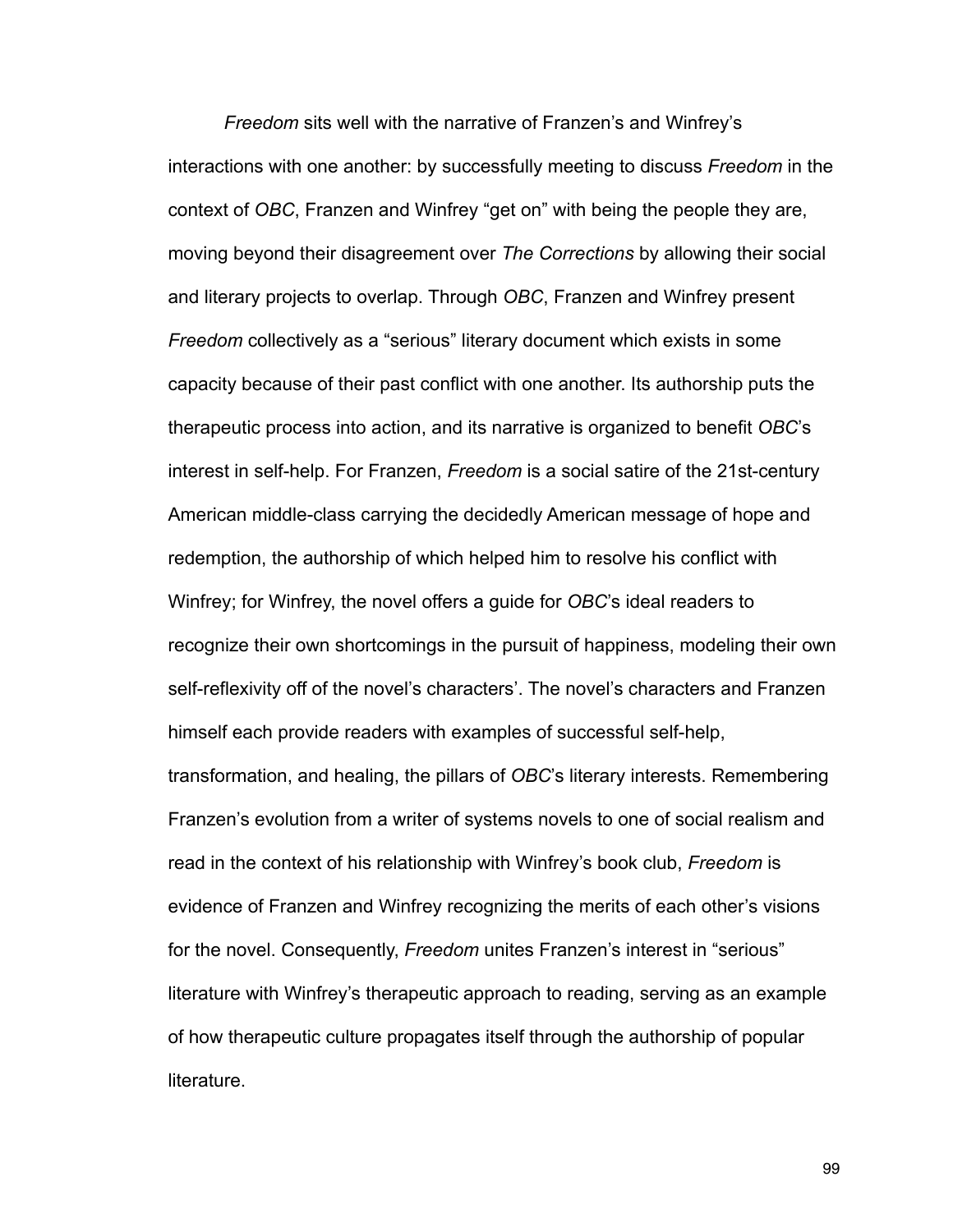## **Chapter Three:**

# **Framing Literature as Testimony**

In his foreword to David Foster Wallace's *Infinite Jest*, Dave Eggers details his conception of how, ultimately, literary texts function therapeutically for readers and writers. Recalling Winfrey's and *OBC*'s belief that readers improve themselves by engaging with books, Eggers writes that after finishing *Infinite Jest* "you are a better person" (xiv). He says:

> It's insane, but also hard to deny. Your brain is stronger because it's been given a monthlong workout, and more importantly, your heart is sturdier, for there has scarcely been written a more moving account of desperation, depression, addiction, general stasis and yearning, or the obsession with human expectations, with artistic and athletic and intellectual possibility (xiv).

For Eggers, reading *Infinite Jest,* and reading in general, makes you "a better person." Where Winfrey and *OBC* profess that "books open windows to the world for all of us," helping readers to understand themselves better, Eggers believes the act of reading is an act of self-improvement. Reading is educational. It raises awareness of social issues, and in doing so it works to increase empathy for the experiences of others. In Eggers's words, "your heart is sturdier" after finishing a good book.

 Winfrey and Eggers share the belief that books can improve readers: "books are important" for Winfrey, tools which encourage readers to connect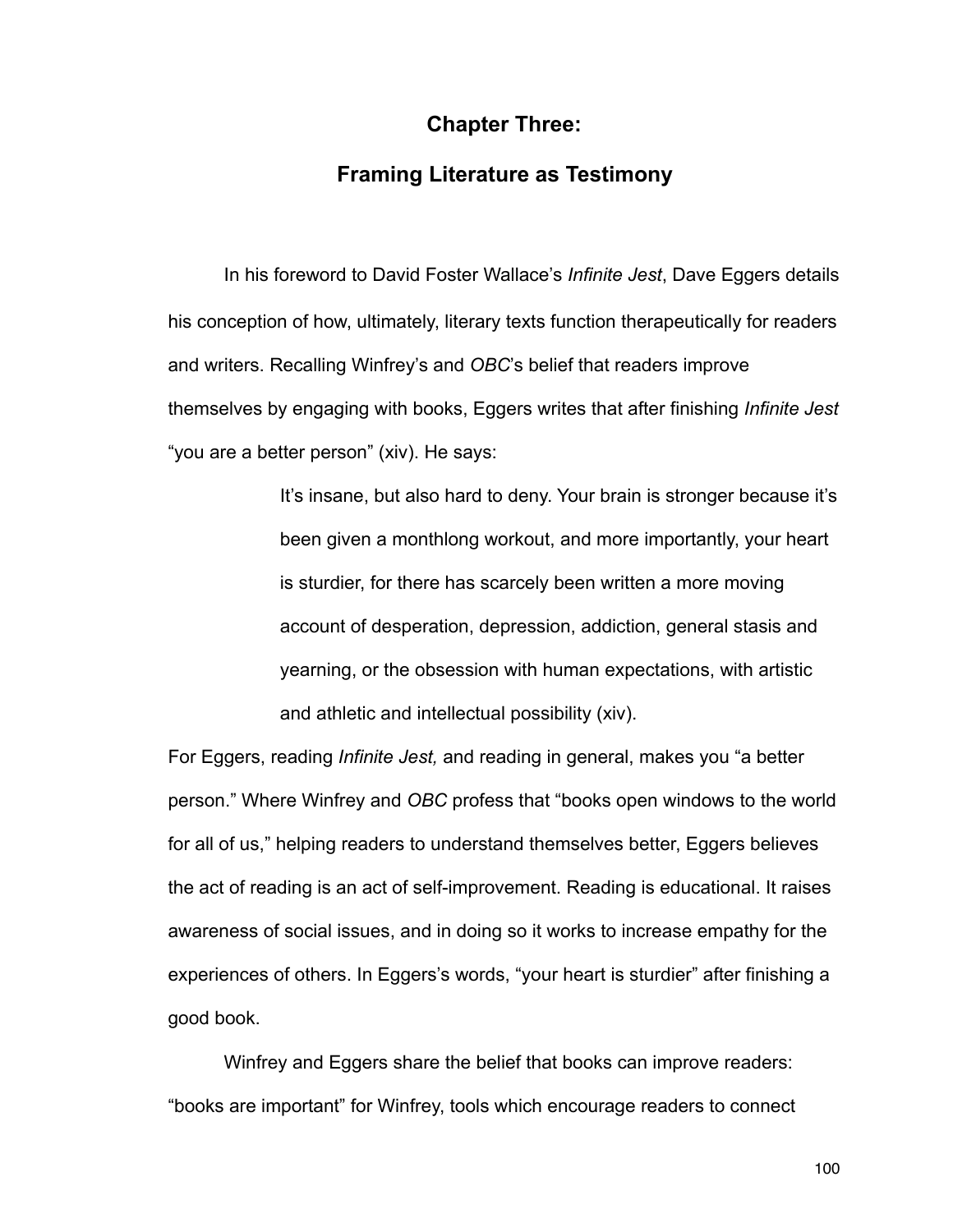authors biographically to their work to raise readers' awareness about whatever issues or themes a text touches upon. Unlike *OBC*'s belief that authors always speak to their own experiences with their work, as Eggers's career has progressed he increasingly sees himself as separate from the experiences he describes in his literature. Contrary to *OBC*'s approach to reading, Eggers argues that experiences described in a literary work are not always the experiences of the work's author. "It's useful to tell you the author is a normal person," Eggers says in reference to Wallace (xv). Like *OBC*, Eggers sees reading as emotionally strengthening for readers because it provides them with an opportunity to learn about a range of social issues and the people they affect, but he understands this strengthening to occur separate from the relationship between authors and their imagined audiences. Although obvious overlap exists between *OBC*'s and Eggers's views that literature is transformative for readers, they each encourage their ideal audiences to approach literature in distinct ways. *OBC* and Eggers both see reading as transformative for readers, and both view narrative as viable means to raise awareness about social issues and marginalized experience, but where *OBC* works to connect authors biographically to their texts, Eggers obscures his autobiographical influence on his work to maximize his writing's impact on his ideal readers. The purpose of this chapter is to identify and articulate this distinction.

 Remember *OBC*'s assumption that all literature is on some level autobiographical: stemming from a generalized interest in literature's therapeutic function for authors and readers, *OBC*'s ideal members search texts for their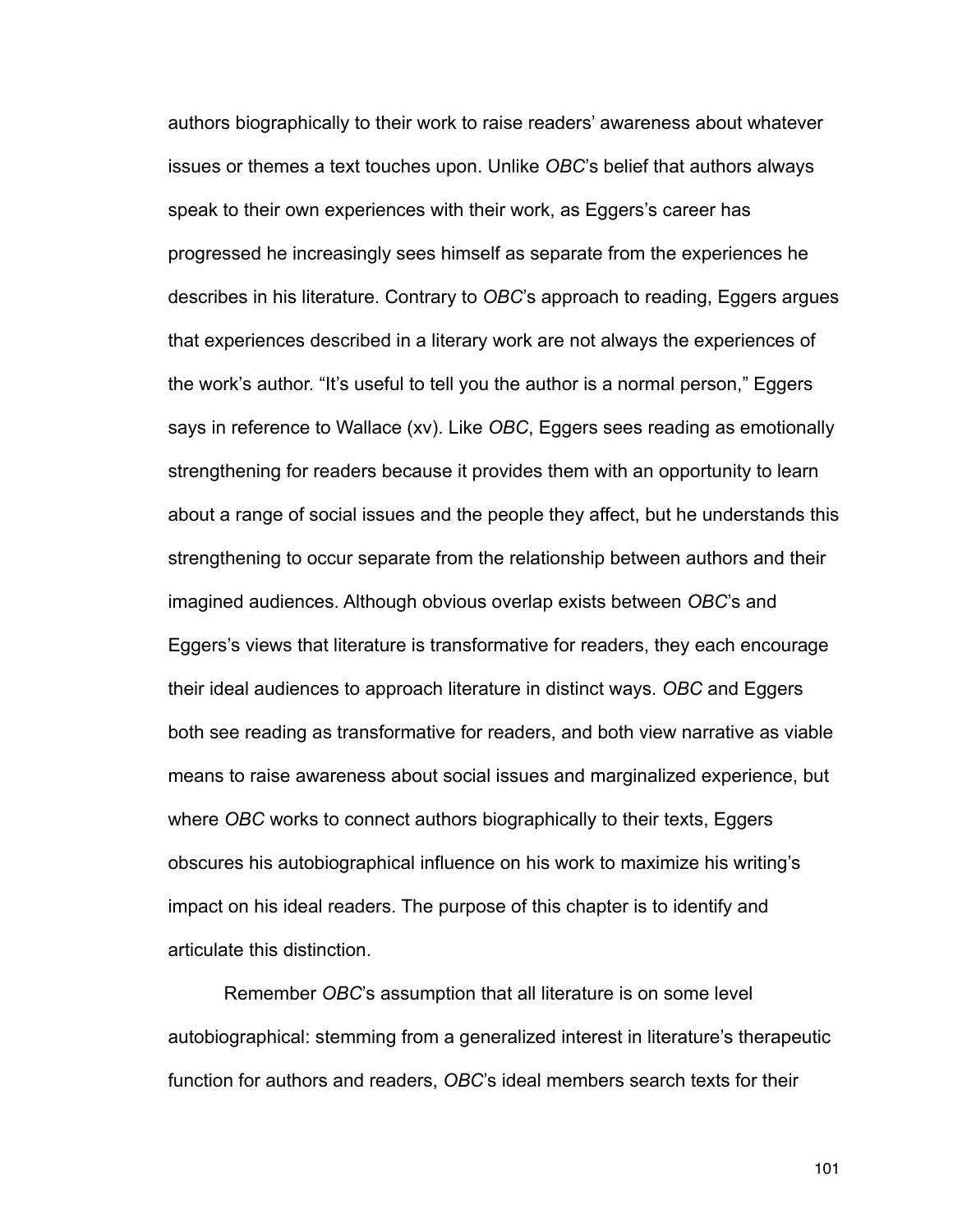authors' biographical details, and they identify meaningfully with literature by comparing and contrasting their own experiences with those of a work's author and characters. This process of identification is what opens literature to serve a transformative therapeutic function for *OBC* readers. In contrast, as his career has progressed, Eggers's nonfiction increasingly divorces his narrators from his personal biography to emphasize the testimonial nature of storytelling, understanding testimony to be any effort to describe and account for first-hand experience, especially in relation to trauma or mental distress. For Eggers, testimonial speech allows speakers to share themselves directly with an audience in a way which encourages the audience "to bond with the narrator in a common struggle" (Felman and Laub xvii). When he uses testimonial speech to communicate with his readers, Eggers works to minimize his autobiographical influence on his narratives, diminishing his position relative to his texts in favor of his testimonial narrators. As such, Eggers's writing rejects *OBC*'s efforts to connect texts biographically with their authors while still asserting an interest in self-improvement and transformation similar to the interests of Winfrey and her audience.

 Storytelling allows speakers to testify to their lives and their history. Often, testimonial stories focus on the life of the speaker but encapsulate the experiences of many: as James Dawes says, with storytelling "one victim can speak for many victims" (198). Testimonial storytelling works to educate others about oneself, or about one's community. By emphasizing the testimonial speech of others, Eggers makes clear that his ideal reader is not meant to conflate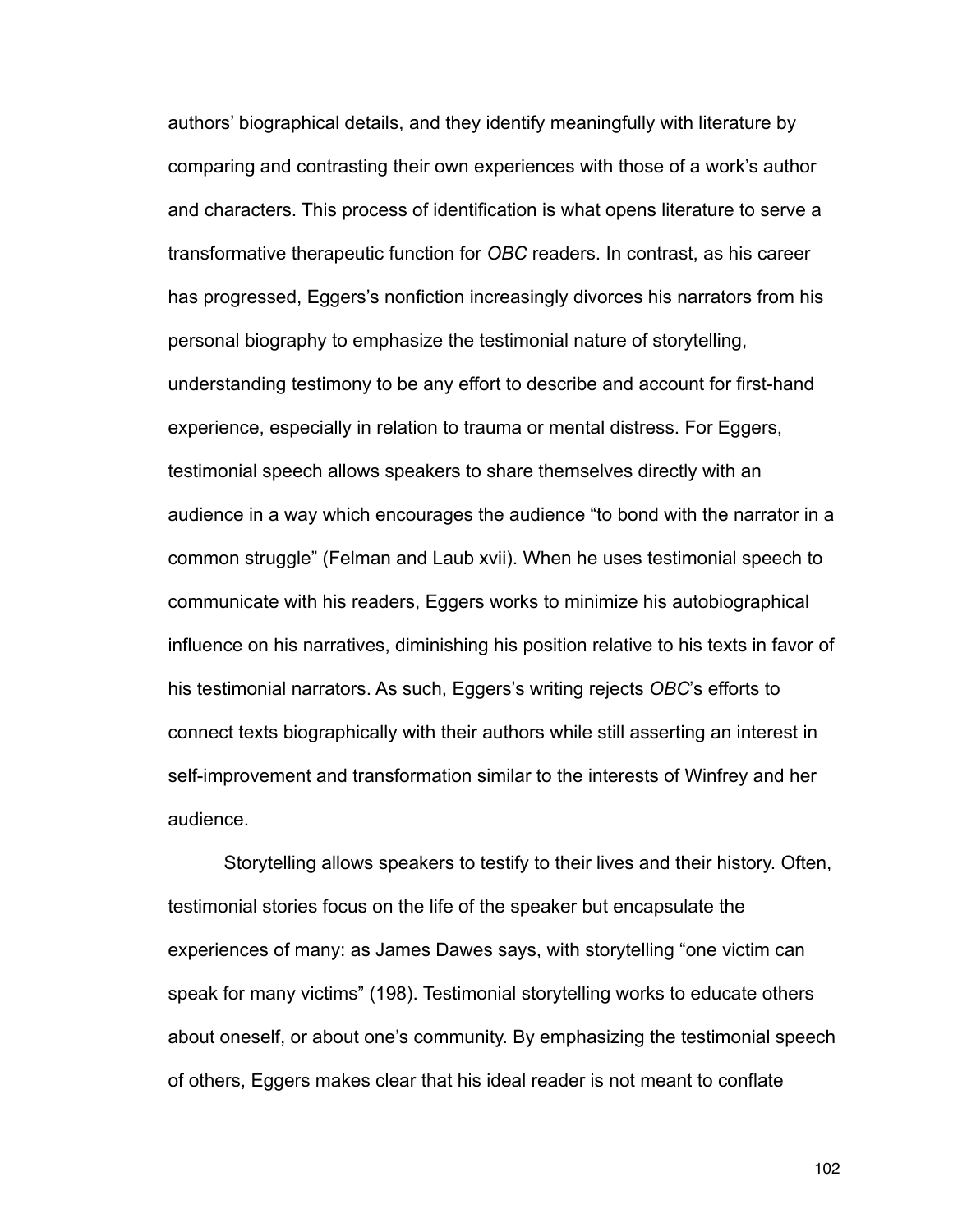Eggers's life experience with his narratives' content. Rather, as I will demonstrate in the coming pages, Eggers means for testimonial speech to establish an intimate bond between his narrators and his ideal readers separate from his own relationship with his audience, marking the bond he aspires to forge between his readers and his texts as distinct from the one *OBC* encourages between authors and readers. Eggers's ideal reader is meant to accept a narrator's testimony at his or her word whereas *OBC* readers work to make associative leaps to connect an author with his or her text. For Eggers, testimonial storytelling is a speech act shared directly between a speaker and his or her audience. Rather than viewing the author as a person with total authority over his or her text, as *OBC* does, Eggers sees authorship more as an editorial act which emphasizes other people's experiences in place of the author's own to establish a link between narrators and readers based on empathy and understanding.

As Tim Aubry writes, "the urge to feel part of a global humanity, unified by shared psychological suffering, though capable of promoting narcissism and eclipsing attention to tragic inequities, can also under certain conditions enable cross-cultural identification and compassion, which can in turn provide the basis for salutary acts of amelioration" (31). I aim to present Eggers's focus on testimony as distinct from Winfrey's literary approach while recognizing how Eggers's writing remains grounded in the same logic of empathy, self-, and social-improvement that drives *OBC* readers. In doing so, I mean to present Eggers's work as an example of therapeutic literature distinct from but overlapping with *OBC*'s literary interests. Where *OBC* positions literature as a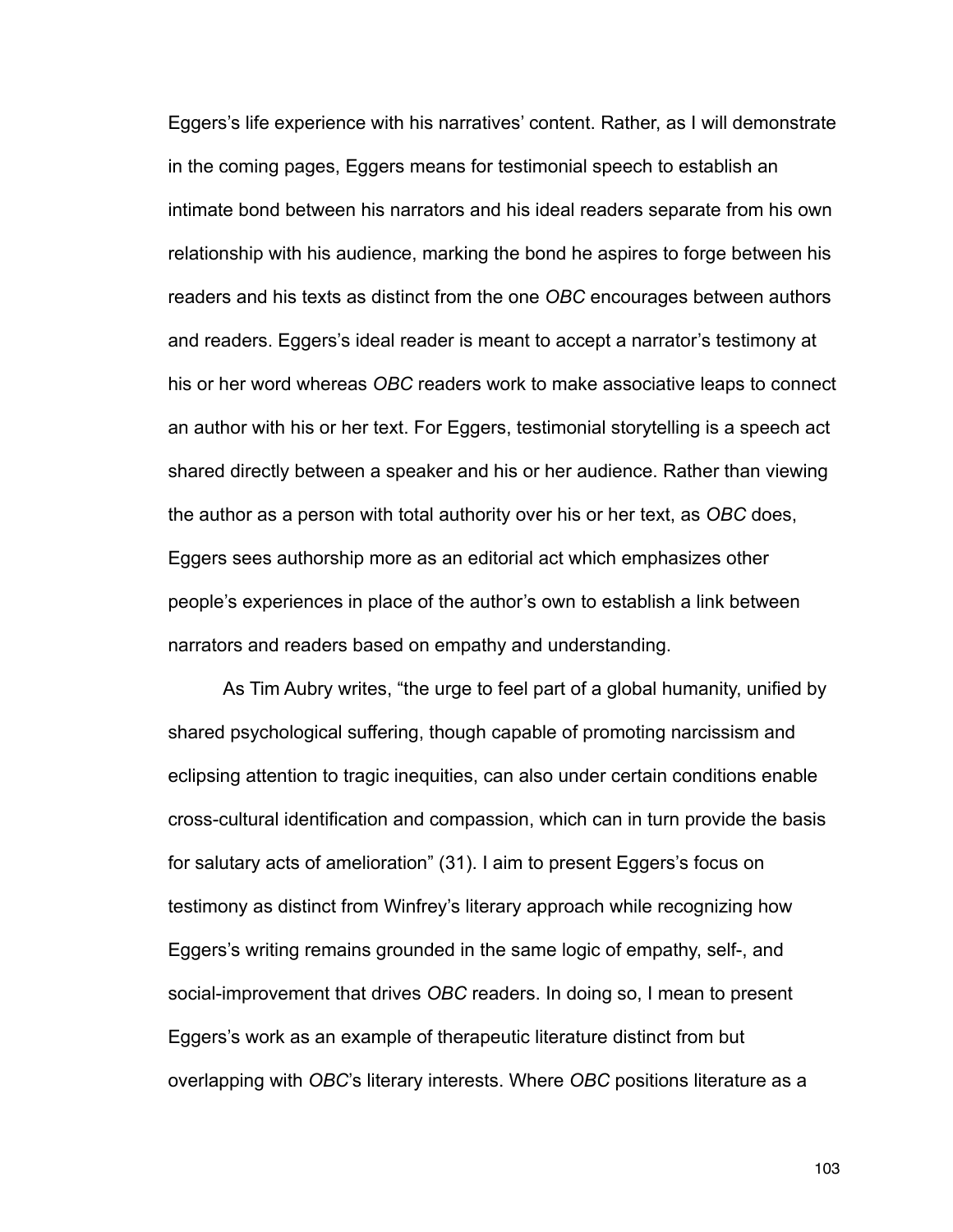therapeutic transaction brokered between authors and readers, I suggest Eggers's emphasis on the testimonial speech of others minimizes his voice in relation to his text. In doing so, Eggers's work gestures towards a model for literature concerned with inspiring readers to identify with victims' testimonies and to reflect on traumatized or mentally distressed experiences as distinct from the experiences of a text's author, pushing his imagined audience to transform themselves into socially aware, empathetic people while offering victims some sense of amelioration.

 Reading his work intertextually to see how his emphasis on testimony evolves in stages throughout his career-to-date, I view Eggers's writing as evidence that Eggers, a major figure in the contemporary American literary scene, follows *OBC*'s example by asking his ideal audience to practice a specific approach to reading based on the belief that literature can be transformative and therapeutic, a means to improve the self as a citizen of the world. Where *OBC* aims to teach readers about the world by urging them to connect authors biographically to their work, however, Eggers's emphasis on the testimony of others extends the focus of his writing beyond his personal life to recognize the lives of others, positioning his texts to speak to a range of global social events with which he has little firsthand experience. Even when the testimonial voice is fictionalized in Eggers's work, it means to approximate lived experience to raise awareness about global social issues. On a surface level, Eggers shares the desire to raise awareness about social issues with *OBC*: recall *OBC*'s drive to raise its readers' awareness of black experience and womanhood while reading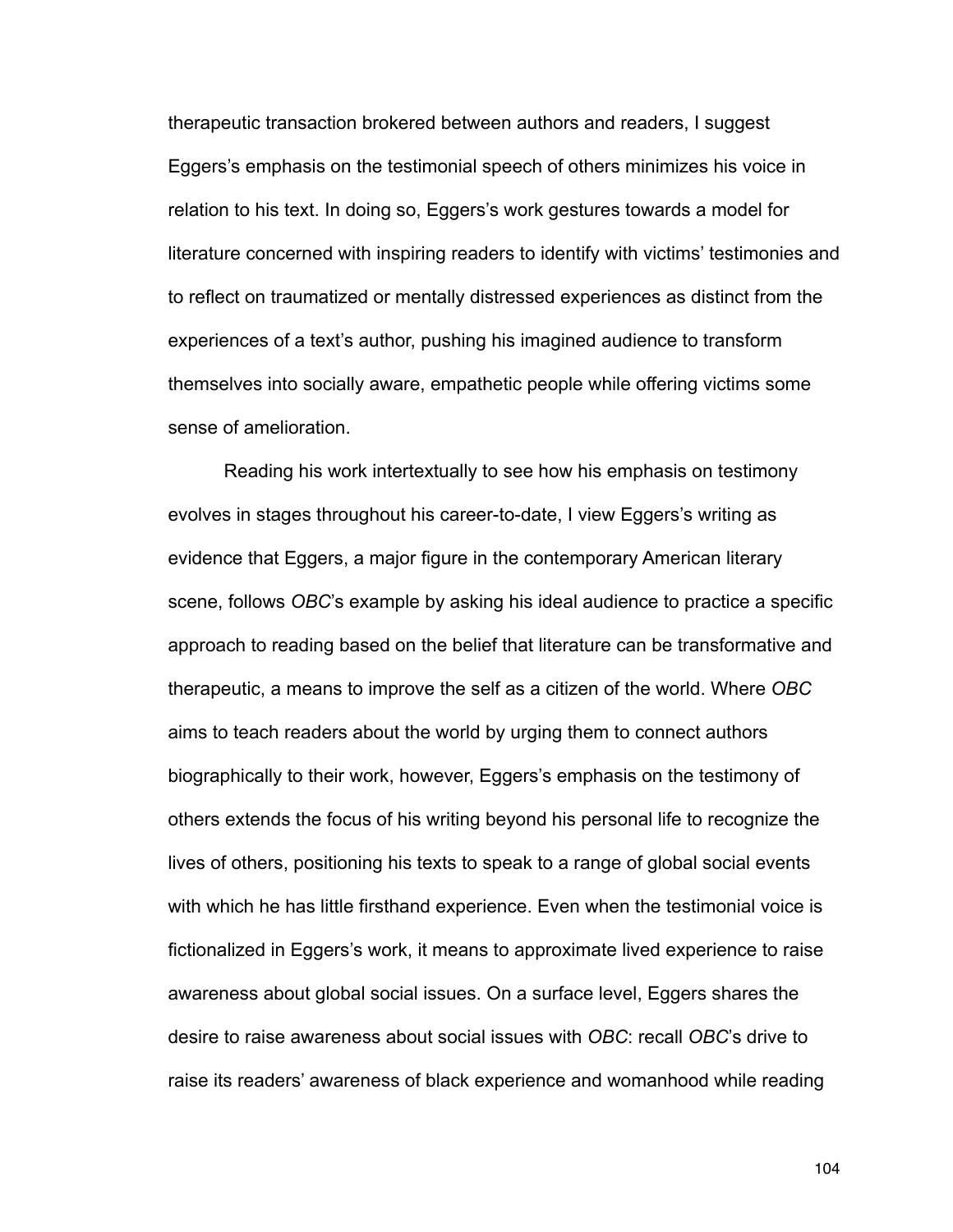Toni Morrison's *Sula*, for example. Unlike *OBC*'s analysis of *Sula,* however, comparatively little interpretive work is required of Eggers's readers to learn about the social issues his narrators speak to. Since his narrators have first-hand experience with the social issues they describe while Eggers's does not, Eggers's ideal reader is meant to accept his characters' testimonies as true rather than as allegories for Eggers's biography.

 To facilitate this relationship between his narrators and his readers, Eggers significantly distances himself from his protagonists. He consciously undermines efforts to link his narrators' testimonies to his own life. By placing testimonial storytelling at the center of his work and by distancing himself from the testimonies found in his narratives, Eggers asks his ideal readers to respond to his work differently than Winfrey asks her audience to respond to books with *OBC*: where *OBC* readers maintain some amount of personal distance from the texts they read, always situating themselves in relation to a work's author or basing their interpretation on some amount of aesthetic appreciation or academic-style analysis, Eggers asks only that his readers engage with his subjects from a position of empathy. Bearing all of this in mind, I argue Eggers's writing frequently relies on testimony regardless of whether it classifies as fiction, nonfiction, memoir, or otherwise. Explaining how testimony functions for victims, Shoshan Felman and Dori Laub see testimony as "bits and pieces of a memory that has been overwhelmed by occurrences that have not settled into understanding or remembrance, acts that cannot be constructed as knowledge nor assimilated into full cognition, events in excess of our frames of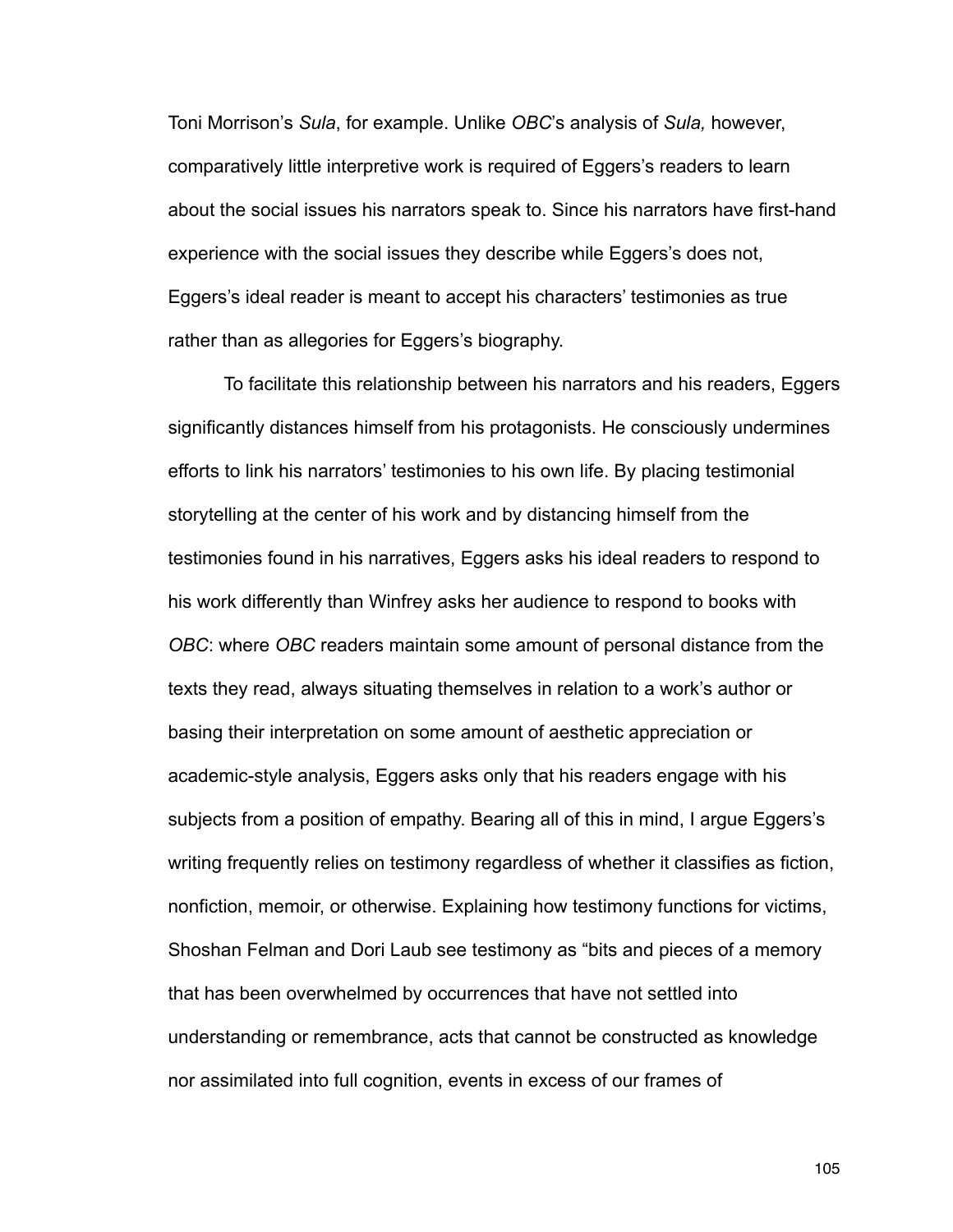reference" (5). Regardless of genre or classification, Eggers's narratives constitute a person testifying to his or her (often traumatized) experiences. By emphasizing other people's voices in place of his own, Eggers's writing works to disseminate testimonial stories without assuming knowledge of or authority over victims' experiences.

 Inspired by anthropologists Didier Fassin's and Richard Rechtman's view that 9/11 was a critical moment for contemporary therapeutic culture, after 9/11 I believe a subtle cultural shift occurred as a result of trauma becoming more widely discussed by the public and in mass media. I see this shift manifest both in Eggers's work and in *OBC*'s approach to books. I begin my analysis of Eggers's work by reading his memoir and first noteworthy book, *A Heartbreaking Work of Staggering Genius*, published in 2000. I consider *Heartbreaking Work* for the ways it confronts and embraces many of the concepts which drive *OBC*: as a memoir, *Heartbreaking Work* is acutely and explicitly interested in Eggers's biographical proximity to his text; it describes Eggers's private experience of trauma; and it generalizes his private trauma to render his experience relatable and affective for his readers. After briefly referring to *OBC* to explain the ways Winfrey adapted the book club's approach to literature after 9/11, moving its focus away from contemporary fiction to favor nonfiction and canonized literature, I identify how Eggers's work shifts from the introspective style seen in *Heartbreaking Work* to appeal to growing reader interest in social trauma, placing an increased emphasis on testimonies to traumatizing or mentally distressing current events distinct from Eggers's own life experiences.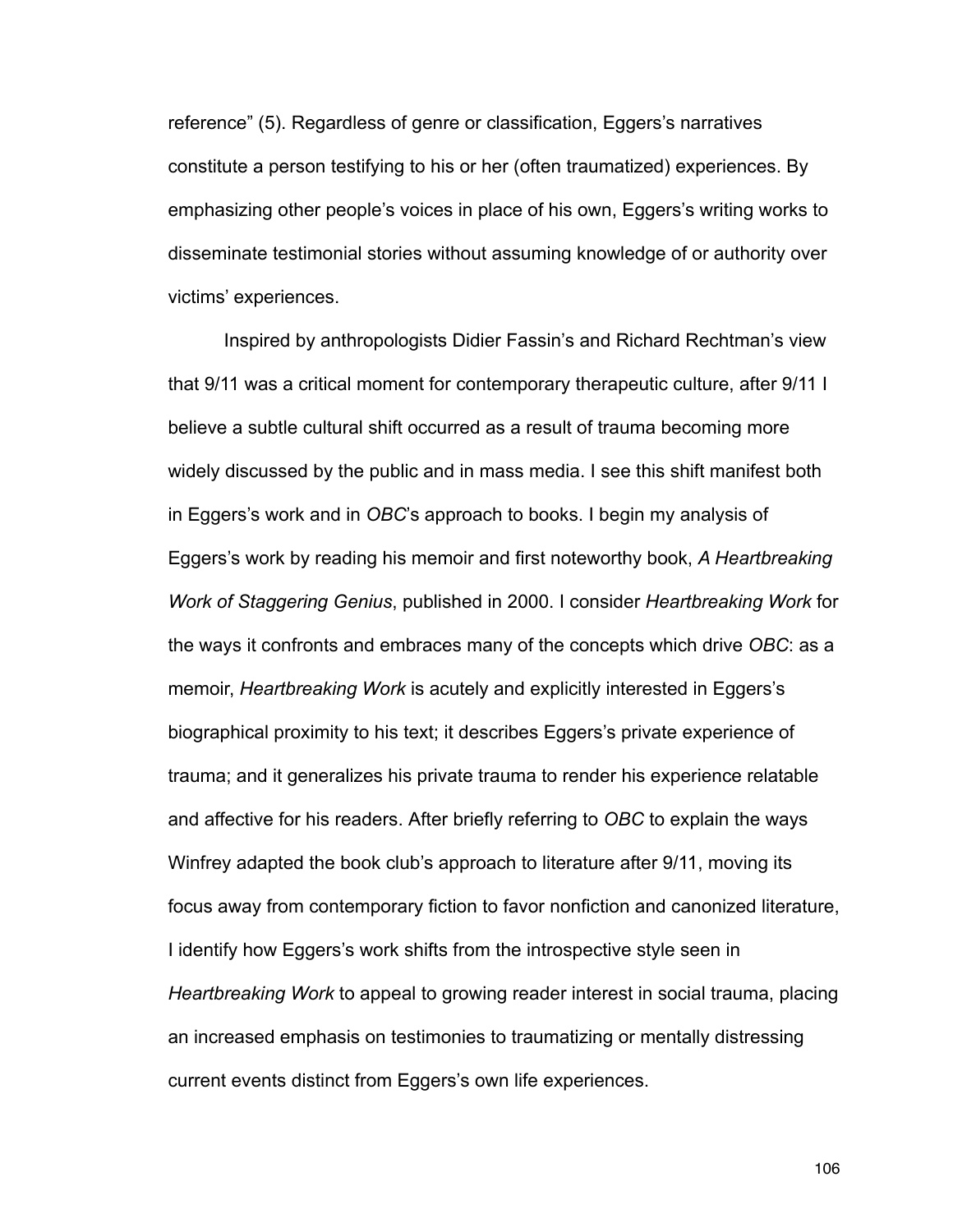Using literature as a platform to feature other people's voices in place of his own, I argue that Eggers's writing increasingly presents other people's testimonies to trauma and mental distress as the primary point of identification between his imagined audience and his work. I claim that Eggers hopes these testimonies to trauma and distress make a strong impression on his ideal audience, a specific imagined reader who Eggers characterizes as "well meaning" but generally uninformed about the world, characteristics he uses to describe himself as a young man (Eggers and Doran 24). In addition to *Heartbreaking Work*, for the purposes of this chapter I focus on Eggers's 2006 novel *What is the What* and selections from the oral history series *Voice of Witness* (*VoW*) to explore how and why Eggers's narratives feature other people's testimonies in place of his own.

 After reading *Heartbreaking Work*, I turn to examples of testimony featured in *Voice of Witness* volumes, an on-going series co-founded in 2004 by Eggers with physician Lola Vollen focusing on human rights issues. I read excerpts of accounts featured in two *Voice of Witness* volumes, *Out of Exile* and *Voices from the Storm*, with direct ties to Eggers's narrative writing to trace the ways Eggers's work as a documentarian nuances his understanding of testimony to social justice issues. I explore the effects of this influence on Eggers's narratives in specific detail in Chapter Four, demonstrating how the lessons Eggers learns about victimhood from his involvement with *Voice of Witness* help him to craft convincing protagonists affected by real world issues whose narration disarms and affects Eggers's ideal readers similarly to the stories of real world victims.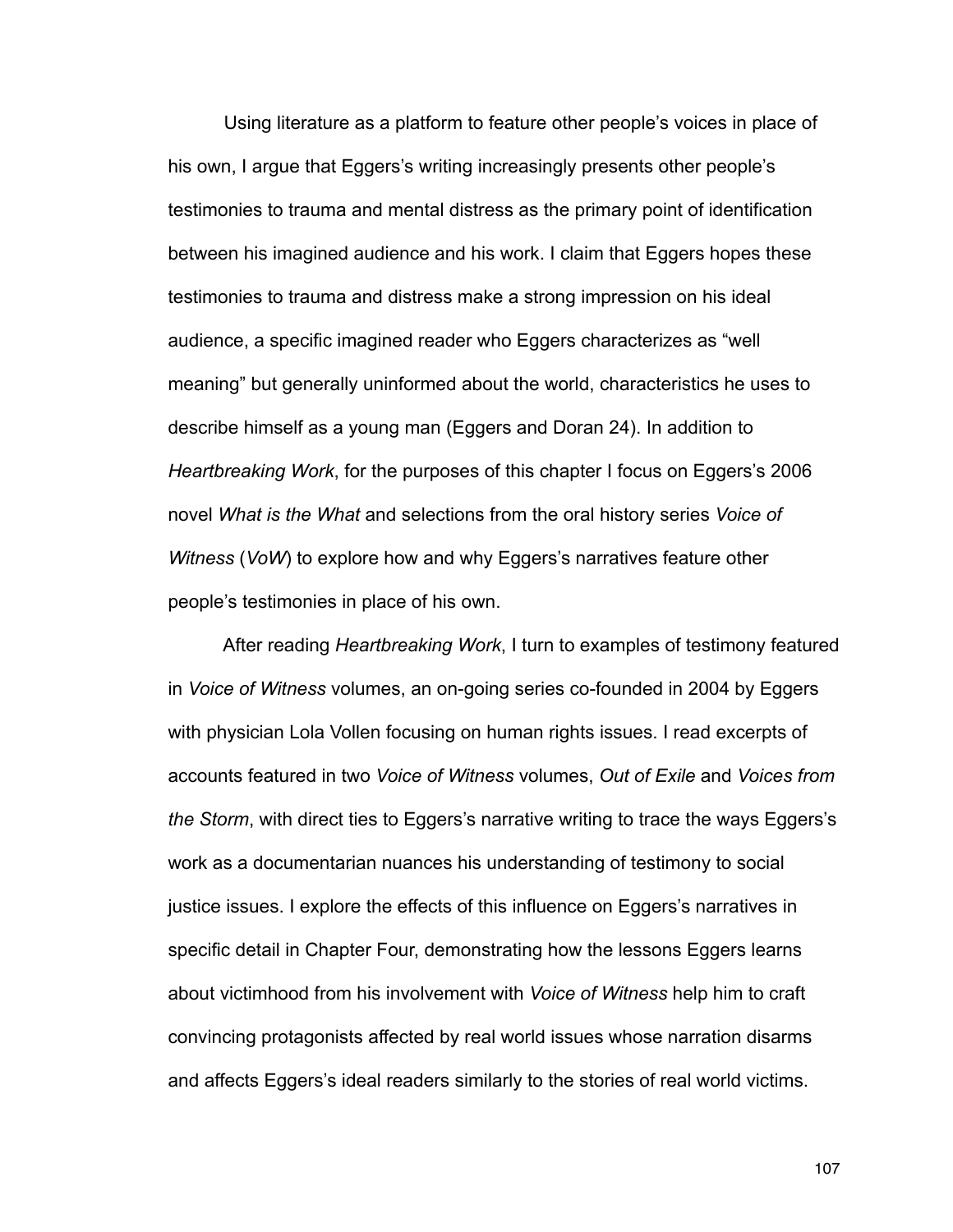Following my examination of *Voice of Witness*, I present Eggers's genre blending novel *What is the What*, published in 2006, as the most significant example of Eggers's narrative focus on the testimonies of victimized others. I read the novel's account of Valentino Achak Deng, a Sudanese refugee living in America, as the ideal form of the testimonial template Eggers follows for much of his narrative nonfiction. Arguing the text undermines distinctions between fiction and nonfiction to discourage efforts to identify Eggers's voice in Deng's testimony, I indicate how *What is the What* establishes an intimate bond between Eggers's ideal reader and Deng-as-narrator, a bond that opens the text to function therapeutically for both Deng and its imagined audience, at least insofar as it offers both a means to personal transformation. In establishing this bond, I suggest *What is the What* means to raise its ideal reader's awareness of and feeling of urgency toward the social issues the text explores.

 In her book length study of Eggers, *One Man Zeitgeist*, Caroline Hamilton claims that "if the writing Eggers produces and publishes can be said to have a message, it is that literature is a recuperative medium. The sharing implicit in storytelling makes it an act of hope and optimism" (95). Literature is "recuperative" for Eggers; put differently, literature is *therapeutic* for Eggers. In Eggers's view, storytelling is restorative, and reading is emotionally and intellectually strengthening. With this chapter, my purpose is to explore what storytelling means to Eggers and how his understanding of storytelling has shifted as his career has progressed. Exploring how and why Eggers uses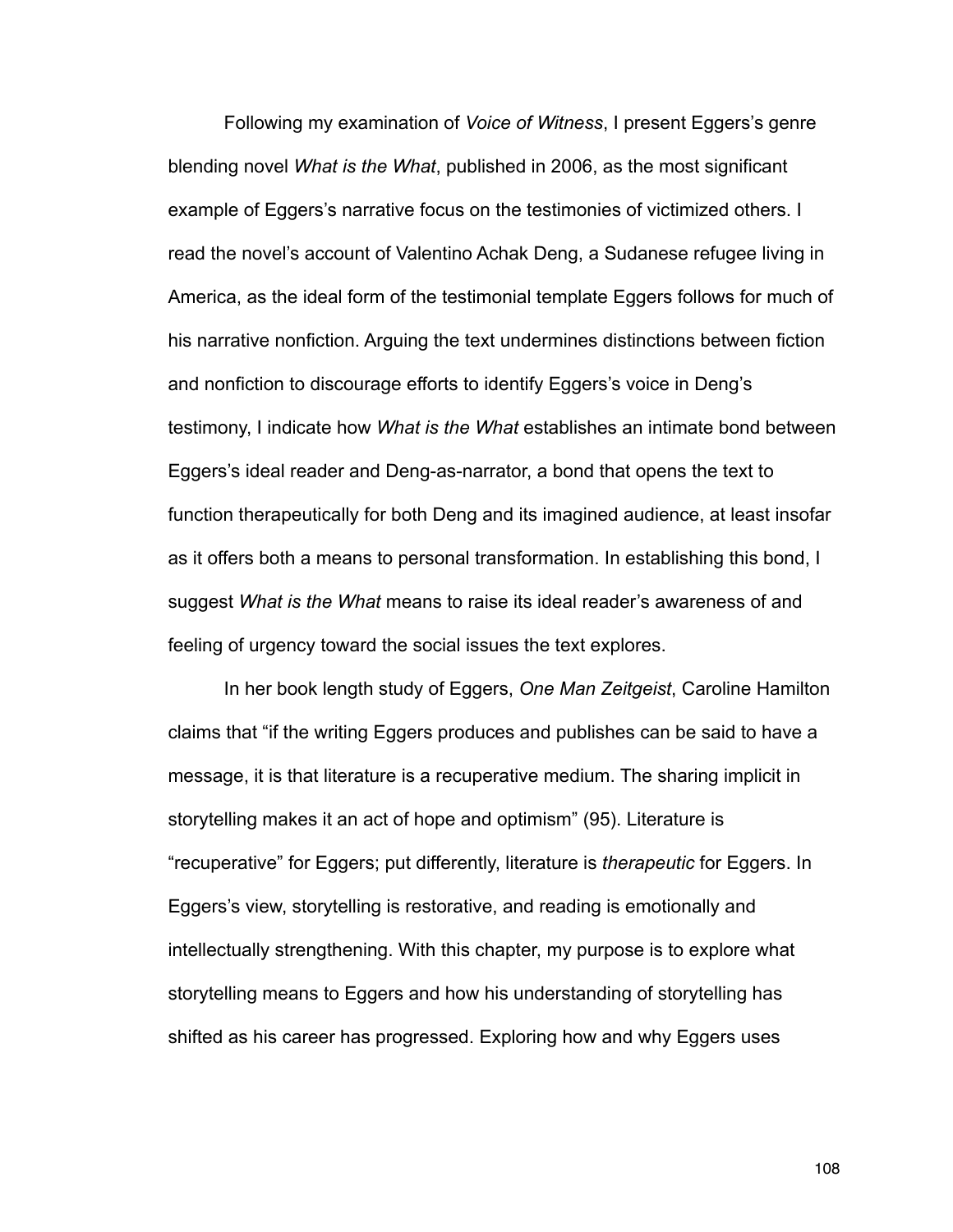testimony in his writing, I intend to establish how he understands stories to function for authors, for readers, for victims, and for the uninformed.

## **Diverging Approaches after 9/11**

 Examining mass media reporting tactics and the reproduction of 9/11 imagery in popular culture as evidence of a social acceptance of trauma as a "generalized social phenomenon" (3), anthropologists Didier Fassin and Richard Rechtman argue that "trauma has become the major signifier of our age" (xi). Fassin and Rechtman argue a renewed cultural emphasis on trauma and its therapy has blossomed in popular contemporary American discourse, a symptom of rising acceptance of trauma and mental illness as social realities. Nowhere is this more evident than in responses to 9/11's effect on American culture. As Fassin and Rechtman put it, "faced with the violence of the facts, or even that of the television images of them, it seems so natural to invoke the notion of trauma that society's response of providing therapy appears to signal progress, both in our knowledge of the reality lived by those directly or indirectly exposed to the events and in the care offered by society and its representatives" (3). Catalyzing around 9/11 in the contemporary popular imaginary, therapeutic culture has assumed an increasingly prominent social role for Americans in the years since the Pentagon and World Trade Center attacks. Using Fassin and Rechtman's language, trauma today "is not confined to the psychiatric vocabulary; it is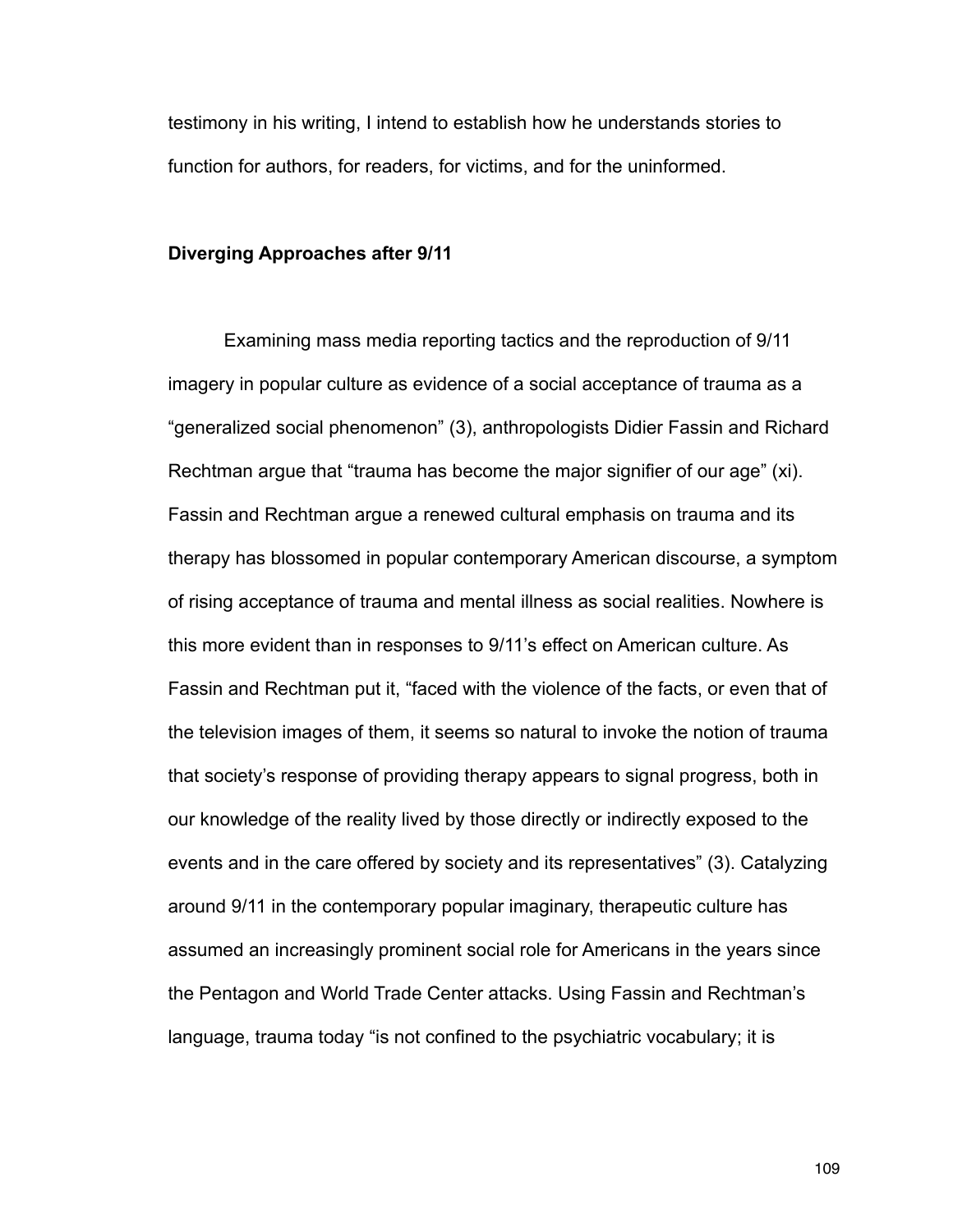embedded in everyday usage. It has, in fact, created a new language of the event" (6).

 In theory, a rising cultural emphasis on trauma and therapy positions *OBC* and Eggers well to assert the positive benefits of viewing literature as a therapeutic tool. It is interesting, then, to note the ways that shifting perceptions of trauma in the wake of 9/11 seem to color *OBC*'s and Eggers's respective approaches to literature. Before 9/11, *OBC* and Eggers similarly encouraged their audiences to connect narrative directly to an author's life to gain a broader understanding of trauma or mental distress through reading. Following 9/11, a divergence occurred in their approaches to understanding trauma using literature. Instead of emphasizing a living author's biography to interpret literature as a therapeutic response to his or her on-going experiences, as *OBC* did for much of its first period and as I argue Eggers's does in *Heartbreaking Work*, *OBC* shifted its focus to canonized literature isolated by history from contemporary social issues while Eggers worked to feature testimonial accounts of other people's experiences of current social issues rather than continuing to use his writing to document his own reactions to personal and social events.

 After finishing its scheduled 2001/2002 season in April, 2002 -- a season which, coincidentally, was set to feature Franzen's *The Corrections* in October -- *OBC* entered a 13 month hiatus. Upon its return in June, 2003, *OBC* refocused its attention on widely canonized literature, much of which features a strong spiritual bent. During this period, *OBC* championed work like John Steinbeck's *East of Eden* and Alan Paton's *Cry, the Beloved Country.* Where previously *OBC*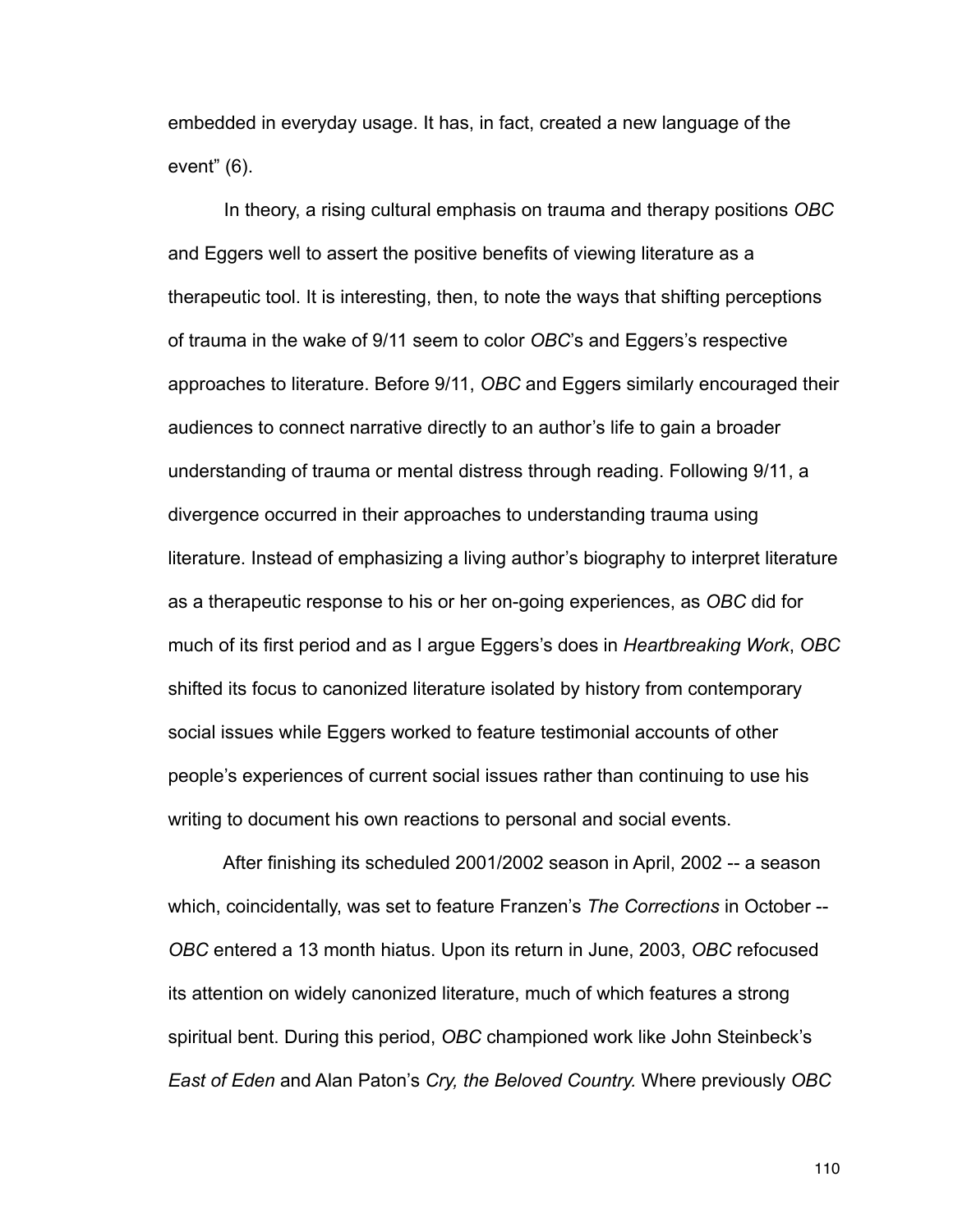confronted contemporary experiences of trauma and mental distress through recently published literature, after 9/11 it chose instead to historicize trauma, generally maintaining distance from the most pressing issues of the present. Although historical study and canonical reading is valuable, after 9/11 *OBC* somewhat undermined its ability to read literature in response to contemporary social issues by focusing on the past.

 Prior to 9/11, Eggers established his fixation on trauma and testimony with the publication of his memoir in 2000, *A Heartbreaking Work of Staggering Genius*. In many respects, *Heartbreaking Work* is a traditional memoir detailing Eggers's experience of traditionally defined trauma: broadly documenting Eggers's coming-to-terms with the deaths of his parents from different cancers within one month of each other when he was in his early 20s, the narrative describes Eggers's private life in close detail and its focus remains narrowly on Eggers's interior perspective on his experience. As a memoir, *Heartbreaking Work* reads as Eggers's most direct appeal to approaches to reading like *OBC*'s, specifically its fascination with author biography. As I argue in the coming pages, however, despite *Heartbreaking Work*'s significant appeals to *OBC*-style approaches to reading, its testimonial tone prefigures Eggers's interest in using storytelling to give voice to other people's experiences.

*Heartbreaking Work* is Eggers's testimony to how his parents' deaths influenced his life. In authoring it, I believe, Eggers largely exorcises his biography from his identity as an author, opening him to use literature to share the testimonies of others. As literary critic Caroline Hamilton says, "Eggers's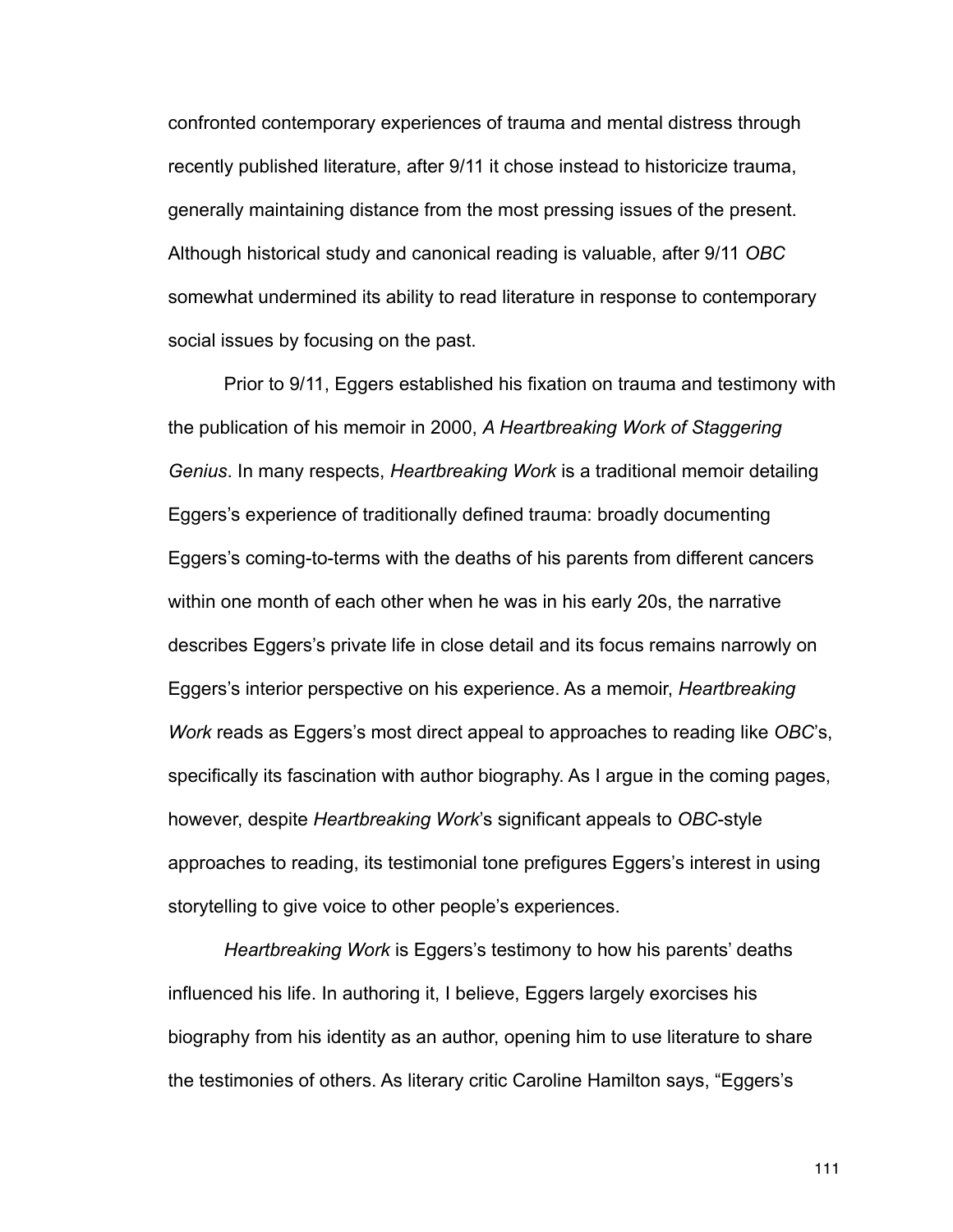memoir reveals that self-knowledge is felt to be deepest when one is recognized by *others* for what one is" (34). With *Heartbreaking Work*, Eggers writes to gain public recognition of his experiences. Once this is accomplished, he offers his position as an author to others to testify to their trauma and emotional distress.

"I'm trying to get your stupid fucking attention," the book's final paragraph reads, both desperate and manic. "I've been trying to show you this, just been trying to show you this -- What the fuck does it take to show you motherfuckers, what does it fucking take what do you want how much do you want because I am willing I'll stand before you and I'll raise my arms and give you my chest and throat and wait, and I've been so old for so long, for you, for you" (437). *Heartbreaking Work* is desperate to make use of Eggers's experience. Eggers's narrator is wild for his trauma to be recognized by others, for others to feel empathy for him. He has been "so old for so long," he says. His trauma has aged him. It has robbed him of his youth. *Heartbreaking Work* demands that its reader sees the trauma described in the book as uniquely Eggers's. The narrator makes clear that some of the text's details are embellished -- "pretend its fiction," the acknowledgements declare -- but the urgency and anger with which the text frequently scans seem designed to affect readers and to encourage them to respond to the text in explicit relation to Eggers. To read *Heartbreaking Work* is to bear witness to Eggers's life.

 Despite its principle focus on Eggers's private experience of the deaths of his parents, *Heartbreaking Work* gestures towards Eggers's interest in literature which accounts for the experiences of others, prefiguring his efforts to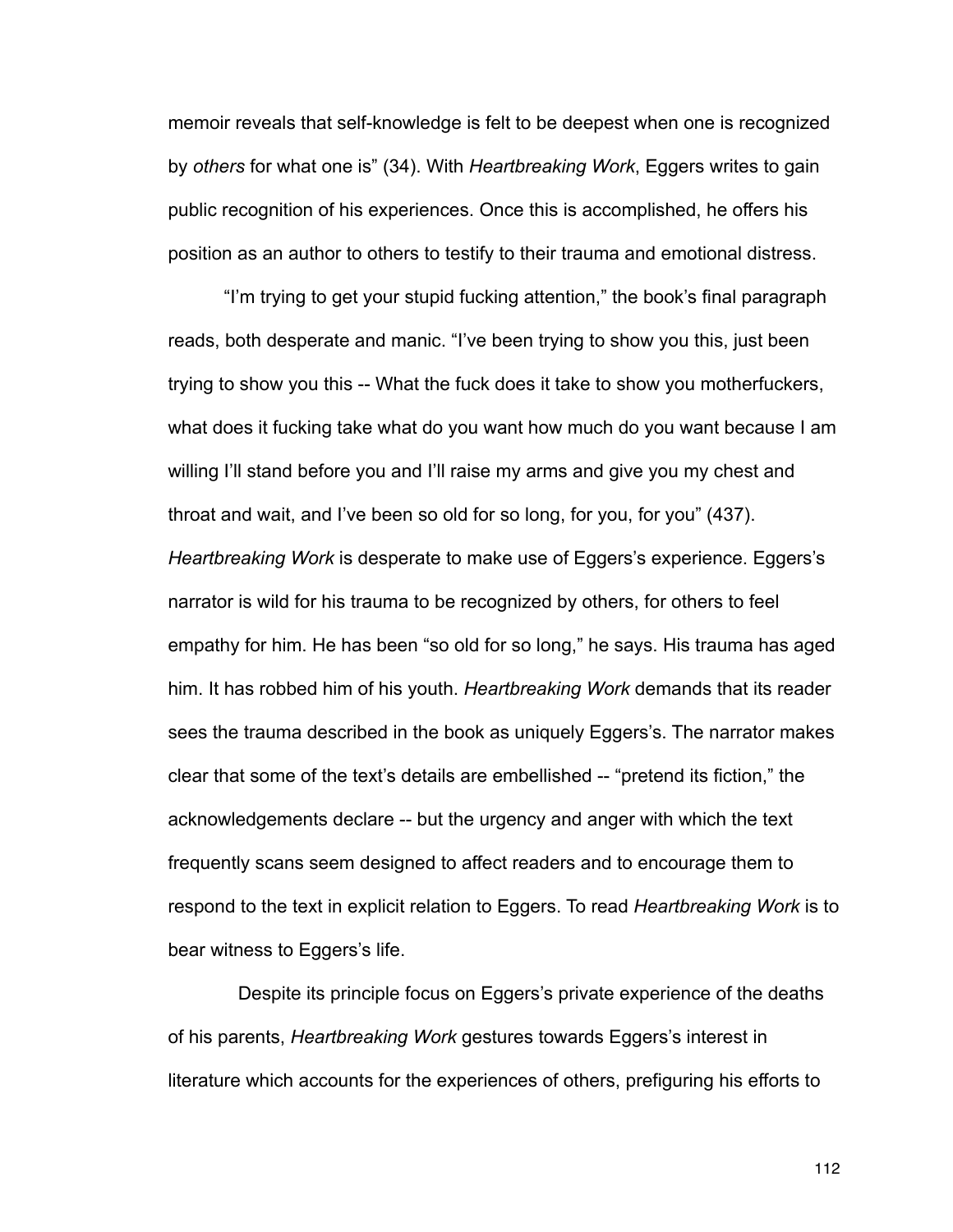raise the profile of other people's stories with his narratives. Nowhere is this more clear than in the book's epigraph. After its title page and copyright detail, *Heartbreaking Work* opens with text proclaiming: "first of all: I am tired. I am true of heart! And also: You are tired. You are true of heart!["1](#page-118-0) Presenting Eggers's and his audience's experiences as similarly "tired" and "true," *Heartbreaking Work*'s epigraph hints at Eggers's future emphasis on the testimony of others by recognizing the value of accounting for all people's experiences. Although *Heartbreaking Work* presents Eggers's experience as unique and demanding of recognition, the epigraph indicates Eggers's recognition that his experience is no more or less valuable than anyone else's. Even given its dominant focus on Eggers's personal life, *Heartbreaking Work* reflects Eggers's empathy for the experiences of others.

 In contrast to *Heartbreaking Work*, Eggers's writing after 9/11 exhibits an increased emphasis on other people's testimonies to trauma stemming from diverse social issues. Specifically, his work frequently describes the effects of contemporary events in a testimonial style, featuring the voice of a traumatized or mentally distressed narrator whose identity is distinct from Eggers's. Capitalizing on the belief that public interest in and empathy for trauma and victims' testimonies is such that "the victim's word can no longer be doubted" (Fassin and

<span id="page-118-0"></span><sup>1</sup> Significantly, *Heartbreaking Work*'s copyright detail features an aside from Eggers declaring the text's simultaneous status as both fiction and nonfiction, echoing *OBC*'s concern with genre aired during Winfrey's dispute with James Frey. Of *Heartbreaking Work*, Eggers asserts "this is a work of fiction, only in that in many cases, the author could not remember the exact words said by certain people, and exact descriptions of certain things, so had to fill in gaps as best he could. Otherwise, all characters and incidents and dialogue are real, are not products of the author's imagination, because at the time of this writing, the author had no imagination whatsoever for those sorts of things, and could not conceive of *making up* a story or characters."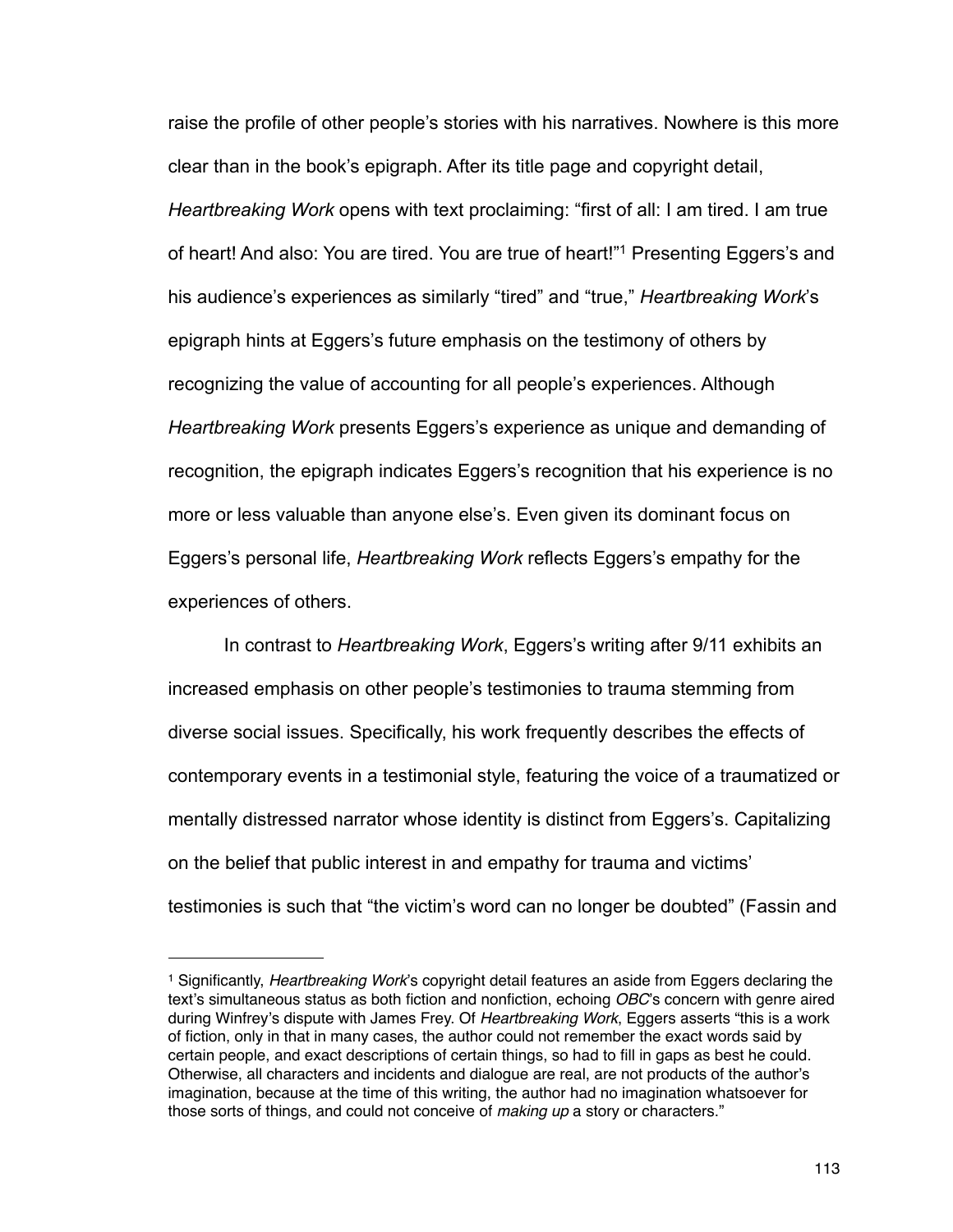Rechtman 29), testimony, for Eggers, becomes the primary means to describe, to respond to, and to raise awareness of traumatizing and emotionally distressing social issues.

 As narrative, Eggers's embrace of testimony is tied up in E. Ann Kaplan's concept of "quiet trauma," second hand trauma experienced by people involved indirectly with a traumatic event, usually as a result of media depictions of traumatizing social events mediated through speech, text, photography, or film. Obviously, mediated descriptions of trauma differ significantly from the visceral encounters felt by an event's direct victims. Nonetheless, Eggers's work exhibits the belief that literary representations of trauma have the potential to implicate readers in the experience of a traumatic event by exposing them to some degree of an event's psychological violence, especially literature which strives to honor victims by celebrating testimonial speech. Uniting a mass audience with victims in appreciation for the experience of physical or emotional violence, testimony encourages understanding of, and ideally response to, traumatizing events. As Kaplan says, the "vicarious experience of trauma can be pro-social" (21), especially insofar as "quiet trauma" attunes the public to the experience of suffering. By exposing readers to trauma using victims' testimonies, Eggers exhibits a belief that spectators of trauma and its effects can develop some understanding of and empathy for traumatizing or distressing events, however constrained their understanding the event may be compared to its firsthand victims.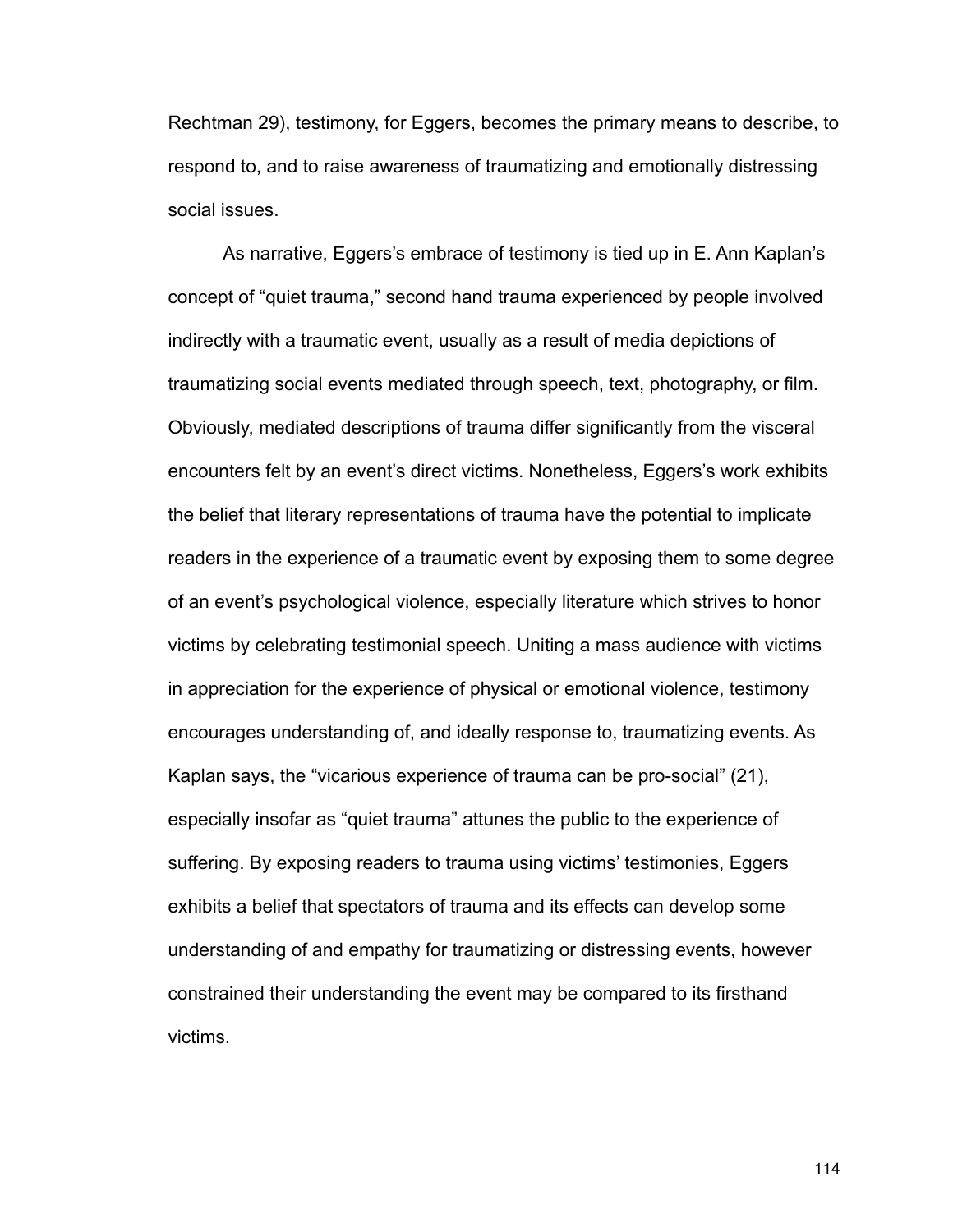As I will show in the coming pages, Eggers's descriptions of trauma and mental distress are particularly interested in exposing his ideal readers to "quiet trauma," and his use of testimonial storytelling frames this exposure in the context of dialogue between victimized speakers -- his narrators -- and his imagined audience. Unlike *Heartbreaking Work* and at odds with *OBC*'s approach to books, Eggers's authorial voice grows increasingly obscure in his work authored since 9/11. Where *OBC* bases literature's capacity to educate readers about trauma and mental distress on the lives of authors who may or may not be victims of the traumas their narratives describe, since 9/11 Eggers frames his work's presentation of trauma around the victim's voice rather than around his own identity. Rather than asking his readers to make interpretive leaps to link violent or distressing images or scenarios to an author who may or may not justify the connection, as *OBC*'s biography-based interpretive approach sometimes does, Eggers substitutes his own voice with the testimonial speech of others to present traumatized experiences distinct from his own. In doing so, he implicates himself in the process of learning about trauma, a gesture which makes his representations of trauma feel honest and empathetic to his ideal audience.

## **A Testimonial Model**

 Similar to *OBC*'s rationale for identifying with books through the lens of their authors' biographies, one of Eggers's central motivations for embracing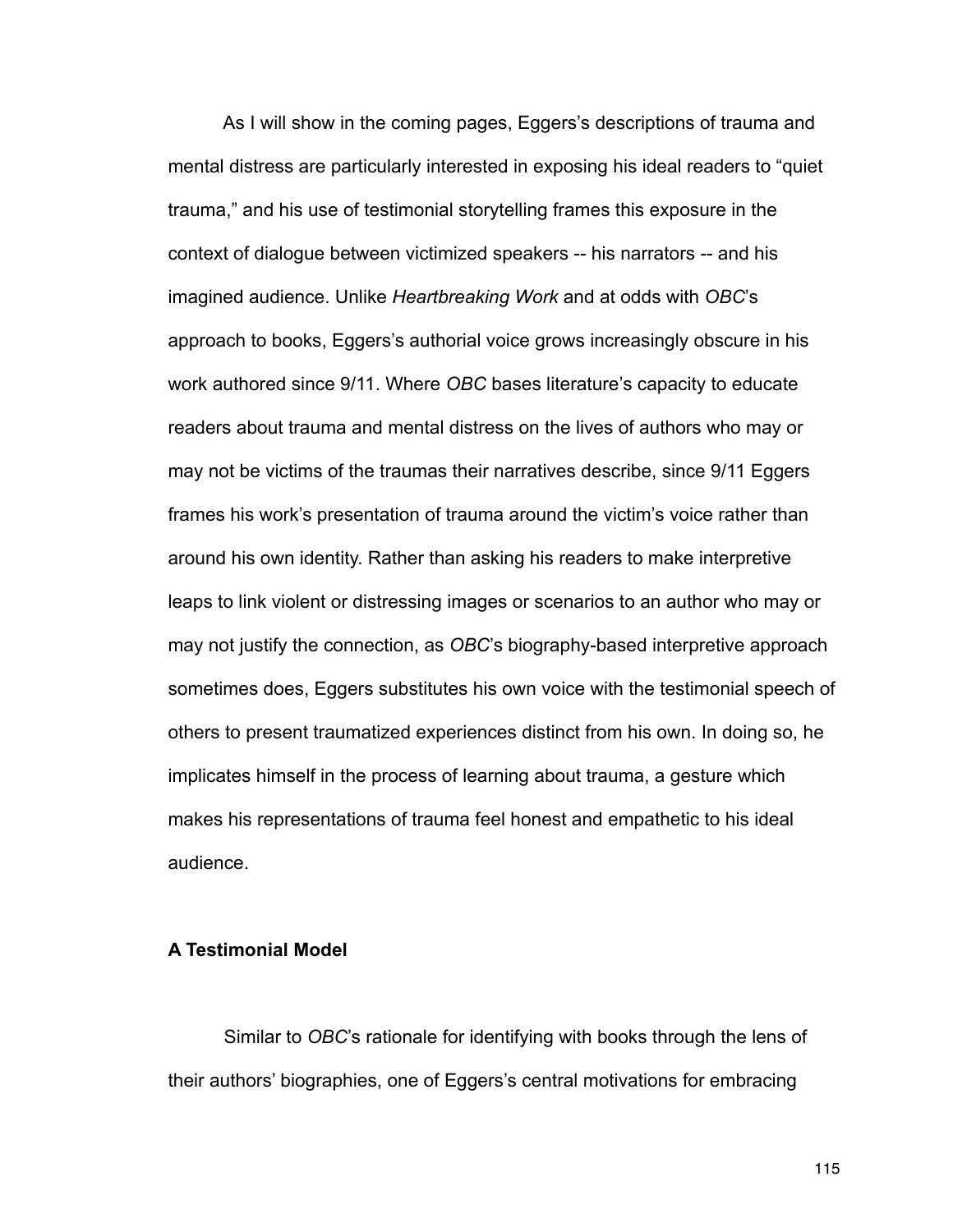testimony is its self-improving, transformative benefit for speakers as well as for their ideal audience. Writing in his introduction to *The Autobiographer's Handbook*, a guide for memoir writing published in 2008 by *826 National*, a nonprofit organization focused on literary education founded in 2002 by Eggers and educator Nínive Clements Calegari*,* Eggers asserts the value of testimony when he advises aspiring writers that, "as painful as it can be to revisit certain episodes from your past, the process of remembering those periods, and making sense of them and their meaning, and then shaping and reconstructing them -- it can be not just therapeutic, it can be absolutely epiphanic" (8). By Eggers's estimation, autobiographical (testimonial) storytelling forces authors to return to certain formative moments from their pasts. This process inevitably leads authors to confront traumatizing events, and to process those events in such a way as to make them fit within a narrative. Presenting these events to an audience in a testimonial voice implicates the audience in authors' past experiences: recollection is "epiphanic" for testimonial speakers insofar as storytelling helps them to confront past experiences of trauma; similarly, testimony enlightens its imagined audience, raising awareness of and empathy for how and why trauma occurs. As Michelle Peek says, by testifying to their past, speaker/authors implicate their audience as "imaginative, retrospective witness" to their lives, pushing their audience to transform themselves in the wake of their newfound knowledge about trauma and the distressed experiences of others.

 The *Voice of Witness* oral history series, for which Eggers serves as series editor in collaboration with educator Mimi Lok and human rights activist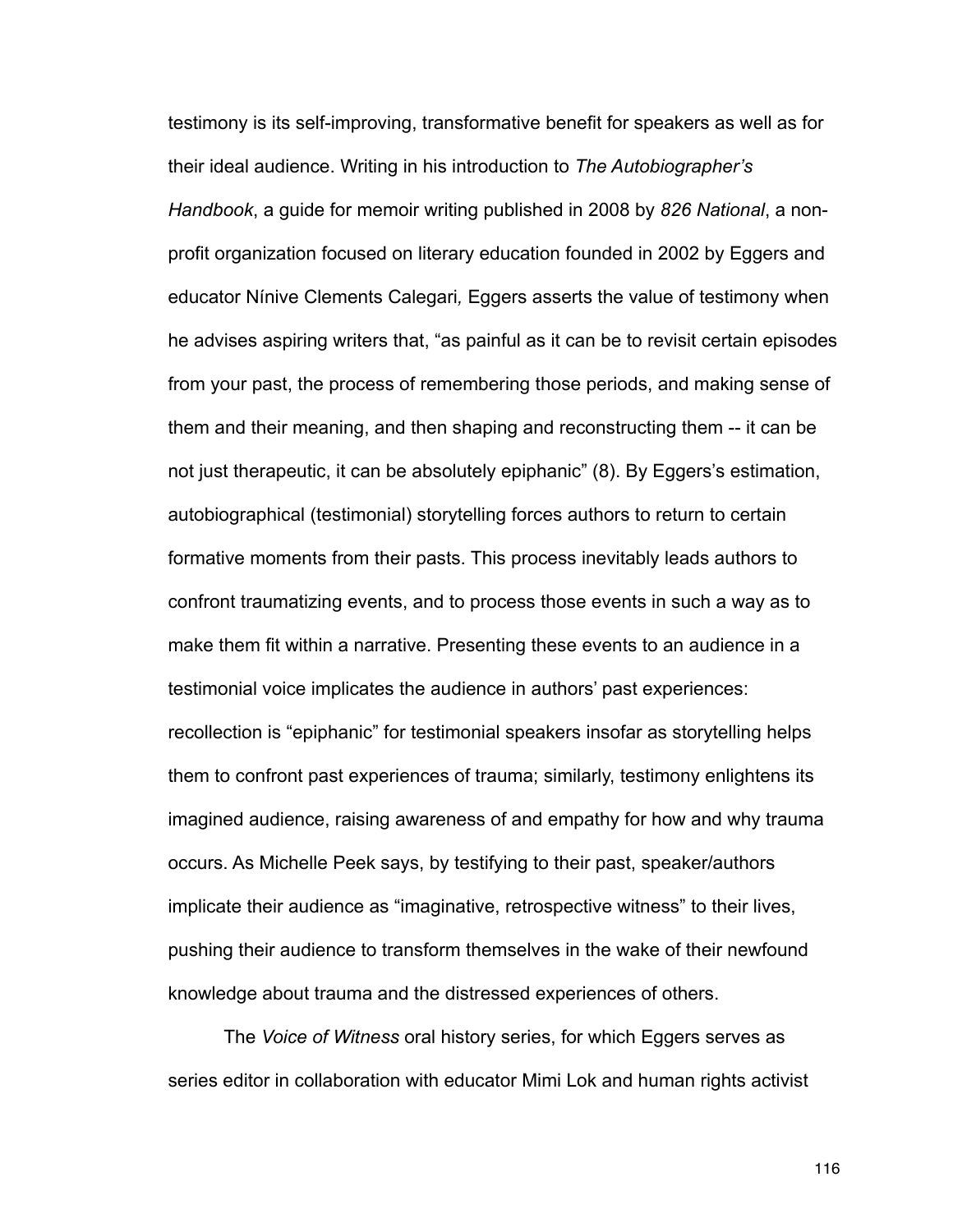Lola Vollen, asserts Eggers's dedication to testimonial storytelling, giving dozens of victims a platform to share their stories with a large audience of sympathetic readers. Founded as a non-profit organization in 2004 before publishing its first anthology of victims' testimonies in 2005, *VoW* works "to illuminate human rights crises by humanizing the victims. Using oral history as a foundation, the series explores social justice issues through the stories of the men and women who experience them" (*Out of Exile)*. Bearing in mind *VoW*'s mission statement, it is interesting to note the ways *VoW* complements and nuances Eggers's narrative use of testimony, offering him examples of testimony against which he models his own characters' speech, his work's understanding of and respect for victims' experiences lending his narrators an air of authenticity.

 Documenting oral history to communicate victims' testimonies, *Voice of Witness* builds upon Eggers's narrative work by exhibiting the real-world stories of people who lived through many of the social issues Eggers examines in his novels and short fiction. For example, *VoW* volume *Out of Exile,* published in 2008, catalogues the testimonies of multiple "abducted and displaced people of Sudan" to complement Eggers's description in *What is the What* of Valentino Achak Deng's experiences as a "Lost Boy" during the Second Sudanese Civil War leading to his eventual resettlement as a refugee in the United States. Similarly, the 2006 *VoW* volume *Voices From the Storm* predates Eggers's nonfiction book *Zeitoun*, published in 2009, an account of Syrian-American Abdulrahman Zeitoun's experience of Hurricane Katrina and his wrongful imprisonment in its immediate aftermath. *Storm* contextualizes *Zeitoun*'s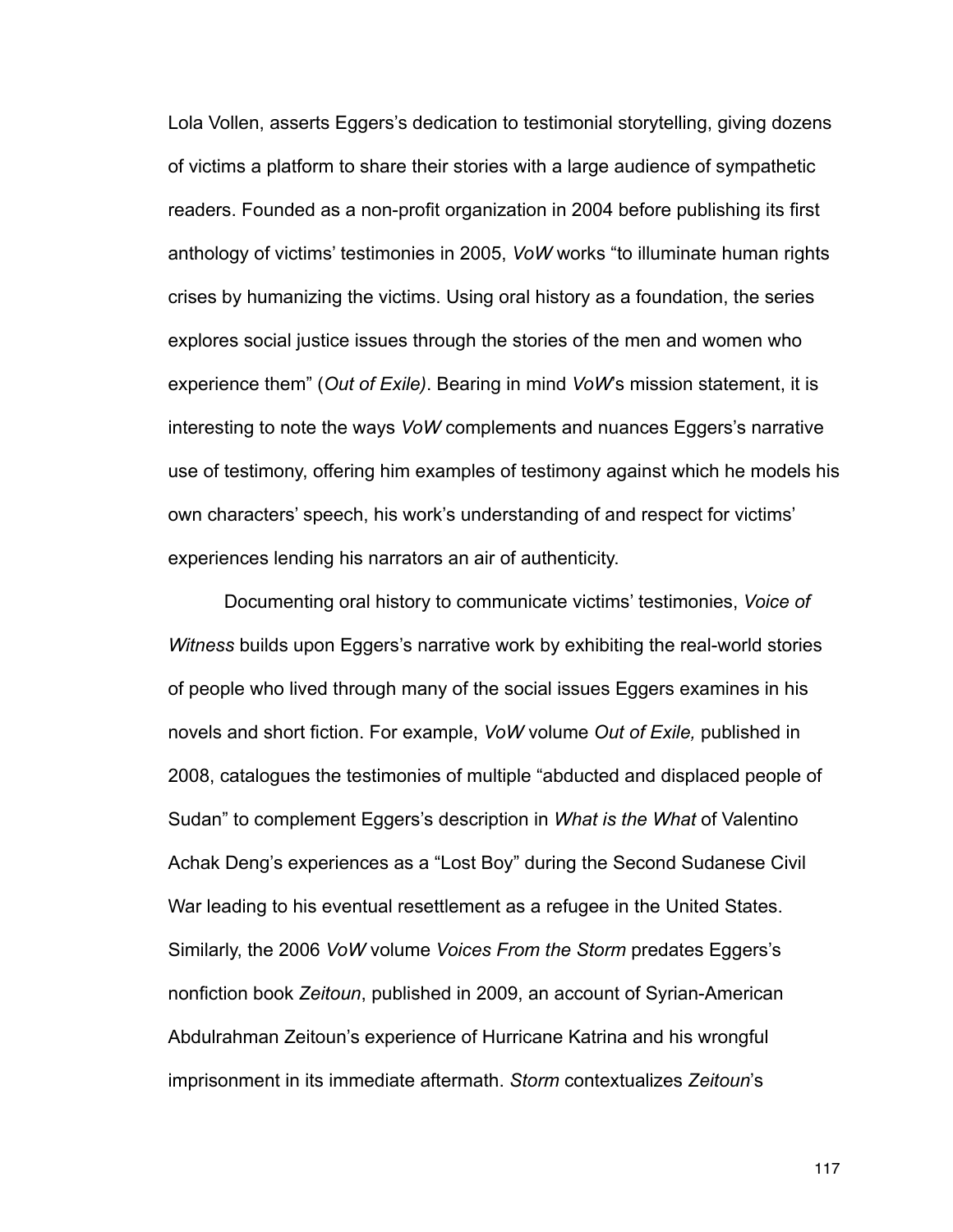narrative by documenting the experiences of many people during and after Katrina in addition to those of Abdulrahman and his family. Although the series includes a number of volumes which do not line up directly with the subject matter of Eggers's narrative work -- series topics encompass a range of global and domestic human rights issues, including undocumented immigrants living in America, the treatment of inmates in American prisons, the Israel/Palestine conflict, and labor abuses in global economies -- nonetheless *Voice of Witness*'s consistent focus on exposing injustice and confronting trauma through storytelling sits well with Eggers's dedication to the educating and healing potentials of testimonial narrative, concepts at the core of much of his most high profile creative work.

 In many respects, *Voice of Witness* overtly complements Eggers's embrace of testimonial narrative as well as the ideology and ethics of his work: like the majority of Eggers's narrative work, *VoW*'s principal focus is on encouraging readers to bear witness to the lives of victims. While Eggers's narratives typically focus on a single person's experience of an event, however, *VoW* presents readers with multiple testimonial accounts. As Eggers and Deng detail in the foreword to *Out of Exile*, "giving voice to the victims of the civil wars in Sudan was the very reason that the *Voice of Witness* was conceived" (1). *Out of Exile* specifically, and *Voice of Witness* in general, "was conceived as a forum where victims of gross human rights abuses could tell their stories not in brief sound bites, but from beginning to end, encompassing the full scope of their humanity" (2). For Eggers and Deng, *Voice of Witness* exists as a means to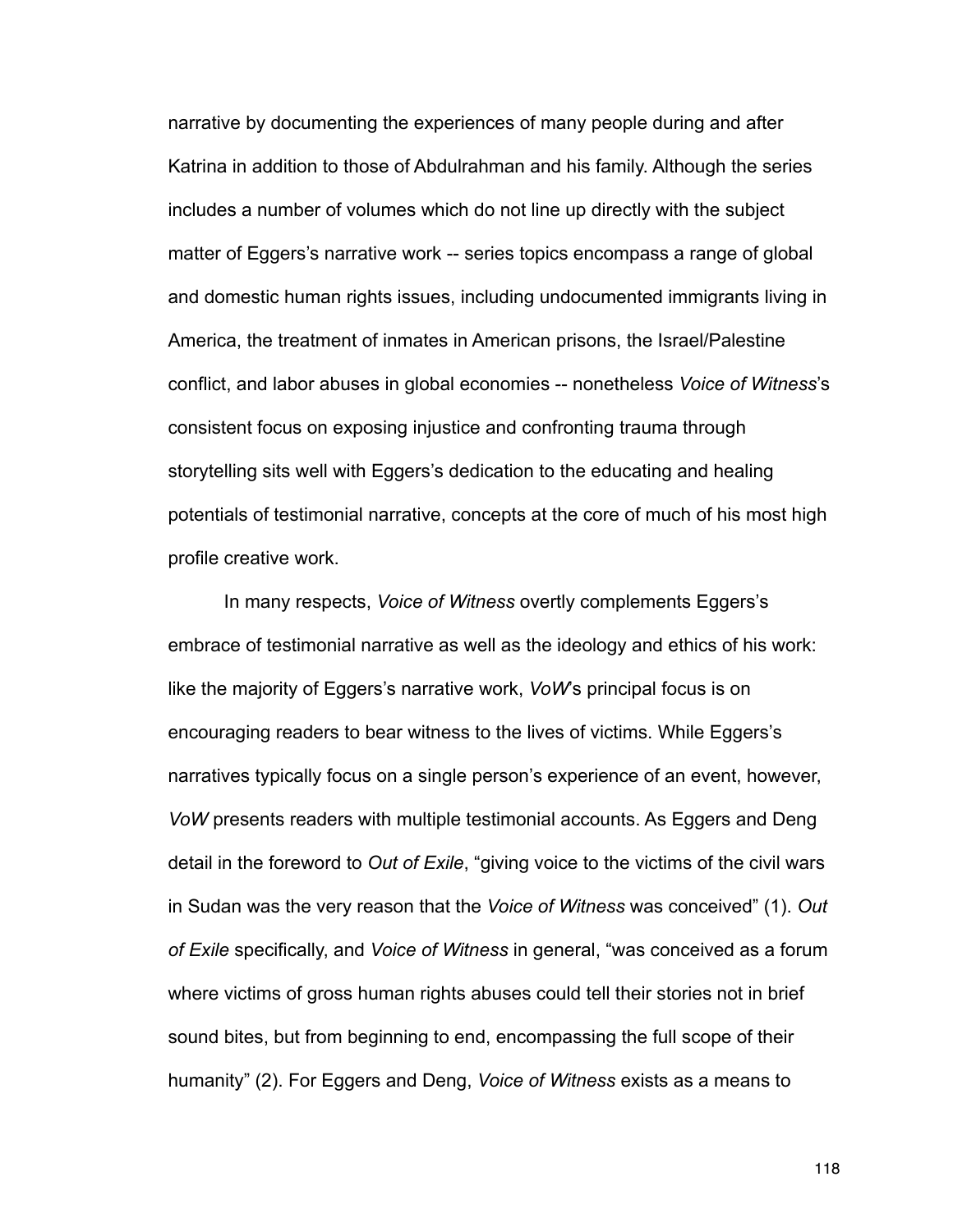honor the "humanity" of victims. "We wanted to make sure that a reader knew the narrators not just as victims or statistics, but as fully human," Eggers and Deng write. *Voice of Witness* pushes back against history based exclusively in hard facts and statistics; it documents history and its traumas as lived events, encouraging readers to discover a shared sense of humanity between themselves and *VoW* narrators which directs them to identify with and to understand broadly how and why injustice and trauma occurs. "In this way a reader has a far better chance at empathy," Eggers and Deng posit. They believe that by presenting history as testimony, readers are "more likely to be outraged when the narrators' basic rights are trampled upon" (2). Unlike literary narratives, which feature narrators whose voices enmesh with an author's literary techniques, *VoW* presents testimony as transcribed speech shared between a speaker and his or her imagined audience. Although *VoW* editors shape the testimonies included in *VoW* volumes, choosing which parts of a person's story to feature before mediating victims' stories through translation whenever necessary, *VoW*'s focus remains always on the testimonial speaker. The editor is entirely hidden from the reader; *VoW* texts do not scan as literary narrative for readers so much as they are documents of speech, missives shared by speakers with their imagined audience. As a result, testimonial speech works to implicate *VoW*'s audience in the events its speakers describe; the audience is made to witness the speaker's experiences, and in doing so ideally the audience feels compelled to respond to the speaker's needs in some way.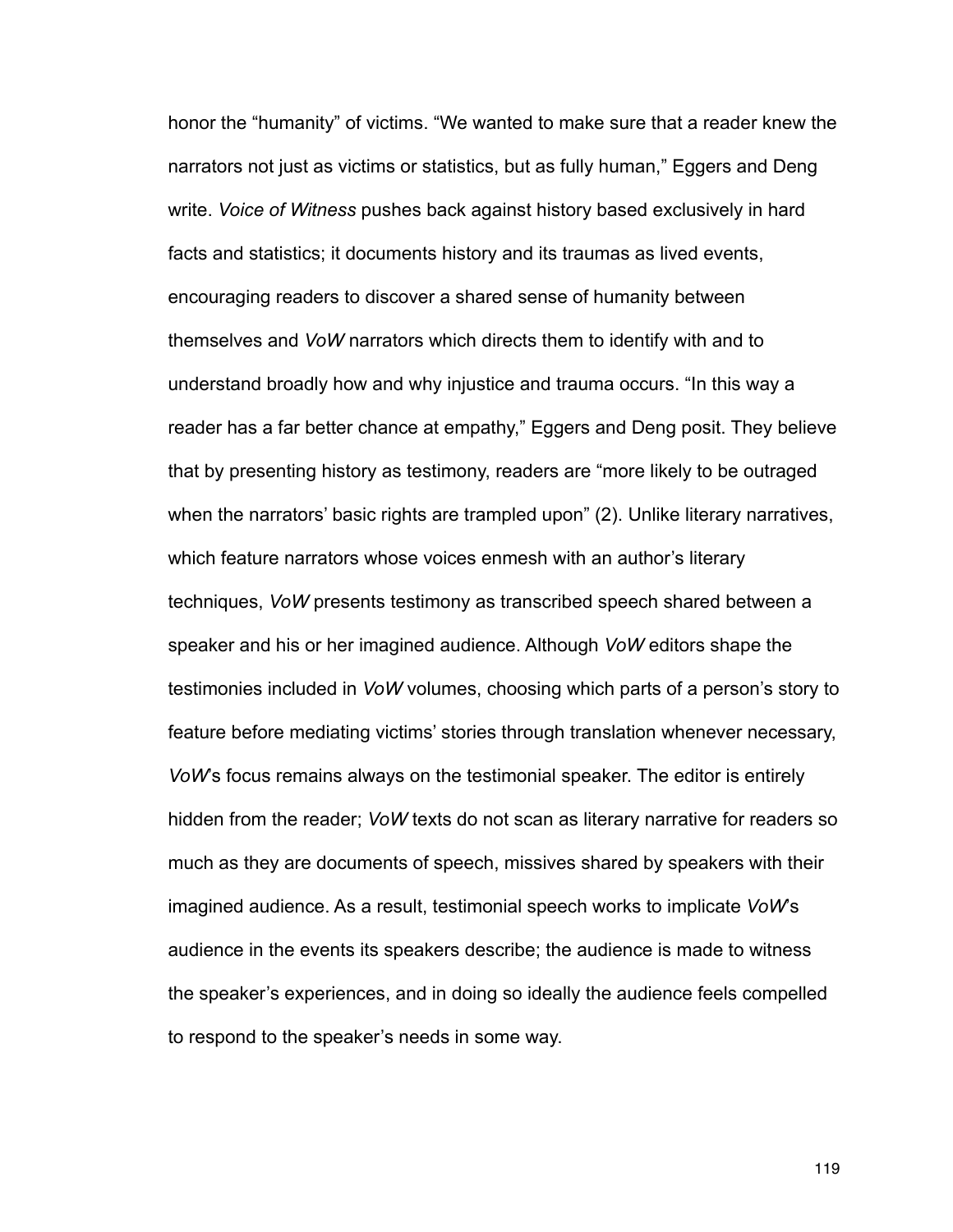## **Learning from Testimony**

 Rather than presenting a tidy therapeutic arc for each of its featured narratives, *Voice of Witness* volumes work to consider suffering accurately as ongoing and unresolved in most cases, and often its testimonial subjects approach narrative skeptically. *Voice of Witness* stories question what narrative documentation of social injustice accomplishes. In doing so, *VoW* importantly complicates the value of testimony for Eggers, a complication I believe benefits his writing greatly.

 Unlike the majority of Eggers's work, much of which features a clearly progressive narrative arc climaxing in its characters' optimistic look towards the future, *VoW* offers varied testimonial accounts of trauma and struggle. For example, *Heartbreaking Work* concludes with Eggers's narrator on the verge of catharsis, ready to extend his catharsis to his imagined audience: "do it, do it, you motherfuckers, do it," he demands (437); "Don't you know that I am connected to you? Don't you know that I'm trying to pump blood to you, that this is for you" (436), he asks. Eggers's narrative work frequently functions to benefit his ideal readers. Whatever therapeutic resolution his narrators experience Eggers typically extends to his imagined audience. In contrast, for *VoW*, trauma and struggle regularly remain bleakly ongoing and unresolved. As such, *VoW*  consciously calls into question the value of testimony. For example, Craig Walzer, *Out of Exile*'s editor, writes in his introduction to *Exile* that for all of the knowledge circulating about the injustices occurring in Sudan -- news reports of fighting;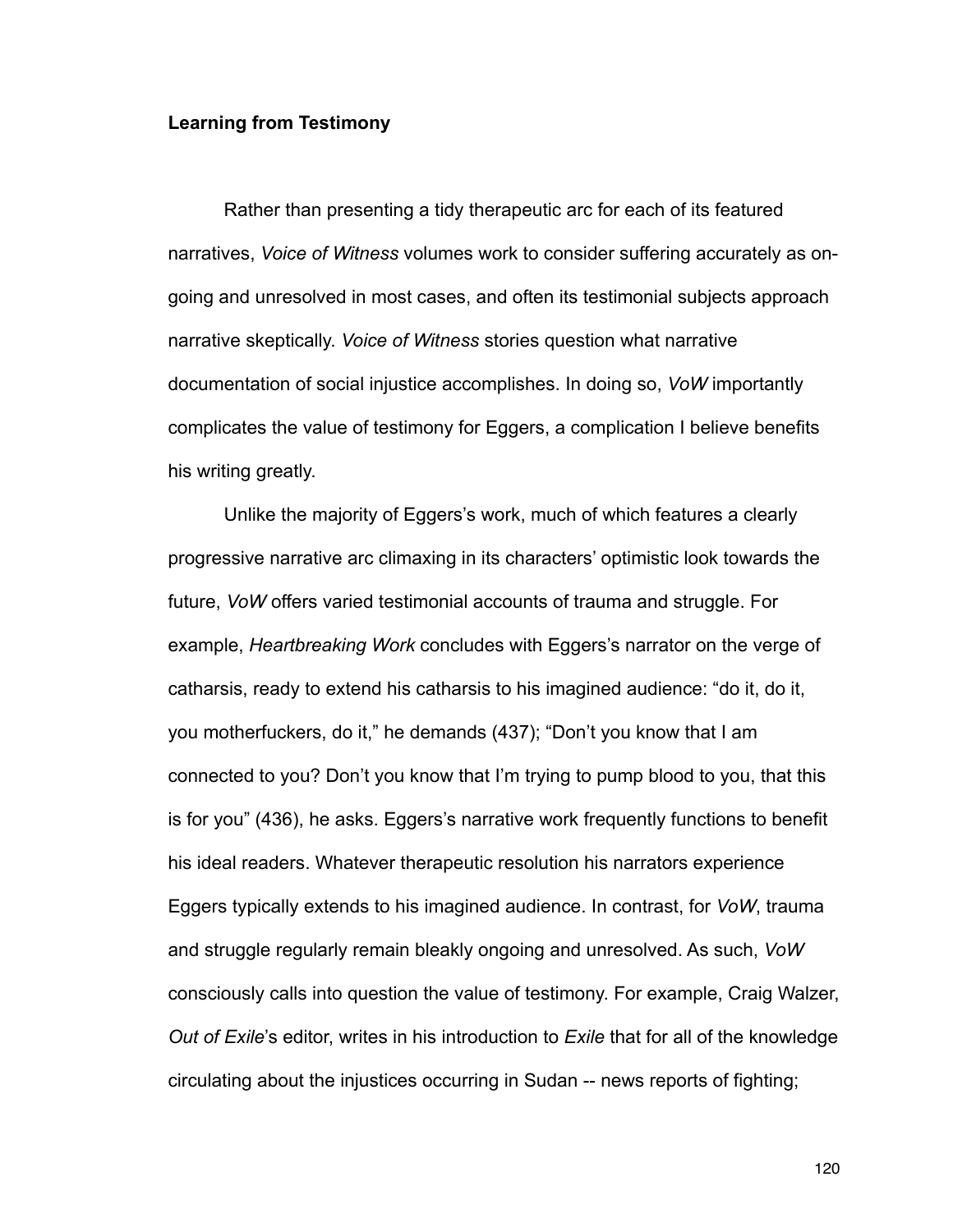images of starving children; official condemnation by the United Nations; a "multibillion dollar humanitarian aid industry slowing the [region's] burn" (11) - still "we do not take forceful action to change the existing order" of the region (11). Although Walzer does not specify what "forceful action" he imagines to be an adequate response to the conflict in Sudan, his introduction and the stories contained in *Out of Exile* reflect *VoW*'s effort to present Sudan and philanthropic responses to ongoing violence in the country from a variety of angles. *Out of Exile*'s subjects celebrate global responses to violence and displacement in Sudan as much as they challenge the value of philanthropy performed in aid of the region's people. The book asks key questions about Sudan: what do global responses to conflict in the country accomplish? Is it possible for the West to react adequately and productively to the region's violence? In posing these questions, *Out of Exile* portrays philanthropic responses to social issues realistically, recognizing it is not enough for the mass public to empathize with the suffering of others. Rather, the book, and the *Voice of Witness* project as a whole, demands that always more must be done to fight global injustice. For all of the power Eggers and his peers believe to be inherent in storytelling, documentation of suffering only accomplishes so much when responding to atrocity. As Walzer says at the conclusion of his introduction to *Out of Exile*: "to what end comes this project undertaken with the best of intentions? The answer still eludes me" (14).

 The stories contained in *Out of Exile* are, from Walzer's view, unified by "a living memory of violence" (10). The same stands for each *Voice of Witness*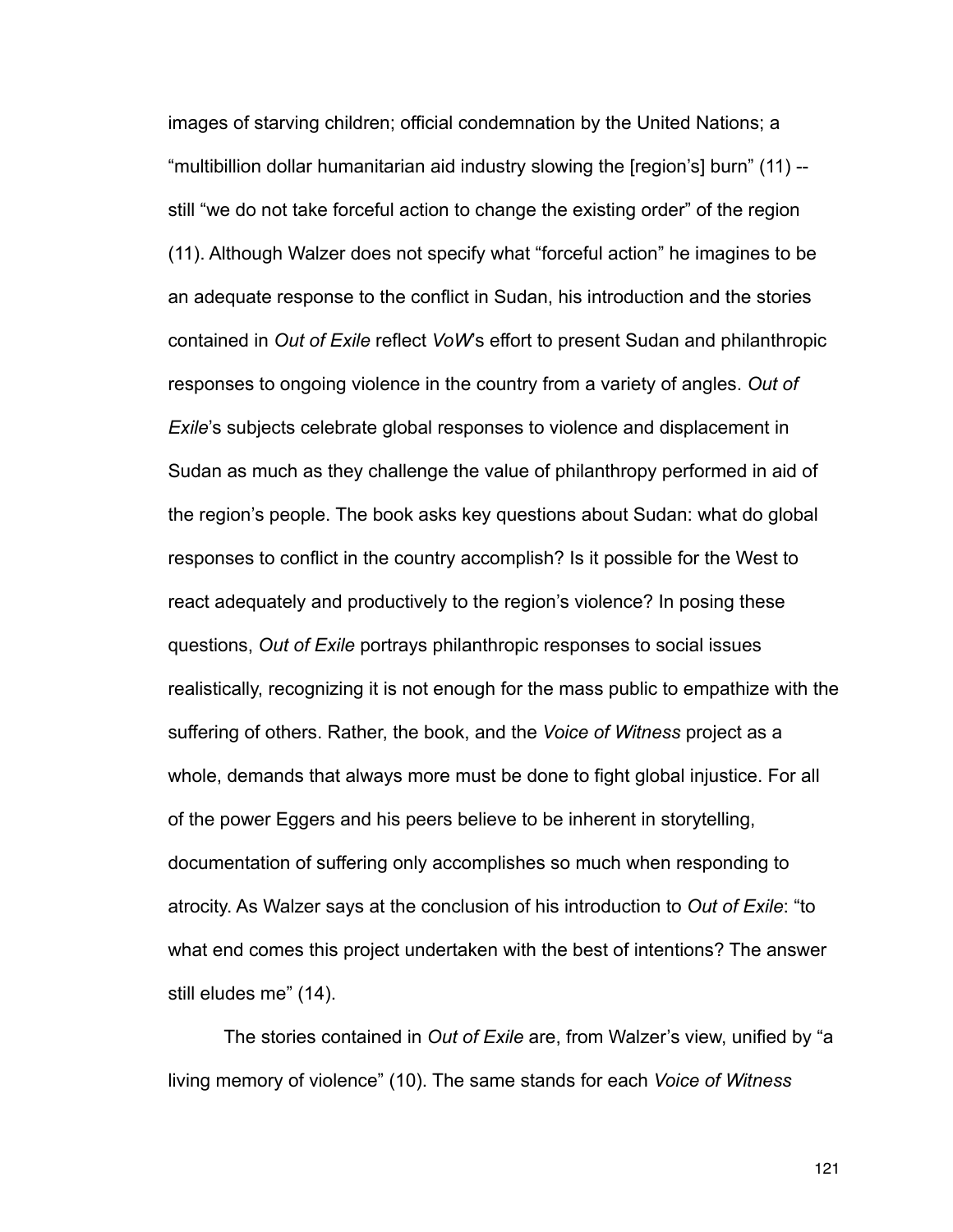volume, and Eggers seems to embrace a similar logic in his narrative work by tailoring his writing to offer other people's testimonies to ongoing contemporary social issues. Walzer writes that *Out of Exile* is organized according to a "tragic common thread," wherein each of the subjects sharing their experiences "has been forced, by violence or the threat of violence, by ideological oppression, or by extreme economic injustice to leave his or her home" (10-11). Echoing Eggers's emphasis on the power and importance of storytelling, Walzer says these people's stories are crucial for the way society documents history. They are "the living testimony to their young country's sorry bond of violence" while at the same time their stories direct the public towards "rebuilding and reconciliation" (11). *Out of Exile* specifically and *Voice of Witness* more broadly catalogue the experiences of actual people in the hope that their stories might serve as educating tools to raise awareness about global social concerns and to encourage positive social change.

 Many of the testimonies featured in *Out of Exile* echo the stories shared by Deng in *What is the What*. For example, Abuk Bak Macham's contribution, "The Only Word I Heard Was 'Abeeda.' That Means Slave," speaks to Macham's experience of being forcibly removed from her hometown as a child to live as a slave before successfully escaping, reuniting with her family, and immigrating to America. Macham's story recalls Deng's in many ways: both she and Deng are forcibly removed from their home towns by Arab soldiers; both successfully reunite with their families; and both successfully immigrate to America as refugees. Differences exist between their stories, of course: Deng finds himself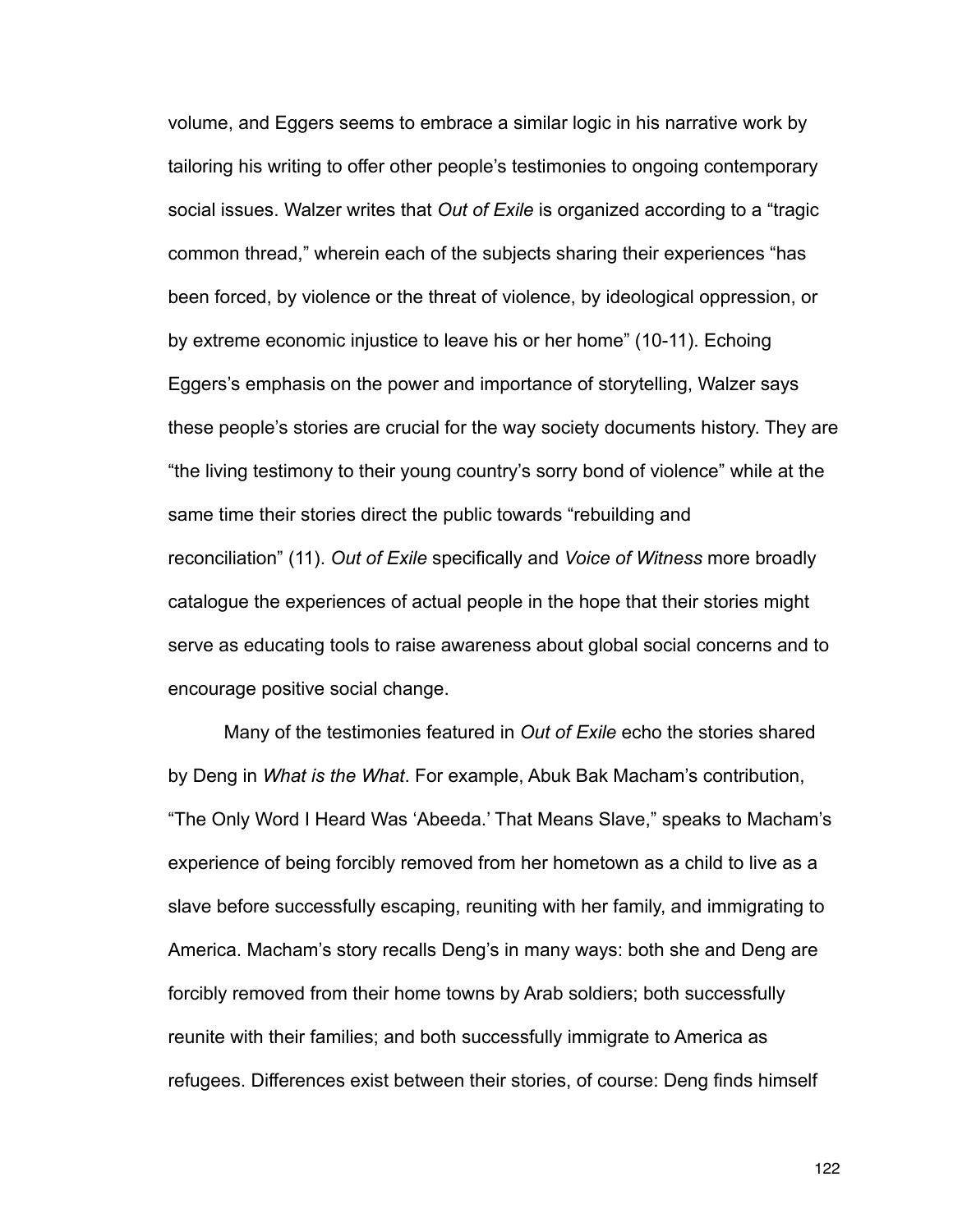wandering as a "Lost Boy" before ultimately arriving at an Ethiopian refugee camp where he rediscovers his mother and eventually immigrates to America; meanwhile, Macham is sold into slavery after her abduction and is raped and impregnated by her owner before her eventual escape to Egypt, where she meets repeatedly with the United Nations before choosing to move to America because "America paid for your ticket" and Australia did not (53). Despite the differences between their stories -- significantly, Macham experiences typically gendered violence like rape -- their accounts are more similar than they are different. *What is the What* ends with Deng engaged with the American Dream of personal success and upward mobility: "I will reach upward," he says. "I will attempt to do better" (533). Macham's narrative likewise concludes with a positive outlook: "I like my job [in Buffalo]," she says. "We have a very nice house. When you work in America, it's very good. When you work hard, you can pay your rent and get anything you need" (56). Despite the difficulties of immigrating, difficulties Deng details similarly in *What is the What*, Macham appreciates her new home in America. She values the opportunities America provides her and her family. One day she vows to return to Sudan, but "not until it's all quiet" (*OOE* 57), just as Deng vows "to return home" only after he completes college (*WITW* 534). In the meantime, like Deng, Macham promises to supplement existing narratives and media representations of the Sudanese conflict with her story: "I've started speaking to my son Majak about my story," she says. Her contribution to *Voice of Witness* indicates that in addition to speaking to her son about Sudan, she has similarly started speaking publicly about her life. In this sense, Macham's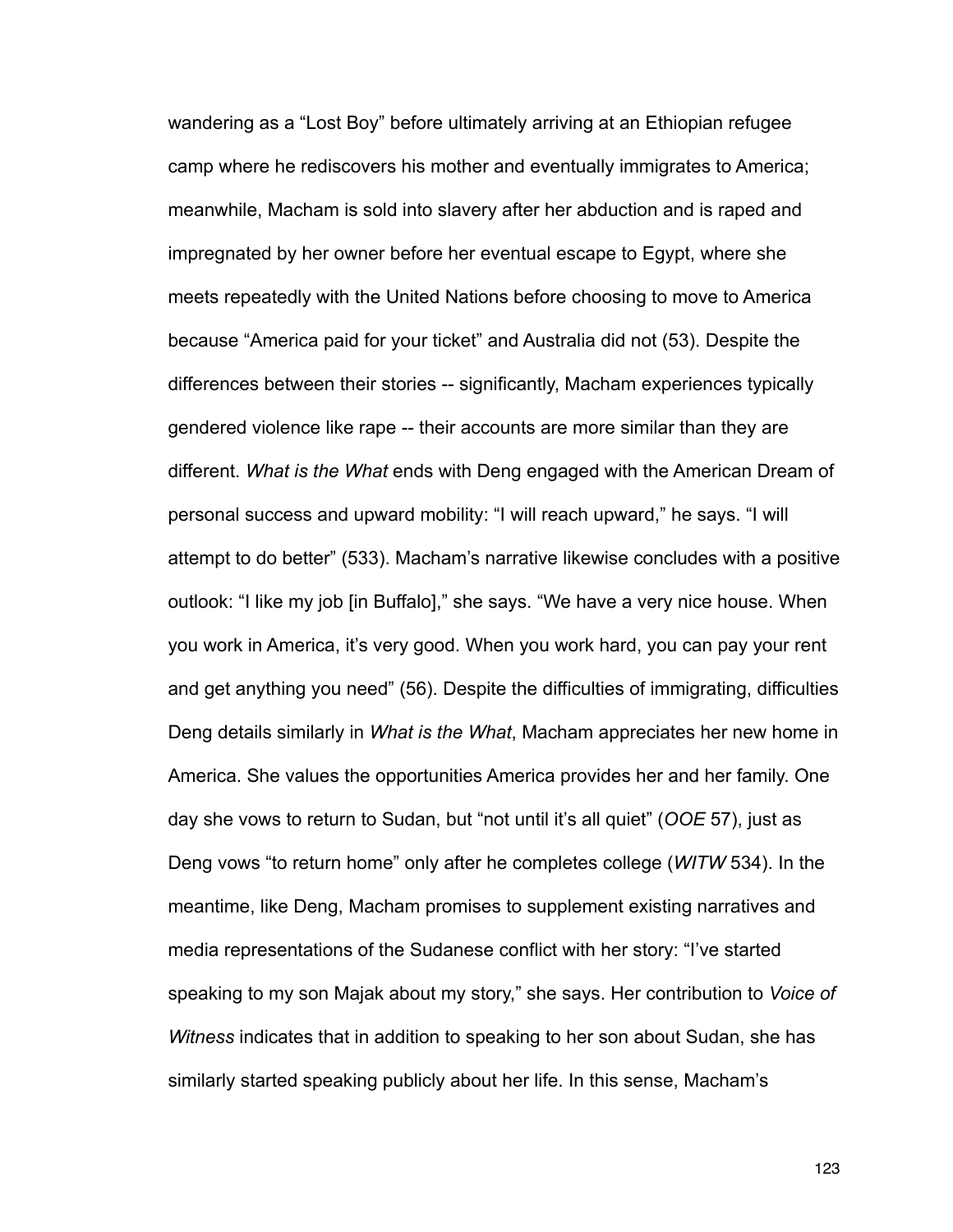narrative functions according to Eggers's philosophy that storytelling is inherently valuable: in speaking her story, Macham confronts the violence of her past to educate the public about an ongoing global social issue, working to exorcise her trauma and the trauma of people affected by the Sudanese civil war by making a global audience conscious of an on-going (and too frequently recurring) social concern.

 While a number of *Out of Exile*'s stories mirror the narrative arc of *What is the What*, *Voice of Witness* asserts its thematic complexity as a project distinct from Eggers's narrative work by including the stories of people whose experiences remain less reconciled than those of subjects like Deng or Macham. Achol Mayuol's testimony "I Waited Fifteen Years to Be Free" especially asserts *Out of Exile*'s dedication to the unfinished, unreconciled nature of its subjects' experiences compared to the similarly unresolved but overall more optimistic account of Deng's life seen in *What is the What*, the narrative nature of which shapes Deng's experiences to emphasize his therapeutic arc to render his testimony more affecting and inspiring for readers.

 Mayuol's testimony stands in contrast to the idea that narrative works mainly to inspire positive progressive sentiment, as seems to be the case for much of Eggers's literature. Rather than describing a subject who suffers violence before ultimately resolving his or her past to work towards a better future, as is the case in both Deng's and Macham's stories, Mayuol's story resolves less tidily. Mayoul's trauma endures at her narrative's conclusion. Her conflict remains unresolved and on-going despite her confrontation of it through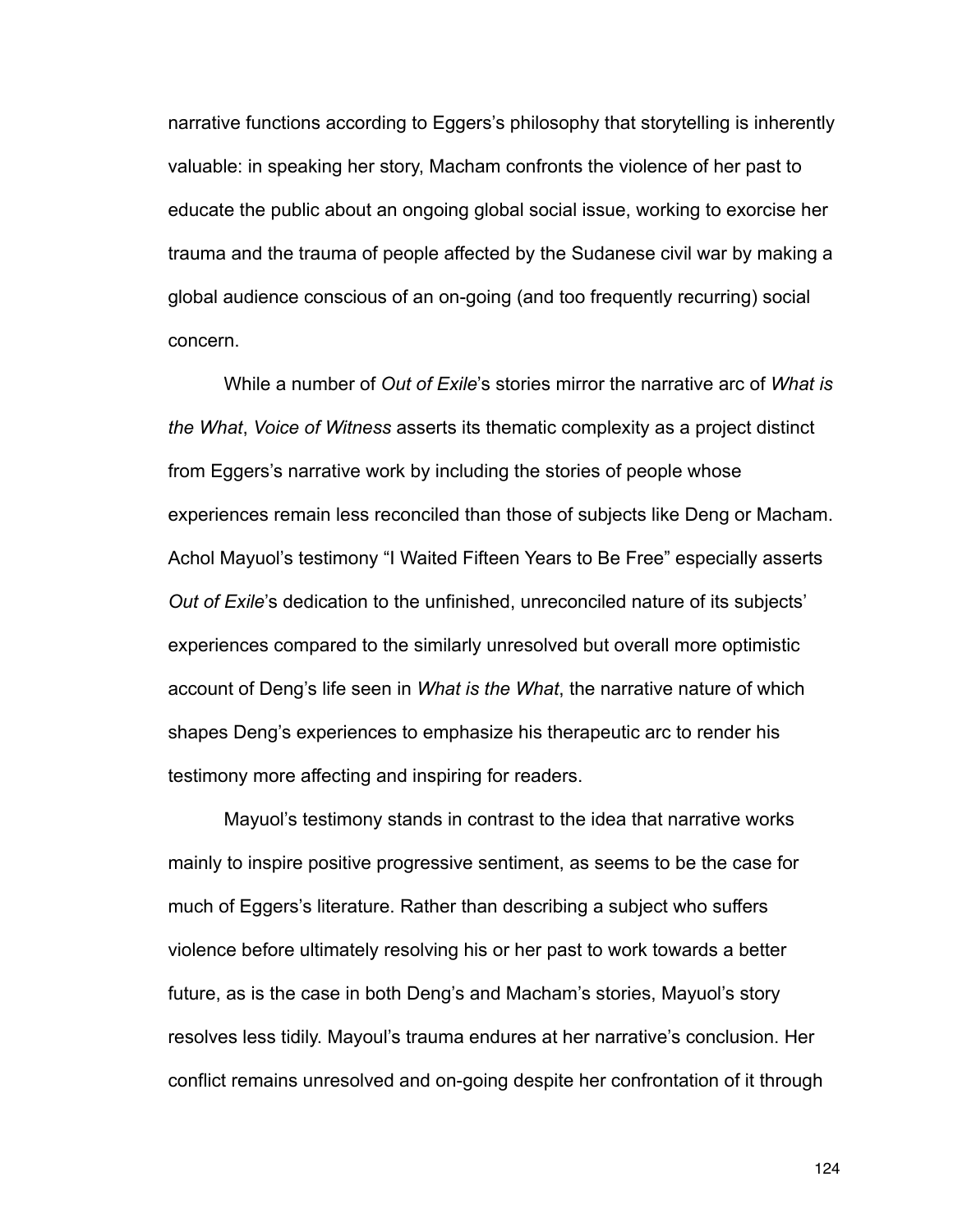storytelling. Like Deng, Mayuol was a citizen of Marial Bai at the start of the Sudanese Civil War. When Marial Bai burned, Mayuol was sent to live with her grandmother, where she was abducted and sold into slavery. While living as a slave, Mayuol was stripped of her identity: she and her fellow slaves "were all given Arabic names, and were taught Arabic and the Koran" (350). As she puts it: "I was forced to do away with anything that was of my culture" (350). More than losing her home and her family, Mayuol describes having her entire sense of personhood erased by the war. After ten years, Mayuol says she was sold to a new master, a man the editors name "Akil" after Mayuol finds herself incapable of speaking of him in specifics. She explains that Akil treated her in some ways as a slave, and in others as his wife. "And though life settled into a routine," she says, "I never felt any love for the man who bought me. I never accepted my situation. Always I dreamt of escape" (353). Eventually, after a chance encounter in town with an estranged uncle, Mayuol was freed and returned to Marial Bai, where she worked to relearn her culture. Despite her liberation, says she has yet to feel truly free, and that she still faces threats from Akil: "I waited fifteen years to be free and I need to feel free," she says of her resolve to ignore him.

 Although in some ways Mayuol's story ends similarly to Deng's and Macham's, her hardship continues: like Deng and Macham, Mayuol resolves to work hard to support her family, but when she started a business she fell ill. "A problem with my kidneys," she says (355). Like Deng and Macham, Mayuol aspires to succeed when facing her future. "I want peace for them," she says of her children. "And opportunity" (355). Unlike Deng and Macham, however,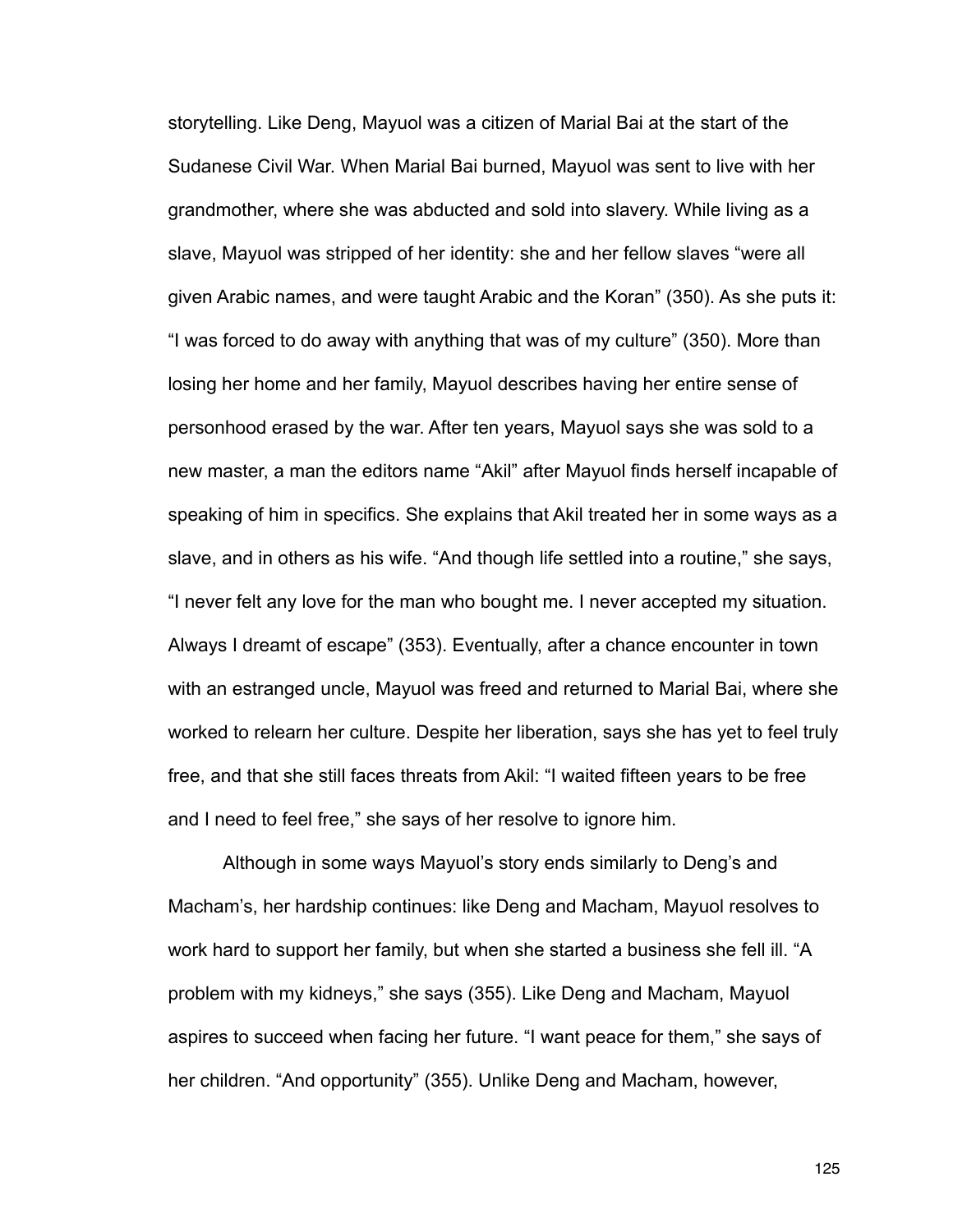fortune conspires against Mayuol. Where Deng and Macham view the future optimistically, Mayuol remains uncertain, defeated. She looks toward the future with skepticism: "we will see," she says realistically of the future, voicing no expectations for what will come, whether positive or negative. This gentle skepticism sets Mayuol's story apart from that of Deng in particular, whose narrative concludes with him asserting that "I am alive and you are alive so we must fill the air with our words" (*WITW* 535). James Dawes explains *What is the What's* open-ended conclusion as a symptom of the social justice novel, whose narratives must present readers with an "ending which must not end" due to the ongoing nature of social justice issues and the lack of resolution inherent to victimized experience. For literature describing the human effects of on-going social events, conclusive catharsis risks undermining the reality of events as they are experienced by victims (202). *What is the What* features an "ending which must not end" insofar as Deng continues to struggle, but he resolves to join his imagined audience to "fill the air with [their] words" to work for a better future. In this sense, the novel's open-ended conclusion is inarguably optimistic. "I believe this day will come," Deng says (535). He feels a meaningful bond with his reader, and as such a palpable sense of progress seems possible. In contrast, Mayuol's testimony lacks any such positivist resolve. By acknowledging the real, unromantic struggle many victims continue to face after testifying to their experiences, *Voice of Witness* holds the potential to influence how Eggers understands storytelling to function in relation to trauma or distress.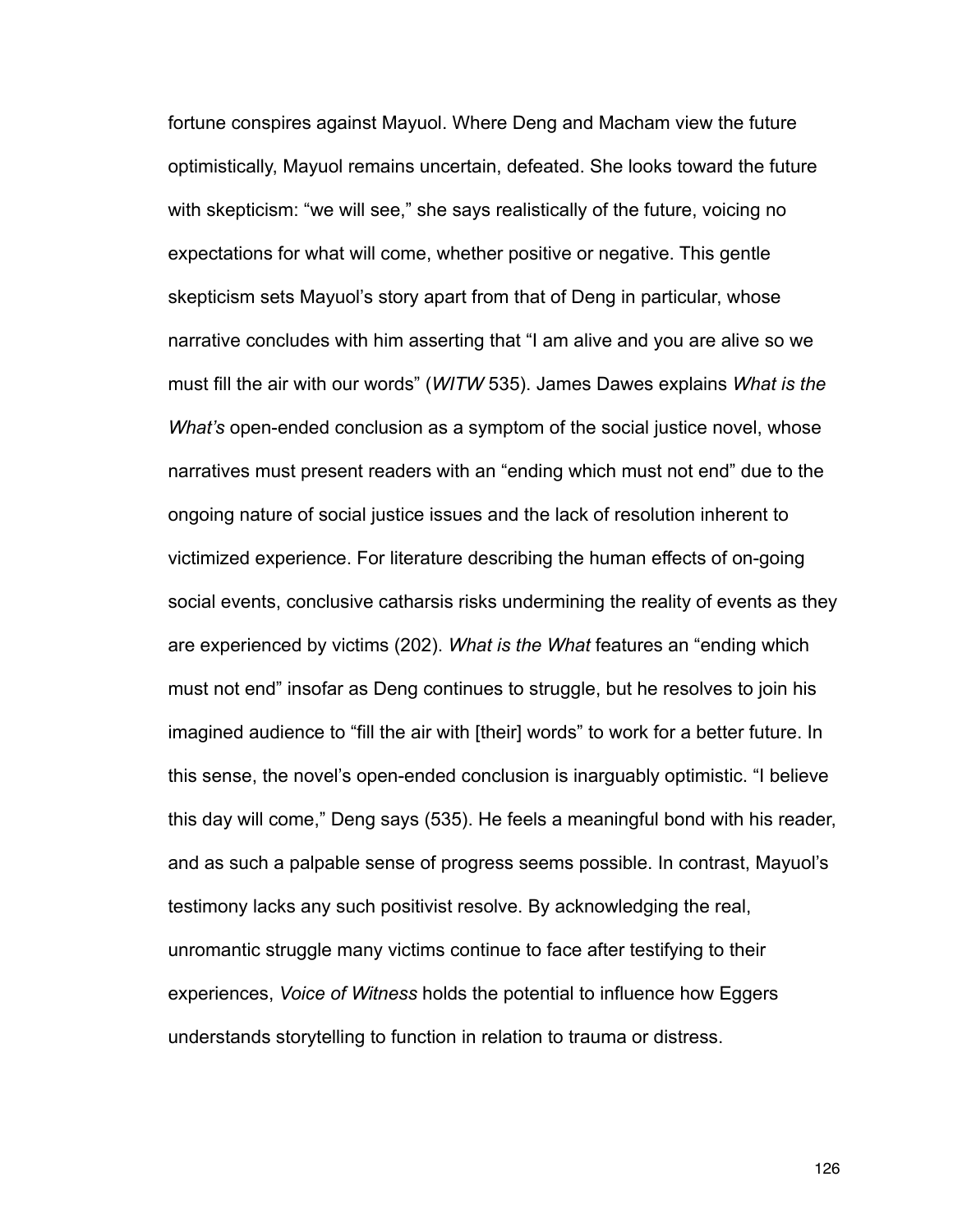Exemplifying Dawes's claim that narratives concerned with human rights issues regularly feature endings "which must not end" (202), Eggers often concludes his work in ways which see his characters confront their trauma by resolving to continue to combat whatever injustice does violence against them. The conclusion of Deng's story is of course not his finish; rather it is one ending among many to come. Deng continues to live and to struggle in response to his experiences. After confronting his trauma through narrative, Deng feels invigorated and blessed even as he remains always conscious that America fails to meet the expectations he held for it prior to his arrival. As postcolonial literary critic Eleni Coundouriotis writes, "a refugee dreams of arrival: arrival to a safe place where a future might be possible. The achievement of such arrival is fraught with danger because the end of the journey is inevitably anticlimactic and full of its own challenges" (82). Deng has great expectations for America when he dreams of it at a refugee camp in Ethiopia; his experience in America is necessarily anticlimactic as a result. America is not the idyllic land of opportunity Deng fantasizes about; instead, it is a society complete with its own hardships.

*What is the What* demonstrates America's imperfections by placing Deng in a variety of threatening environments. The novel's first chapter begins with Deng's American home being invaded by thieves, and he regularly faces racism in America. One of Deng's home invaders, a black man, proclaims: "Fucking Nigerian! So stupid!" (9). Still, as I argue above, *What is the What* concludes positively, with Deng viewing the future with anticipation: Deng will continue always to speak, "to fill the air" with his voice. Although this optimistic outlook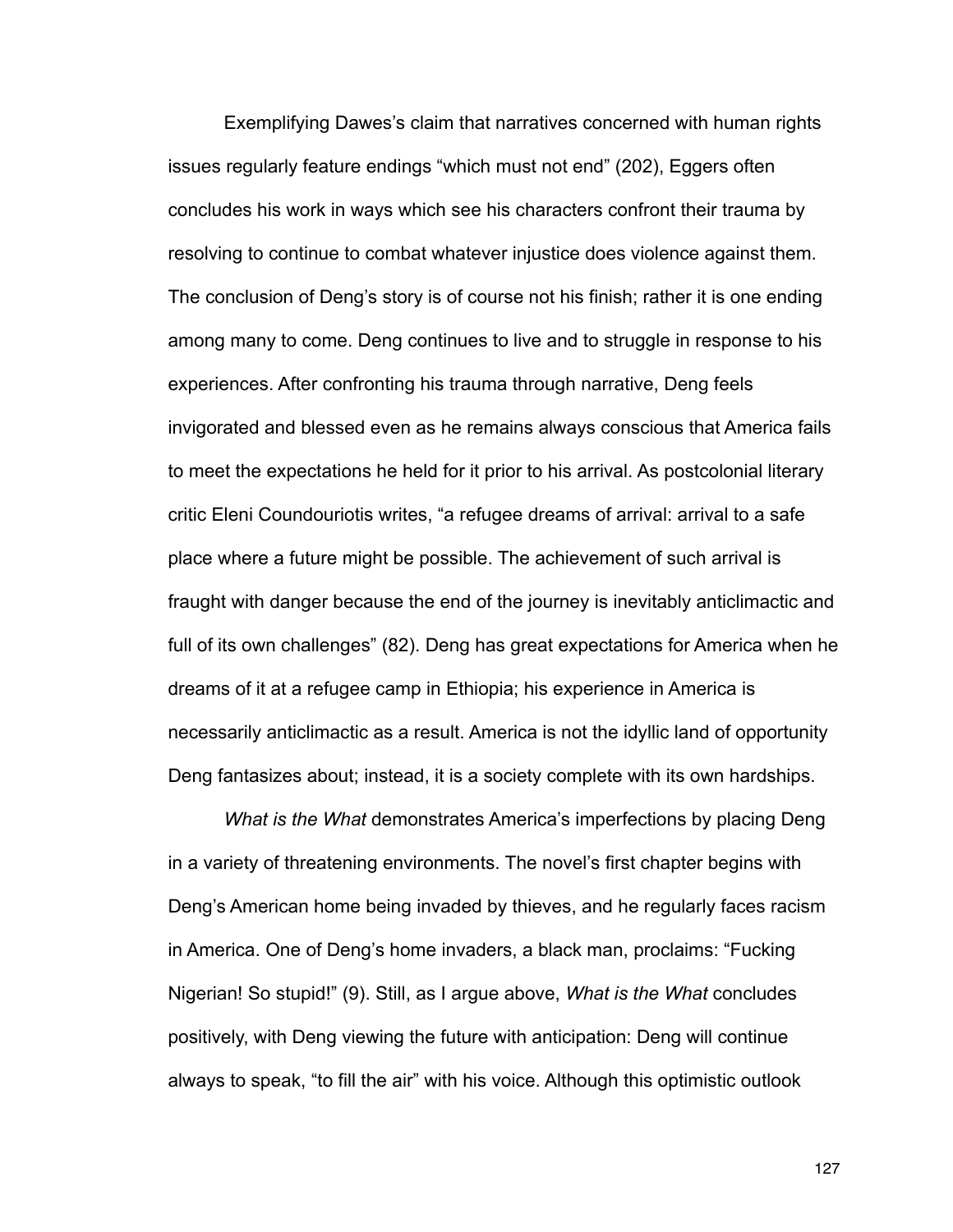suits Eggers's ideal audience well, suggesting they still have time to contribute to Deng's good work in response to the human rights crisis in Sudan, such a positive attitude is not available to every person sharing some version of Deng's refugee experience. Mayuol's story, and *Voice of Witness* in general, works to emphasize this fact.

 Even more than *Out of Exile*, *Voices from the Storm* emphasizes the various ways a single traumatizing event, in *Storm*'s case, Hurricane Katrina, impacts a wide variety of people, deploying testimonial storytelling to offer readers a broad survey of how an event is experienced by many people simultaneously in distinct but overlapping ways. Like *Exile* does for Sudanese refugees, *Storm* describes injustices and traumas resulting from Katrina experienced by a wider cross-section of New Orleans's population than Eggers addresses with his nonfiction narrative *Zeitoun*. After briefly introducing each contributor's life "before the storm," *Storm*'s overall structure mirrors that of *Zeitoun* by documenting Katrina and its aftermath chronologically by day, moving through the days of the storm in order from August 27 to September 4 before shifting to more general descriptions of "the week after" and "weeks after the storm." Like *Zeitoun*, the stories contained in *Storm* outline not only the mass destruction caused by Hurricane Katrina, but more importantly the gross mistreatment and human rights abuses which many of the people of New Orleans faced as a result of the government's response (and lack thereof) to the storm. As volume editors Lola Vollen and Chris Ying say, "in the midst of a terrifying natural disaster, the government responded with lethal apathy, leaving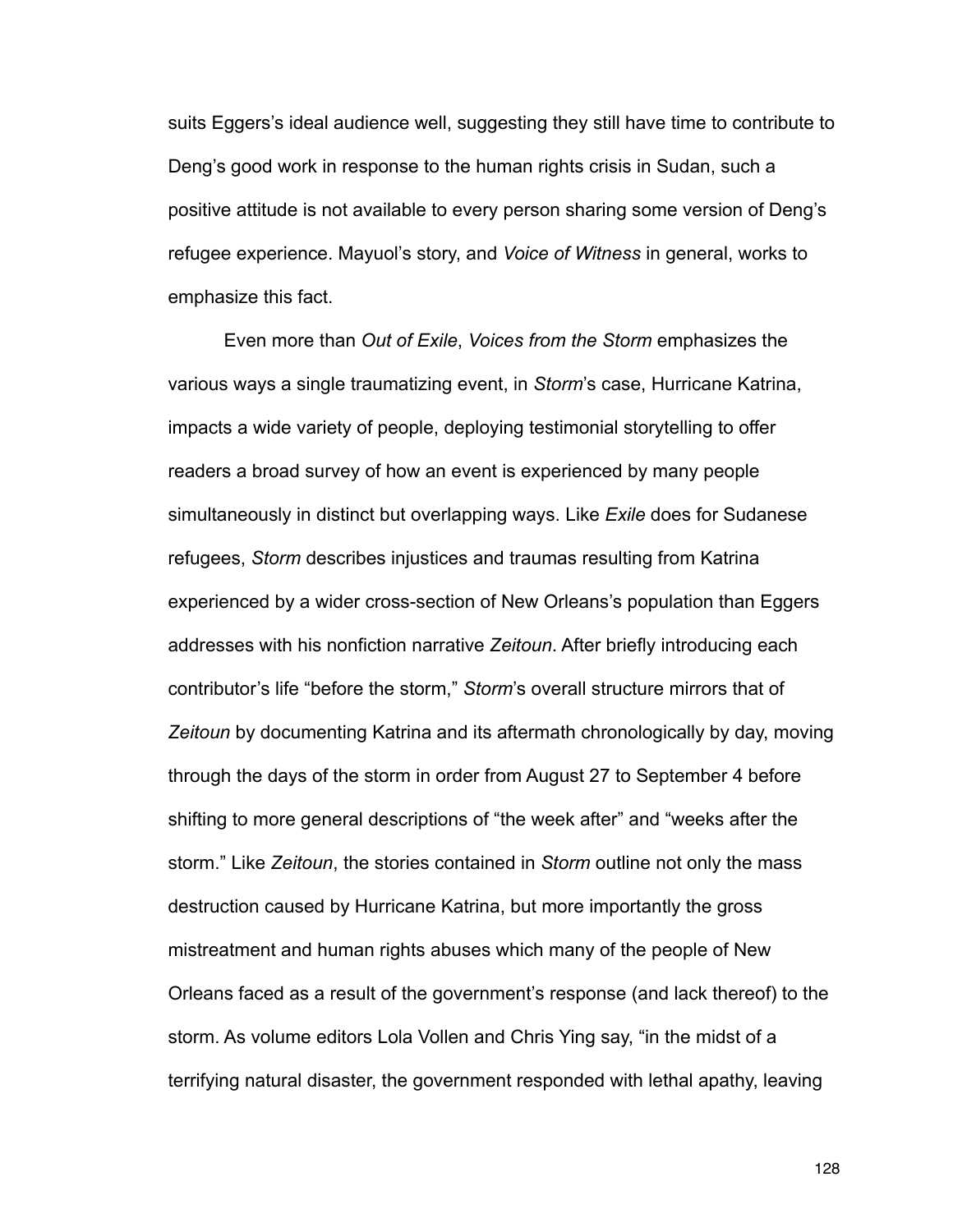storm victims to fend for themselves, depriving them of the most basic necessities, and exposing them to dehumanizing conditions" (1). *Storm* reiterates the injustices outlined in *Zeitoun* on a wider scale than Eggers's text is capable of describing given its specific focus on the Zeitoun family. In addition to documenting Abdulrahman's weathering of the hurricane and his subsequent imprisonment -- a version of the Zeitouns' story is included in *Storm*, quoting Abdulrahman directly rather than using Eggers's approximation of his words -- *VoW* also documents the experiences of others. Among other examples, *Storm* describes how Katrina was experienced by the poor, with contributor Renee Martin speaking to her experience of weathering the storm in the Superdome, where thousands were housed by the national guard despite rising floodwater and without basic utilities or food. Similarly, it outlines how incarcerated convicts weathered the storm, with Dan Bright describing the hurricane from a prisoner's perspective.

 Like *Out of Exile*, *Voices from the Storm* asserts its value to Eggers by offering a multifaceted view of Katrina's effects on New Orleans' people, describing the ways Katrina impacted many people simultaneously while offering glimpses of the ways those affected either confronted the trauma of the event or continued to suffer in its aftermath. Similar to *Exile* and Eggers's work in general, *Storm* depicts Katrina as traumatizing for its victims: Martin's account of her experience in the Superdome offers a bleak portrait of the event, for instance. At the same time, like Deng and Macham, *Storm* also asserts hope and optimism in spite of hardship. For example, Rhonda Sylvester recalls that certain moments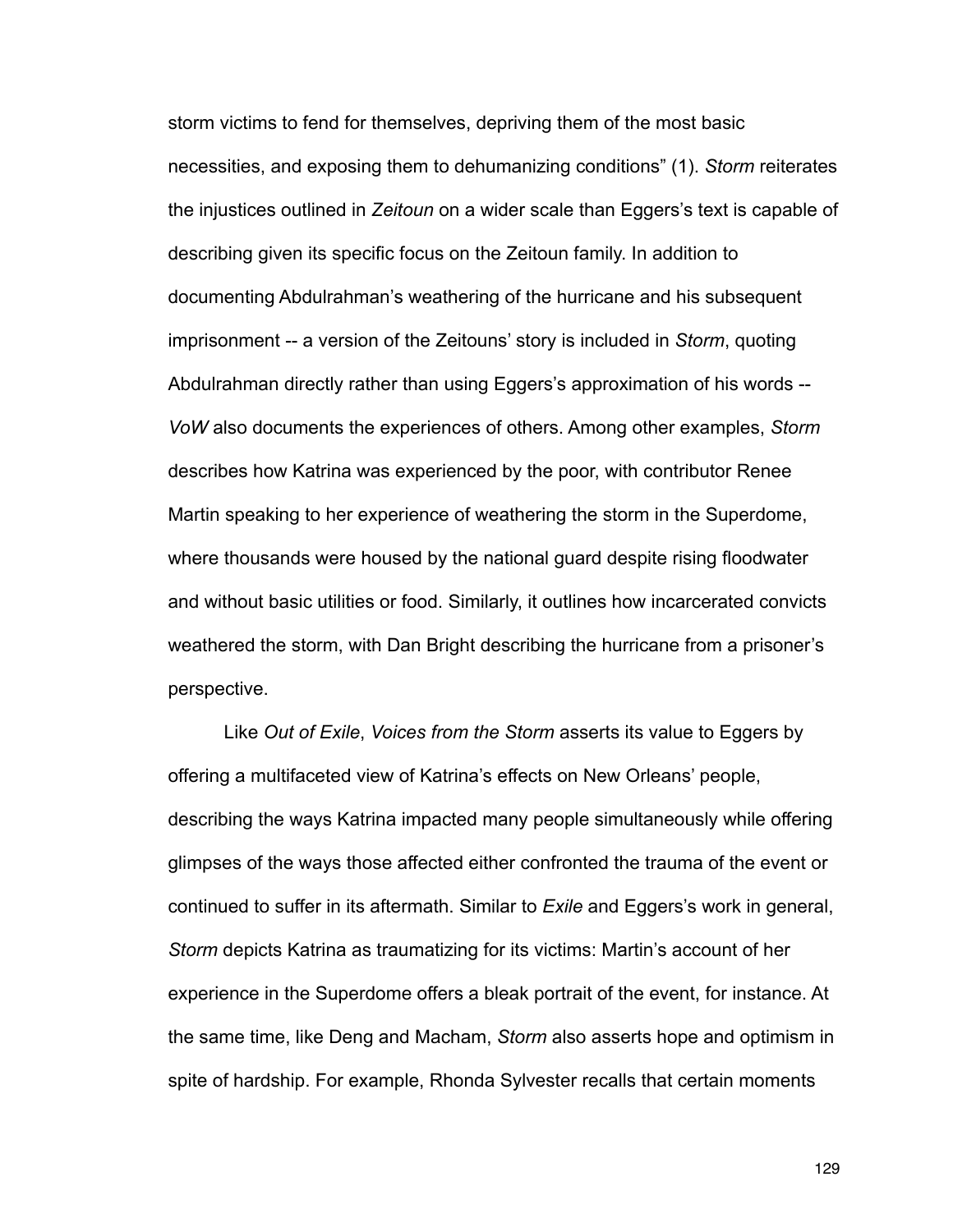after Katrina were "the lowest part of my life" (140), but she also remembers encountering extreme kindness from strangers: after successfully leaving New Orleans, Sylvester and her family found themselves in Houston, where they received charitable aid from a Christian family despite knowing no one in the region. "They didn't even know much about our background," Sylvester says. "They didn't know nothing about us. But they accepted us. And that was, I believe, that was love. That was true love" (189). Just as *Exile* and Eggers's writing document people's suffering as a means to raise awareness about the human effects of traumatizing events, so too does *Voices from the Storm.*  Importantly, *Storm,* like *Exile*, documents critical testimonies as well as optimistic ones. It offers a broad portrait of how Katrina was experienced by its victims. It refuses to undermine the suffering of many of Katrina's victims by providing testimonies critical of the government's response to the event in addition to stories with comparatively "happy endings" like Sylvester's or Zeitoun's. Readers are encouraged to recognize the suffering of the event's victims as often as (if not more than) they are made to witness positive reconciliation. *Voice of Witness*  supplements and extends the work Eggers accomplishes with his narrative writing by providing readers with multiple victims' accounts of traumatizing events, the details of their respective testimonies combining to make their respective traumas simultaneously more knowable and urgent for Eggers's ideal readers.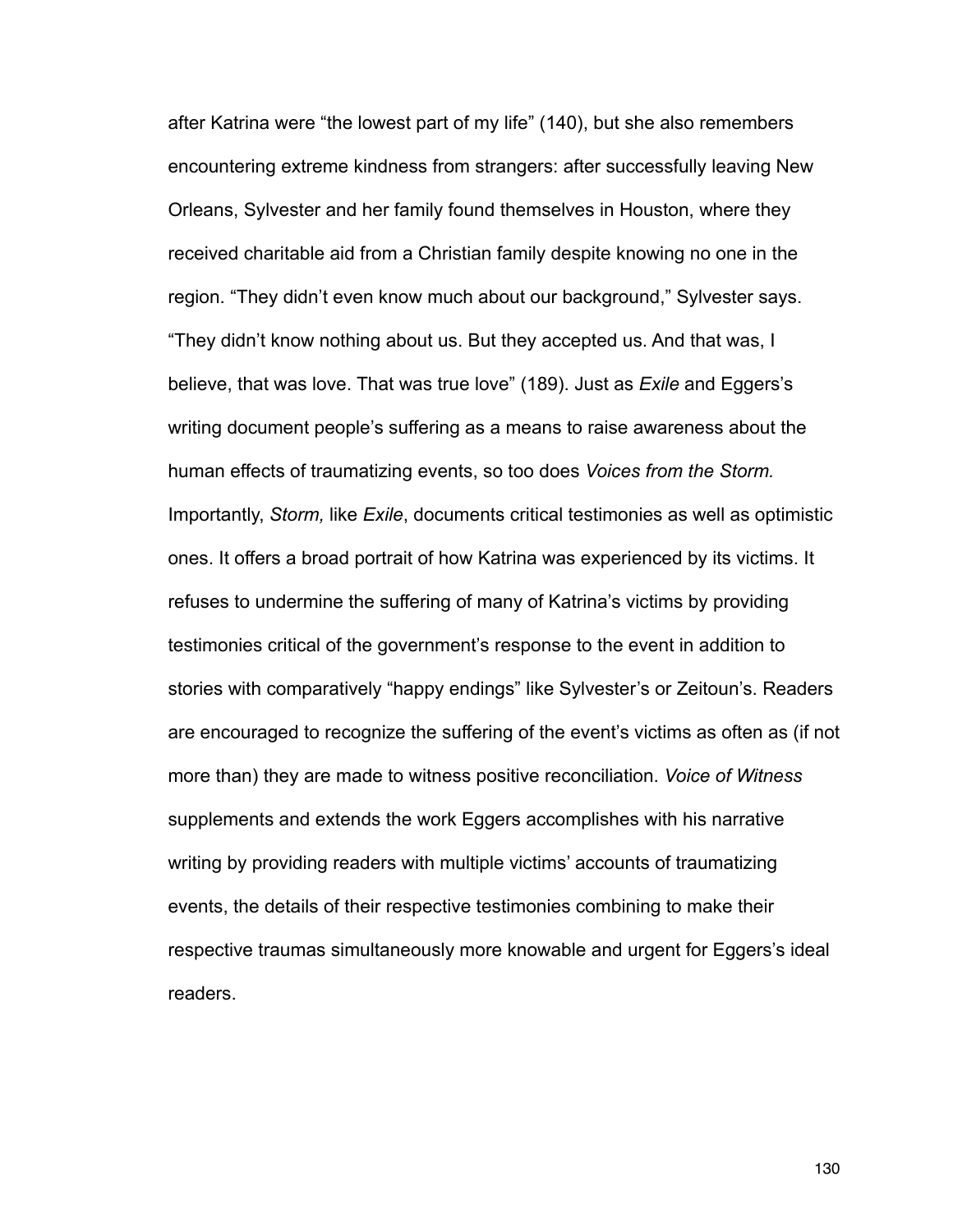## **Testimonial Narrative**

 Seeming to draw lessons from the range of testimonies featured by *Voice of Witness*, after 9/11 Eggers's writing increasingly features speakers whose voices and experiences are distinct from his own. Instead of impelling his imagined readers to connect him biographically to his texts to learn from his work in relation to him, as *OBC* asks its ideal audience to do with the authors whose texts they read, Eggers regularly distances himself from his texts by incorporating the voices of people affected directly by social issues which Eggers himself has limited experience with. For Eggers, narrative is a dialogue between the narrator and the reader rather than between the author and the reader. Eggers's texts speak to his narrators' unique experiences rather than reflecting his personal biography. The author's role, for Eggers, is to organize other people's experiences in narrative to communicate their stories effectively to his ideal readership.

 Testimonial "storytelling" sits at the heart of Eggers's worldview: he believes that testimony facilitates a new role for the author rooted in identification with and empathy for others, pillars of the compassionate worldview he develops across the majority of his projects. As Eggers writes in his introduction to the *The Autobiographer's Handbook*, he believes "Americans are particularly forgetful (willfully so, many would say) about our roots. And this is a problem" (1). To address this forgetfulness, Eggers impels his readers to tell their own and their families' stories, as well as to pay attention to the stories of others. Beyond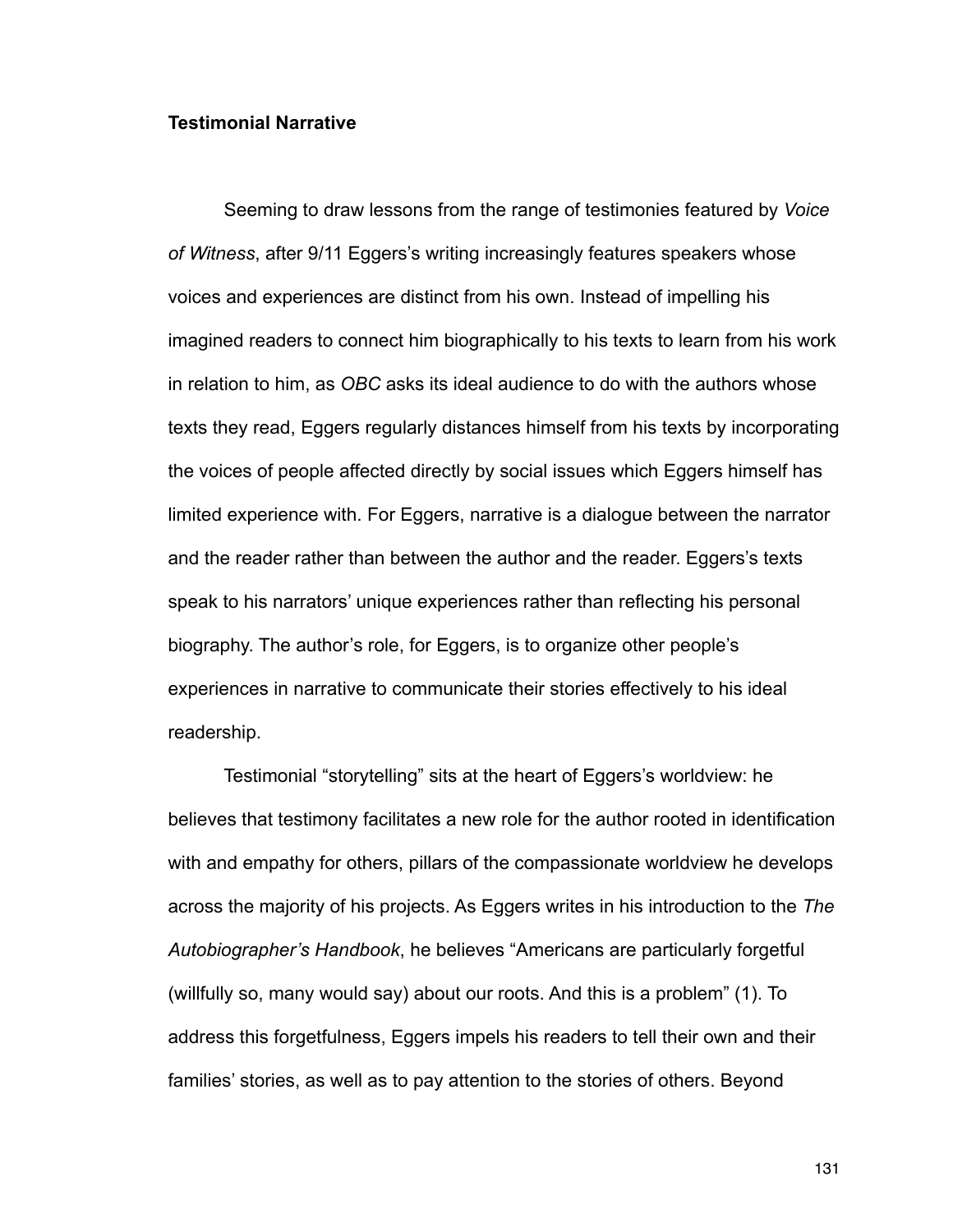paying tribute to the value of personal history, Eggers sees autobiographical storytelling as a means to honor heritage, and heritage for Eggers is a matter of great importance. Like "most of what we do as humans," Eggers says, "paramount among all these gifts we give [one another] is the gift of knowledge - the world's accumulated facts, truths, and wisdom, from the birth of reason and language until today" (1). As I state in the introduction to this chapter, Eggers suggests storytelling is central to the passing of knowledge. Storytelling helps authors and readers to understand themselves and one another better by educating one another about each others' histories. In this sense, storytelling for Eggers is a means to education and awareness-raising. Storytelling is testimony shared to educate others about one's life.

 More, in Eggers's view, storytelling is a means for readers and writers alike to bear witness to the past, to confront trauma and to acknowledge personal accomplishments. Storytelling documents that "*this happened* and *I lived through this* and *This is what it felt like, this is how I survived*. When someone puts words on paper, and those words are read days or years later, there is an intimacy that cannot be rivaled in any other medium" (8). Storytelling authenticates the past for Eggers. It makes history a valuable tool for understanding and responding to the modern world, drawing a line from the events of the past to current social issues. For Eggers, storytelling serves as a de facto means to raise awareness not only about history, but also about how and why the world exists as it does today.

 As James Dawes writes in his essay "Human Rights, Literature, and Empathy": "literature promotes empathy" (427). Literature is a means for readers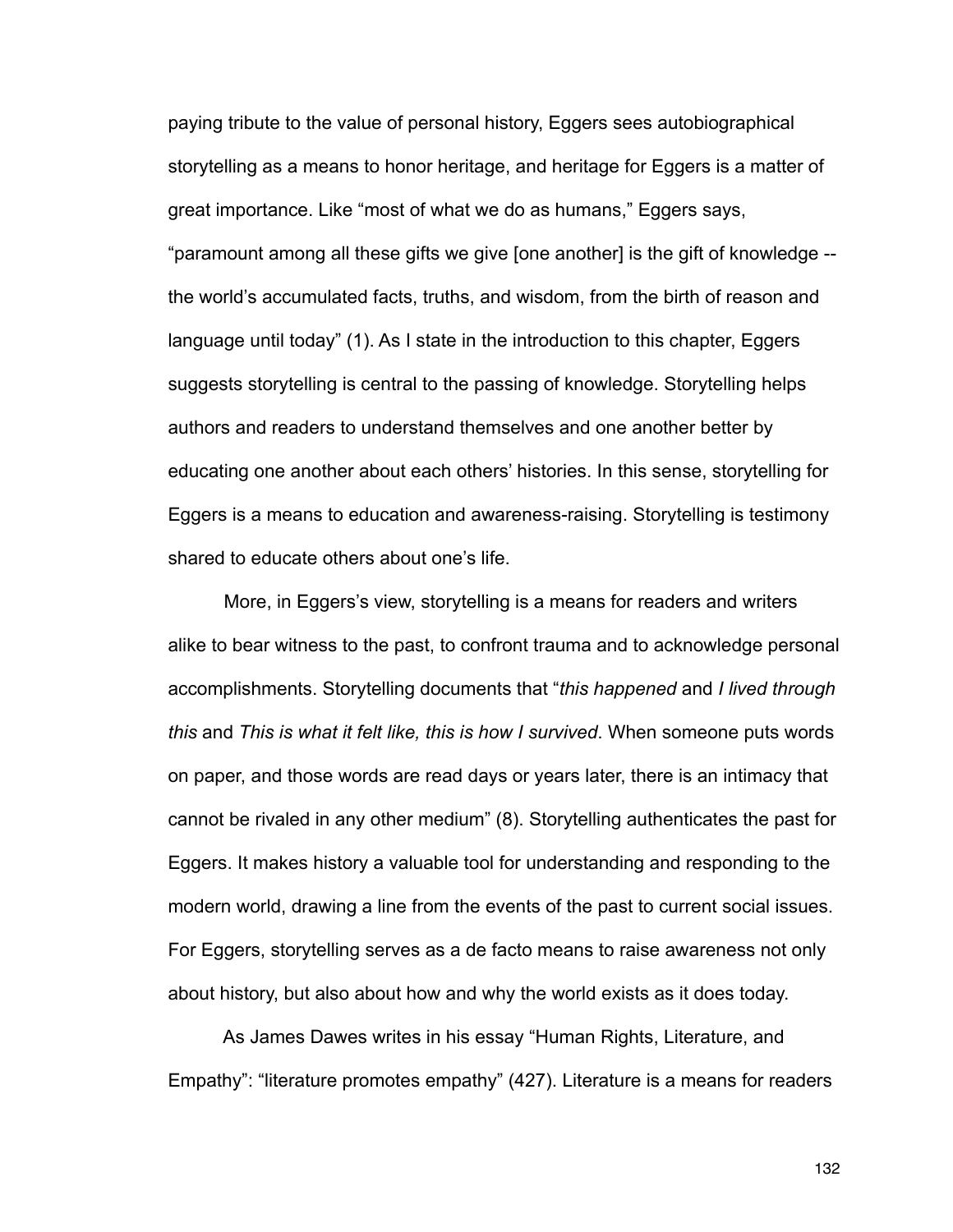to understand and to share the experiences of others. By developing an understanding of and empathy for others, literature holds the potential to influence how readers respond to social issues. This interest in empathy and activism carries across Eggers's various social and literary projects. Beyond his role at McSweeney's publishing (the influential independent publishing house Eggers founded in 1998) and outside of his writing, much of which embraces other people's testimonies to trauma and distress to explore pressing global social concerns such as war, immigration, racism, and climate change, Eggers has been centrally involved with a variety of social projects throughout his careerto-date. Prominently, he established the not-for-profit *826 Valencia* and its various satellite spaces across North America to offer literacy tutoring to youths; as detailed above, he co-edits the *Voice of Witness* series; and, extending from *What is the What* and *Zeitoun*, he established the Valentino Achak Deng Foundation (VAD) and the Zeitoun Foundation to make charitable use of his author proceeds from *What is the What* and *Zeitoun*, respectively. The VAD Foundation works "to provide education opportunities for those affected by the conflicts in Sudan" (*What is the What*); now defunct, the Zeitoun Foundation worked "to aid in the rebuilding of New Orleans and to promote respect for human rights in the United States and around the world" (*Zeitoun*).

 In her study of *What is the What*, Michelle Peek views Eggers's emphasis on empathy as indicative of Eggers's "enduring belief in and longing for the concept of a universal humanity that connects us across geopolitical and cultural divides" (2). Faith in a universal bond between subjects, a bond often solidified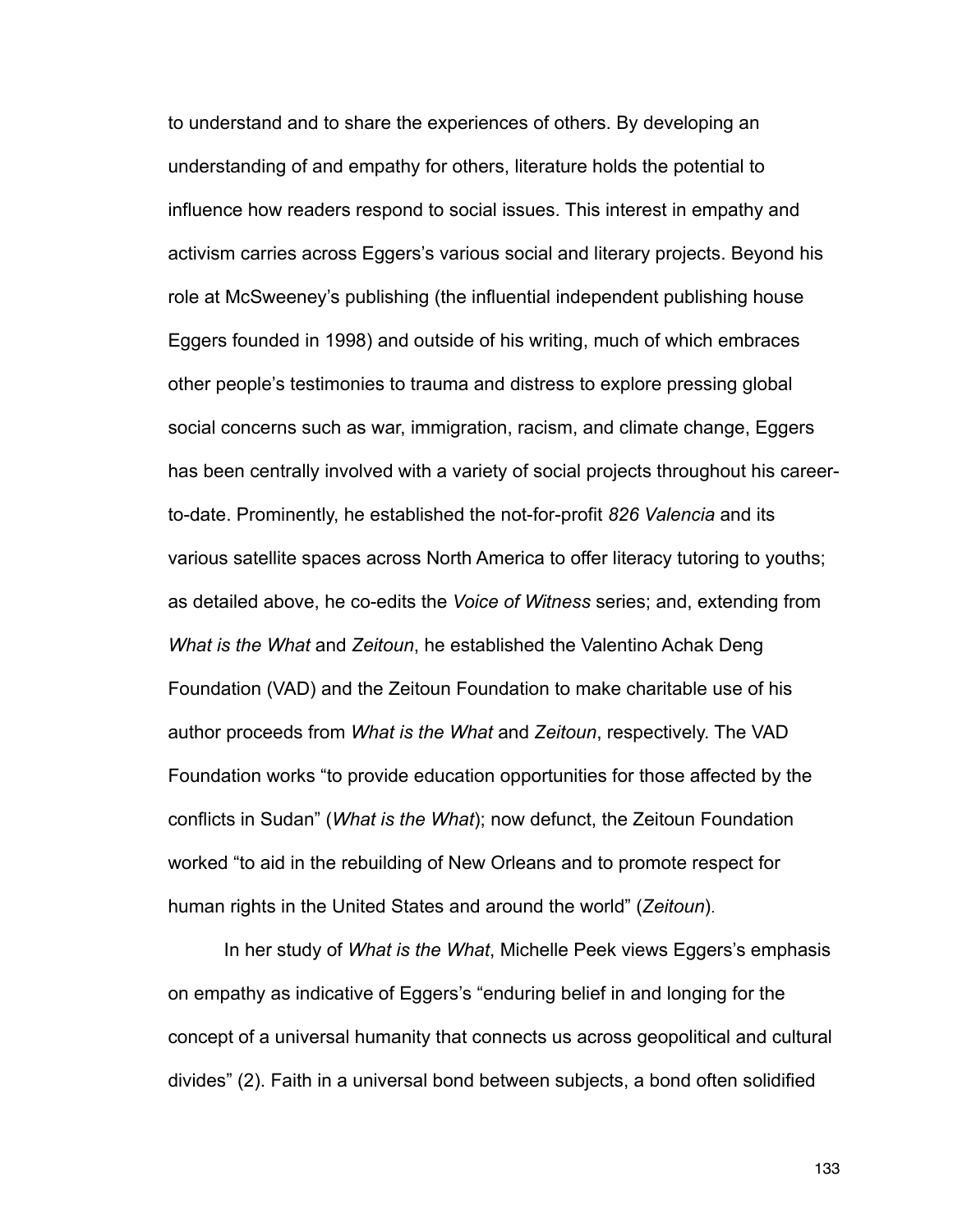through the testimonial sharing of experience, sits at the core of *What is the What*, as it does for much of Eggers's other writing and social work. Empathy between readers and Eggers's narrative subjects is crucial to his texts' explorations of trauma. Since Eggers's work strives to connect readers to others' experiences of trauma, it is important that his descriptions of experience are relatable for readers. In testimony, speakers talk honestly to their audience; they lay bare the psychological effects of their experiences to make clear the extent of their trauma or distress. As Fassin and Rechtman say, since the postwar era, testimony has regularly been seen by the public as "offering the ultimate truth about the human condition" (76). By presenting traumatized experience as something shared in faith between a traumatized speaker and his or her audience, the intimacy of testimonial speech aids in the effort to make traumatized experience relatable for readers. As Eggers says in a 2013 interview with *Huck* magazine, identifying meaningfully with the experiences of others makes clear that "there's a lot of threads that matter, that have to interconnect" (28). His writing embraces testimonial speech to facilitate a sense of interconnection.

 *What is the What* in particular fits well with Eggers's effort to use testimonial voices distinct from his own to raise his ideal readers' awareness of a set of social concerns. Walking a fine line between fiction and nonfiction not unlike the one Eggers navigates with *Heartbreaking Work, What is the What*  complicates fiction, autobiography, and biography to document Deng's life and trauma as a Sudanese man who grew up as a child refugee during the Second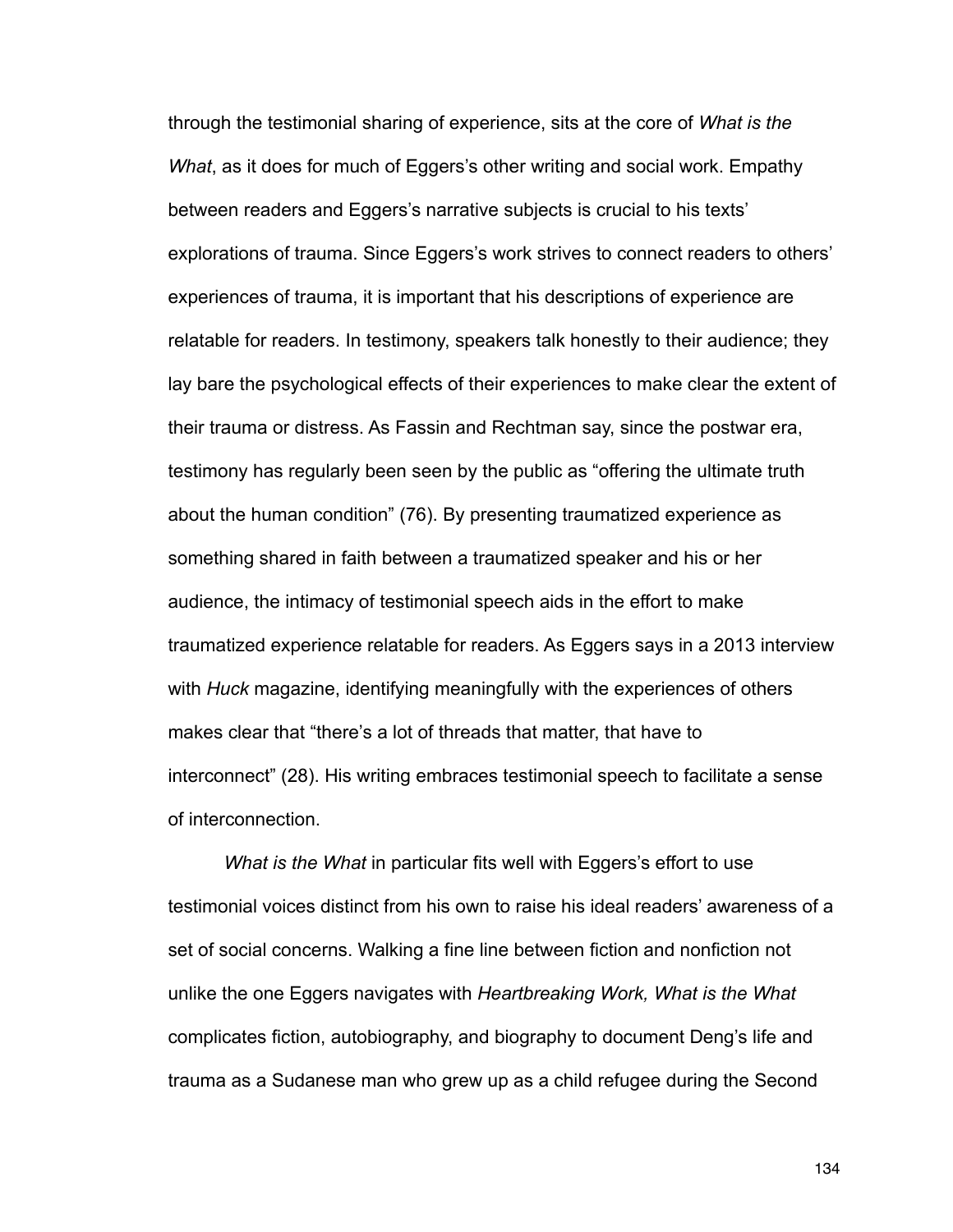Sudanese Civil War. Emphasizing Deng's voice in place of Eggers's own in an effort to raise awareness about ongoing social justice issues related to the Sudanese civil war specifically and immigration more generally, *What is the What*  exists as the clearest example of Eggers's revised approach to authorship since focusing on himself throughout *Heartbreaking Work*.

 Born of Eggers's anxiety that telling "Valentino's story, in [his own] voice, would be distracting and tonally incorrect" ("It Was Just Boys Walking"), *What is the What* presents itself simultaneously as both fiction and nonfiction. It is both true and contrived, novel and documentary. "I assumed I would simply interview Valentino, straighten the narrative out a bit, ask some follow-up questions, and then assemble the book from his words," Eggers says ("It Was Just Boys Walking"). Initially, Eggers planned to present Deng's testimony as oral history modeled off of his work with *VoW*. Eggers imagined he would "simply be the editor of the book, not its author" ("It Was Just Boys Walking"). As the project progressed, however, Eggers and Deng were forced to reconsider their approach given the limitations imposed on oral history by the nature of memory: "Valentino was six years old when he left his home and began his 800-mile journey to Ethiopia," Eggers says, "and thus his memory of that time was very spotty" ("It Was Just Boys Walking"). Deng's testimony was imperfect, incapable of communicating the urgency and trauma of his experience to interested but uninformed readers. "After that first year of interviews and my first attempt to assemble the resulting narrative," Eggers explains, "what we had from our recording sessions, it was fascinating, but it did not transcend the many human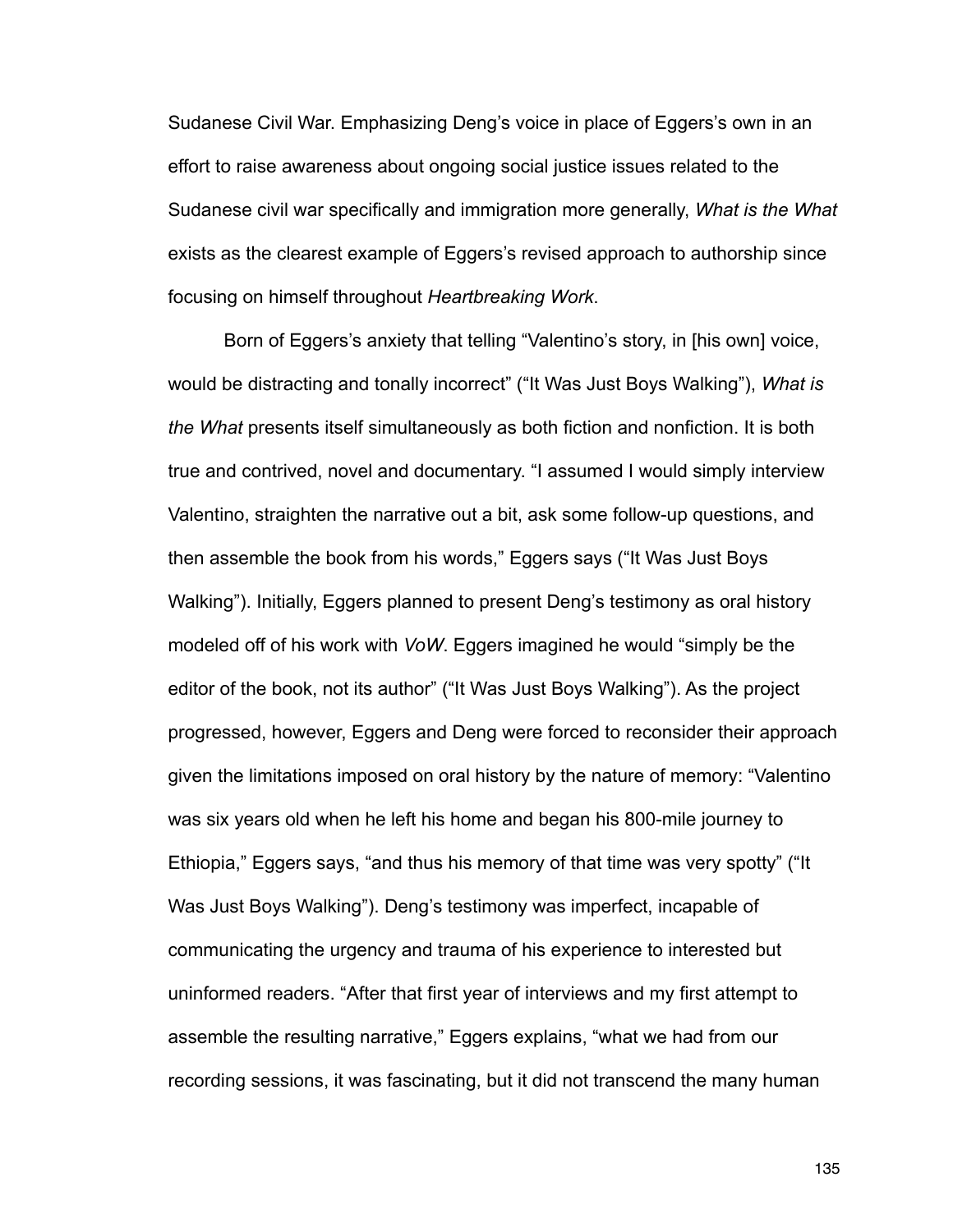rights reports and newspaper articles already available around the world" ("It Was Just Boys Walking"). Eggers wanted to help Deng to affect a wide audience. He wanted Deng's testimony to make a difference, for it to "transcend" the existing narrative about Sudan to galvanize American interest in aiding victims of conflict in the region. As such, Eggers and Deng traveled to Sudan. "He would be the first Lost Boy to return," Eggers says of their arrival in Marial Bai ("It Was Just Boys Walking"). "I published an account of the trip in journalistic form in *The Believer* magazine," Eggers says, but the account was imperfect. It failed to communicate Deng's experience convincingly. "In the book," Eggers resolved, "I knew I had to disappear completely" ("It Was Just Boys Walking"). Conflicted by his journalistic standards -- "as a journalist," Eggers says, "I was trained not to put any dialogue between quotation marks unless it was on tape. We had no such thing, and Valentino couldn't remember who said what at almost any point in his life, and thus the book would be without dialogue" ("It Was Just Boys Walking") -- Eggers realized he "couldn't make an interesting nonfiction account of [Deng's] life" ("It Was Just Boys Walking"). Instead, Eggers decided, "only in a novel could I apply what I had seen in the various regions of southern Sudan to describe the land, the light, the people" ("It Was Just Boys Walking"). Using research to add historical specificity to Deng's testimony, collaborating with Deng to approximate the content of conversations as accurately as possible, and appealing to his own experiences in Sudan and America to lend authenticity to his description, even though the novel would remain Deng's "autobiography," Eggers reworked the text as a work of fiction based on Deng's life. Eggers is the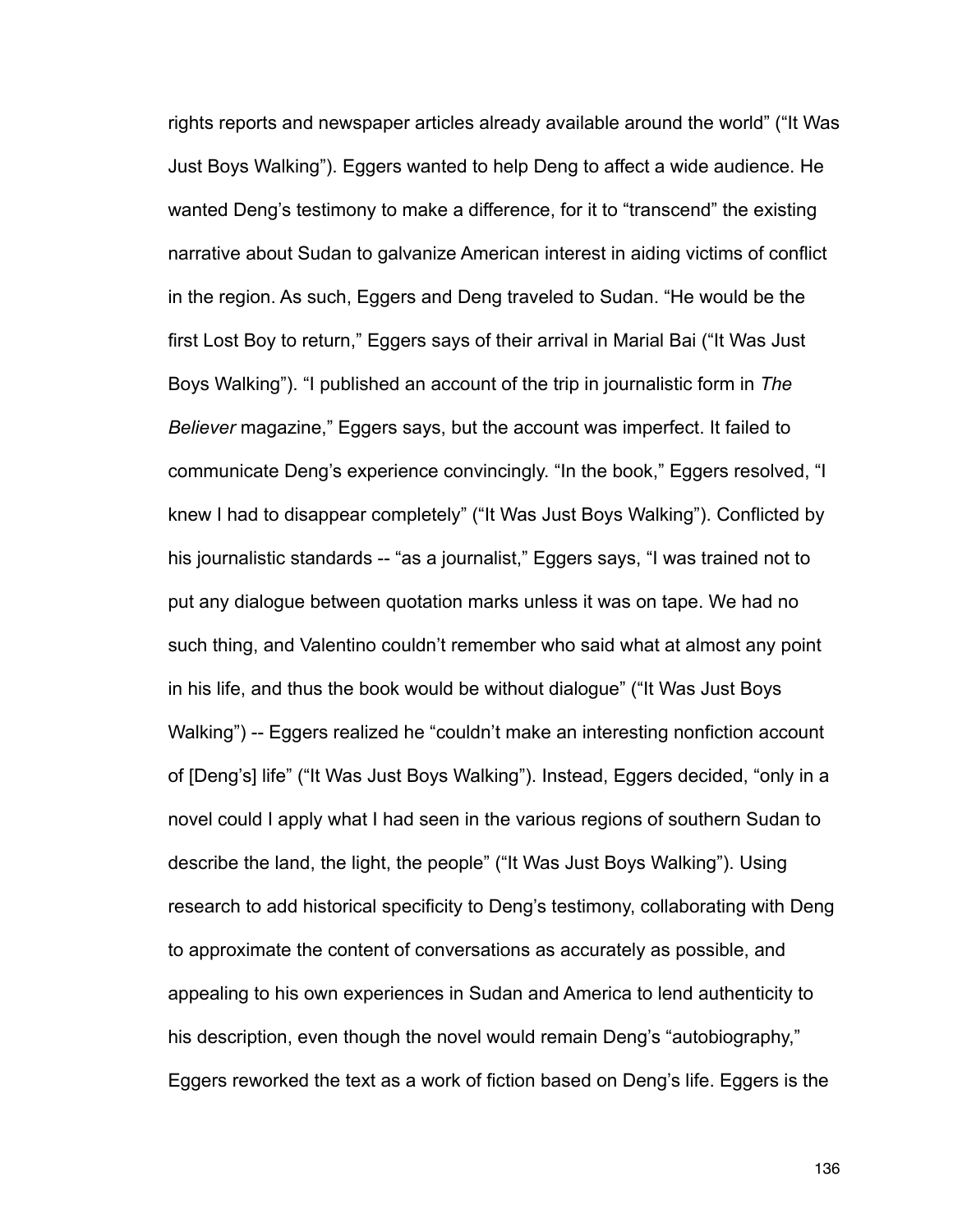text's author, but he works to "disappear" from its content by always emphasizing Deng's testimony and voice in place of his own. Eggers's additions to the text serve only to lend context to Deng's experiences; Eggers does not impose fictional events or artificial logic onto the narrative if they are not already existent in Deng's words.

 Given the ways the text presents fiction and nonfiction as equally authentic to its audience, Eggers encourages his ideal readers to elide his role in the book's authorship to privilege Deng's voice absolutely. In doing so, Eggers suggests, his audience is better able to understand and to relate with the events of Deng's life since they are not asked to question the validity of Eggers's narration. As Michelle Peek argues, Deng's fictionalized testimony in the novel "[reformulates] the 'autobiographical pact,'" allowing "Eggers and Deng to implicate the reader in Valentino's story by drawing attention to the *work* of witnessing, of giving testimony to history and trauma, and enjoining the reader to take on the role of imaginative, retrospective witness" (6).

 "All of the major events in the book are true," Deng asserts in his preface to the book, yet the text is presented as "a work of fiction" (xiv). Regardless of its author, the text suggests, its narrative is Deng's, not Eggers's. Eggers's pen is simply a conduit for Deng's testimony even if the book's specific language is Eggers's instead of Deng's. Eggers's voice is obscured throughout the narrative in favor of Deng's. "*What is the What* is the soulful account of my life," Deng writes in the preface. "As you read this book, you will learn about me and my beloved people of Sudan" (xiii). Although Eggers traveled to Sudan to research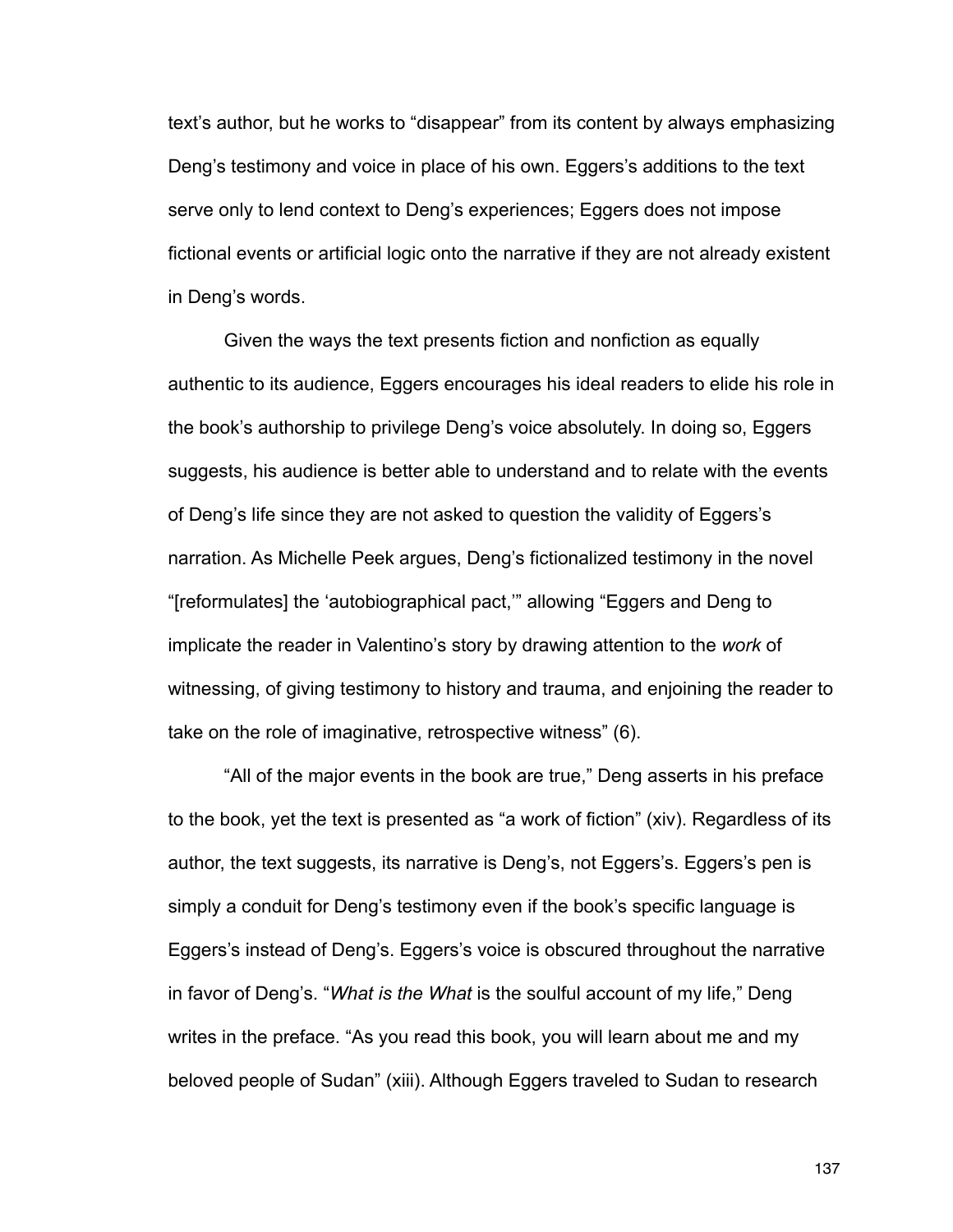the book and although he writes for Deng instead of presenting Deng's story as oral history, Eggers obscures his presence in the narrative to allow Deng to testify to his life and to his country for himself. Mediated by Eggers's authorship, the book exists as part of Deng's "struggle to reach out to others through public speaking" (xiii). It means to raise awareness of the history of violence in Sudan, as well as to make readers aware of Sudan's ongoing crisis: as Deng says, "gross human rights violations still continue today in the Darfur region of the country" (xiv). "This book is a form of struggle to strengthen my faith, my hope and my belief in humanity," Deng asserts. *What is the What* is his testimony to his experience, shared honestly in good faith by Eggers's with the book's readers. Echoing Eggers's opinion on the matter, Deng is confident that his testimony, and all testimony, is important: "since you and I exist," he says, "together we can make a difference!" (xv). Eggers's position relative to the narrative is secondary compared to Deng's; *What is the What* is Deng's story, and as such it empowers Deng to hope he and his imagined audience can use the text to "make a difference."

 Testimony constructs an intimate bond between Eggers's texts and his ideal readers. By obscuring his own narrative voice with the testimonies of others, Eggers impels his imagined audience to see themselves in the lives of his characters and subjects rather than to filter their understanding of his narratives through him as his works' author. "I covet your eyes, your ears, the collapsible space between us," Eggers's fictional approximation of Deng says at the conclusion of *What is the What* (535). Eggers's emphasis on Deng's voice works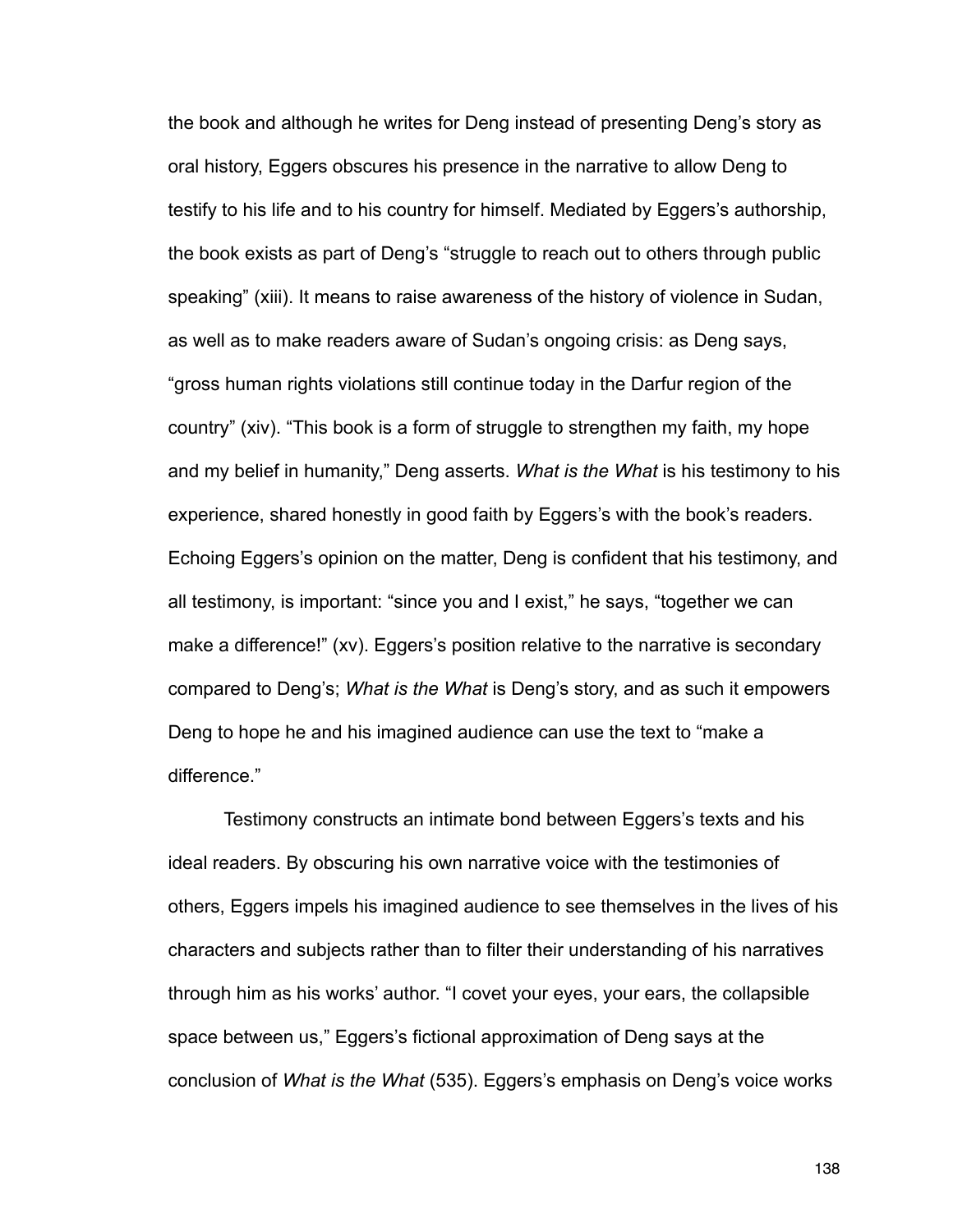to "collapse" the distance between Deng's experiences and Eggers's imagined audience, establishing an intimate bond between Deng and the book's ideal readers which makes Deng's experiences more affecting. The book's ideal readers feel like they know Deng, as if Deng is speaking to them directly rather than through Eggers. As such, they feel like they therapeutically improve themselves by reading, growing more aware of and empathetic towards the crisis in Sudan.

 Beginning with *Heartbreaking Work* and continuing in later interviews, Eggers speaks frequently and earnestly about the importance of what he calls "social lattices," overlapping networks of people who support one another in response to social and private concerns (*Huck* 28). In Eggers's view, person-toperson contact is of the utmost importance to establish and maintain an effective social lattice, especially in the modern world. Eggers sees great value in global interaction because he did not obtain a passport for himself until he was a fully grown adult, and he recognizes the ways his lack of travel limited his worldview. By establishing a "direct" relationship between his narrators and his ideal readers, Eggers's writing asserts "the value of real-world, tangible experiences, person-to-person contact" (*Huck* 24). His texts make readers feel like they know his work's narrators, especially in relation to how they are affected by social issues. His imagined audience understands his narrators personally, and as such they feel empathy for his characters' struggles. In doing so, I argue, they feel as if they improve themselves by growing more socially aware.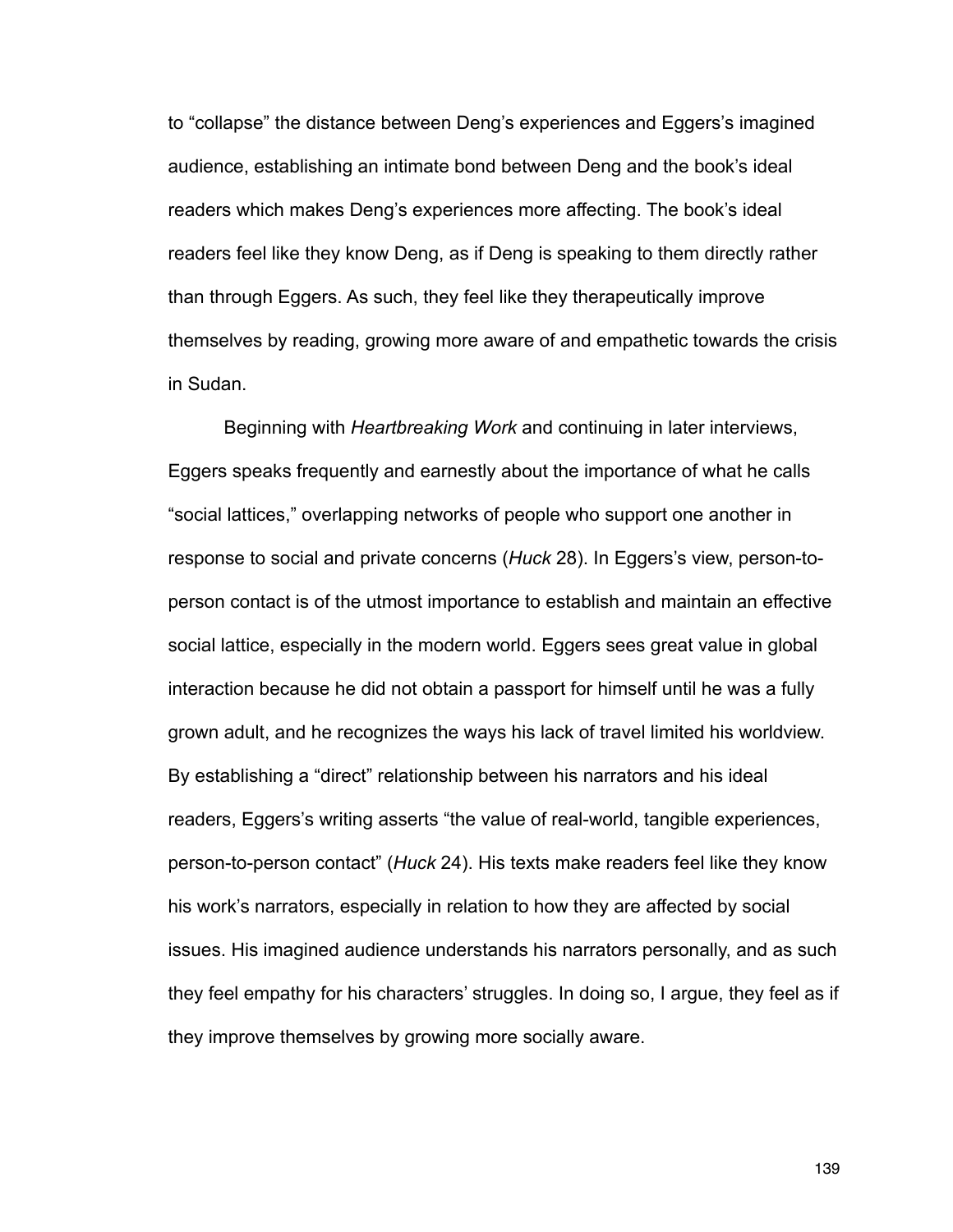By incorporating a variety of voices in his narratives and by aligning his texts with real world events like those documented in the various *Voice of Witness* volumes, Eggers's literary projects work to present the experience of trauma from multiple perspectives. Speaking to representations of catastrophe in *What is the What*, Eleni Coundouriotis writes that traditionally "catastrophe is registered as an 'aftereffect' and has a scattering effect . . . The narrative arc of the stories of flight suggests we should rethink the framing of refugee experience as the result of a single event of expulsion/displacement in the past and see it instead as a tide of events that we cannot stem without returning to the refugee subject a promise of the future" (84-85). Catastrophe, according to Coundouriotis, is the product of a multitudinous "tide of events." By drawing attention to a variety of testimonial voices describing a range of experiences of and responses to catastrophe, Eggers's work and his associated projects mean to expose what such a tide looks like.

 Embracing literature as a platform for testimonial storytelling, Eggers's literary work gives voice to victims to help them to share their experiences, using testimony as a tool to facilitate effective communication of how trauma is experienced and, ideally, why it occurs. In contrast to *OBC*, which encourages its members to connect a narrative's events to the life of its author then to reflect upon themselves in relation to the connections they draw, Eggers deploys testimonial storytelling in his work to distance himself from his writing to emphasize victims' voices instead of his own. He positions literature therapeutically to serve testimonial speakers as well as his imagined readership,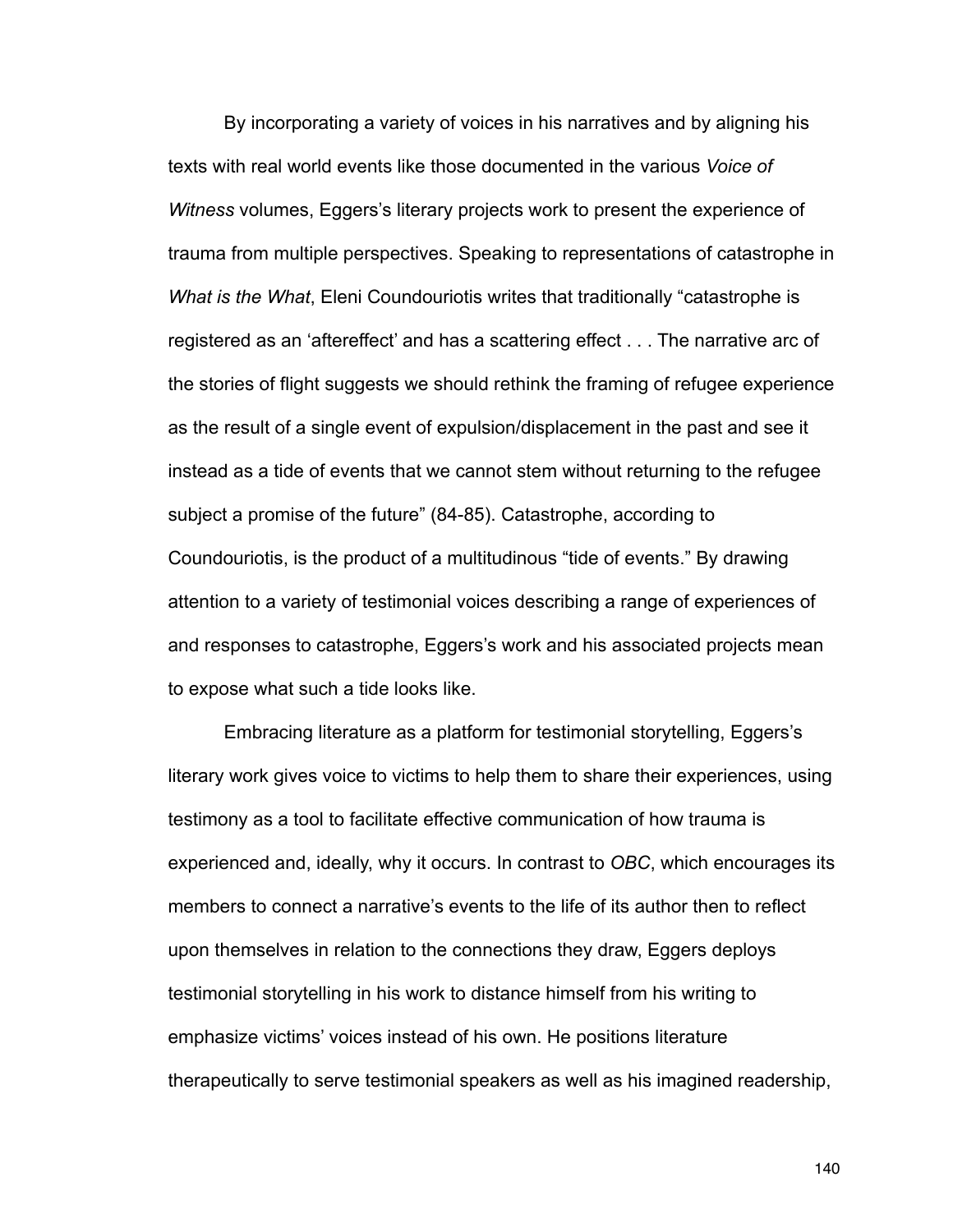encouraging victims to confront their experiences through speech while ideally impelling readers to transform themselves in response to the testimonies they encounter by reading. By constructing a catalog of various experiences of catastrophe, Eggers's narratives and the *Voice of Witness* series work in tandem to offer evidence of trauma's diffuse nature in contemporary global life. They focus on testimonial speech to do justice to their subjects' experiences and they obscure authorial and editorial roles in storytelling to establish an intimate, affective bond between testimonial speakers and readers. In doing so, Eggers's work ideally helps victims to respond to their trauma through storytelling while pushing his readership to transform themselves in some way by developing an intimate understanding of traumatized experience.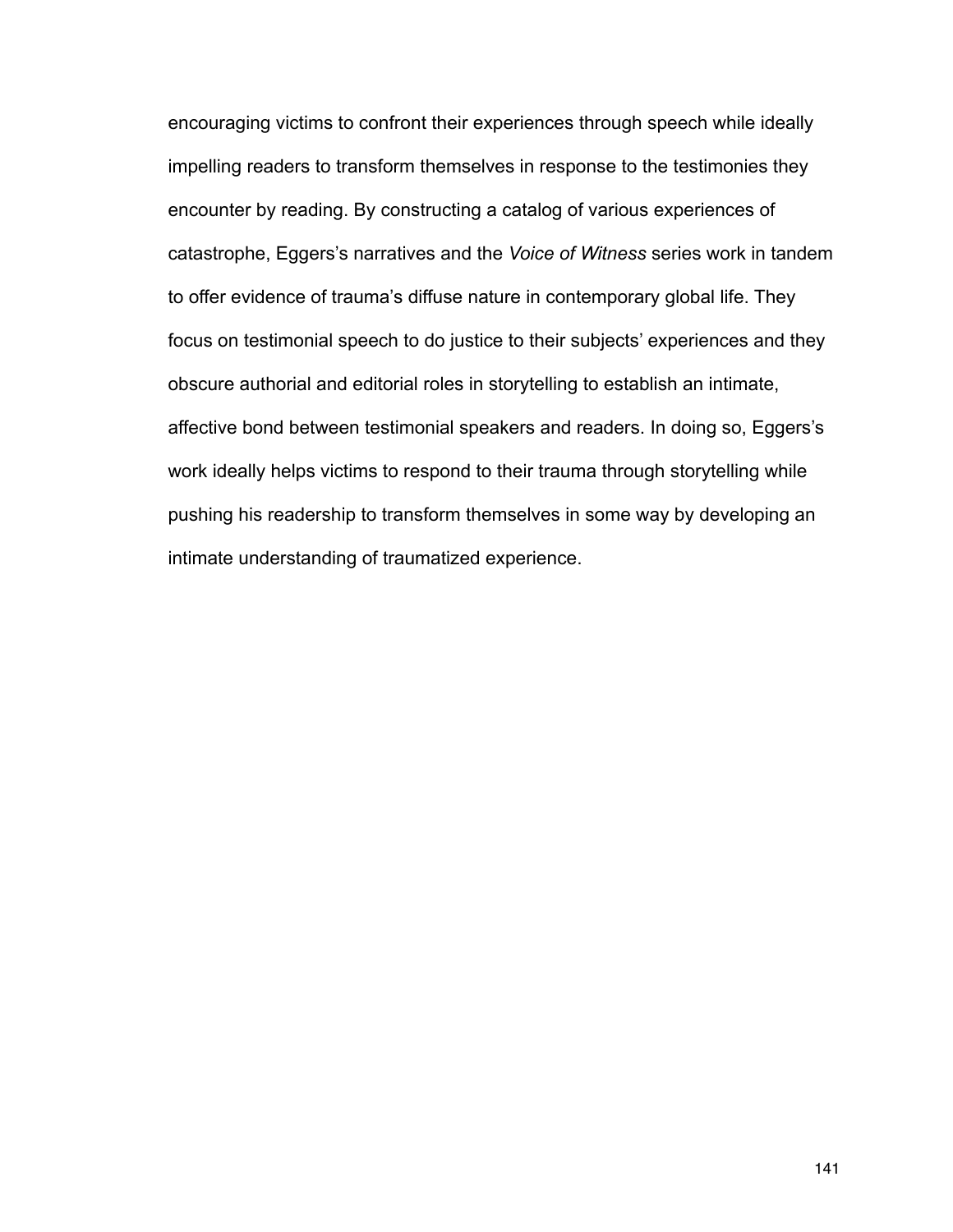## **Chapter Four:**

## **The Benefits and Limits of Reading Dave Eggers's Fiction**

 Speaking in a 2007 interview with *The Progressive* magazine, a monthly publication championing "peace, social and economic justice, civil rights, civil liberties, human rights, a preserved environment, and a reinvigorated democracy" [\(www.progressive.org](http://www.progressive.org)), Dave Eggers declares, "yes, absolutely," literature plays a meaningful role in addressing political problems and human rights issues (Eggers and Siegal 37). "We're in an era when novels can have some pretty massive effects," he says. "Novels really have the power to engender sympathy and empathy, and give us a sense of humanity. And the novel is more alive than ever" (37). For Eggers, the novel, and fiction in general, is "more alive than ever," capable of making his ideal reader more conscious of traumatizing or distressing world events impacting their own lives as well as the lives of others. In the sense that literature can push people to make themselves more socially aware and empathetic towards others, Eggers believes literature is, to some extent, transformative.

 Remembering that for modern readers self-transformation qualifies as therapy, on the surface it seems like Eggers's view of literature fits with therapeutic approaches to books like *OBC*'s. *OBC* and Eggers similarly encourage their imagined audiences to respond to contemporary issues using literature, pushing readers to positively transform themselves into better, more functional people by drawing from the experiences of authors and characters.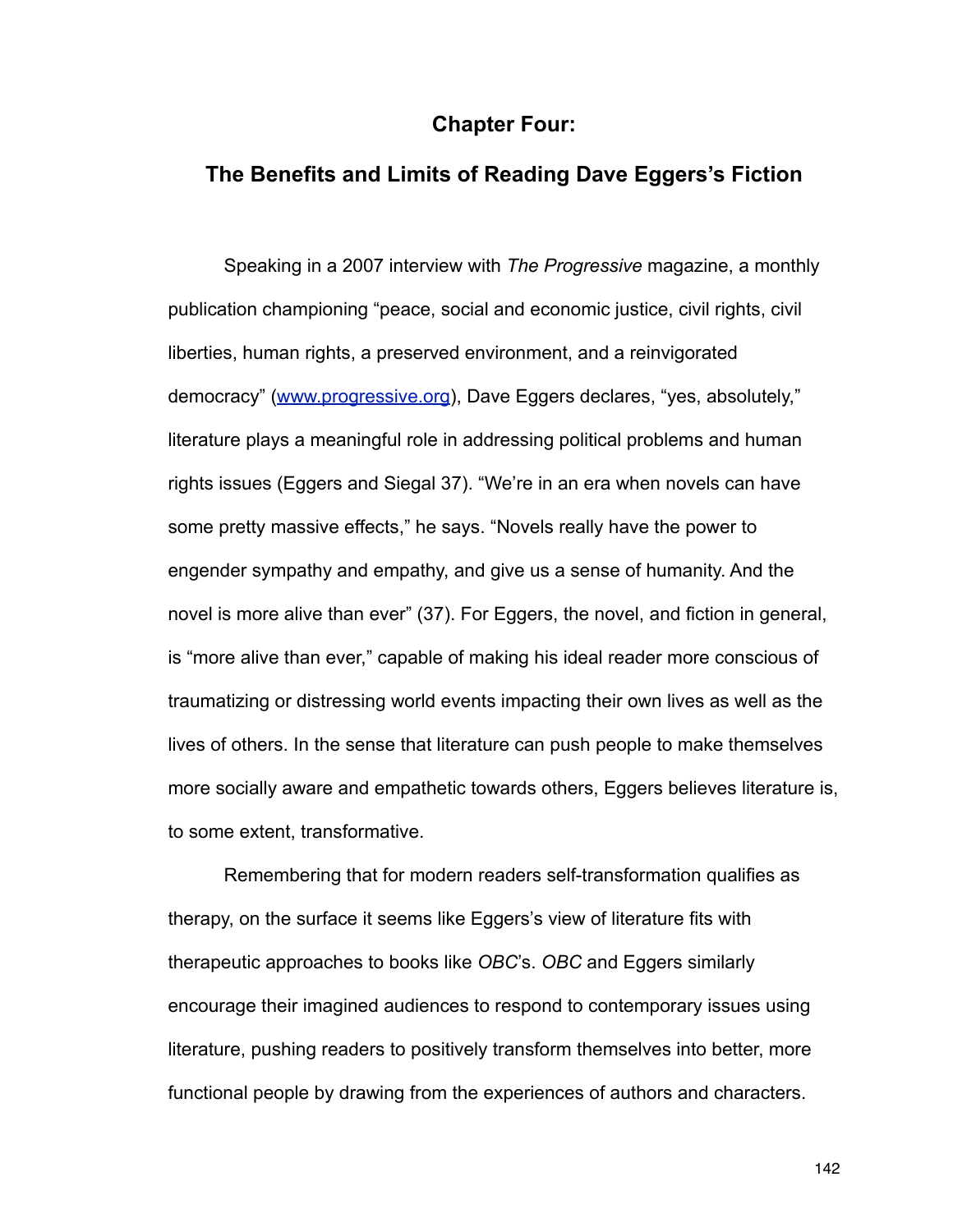*OBC*'s ideal audience considers texts in relation to the lives of authors who write to free themselves from their personal struggles: recall, for instance, Franzen's claim that with *Freedom* he "wanted to write a book that would free [him] in some way" from the person he was before he authored it. For *OBC*, reading, like writing, is first and foremost a means to self-improvement. Literature can raise one's awareness about and empathy for others, but a text's primary function is to improve its author and, by extension, its reader. In contrast, Eggers's imagined audience approaches literature to understand and to transform themselves in relation to social justice issues, with readers ideally using the increased awareness and empathy they develop from reading to help people in need as much as they help themselves. In particular, Eggers's nonfiction and documentary work describe the experiences of people facing social injustices, as Valentino Achak Deng does in *What is the What*, and as the various testimonies featured in *Voice of Witness* volumes account for. Eggers's narratives push his ideal readers to relate intimately with his protagonists to better understand their struggles, implicating his audience in his characters' resolve to work for a better future. Where *OBC* reads literature primarily to gain a better understanding of how authors transform themselves with their texts, and in doing so how they encourage their readers' self-improvement, Eggers's writing pushes his ideal readers to improve themselves for the benefit of others in addition to themselves.

 Frequently, Eggers's nonfiction minimizes his personal voice to feature another person's testimony in place of his own. Recall the ways Eggers's memoir, *A Heartbreaking Work of Staggering Genius*, stands as his only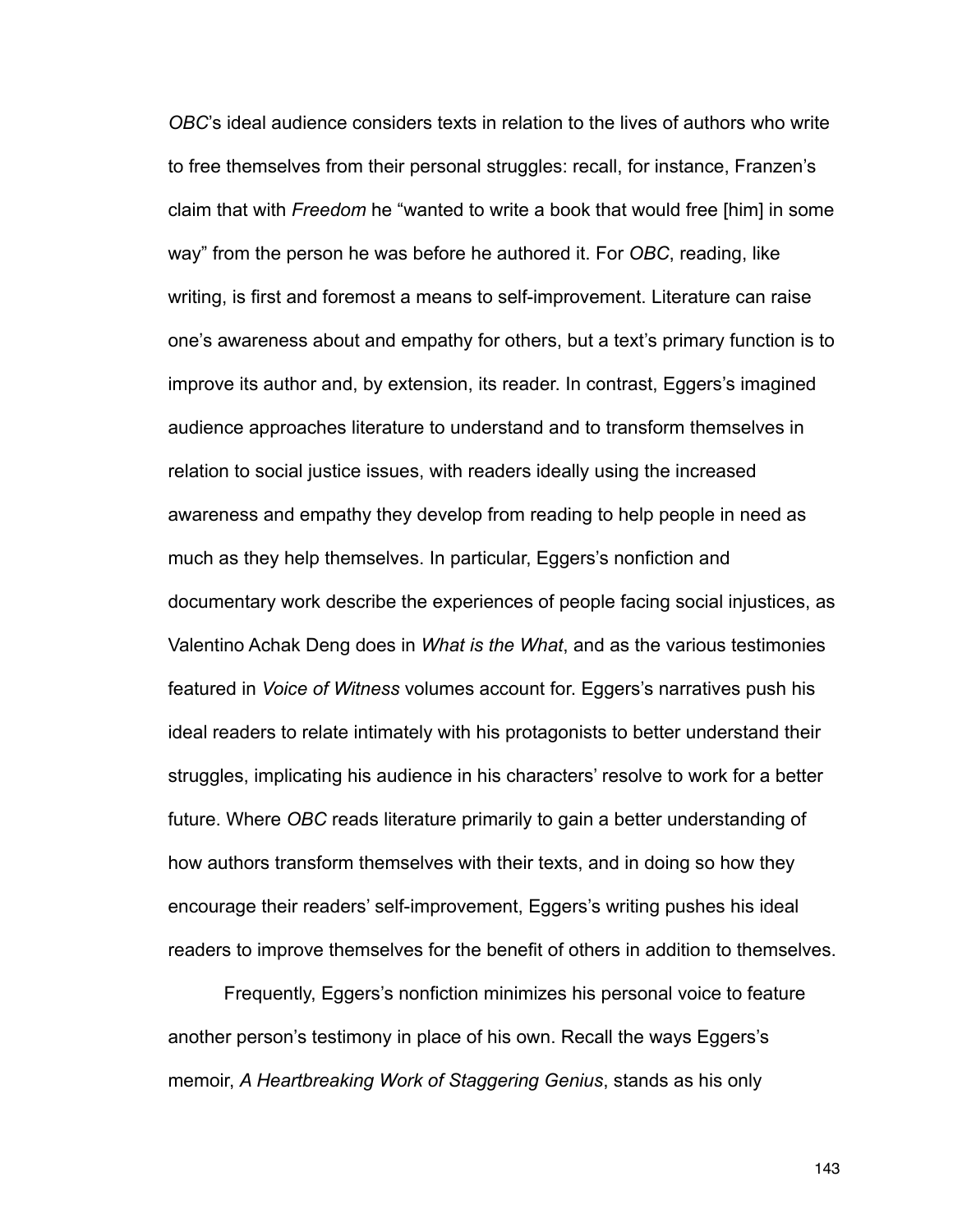significant example of writing featuring his personal voice at its center. After 9/11, I argue, Eggers's nonfiction increasingly privileges the testimonies of others. Whether with Deng's testimony to his experiences as a child soldier in Sudan, or with the various testimonies featured in the *Voice of Witness* oral history series, Eggers's personal voice has grown increasingly absent from his work and affiliated literary projects. By emphasizing other people's stories and by allowing them to speak their stories using their own voices, I claim, Eggers's nonfiction points towards a narrative model concerned with inspiring readers to relate intimately with victims' testimonies and to reflect on traumatizing or mentally distressing experiences without regard for a mediating author. Eggers's literary approach with such writing is indebted to popular therapeutic logic given its focus on self-transformation for Eggers's narrators as well as for his ideal audience. However, his writing's focus on other people's stories and his emphasis on other people's voices identifies his literature as distinct from therapeutic literary approaches popularized from 1996 to 2010 by reading groups like *OBC*.

 Where *OBC* readers respond therapeutically to narrative by connecting the life of a work's author to the details of his or her text regardless of whether or not an author's experiences justify such a connection, as his career has progressed Eggers has worked to obscure his role as his narratives' author. As he does with *What is the What*, Eggers emphasizes his narrators' voices as distinct from his own to encourage an intimate link between his protagonists and his ideal readers. Aside from *Heartbreaking Work*, Eggers renders his voice and his biography largely irrelevant to how his ideal audience engages with his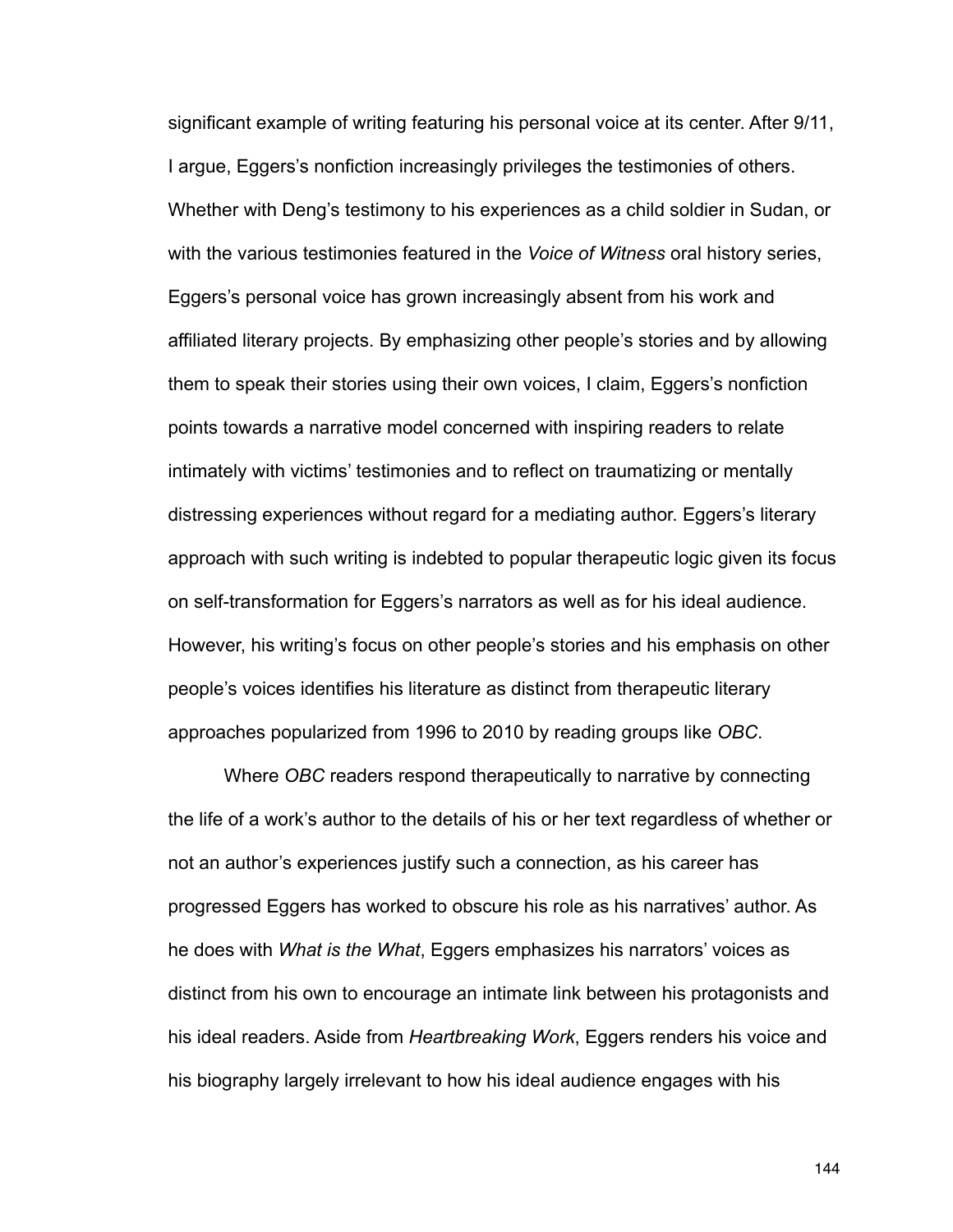writing. As he says in a conversation with James Dawes, Eggers minimizes his influence on his narrators' voices in an effort to avoid feeling like his use of their testimonies is "just a theft and that's it" (177). By minimizing the influence of his own voice and biography on his work, Eggers lends his descriptions of traumatizing or distressing events a sense of identity and tragedy which, ideally, impels his imagined audience to transform themselves in ways which respond to the social issues responsible for his narrators' struggles. So, Eggers shares an interest with therapeutic reading groups like *OBC* in that his writing is concerned to some extent with his readers' transformation and self-improvement, but his approach to narrative is fundamentally different than that of *OBC* in that Eggers actively discourages his readers from modeling their transformation off of him or his biography.

Although much of Eggers's nonfiction and documentary writing makes compelling use of other people's testimonies to obscure Eggers's authorial presence in his texts, his narrative fiction makes few appeals to testimony despite the fact that it is regularly concerned with responding therapeutically to contemporary social issues not unlike the ones addressed by his nonfiction work. My purpose with this chapter is to outline Eggers's approach to fiction. Like his nonfiction and documentary texts, I argue that as his career has progressed Eggers's novels and short fiction work increasingly to obscure Eggers's voice from his imagined audience. Eggers's fiction discourages his imagined readers from viewing his work as autobiographical statements designed to improve or transform him in some way in response to his private struggles with whatever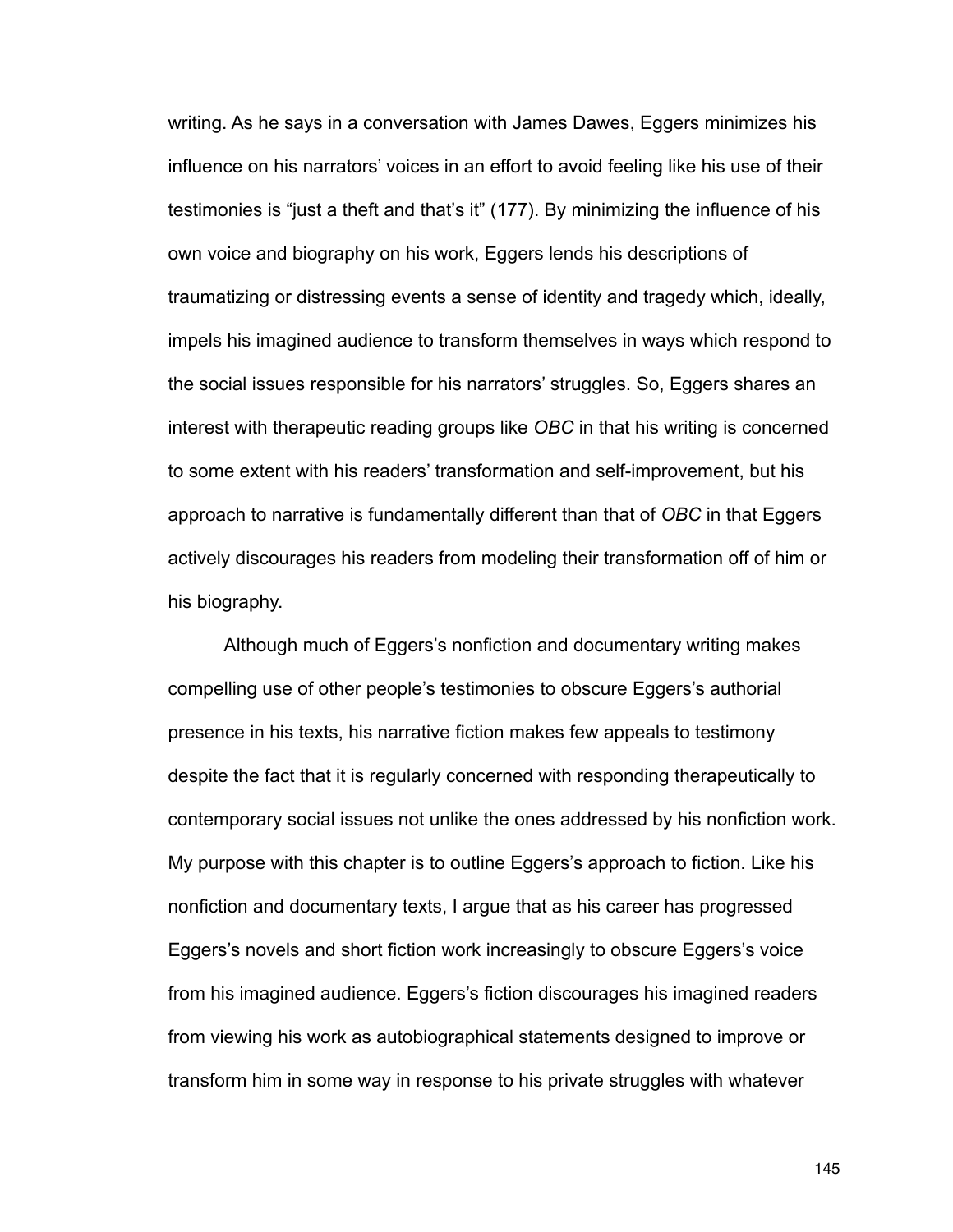social issues his texts address. Instead, he models his protagonists to speak directly to his readers: frequently, I argue, Eggers has little in common with the specific details of his characters' lives or with their struggles. Instead, his protagonists importantly resemble his imagined audience in significant ways, recalling the "well meaning" but generally uninformed American middle class Eggers says he writes for (Eggers and Doran 24).

 Eggers's fiction encourages its ideal readers to transform themselves by presenting them with struggling or distressed protagonists who are, for all intents and purposes, surrogates for Eggers's imagined audience. Just as Eggers's ideal readers are well-meaning but generally uninformed middle class Americans, so too are Eggers's protagonists. With his fictional protagonists, Eggers holds a mirror to his imagined audience to inspire their self-improvement. In each of his works, I argue Eggers places characters modeled off of his imagined audience in hypothetical scenarios designed to encourage his ideal readers to consider their own behavior against the behavior of his protagonists. By offering his protagonists to his ideal readers as reflections of themselves, Eggers aims to expose his imagined audience members to the limitations of their worldview to encourage them to transform themselves into more socially aware, empathetic individuals.

 Throughout this chapter, I perform a series of close readings on a selection of Eggers's novels and short fiction to trace the evolution of how Eggers's fiction constructs an intimate bond between his protagonists and his readers rooted in his protagonists reflection of his imagined audience's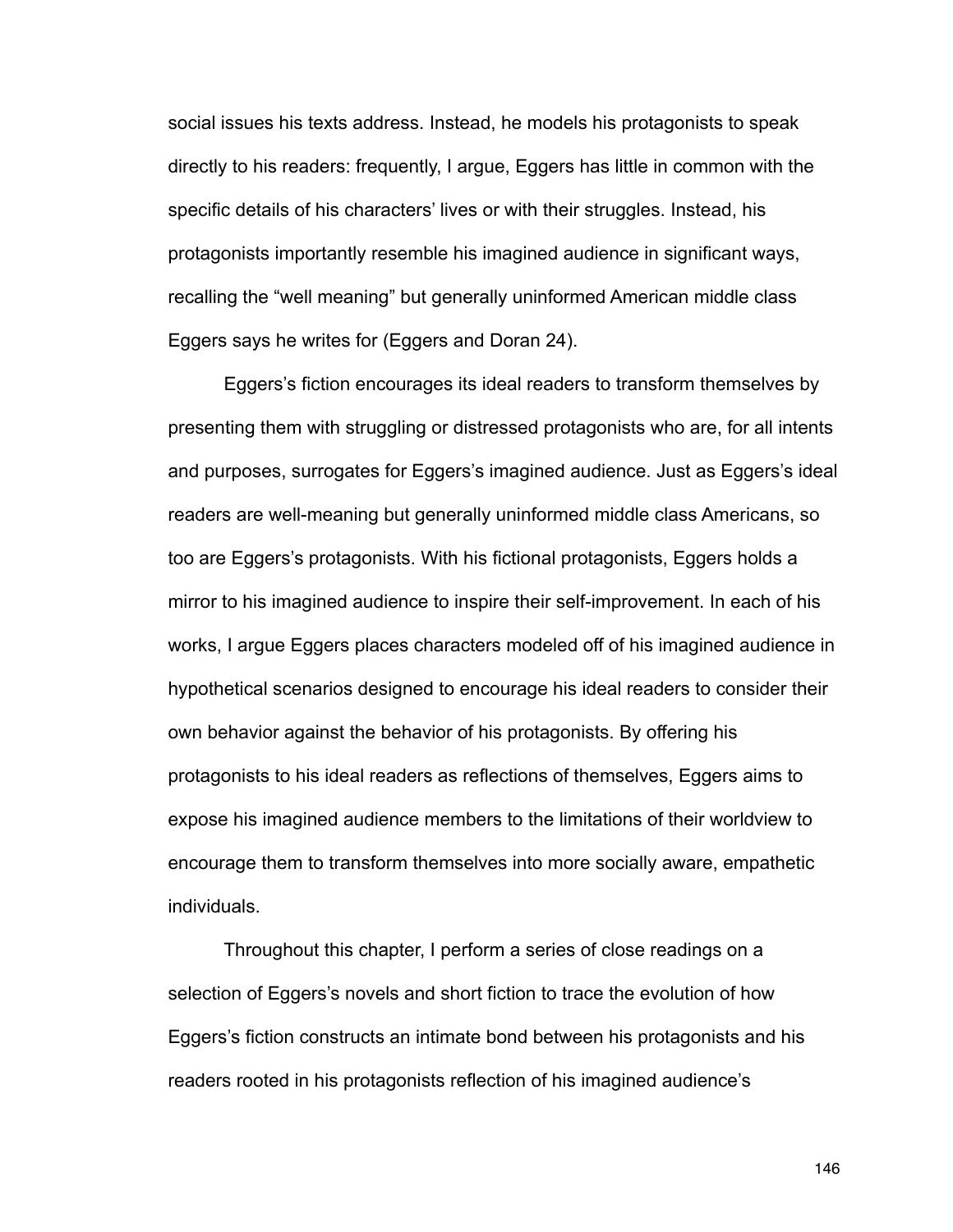worldview. Focusing sequentially on Eggers's 2002 novel *You Shall Know Our Velocity!,* his 2004 short story *Another,* his 2012 novel *A Hologram for the King*, and his 2014 novel *Your Fathers, Where Are They? And The Prophets, Do They Live Forever?*, I aim to track the development of Eggers's protagonists across what I see as his most important works of fiction to date. For each of these texts, I distinguish Eggers from his protagonists to explain how Eggers clearly differentiates his characters' experiences from his own life. By obscuring the influence of his personal life on his fiction as his style develops across each of his texts, I argue Eggers hopes to actively challenge his audience members by encouraging them to accept his protagonists as surrogates for themselves. Once his readers do so, I say, Eggers positions his characters' experiences to trouble his readers' preconceptions about issues like American exceptionalism and terrorism.

 Starting with Eggers's first novel, *You Shall Know Our Velocity!*, I outline the ways Eggers's fiction increasingly targets a particular readership with intent to teach specific lessons about specific social issues. *Velocity* describes two friends, Will and Hand, who travel to Africa to give away \$32,000 to impoverished people following the accidental death of their close friend, Jack. To begin with, I confront the fact that the experience of *Velocity*'s emotionally distressed narrator is not entirely unlike Eggers's own: just as Eggers is a white middle class man struggling to come to terms with his parents' deaths from cancer, Will is a white American male distressed by a friend's accidental death in a car accident. Despite this similarity between Eggers and his protagonist, I indicate the ways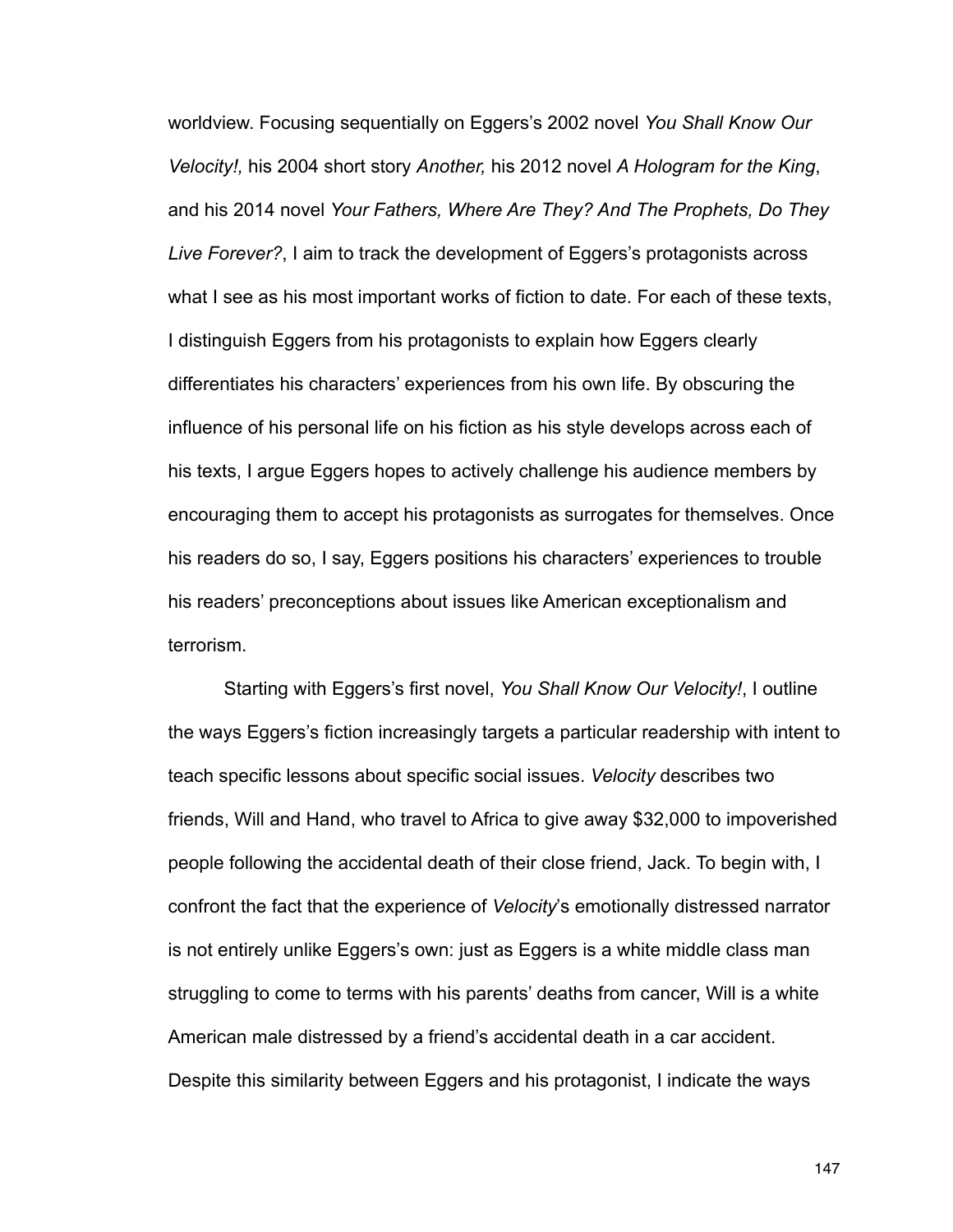*Velocity* establishes Eggers's interest in teaching his audience about social issues by connecting their worldview to that of his characters. I recognize that aspects of Will's history recall Eggers's experiences, potentially encouraging readers to view *Velocity* as an autobiographical statement more in line with *Heartbreaking Work* than as a text written by Eggers for a specific audience whose worldview is distinct from Eggers's own. Still, I view *Velocity* as an important creative development for Eggers in that it gestures towards his interest in establishing an intimate bond between his presumed audience and his protagonists rooted in a shared naiveté and lack of knowledge about the world. Specifically, I argue *Velocity* encourages its ideal readers to transform themselves by relating with Will as he grows increasingly socially conscious, gaining empathy for others while developing an understanding of how to practice philanthropy respectfully. At the same time, I see *Velocity* as significant for the ways it helps to establish who Eggers imagines as his ideal readership: a group of socially uninformed Americans seeking to educate themselves about the world.

 Following *Velocity*, I turn to the short story "Another," published in the 2004 short fiction collection *How We Are Hungry*. "Another" details an unnamed narrator's distressed response to encounters with terrorism. Specifically, "Another" offers a first person account of its narrator's mental state in the wake of terrorist acts before outlining how he confronts and dissects his trauma by traveling to the Middle East. I consider the ways "Another" builds on the groundwork laid by *Velocity* to challenge Eggers's imagined readers'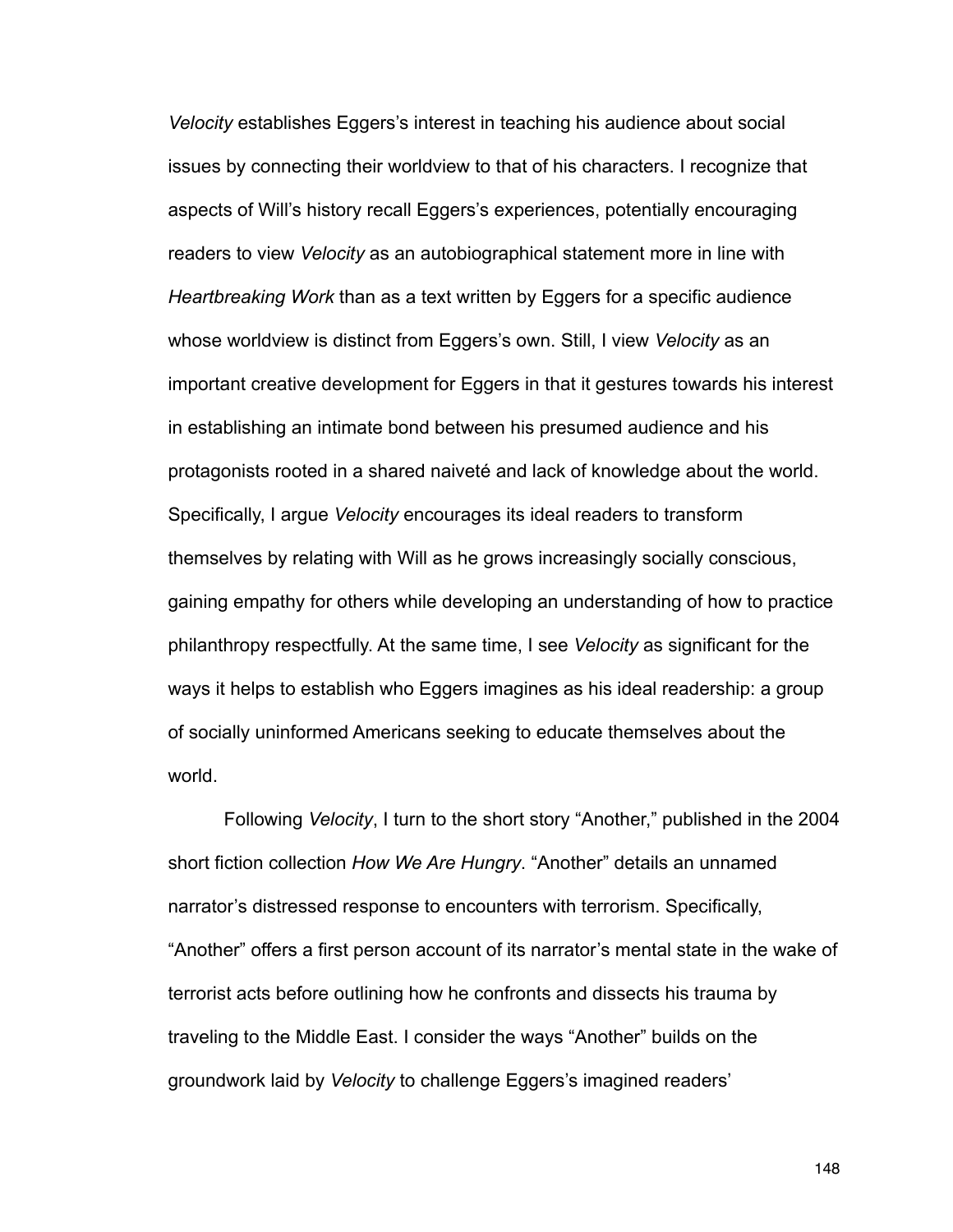preconceived notions of terrorism and Islam. With a narrator whose worldview resembles that of Eggers's ideal reader and whose life experience is more closely aligned with Eggers's imagined audience than with Eggers's own, I present "Another" as a significant, if under examined, landmark in Eggers's narrative development. I argue "Another" reads as Eggers's direct response to rising cultural anxiety about terrorism in the wake of 9/11. To this end, I identify "Another" as a strong example of Eggers modeling his protagonists off of his imagined audience members to challenge their hypothetical response to contemporary social issues. By embracing Eggers's protagonist as a surrogate for themselves, accepting his feelings and experiences as equivalent to their own, I suggest "Another" means to encourage Eggers's imagined readers to transform their understanding of terrorism and global relations.

 Next, I read Eggers's 2012 novel, *A Hologram for the King*, a finalist for the 2012 National Book Award for fiction. Describing the emotional distress of an American businessman, Alan Clay, suffering underemployment and bankruptcy, I argue that *Hologram* tailors Alan to speak to the anxieties of a readership in the midst of the "Great Recession." Alan is a victim of debt, ruined credit, and underemployment, all common concerns for a middle class American readership ravaged by global economic decline. Importantly, Alan's experience of the recession is distinct from Eggers's, who remained gainfully successful throughout the recession as an author, as a publisher, and as a philanthropic entrepreneur. Eggers's experience of the recession is irrelevant to readers for whom the recession constitutes a personal crisis. By presenting Alan as an "everyman"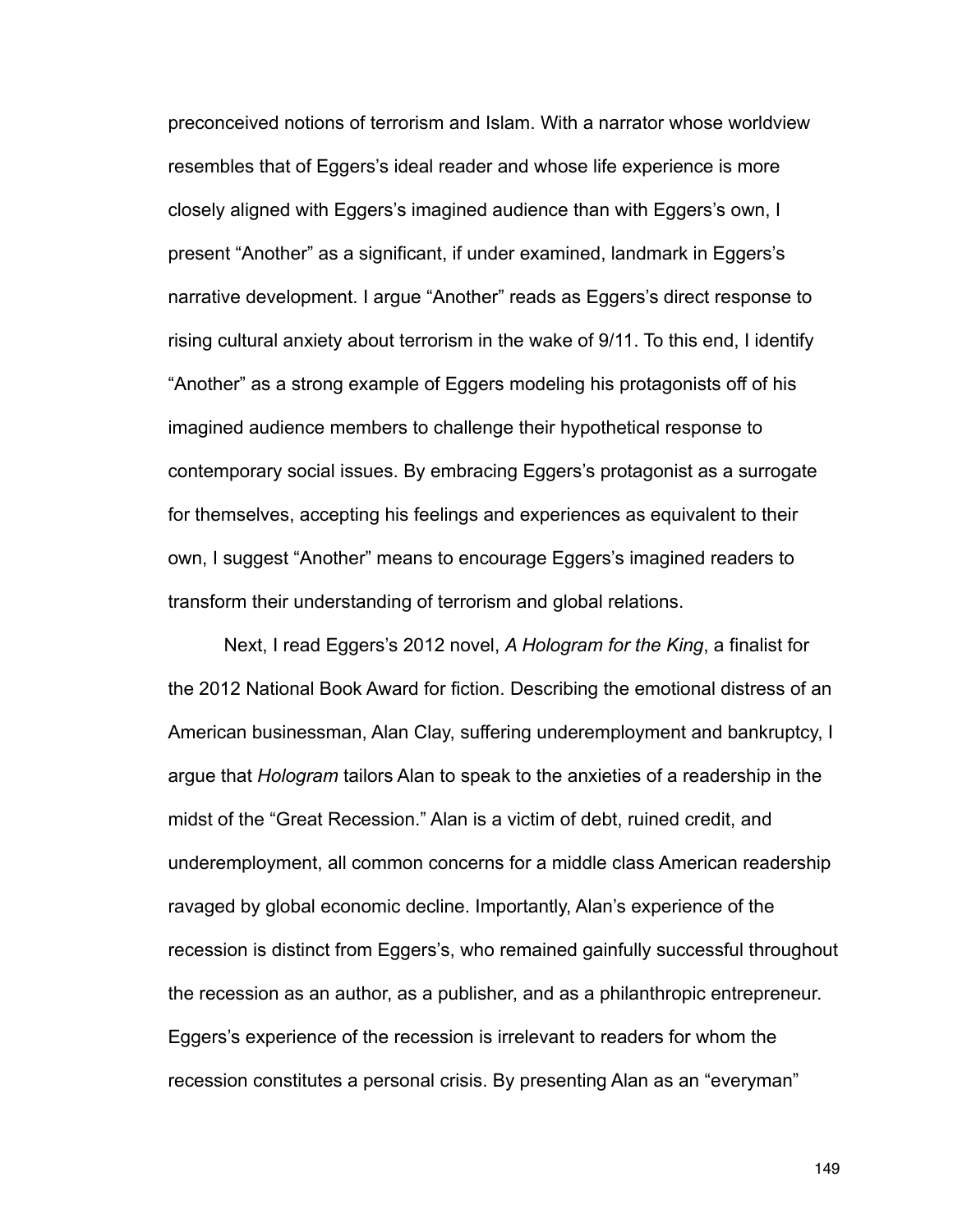whose experience of the recession is easily relatable to Eggers's imagined middle class readership, I suggest *Hologram* means to speak directly to its readership to indicate that life goes on in the wake of financial and professional turmoil. Alan's therapeutic improvement serves as evidence for readers that they too can improve themselves in spite of their personal struggles; Alan's status as a surrogate for Eggers's ideal readership communicates this therapeutic message.

 To conclude my study, I read *Your Fathers, Where Are They? And The Prophets, Do They Live Forever?*, Eggers's most recently published novel, for the ways it meaningfully complicates the relationship between Eggers's protagonists and his imagined audience. Presented without any exposition or description, *Your Fathers* details the actions of a mentally unwell man, Thomas, traumatized by the police shooting his unarmed friend. Two years after his friend's murder, Thomas kidnaps a series of seven people who he interrogates about a range of social issues while holding them at an abandoned decommissioned army base. Written in a series of dialogues with unattributed speech between Thomas and his various captives, *Your Fathers* features only its characters' voices. The text features no narrator. On the surface Thomas recalls Eggers's imagined audience: he grew up a member of the suburban middle class; his description of social issues like unemployment, racism, and police violence regularly betray the narrow focus of his worldview. Where in the past Eggers modeled his protagonists off of his imagined audience to inspire his readers' personal transformation or to offer his audience positive reinforcement, as he does with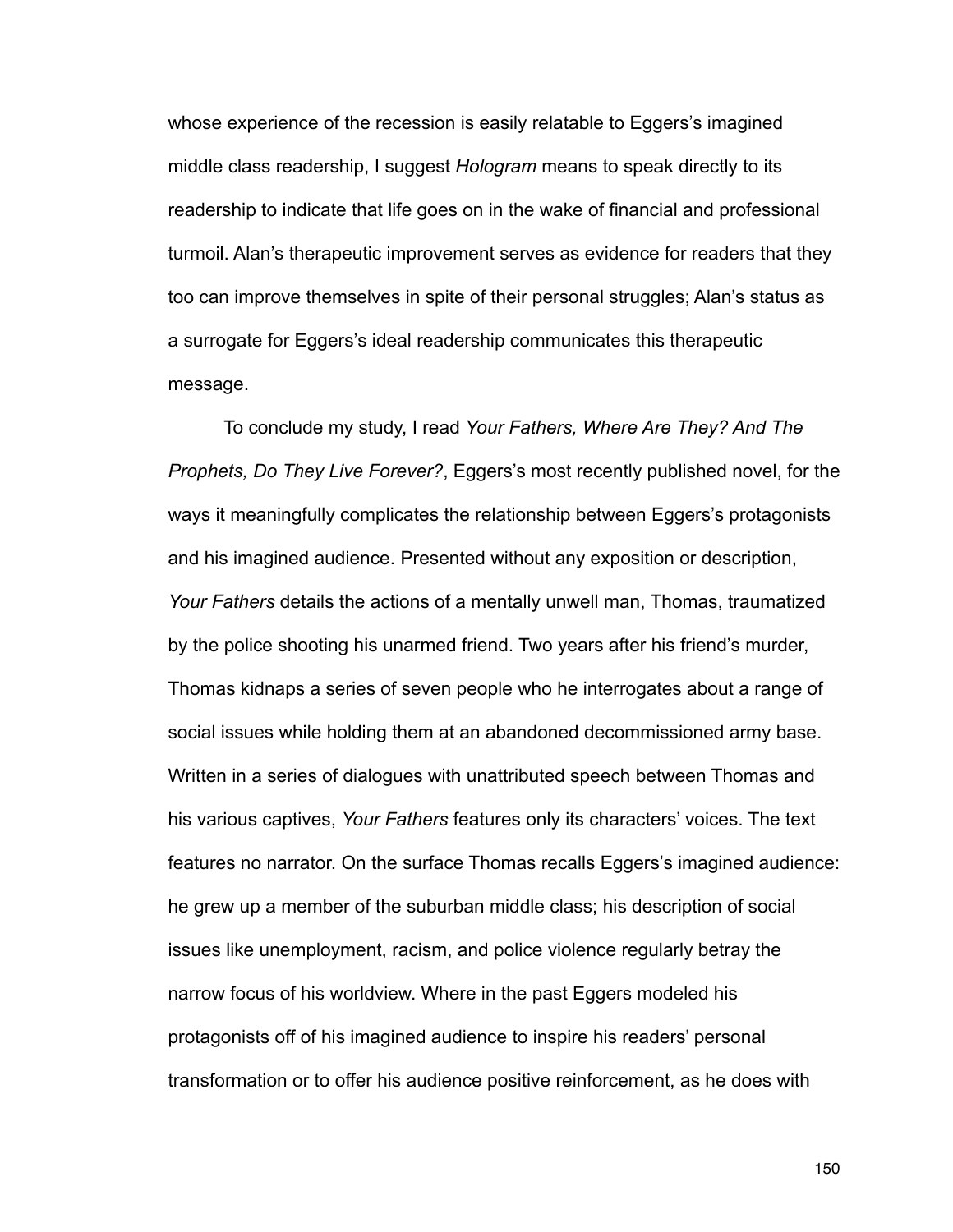*Velocity,* "Another," and *Hologram*, Thomas is a homegrown terrorist who abducts seven people. By presenting Thomas both as like Eggers's imagined audience and as a terrorist, *Your Fathers* challenges its ideal readers' preconceptions of what it means not only to be a terrorist, but also what it means to be a member of the American middle class. More so than any of his other work, *Your Fathers*  simulates *Voice of Witness*'s model in that it features multiple voices responding to a set of social issues. Similarly, like *VoW*, I argue *Your Fathers* questions the value of storytelling by featuring a deliberately bleak, unsatisfying conclusion which recalls the uncertain ending of *VoW* testimonies like Mayuol's in *Out of Exile*. *Your Fathers* refuses efforts to read its events in a positive therapeutic light. Instead, it enjoins its reader to ask themselves what they accomplish by reading, recalling Craig Walzer's question in the introduction to *Out of Exile,* "to what end comes this project undertaken with the best of intentions?" (14).

 By modeling Thomas off of Eggers's imagined readership, by emphasizing speech not explicitly attributed by the text to specific speakers, and by using formal strategies to implicate his ideal readers in the narrative's debates, I argue *Your Fathers* serves as a deliberate challenge to the worldview of Eggers's imagined audience. Eggers presents Thomas as the dark inverse of his imagined readers' best intentions. Rather than encouraging therapeutic transformation through positive reinforcement, as Eggers's earlier works do, *Your Fathers*  implicates its readers in deplorable actions. Little optimism exists at the narrative's conclusion. Where in the past, Eggers's work implies that reading about and identifying with his protagonists' struggles will help his ideal readers to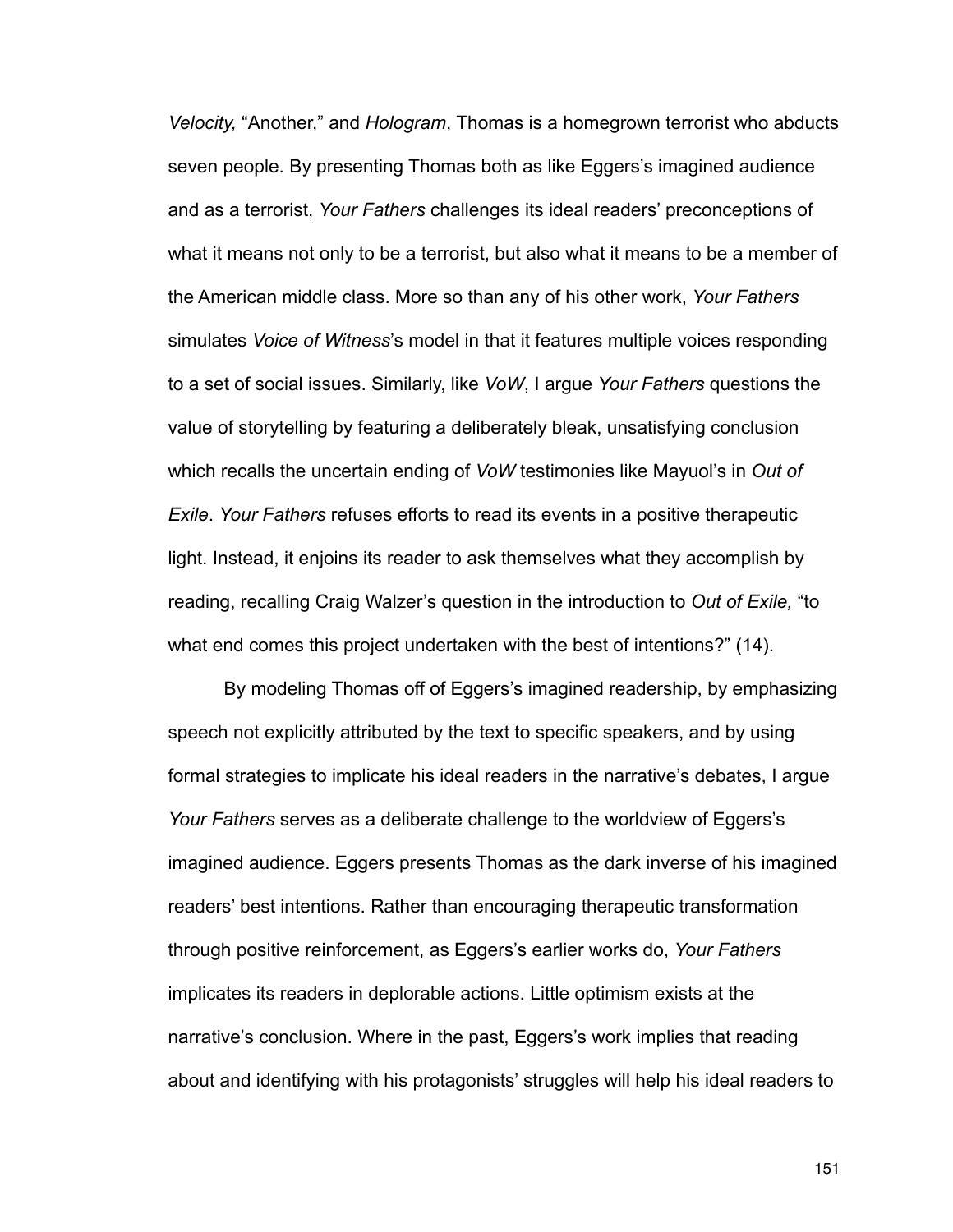understand current events better, aiding their efforts to address the effects that various social issues have on their lives, *Your Fathers* asks transformation of its audience, but its tone is one of despair rather than one of solidarity. In this sense, I argue *Your Fathers* marks a potential shift for Eggers's career moving forward, one which calls for his readers to consider what they accomplish by reading. In doing so, I believe, Eggers positions his writing to inspire his imagined audience to look beyond reading to transform themselves and the world by pursuing more active social engagement than follows from reading and discussing books.

 Eggers's fiction regularly features protagonists modeled off of his imagined audience to address a specific readership didactically about specific social issues. His narratives frequently see his protagonists gain a broadened understanding of themselves as global citizens, and in doing so Eggers indicates to his imagined readers how they might similarly transform themselves into empathetic and socially aware people. James Dawes writes, "stories generate empathy, and empathy generates helping behavior" (430). By confronting his readers with protagonists who function as surrogates for themselves, I believe Eggers positions his fiction to generate empathy and solidarity amongst his imagined audience, feelings which ideally encourage helping behavior. What shape such behavior takes, while significant, is not entirely the point for Eggers. Rather, I suggest Eggers encourages his ideal readers to react to the social issues his writing speaks to, and in doing so he works to implicate them empathetically in the experience of current events. Since Eggers can not control his reader beyond encouraging them to behave in particular ways, his work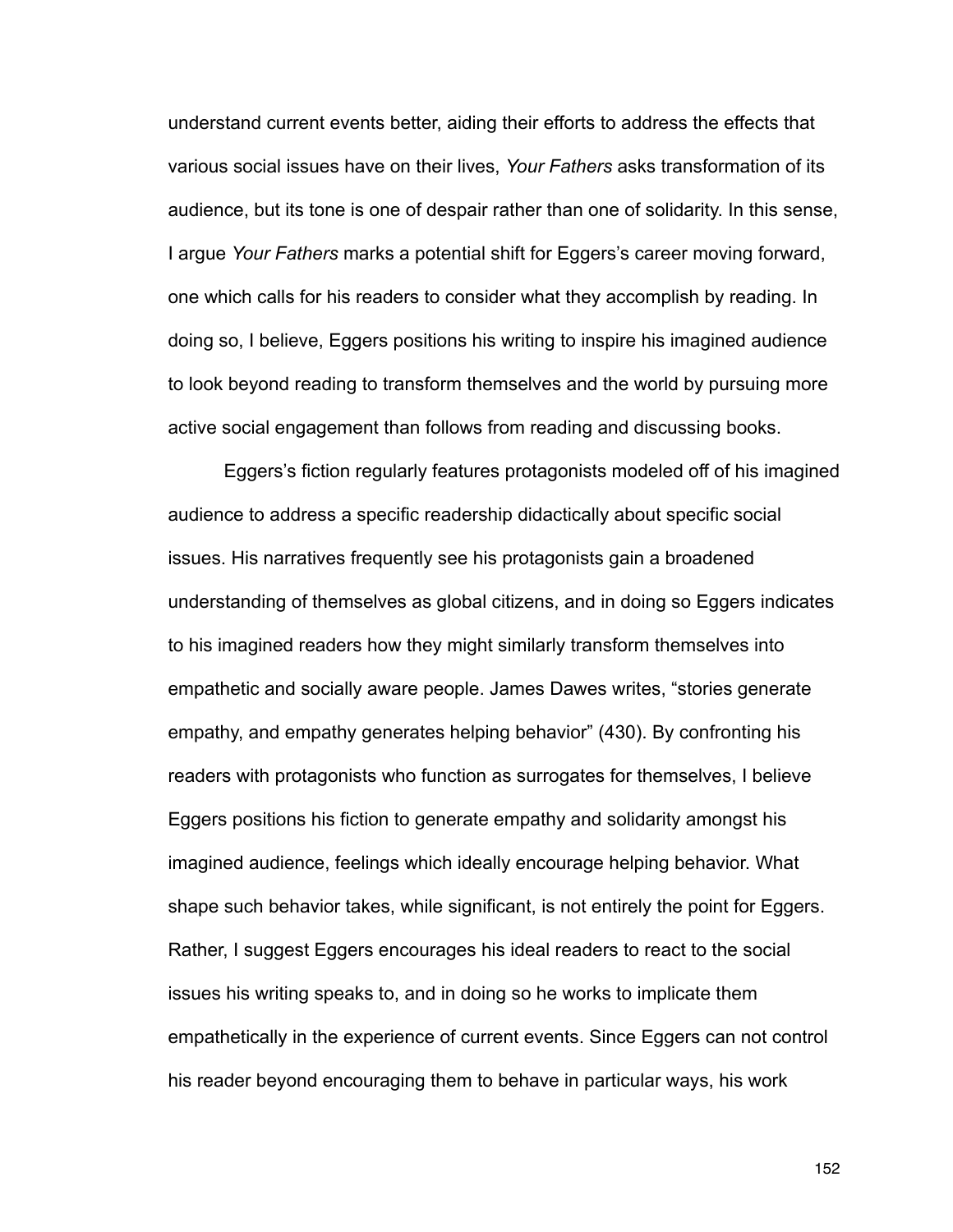concerns itself with inculcating a sense of social responsibility in his ideal readership. As Dawes says, "literary empathy does not point past the reader, it points *to* the reader" (431). My purpose with this chapter is to show how, similar to *OBC*'s approach to books, Eggers's writing is therapeutic for his imagined audience insofar as it encourages his ideal readers to transform themselves in positive ways, while at the same time I suggest that Eggers's emphasis on characters who resemble his imagined audience positions his texts to challenge his readers' worldview in ways which ideally foster a sense of social responsibility.

## **Reflecting an Imagined Reader**

 Not long after *A Heartbreaking Work of Staggering Genius* released to great acclaim (and some criticism) in 2000*,* in September 2002 Eggers published his first novel, *You Shall Know Our Velocity!*. [1](#page-158-0) *Velocity* sees its protagonist, Will, detail his emotional distress after the death of a close friend. Financially secure after selling his likeness for an advertisement, Will and his childhood friend, Hand, set out to donate the entirety of Will's savings -- \$32,000 -- in a week-long trip around the world. Importantly, Will and Hand are depicted as well meaning but globally uneducated citizens of the midwest: "I lived in Chicago, Hand in St.

<span id="page-158-0"></span><sup>1</sup> Although *Heartbreaking Work* was a 2001 Pulitzer Prize finalist and was a popular success, the book was critically divisive. Writing in *Junk Politics*, Benjamin DeMott summarizes much of the negative response to *Heartbreaking Work*, detailing Eggers's narrative reliance on irony and the book's lack of a clear moral center before calling for Eggers to "place himself differently in relation both to his material and his audience" (168).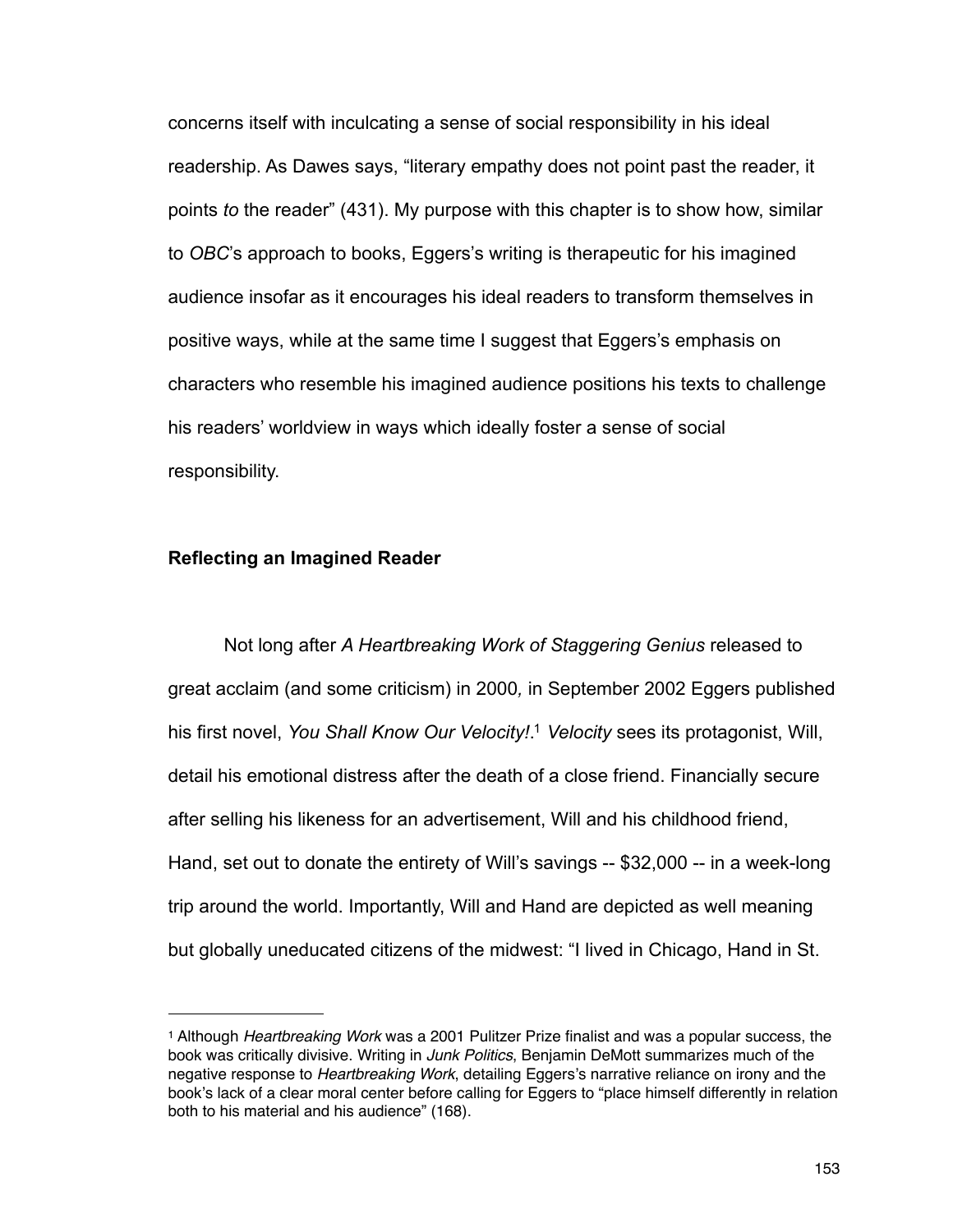Louis, though we were both from Milwaukee, or just outside," Will says. "We were born there, three months apart, and our dads bowled together" (4). Will and Hand are good (if somewhat selfish) people, the narrative suggests, they just have limited experience outside of a particular American context. As such, they struggle to respect others: they "agreed on speeding" during their travels, Hand says at one point, "not sitting and listening" (193). The narrative documents how their travel goes from being self-serving to enlightening; in this sense, it features a therapeutic arc from confusion to understanding, from distress to self-imposed calm. Although Will's psychology resembles Eggers's in some ways, limiting the extent to which *Velocity* dissuades Eggers's ideal readers from viewing the text in relation to Eggers's biography, nonetheless *Velocity* is significant for the ways it finds Eggers experimenting with the didactic potential of fiction for a particularly defined imagined audience, exploring thelimits of Will's worldview to suggest to his ideal readers how they might improve themselves by reflecting on Will's behavior.

 Speaking to *Huck* magazine in 2013, Eggers details who he imagines his ideal audience to be. "I'm always trying to educate the person I was too," he says of his literature and social work. "I was just talking to a friend who grew up in the Bay Area and was saying, 'You don't understand the bubble we're in sometimes.' A lot of people like me in Illinois, or Wisconsin, we're well-meaning people, but you would be surprised how 'in the middle of nowhere' we are in terms of our awareness . . . There's a lot of people like us and you've got to be forgiving of people like that. They have good hearts" (24). In many respects, Eggers's ideal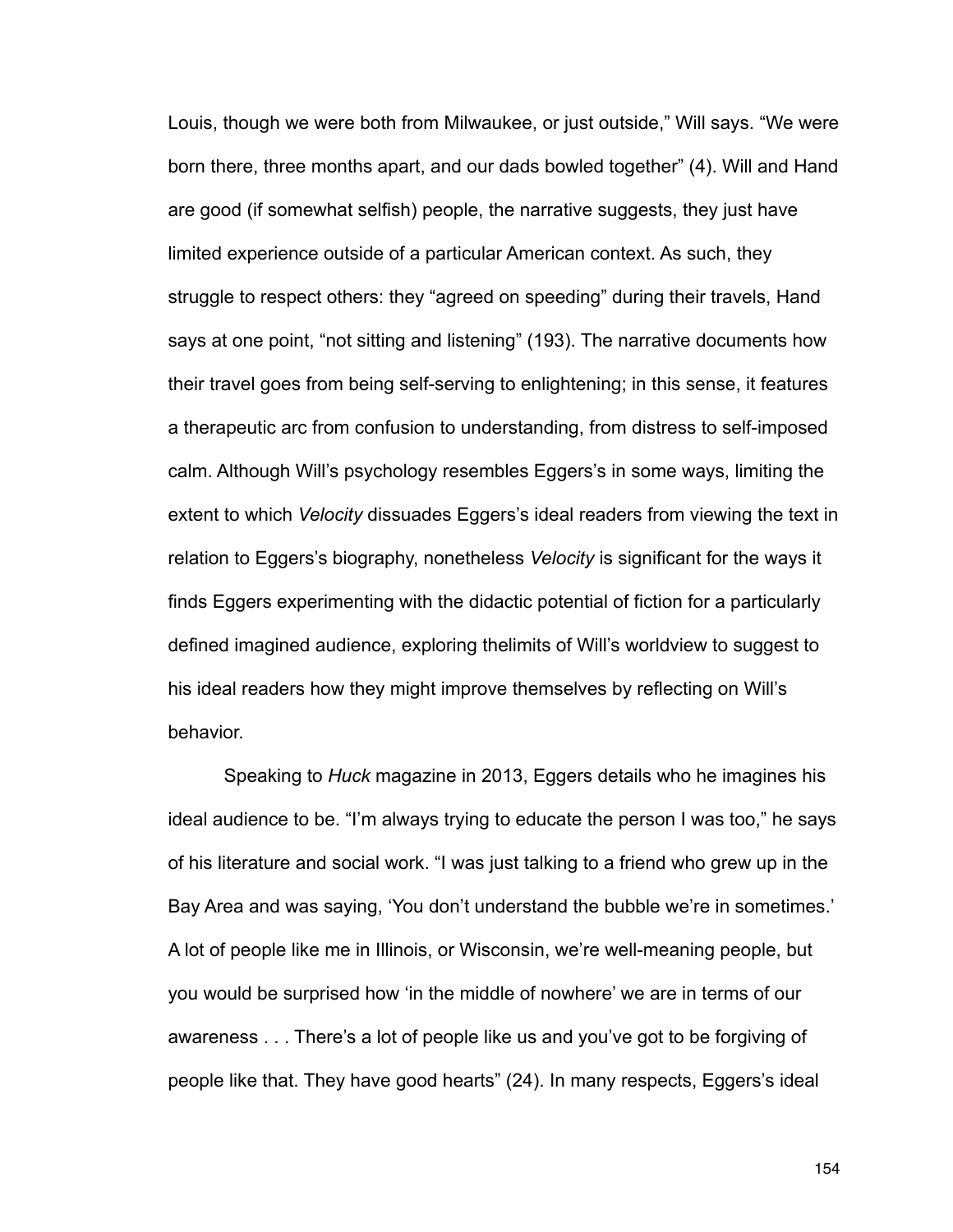reader is who he sees himself as once being: recalling his own lack of mobility as a youth, Eggers confesses "I didn't have have a passport until I was twentysix" (22). Like Eggers's description of himself as a youth and like the sort of person he sees as his ideal reader, Will and Hand are both socially uninformed and inexperienced travelers. As such, *Velocity* encourages Eggers's imagined audience to recognize themselves in Will and Hand, pushing his ideal readers to learn from Will's and Hand's actions to transform themselves into more socially conscious people, much like Will and Hand do throughout the novel's narrative.

 At the same time, just as *Heartbreaking Work* describes Eggers's response to his parents' deaths from cancer, emotional distress about death is key to *Velocity*'s narrative. In many respects, *Velocity* reads as a fictional companion to *Heartbreaking Work*: like *Heartbreaking Work* before it, *Velocity*  seems to continue Eggers's efforts to use writing to respond therapeutically to unexpected death. Similarly, key circumstances of Will's life overlap meaningfully with those of Eggers's: just as Eggers found himself financially secure following the widespread success of *Heartbreaking Work* in 2000 -- "my first book was too much too quick," Eggers says in his interview with *The Progressive* (3) -- Will came into money "a year before, in a windfall kind of way" (4). In certain ways, Will seems deliberately designed to call Eggers to mind.

 Putting aside circumstantial similarities between Will and Eggers, however, *Velocity* and *Heartbreaking Work* exhibit key tonal differences, encouraging readers to view the two texts differently in relation to themselves. "This was uncalled for," *Heartbreaking Work* proclaims on its first page. In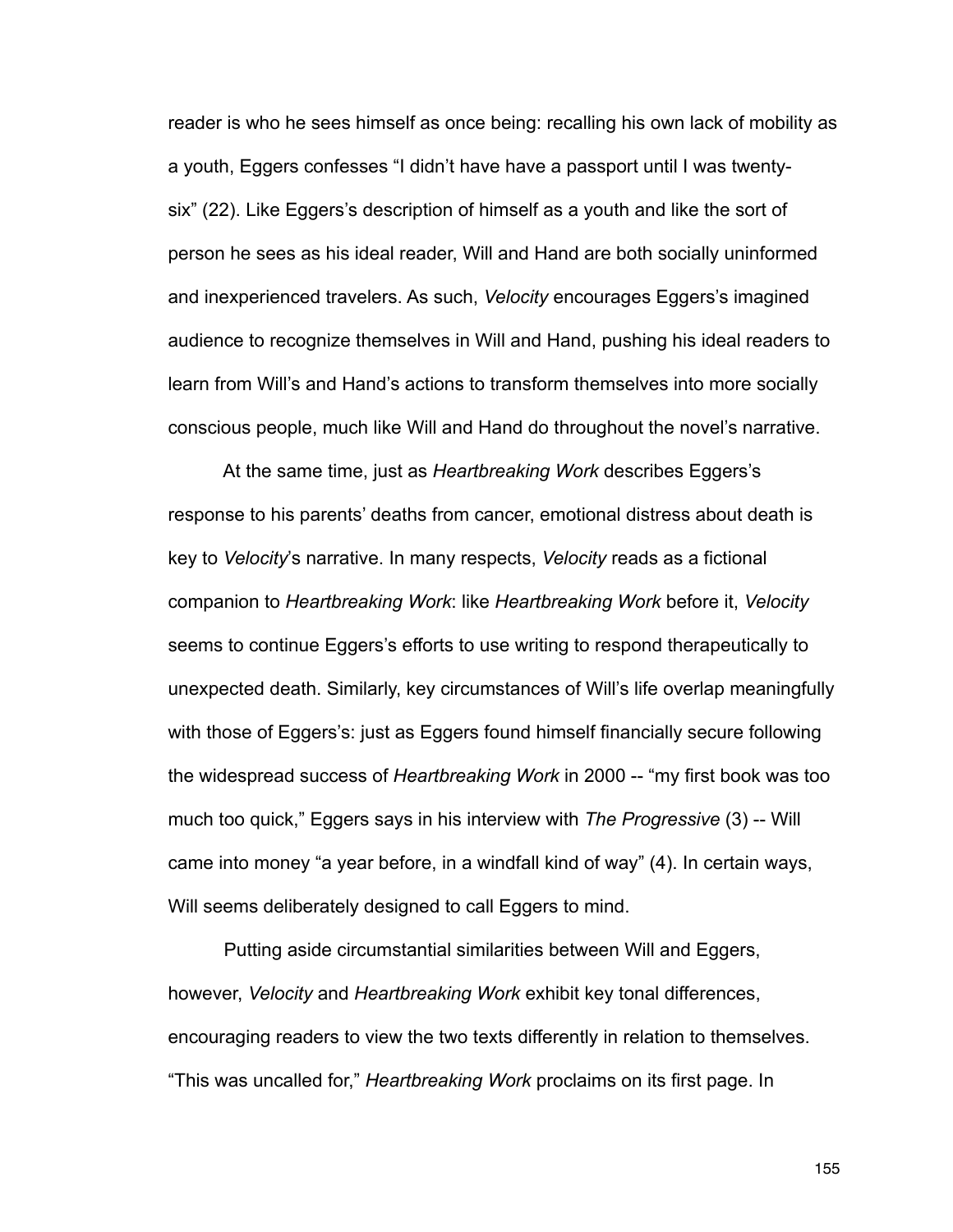contrast to *Heartbreaking Work*'s emphasis on irony, which occasionally finds Eggers discouraging his readers from applying the text's introspection to themselves, *Velocity* earnestly reflects on life and death. *Velocity*'s original hardcover edition bears no image on its cover; rather, its first paragraph is printed in embossed bold in place of a graphic, declaring the book's intention to respond directly to the emotional effects of death by stating that the narrative takes place between "Jack's death" and Will's drowning "in a burning ferry in the cool tannintinted Guaviare river, in east-central Colombia, with forty-two locals we hadn't yet met" (1). Describing Will's psychological state and therapeutic improvement during this specific (if loosely defined) period of time, *Velocity* reads as a posthumous account of events in Will's life occurring shortly before his death. The narrative places emphasis on mortality to lend the therapeutic process a sense of urgency and importance. Although irony is widely present in Will's actions throughout the novel, *Velocity* does not prompt its readers to approach its text ironically. Rather, *Velocity* places an emphasis on earnestness. Its narrative describes Will's therapeutic coming-to-terms with who he is (or was) as a person, a therapeutic process that the novel encourages its imagined audience to perform for themselves by drawing attention to Will's mortality at the text's outset.

 Jack's death affects Will and Hand profoundly. "We couldn't do fucking anything," Will recalls angrily of Jack's time in the hospital after his accident (277). Rather than closing Will off from the world, his emotional distress over Jack's death increases his capacity for empathy without giving him an outlet for his feelings. "I was feeling everything much too much," he says. "I was being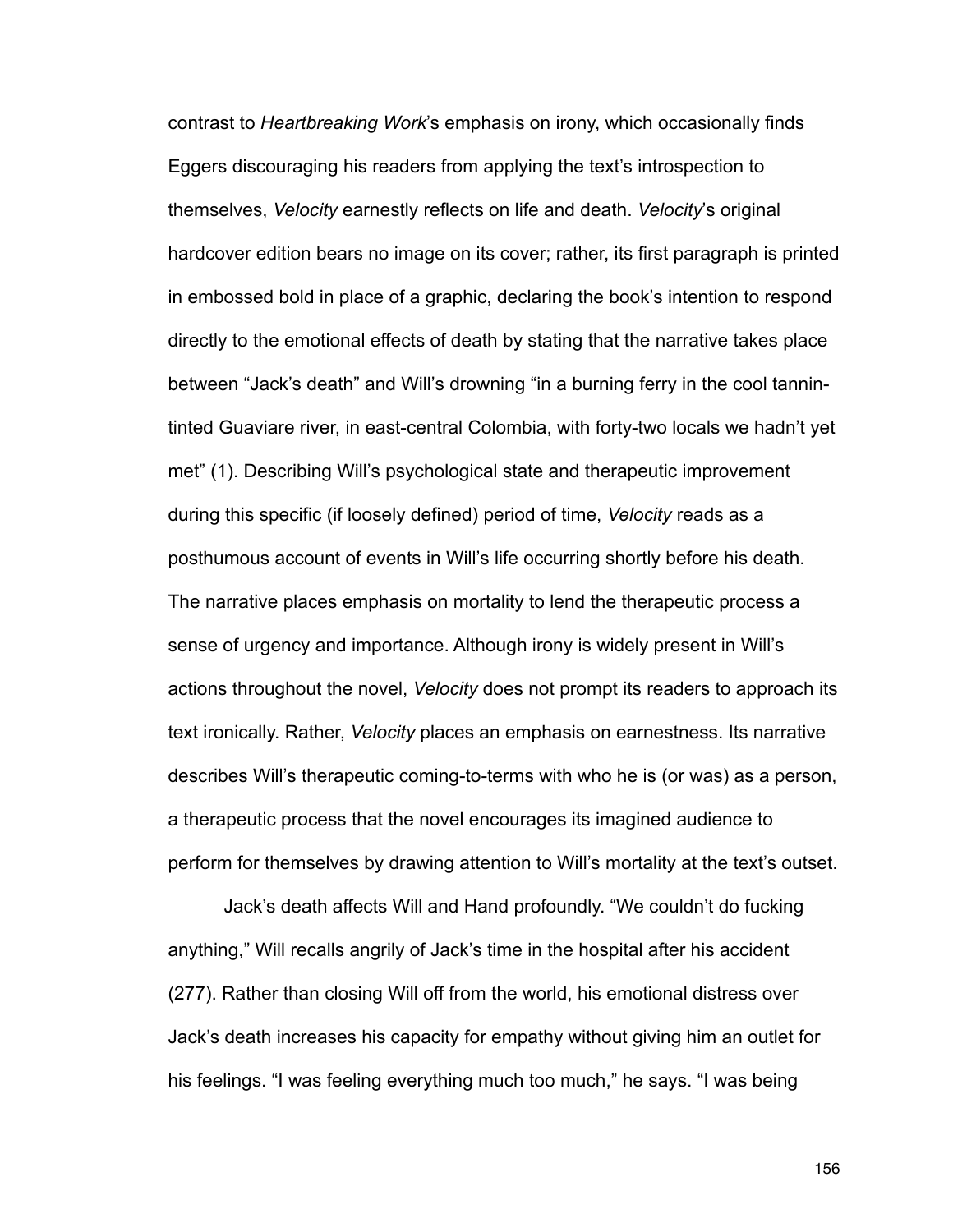blindsided by familiar things" (42). In response to his newly developed mania, Will turns outward to help the poor, a social position he has only a loose understanding of. He solicits Hand's help, and they decide to travel the world to give away Will's money because it constitutes "doing something." In travel, Will and Hand feel themselves to be in positive control of their grief. Will's narration speaks to his manic emotional and physical states: "last year was the strangest I'd ever been involved in," he says. "It was the most brutal and bizarre. I'd lost Jack and been given more money than I'd ever seen in one place, and I'd been fainting more, falling more" (42). Bearing this in mind, Will views travel and philanthropy as means for him to retake control of his life. Paid \$80,000 for selling his likeness to an advertising campaign, initially Will "felt briefly, mistakenly, powerful . . . But then [he] came back down, crashing" (42). Feeling helpless in the face of death, Will details his effort to empower himself. *Velocity* documents Will's therapeutic self-improvement, observing how he heals his wounded emotional state by "doing something" for the world.

 By modeling Will off of both himself and his imagined audience, Eggers positions *Velocity* to benefit himself and his ideal readers. Will's distress about Jack's death helps Eggers to mine his own feelings about his parents, and Will's earnest effort to enact social change, however localized and insubstantial, offers his imagined audience an example of someone like themselves using travel and philanthropy to improve himself while contributing benevolently to the world. Pushing its ideal readers to recognize themselves in Will, *Velocity* encourages Eggers's imagined audience to internalize the lessons Will learns about himself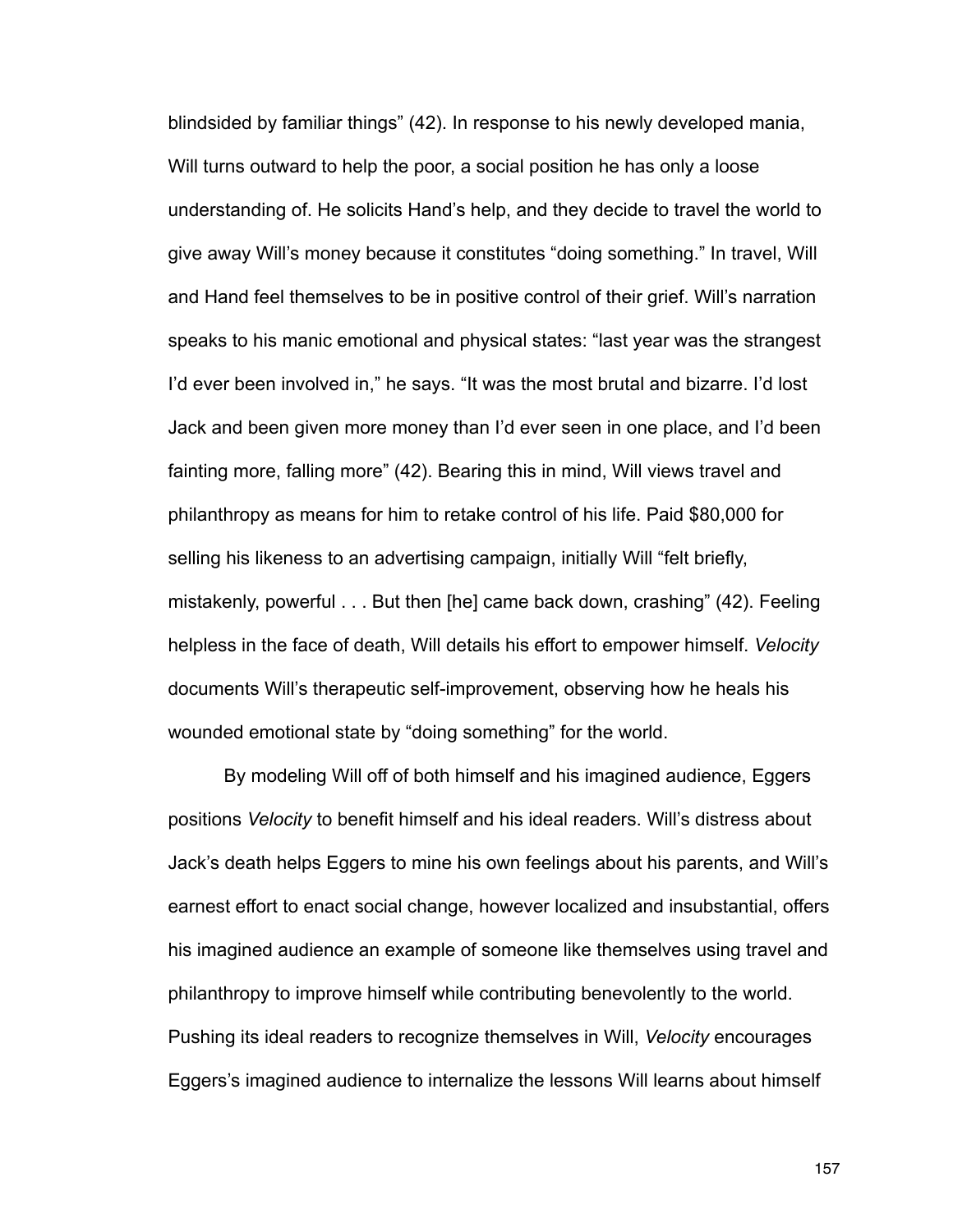in relation to global culture to transform themselves into more socially conscious, socially active people. As he says to *Huck* magazine, Eggers promises his imagined audience that his literature is "going to walk [them] through" the process of learning about the world (24). Since to some extent Eggers models Will off of his imagined audience, Eggers hopes to prompt his ideal reader to accept Will's lessons as their own.

 Travel allows Will to respond actively to his manic emotional state, offering him a focus for his attention: global poverty. Even if, as I will explain in the coming pages, Will's and Hand's approach to philanthropy regularly demonstrates a fundamental misunderstanding of and disrespect for the people they set out to aid, nonetheless *Velocity* portrays Will and Hand as well-meaning, socially engaged global citizens. Despite Will's and Hand's frequently misguided attempts to help others, the novel characterizes their actions positively to assert the therapeutic value of "doing something."

 "The poverty was incongruous," Will notes while driving through rural Morocco. "It wasn't clear who owned the farms, or why these crumbled houses stood on these well-kept farms, and why none of the homes had roofs" (178). Just as Jack's death leaves Will confused -- no one trying to help Jack or his family "knew what they were doing" (275) -- so too does he find poverty incomprehensible and inconsistent. In sensing a link between his experience of Jack's death and other people's struggles with poverty, however superficial, Will develops empathy for others.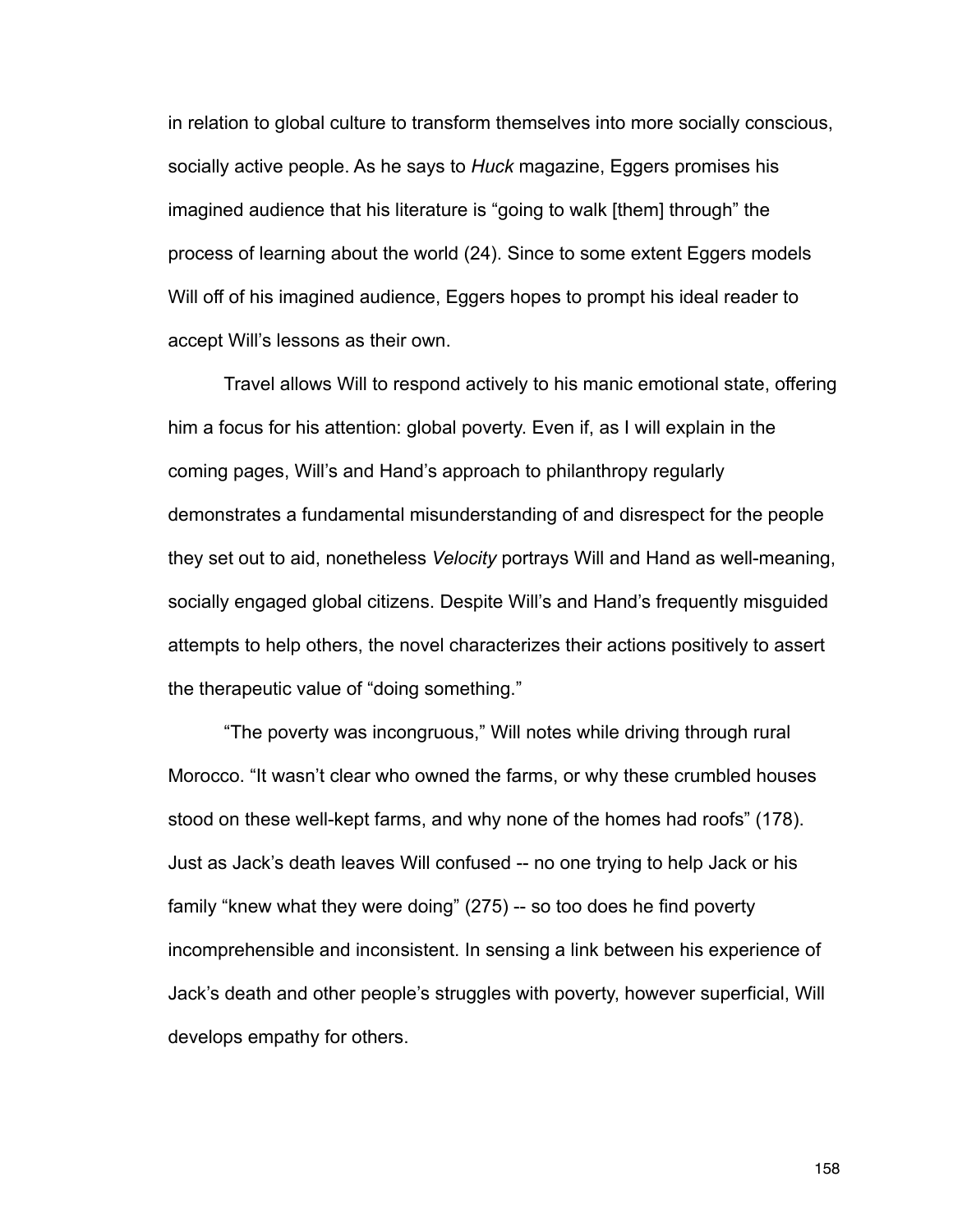Will's account of his experiences in Africa suggests travel and philanthropy offer him and Hand means to commune positively with people different from themselves. Through travel and by donating money, Will and Hand confront their emotional distress and address their personal suffering, and in doing so they come to recognize the difficulties faced by other people in a way that allows them to respond with empathy to the struggles of others. In this sense, emotional distress functions in *Velocity* to develop its characters' sense of self-awareness and social responsibility, conflating Will's and Hand's emotional healing in response to Jack's death with their awareness of and empathy for the suffering of others. However clumsy their efforts might be at time, Will's and Hand's emotional distress encourages them to pursue social change through what they come to understand to be empathetic, mutually beneficial relationships with other people. Recall Eggers's emphasis on "person-to-person contact" detailed briefly in Chapter Three: "you don't know anything until you've been there, or until you've met somebody," Eggers says (24). Will's narration exhibits the value Eggers places on "person-to-person contact." His encounters with poverty cause him to understand his own suffering in relation to the struggles of others. By describing his empathetic awakening, Will's narration suggests to Eggers's imagined audience that they might benefit from similarly exposing themselves to global others in the wake of personal hardship.

*Velocity*'s primary goal for its imagined readership is to teach the importance of respect during global exchanges. With respect, the novel suggests, international relations can benefit both parties in meaningful ways. To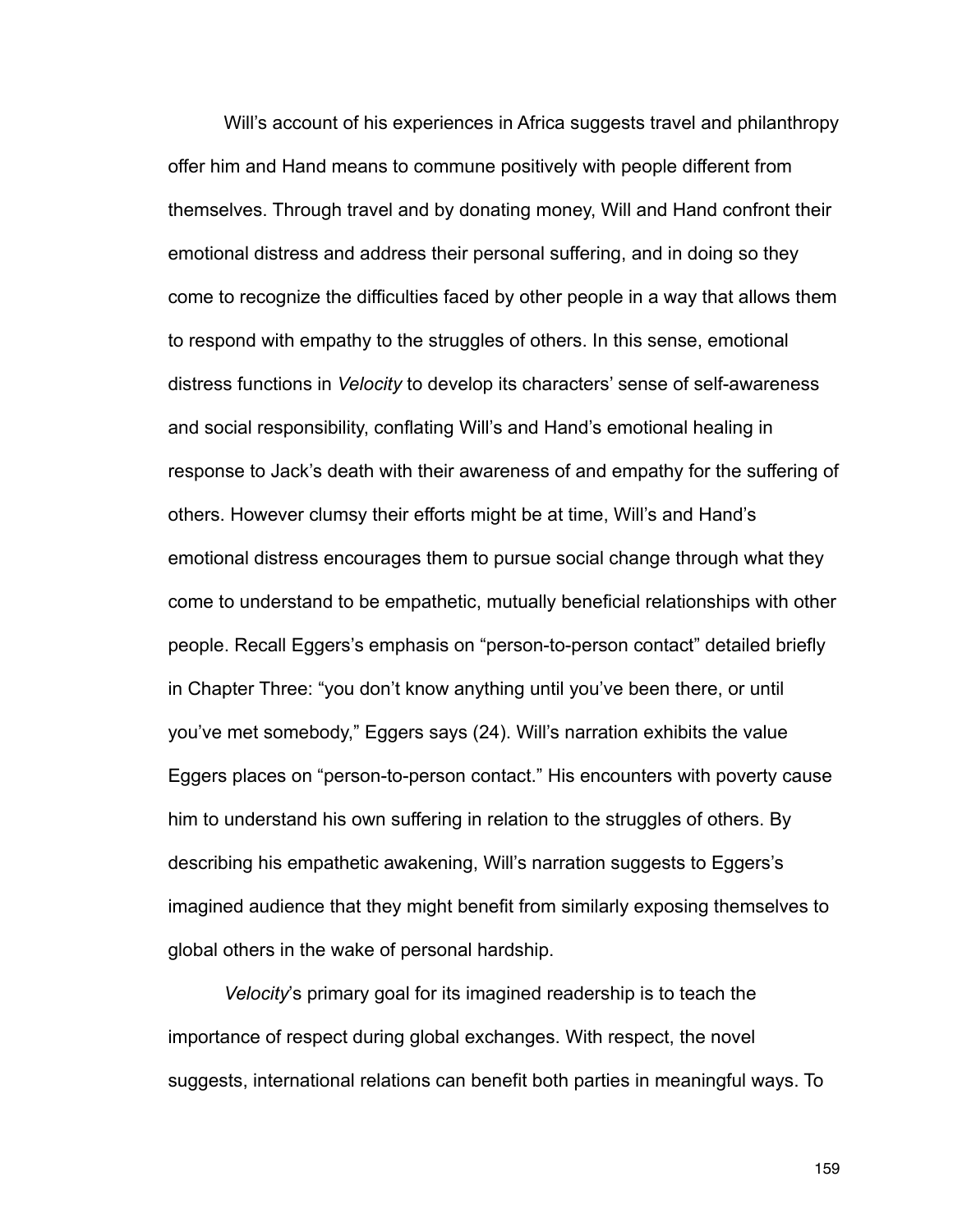communicate this lesson, the narrative catalogues instances of Will and Hand failing to complete charitable work as a result of their disrespect for the people they attempt to aid. One of the clearest examples of Will and Hand failing at their charitable efforts occurs during their final attempt to donate money in Marrakesh. With two hours remaining before a flight to Heathrow, Will and Hand feverishly work to give away their remaining \$400 in Moroccan tender. In their rush, they decide that Hand will jump from their moving rental car onto the back of a horsedrawn cart to give its driver their remaining money. Modeled after a Hollywood style spectacle, the narrative makes clear the absurdity of their plan: the crowds around their car "were like extras, paid to drive to and fro" (229); "we'll get arrested," Hand protests (230). After Hand decides the stunt is foolish, Will declares he will make the jump in Hand's place. Describing the lead up to his jump, Will says "the man, at first not paying us any mind, suddenly turned his head and watched us, confused, concerned. We were looking at each other, he and I. I was trying to see a way that I could get myself onto his cart and he seemed to know this. I looked at the back of his cart, and then at him, and at his donkey, then back at him. He didn't want me jumping on his cart" (230). Will is conflicted about the idea of jumping between moving vehicles to give money: "This was stupid," he says to himself. "*This would be great if you made it work*. Stupid. *Completely spectacular!*" (230). Will is aware that the man driving the cart has no interest in a stranger forcing himself into his space, especially while in traffic. Likewise, Will is conscious of how dangerous the stunt is. However, as Will says to himself before his attempt, "We have to follow through every time" (230).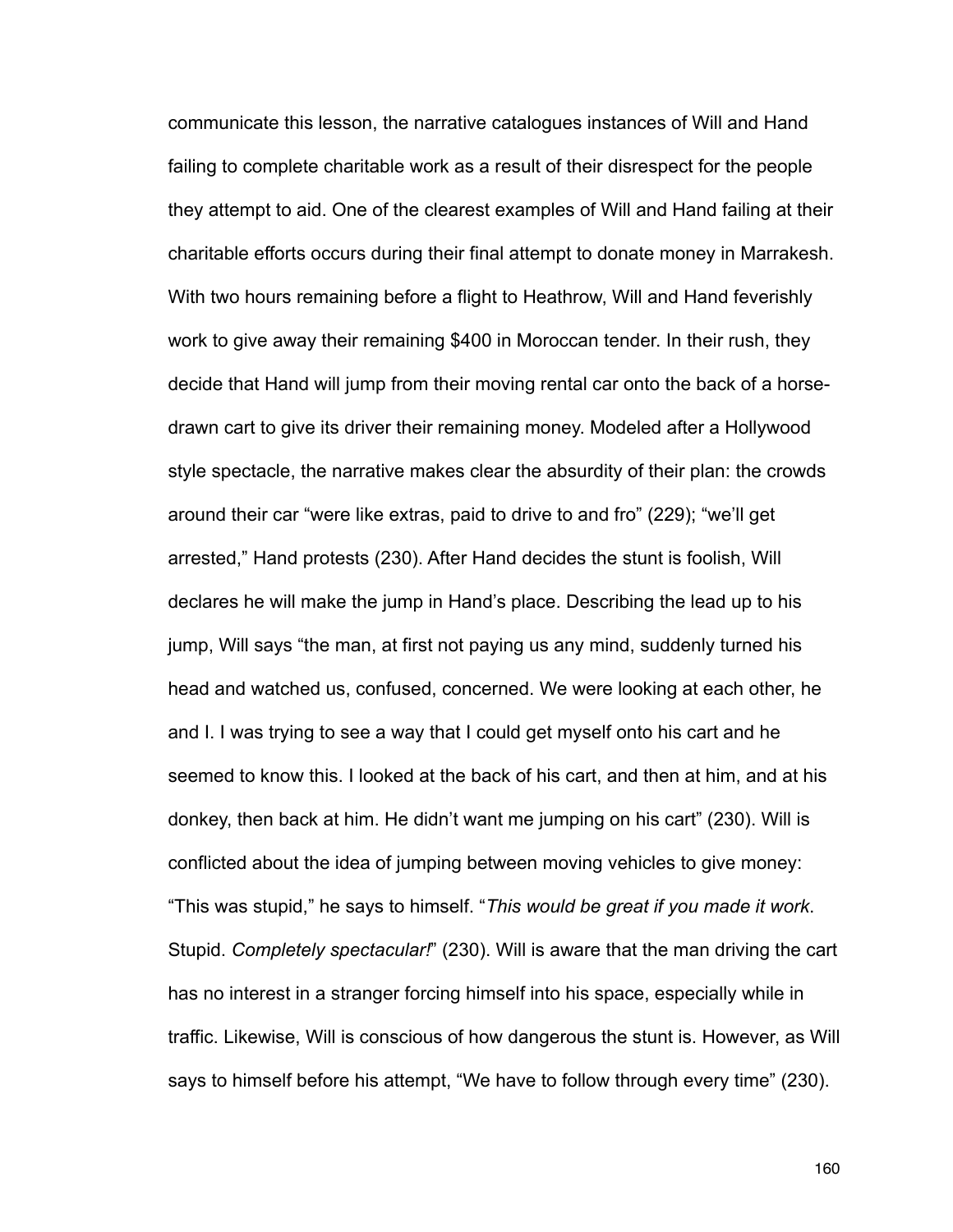Bearing in mind the emphasis Will's internal monologue places on spectacle, his narration suggests he and Hand must "follow through" with all of their ideas for charity because their charity serves themselves first and foremost. As their Hollywood-style effort to give the cart driver money suggests, in this case charity serves for Will and Hand to make themselves infamous. The fact that their charity intrusively invades the space of its beneficiary is irrelevant to how they understand philanthropic work to function.

 It is important that Will's stunt fails. When he gives the driver money the transaction is emotionally unfulfilling for both parties involved. Not all charitable efforts are equal, the scene suggests, and not all philanthropy is successful. As soon as Will jumps to the cart, the scene turns slapstick: "my chin hit the wood," Will says, "and then I saw the quick swirl of the sky then wailed backward and my back struck the pavement and I saw the sun and was still" (231). After failing to execute his stunt, Will recognizes himself as a clown: the cart driver "looked at me like I was a neighborhood child who no one understood but had to be dealt with daily," Will says. He sees himself as "the kid who chased cats and spied on elderly women" (231). Will's narration indicates that his social relations in Morocco remain half-formed; he behaves like a misunderstood child uncertain of his position in the community. At the same time, the slapstick physicality of his fall suggests his failure is both natural and something to laugh at. "You were like a flying squirrel," Hand recalls to Will. "It was cool there for a second . . . But then you didn't get a grip on the cart. You just kind of hit it and bounced off" (234). After their failure to land their stunt, Will and Hand recognize that although their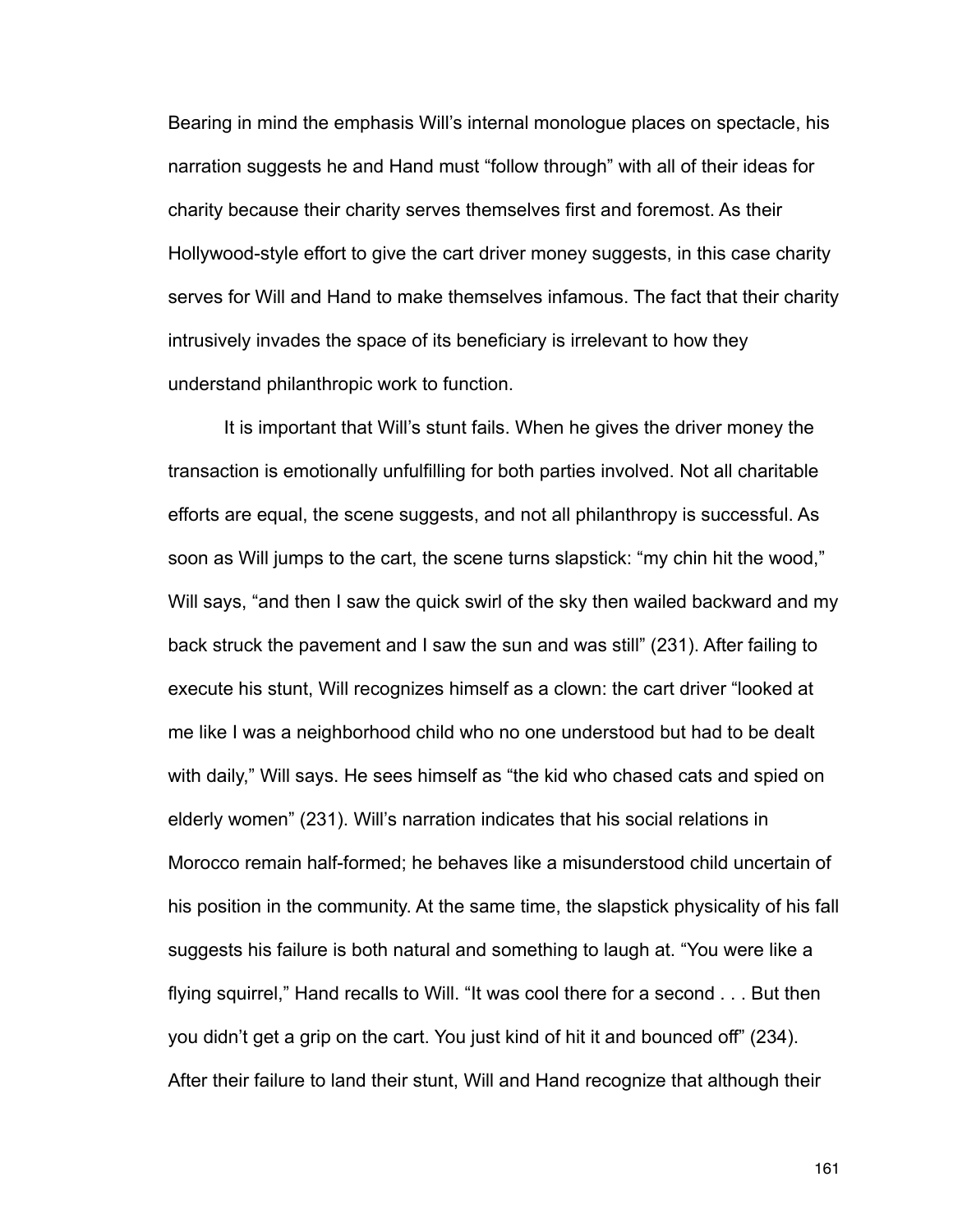relationship with Marrakesh locals hinges on their effort to give the locals money, they have yet to develop successful, respectful strategies for their donations. In recognizing this, their failure serves as a lesson for Eggers's ideal readers to internalize before making similar (if less extreme) mistakes of their own while engaging with unfamiliar cultures.

 Will's and Hand's attempt to give money to the cart driver fails not only because of their scheme's absurd premise but also because the spectacle of the event makes no effort to respect the integrity of the person set to benefit from their charity: the cart driver. When Will organizes his jump from car to cart, he has yet to understand how to relate with others meaningfully; he knows the cart driver does not want Will jumping on his cart, but Will is more interested in pleasing himself by accomplishing the stunt than he is interested in giving to the cart driver in a respectful way. His education in how to interact respectfully with others to establish positive "person-to-person contact" remains on-going. The spectacle of the stunt is presented to Eggers's ideal readers as all that matters to Will. As such, the text makes clear that Will's exchange with the cart driver is always already failed both as an act of charity and as a social exchange.

 After Will embarrasses himself by failing the jump, Hand decides they should give the man the money anyway. "We might as well," he says. Will agrees: "I got the bills from my sock and gave them to Hand, who delivered them to the man. The man shook his head, bewildered, but took the money. He climbed onto his cart and urged his donkey on, before we could change our minds" (232). Although the driver accepts their money, Will's and Hand's charity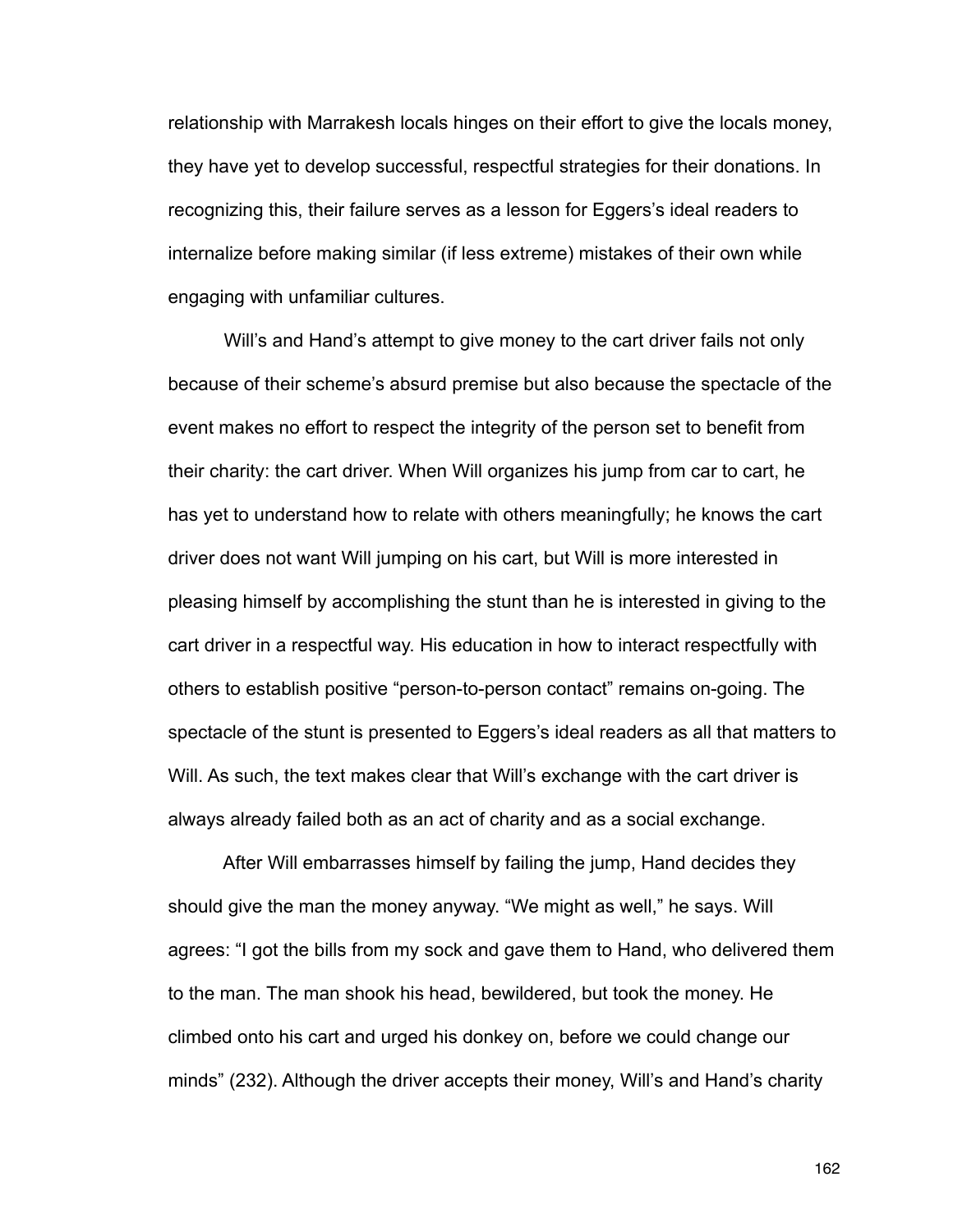remains a social failure because their engagement with the cart driver is centered on themselves. More than performing good work, Will and Hand wish to create a spectacle. When their attempt at spectacle fails, they perform their charity out of shame. The driver takes their money, but he is bewildered by their actions. There is no empathy in the transaction. At no point does the subjectivity of the cart driver enter Will's or Hand's consideration for how to approach their charitable work. They remain ignorant of how charity functions as a mutual relationship between givers and receivers. Above all, *Velocity* aims to show its imagined reader the importance of mutual respect in social exchanges, especially when dealing with unfamiliar cultures.

 As Eggers says to *Huck* magazine, "you can't make assumptions about the lives" of people from somewhere different from your home "unless you've met them and really listened and really gone somewhere" (Eggers and Doran 24). Will and Hand have "gone somewhere" by traveling to Morocco, but Will's narration, especially its self-deprecating tone, indicates his awareness that he and Hand fail to really "meet" the people they hope to give money to. As their engagement with the cart driver shows, Will and Hand do not listen to their beneficiaries. Their giving is motivated by assumptions about the cart driver's needs. By refusing to consider the cart driver's agency in their exchange with him, Will and Hand sully their charitable act, making it entirely about themselves rather than about sharing a respectful, mutually beneficial experience with a stranger. Any of the goodwill carried by Will's and Hand's philanthropy is lost on the cart driver as a result of their disrespectful engagement with him. The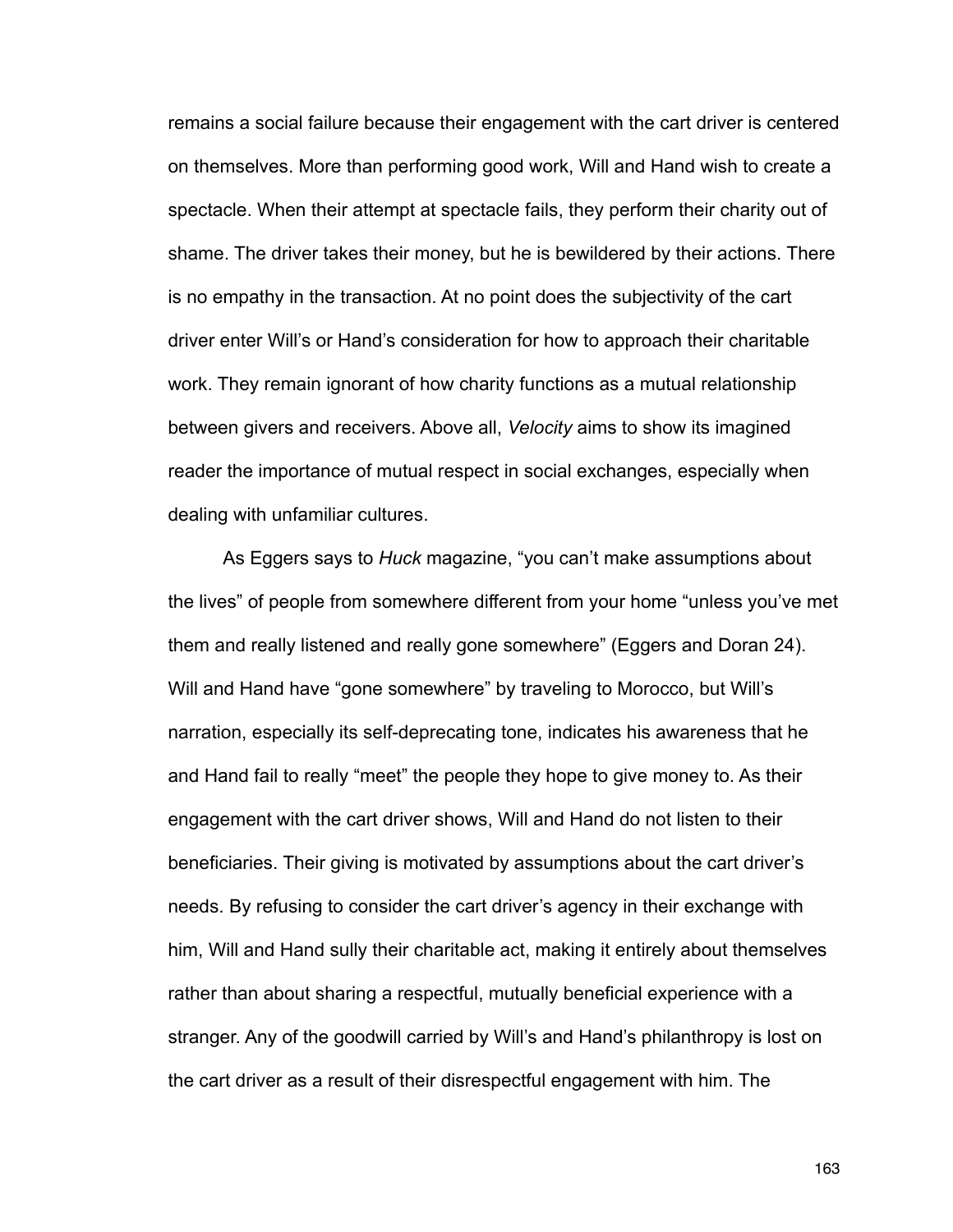slapstick nature of Will's failure to land his jump and the cart driver's bewilderment at their charitable gesture presents the scene simultaneously as satirical and didactic, a lesson for Will, Hand, and Eggers's ideal readers to remember to avoid making similar mistakes in the future.

 In contrast to the cart stunt, each of Will's and Hand's successful charitable transactions exhibit some degree of respect for the agency of their beneficiaries. Frequently this respect manifests in the exchange of capital for mundane goods, exchanges which acknowledge the dignity of the person set to benefit from Will's and Hand's patronage. Their charity succeeds when they allow their beneficiary to enter the transaction with them on his or her terms. For instance, after stumbling on a market square finishing its business day in Marrakesh, Will and Hand decide to enter the largest store still open to buy trinkets for large sums of money. "Among the tea sets and chess sets and tiny chests for special things," Will explains, "I looked for and found the smallest, cheapest and least desirable item the store held. It was a keychain anchored to a small white animal, probably a sheep, crudely carved from a smooth milky material looking like lucite. I held it, caressed it. I presented it to Hand, posing as my knowledgable dealer in precious objects, with a rumble of approval. He came to me and touched it and purred his interest" (197). At first glance, Will seems guilty of practicing the self-conscious irony critics like Benjamin DeMott accuse Eggers and McSweeney's of celebrating: the keychain is the "smallest, cheapest and least desirable item the store held;" it is paradoxically "crude" and "precious." Its uselessness is so "incredible . . . it's almost painful" (197). The store owner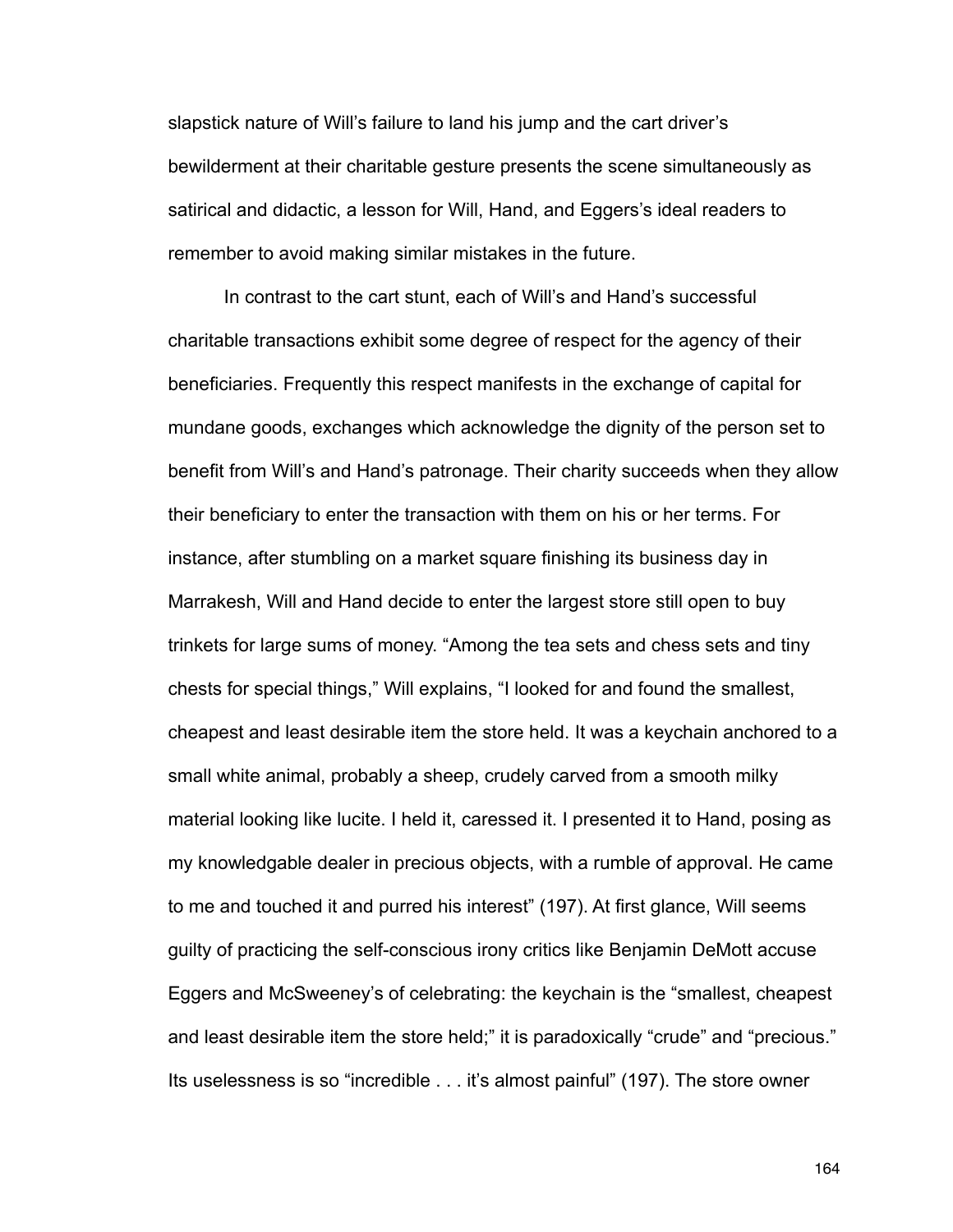asks for 60DH for the item, "about \$3" (198). After bartering, Will purchases the keychain for 1800DH. "We were insisting on paying him about \$120 for a keychain priced at \$3," Will explains. "But the man didn't flinch. He was a titan. He touched a finger to his mouth, either gauging our sanity or pretending to mull our newest offer, and after a long perfect pause . . . again acquiesced. I was having probably the best time I could remember ever having" (198-199). Will and Hand risk offending the shopkeeper by offering to purchase a cheaply made, inexpensive keychain at an incredible mark-up. However, it is important to recognize that they barter with the man before settling on a price; the shopkeeper is a "titan" in control of the transaction. Despite basing their interaction with the shopkeeper around an ironic interest in a valueless item, ultimately Will and Hand engage with the shopkeeper on his terms. Up to this point, most of Will's and Hand's previous charitable acts constitute surprising strangers with unsolicited handfuls of cash. By bartering for the keychain, Will and Hand respect the shopkeeper's integrity as a business man working to provide for himself. The shopkeeper is made a "titan" by the bartering process while Will testifies that he "was having probably the best time [he] could remember ever having." Despite cultural privilege enabling their exchange with the shopkeeper, Will's and Hand's decision to perform their charity according to the rules of the shopkeeper's business allows their philanthropy to function positively for them and the shopkeeper alike.

 By viewing self-interested charitable acts like the cart stunt through a deprecating lens, Will's narration colors such behavior as absurd. His exchange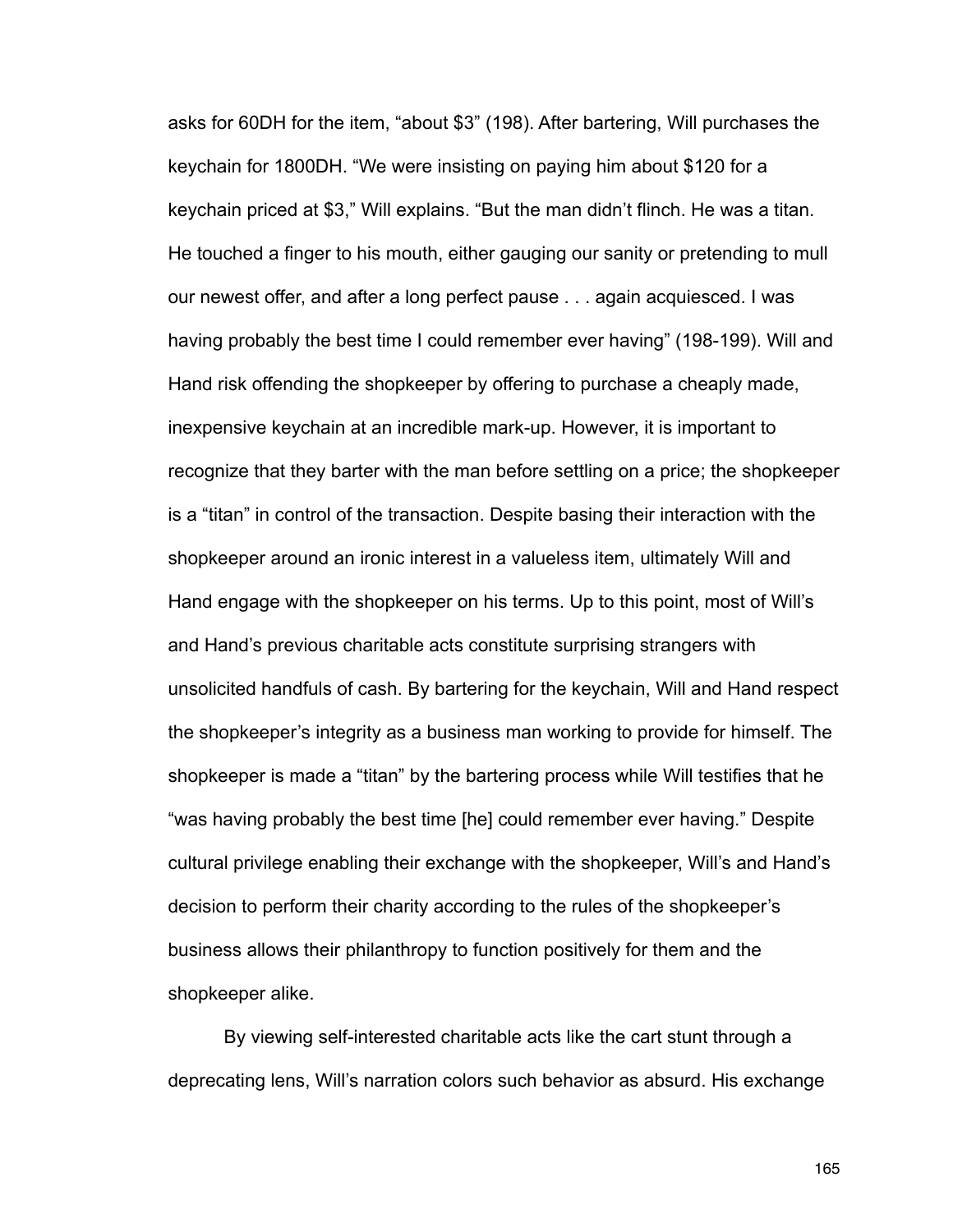with the shopkeeper asserts the importance of mutual respect and understanding during international exchanges. Will's narration increasingly undermines selfinterest and irony as reasons to pursue charity, placing more emphasis on his and Hand's mistakes than on their successes. Their charity is just as often the punchline of a joke at his or Hand's expense as it is a positive interaction between them and their beneficiaries. If you are drawn to charity out of selfinterest, Will suggests, you are not alone, but the value of such charity is limited. *Velocity* indicates to its ideal readers that charity should respect the people it benefits while teaching charitable benefactors about the people they aim to help.

 By reflecting on his and Hand's respect (or lack thereof) for the people of Morocco, Will speaks to the ways the emphasis he and Hand place on personal pleasure disrespects the people they seek to help. When they position their enjoyment over a respect for others, empathy is absent from their charitable exchanges. To this end, Will and Hand start to recognize the disrespectful nature of their charity as their trip progresses. "Is there a country where we haven't been stopped [by the police]?" Hand asks Will. "We've been pulled over four times in five days" (311). "[Charity] is about control," Hand decides (319), a control he and Will wrongly assert over the impoverished by staging spectacles to make themselves look "cool for a second" (234). As their travels draw to a close, Will and Hand begin to acknowledge their charity is unasked for, and in recognizing this they exhibit empathy for others. They realize charity only works benevolently when it is mutually agreed upon by givers and receivers. By respecting the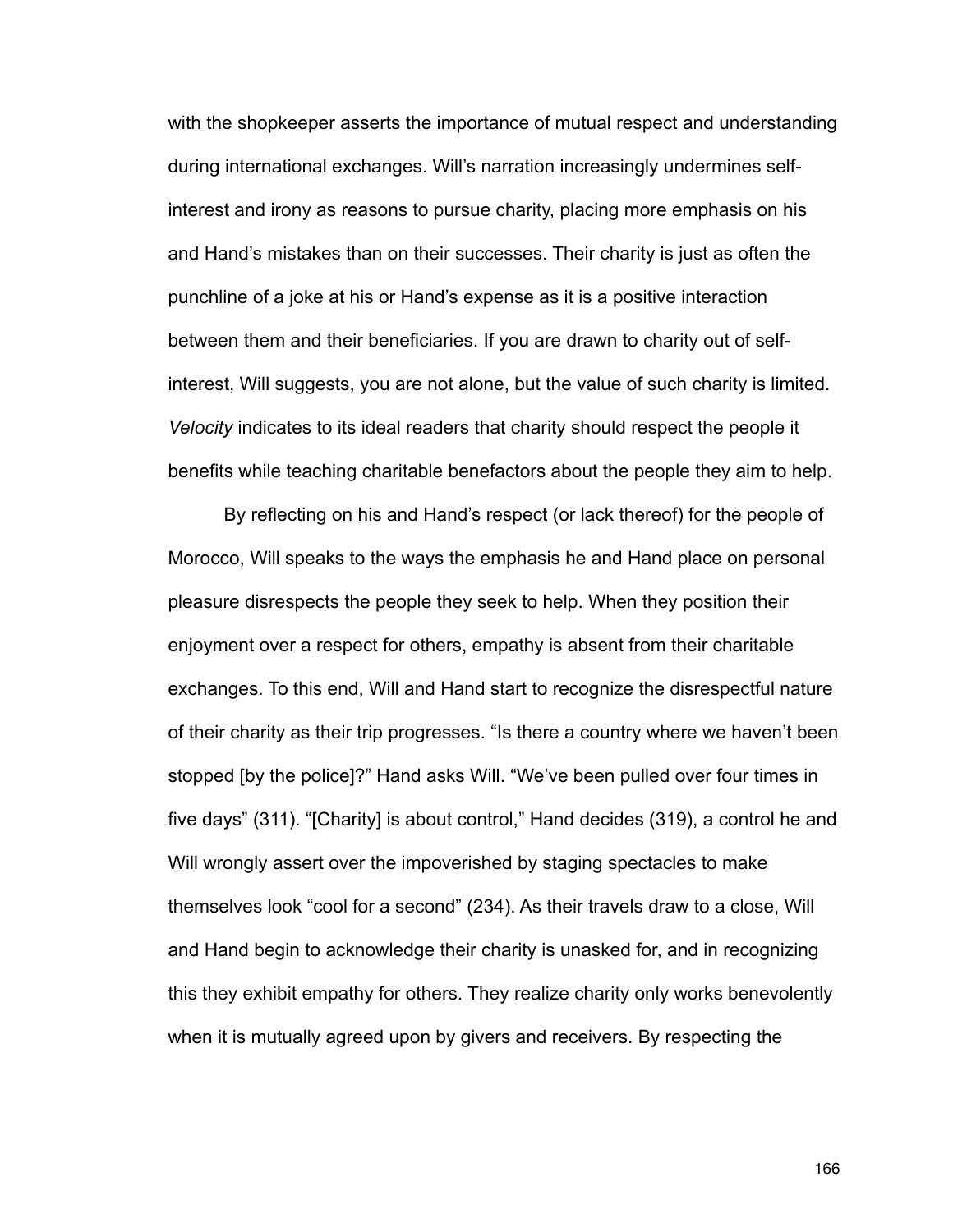agency of the people set to benefit from their actions, Will and Hand approach charity as a positive social exchange which benefits both parties equally.

*Velocity* marks Eggers's first effort to model his protagonists off of his imagined audience, using his characters' actions to speak to his ideal readers in relatable terms to teach them lessons about global issues. In *Velocity*'s case, Will's and Hand's actions teach Eggers's ideal readers about the therapeutic benefits of empathetic, respectful global socialization and philanthropy. Eggers's biography informs Will's character insofar as Will's emotional state and financial position have precedents in Eggers's experience of his parents' deaths and his early success as an author, but the lessons about empathy and respect embedded n Will's narration distinguish Will from Eggers. After all, Eggers sees himself in some way as having already absorbed the lessons Will learns throughout the novel. *Velocity* uses Will to address its imagined audience, who Eggers understands to be well meaning but socially uninformed. In this sense, *Velocity* indicates Eggers's growing emphasis on narratives which feature protagonists modeled in meaningful ways off of who he sees as his target audience, using his characters' actions to push his ideal readers to transform themselves into more socially aware, empathetic people conscious of the benefits of social engagement.

## **Transforming Characters, Transforming Readers**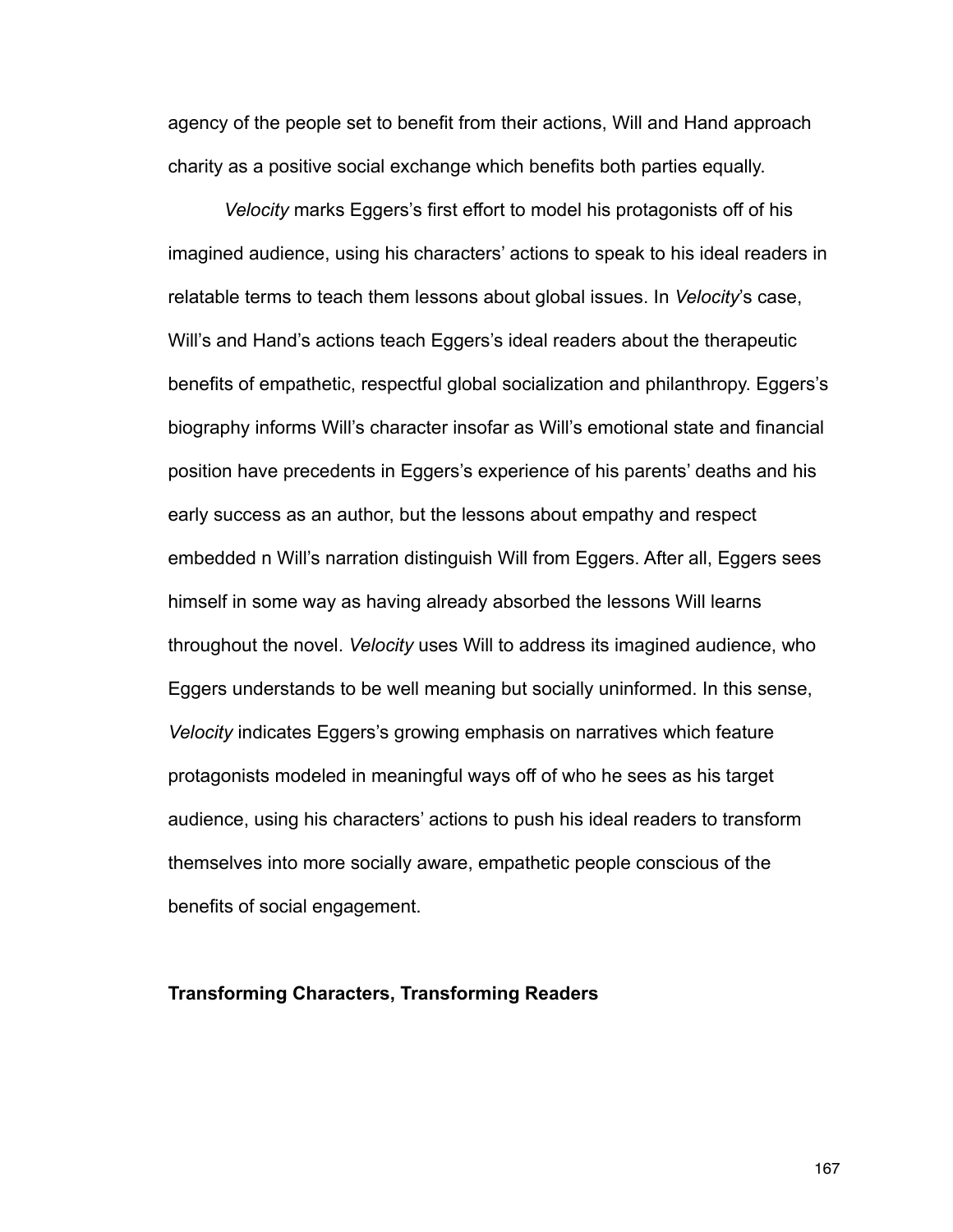Published in 2004, Eggers's short story "Another" further develops his focus on protagonists modeled after his ideal readers who he uses to instruct his audience about what he imagines are gaps or biases in their worldview. Like *Velocity* before it, I believe "Another" encourages Eggers's ideal reader to consider the therapeutic and didactic benefits of global social engagement. The story presents Eggers's imagined audience with what Eggers sees as healthy, potentially progressive attitudes about international exchanges following emotional distress. Unlike *Velocity*, "Another" does so using a character more clearly defined from Eggers than Will is, encouraging Eggers's ideal readers to relate directly with its narrator rather than to interpret the text according to Eggers's biography. To this end, "Another" describes terrorism's effects on the psyche of an unnamed middle class American man. "I'd been a married man, twice," the narrator says. "I'd been a man who turned forty among friends; I'd had pets . . . [and] people working for me" (7). Beyond asserting the narrator's status as a middle aged member of the middle class, details about the narrator's history remain vague throughout "Another." The narrator describes only his actions and his psychological state as they relate to the events of the story. His similarity to Eggers's "well-meaning" but globally uninformed imagined audience is suggested through his biases and actions rather than through any extended explication of his past. Eggers's description of the narrator's biases works to critique the narrator's worldview, helping Eggers's imagined audience to reflect on themselves in relation to the narrator to nuance their own perceptions of the world.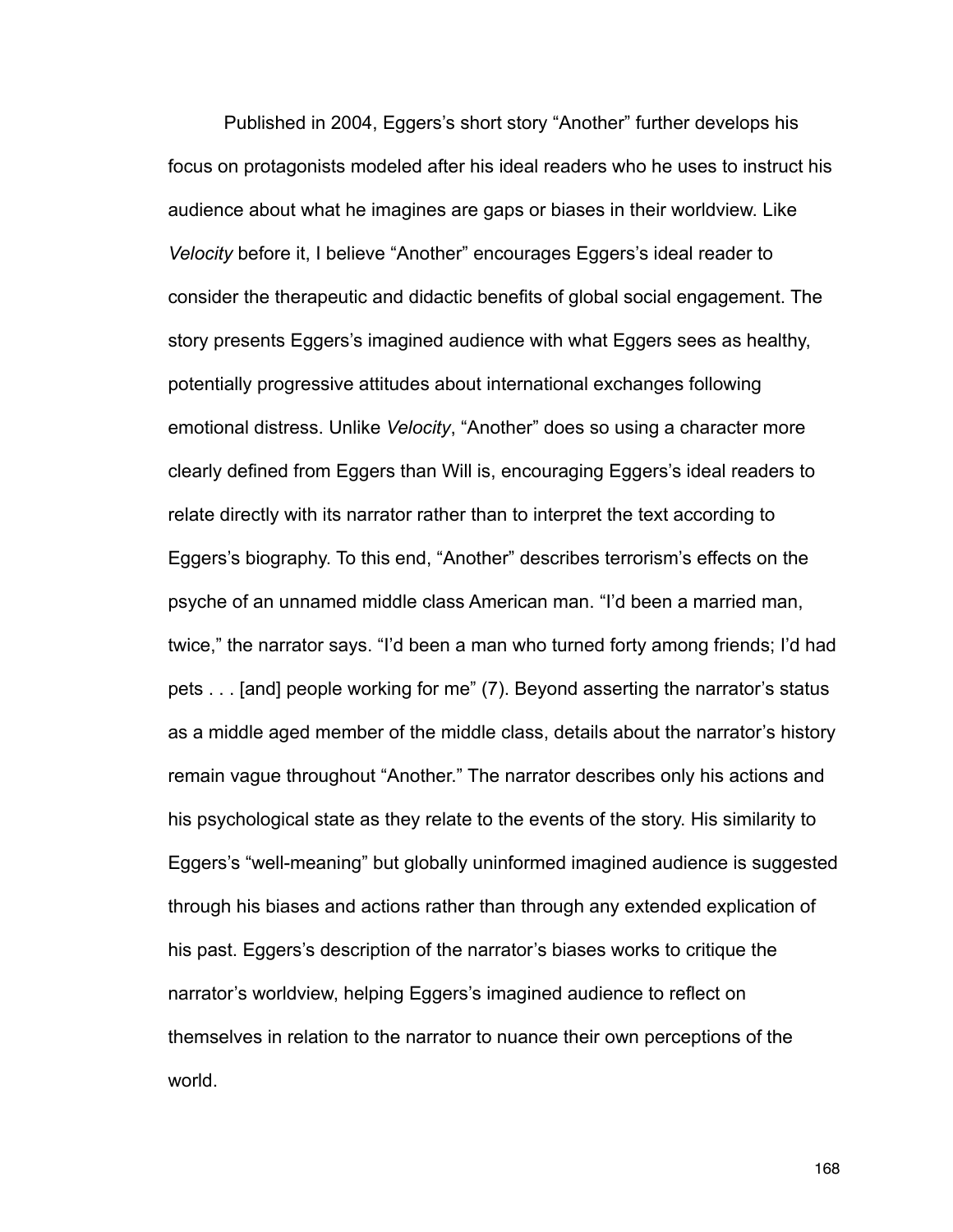"Another" describes its narrator's travel to Egypt in response to a series of terrorist acts. From the beginning of the story, the narrator situates his account within an international political context: the first paragraph declares "it was a bad time to be in Cairo, unwise at that juncture, with the poor state of relations between our nation and the entire region, but I did it anyway" (7). In the story's first sentences, the narrator draws the reader's attention to the history of strained relations between America and the Middle East: "it was a bad time to be in Cairo." Although the narrator travels to Egypt "as a courier," his labour is superficial; the reader never sees him execute his given task. At no point is the narrator's employment as a courier referenced again by the story. Rather, as far as the reader is aware, his impetus for travel is private, a response to his emotional distress.

 Shortly after establishing political context for the narrative, the narrator describes his mental state: "I'd been having trouble thinking, finishing things. Words like *anxiety* and *depression* seemed apt then, in that I wasn't interested in the things I was usually interested in, and couldn't finish a glass of milk without deliberation. But I didn't stop to ruminate or wallow. Diagnosis would have made it all less interesting" (7). By nature of their proximity in the text, "Another" puts global politics and personal mental health into dialogue with one another, compelling Eggers's ideal readers to consider how the two seemingly independent phenomena might connect.

 Early in "Another," the narrator suggests his depression is the result of a series of acts of public violence in both the Middle East and in America: he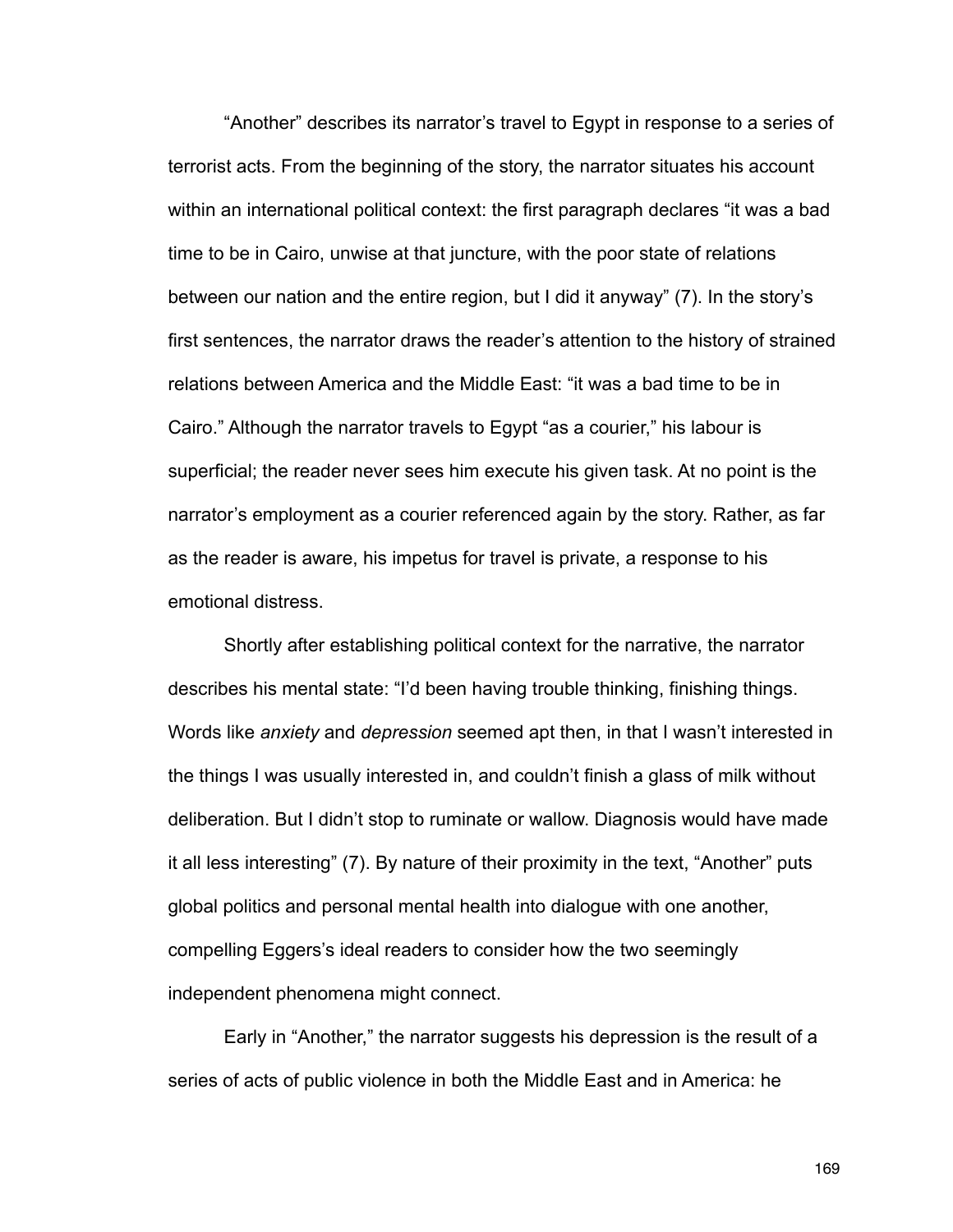arrives in Egypt "a few weeks after some terrorists had slaughtered seventy tourists at Luxor, and everyone was jittery . . . And I'd just been in New York, on the top of the Empire State Building, a few days after a guy opened fire there, killing one" (8). It is significant that the narrator's emotional distress stems from the second-hand experience of terrorism, acts of violence whose "quiet trauma" significantly affects the modern American imagination.[2](#page-175-0) Likewise, it is important that an act of terrorism in Egypt is presented as comparable to an act of terrorism in the United States: the narrator does not racialize either act, nor does he present one as more expected or upsetting than the other. Rather, international and domestic terrorist acts are rendered equally alarming to him. In this way, "Another" undermines efforts to see terrorist acts as always racially motivated.

 At the same time, the narrator establishes his distress as readily relatable for American readers by describing his personal reactions to mediated depictions of violence. By nature of the primacy of terrorism in the American imagination, it is safe to assume that many American readers have confronted images similar to the ones which trouble the narrator by virtue of the extensive media coverage and popular discourse which surround terrorist acts. More often than not this media coverage is racialized in some way, especially in a post-9/11 Western culture in which terrorism and Islamicism are regularly and broadly conflated. Considering the narrator's emphasis on global politics in relation to his mental health, the relatable cause of the narrator's emotional distress offers a point of entry to the text for Eggers's ideal audience, readers who Eggers imagines are

<span id="page-175-0"></span><sup>2</sup> As detailed in Chapter Three, E. Ann Kaplan defines "quiet trauma" in *Trauma Culture* as second hand trauma experienced by people involved indirectly with a traumatic event.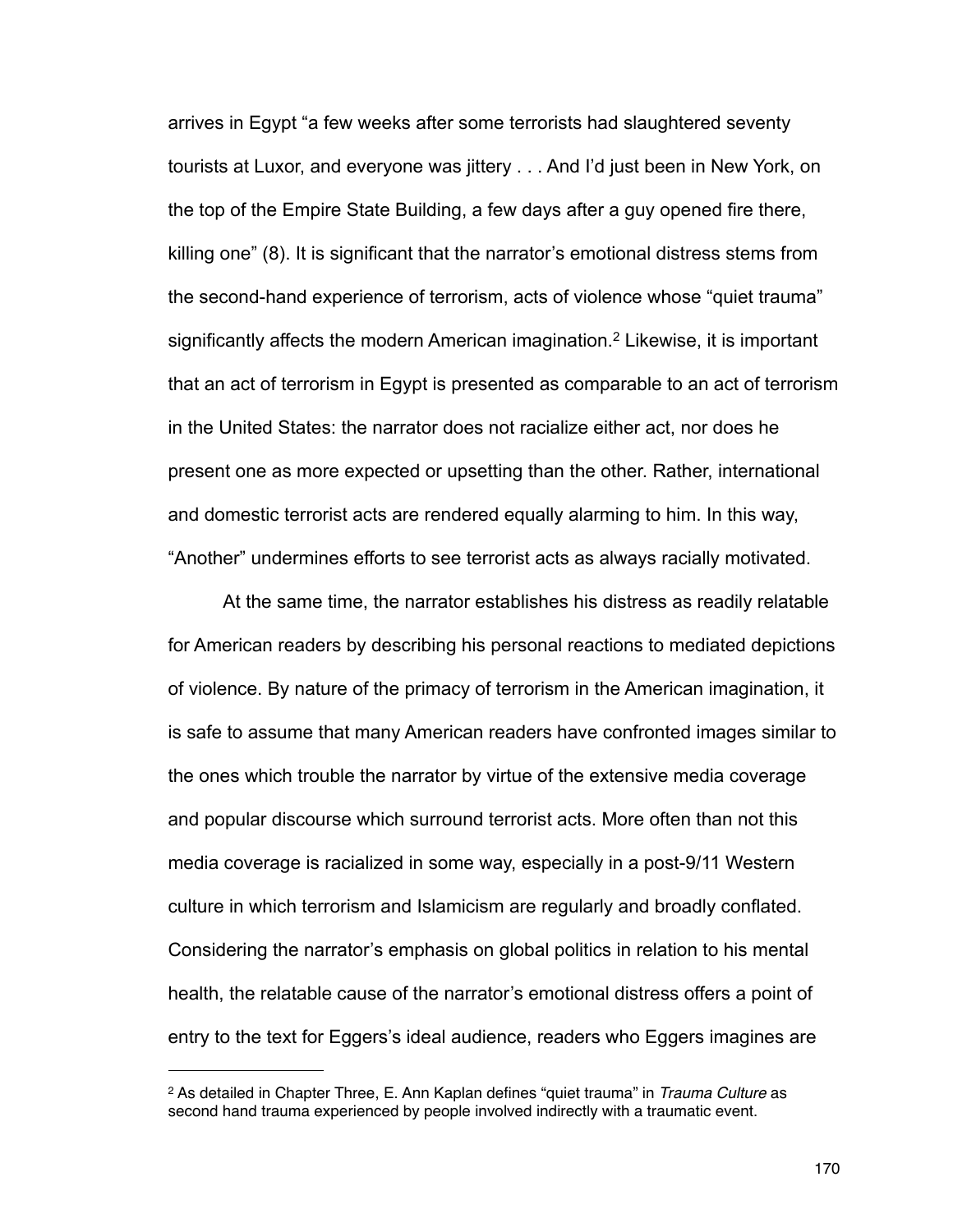unfamiliar with the history of America's political relations with the Middle East, or whose understanding of the region derives mainly from racist media depictions of its people. The ubiquitous nature of the site of the narrator's distress -- the mass media -- grants readers generally unaware of global issues or racist media bias access to the narrative's subtle exploration of international politics and race relations. "Another" presents Eggers's ideal audience with basic lessons about media culture and international relations while offering them a safe space to challenge racial biases they might hold as a result of media representations of terrorism.

On arriving in Egypt, the narrator aims to compound his emotional distress by placing himself in compromising situations, presumably out of a sense of guilt for surviving acts of violence performed with few lasting consequences. At first, the tense foreign relations between the US and Egypt appear perfectly suited to the narrator's sense of self-loathing. As the narrator says, "I wasn't consciously following trouble around, but then what the hell was I doing" (8). He finds himself in Egypt "against the advice of [his] government." Despite his claims to the contrary, the narrator seems to pursue trouble actively. He declares that "there were plenty of Egyptians who would love to kill me, I was sure, and I was ready to engage in any way with someone who wanted me dead" (9). It is significant that the narrator presents his expectation for violence in the Middle East objectively despite the clear racist biases informing his actions and outlook: although Egyptians are disinterested in him, eyeing him "vacantly," the narrator feels like "a star, a heathen, an enemy, a nothing" because he is American.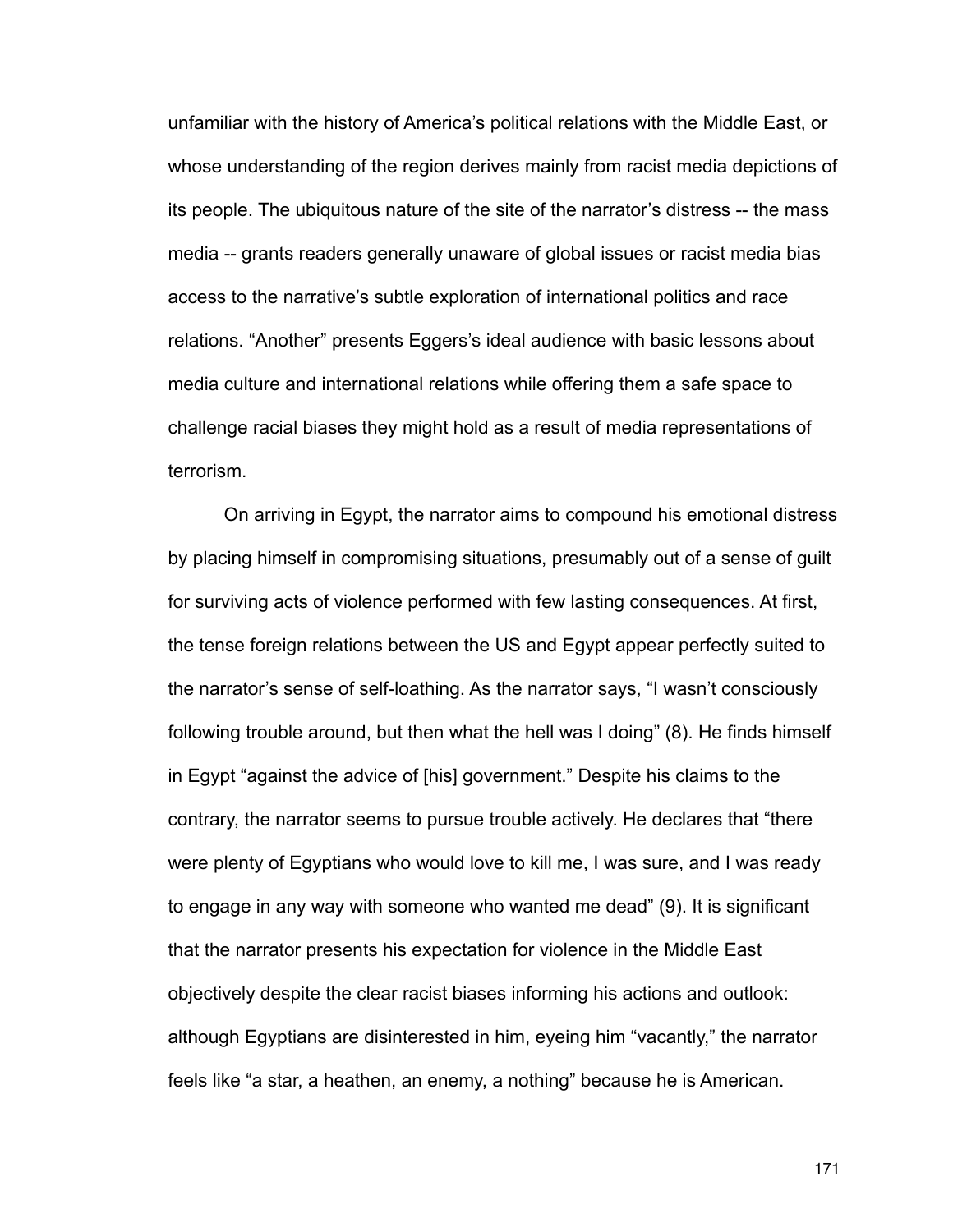Rather than offering any explicit comment on his international search for violence following acts of terrorism, the narrator's account urges Eggers's imagined readers to juxtapose the narrator's emotional reaction to terrorism with their own. The narrator's expectation for violence in Egypt serves as a point of comparison against which readers not attuned to racism or uninformed about international relations can consider their own reactions to terrorism, leading ideally to a deeper understanding of the ways people respond to traumatizing events while illustrating the impact of media representations of terrorism on Western attitudes about Islamic Others.

Eventually, the narrator's pursuit of violence leads him to hire Heshem, an Egyptian horseman, to guide him to view the Red Pyramid. The narrator states: "I wanted to ride on a horse through the desert. I wanted to see if this man -- slight, with brown teeth, wide-set eyes, a cop moustache -- would try to kill me . . . I was alone and reckless and both passive and quick to fury. It was a beautiful time, everything electric and hideous" (9). In contrast to his general, non-racialized description of terrorist acts, it is important that the narrator paints Heshem as a racial stereotype, suggesting the effects of media bias on the narrator's perception of Egypt. The narrator's description of Heshem recalls Hollywood terrorists, the sort of rote enemies of America seen frequently in media depictions of the Middle East. "Another" subverts racist stereotypes by emphasizing how Heshem outwardly embodies the narrator's assumptions about the Middle East while working to show how Heshem's relationship with the narrator exceeds the narrator's stereotypical expectations. In doing so, the text exposes to Eggers's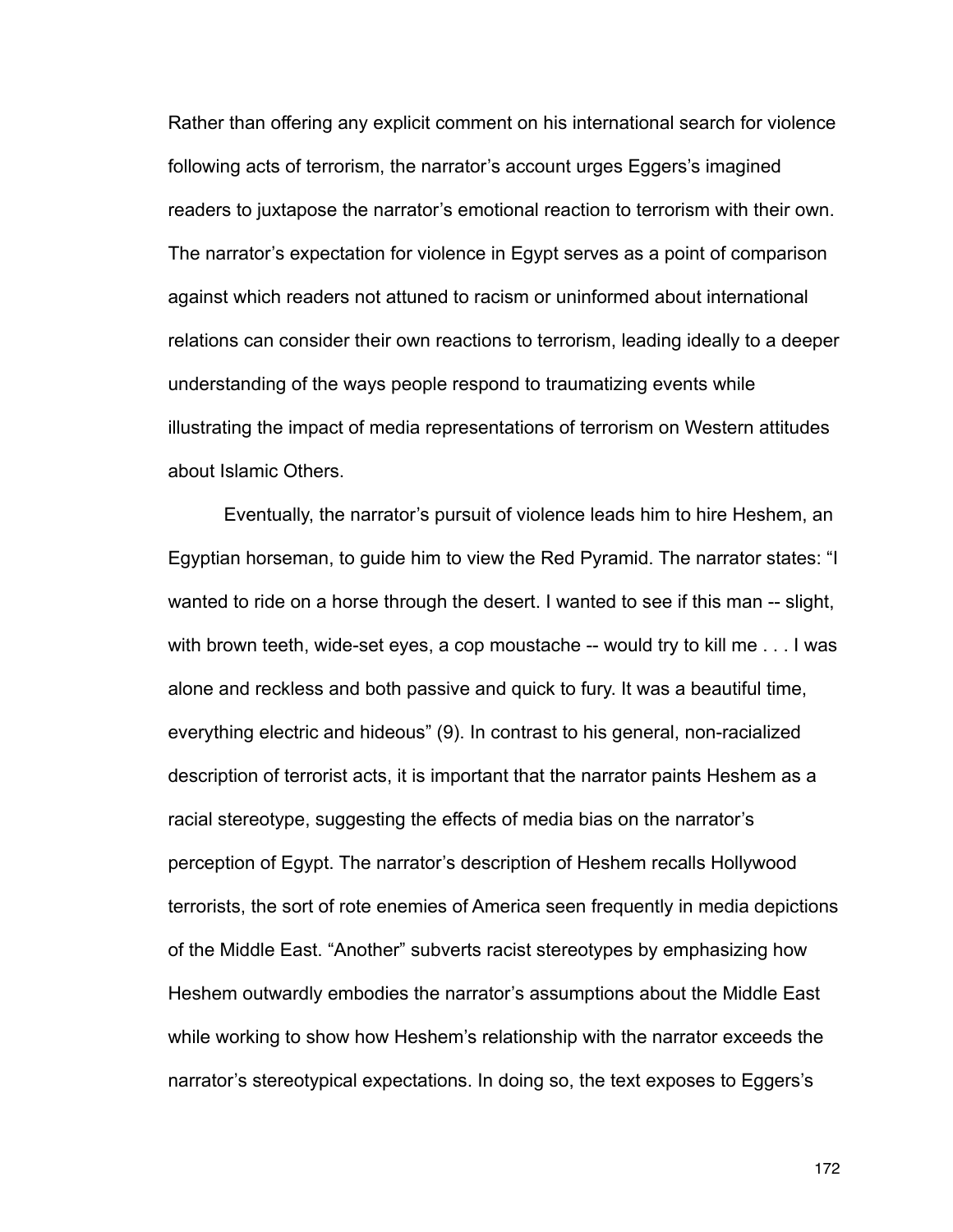imagined reader the degree to which stereotypical assumptions are the product of media images and misguided popular opinions in the West, opinions the narrator suggests are formed in no small part in response to emotional distress.

 Initially the narrator draws to Heshem out of a desire for violence, a desire which colors his depressed worldview. Once Heshem's and the narrator's expedition to the pyramids is underway, however, the narrator's horse becomes a site of shared experience between the two men. The physical act of riding a horse through the desert resolves the narrator's expectation for violence in Egypt, leading him to an understanding of Heshem which allows the narrator to address the anxiety and doubt he feels following his distressed response to terrorism.

 While Heshem gallops his horse capably through the sand, the narrator struggles. He explains: "I slid to the back of the saddle and pulled myself forward again. I balled the reins into my hand and leaned down, getting closer to the animal's body. But something or everything was wrong. I was being struck from every angle. It was the most violence I'd experienced in years" (10). At first, the horse does violence to the narrator, delivering the trauma he seeks from Egypt and the Middle East. Eventually, however, the narrator begins to emulate Heshem's riding, modelling himself off of Heshem's actions to move better through the desert. "I was watching how the man moved with the horse" (12), the narrator says. After observing Heshem long enough, the narrator declares, "I learned" (12). In enduring the horse's physical rejection of his efforts to control it and in modelling his actions off of Heshem's to master the horse's movement, the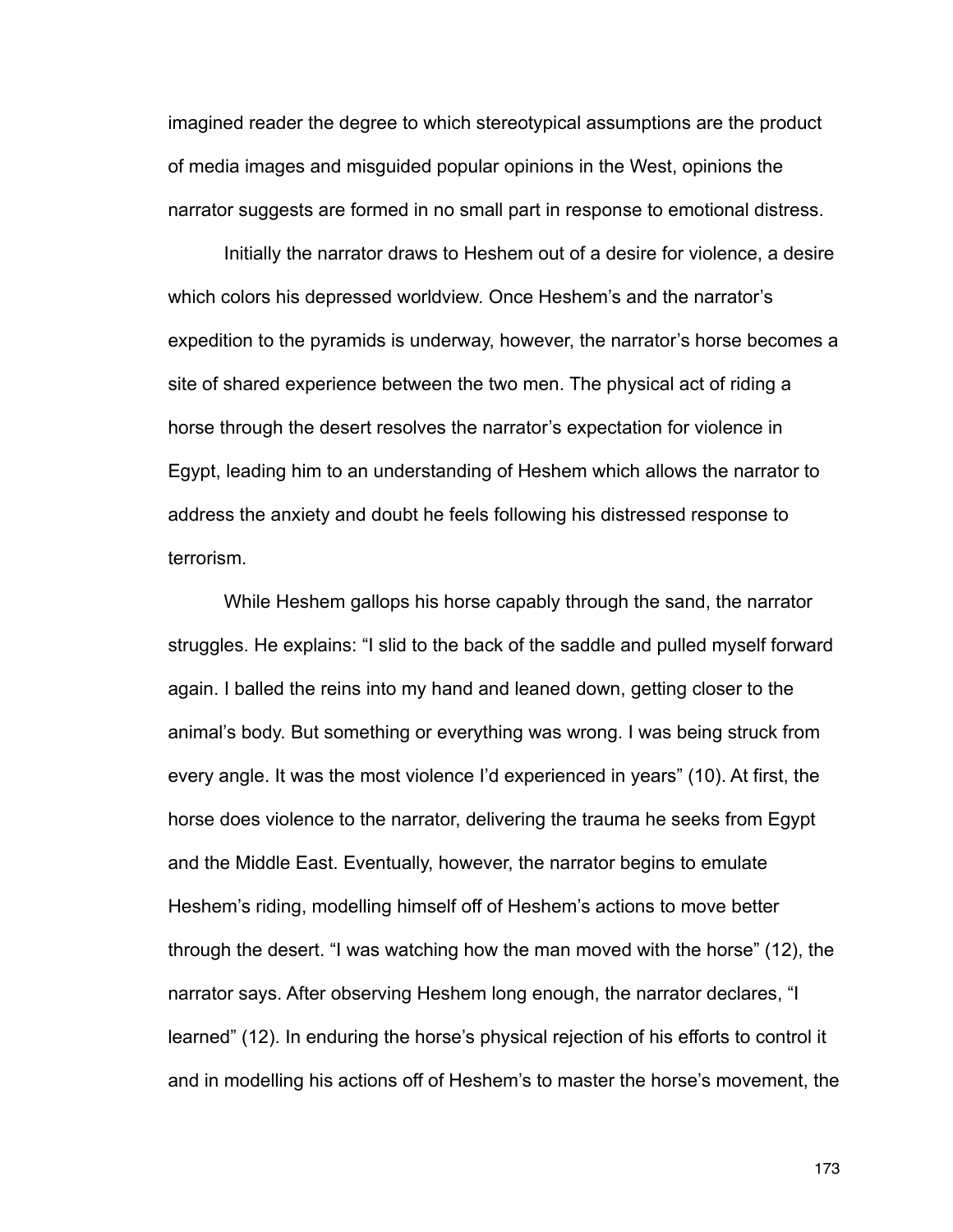narrator sees that Heshem and he are more alike than they are different. In acknowledging this, the narrator develops an understanding of how to interact constructively with Heshem[.3](#page-179-0)

 It is unsurprising that Eggers presents shared experience as a means to constructive global interaction and increased social awareness: remember he received his first passport at 26, and in 2004 he remained a 34 year old enamoured with travel. He hopes his narratives appeal to Western readers whose perspective is shaped only by the "middle of nowhere" in which they live. Bearing in mind the limited worldview Eggers expects from his readership, it makes sense that the narrator achieves an increased sense of social perspective upon identifying with Heshem. He declares that he controls his horse out of a need to prove himself to Heshem: "I needed to prove to this Egyptian lunatic that I could ride with him," he says. He wants to show that he and Heshem were "part of a continuum that went back thousands of years, nothing having changed" (12). By mastering his horse, the narrator feels he and Heshem "were equal out here, that I could keep up and devour it, the agony. That I could be punished, that I expected the punishment and could withstand it, however long he wanted to give it to me" (12). Although the narrator's comments about proving himself to Heshem scan ironically, considering the narrative's early focus on mental health it is significant that the narrator's description returns here to a language of

<span id="page-179-0"></span><sup>&</sup>lt;sup>3</sup> Given the fact that the narrator travels to a foreign region to adopt cultural behaviours which reinforce his liberal American worldview, "Another" flirts dangerously with the colonial impulse to "bridge" the West culturally with the Middle East. Any criticism exploring the text from this angle is justified and important, especially since Eggers likely does not intend to reinforce colonial attitudes with his writing. Although I recognize the value of such criticism, for the purposes of brevity and focus, however, I will not explore the issue at this time.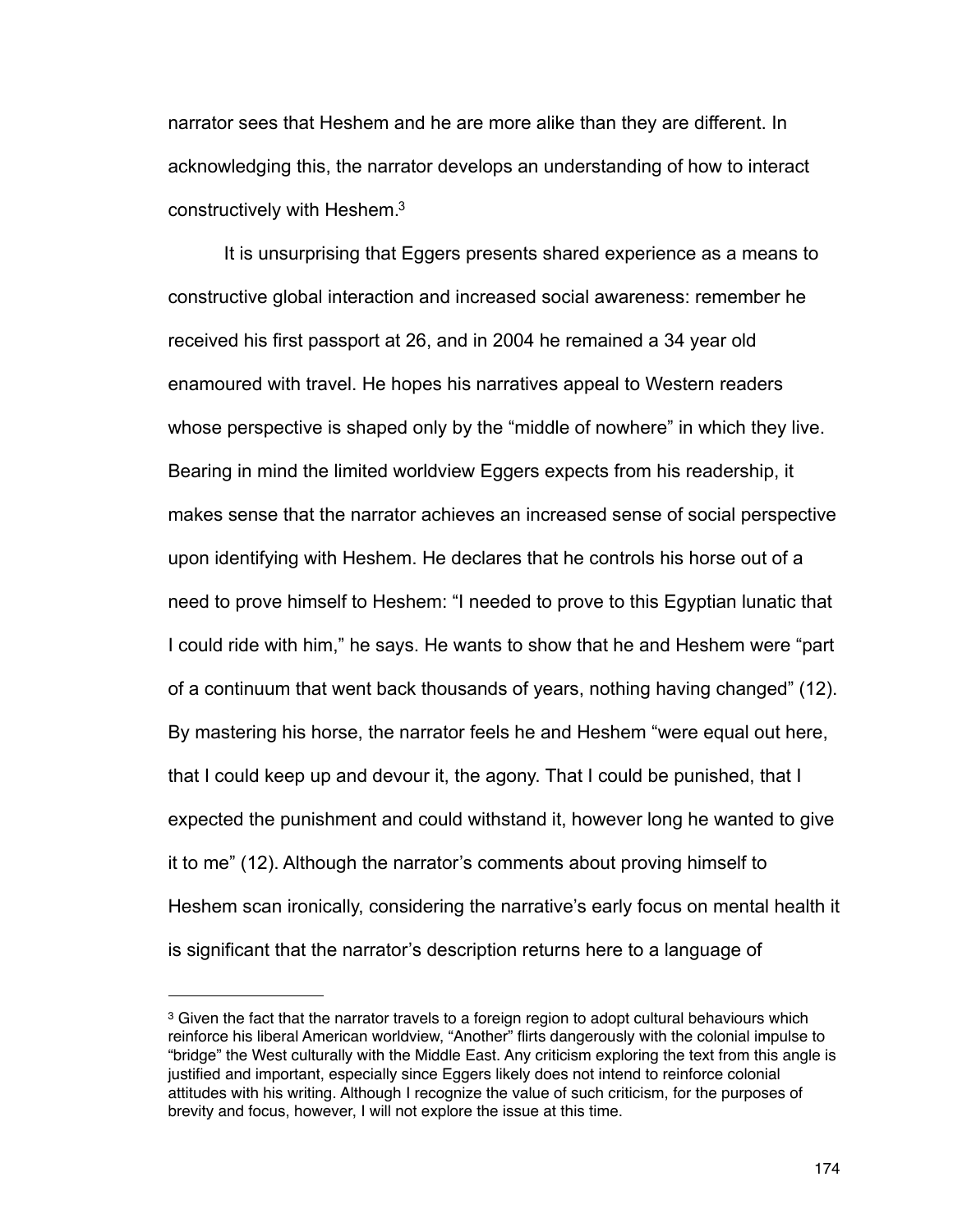endurance and self-reflection rooted in the logics of trauma and therapy. Recalling the idea that therapy is an effort to transform oneself in the wake of physical or emotional distress, the narrator's suffering on the horse works to therapeutically resolve his distress about American global relations in a world increasingly anxious about terrorist acts. Just as he has "trouble thinking, finishing things" prior to his travel, on his horse the narrator is in "agony." By learning to ride, however, he "devours" his pain. He "withstands" it and is transformed, made "equal" to Heshem. As much as the narrator rides through the desert to prove himself to Heshem, who he defines comedically as an "Egyptian lunatic," he also he wants to locate his and Heshem's shared history to dismantle his anxiety about global difference leading to and stemming from terrorism.

 The narrator develops some understanding of his and Heshem's shared humanity by "enduring" suffering and improving himself in its wake. If the horse comes to represent American/Egyptian cultural difference, the horse also serves as a therapeutic tool for dismantling that difference. The horse punishes its untrained rider, then rewards education and understanding when its rider copes with his punishment. The act of riding the horse transcends racial and cultural difference. In learning to ride his horse, the social tension between the narrator and Heshem dissolves. On dissolving the tension between himself and Heshem, the narrator's emotional distress seems to lift: "Good outside now," he says to Heshem after their second pyramid visit. "There is another," Heshem says. "I want to go," the narrator replies (15). Where previously the narrator is unable to finish even a glass of milk "without deliberation," his person-to-person contact in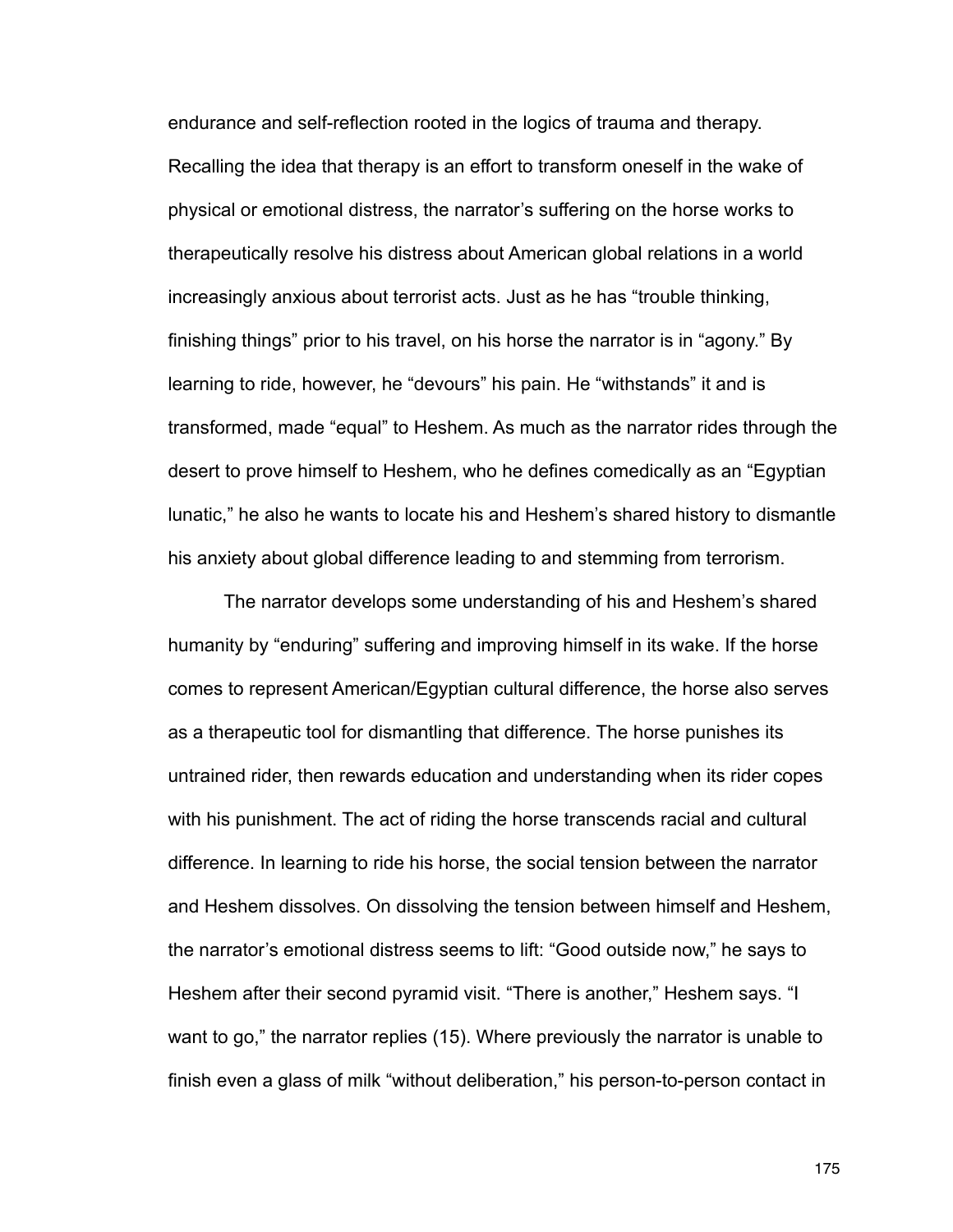the Middle East facilitates his therapeutic renewal. Presenting social difference as a surmountable problem which assists in the narrator's therapeutic renewal, Eggers frames the narrator's relationship with Heshem as a potentially constructive example for readers generally unfamiliar with the world to consider in light of their own past and future interactions with foreign unknowns, especially following experiences of trauma or periods of emotional distress.

#### **Appealing to Readers With Context**

 More so than either *Velocity* or "Another," Eggers's 2012 novel *A Hologram for the King* features a protagonist whose experiences seem explicitly modeled off of Eggers's imagined audience rather than off of himself. *Hologram* describes the mental distress of an American man, Alan, who suffers a forced shift in economic position as a result of the 2008 global recession, an experience familiar to middle class Western and American readers coming to the book near the end of the recession upon its publication in 2012. Significantly, *Hologram*  describes the social and psychological effects of Alan's economic transition from a privileged member of the white middle class to a position of precarity, a transition Eggers is presently unfamiliar with as a secure member of the American creative class. In this sense, *Hologram* actively undermines efforts to read Alan's distress through the lens of Eggers. Instead, Alan speaks directly to Eggers's imagined middle class readership. In *Hologram*, Alan effectively *is* the reader. Since Eggers's imagined audience is the well-meaning middle class, the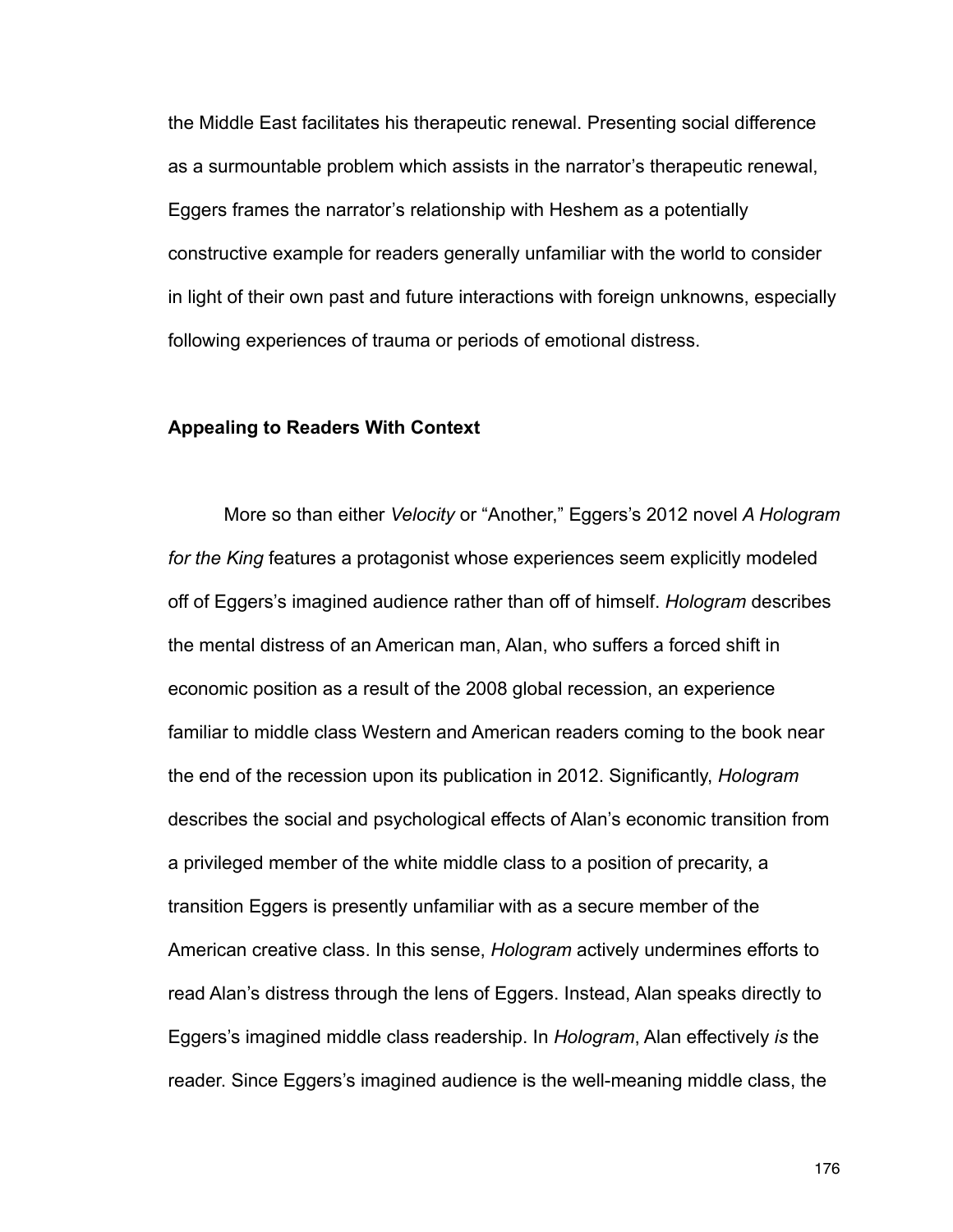demographic most commonly associated with the recession's effects, Eggers's ideal reader is meant to see Alan and themselves as one and the same. As such, *Hologram* functions to shepherd Eggers's imagined readership through the recession. It indicates that life goes on in spite of economic struggles, and it encourages an embrace of globalism as a viable response to America's declining economic vibrancy, suggesting to Eggers's imagined "well-meaning" but socially uninformed readership how to move forward in the face of financial ruin.

 Although Alan is not the victim of any clear violence, nonetheless he suffers mental anguish as a result of his changing social status and financial trouble. He faces no physical harm or cataclysmically traumatizing event, and his shift from wealth and opportunity to bankruptcy and underemployment occurs relatively gradually, but he exhibits a variety of symptoms of distress as a result of his financial and professional struggles. He suffers from chronic insomnia; he develops an alcohol habit; when he does sleep, he recalls past failures which led to his current position. The book's opening paragraphs assert that Alan lacks courage, that he feels unprepared to face the world, that he endures an assortment of physical and emotional ailments. *Hologram* describes Alan's effort to rediscover his personal value in the face of his emotional distress.

 The book begins with Alan arriving in Jeddah, Saudi Arabia, "virtually broke, nearly unemployed" (4). Upon Alan's arrival in Jeddah, the narrator briefly explains the purpose of Alan's trip: to present a "holographic telecommunications system" to win a major IT contract for the development of King Abullah Economic City, for which Alan expects to receive a sizable commission that he believes will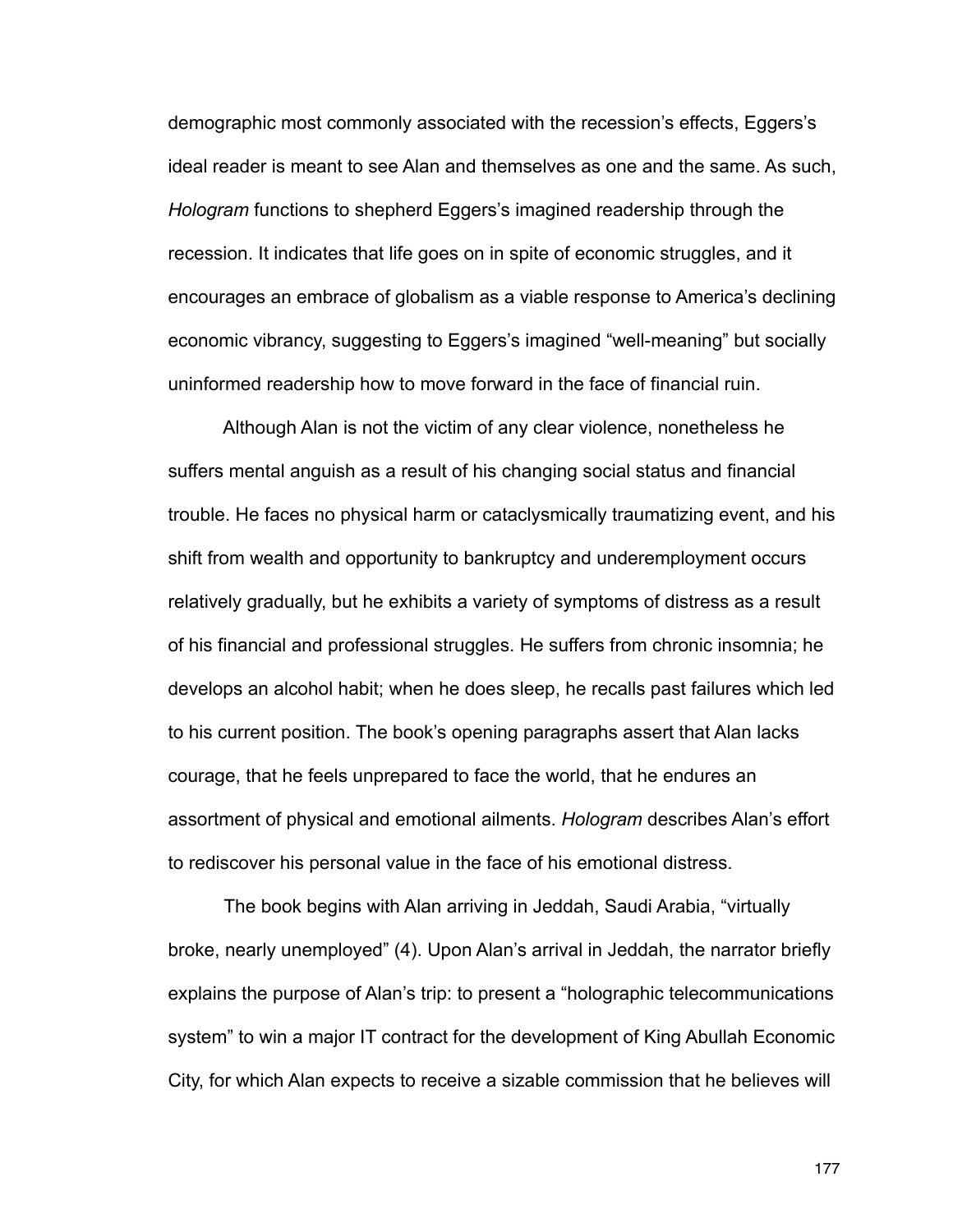"fix everything that ailed him" (Eggers 3-4). As he does in both *Velocity* and "Another," Eggers quickly establishes the principal social issue at the heart of *Hologram*'s conflict: it aims to explore the human effects of global capitalism and of American business's shifting position of economic influence. Not insignificantly, Alan's personal and professional problems stem largely from his failures as an entrepreneur. As the narrator notes, Alan "owed money to many people." Included among his debts are: "\$18k to a pair of bicycle designers who had built him a prototype for a new bicycle he thought he could manufacture in the Boston area. For this he was called an idiot. He owed money to Jim Wong, who had loaned him \$45k to pay for materials and the first and last on a warehouse lease. He owed another \$65k or so to a half-dozen friends and would-be partners" (5). Buried in debt, Alan's professional failures have direct implications for his personal life. As the narrator says, "when he realized he could not pay [his daughter] Kit's tuition, it was too late to apply for any other aid" (ibid.); "he was divorced from Kit's mother, Ruby. . . . Ruby was an unholy pain in the ass who now lived in California and contributed nothing financially to Kit's finances" (4-5). Although Alan experiences no physical violence as a result of his entrepreneurial failures, his personal life lies in ruins. Consequently, his economic struggles cause him extreme emotional distress, especially in regards to his relationships with his ex-wife and his daughter.

 Bearing in mind Alan's entrepreneurial failures and his struggles with underemployment, it is fitting that *Hologram* begins with an epigraph from Samuel Beckett's *Waiting for Godot*, proclaiming "it is not every day that we are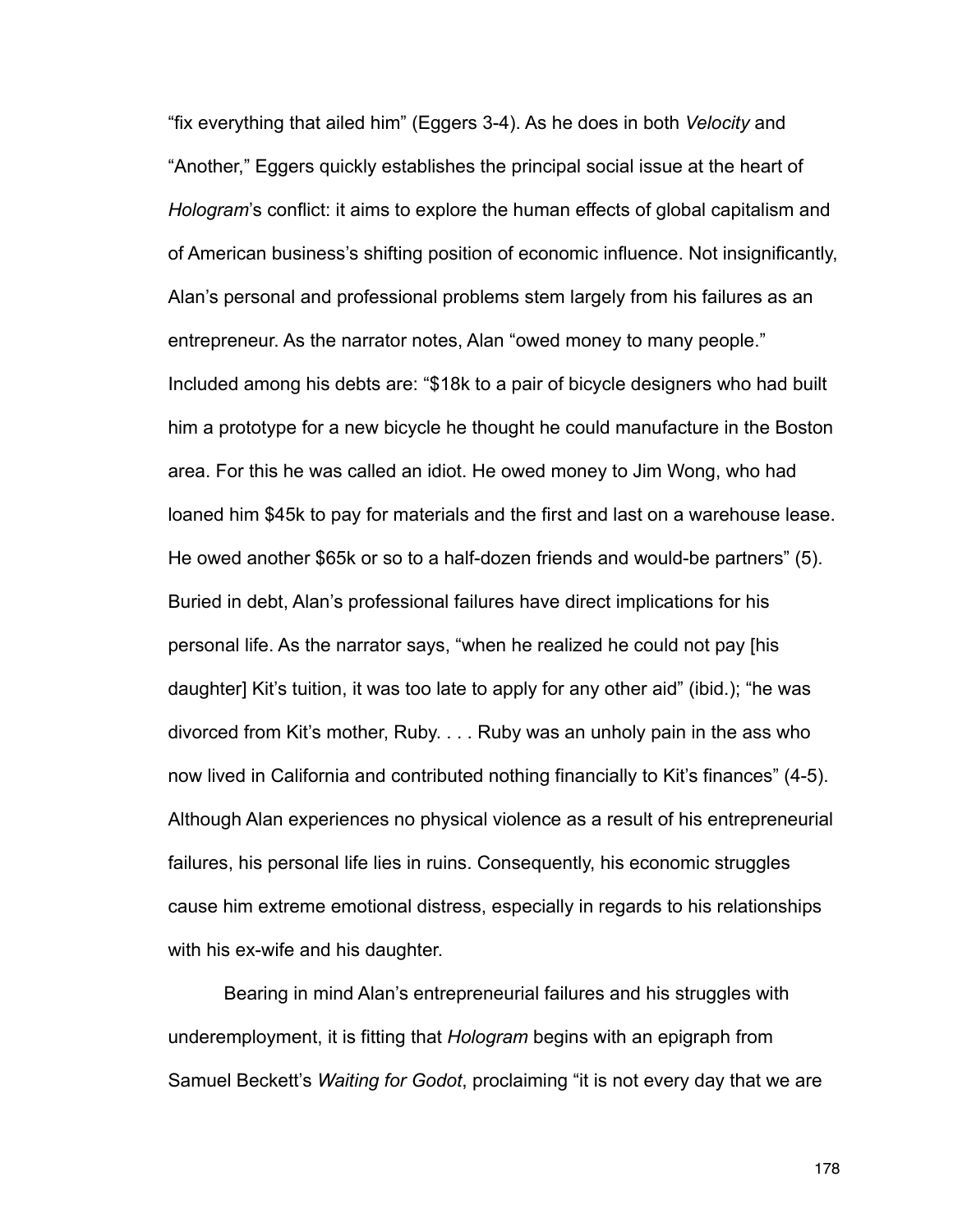needed" (1). That Eggers draws inspiration from Beckett is unsurprising: in the context of Beckett's play, the quote sits within a larger monologue in which one of Beckett's characters decides people have an obligation to help others when needed, a sentiment central to Eggers's view of how literature functions for readers. Moreover, taken literally, Beckett's language echoes the feelings of the underemployed middle class during the recession, linking Alan's struggle to the struggles of Eggers's imagined audience. Since Eggers's ideal readers are, to paraphrase Eggers, middle class Americans from the "middle of nowhere," people from midwestern states like Illinois and Wisconsin whose local economies rely on industries particularly affected by the recession, Alan's experience of the recession speaks to the experiences of Eggers's imagined audience. As such, *Hologram* intends to build solidarity between Alan and Eggers's imagined audience to assert a shared experience of the recession and to suggest in ideal terms how the middle class might rebuild themselves in its wake.

 Alan responds earnestly to his uncomfortable financial position by making himself constantly available to King Abdullah even when Abdullah shows little regard for Alan or his team's time or efforts. For example, upon arriving at the location of his presentation to King Abdullah in King Abdullah Economic City, Alan finds the presentation tent abandoned save for a stage and some folding chairs set on a bed of rugs (55). He and his team are unwanted by Abdullah. The Americans are ill-equipped to accomplish their presentation: they receive no amenities from their host, not even connection to a wi-fi network. Karim al-Ahmad, Alan's principal business contact in King Abdullah Economic City,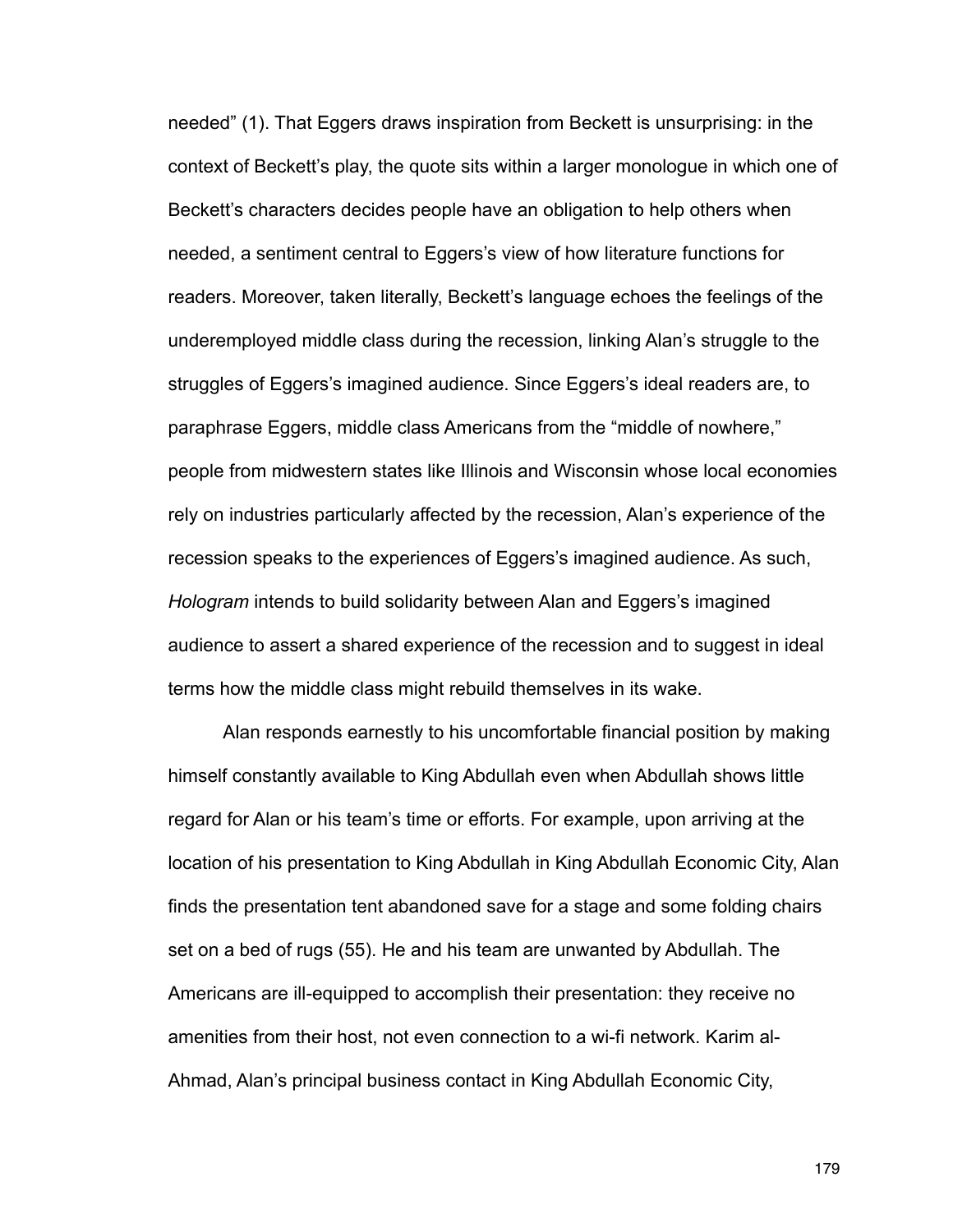repeatedly cancels his meetings with Alan and his team with no warning, leaving Alan's presentation in perpetual limbo (79). Still, despite Abdullah's less-thanwelcoming treatment, the narrator asserts that:

> Alan was happy for the work. He needed the work. The eighteen months or so before the call from Ingvall had been humbling. Filing a tax return for \$22,350 in taxable income was an experience he hadn't expected to have at his age. He'd been consulting for seven years, each with dwindling revenue. No one was spending. (11)

As the epigraph from Beckett suggests, *Hologram* goes to great lengths to testify to the psychological value of being needed. The text draws a strong connection between a person's sense of self-worth and the opportunity he or she has to work as a contributing member of society. The United States Department of Labor's Bureau of Labor Statistics notes that the national average unemployment rate during the recession was as high as 10% in October 2010, and it remained above 9% for over two years (from April 2009 to September 2011). Meanwhile, at the time of *Hologram*'s publication in June 2012, the national employment rate remained high at 8.2% (2015). As *Hologram*'s narrator notes, "five years ago business had been good:" in 2007 the national unemployment rate sat at a comparatively comfortable 5%. *Hologram* appeals to its ideal readers' memories of the peak years of economic recession by detailing some economic and psychological effects of underemployment, effects which a recession-weary American readership are acutely conscious of. By emphasizing these effects, *Hologram* positions its narrative as a tool to enable Eggers's imagined audience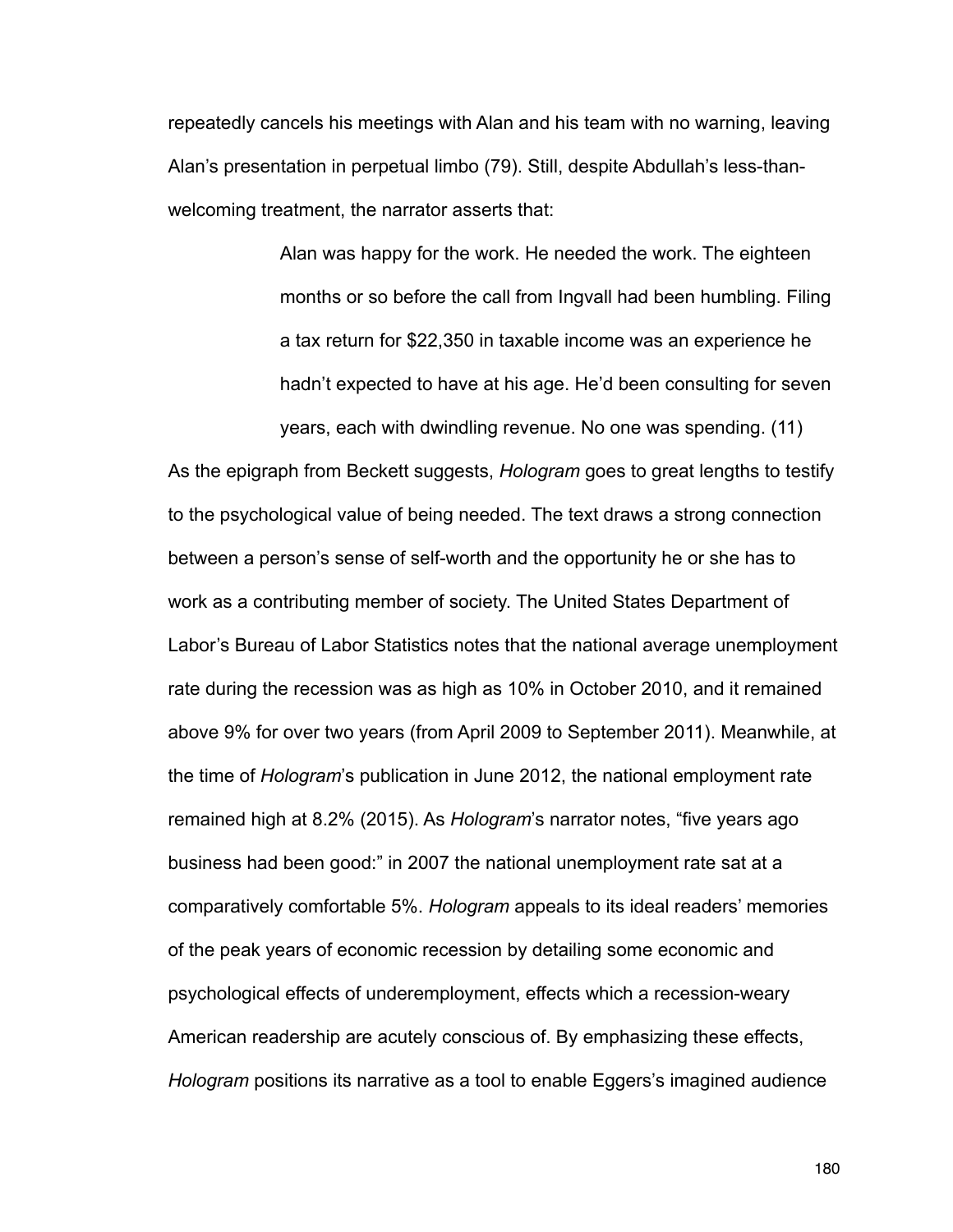to develop an understanding of and, ideally, a response to the recession's lingering psychological consequences.

 Bearing in mind *Hologram*'s emphasis on bankruptcy and underemployment, the optimism at the heart of Alan's narrative is striking. Although King Abdullah strings Alan and his colleagues along by repeatedly delaying their meeting, Alan remains employed for the first time since the start of his economic struggles. Similarly, while in Saudi Arabia, Alan meets and courts Dr. Zahra Hakem, his first love interest since his divorce. Alan receives preventative surgery on a growth on his neck, a source of anxiety and potential economic hardship if neglected. All the while, Alan rediscovers his confidence and sense of self-worth: Ruby, Alan's ex-wife, caused Alan to doubt himself by undermining his sense of humor: she "hated the jokes.—So embarrassing" (Eggers 32). In Saudi Arabia, Alan develops relationships with people who value him for his personality: he makes friends with a taxi driver named Yousef who appreciates him for his comedy. Similarly, Alan's relationship with Zahra reaffirms his confidence in his body after Ruby undermined his value as a lover: when making love with Zahra, Alan "was not disgusting. I don't want to have sex that someone wouldn't watch, Ruby had said. She assumed it would all end at thirty-five. . . . He looked at Zahra again, into her dark eyes that forgave him and brightened when they saw him smile" (Eggers 319). Alan's time in Saudi Arabia offers evidence of healing in the aftermath of personal and professional turmoil. In this way, *Hologram* serves to reassure its ideal readership, reminding them that healing and change do occur. The text aspires to "help" its ideal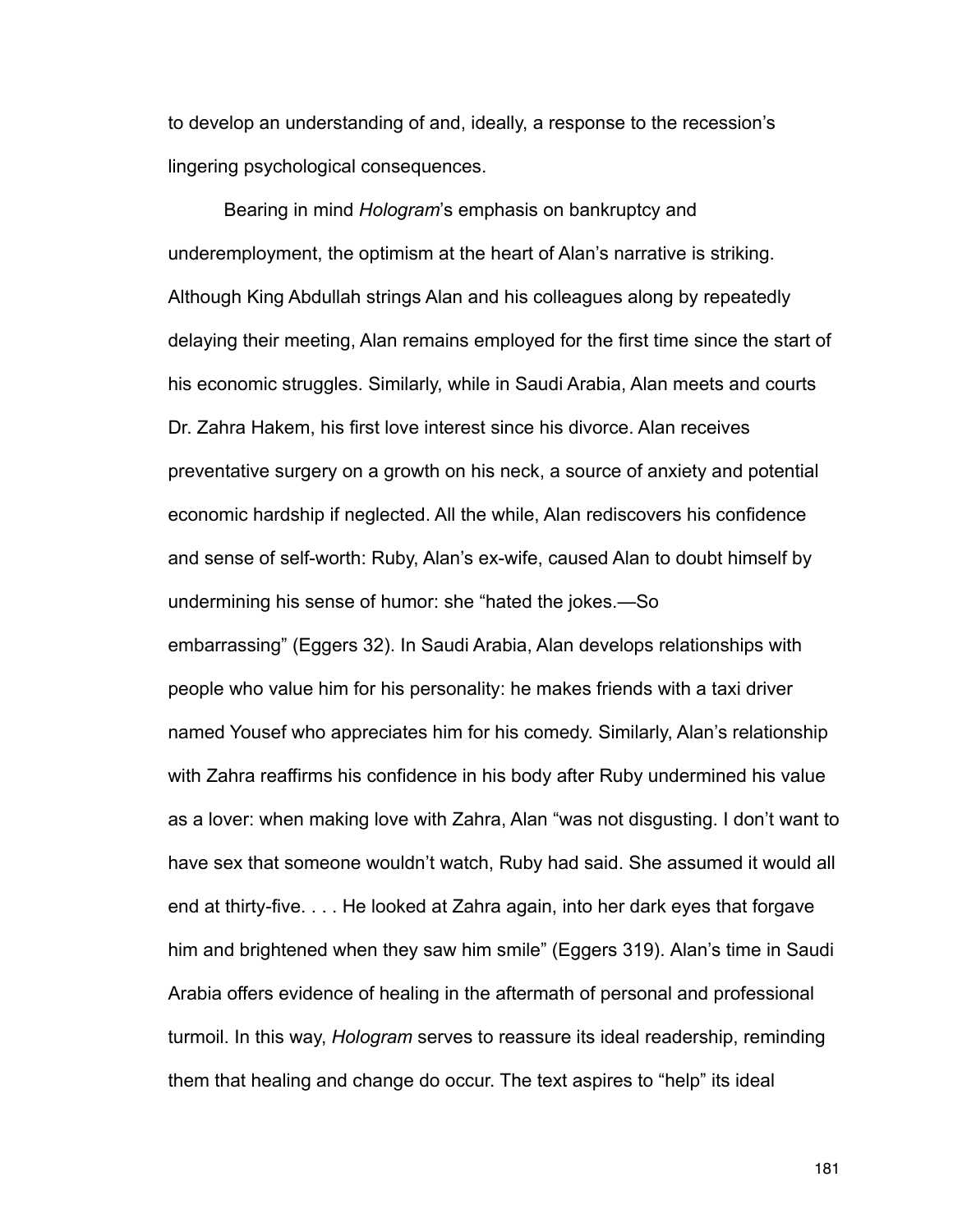readers with its description of Alan's experiences, just as its epigraph sees Beckett's often unneeded characters declaring mankind's obligation to aid others when given the chance.

 By detailing the recession's impact on Alan's life, *Hologram* works to build solidarity between Alan and Eggers's imagined audience, many of whom likely suffered similarly from the recession's effects. Alan's efforts to address his personal financial crisis offer readers similarly impacted by the economic downturn evidence that they are not alone. *Hologram* hopes to appeal to readers in the midst of personal struggle who need positive reinforcement. By modeling Alan's perspective and his experiences off of Eggers's imagined audience, Eggers commits Alan's experience of the recession in general ways to *Hologram*'s readers. Alan's improvement suggests to Eggers's imagined audience that they too can move beyond the recession's effects. Eggers designs Alan to speak directly to the economically precarious middle class, using Alan's actions and experiences ideally to raise Eggers's ideal readers' understanding of and response to the recession's impact on themselves.

#### **When Reading is Not Enough**

 Following *Hologram*'s optimistic suggestion to its readership that everything will be fine after financial ruin so long as you remain available and hopeful, as Alan does at the novel's conclusion, Eggers's fiction has grown increasingly critical of storytelling as an effective tool for responding to social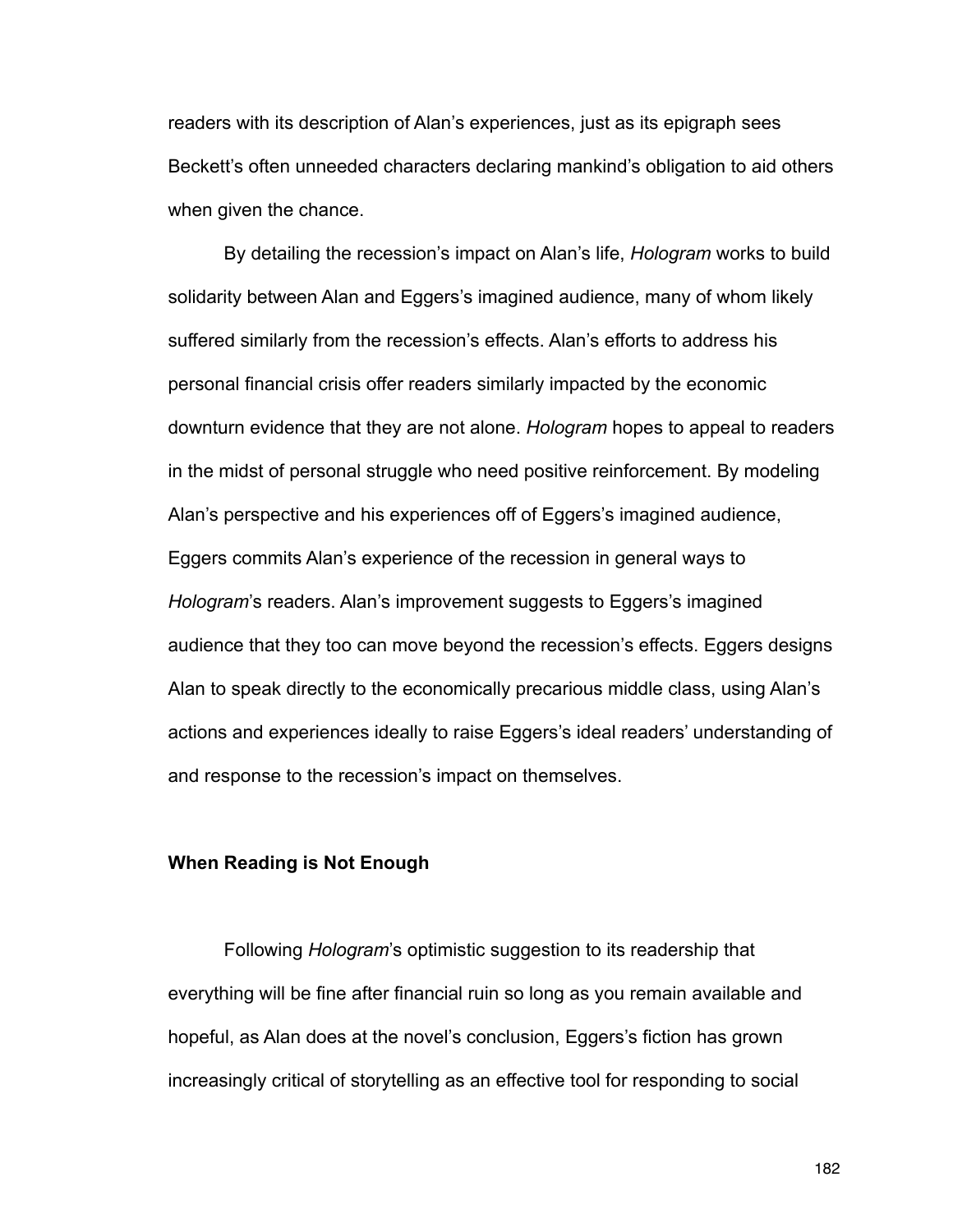issues, reflecting Craig Walzer's skepticism in his introduction to *Out of Exile*  about the value of documenting testimony (14). Where previously Eggers's narratives served to encourage his ideal readers to draw particular, optimistic conclusions about the world -- *Velocity* encourages its audience to understand the value of respectful international exchanges, for instance, while *Hologram*  works to build solidarity amongst an economically troubled readership -- Eggers's most recent work marks a newly critical edge for his fiction, pushing his readers to challenge the social efficacy of literature while encouraging them to consider the implications of their own social inaction as members of the "well-meaning" but uninformed middle class.

 Nowhere is this more clear than in Eggers's 2014 novel, *Your Fathers, Where Are They? And The Prophets, Do They Live Forever?*. Composed entirely of dialogue with no exposition or description unspoken by its characters, *Your Fathers* documents the terrorist actions of Thomas, a disturbed young man, whose close friend, a half Vietnamese man named Don, was shot by police in his backyard. The novel follows Thomas as he kidnaps a series people he feels might lead him to process Don's death in a way that will help him to make sense of the assorted problems plaguing contemporary America. Touching on hotbutton issues including police violence, racism, mental illness, the lingering effects of the economic recession, and austerity, in many respects *Your Fathers*  is Eggers's most skeptical and timely novel. It sits in line with Eggers's previous fiction insofar as it continues to emphasize a protagonist modeled off of Eggers's imagined audience -- Thomas is a college educated suburban white male; his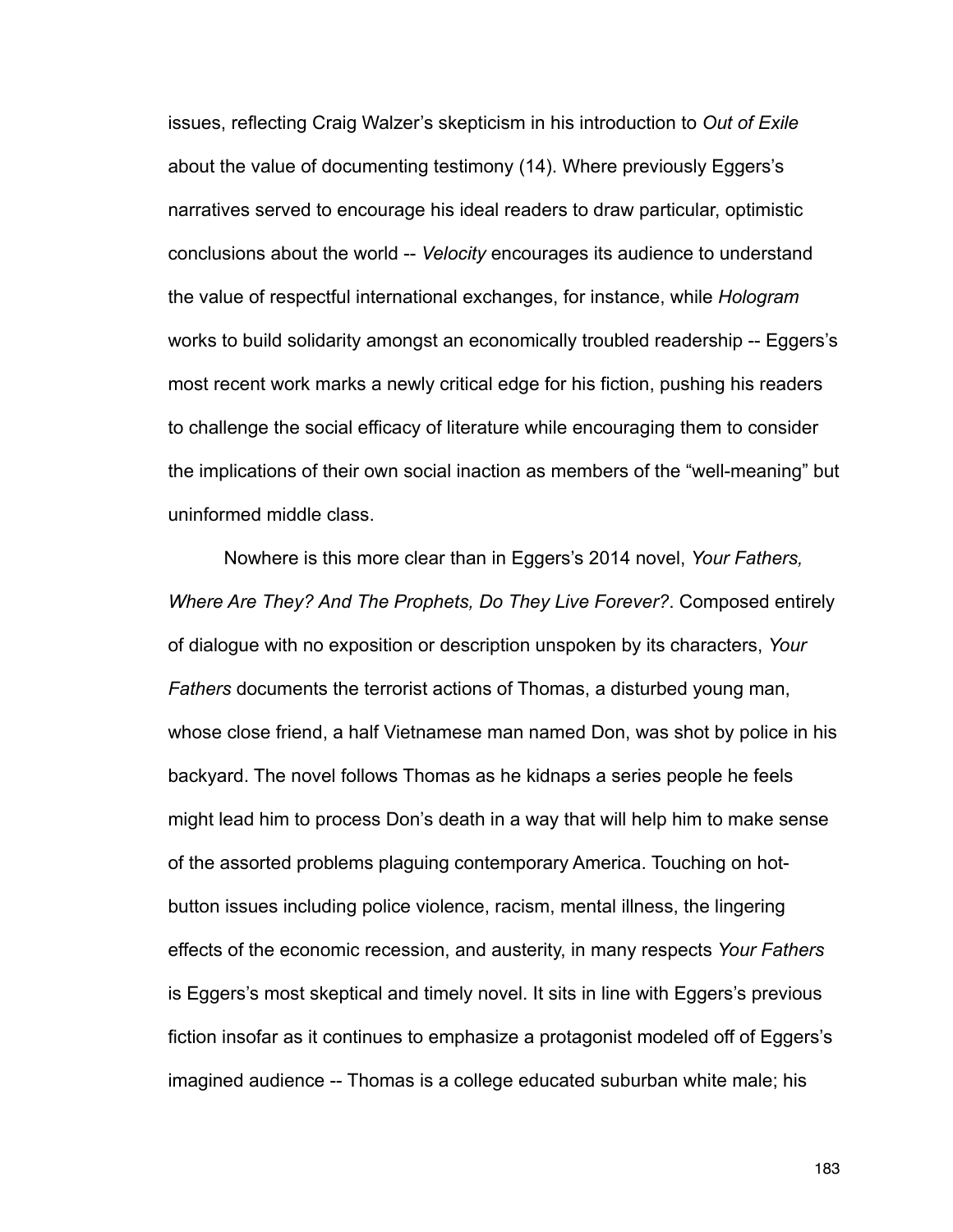understanding of politics and current events is, by and large, naive -- but it refuses the positivist resolve which underlies so much of Eggers's work.

 Structured around dialogues between Thomas and each of his victims, *Your Fathers* offers two perspectives on each of the social issues it addresses, tempering Thomas's critical, skeptical, frequently erratic perspective with his victims' more moderate responses. Thomas's victim selection is eclectic, reflecting his scattered mental state. They include a catalogue of people ranging from high achievers to social degenerates, starting with a NASA astronaut Thomas admired in college before escalating both in scope and in personal relevance to Thomas to include his local congressman, his pedophile sixth grade teacher, his addict mother, a policeman who shot Don, the director of patient access at the hospital Don was sent to after being shot, and a random woman Thomas met on the beach outside his hideout. Each victim offers Thomas -- and, by extension, the reader -- insight to how Thomas is right to be distressed both by his personal circumstances as well as by the state of America in general, while making clear that Thomas's perspective is skewed and that his response is inappropriate. "I know you're confused," Congressman Dickinson says to Thomas at one point. "But in actuality your brain is plain scrambled" (36). Where previously Eggers draws connection between his protagonists and his imagined audience to encourage his ideal readers' transformation into more socially aware people while offering them positive reinforcement after distressing events, *Your Fathers* challenges its imagined audience's worldview by indicating how a domestic terrorist can develop as a result of a well meaning but uninformed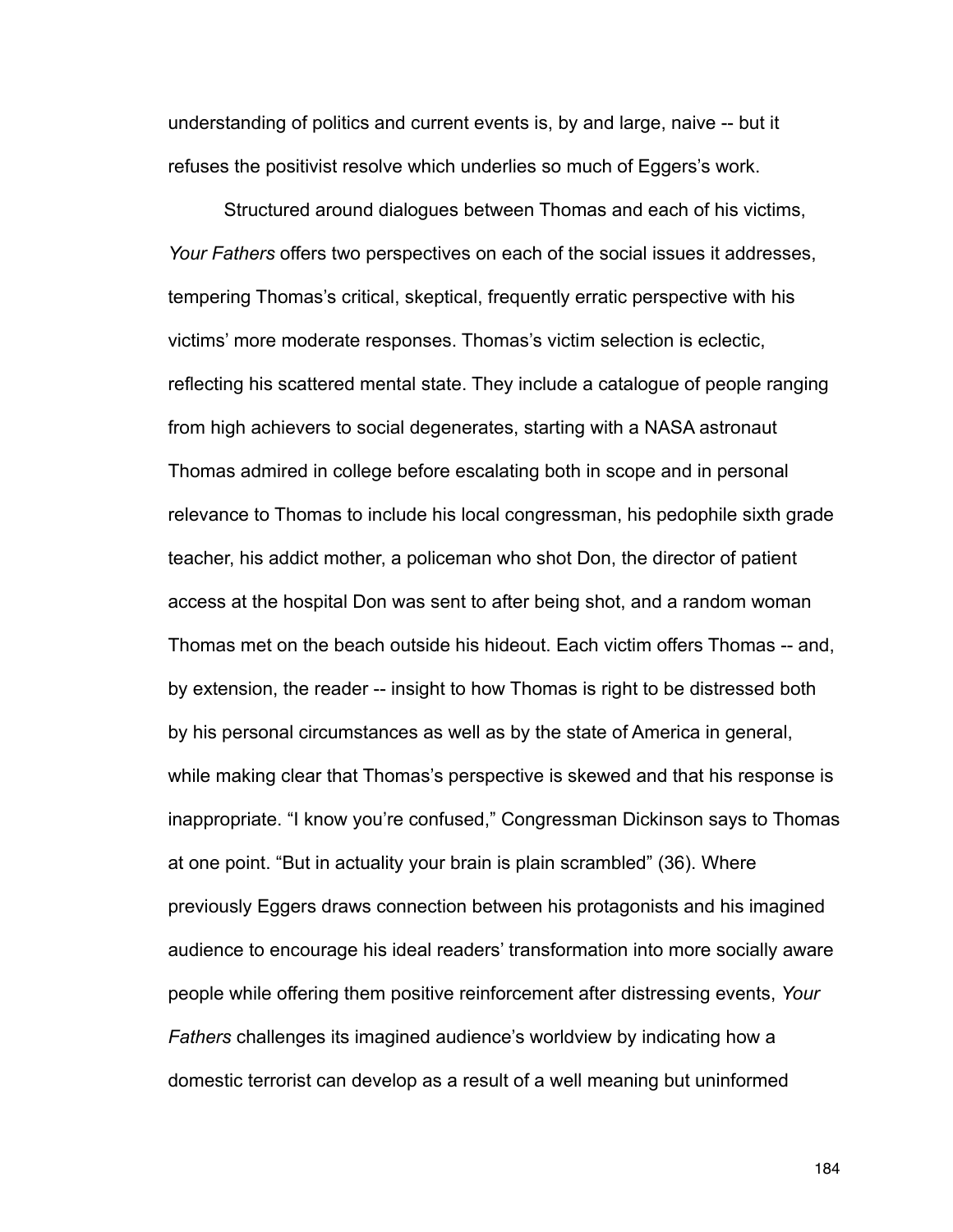social perspective, especially in extreme circumstances and when dealing with mental illness. Where in the past Eggers's writing gently shepherds his imagined audience's intellectual development, *Your Fathers* urgently impels its ideal readers to change things about society and themselves to avoid creating the circumstances responsible for radicalizing a person like Thomas.

*Your Fathers* emphasizes the perils of basing social action on misinformation or generalizations. Consider, for example, when Thomas rationalizes police violence to Don's shooter: "I'll tell you why you shot him," Thomas says. "Because you were all gathered around him, and you assumed the logical end to that situation is your guns are fired and someone is dead. It doesn't seem right otherwise. Do you agree with that?" (172). Rooted in generalities, Thomas's feelings about police gun violence, however understandable, are extreme and baseless, a gut reaction to his friend's death. In contrast, consider a *Washington Post* article documenting the roughly 1000 individuals killed by police guns in 2015[.4](#page-190-0) Published in December 2015, 18 months after *Your Fathers'*s release, The *Post*'s analysis finds that of all the people killed in America by police in 2015, "officers fatally shot at least 243 people with mental health problems;" the article claims that their "analysis found that about 9 in 10 of the mentally troubled people were armed, usually with guns but also with knives and other sharp objects," justifying police violence in the eyes of the law. Significantly, the *Post* points out that their "analysis also found that most [victims] died at the

<span id="page-190-0"></span><sup>4</sup> Multiple periodicals recently assembled databases similar to the *Post*'s. See also: "The Counted: People killed by the police in the US, recorded with your help." *The Guardian*. 1 June 2015. Web.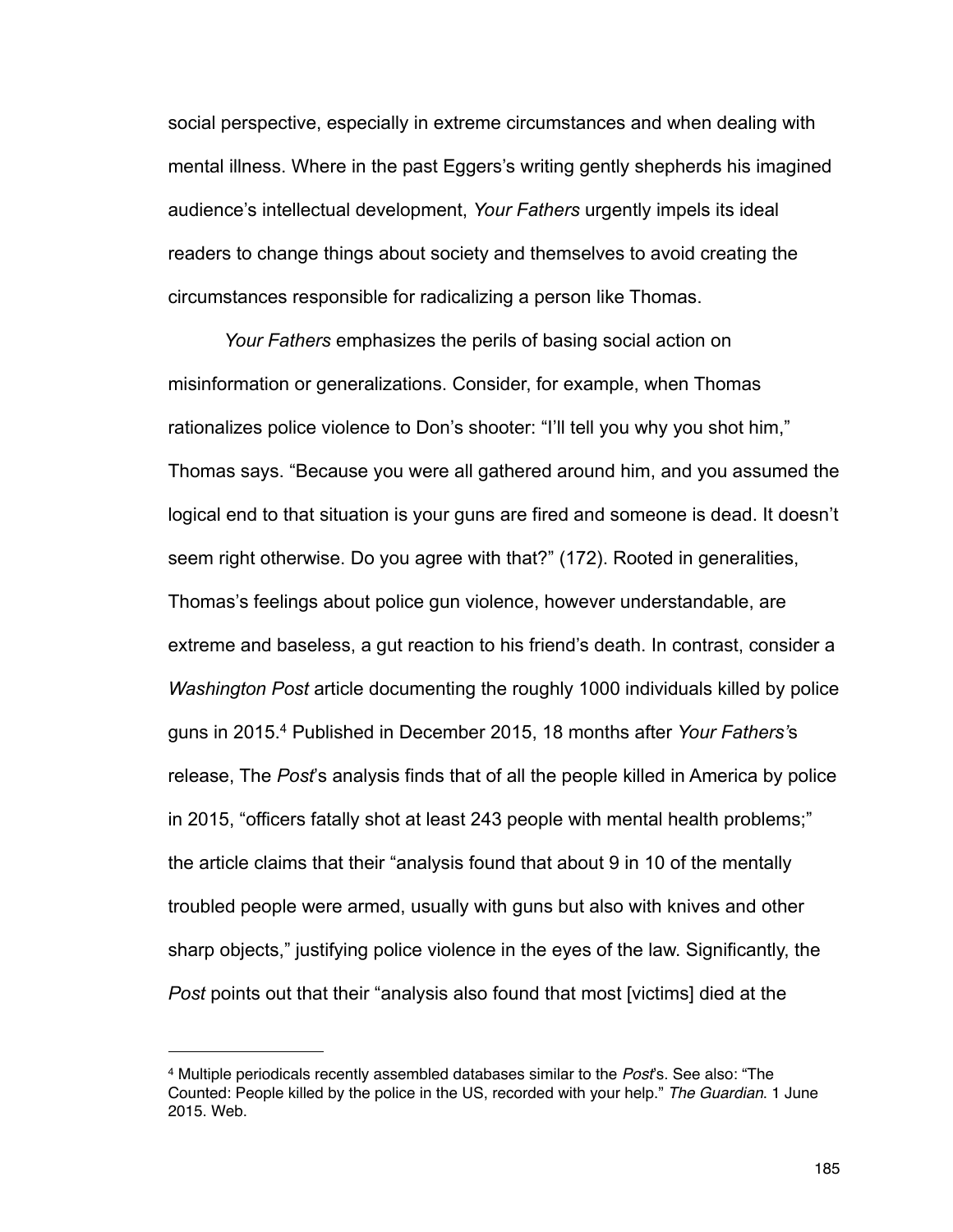hands of police officers who had not been trained to deal with the mentally ill" ("A Year of Reckoning"). As much as Thomas reflects the background and gut opinions of Eggers's imagined readership, *Your Fathers* encourages its ideal audience to think beyond Thomas's claims by contrasting Thomas's argument with the police officer's responses, which feature details reflecting statistics about police shootings compiled by the *Post*. The reason for Don's shooting is nuanced for the reader when the officer asserts that Don was armed with "an eight-inch kitchen knife" (159). Likewise, given the frequency with which mentally ill people are shot by police, it is unsurprising that the officer who shot Don characterizes Don to Thomas as a "disturbed man" (142). For all the ways Thomas's criticism of the police echoes current opinion that police violence is frequently excessive - as the *Post* says, recent court cases against officers view the police as "out of control" -- *Your Fathers* balances Thomas's claims with the police officer's own to make clear that the police officer sees himself as justified, and the text works to make his perspective seem reasonable given the details of the case he provides and considering Thomas's emotional responses to his answers. "You're a fucking idiot," Thomas repeatedly yells at the officer; "I think you killed my friend because you can't read" (171). Thomas undermines his argument by insulting the police officer, refusing to hear his side of the story. At the same time, Thomas's perspective is understandably emotional, and his responses echo much popular opinion on police brutality. Rather than relying on moral binaries to critique police violence and responses to it, *Your Fathers* encourages its ideal readers to consider both Thomas's and the police officer's perspectives to develop a more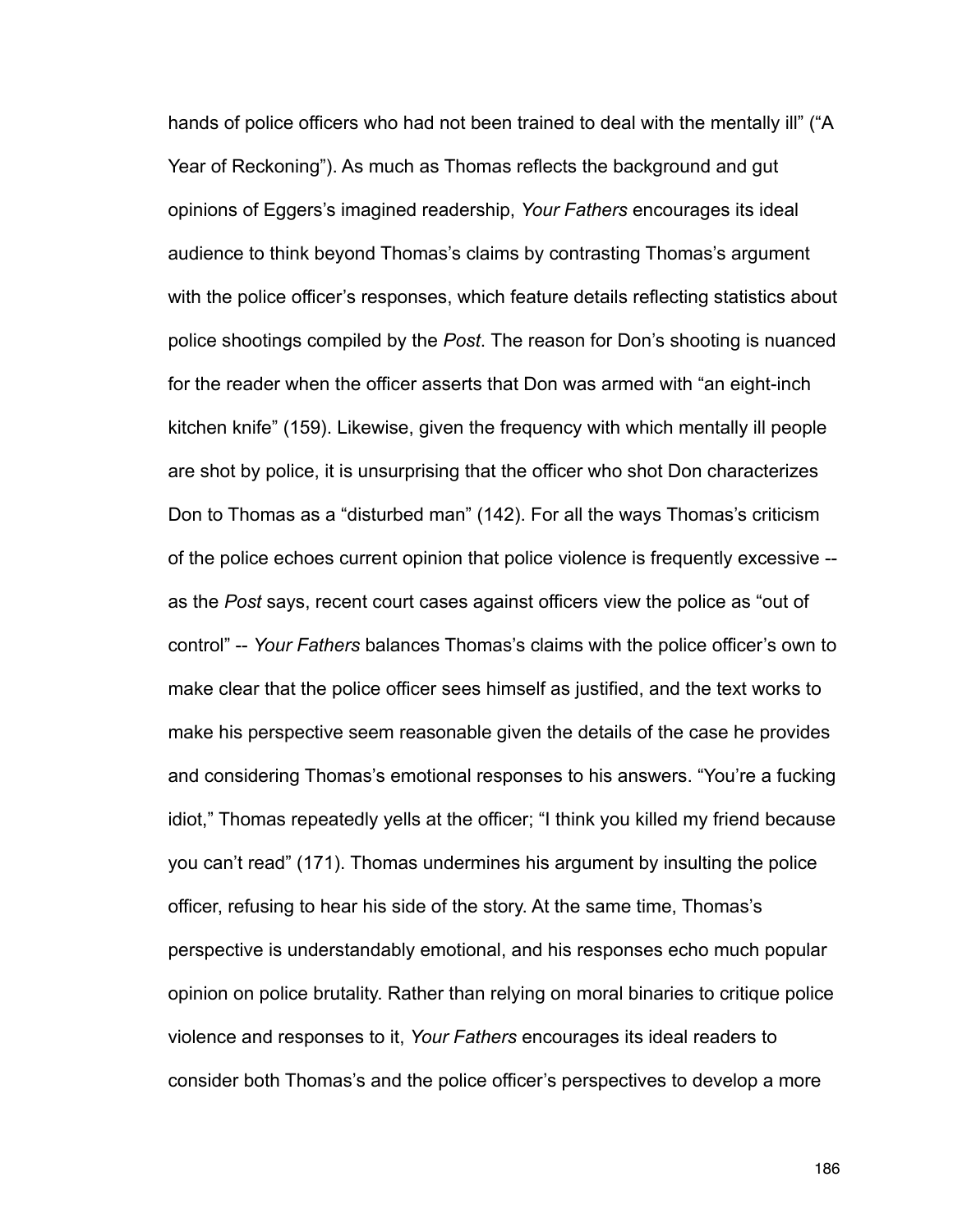balanced and nuanced understanding of how police violence occurs and what its lingering effects might be.

 Significantly, neither Thomas's nor his victims' speech is explicitly attributed at any point in the novel. As a result, their voices are easily confused during extended exchanges. As their voices blur into one, their words feel directed at the reader as much as they seem aimed at one another. For instance, during his interrogation of the police officer, Thomas poses a series of rhetorical questions: "Do you realize what a strange race of people we are?" he asks. "No one else expects to get their way like we do. Do you know the madness that this unleashes upon the world -- that we expect to have our way every time we get some idea in our head? That twelve heavily armed men can surround one man with a steak knife and the outcome is a backyard execution? Does that not indicate to you that we have work to do? That as a people we have improving to do?" (173). The officer has no response for Thomas. The text implies his silence with a dash, the same sign used to introduce all speech throughout the novel. Although the narrative's tendency to pose questions without offering clear answers is a point of contention for many of the book's critics -- writing for *New Statesman,* for instance, Claire Lowdon declares in her review of the novel that "the problem isn't that these questions don't belong in a novel but that in *Your Fathers* there is nothing outside of the questions" -- in providing a dash with no dialogue, the text seems to pose Thomas's questions to its imagined reader, someone engaged equally with both Thomas's perspective and the perspectives of his victims. *Your Fathers* does not aim to offer answers to the questions it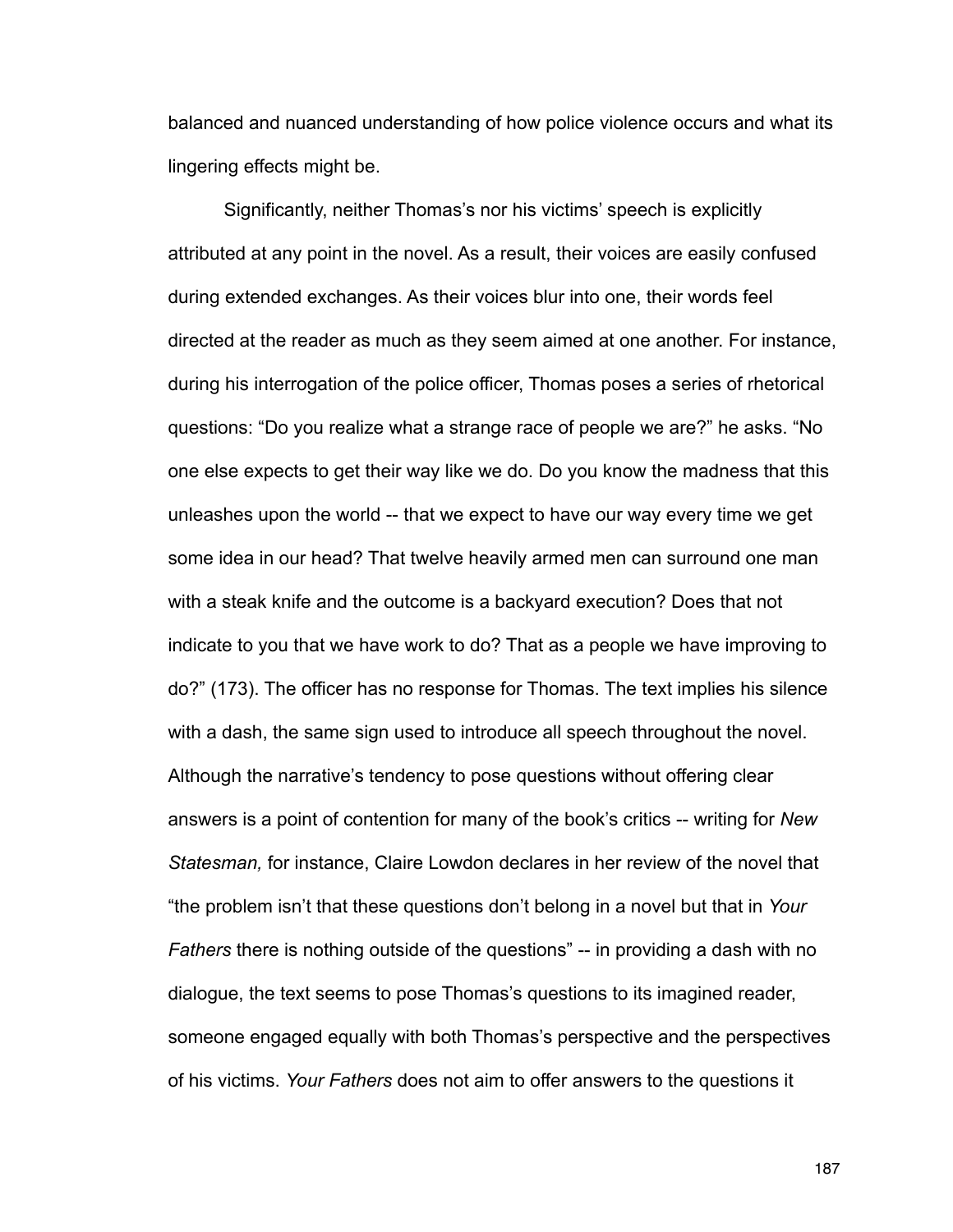poses. It does not mean to satisfy all people with clean resolutions or optimistic looks towards the future. Rather, it offers readers multiple opposing voices to push its ideal audience to answer questions about important social issues for themselves. *Your Fathers* positions readers to react personally to its speakers' questions; in doing so, it implicates its imagined audience in each of the social issues the text examines, ideally encouraging readers to internalize multiple perspectives on the social problems the novel addresses before developing their own responses from an informed position.

 Considering the ways *Your Fathers* offers its audience conflicting perspectives on the issues it addresses while using formal elements to implicate its readers in its discussions, the narrative's conclusion both fits with and sits apart from the message Eggers typically finishes his work with. On the one hand, the novel finishes like much of Eggers's writing by suggesting that personal problems can be resolved in part by hard, meaningful work. Thomas asserts to the congressman that "if you don't have something grand for men like us to be a part of, we will take apart all the little things" (211). Although Thomas obviously occupies a more militant position than Alan does at the end of *Hologram*, or than Deng does at the end of *What is the What*, the gist of his position is the same as theirs: Alan chooses to stay in Saudi Arabia in hopes of finding work "with some other companies who could be very useful" (330); similarly, Deng proclaims we must collectively "fill the air with our words," and that he will "tell stories to people who will listen and to people who don't want to listen, to people who seek me out and to those who run" to spread news of his experiences and of the experiences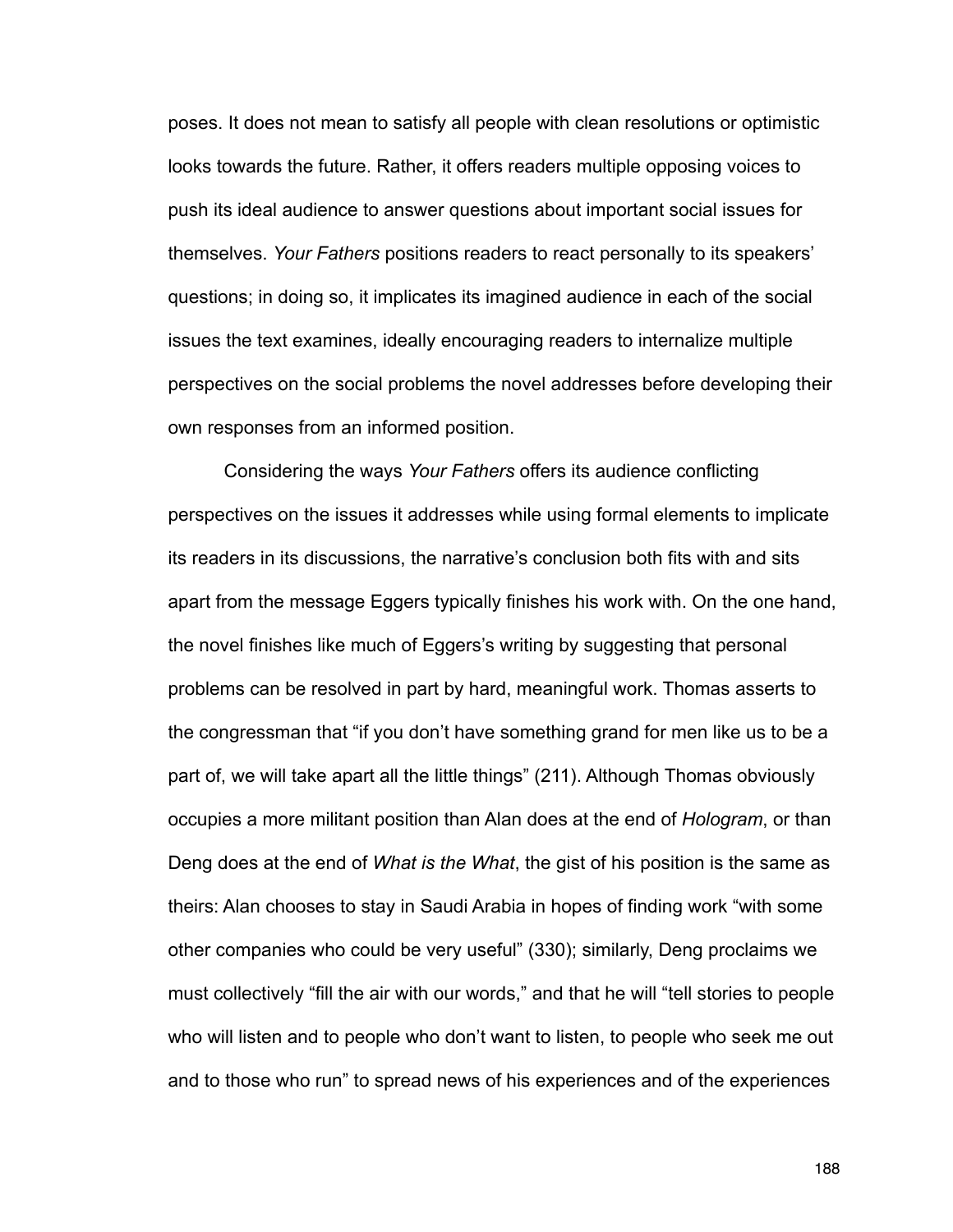of his countrymen (535). Echoing Alan's and Deng's dedication to meaningful work, Thomas wants above all "to be inspired" (211). "What the fuck is wrong with us wanting to be inspired?" he asks the congressman (211). "Don't we deserve some grand human projects that give us some meaning?" (212). Insofar as he wants to do good work to contribute to society, Thomas is like Alan, and he is like Deng. Alan and Deng share their desire to do good work with their readers, and so too does Thomas. Moreover, just as Eggers models his protagonists off of who he believes his audience to be to encourage an intimate relationship to develop between his characters and his ideal readers, Thomas is modeled to reflect Eggers's understanding of the "well-meaning" but uninformed American middle class. Where in the past Eggers's imagined audience is meant to benefit emotionally from relating intimately with Eggers's protagonists, however, the fact that Thomas is a terrorist pushes Eggers's ideal readers to consider why this resemblance might be problematic.

 Across each of his texts, Eggers seems to suggest to his ideal readers that meaningful work of any sort functions to resolve social and emotional issues. In this sense, Eggers's writing offers his ideal audience a seemingly simple path to follow to respond to their problems: they must simply do good work. This attitude is of course deeply problematic, indebted to and reflective of neoliberal thinking seemingly at odds with Eggers's liberal worldview. In *Hologram*, for instance, Alan decides to stay in Saudi Arabia for the promise of work because "he had to" (331). Work is Alan's whole identity. It promises him a salve for his personal issues, and it helps him to combat the wider social threats of economic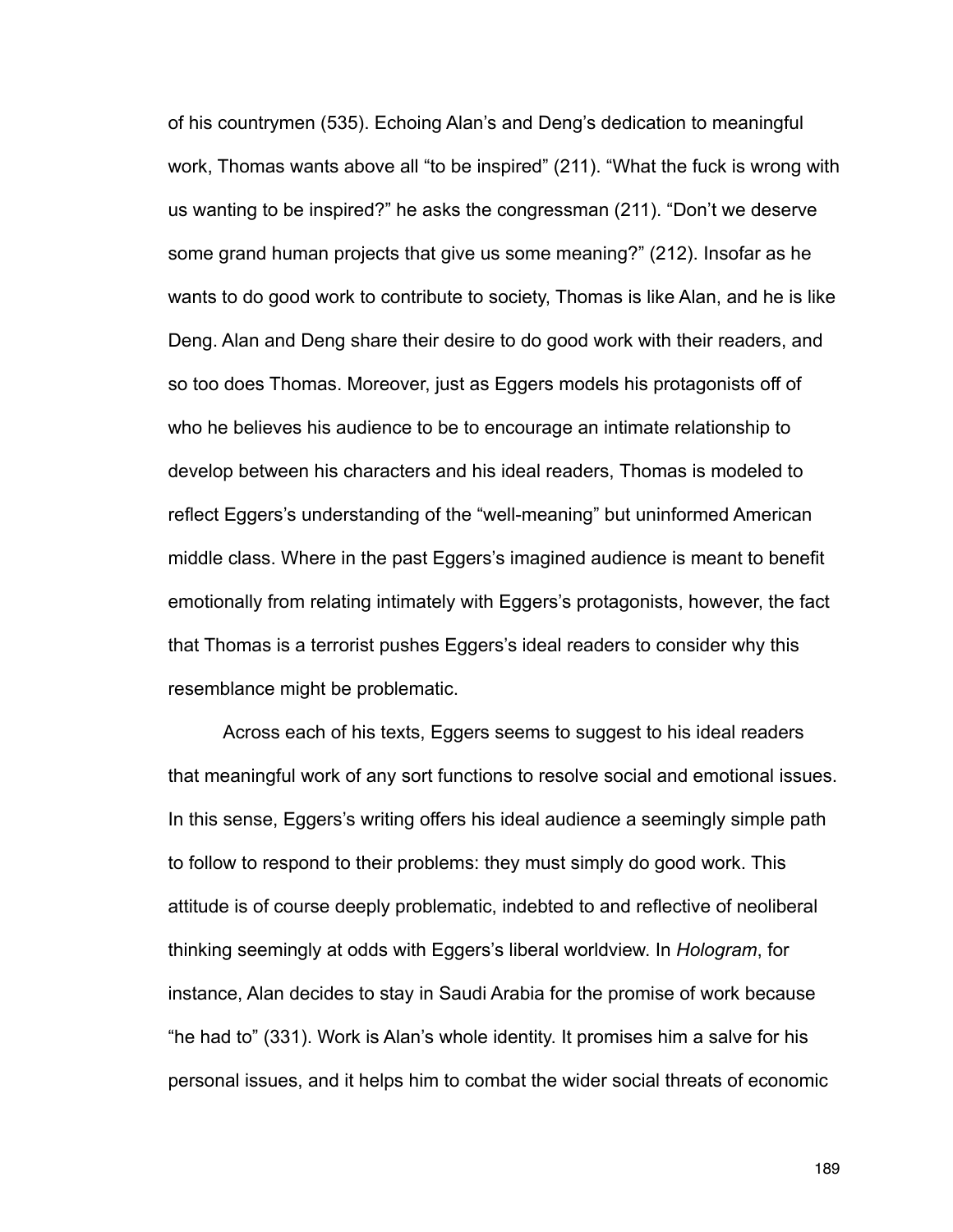recession. He "has" to stay because even though he develops positive relationships in Saudi Arabia, work remains the crux of his who is. Since, for all intents and purposes, Alan functions as a surrogate for Eggers's imagined audience, his obligation to work is presented uncritically to the reader. Work defines Alan just as it defines Eggers's imagined audience. Even though *Hologram* concludes without confirming whether or not Alan will find work in the Middle East, the text ends with hope to offer its imagined readership positive reinforcement in the face of their own economic struggles. The text's faith that Alan will find work and that the status quo will stabilize is meant to comfort Eggers's ideal readers.

 In comparison, even though Thomas asserts the value of "inspired" work, *Your Fathers* ends with him declaring that the fact that everyone is safe and nothing will change after his actions "is the saddest thing [he] ever heard" (212). The contrast between *Hologram*'s and *Your Fathers*'s conclusions is stark and unsubtle: while *Hologram* ends with hope, emblematic of much of Eggers's fiction, *Your Fathers* ends with sadness and pessimism. Thomas aspires to meaningful work, but unlike Alan he does not believe he or his generation will find it. Instead, the police arrive and all of his kidnapping victims are "safe" (212); the status quo prevails, social problems endure, and for Thomas this is a tragedy.

 By and large, Eggers's fiction positively reinforces the status quo by indicating how his protagonists transform themselves into engaged members of society. By modeling his protagonists off of his imagined audience, Eggers encourages his ideal readers to relate intimately with his characters. In doing so,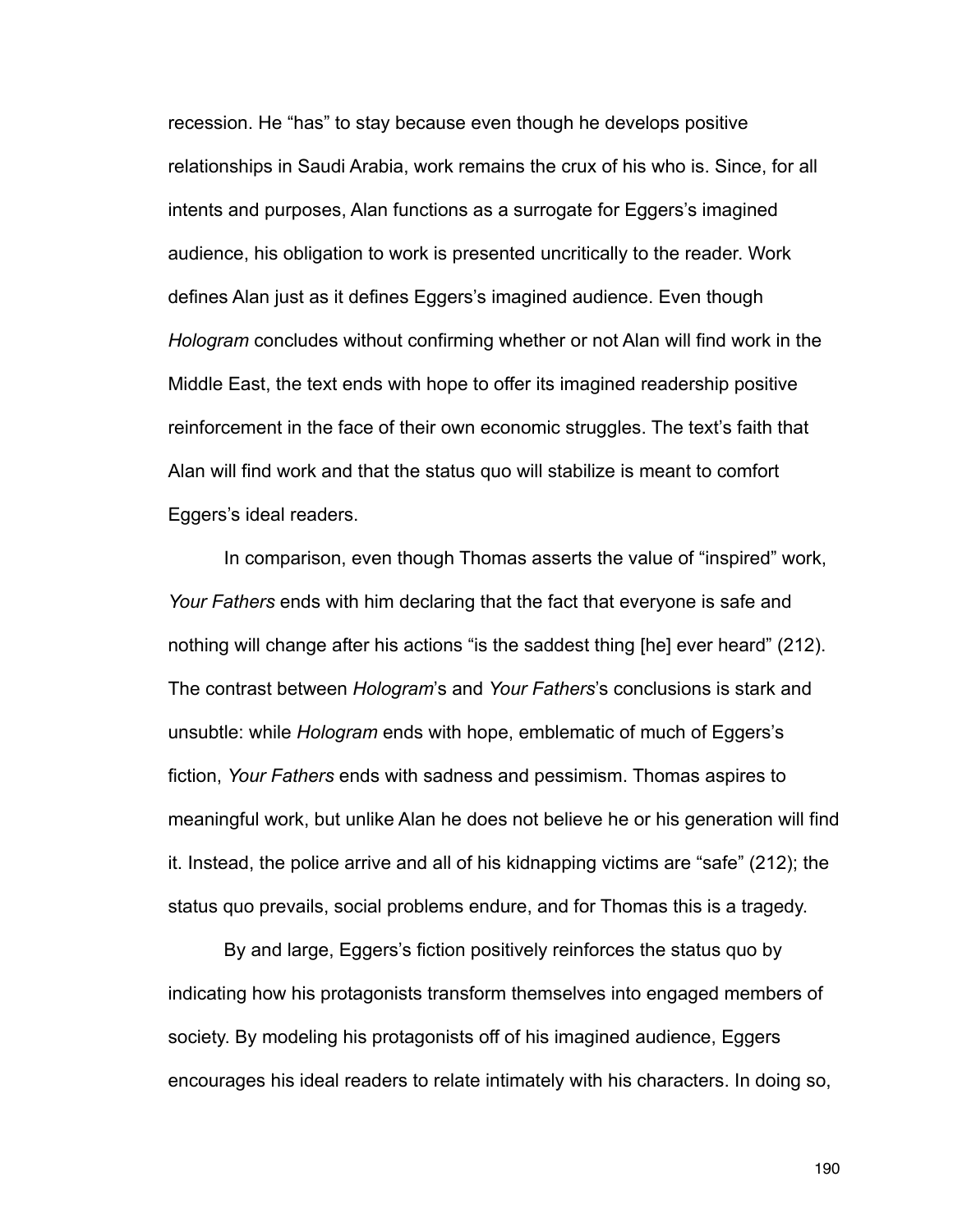his work suggests that reading about a character's transformation helps his imagined audience to improve themselves, pushing them to confront their own struggles similarly to how Eggers's characters do. *Your Fathers* complicates this model with its tragic ending, pushing Eggers's readers to question what use, if any, reading is when confronting urgent social problems.

 For the first time in his body of work, *Your Fathers* sees Eggers explore his usual themes and interests, but it finds him doing so critically using a variety of perspectives. Where traditionally Eggers's books end positively, uncritically suggesting that identifying and empathizing with the experiences of Eggers's protagonists is enough for Eggers's ideal audience to transform themselves into better, more socially aware people, *Your Fathers* challenges such thinking. Its emphasis on multiple voices underlines the truth that problems endure, and that combatting those problems is an ongoing, likely unending project. Where for Thomas's victims it is a relief that "everyone's safe" at *Your Fathers*'s conclusion, for Thomas this fact is a reason for despair.

 Obscuring Eggers's voice from its narrative and implicating its ideal readers in its discussions of social issues, *Your Fathers* catalogues a variety of speakers whose opposing perspectives challenge Eggers's imagined audience to inform themselves about a range of social issues while reflecting on the perils of ignorance and the social efficacy of reading. Like much of Eggers's work, and indeed like many *OBC* selections, *Your Fathers* functions to teach its ideal readers about themselves in relation to a range of social problems. At the same time, *Your Fathers* signals Eggers's most willful expansion (and explosion) of the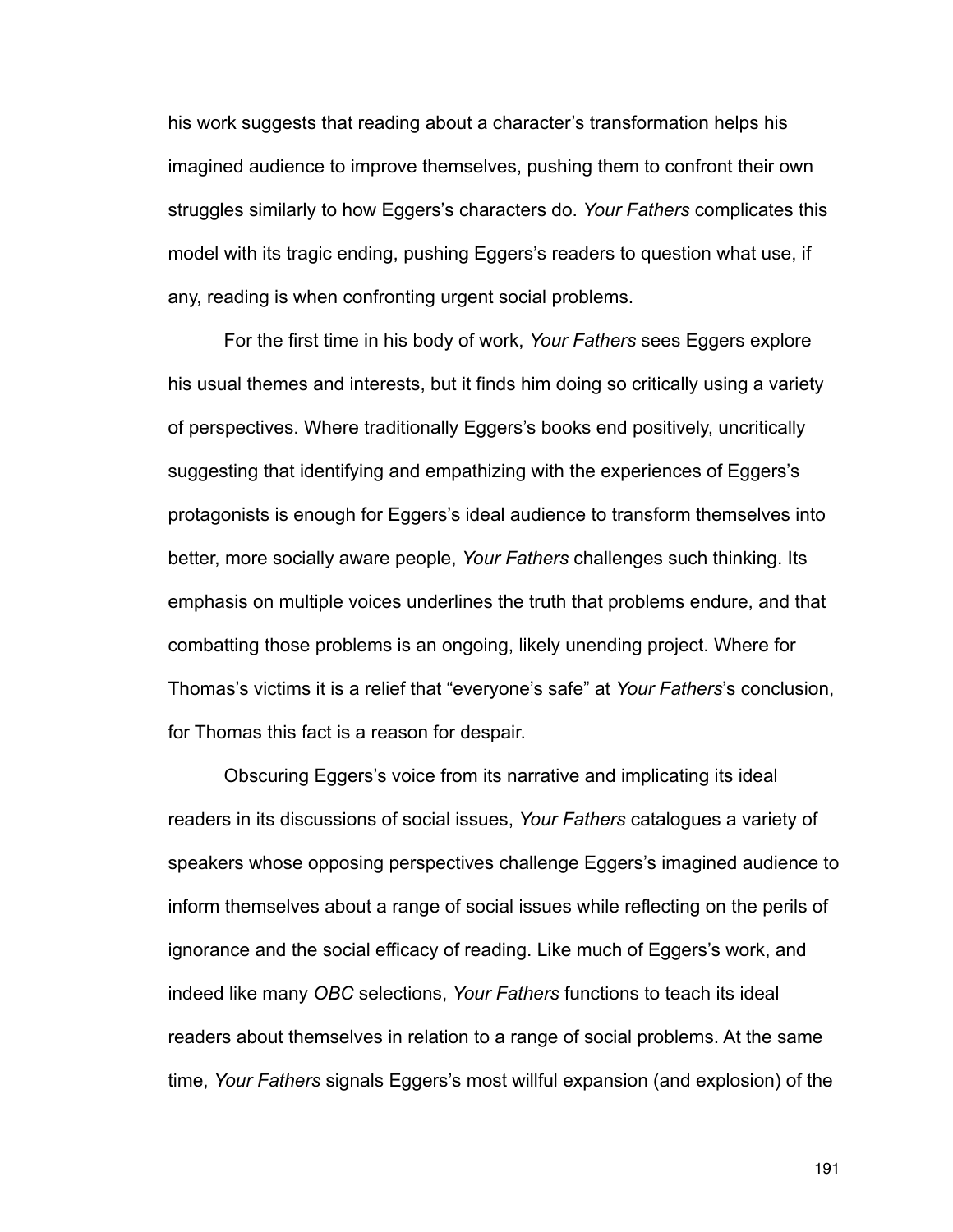belief that literature can inspire positive self- and social improvement by presenting books as insufficient agents of change in and of themselves.

 In making clear to his imagined audience that reading, while important, does not constitute meaningful work done in response to social issues, *Your Fathers* indirectly pushes Eggers's ideal readers to look outside literature to pursue and to practice the meaningful work he returns to at the end of each of his texts. In this sense, even at its most critical, Eggers's fiction reinforces the idea that literature can be transformative for readers even as it reflexively critiques the social function of reading. Rather than seeing books as containing answers to personal or social problems that readers resolve by reading, as *OBC* and Eggers's early work similarly seem to do, *Your Fathers* uses multiple perspectives to present narrative writing as an awareness raising tool incapable of executing transformative action on its own. In spite of this, the text's emphasis on education and understanding nonetheless encourages Eggers's ideal readers to transform themselves into more socially engaged citizens after reading the book. The text pushes its imagined audience to acknowledge literature's limited social application, but rather than viewing this as a deficiency of literature, it encourages its readers to look beyond books to change themselves by performing actual social work. In doing so, I believe *Your Fathers* suggests a significant reconsideration of the social function of reading for Eggers specifically and for therapeutic culture more broadly, especially for those who view reading as a meaningful response to or therapy for traumatizing or emotionally distressing current events.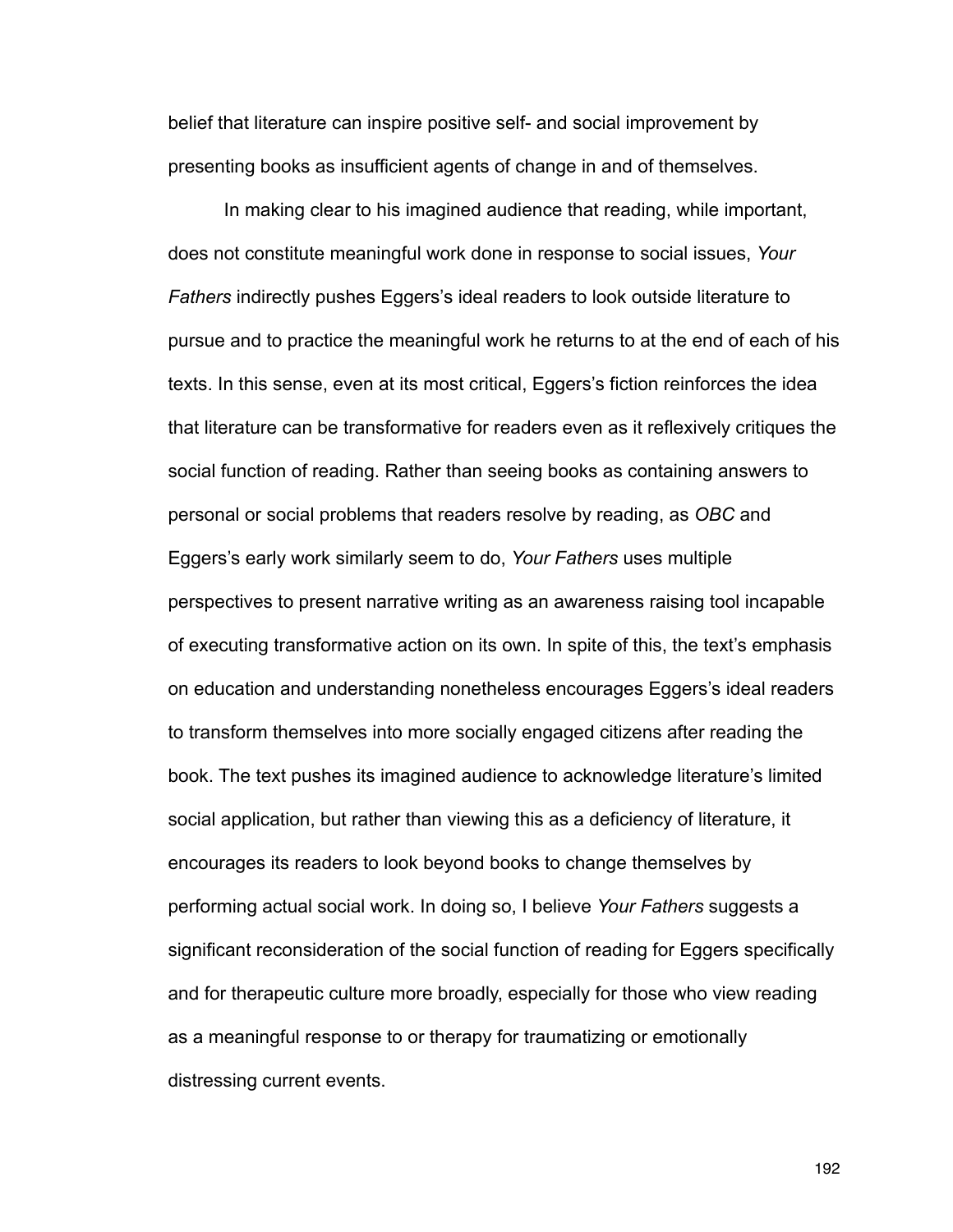## **Wrapping Up**

 Like Winfrey's declaration in her introduction to *OBC* that "books are important," capable of meaningfully raising readers' self- and social awareness, Dave Eggers values books, but as his career has progressed it is increasingly clear that books are only the gateway to conversations about social issues for Eggers rather than a viable means to respond to social problems. *OBC*'s ideal narratives frequently feature tidy resolutions and positive transformations for characters who readers are encouraged to link to a work's author: think of the reunification of the nuclear family at the end of *Freedom* in relation to Franzen's open embrace of *OBC*'s audience, for example. By offering readers narrative examples of resolution and transformation, and by extending those resolutions in some form to a work's author, *OBC*'s view of literature suggests resolution and transformation awaits its members if they internalize the lessons of a given work.

 For Eggers, as for *OBC*, books are transformative insofar as they hold the potential to educate readers, making readers more aware of themselves in relation to the experiences of others. Unlike *OBC*, however, which seems content to see awareness raising through reading as a socially valuable response to issues like sexism and racism, as Eggers's work has progressed it increasingly acknowledges the ways literature's capacity for awareness raising does not qualify implicitly as social engagement and thus that books are not socially transformative unto themselves. For Eggers, literature ideally inspires readers to reflect on themselves in relation to others, but increasingly he encourages his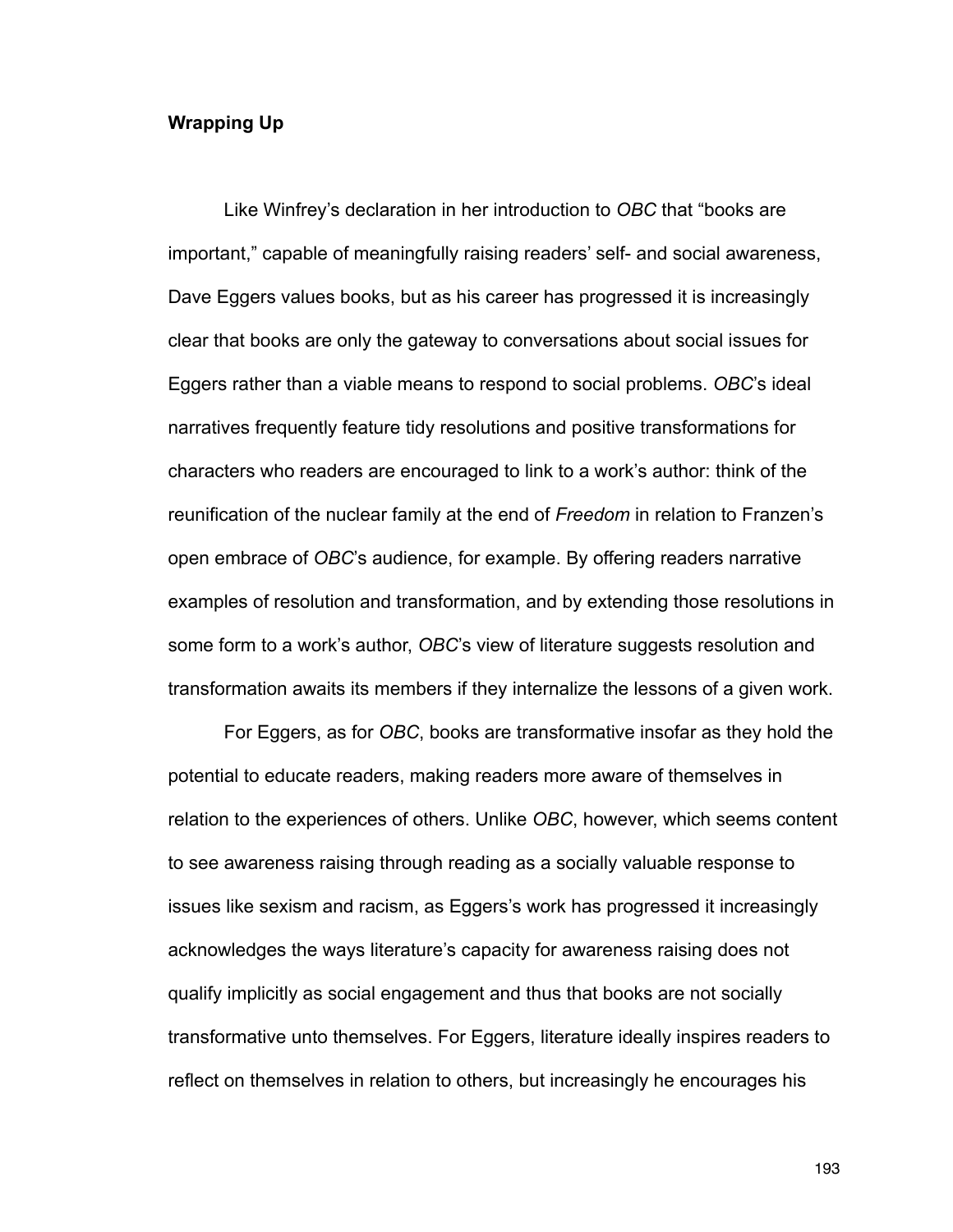imagined audience to look beyond themselves and the books they read to pursue real social change.

 Modeling his protagonists off of his imagined audience and distancing himself from his characters and their experiences, Eggers impels his ideal readers to see themselves in his protagonists and to feel better about themselves as a result, but at the same time he encourages his imagined audience to recognize that solidarity and emotional wellness are not enough to correct social problems. Instead, drawing from the self-reflexive doubt driving the *Voice of Witness* project, Eggers's most recent writing works to expose the positive, personally transformative benefits of reading while suggesting that literature alone will not inspire meaningful social change, even if literature is written and read with the best of intentions. By embracing this fact while remaining engaged with themes like self-therapy and transformation popularized for modern readers in no small part by *OBC*, Eggers's most recent work signals a potential shift in how popular literature confronts social issues and their psychological effects, indicating a future for popular fiction which aspires to social change while acknowledging the limits of art and literature as socially transformative agents.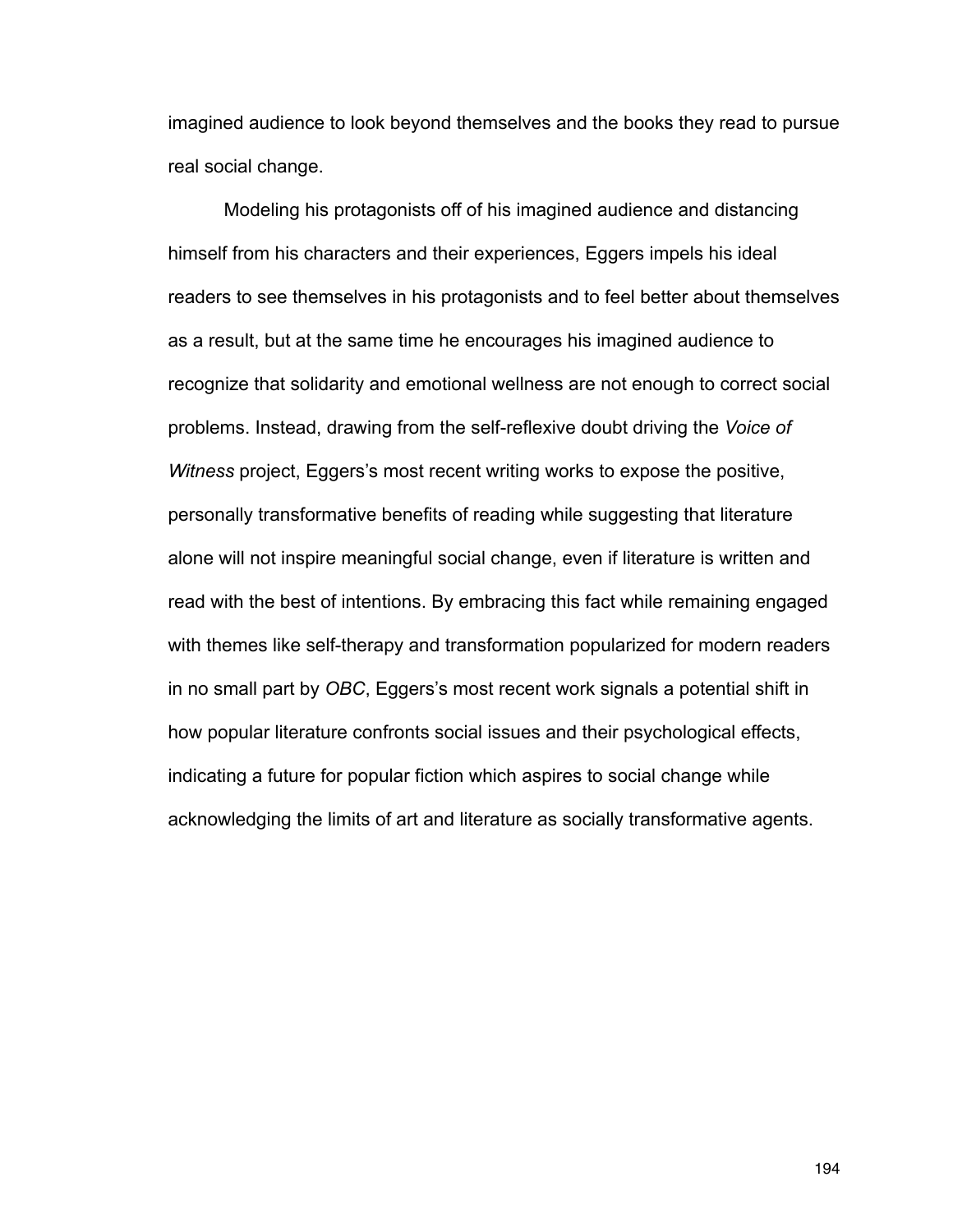## **Epilogue**

 My dissertation ends, as it began, with a series of questions. Is there a growing body of socially conscious literature which appeals to the self-improving logic of therapy, as I believe Eggers's writing does? If, as I have suggested, therapeutic approaches to reading and writing can inspire social awareness, what shape does such literature take outside of Eggers's collected works? What qualities must texts share to qualify both as socially conscious and as therapeutic? At this time, I do not have specific answers to these questions beyond the suggestions I make about Eggers's literature both on its own and in relation to *OBC*. Still, I can not help but consider how much contemporary writing responds to specific cultural anxieties about specific current events and social issues, recalling Eggers's aspiration to encourage his imagined readers to use literature to improve themselves by developing an understanding of recent social issues and the people they effect.

 Similar to Eggers's effort to raise his ideal reader's awareness of and empathy for social concerns, be it specific events like the Sudanese civil war or more generalized problems like the difficulties of immigration, the personal and social effects of global economics, psychological reactions to terrorism, or otherwise, a growing body of writing, especially fiction, seems to speak to social issues either to mitigate reader anxieties about social problems or to galvanize readers to respond to specific current events. In my reading, literature fitting loosely into this body of writing includes, but is by no means limited to, fiction like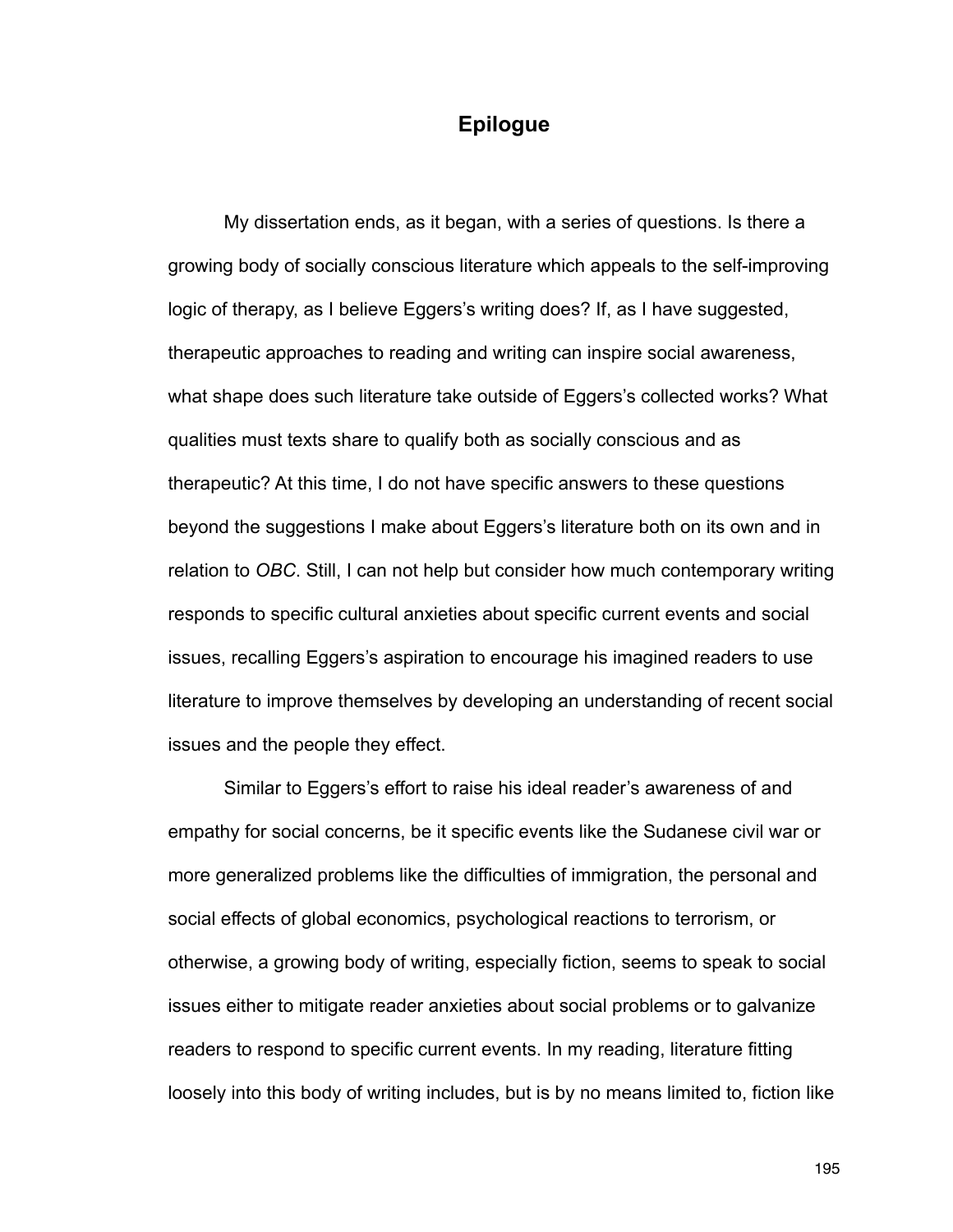Ben Lerner's *10:04*, Teju Cole's *Open City*, Adam Haslett's *Union Atlantic*, and James Hynes's *Next.*

 Although most of these texts do not make easy bedfellows given their range in popularity, genre, literary archness, and general accessibility, nonetheless I believe each work shares an interest in encouraging reader empathy and solidarity in response to specific social issues. For example, Ben Lerner's *10:04* seems to encourage solidarity between the text's narrator and Lerner's imagined readers in defense against mounting anxiety about global warming. Published in 2014, the novel details the internal monologue of an elite member of the New York creative class modeled vaguely off of Lerner. As the novel progresses, its narrator develops a growing sense of solidarity with his environment and with the people around him as his day to day life is increasingly impacted by super storms caused by global warming. Based in fiction but fusing art and literary criticism with contemplations on personal health, the experience of time, and pressing social concerns like climate change, the book's narration veers wildly in its narrator's effort to describe his psychological state as he lives and works in New York between an "unusually large cyclonic storm" (16) which misses the city and a hurricane, presumably Sandy, which hits it, causing great damage to large sections of Manhattan and its surrounding regions.

 Given *10:04*'s esoteric structure and often pedantic style, Lerner's imagined audience likely shares some combination of his interests and anxieties. As such, the narrator's reflections on and discussions about his awareness of and anxiety toward climate change work to echo the thoughts and discussions of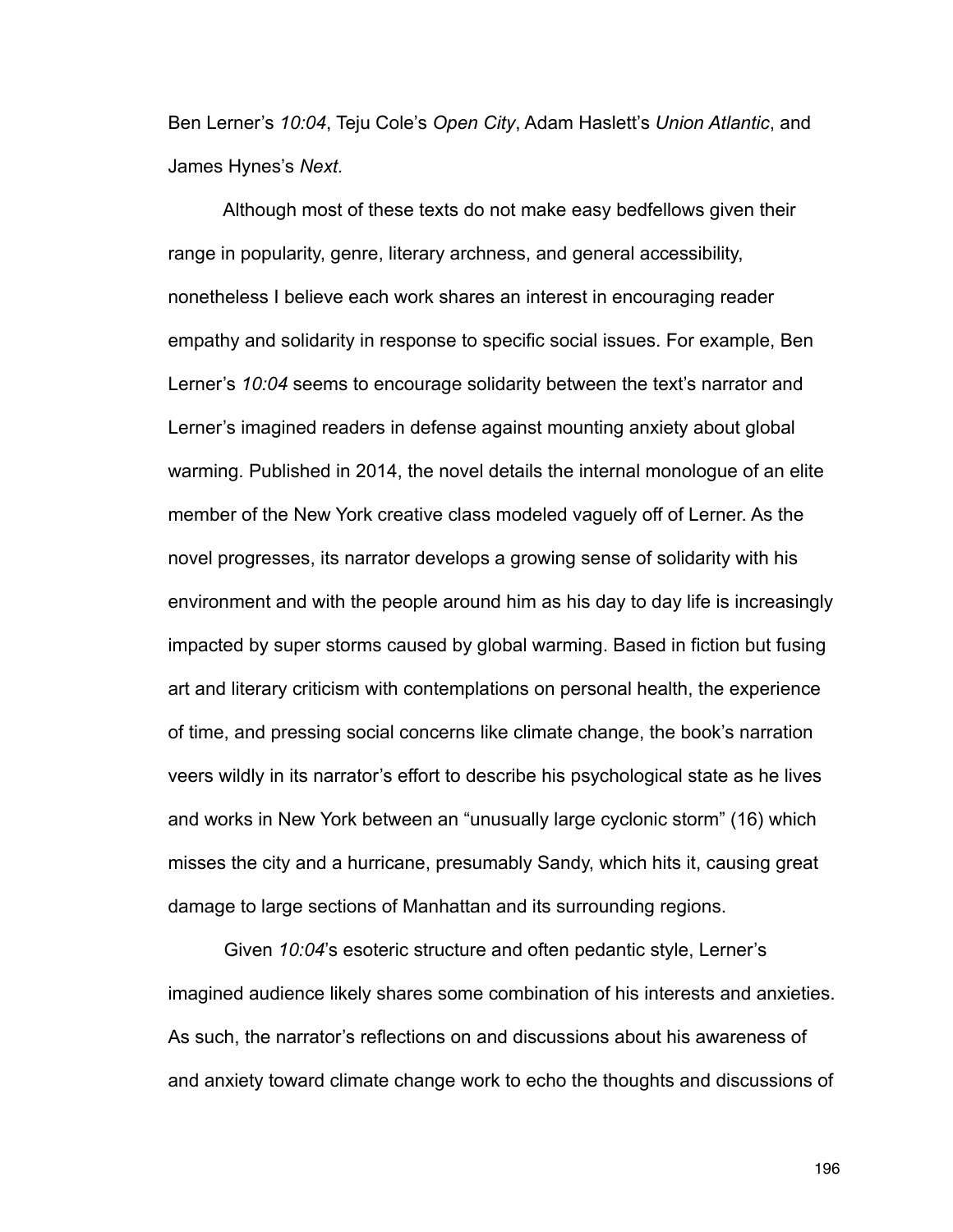Lerner's ideal reader. The narrator worries about unseasonably warm weather, acutely conscious of the constantly "warming planet" (7); his pupil, Roberto, recalls apocalyptic dreams inspired by distress about global warming (13). Responding to his own anxiety and the anxieties of those around him, the narrator finds solace in the ways he shares his distressed experience: he is "comforted" by his feeling that he and his friend Alex are "less a couple than conjoined" in the face of global warming (8). Likewise, the damaged state of the world bonds the narrator to his student: "Roberto, like me," he says, "tended to figure the global apocalyptically" (14). As the first storm bears down on New York, the narrator notes the ways "the city was becoming one organism" (17).

 The novel's conclusion recalls both the final paragraph of *What is the What* and the epigraph of *Heartbreaking Work*. With intimations of Walt Whitman, Lerner's narrator states: "I am with you, and I know how it is" (240), just as Deng celebrates the "collapsible space between" him and his readers in *What is the What* (535), and just as Eggers's narrator declares that he and his audience are similarly "tired" and "true of heart" in *Heartbreaking Work.* Lerner's narrator recalls himself crossing the Brooklyn Bridge after a walk through a devastated lower Manhattan in the aftermath of the second storm. He says: "I will begin to remember our walk in the third person, as if I'd seen it from the Manhattan Bridge" (240). The narrator is not himself when he recalls his experience of the storm: he remembers his walk "in third person." All the while, he is "with" the reader. The reader and the narrator are one and the same at the novel's conclusion; their experiences of the violence of climate change are identical even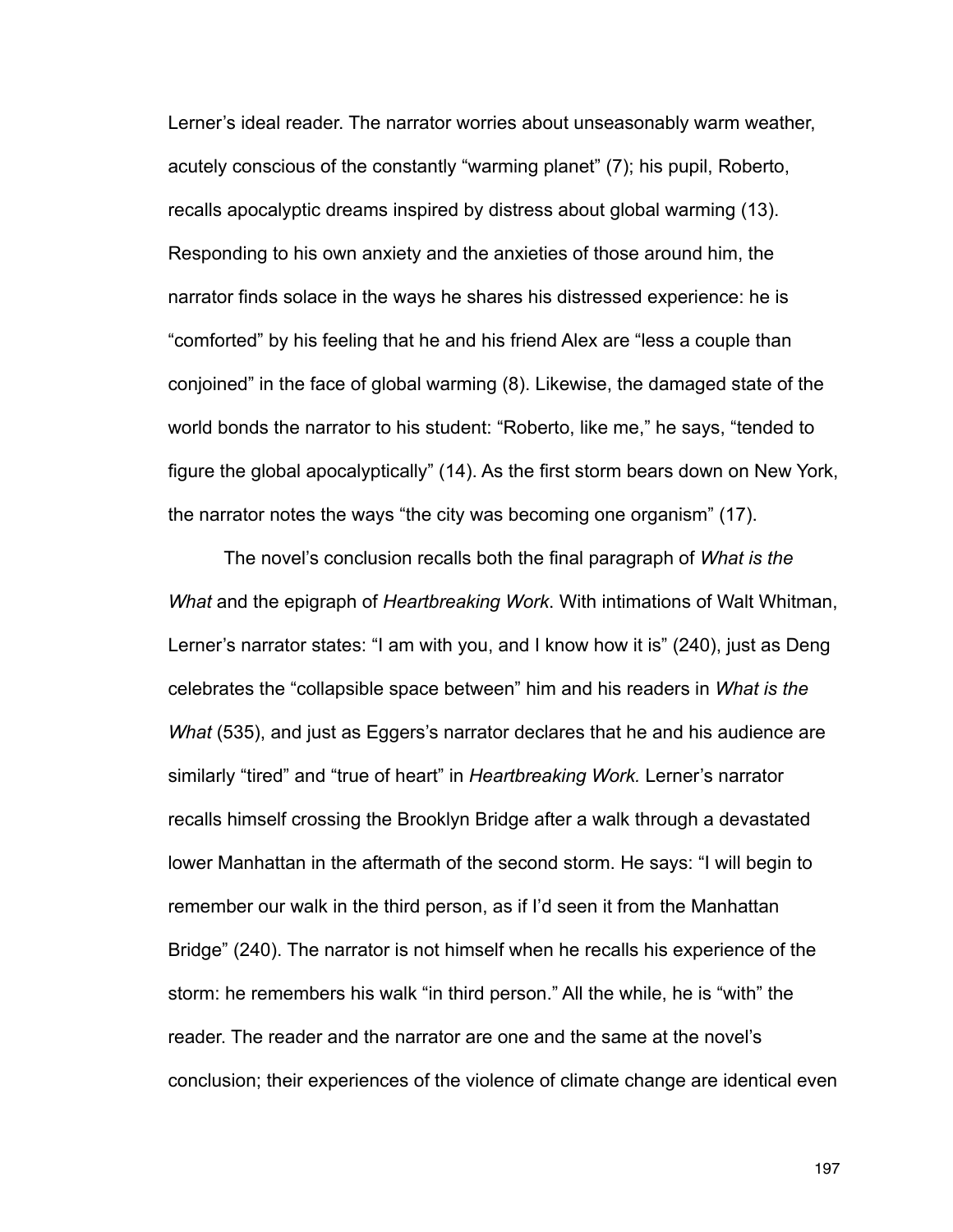if they are distinct people living different lives. The narrator emphasizes the ways the emotional experience of climate change exceeds any one person or community. It is a macro-social event which renders everyone equally helpless to its effects, and the trauma of its experience is shared by all people regardless of age, gender, race, or class. In speaking to the shared experience of climate change, *10:04* works therapeutically for its ideal readers, confronting climate change's psychological effects while providing Lerner's imagined audience with a sense of solidarity with others. As such, I understand Lerner's novel to engage with climate change in ways which benefit therapeutic reading methods, positioning his work adjacent to writing by Eggers and other likeminded authors.

 To varying degrees, an effort to encourage awareness, empathy, and solidarity amongst readers in relation to specific social issues carries across each of the texts I list above. For instance: Teju Cole's *Open City* works to explore immigration for an imagined educated audience sympathetic to immigration rights who are potentially uninformed about the specific subjectivity of immigrants. Documenting the thoughts of a young Nigerian doctor as he wanders the streets of New York City, his adopted home in America, *Open City* works to present a nuanced, historicized portrait of immigration seemingly tailored to speak to a highly literate readership who remain uncertain who immigrants are, or how their various histories overlap with America's. The novel exposes the immigrant's experience, encouraging empathy for and understanding of immigrants' struggles to reconcile their heritage with their American lives. By learning about the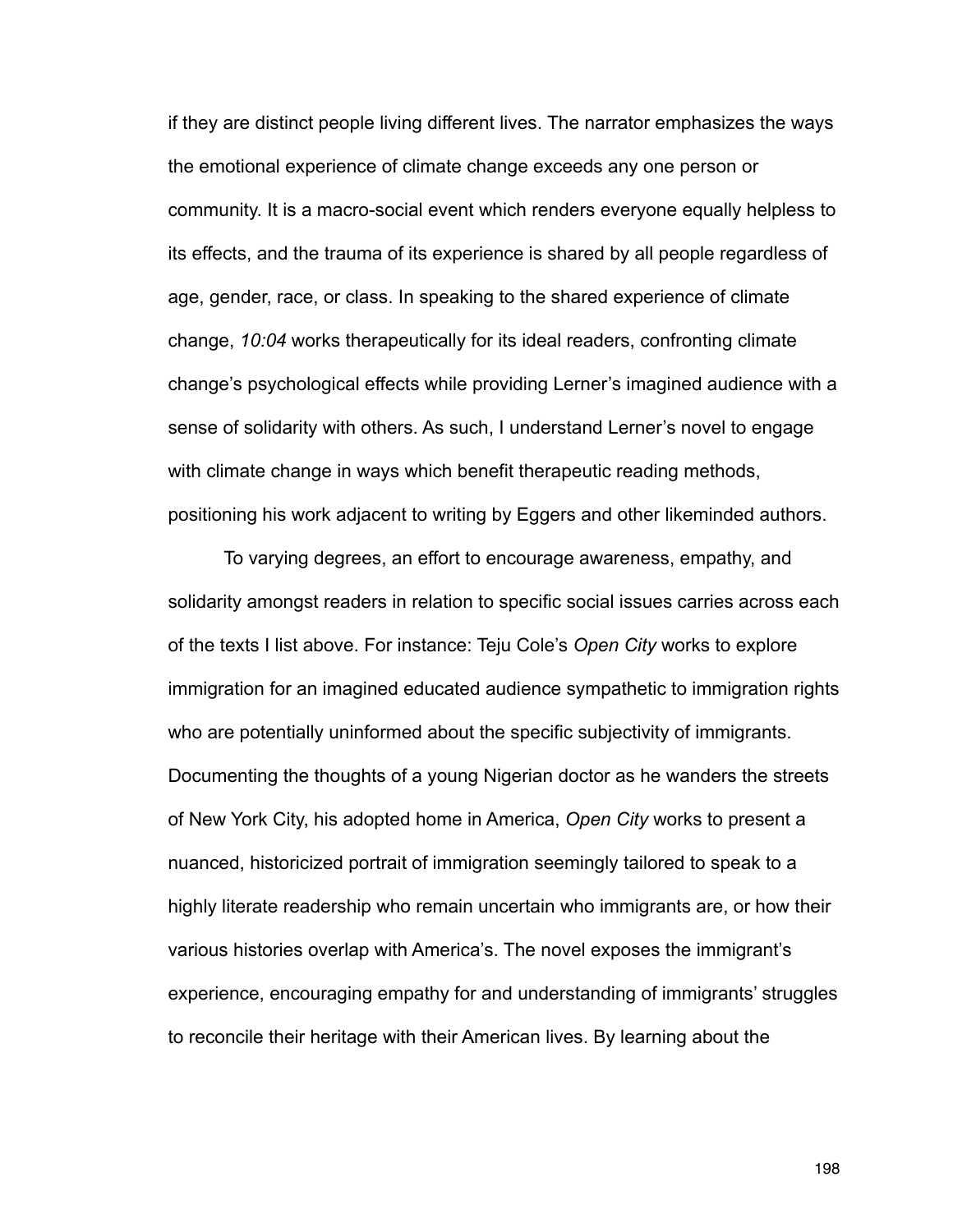subjectivity of immigrants, the novel suggests, readers might become better, more empathetic citizens.

 Similarly, Adam Haslett's *Union Atlantic* speaks to mistrust of banks in the wake of the 2008 economic recession, working to humanize the bankers responsible for the sorts of bad investments which led to economic collapse. Exhibiting an interest in educating readers about financial systems not unlike the didactic drive motivating much of Eggers's writing, *Union Atlantic* features asides loosely detailing economic theory to explain why the recession occurred, and it strives to present those responsible for bad investments as reprehensible, but also as flawed, relatable human beings. Haslett uses his narrative to teach his imagined readers about the recent past while encouraging them to understand how and why certain actions led to economic failure, ideally pushing his audience to address the recession's effects on their lives to improve themselves therapeutically in its wake.

 Finally, James Hynes's 2010 novel, *Next*, directly recalls Eggers's "Another" by speaking to the psychological effects of terrorism. Awarded the 2011 "*Believer* Book Award" by *The Believer*, a literary magazine founded by Eggers in 2003, *Next* details the travel of Kevin Quinn, a middle class man from Michigan, who travels from Ann Arbor to Austin on the day of a terror attack perpetrated by a Scottish jihadist sharing Quinn's name. The narrative documents Quinn's growing anxiety stemming from media coverage of the attack. Like Eggers's focus on protagonists modeled off of his "well meaning" but uninformed imagined readership (Eggers and Doran 24), Quinn seems to speak to and for people like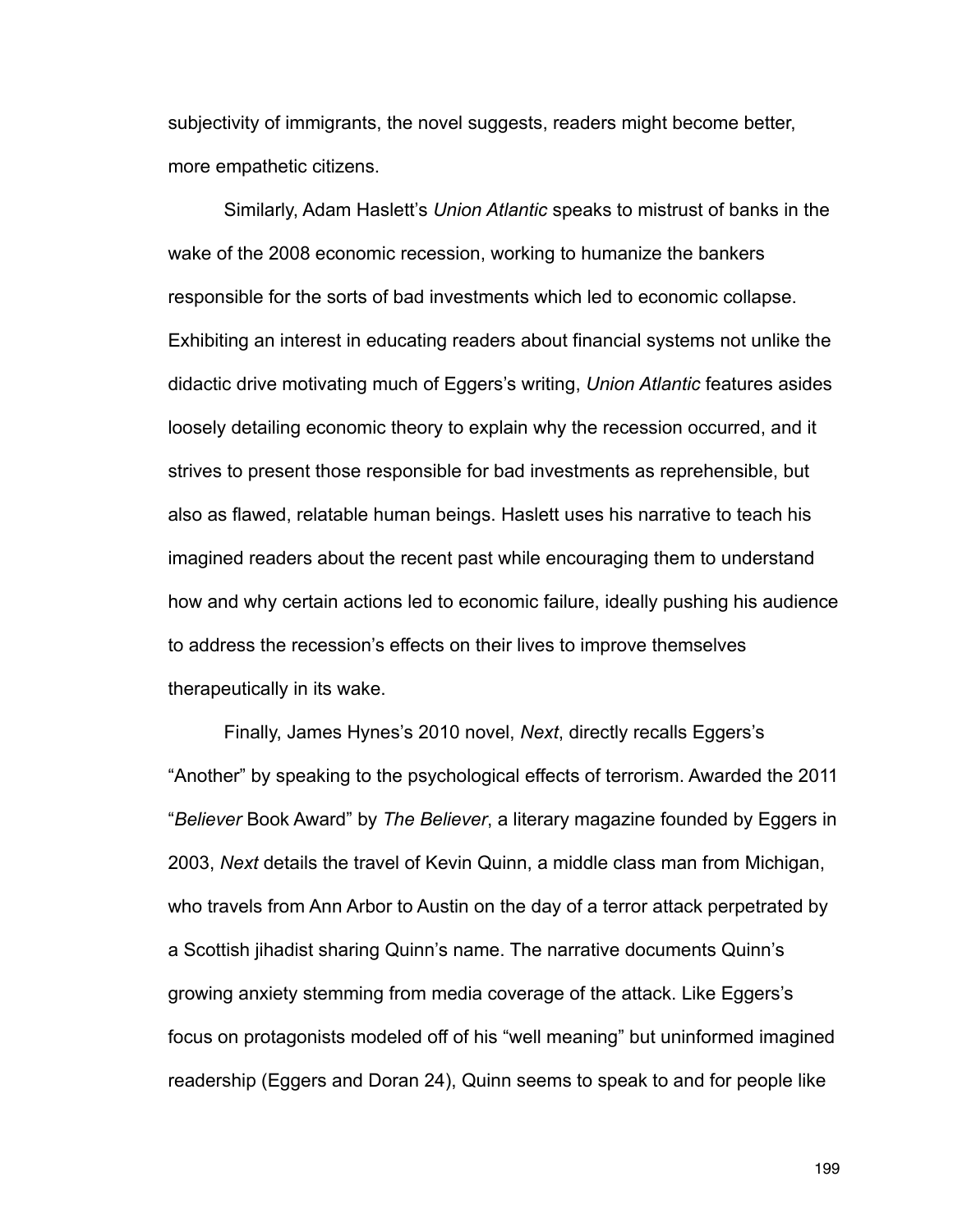himself, midwestern middle class Americans who are uncertain how to make sense of increasingly frequent acts of terrorism. By urging his imagined audience to confront terrorism's effects on an "average" American man, Hynes encourages his ideal readers to consider their own thoughts in the wake of similar events.

 Aside from Hynes's "*Believer* Book Award," I can not say authoritatively that any of these authors are explicitly engaged with Eggers, and as such I do not mean to suggest a definitive connection exists between Eggers and any of these works. Still, I find it striking that a growing body of writing seems engaged with addressing current events and social anxieties to encourage readers' psychological improvement. Further examples abound: Carola Dibbell's 2015 novel, *The Only Ones*, speaks to anxieties about pandemics and technology, its narrator resolving to face the future optimistically to "see what happens, forever" despite the novel's speculative dystopian scenario (354). Jonathan Franzen's 2015 novel, *Purity*, links multiple people's mental illnesses to social problems, putting Franzen's millennial protagonist to work to "do better than her parents" by addressing the multitude of problems which plague society, something the novel earnestly concludes "she might" be able to do (563). In my view, contemporary American literature exhibits a growing resolve to confront social problems in an effort to encourage readers to pursue personal and social improvement. I am uncertain if this resolve is a symptom of *OBC*'s popularization of therapy for contemporary readers and writers, or if it is indicative of a trend which includes Eggers's socially conscious therapeutic narratives. It may be evidence of something else entirely. What is clear to me, however, is that contemporary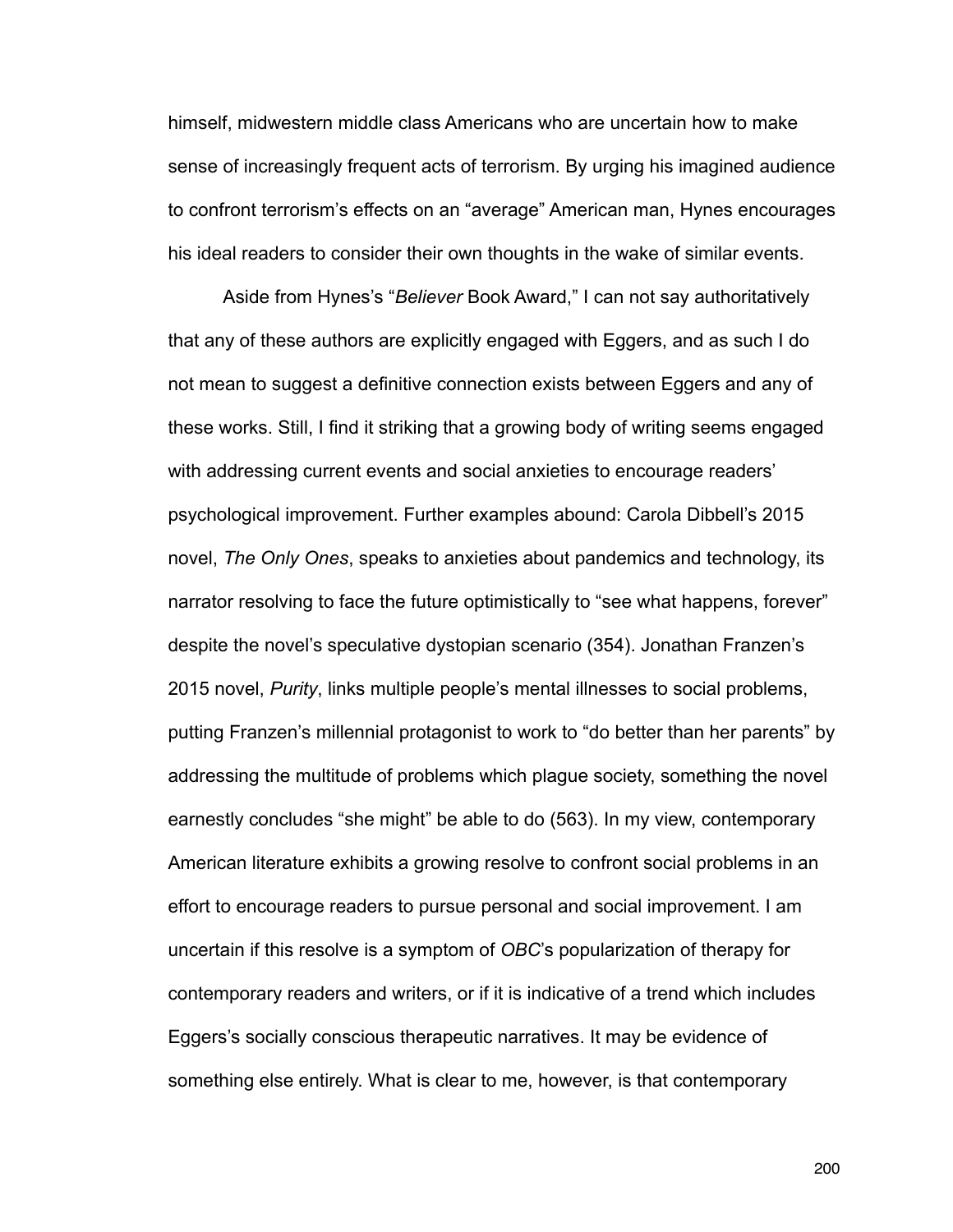literature is increasingly used by authors to speak to current issues in ways which seem to encourage readers to resolve their anxieties about specific social problems by reading. In my future work, I hope to explore whether or not the tendency to resolve anxiety about specific current events using narrative constitutes a trend for contemporary literature, and if it does, I aim to question what the ramifications of such a trend might be.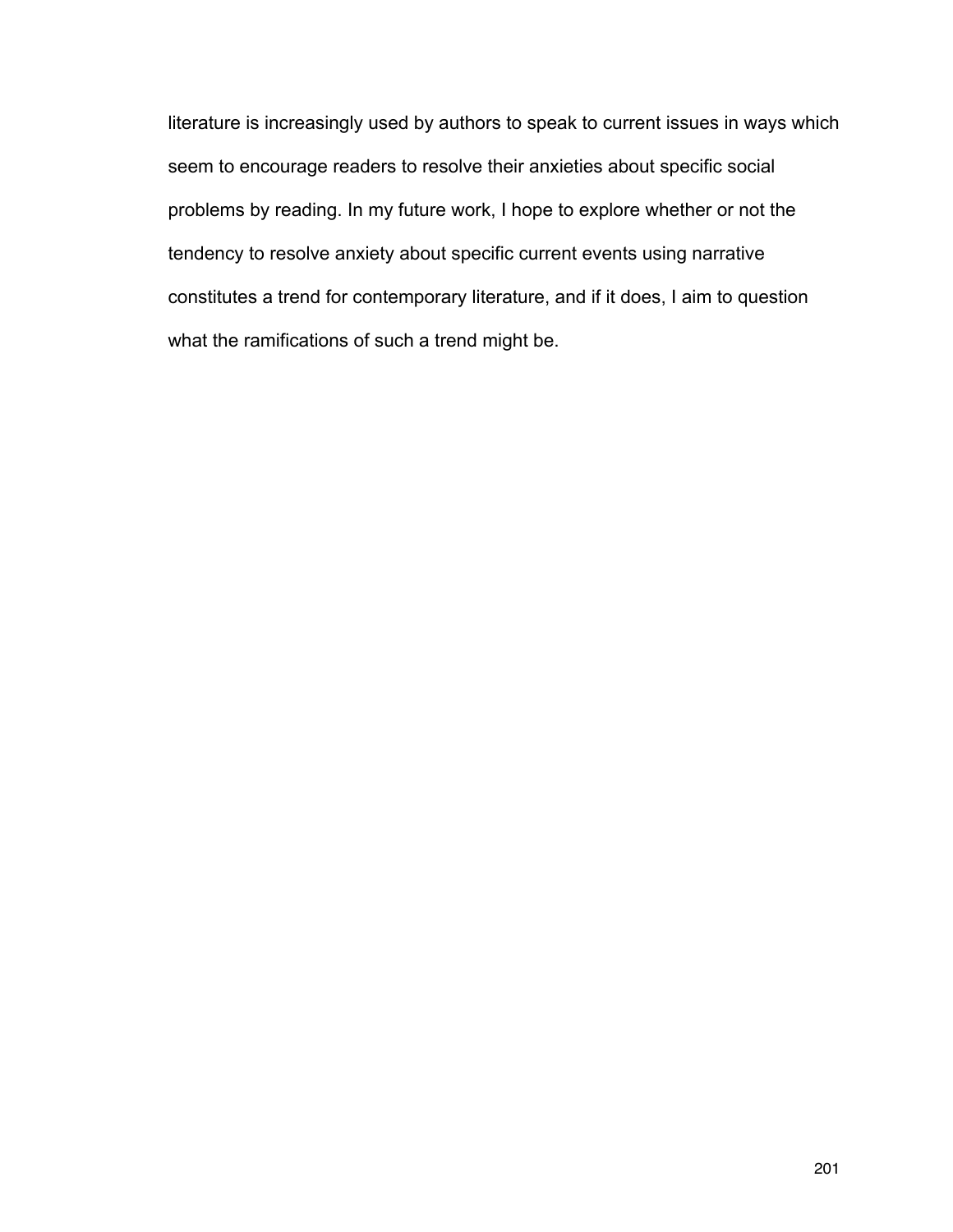# **Works Cited**

Aubry, Timothy. *Reading as Therapy: What Contemporary Fiction Does for* 

 *Middle-Class Americans*. Iowa City: University of Iowa Press, 2011. Print.

Bauer, Susan Wise. "Oprah's Misery Index." *Christianity Today*. 7 December 1998. Web.

Beckett, Samuel. *Waiting for Godot*. New York: Faber, 1956. Print.

- Breuer, Josef and Sigmund Freud. *Studies on Hysteria*. Trans. James Strachey and Anna Freud. New York: Basic Books, 1957. Print.
- Burn, Stephen J. *Jonathan Franzen at the End of Postmodernism*. New York: Continuum International Publishing, 2008. Print.
- Campbell, Bradley and Jason Manning. "Microaggression and Moral Cultures." *Comparative Sociology* 13 (2014): 692-726.
- Caruth, Cathy. *Unclaimed Experience: Trauma, Narrative, and History*. Baltimore: The John Hopkins UP, 1996. Print.
- Cloud, Dana. *Control and Consolation in American Culture and Politics: Rhetoric of Therap*y. Thousand Oaks, CA: Sage, 1998. Print.

"Cognitive Behavioral Therapy." *[www.apa.org](http://www.apa.org)*. Web.

Cole, Teju. *Open City*. New York: Random House, 2011. Print.

- Collins, Jim. *Bring on the Books for Everybody: How Literary Culture Became Popular Culture*. Durham: Duke UP, 2010. Print.
- Coundouriotis, Eleni. "In Flight: The Refugee Experience and Human Rights Narrative." *The Routledge Companion to Literature and Human Rights.*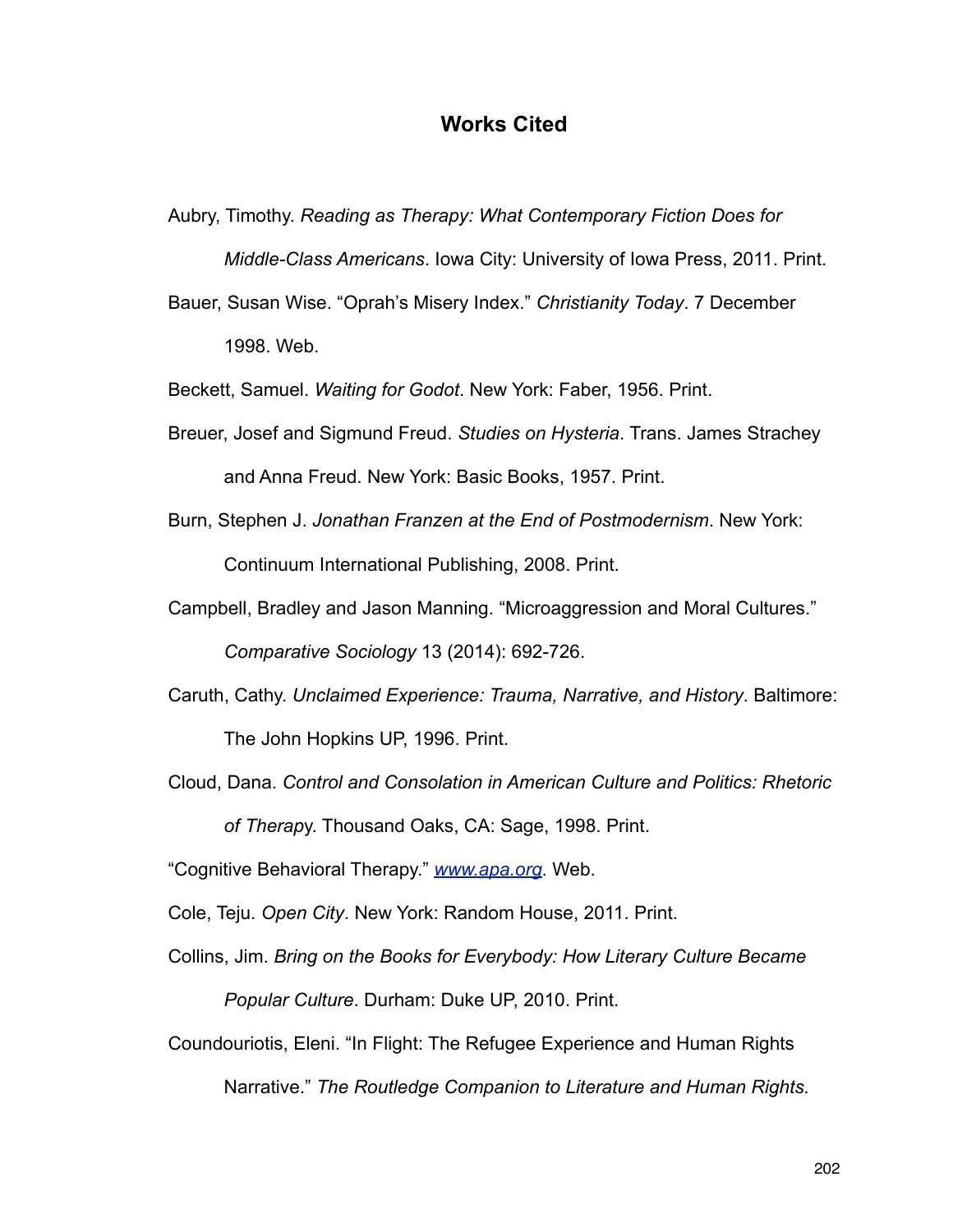Eds. Sophia A. McClennen and Alexandra Schultheis Moore. New York: Routledge, 2016. Print.

- "The Counted: People killed by the police in the US, recorded with your help." *The Guardian*. 1 June 2015. Web.
- Cushman, Philip. *Constructing the Self, Constructing America: a cultural history of psychotherapy.* Boston: Addison-Wesley, 1995. Print.
- David, Joseph E. "Victim Narratives and Victim Selves: False Memory Syndrome and the Power of Accounts." *Social Problems* 52.4 (2005): 529-548. Web.
- Dawes, James. "Human Rights, Literature, and Empathy." *The Routledge Companion to Literature and Human Rights*. Eds. Sophia A. McClennen and Alexandra Schultheis Moore. New York: Routledge, 2016. 427-432. Web.
- *---. That the World May Know: Bearing Witness to Atrocity*. Cambridge: Harvard UP, 2007. Print.
- DeMott, Benjamin. *Junk Politics: The Trashing of the American Mind*. New York: Nation Books, 2003. Print.

Dibbell, Carola. *The Only Ones*. Columbus, OH: Two Dollar Radio, 2015. Print.

- Dixon, Wheeler Winston. "Twenty-five Reasons Why It's All Over." *The End of Cinema as We Know It.* Ed. Jon Lewis. New York: NYU Press, 2001. 357-367. Web.
- Dollard, John and Neal E. Miller. *Personality and Psychotherapy: An Analysis in Terms of Learning*. New York: McGraw-Hill Book Company, 1950.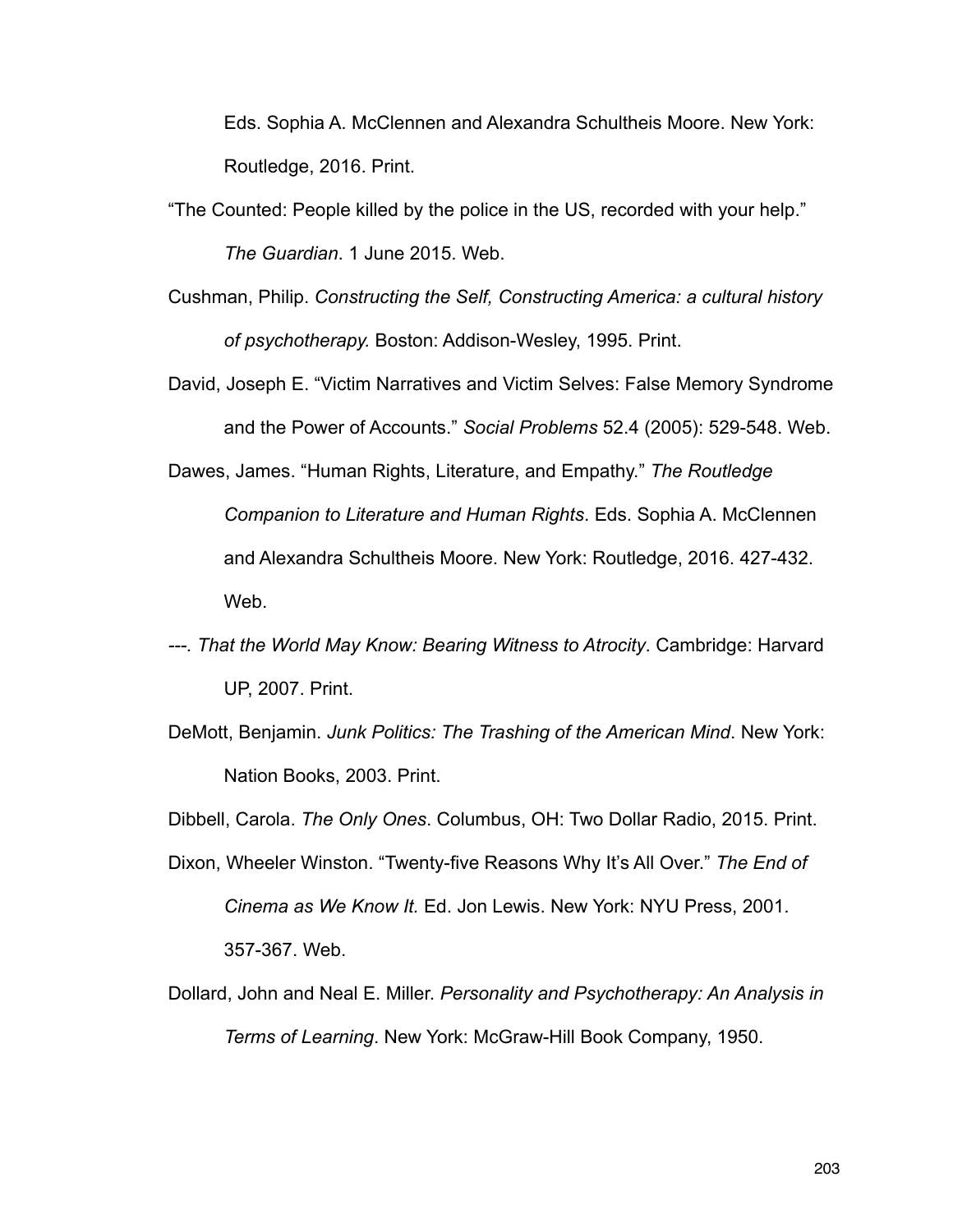- Eggers, Dave. *A Heartbreaking Work of Staggering Genius.* New York: Vintage Books, 2001. Print.
- ---. *A Hologram for the King*. San Francisco: McSweeney's Books, 2012. Print.
- ---. "Another." *How We Are Hungry.* New York: Vintage, 2004. 7-15. Print.
- ---. "Foreword." *Infinite Jest*. New York: Little, Brown and Company, 2006. xi-xvi. Print.
- ---. *How We Are Hungry*. New York: Vintage, 2004. Print.
- ---. "Introduction." *The Autobiographer's Handbook: The 826 National Guide to Writing Your Memoir*. New York: Henry Hold and Company, 2008. 1-9. Print.
- ---. "It Was Just Boys Walking." *The Guardian* 26 May 2007. Web.
- ---. *What is the What*. San Francisco: McSweeney's Books, 2006. Print.
- ---. *You Shall Know Our Velocity!.* San Francisco: McSweeney's Books, 2002. Print.
- ---. *Your Fathers, Where Are They? And the Prophets, Do They Live Forever*?. San Francisco: McSweeney's Books, 2014. Print.
- ---. *Zeitoun*. San Francisco: McSweeney's Books, 2009. Print.
- Eggers, Dave, and D'arcy Doran. "Interview with *Huck Magazine*." *Huck* 38

April/May 2013: 20-28. Print.

Eggers, Dave and Elizabeth Day. "Dave Eggers: 'We tend to look everywhere but the mirror' -- interview." *The Guardian*. 26 January 2013. Web.

Eggers, Dave and Tasha Robinson. "Dave Eggers." *The A.V. Club*. 23 February 2005. Web. 12 July 2016.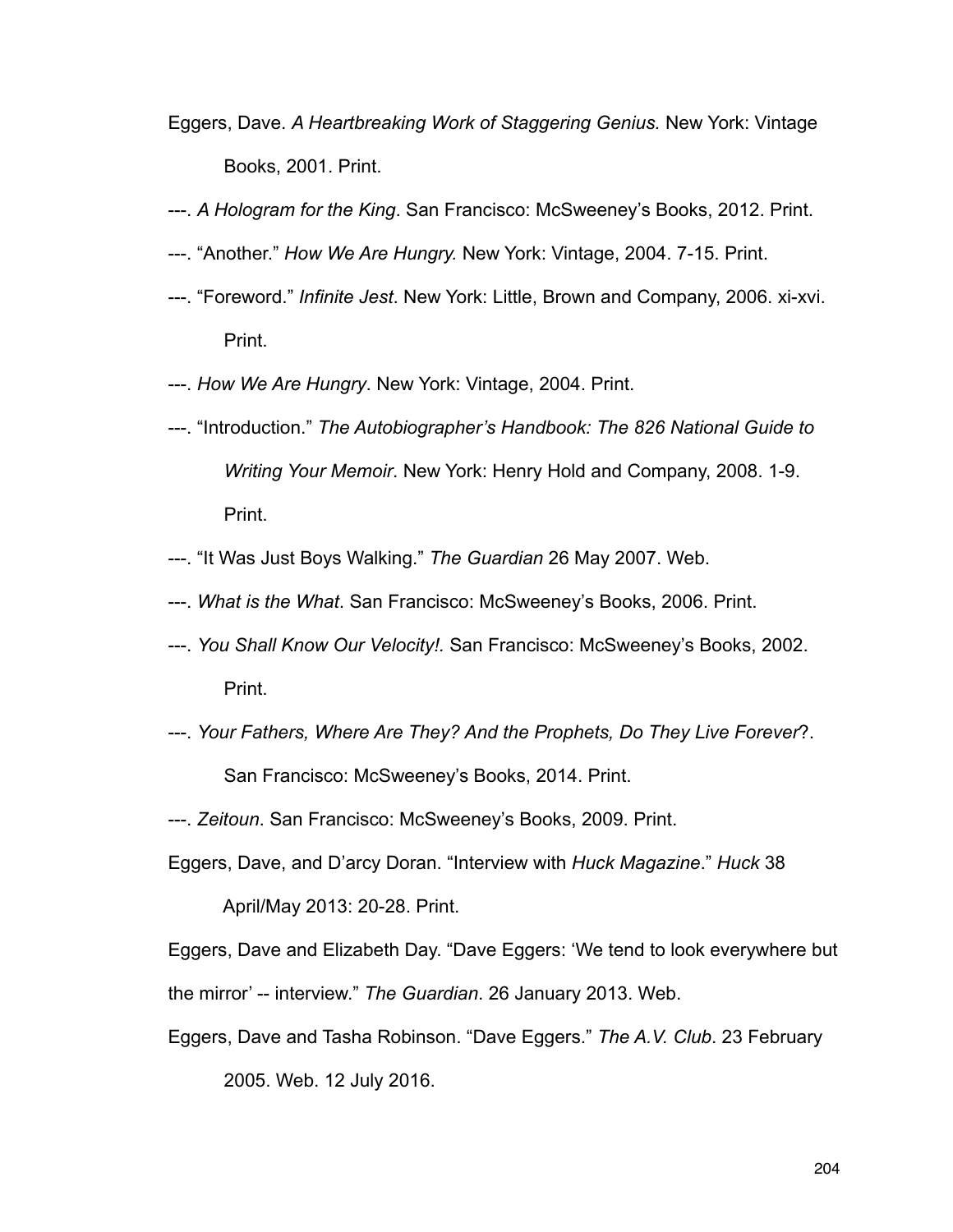Eggers, Dave, and Valentino Achak Deng. "The Amplification of Seldom Heard Voice." *Out of Exile: Narratives From the Abducted and Displaced People of Sudan*. San Francisco: McSweeney's Books, 2009. 1-3. Print.

Eggers, Dave and Stephen Elliott. "*The Rumpus* interview with Dave Eggers Where Dave Announces his new book, *A Hologram for the King*." *[www.therumpus](http://www.therumpus.net)*.*net*. *The Rumpus*, 2012. Web.

Eggers, Dave, and Nina Siegal. "*The Progressive* Interview: Dave Eggers." *Progressive* 71.11 (Nov. 2007): 33-37. Web.

- English, James F. *The Economy of Prestige: Prizes, Awards, and the Circulation of Cultural Value*. Cambridge: Harvard UP, 2005. Print.
- Fassin, David and Richard Rechtman. *The Empire of Trauma: An Inquiry into the Condition of Victimhood.* Trans. Rachel Gomme. Princeton: Princeton UP, 2007. Print.
- Farr, Cecelia Konchar. *Reading Oprah: How Oprah's Book Club Changed the Way America Reads*. Albany: State University of New York Press, 2005. Print.

Faulkner, William. *As I Lay Dying*. New York: Vintage Books, 1991. Print.

- ---. *Light in August*. New York: Vintage Books, 1991. Print.
- ---. *The Sound and the Fury*. New York: Vintage Books, 1984. Print.
- Fisher, Philip. *Hard Facts: Setting and Form in the American Novel*. New York:

Oxford UP, 1987. Print.

Fitch, Janet. *White Oleander.* New York: Little, Brown and Co., 1999. Print.

Franzen, Jonathan. *Farther Away: Essays*. Toronto: HarperCollins, 2012. Print.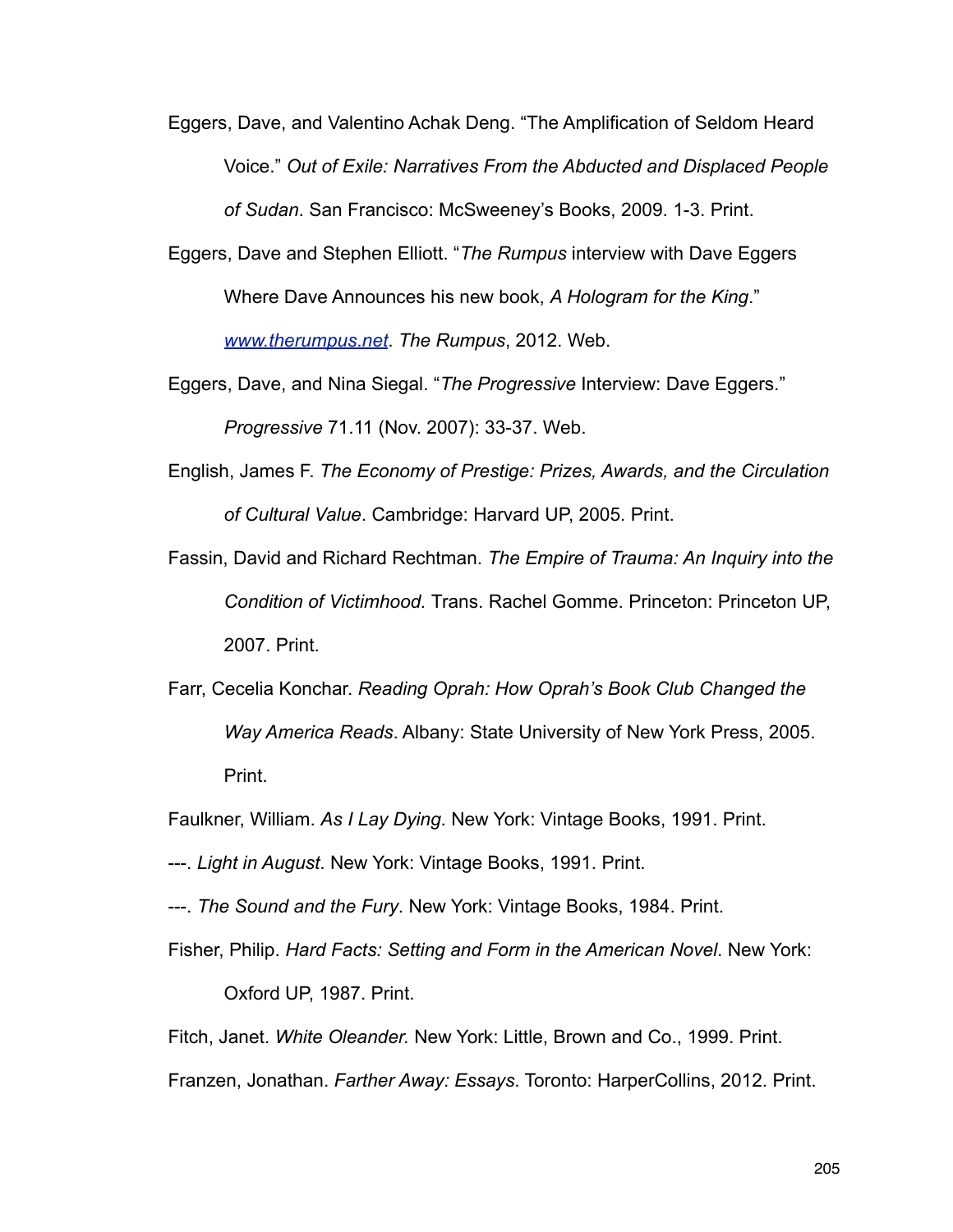- *---. Freedom*. New York: Farrar, Straus and Giroux, 2010. Print.
- ---. *How To Be Alone: Essays*. Toronto: HarperCollins, 2002. Print.
- ---. "Interview with Dave Haslam." *[www.davehaslam.com](http://www.davehaslam.com)*. 3 October 2010. Web. June 1, 2012.
- ---. "The Scratch Interview with Jonathan Franzen." *Scratch.* October 2013. Web.
- ---. "Interview with *New Statesman*." *New Statesman* 18 October 2010. Web.
- ---. "Interview with *Powells.com*." *[www.powells.com](http://www.powells.com)*. Powell's City of Books, 2002. Web.
- ---. "Meet Me in St. Louis." *How To Be Alone: Essays*. Toronto: HarperCollins, 2002. 258-274. Print.
- ---. "Mr. Difficult: William Gaddis and the Problem of Hard-to-Read Books." *The New Yorker* 30 September 2002. Web. Feb 8 2012.
- ---. "Novelist Jonathan Franzen." Interview by Terry Gross. *NPR Books*. NPR, 2001. Web. January 24, 2012.
- ---. "On Autobiographical Fiction." *Farther Away: Essays.* Toronto: HarperCollins Publishers, 2012. Print. 119-140.
- ---. "Perchance to Dream: In the Age of Images, a Reason to Write Novels." *Harpers Magazine*. April 1996. 34-54. Print.
- ---. *Purity*. Toronto: HarperCollins Publishers, 2015. Print.
- *---. The Corrections*. Toronto: HarperCollins Publishers, 2001. Print.
- ---. *Strong Motion*. New York: Picadour, 1992. Print.
- ---. *The Discomfort Zone: A Personal History*. New York: Picador, 2006. Print.
- ---. *The Twenty-Seventh City*. New York: Picadour, 1988. Print.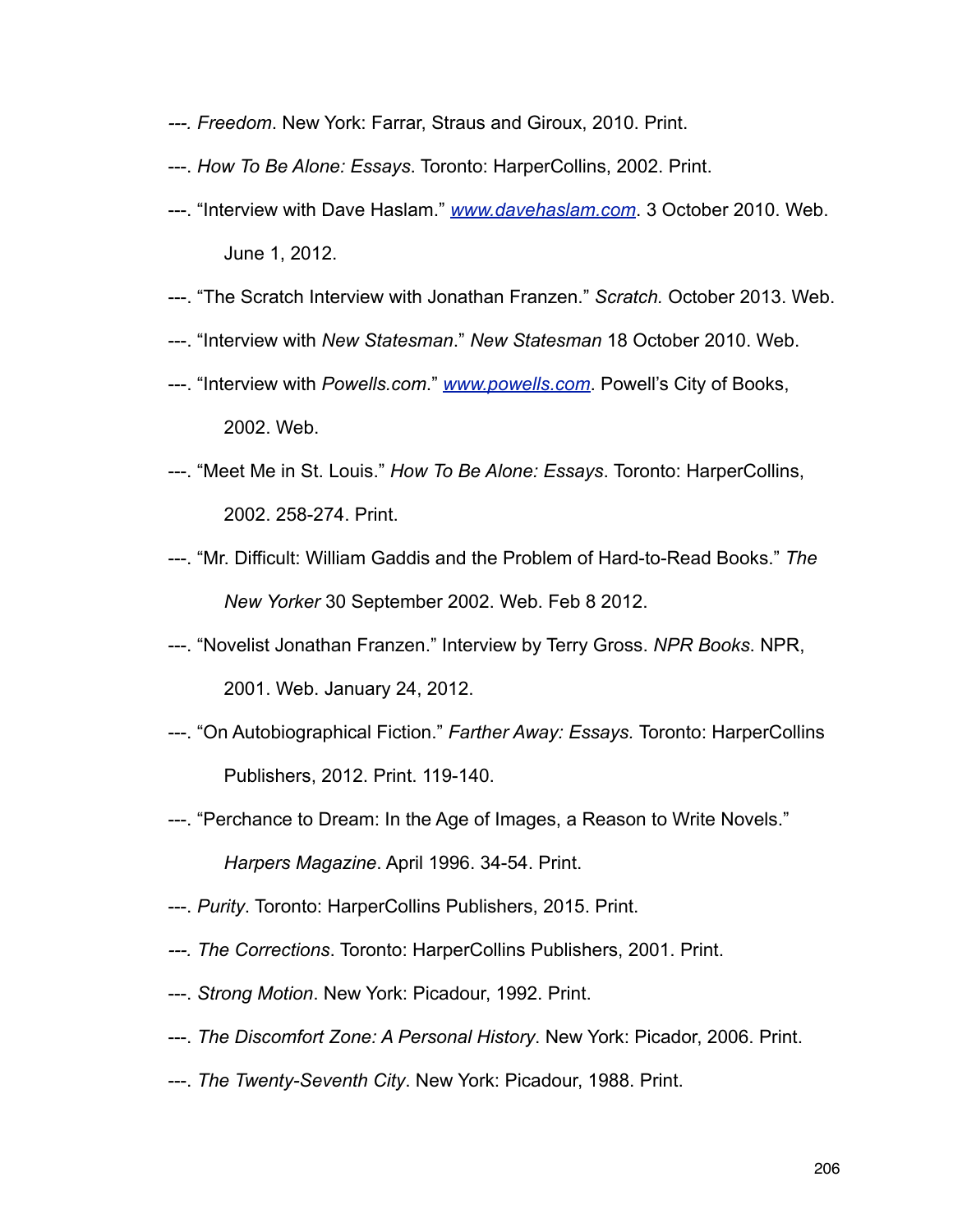Freud, Sigmund. *Beyond the Pleasure Principle.* Trans. James Strachey. New York: Bantam Books, 1959. Print.

Frey, James. *A Million Little Pieces*. New York: Anchor Books, 2003. Print.

Grossman, Lev. "Jonathan Franzen: Great American Novelist." *Time Magazine*.

12 Aug. 2010. Web. 12 Feb. 2012.

- Hamilton, Caroline D. *One Man Zeitgeist: Dave Eggers, Publishing and Publicity*. London: Continuum, 2010. Print.
- Harris, Jennifer and Elwood Watson, eds. *The Oprah Phenomenon.* Lexington:

UP of Kentucky, 2007. Print.

Haslett, Adam. *Union Atlantic*. New York: Doubleday, 2010. Print.

- Hegi, Ursula. *Stones from the River.* New York: Poseidon Press, 1994. Print.
- Herman, Ellen. *The Romance of American Psychology.* Berkeley: University of California Press, 1995. Print.
- ---. "Being and Doing: Humanistic Psychology and the Spirit of the 1960s." *Sights on the Sixties*. Ed. Barbara Tischler. New Brunswick: Rutgers University Press, 1992. 87-101.
- Hydén, Lars-Christer. "Towards an embodied theory of narrative and storytelling." *The Travelling Concept of Narrative*. Eds. Matti Hyvärinen, Mari Hatavara, and Lars-Christer Hydén. Philadelphia: John Benjamins Publishing Company, 2013. Print.
- Hynes, James. *Next*. New York: Reagan Arthur Books, 2010. Print.
- Illouz, Eva*. Oprah Winfrey and the Glamour of Misery: An Essay on Popular Culture*. New York: Columbia UP, 2003. Print.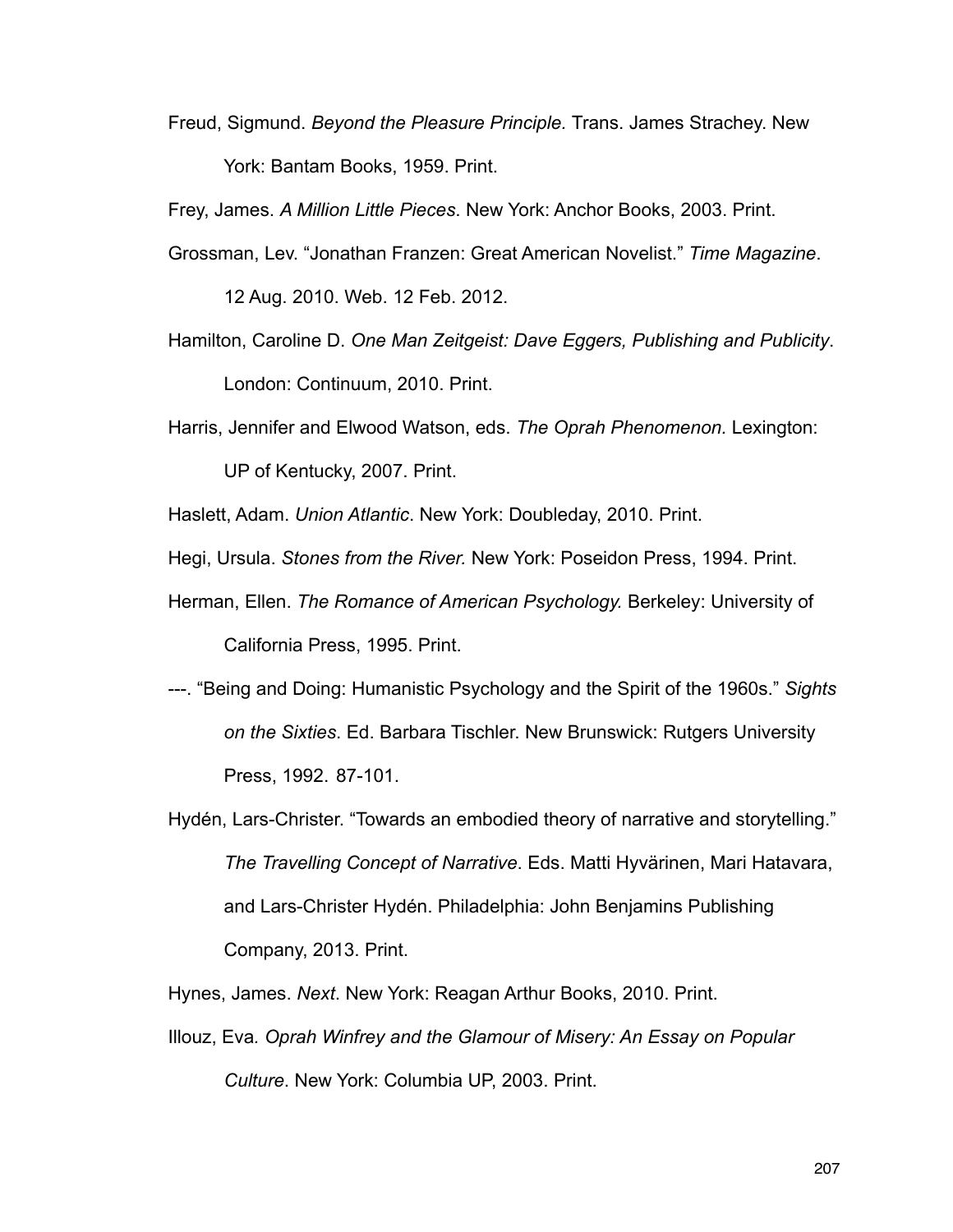- Illouz, Eva and Nik John. "Oprah Winfrey and Women's Autobiography: A Televisual Performance of the Therapeutic Self." *The Oprah Phenomenon*. Ed. Jennifer Harris and Elwood Watson. Lexington: UP of Kentucky, 2007. 87-99. Print.
- Kaminer, Wendy. *I'm Dysfunctional, You're Dysfunctional: The Recovery Movement and Other Self-Help Fashions*. New York: Vintage, 1993. Print.
- Kaplan, E. Ann. *Trauma Culture: The Politics of Terror and Loss in Media and Literature*. New Jersey: Rutgers UP, 2005. Print.
- Kindy, Kimberly, Marc Fisher, Julie Tate, and Jennifer Jenkins. "A Year of Reckoning: Police Fatally Shot Nearly 1,000." *The Washington Post*. 26 December 2015. Web.
- King, Martin Luther. "Where Do We Go From Here?" 11th Annual SCLC Convention. Atlanta, GA. 16 August 1967. Web.
- Kirkpatrick, David D. "'Oprah' Gaffe By Franzen Draws Ire and Sales." *The New York Times* 29 October 2001: Web.

Lerner, Ben. *10:04*. Toronto: McClelland & Stewart, 2014. Print.

Lewis, Jon, Ed. *The End of Cinema as We Know It.* New York: NYU Press, 2001.

- Long, Elizabeth. "Foreword." *Reading Oprah: How Oprah's Book Club Changed the Way America Reads*. Albany: State University of New York Press, 2005. Print.
- Lowdon, Claire. "Perils of being earnest: *New Statesman* Review of *Your Fathers, Where Are They? And the Prophets, Do They Live Forever? New Statesman.* 18 July 2014: Web.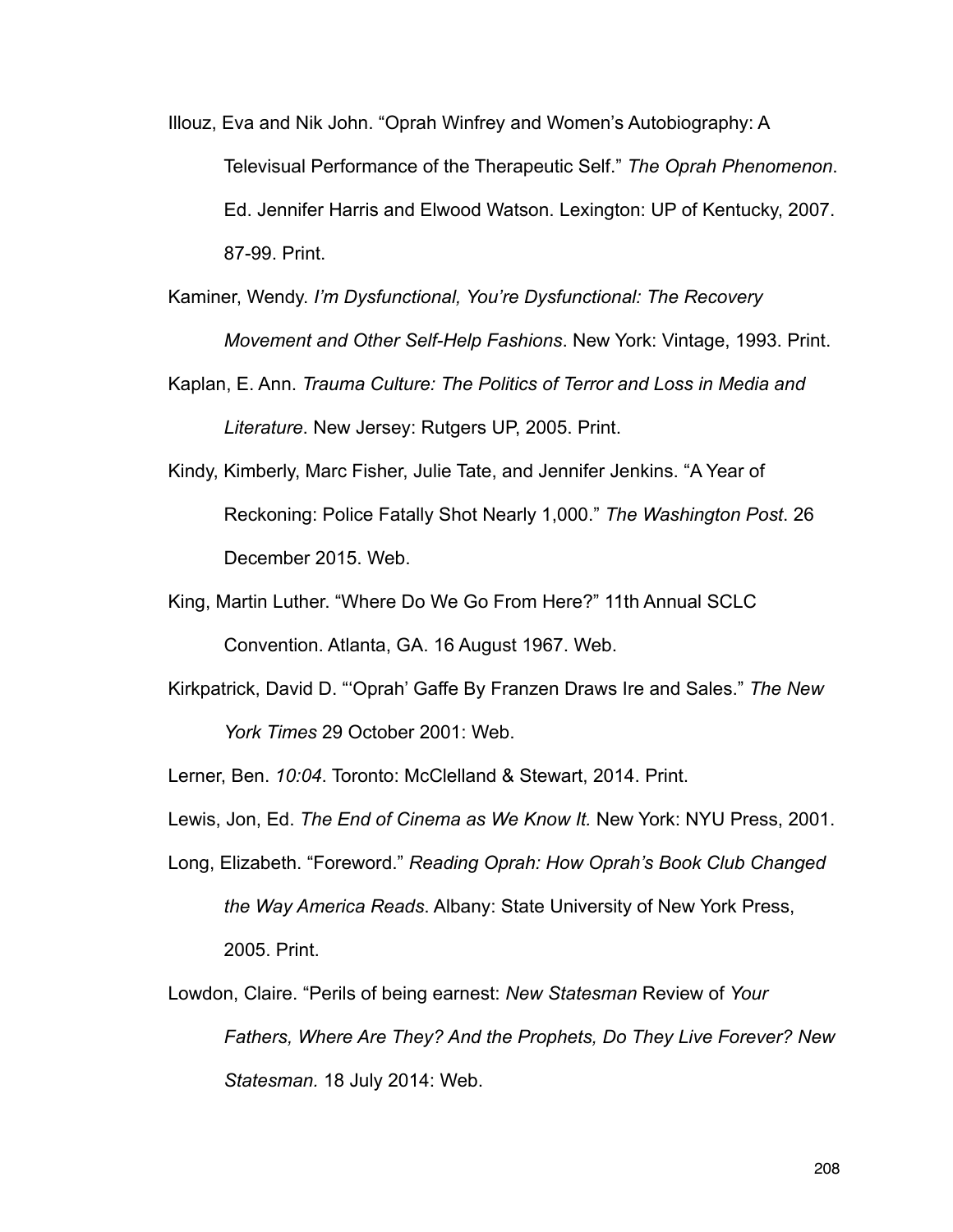Maccoby, Michael. *The Productive Narcissist: The Promise and Peril of Visionary Leadership*. New York: Broadway Books, 2003. Print.

MacDonald, Ann-Marie. *Fall on Your Knees*. Toronto: Alfred A. Knopf, 1996. Print.

McCarthy, Cormac. *The Road*. New York: Alfred A. Knopf, 2007. Print.

- McClennen, Sophia A. and Alexandra Schultheis Moore, Eds. *The Routledge Companion to Literature and Human Rights*. New York: Routledge, 2016. Print.
- McGurl, Mark. *The Program Era: Postwar Fiction and the Rise of Creative Writing*. Cambridge: Harvard UP, 2009. Print.
- Morawski, Jill. "Toward the Unimagined: Feminism and Epistemology in Psychology." *Making a Difference: Psychology and the Construction of Gender*. Ed. Rachel T. Hare-Mustin and Jeanne Marecek. New Haven: Yale UP, 1990. 150-183. Print.

Morrison, Toni. *Paradise*. New York: Random House, 1998. Print.

- ---. *Sula*. New York: Alfred A. Knopf, 1973. Print.
- ---. *The Bluest Eye*. New York: Alfred A. Knopf, 1970. Print.
- Newcomb, Horace. "Introduction." *Television Talk: A History of the TV Talk Show*. Austin: University of Texas Press, 2002. ix-xv. Print.

Nudelman, Franny. "Beyond the Talking Cure: Listening to Female Testimony on *The Oprah Winfrey Show*." *Inventing the Psychological: Toward a Cultural History of Emotional Life in America.* Eds. Joel Pfister and Nancy Schnog. New Haven: Yale UP, 1997. Print.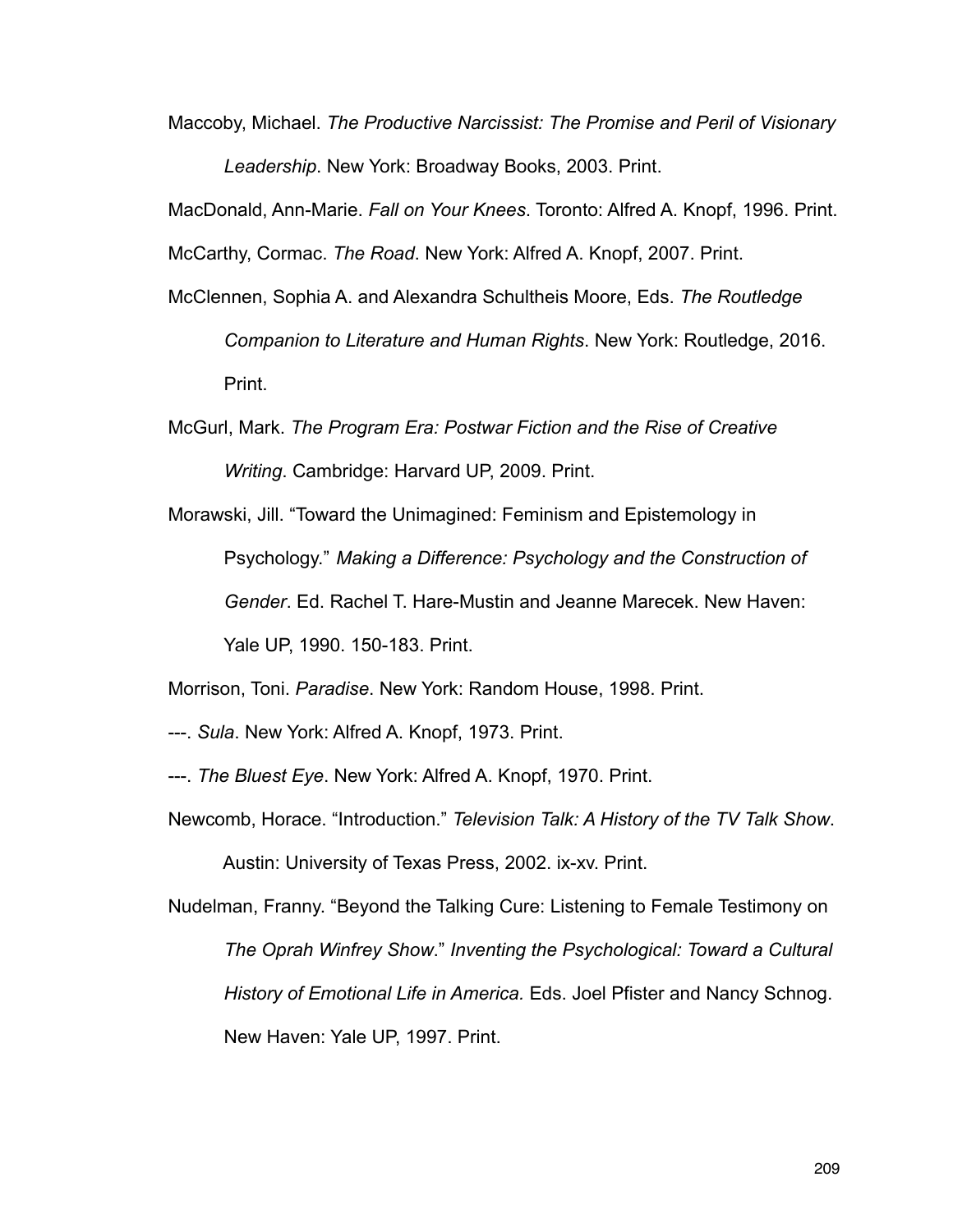- Nussbaum, Felicity A. *The Autobiographical Subject: Gender and Ideology in Eighteenth-Century England*. Baltimore: The Johns Hopkins UP, 1995. Print.
- Peck, Janice. *The Age of Oprah: Cultural Icon for the Neoliberal Era*. Boulder, CO: Paradigm Publishing, 2008. Print.
- Pereira, Malin. "Oprah's Book Club and the American Dream." *The Oprah Phenomenon.* Eds. Jennifer Harris and Elwood Watson. Lexington: UP of Kentucky, 2007. 191-205. Print.
- "Post-Traumatic Stress Disorder." *The Diagnostic and Statistical Manual of Mental Disorders*. 5th Edition. American Psychiatric Association. 2013. Web.
- Sarachild, Kathie. "Consciousness-Raising: A Radical Weapon." *Feminist Revolution*. Ed. Kathie Sarachild. New York: Random House, 1975. 144-150. Print.
- Sellers, Patricia. "The Business of Being Oprah." *Fortune*. (April 2002): 50-64. Web.
- Radway, Janice. *A Feeling for Books*. Chapel Hill: University of North Carolina Press, 1997. Print.
- Rapping, Elayne. *The Culture of Recovery: Making Sense of the Self-Help Movement in Women's Lives*. Boston: Beacon, 1996. Print.
- Rieff, Philip. *The Triumph of the Therapeutic: Uses of Faith after Freud.* New York: Harper, 1966. Print.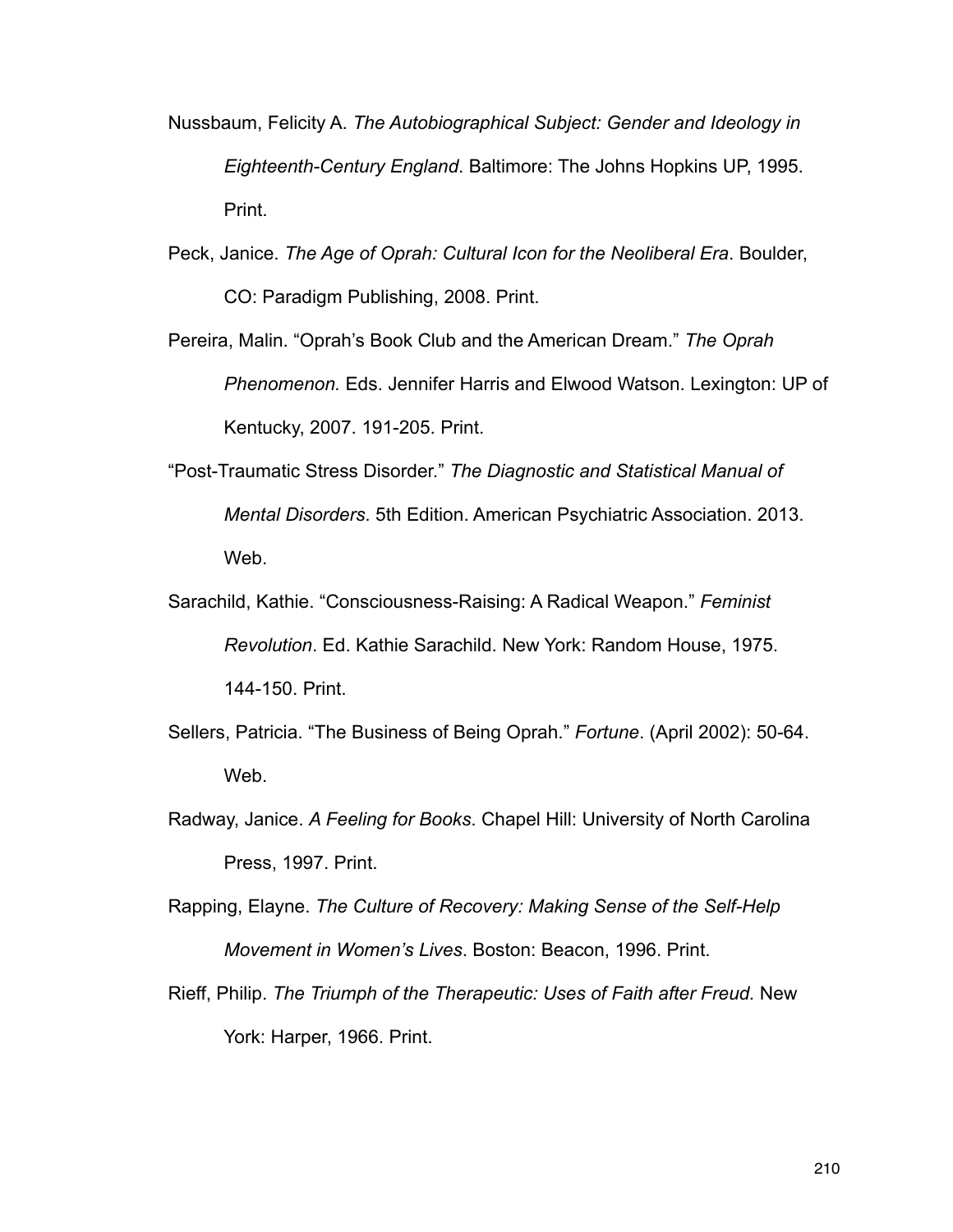- Robbins, Sarah. "Making Corrections to Oprah's Book Club: Reclaiming Literary Power for Gendered Literacy Management." *The Oprah Phenomenon.*  Eds. Jennifer Harris and Elwood Watson. Lexington: University of Kentucky Press, 2007. 227-258. Print.
- Rooney, Kathleen. *Reading With Oprah: The Book Club That Changed America*. 2nd Ed. Fayetteville: University of Arkansas Press, 2005. Print.
- Rose, Nikolas. *Inventing Our Selves: Psychology, Power, and Personhood.*  Cambridge: Cambridge UP, 1996. Print.
- Shattuc, Jane M. *The Talking Cure: TV Talk Shows and Women*. New York: Routledge, 1997. Print.
- "Social realism." *Oxford English Dictionary*. 3rd Ed. September 2009. Web. Nov. 1 2012. Web.
- Striphas, Ted. *The Late Age of Print: Everday Book Culture from Consumerism to Control*." New York: Columbia UP, 2009. Print.
- Timberg, Bernard M. *Television Talk: A History of the TV Talk Show*. Austin: University of Texas Press, 2002. Print.
- Tompkins, Jane. *Sensational Designs: The Cultural Work of American Fiction, 1790-1860.* New York: Oxford UP, 1985. Print.
- Traig, Jennifer, Ed. *The Autobiographer's Handbook: The 826 National Guide to Writing Your Memoir*. New York: Holt Paperback, 2008. Print.

"Understanding Psychotherapy and How it Works." *[www.apa.org](http://www.apa.org)*. Web.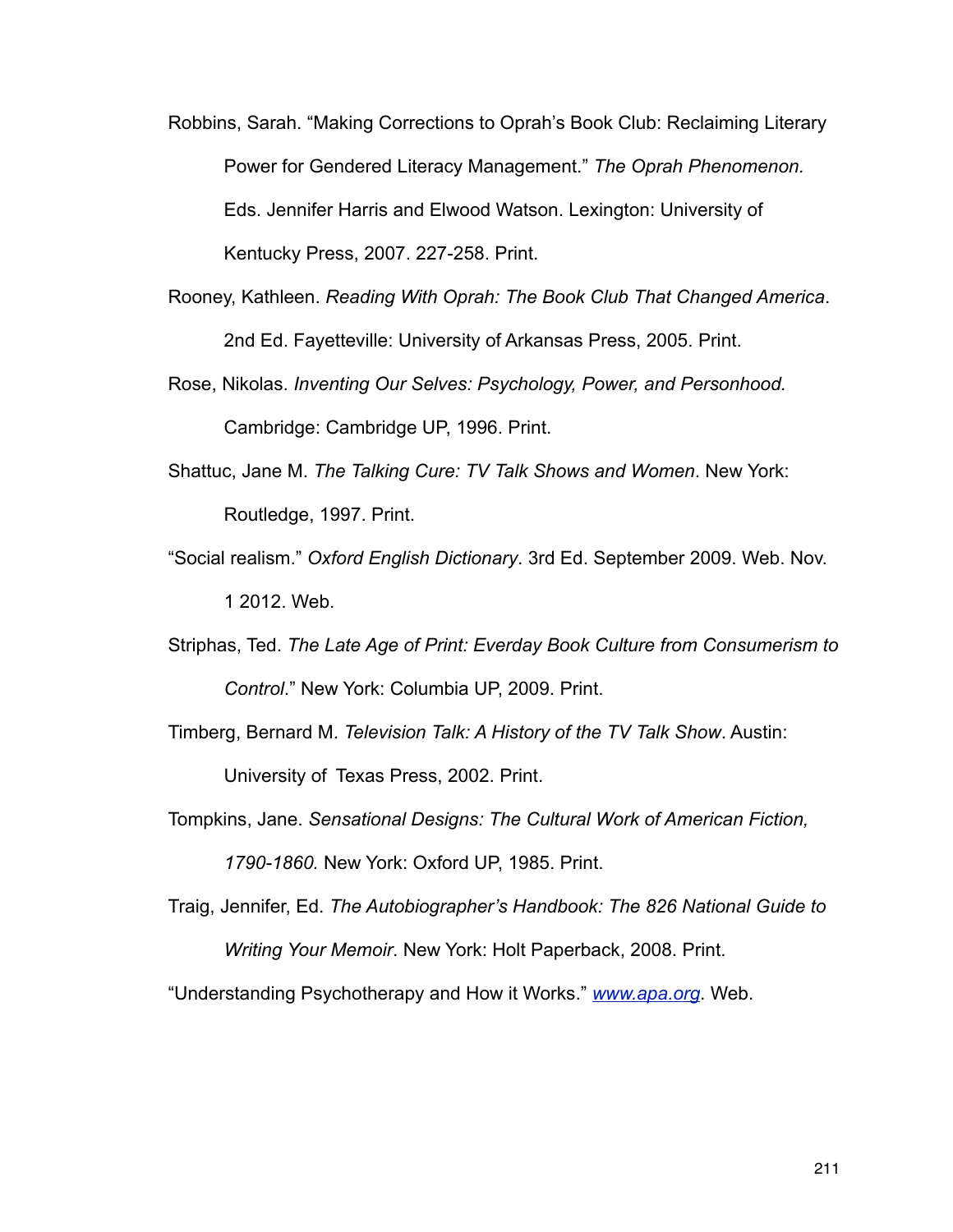- Vollen, Lola and Chris Ying, eds. *Voices From the Storm: The People of New Orleans on Hurricane Katrina and Its Aftermath (Voice of Witness)*. San Francisco: McSweeney's Books, 2006. Print.
- Waltzer, Craig, Ed. *Out of Exile: The Abducted and Displaced People of Sudan*. San Francisco: McSweeney's Books, 2009. Print.
- Winfrey, Oprah. "Interview with Tyler Perry." *The Oprah Winfrey Show*. Chicago: Harpo Productions, 2010 Web.
- ---. "Oprah Apologizes to James Frey." *Oprah.com*. 17 May, 2011. Web.
- ---. "Oprah's Book Club: *A Million Little Pieces*." *The Oprah Winfrey Show*. Chicago: Harpo Productions, September 2005. Web.
- ---. "Oprah's Book Club: *Anna Karenina*." *The Oprah Winfrey Show*. Chicago: Harpo Productions, May 2004. Web.
- ---. "Oprah's Book Club: *Drowning Ruth*." *The Oprah Winfrey Show*. Chicago: Harpo Productions, November 2000. Web.
- ---. "Oprah's Book Club: *Fall on Your Knees*." *The Oprah Winfrey Show*. Chicago: Harpo Productions, January 2002. Web.
- --- "Oprah's Book Club: *Freedom*." *The Oprah Winfrey Show*. Chicago: Harpo Productions, September 2010. Web.
- ---. "Oprah's Book Club: *Paradise*." *The Oprah Winfrey Show*. Chicago: Harpo Productions, 16 Jan. 1998. Web.
- ---. "Oprah's Book Club: *Stones From the River*." *The Oprah Winfrey Show*. Chicago: Harpo Productions, February 1997. Web.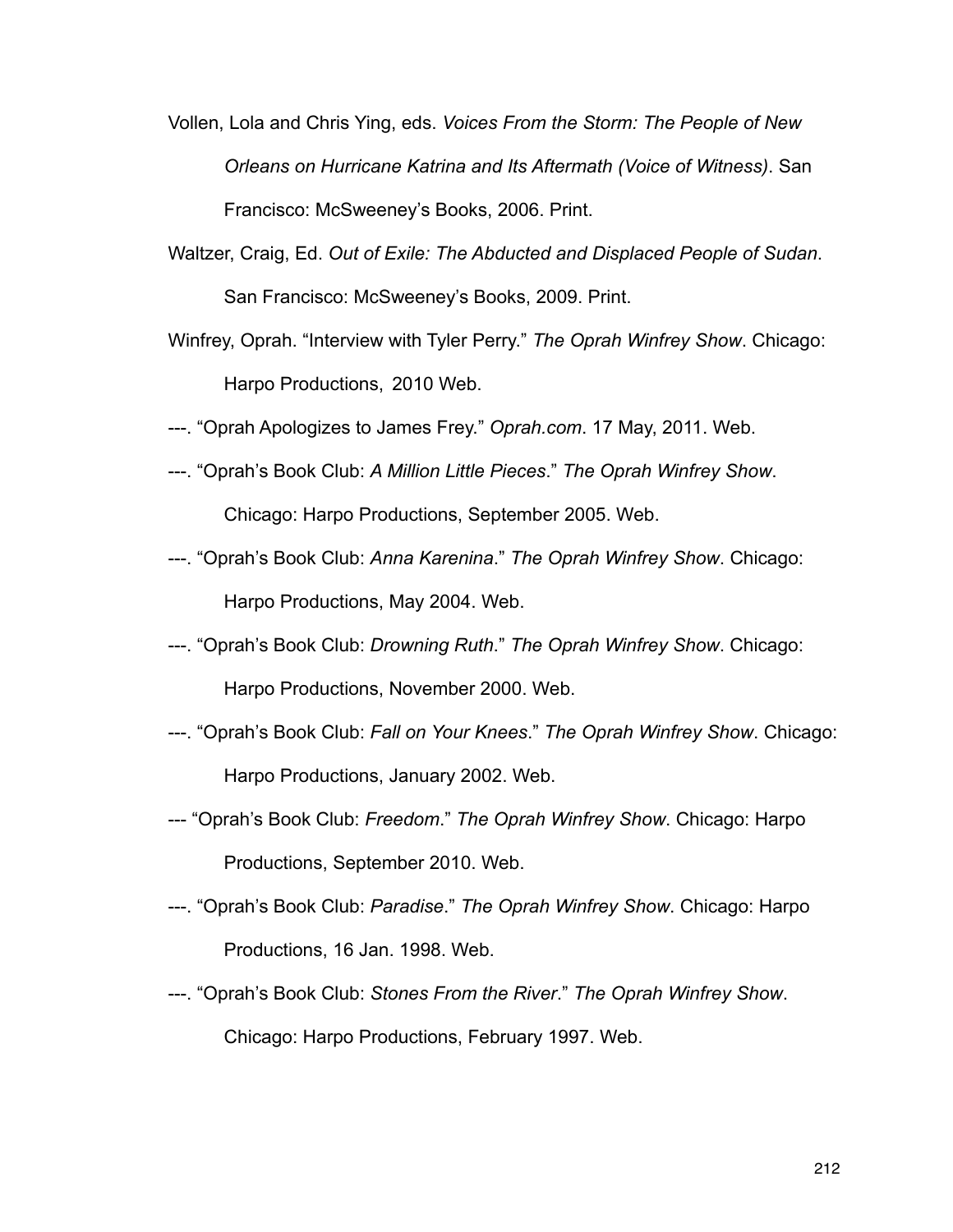- ---. "Oprah's Book Club: *Sula*." *The Oprah Winfrey Show*. Chicago: Harpo Productions, April 2002. Web.
- ---. "Oprah's Book Club: *The Bluest Eye*." *The Oprah Winfrey Show*. Chicago: Harpo Productions, 27 April 2000. Web.
- ---. "Oprah's Book Club: *The Deep End of the Ocean*." *The Oprah Winfrey Show*. Chicago: Harpo Productions, September 17 1996. Web.
- ---. "Oprah's Book Club: *The Poisonwood Bible*." *The Oprah Winfrey Show*. Chicago: Harpo Productions, June 2000. Web.
- ---. "Oprah's Book Club: *The Road*." *The Oprah Winfrey Show*. Chicago: Harpo Productions, March 2007. Web.
- ---. "Oprah's Book Club: *The Song of Solomon*." *The Oprah Winfrey Show*. Chicago: Harpo Productions, 18 October 1996. Web.
- ---. "Oprah's Book Club: *The Sound and the Fury*, *As I Lay Dying*, *Light in August*." *The Oprah Winfrey Show*. Chicago: Harpo Productions, June 2005. Web.
- ---. "Oprah's Book Club: *White Oleander*." *The Oprah Winfrey Show*. Chicago: Harpo Productions, May 1999. Web.
- ---. "Oprah's Exclusive Interview with Cormac McCarthy." *The Oprah Winfrey Show*. Chicago: Harpo Productions, 2005. Web.
- *---. The Oprah Winfrey Show*. Chicago: Harpo Productions. 19 Jan. 1994. Web.
- ---. *The Oprah Winfrey Show*. Chicago: Harpo Productions. Sept. 13. 1994. Web.
- ---. *The Oprah Winfrey Show*. Chicago: Harpo Productions. 26 Jan. 2006. Web.